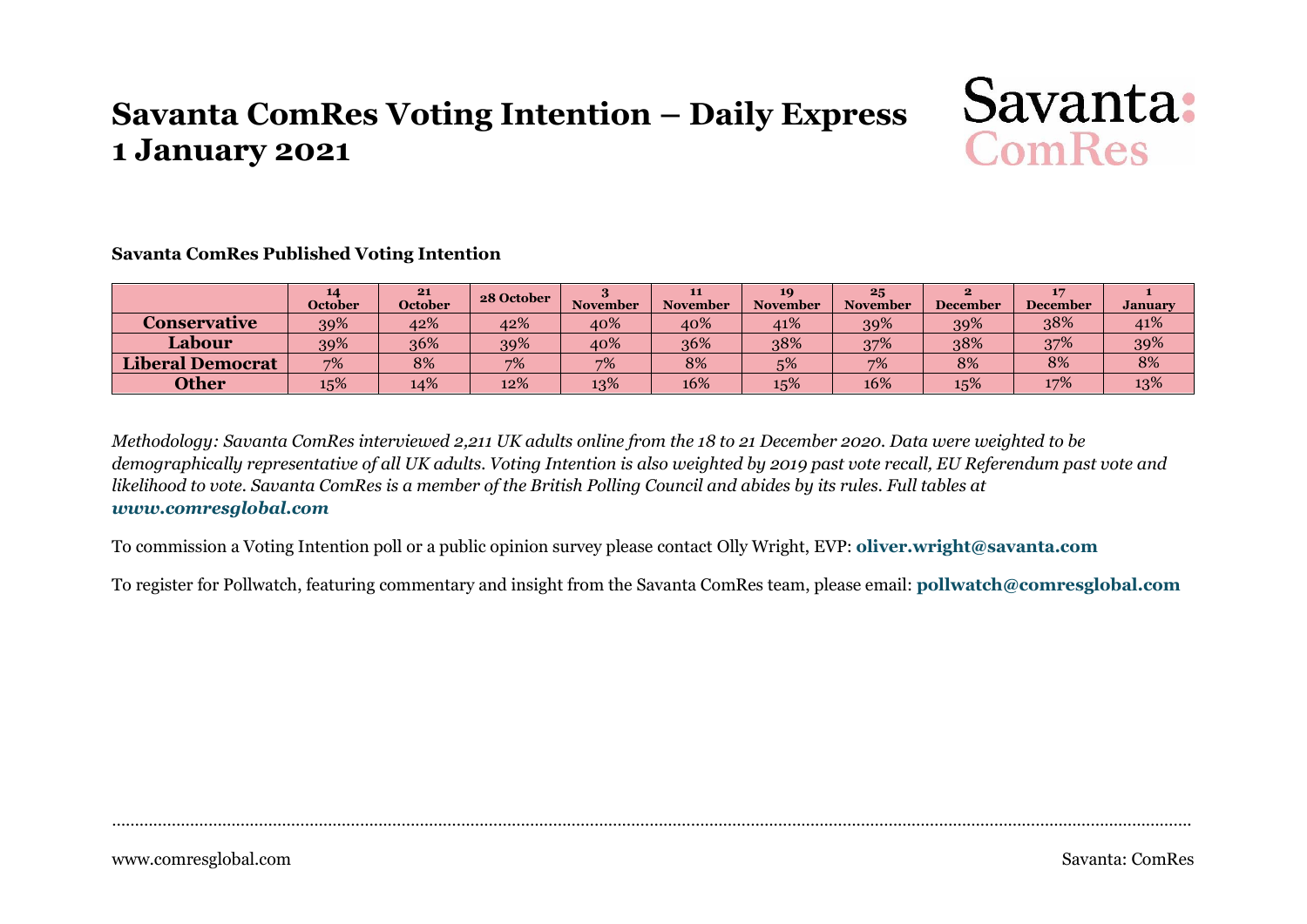#### **Page: i Table of Contents**

| QCVIMQ1. If there were a General Election tomorrow, how likely would you be to vote on a scale from 0 to 10, where 0 means you are certain NOT to vote and 10 means you are absolutely CERTAIN to vote? |
|---------------------------------------------------------------------------------------------------------------------------------------------------------------------------------------------------------|
|                                                                                                                                                                                                         |
|                                                                                                                                                                                                         |
|                                                                                                                                                                                                         |
|                                                                                                                                                                                                         |
|                                                                                                                                                                                                         |
|                                                                                                                                                                                                         |
|                                                                                                                                                                                                         |
|                                                                                                                                                                                                         |
|                                                                                                                                                                                                         |
|                                                                                                                                                                                                         |
|                                                                                                                                                                                                         |
|                                                                                                                                                                                                         |
|                                                                                                                                                                                                         |
|                                                                                                                                                                                                         |
|                                                                                                                                                                                                         |
|                                                                                                                                                                                                         |
|                                                                                                                                                                                                         |
|                                                                                                                                                                                                         |
| Q5. Overall, since the Conservative Party won the 2019 General Election in December 2019, to what extent do you believe the UK Government has handled the Brexit trade negotiations well or badly?      |
|                                                                                                                                                                                                         |
| .om Res                                                                                                                                                                                                 |
|                                                                                                                                                                                                         |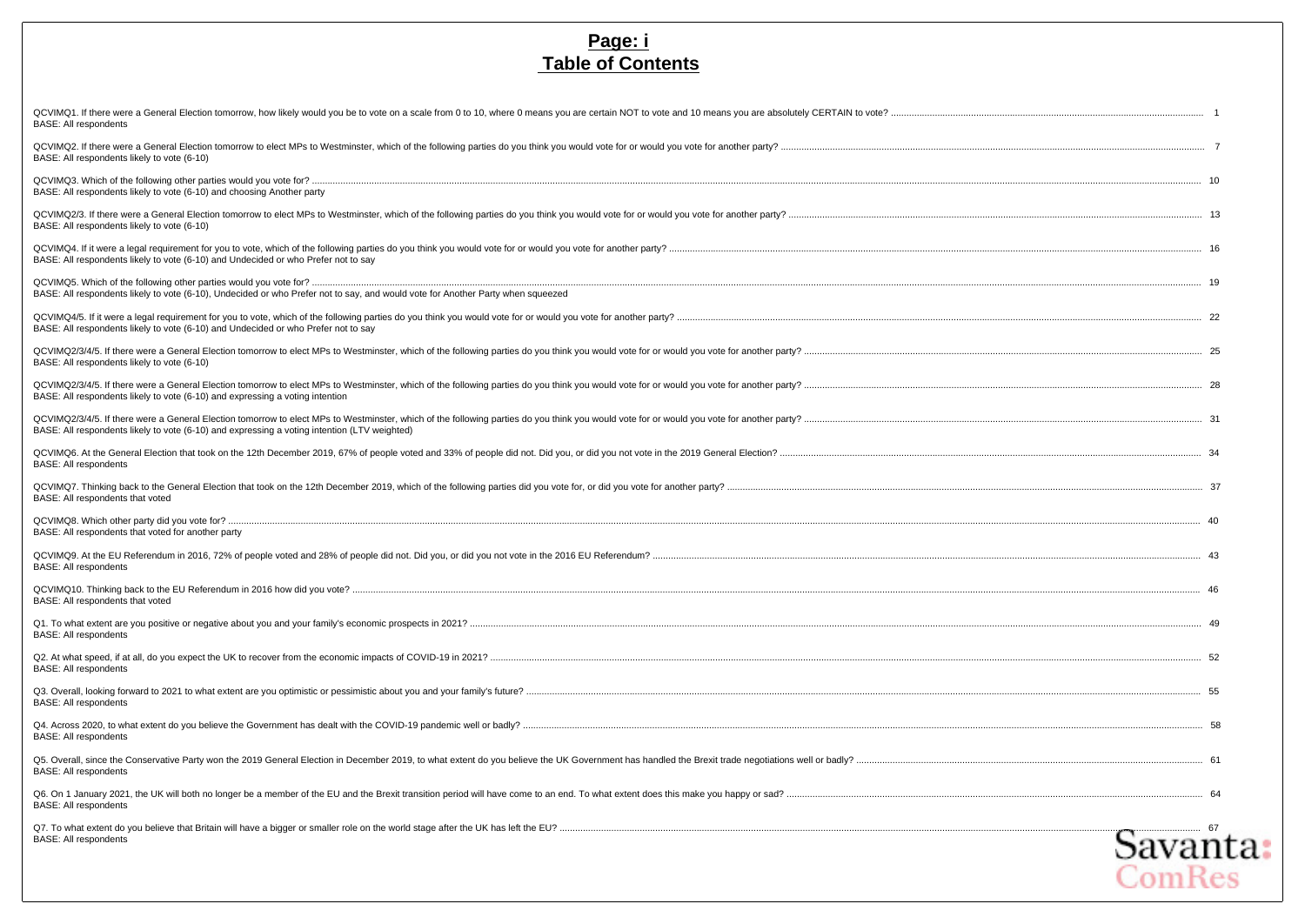#### **Page: ii Table of Contents**

| <b>BASE: All respondents</b>                                                                                                                                                                                                                                   |  |
|----------------------------------------------------------------------------------------------------------------------------------------------------------------------------------------------------------------------------------------------------------------|--|
| Q9. Thinking back from 2016 and the EU Referendum to the present day and the UK leaving the EU, overall do you believe that each of the following have played the role of a hero or of a villain throughout the Brexit story?<br><b>BASE: All respondents</b>  |  |
| Q9_1. Nigel Farage: Thinking back from 2016 and the EU Referendum to the present day and the UK leaving the EU, overall do you believe that each of the following have played the role of a hero or of a villain throughout th<br><b>BASE: All respondents</b> |  |
| Q9_2. Boris Johnson: Thinking back from 2016 and the EU Referendum to the present day and the UK leaving the EU, overall do you believe that each of the following have played the role of a hero or of a villain throughout t<br><b>BASE: All respondents</b> |  |
| Q9 3. Michael Gove: Thinking back from 2016 and the EU Referendum to the present day and the UK leaving the EU, overall do you believe that each of the following have played the role of a hero or of a villain throughout th<br><b>BASE: All respondents</b> |  |
| Q9_4. Jeremy Corbyn: Thinking back from 2016 and the EU Referendum to the present day and the UK leaving the EU, overall do you believe that each of the following have played the role of a hero or of a villain throughout t<br><b>BASE: All respondents</b> |  |
| Q9_5. Keir Starmer: Thinking back from 2016 and the EU Referendum to the present day and the UK leaving the EU, overall do you believe that each of the following have played the role of a hero or of a villain throughout th<br><b>BASE: All respondents</b> |  |
| Q9 6. Theresa May: Thinking back from 2016 and the EU Referendum to the present day and the UK leaving the EU, overall do you believe that each of the following have played the role of a hero or of a villain throughout the<br><b>BASE: All respondents</b> |  |
| Q9 7. David Cameron: Thinking back from 2016 and the EU Referendum to the present day and the UK leaving the EU, overall do you believe that each of the following have played the role of a hero or of a villain throughout t<br><b>BASE: All respondents</b> |  |
| Q9_8. Dominic Cummings: Thinking back from 2016 and the EU Referendum to the present day and the UK leaving the EU, overall do you believe that each of the following have played the role of a hero or of a villain throughou<br><b>BASE: All respondents</b> |  |
| Q9 9. Michel Barnier: Thinking back from 2016 and the EU Referendum to the present day and the UK leaving the EU, overall do you believe that each of the following have played the role of a hero or of a villain throughout<br><b>BASE: All respondents</b>  |  |
| Q9 10. Jean-Claude Juncker: Thinking back from 2016 and the EU Referendum to the present day and the UK leaving the EU, overall do you believe that each of the following have played the role of a hero or of a villain throu<br><b>BASE: All respondents</b> |  |
| Q9_11. Ursula von der Leyen: Thinking back from 2016 and the EU Referendum to the present day and the UK leaving the EU, overall do you believe that each of the following have played the role of a hero or of a villain thro<br><b>BASE: All respondents</b> |  |
| Q9_12. John Bercow: Thinking back from 2016 and the EU Referendum to the present day and the UK leaving the EU, overall do you believe that each of the following have played the role of a hero or of a villain throughout th<br><b>BASE: All respondents</b> |  |
| Q9_13. Jo Swinson: Thinking back from 2016 and the EU Referendum to the present day and the UK leaving the EU, overall do you believe that each of the following have played the role of a hero or of a villain throughout the<br><b>BASE: All respondents</b> |  |
| Q9_14. Donald Tusk: Thinking back from 2016 and the EU Referendum to the present day and the UK leaving the EU, overall do you believe that each of the following have played the role of a hero or of a villain throughout th<br><b>BASE: All respondents</b> |  |
| Q9_15. Jacob Rees-Mogg: Thinking back from 2016 and the EU Referendum to the present day and the UK leaving the EU, overall do you believe that each of the following have played the role of a hero or of a villain throughou<br><b>BASE: All respondents</b> |  |

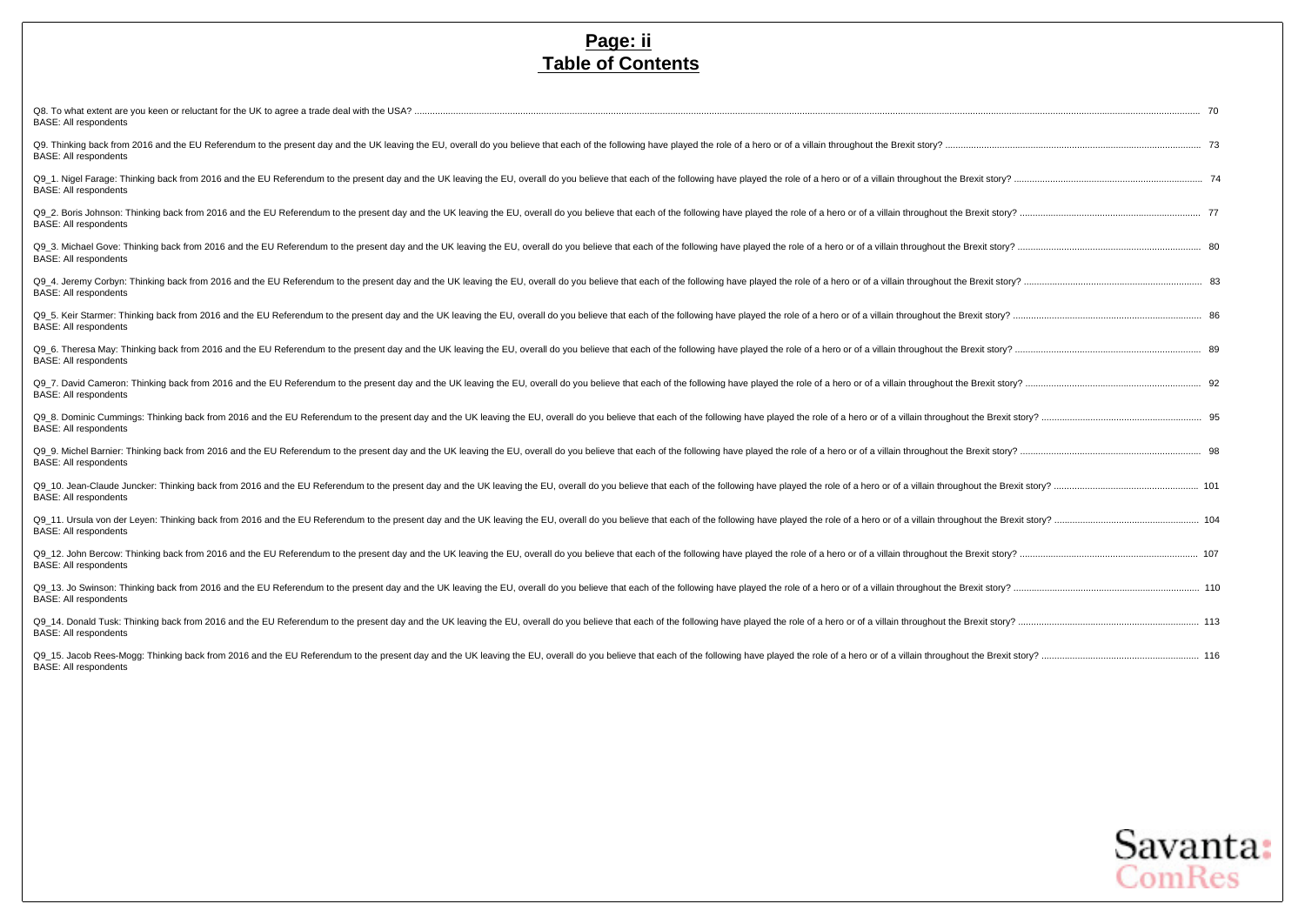# <span id="page-3-0"></span>**QCVIMQ1. If there were a General Election tomorrow, how likely would you be to vote on a scale from 0 to 10, where 0 means you are certain NOT to vote and 10 means you are absolutely CERTAIN to vote?** BASE: All respondents

| (0.0)<br>(1.0) | Total<br>2211<br>2211<br>100%<br>116<br>5%<br>17<br>1% | Male<br>$\mathsf{a}$<br>1094<br>1079<br>100%<br>50<br>5%                | Female<br>b<br>1117<br>1132<br>100%<br>67<br>6%                             | $18 - 24$<br>$\mathsf{a}$<br>381<br>245<br>100%<br>22                      | $25 - 34$<br>b<br>429<br>383<br>100%                                                                                              | $35 - 44$<br>$\mathbf{c}$<br>353<br>354<br>100%                                                                                        | 45-54<br>d<br>300<br>391<br>100%                                                                                              | $55 - 64$<br>$\mathbf{e}$<br>336<br>327<br>100%                                                                                   | $65+$<br>f<br>412<br>511<br>100%                                                                                                            | NET: 18-34<br>g<br>810<br>628<br>100%                                                                                                      | NET: 35-54<br>h<br>653<br>745<br>100%                                                                                              | NET: 55+<br>÷<br>748<br>838<br>100%                                                                                                     |
|----------------|--------------------------------------------------------|-------------------------------------------------------------------------|-----------------------------------------------------------------------------|----------------------------------------------------------------------------|-----------------------------------------------------------------------------------------------------------------------------------|----------------------------------------------------------------------------------------------------------------------------------------|-------------------------------------------------------------------------------------------------------------------------------|-----------------------------------------------------------------------------------------------------------------------------------|---------------------------------------------------------------------------------------------------------------------------------------------|--------------------------------------------------------------------------------------------------------------------------------------------|------------------------------------------------------------------------------------------------------------------------------------|-----------------------------------------------------------------------------------------------------------------------------------------|
|                |                                                        |                                                                         |                                                                             |                                                                            |                                                                                                                                   |                                                                                                                                        |                                                                                                                               |                                                                                                                                   |                                                                                                                                             |                                                                                                                                            |                                                                                                                                    |                                                                                                                                         |
|                |                                                        |                                                                         |                                                                             |                                                                            |                                                                                                                                   |                                                                                                                                        |                                                                                                                               |                                                                                                                                   |                                                                                                                                             |                                                                                                                                            |                                                                                                                                    |                                                                                                                                         |
|                |                                                        |                                                                         |                                                                             |                                                                            |                                                                                                                                   |                                                                                                                                        |                                                                                                                               |                                                                                                                                   |                                                                                                                                             |                                                                                                                                            |                                                                                                                                    |                                                                                                                                         |
|                |                                                        |                                                                         |                                                                             |                                                                            |                                                                                                                                   |                                                                                                                                        |                                                                                                                               |                                                                                                                                   |                                                                                                                                             |                                                                                                                                            |                                                                                                                                    |                                                                                                                                         |
|                |                                                        |                                                                         |                                                                             |                                                                            |                                                                                                                                   |                                                                                                                                        |                                                                                                                               |                                                                                                                                   |                                                                                                                                             |                                                                                                                                            |                                                                                                                                    |                                                                                                                                         |
|                |                                                        |                                                                         |                                                                             |                                                                            | 20                                                                                                                                | 17                                                                                                                                     | 21                                                                                                                            | 12                                                                                                                                | 24                                                                                                                                          | 43                                                                                                                                         | 38                                                                                                                                 | 35                                                                                                                                      |
|                |                                                        |                                                                         |                                                                             | 9%                                                                         | 5%                                                                                                                                | 5%                                                                                                                                     | 5%                                                                                                                            | $4\%$                                                                                                                             | 5%                                                                                                                                          | 7%                                                                                                                                         | 5%                                                                                                                                 | 4%                                                                                                                                      |
|                |                                                        |                                                                         |                                                                             | bcefhi                                                                     |                                                                                                                                   |                                                                                                                                        |                                                                                                                               |                                                                                                                                   |                                                                                                                                             | ei                                                                                                                                         |                                                                                                                                    |                                                                                                                                         |
|                |                                                        | 9                                                                       | 8                                                                           | $\overline{2}$                                                             | 6                                                                                                                                 | $\overline{4}$                                                                                                                         | $\overline{4}$                                                                                                                | $\mathbf{1}$                                                                                                                      | $\sim$                                                                                                                                      | 9                                                                                                                                          | 8                                                                                                                                  | $\overline{1}$                                                                                                                          |
|                |                                                        | 1%                                                                      | 1%                                                                          | 1%<br>fi                                                                   | 2%<br>fi                                                                                                                          | 1%<br>fi                                                                                                                               | 1%<br>fi                                                                                                                      | $^\star$                                                                                                                          | $\sim$                                                                                                                                      | 1%<br>fi                                                                                                                                   | 1%<br>fi                                                                                                                           | $^\star$                                                                                                                                |
|                |                                                        |                                                                         |                                                                             |                                                                            |                                                                                                                                   |                                                                                                                                        |                                                                                                                               |                                                                                                                                   |                                                                                                                                             |                                                                                                                                            |                                                                                                                                    |                                                                                                                                         |
| (2.0)          | 26                                                     | 16                                                                      | 11                                                                          | $\overline{4}$                                                             | $\overline{4}$                                                                                                                    | 11                                                                                                                                     | 6                                                                                                                             | $\star$                                                                                                                           | $\mathbf{1}$                                                                                                                                | 9                                                                                                                                          | 17                                                                                                                                 | $\overline{1}$<br>$\star$                                                                                                               |
|                |                                                        |                                                                         |                                                                             |                                                                            | j.                                                                                                                                |                                                                                                                                        |                                                                                                                               |                                                                                                                                   |                                                                                                                                             |                                                                                                                                            |                                                                                                                                    |                                                                                                                                         |
|                |                                                        |                                                                         |                                                                             |                                                                            |                                                                                                                                   |                                                                                                                                        |                                                                                                                               |                                                                                                                                   |                                                                                                                                             |                                                                                                                                            |                                                                                                                                    |                                                                                                                                         |
|                |                                                        |                                                                         |                                                                             |                                                                            |                                                                                                                                   |                                                                                                                                        |                                                                                                                               | $^{\star}$                                                                                                                        |                                                                                                                                             |                                                                                                                                            |                                                                                                                                    | 5<br>1%                                                                                                                                 |
|                |                                                        |                                                                         |                                                                             | defhi                                                                      | defi                                                                                                                              | defi                                                                                                                                   |                                                                                                                               |                                                                                                                                   |                                                                                                                                             | defhi                                                                                                                                      | efi                                                                                                                                |                                                                                                                                         |
| (4.0)          | 58                                                     | 33                                                                      | 24                                                                          | 12                                                                         | 17                                                                                                                                | 19                                                                                                                                     | 6                                                                                                                             | $\mathbf{3}$                                                                                                                      | $\blacksquare$                                                                                                                              | 29                                                                                                                                         | 25                                                                                                                                 | $\mathbf{3}$                                                                                                                            |
|                | 3%                                                     | $3%$                                                                    | 2%                                                                          | 5%                                                                         | 4%                                                                                                                                | 5%                                                                                                                                     | 2%                                                                                                                            | $1\%$                                                                                                                             | $\overline{\phantom{a}}$                                                                                                                    | 5%                                                                                                                                         | 3%                                                                                                                                 | $^\star$                                                                                                                                |
|                |                                                        |                                                                         |                                                                             |                                                                            |                                                                                                                                   |                                                                                                                                        |                                                                                                                               |                                                                                                                                   |                                                                                                                                             |                                                                                                                                            |                                                                                                                                    |                                                                                                                                         |
| (5.0)          | 128                                                    | 66                                                                      | 62                                                                          | 25                                                                         | 40                                                                                                                                | 27                                                                                                                                     | 16                                                                                                                            | 14                                                                                                                                | 6                                                                                                                                           | 65                                                                                                                                         | 43                                                                                                                                 | 20                                                                                                                                      |
|                |                                                        |                                                                         |                                                                             |                                                                            |                                                                                                                                   |                                                                                                                                        |                                                                                                                               |                                                                                                                                   |                                                                                                                                             |                                                                                                                                            |                                                                                                                                    | 2%                                                                                                                                      |
|                |                                                        |                                                                         |                                                                             |                                                                            |                                                                                                                                   |                                                                                                                                        |                                                                                                                               |                                                                                                                                   |                                                                                                                                             |                                                                                                                                            |                                                                                                                                    |                                                                                                                                         |
|                |                                                        |                                                                         |                                                                             |                                                                            |                                                                                                                                   |                                                                                                                                        |                                                                                                                               |                                                                                                                                   |                                                                                                                                             |                                                                                                                                            |                                                                                                                                    | $\mathbf{3}$<br>$^\star$                                                                                                                |
|                |                                                        |                                                                         |                                                                             |                                                                            |                                                                                                                                   |                                                                                                                                        |                                                                                                                               |                                                                                                                                   |                                                                                                                                             |                                                                                                                                            |                                                                                                                                    |                                                                                                                                         |
|                |                                                        |                                                                         |                                                                             |                                                                            |                                                                                                                                   |                                                                                                                                        |                                                                                                                               |                                                                                                                                   |                                                                                                                                             |                                                                                                                                            |                                                                                                                                    | 11                                                                                                                                      |
|                |                                                        |                                                                         |                                                                             |                                                                            |                                                                                                                                   |                                                                                                                                        |                                                                                                                               |                                                                                                                                   |                                                                                                                                             |                                                                                                                                            |                                                                                                                                    | 1%                                                                                                                                      |
|                |                                                        |                                                                         |                                                                             | defhi                                                                      | defhi                                                                                                                             | efi                                                                                                                                    | fi                                                                                                                            |                                                                                                                                   |                                                                                                                                             | defhi                                                                                                                                      | efi                                                                                                                                |                                                                                                                                         |
| (8.0)          | 112                                                    | 59                                                                      | 52                                                                          | 16                                                                         | 29                                                                                                                                | 17                                                                                                                                     | 22                                                                                                                            | 20                                                                                                                                | 9                                                                                                                                           | 44                                                                                                                                         | 39                                                                                                                                 | 28                                                                                                                                      |
|                |                                                        |                                                                         |                                                                             |                                                                            |                                                                                                                                   |                                                                                                                                        |                                                                                                                               |                                                                                                                                   |                                                                                                                                             |                                                                                                                                            |                                                                                                                                    | 3%                                                                                                                                      |
|                |                                                        |                                                                         |                                                                             |                                                                            |                                                                                                                                   |                                                                                                                                        |                                                                                                                               |                                                                                                                                   |                                                                                                                                             |                                                                                                                                            |                                                                                                                                    |                                                                                                                                         |
|                | 124                                                    |                                                                         | 74                                                                          | 6                                                                          |                                                                                                                                   |                                                                                                                                        |                                                                                                                               |                                                                                                                                   |                                                                                                                                             |                                                                                                                                            |                                                                                                                                    | 52                                                                                                                                      |
|                |                                                        |                                                                         |                                                                             |                                                                            |                                                                                                                                   |                                                                                                                                        |                                                                                                                               |                                                                                                                                   |                                                                                                                                             |                                                                                                                                            |                                                                                                                                    | 6%<br>a                                                                                                                                 |
|                |                                                        |                                                                         |                                                                             |                                                                            |                                                                                                                                   |                                                                                                                                        |                                                                                                                               |                                                                                                                                   |                                                                                                                                             |                                                                                                                                            |                                                                                                                                    | 658                                                                                                                                     |
|                | 59%                                                    | 60%                                                                     | 57%                                                                         | 31%                                                                        | 38%                                                                                                                               | 48%                                                                                                                                    | 62%                                                                                                                           | 75%                                                                                                                               | 81%                                                                                                                                         | 35%                                                                                                                                        | 56%                                                                                                                                | 79%                                                                                                                                     |
|                |                                                        |                                                                         |                                                                             |                                                                            | $\mathsf{a}$                                                                                                                      | abg                                                                                                                                    | abcg                                                                                                                          | abcdgh                                                                                                                            | abcdegh                                                                                                                                     |                                                                                                                                            | abcg                                                                                                                               | abcdgh                                                                                                                                  |
|                | 25                                                     | 9                                                                       | 16                                                                          | 9                                                                          | 6                                                                                                                                 | $\overline{2}$                                                                                                                         | $\overline{4}$                                                                                                                | $\overline{2}$                                                                                                                    | $\overline{1}$                                                                                                                              | 15                                                                                                                                         | 6                                                                                                                                  | $\mathbf{3}$                                                                                                                            |
|                | $1\%$                                                  | 1%                                                                      | 1%                                                                          | 4%                                                                         | 2%                                                                                                                                | $1\%$                                                                                                                                  | 1%                                                                                                                            | 1%                                                                                                                                | $\star$                                                                                                                                     | 2%                                                                                                                                         | 1%                                                                                                                                 | $\star$                                                                                                                                 |
|                |                                                        |                                                                         |                                                                             |                                                                            |                                                                                                                                   |                                                                                                                                        |                                                                                                                               |                                                                                                                                   |                                                                                                                                             |                                                                                                                                            |                                                                                                                                    |                                                                                                                                         |
|                | 74                                                     | 18                                                                      | 56                                                                          | 15                                                                         | 19                                                                                                                                | 11                                                                                                                                     | 12                                                                                                                            | 10                                                                                                                                | $\overline{7}$                                                                                                                              | 34                                                                                                                                         | 23                                                                                                                                 | 17                                                                                                                                      |
|                |                                                        |                                                                         |                                                                             |                                                                            |                                                                                                                                   |                                                                                                                                        |                                                                                                                               |                                                                                                                                   |                                                                                                                                             |                                                                                                                                            |                                                                                                                                    | 2%                                                                                                                                      |
|                | (3.0)<br>(6.0)<br>(7.0)<br>(9.0)<br>(10.0)             | 1%<br>61<br>3%<br>6%<br>74<br>3%<br>101<br>5%<br>5%<br>6%<br>1294<br>3% | 1%<br>34<br>3%<br>6%<br>36<br>3%<br>53<br>5%<br>6%<br>51<br>5%<br>645<br>2% | 1%<br>27<br>2%<br>5%<br>38<br>3%<br>48<br>4%<br>5%<br>7%<br>649<br>5%<br>a | 2%<br>efi<br>15<br>6%<br>defi<br>10%<br>defhi<br>21<br>8%<br>cdefhi<br>20<br>8%<br>6%<br>fi<br>3%<br>76<br>bcdefhi<br>6%<br>defhi | 1%<br>19<br>5%<br>defi<br>10%<br>defhi<br>23<br>6%<br>efi<br>34<br>9%<br>7%<br>fi<br>21<br>5%<br>$\mathsf{a}$<br>145<br>fi<br>5%<br>fi | 3%<br>efi<br>17<br>5%<br>defi<br>8%<br>dfi<br>16<br>5%<br>efi<br>20<br>6%<br>5%<br>$\mathsf{f}$<br>22<br>6%<br>a<br>170<br>3% | 2%<br>efi<br>6<br>2%<br>fi<br>4%<br>f<br>11<br>3%<br>efi<br>16<br>$4\%$<br>$6\%$<br>f<br>24<br>$6\%$<br>$\mathsf{a}$<br>244<br>3% | $\star$<br>$\mathbf{1}$<br>f<br>$4\%$<br>f<br>$\mathbf{1}$<br>$^{\star}$<br>$6\overline{6}$<br>2%<br>$6\%$<br>fi<br>13<br>4%<br>244<br>$3%$ | $\star$<br>$\overline{4}$<br>1%<br>$1\%$<br>$\overline{2}$<br>$\star$<br>$5\phantom{.0}$<br>$1\%$<br>2%<br>39<br>8%<br>aeg<br>414<br>$1\%$ | 1%<br>fi<br>34<br>5%<br>defi<br>10%<br>defhi<br>43<br>7%<br>defhi<br>55<br>9%<br>7%<br>fi<br>27<br>4%<br>222<br>cefhi<br>5%<br>fhi | 2%<br>efi<br>23<br>3%<br>efi<br>6%<br>fi<br>28<br>4%<br>efi<br>36<br>5%<br>5%<br>f<br>45<br>6%<br>$\mathsf{a}$<br>414<br>3%<br>Savanta: |

**ComRes**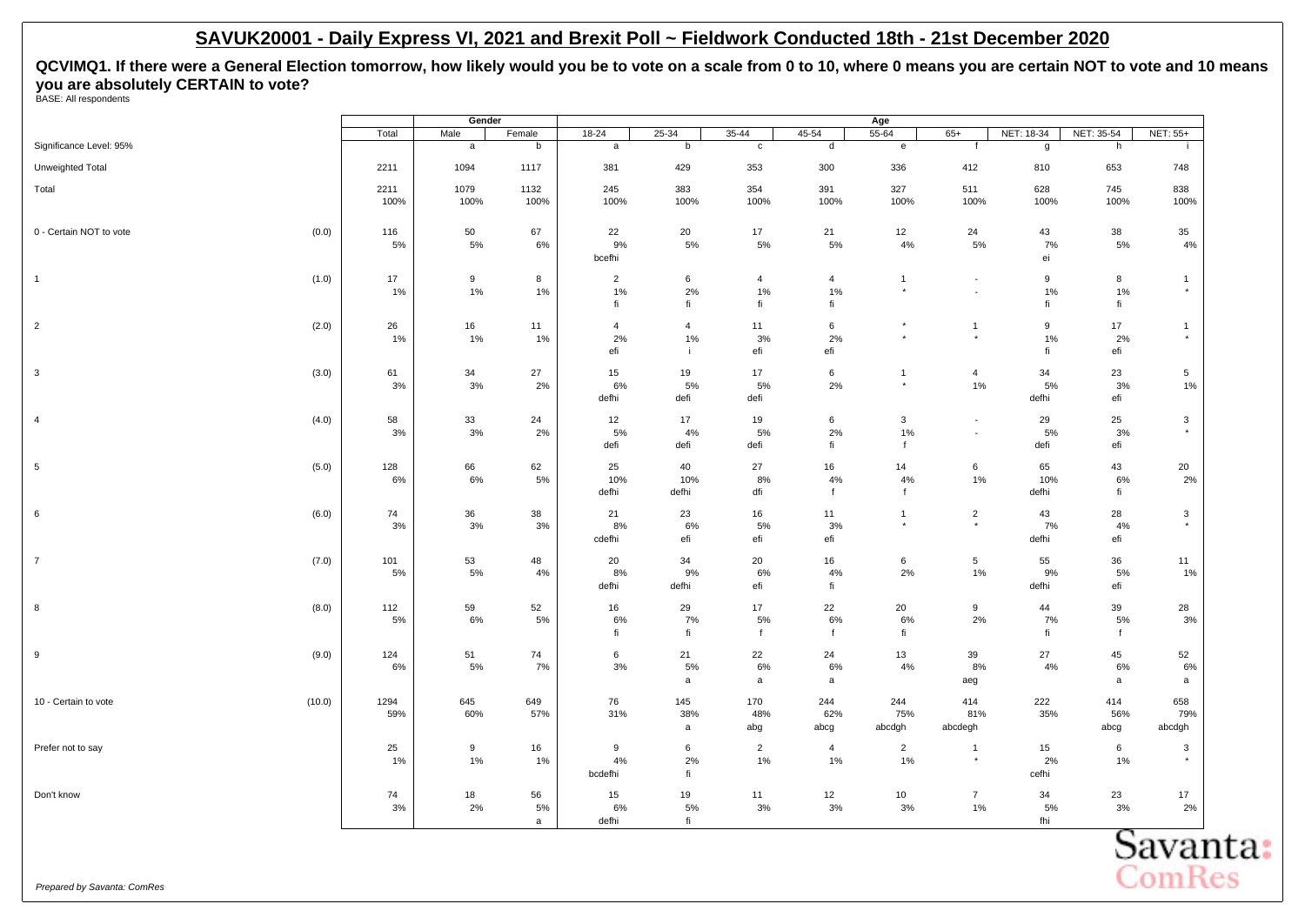|                           |       | Gender |        | Age   |       |             |       |        |         |            |            |                 |  |  |
|---------------------------|-------|--------|--------|-------|-------|-------------|-------|--------|---------|------------|------------|-----------------|--|--|
|                           | Total | Male   | Female | 18-24 | 25-34 | 35-44       | 45-54 | 55-64  | $65+$   | NET: 18-34 | NET: 35-54 | <b>NET: 55+</b> |  |  |
| Significance Level: 95%   |       | a      | b      | a     |       | $\sim$<br>v | d     |        |         |            | n          |                 |  |  |
| Unweighted Total          | 2211  | 1094   | 1117   | 381   | 429   | 353         | 300   | 336    | 412     | 810        | 653        | 748             |  |  |
| Total                     | 2211  | 1079   | 1132   | 245   | 383   | 354         | 391   | 327    | 511     | 628        | 745        | 838             |  |  |
|                           | 100%  | 100%   | 100%   | 100%  | 100%  | 100%        | 100%  | 100%   | 100%    | 100%       | 100%       | 100%            |  |  |
| Net 6-10                  | 1705  | 844    | 861    | 139   | 251   | 246         | 316   | 284    | 468     | 390        | 562        | 753             |  |  |
|                           | 77%   | 78%    | 76%    | 57%   | 66%   | 69%         | 81%   | 87%    | 92%     | 62%        | 75%        | 90%             |  |  |
|                           |       |        |        |       | a     | ag          | abcg  | abcdgh | abcdegh |            | abcg       | abcdgh          |  |  |
| Base for stats            | 2112  | 1052   | 1059   | 221   | 357   | 340         | 376   | 315    | 503     | 578        | 716        | 818             |  |  |
| Mean Score                | 8.16  | 8.15   | 8.17   | 6.53  | 7.22  | 7.54        | 8.37  | 9.05   | 9.25    | 6.95       | 7.97       | 9.17            |  |  |
|                           |       |        |        |       | a     | ag          | abcg  | abcdgh | abcdgh  | a          | abcg       | abcdgh          |  |  |
| <b>Standard Deviation</b> | 2.958 | 2.919  | 2.999  | 3.338 | 3.070 | 3.136       | 2.908 | 2.300  | 2.278   | 3.190      | 3.044      | 2.287           |  |  |
| <b>Standard Error</b>     | .065  | .090   | .093   | .181  | .153  | .171        | .173  | .128   | .113    | .117       | .122       | .085            |  |  |
| Error variance            |       | .01    | .01    | .03   | .02   | .03         | .03   | .02    | .01     | .01        | .01        | .01             |  |  |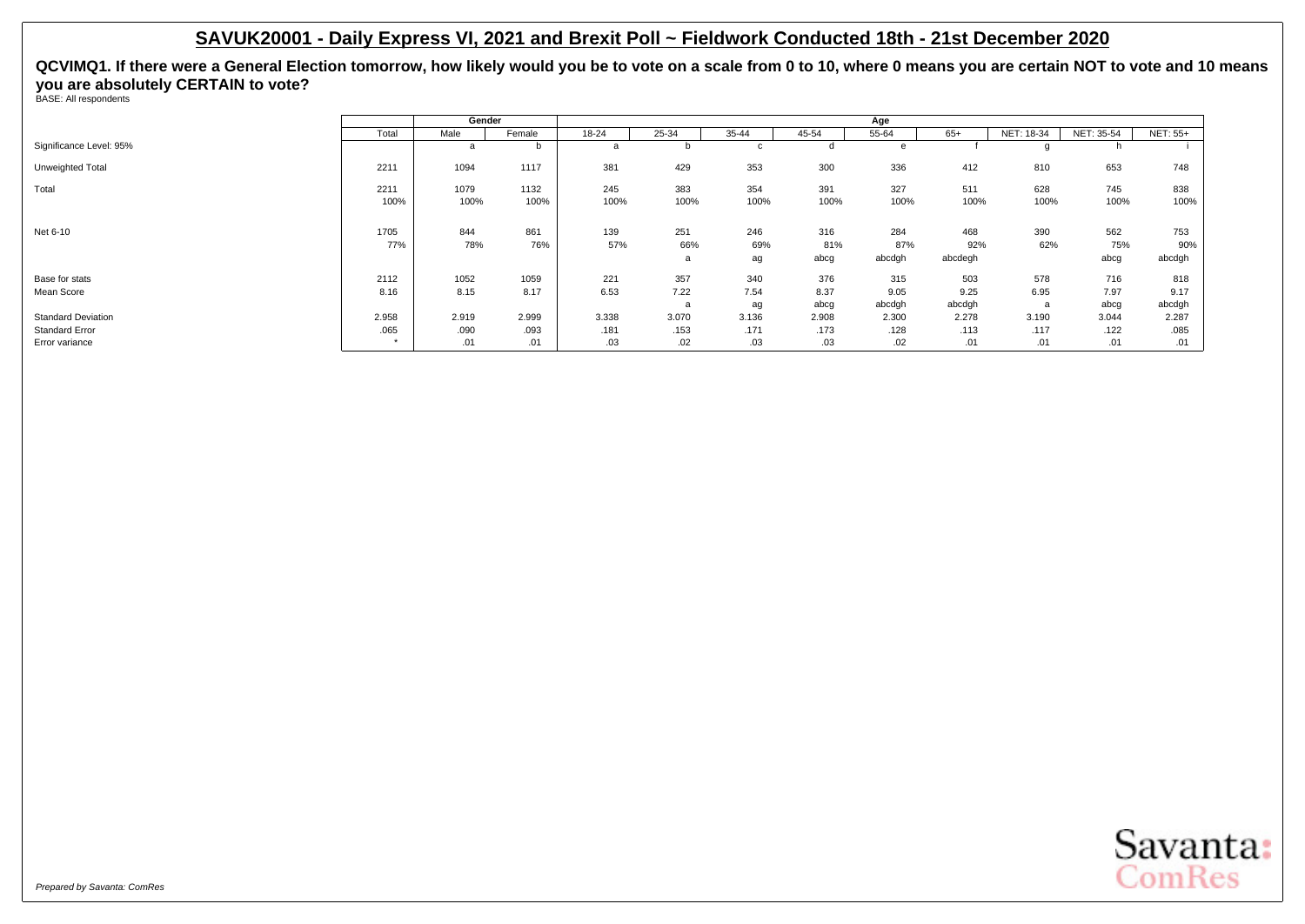**QCVIMQ1. If there were a General Election tomorrow, how likely would you be to vote on a scale from 0 to 10, where 0 means you are certain NOT to vote and 10 means you are absolutely CERTAIN to vote?** BASE: All respondents

|                                  |              | Regions                                              |                                                      |                            |                                |                            |                          |                              |                                                          |                                        |                      | Social grade            |                                     |                               |                      |                          |
|----------------------------------|--------------|------------------------------------------------------|------------------------------------------------------|----------------------------|--------------------------------|----------------------------|--------------------------|------------------------------|----------------------------------------------------------|----------------------------------------|----------------------|-------------------------|-------------------------------------|-------------------------------|----------------------|--------------------------|
|                                  |              | Northern                                             |                                                      |                            |                                | Yorkshire<br>and the       |                          | West                         | East                                                     |                                        |                      |                         |                                     | NET:                          |                      |                          |
| Significance Level: 95%          | Total        | Ireland<br>a                                         | Scotland<br>b                                        | North-West<br>$\mathbf{c}$ | North-East<br>d                | Humber<br>$\mathbf{e}$     | Wales                    | Midlands<br>g                | Midlands<br>h                                            | South-West                             | South-East           | Eastern<br>$\mathsf{k}$ | London                              | England<br>${\sf m}$          | ABC1<br>$\mathsf{a}$ | C <sub>2</sub> DE<br>b   |
|                                  |              |                                                      |                                                      |                            |                                |                            |                          |                              |                                                          |                                        |                      |                         |                                     |                               |                      |                          |
| Unweighted Total                 | 2211         | 33                                                   | 168                                                  | 267                        | 118                            | 202                        | 87                       | 207                          | 181                                                      | 194                                    | 301                  | 139                     | 314                                 | 1923                          | 1119                 | 1092                     |
| Total                            | 2211<br>100% | 66<br>100%                                           | 187<br>100%                                          | 247<br>100%                | 90<br>100%                     | 180<br>100%                | 107<br>100%              | 191<br>100%                  | 157<br>100%                                              | 191<br>100%                            | 300<br>100%          | 206<br>100%             | 290<br>100%                         | 1851<br>100%                  | 1225<br>100%         | 986<br>100%              |
| 0 - Certain NOT to vote<br>(0.0) | 116<br>5%    | 6<br>9%<br>g                                         | $\overline{4}$<br>2%                                 | 16<br>7%<br>bg             | $\overline{7}$<br>8%<br>bgh    | 15<br>8%<br>bghm           | 12<br>11%<br>bghiklm     | $\overline{4}$<br>2%         | $\overline{4}$<br>3%                                     | 8<br>4%                                | 17<br>6%             | $\overline{7}$<br>3%    | 14<br>5%                            | 94<br>5%                      | 51<br>4%             | 65<br>7%<br>$\mathsf{a}$ |
| (1.0)<br>$\mathbf{1}$            | 17<br>1%     | $\overline{\phantom{a}}$<br>$\overline{\phantom{a}}$ | $\blacksquare$<br>$\overline{\phantom{a}}$           | $\overline{1}$<br>$\star$  | $\star$<br>$^\star$            | $\mathbf{1}$<br>1%         | $\overline{2}$<br>2%     | $\mathbf{3}$<br>2%           | $\mathbf{1}$<br>1%                                       | $\overline{2}$<br>1%                   | $\overline{2}$<br>1% | $\sim$                  | $\overline{4}$<br>$1\%$             | 15<br>1%                      | 11<br>$1\%$          | 6<br>1%                  |
| $\overline{2}$<br>(2.0)          | 26<br>$1\%$  | $\overline{2}$<br>2%                                 | $\overline{2}$<br>$1\%$                              | 3<br>1%                    | $\overline{2}$<br>2%           |                            | $\overline{\phantom{a}}$ | $\overline{2}$<br>1%         | $\overline{4}$<br>2%                                     | $\mathbf{1}$<br>$1\%$                  | $\overline{1}$       | $\mathbf{1}$            | 8<br>3%<br>ejm                      | 23<br>1%                      | 17<br>$1\%$          | 10<br>1%                 |
| (3.0)<br>3                       | 61<br>3%     | $\overline{\phantom{a}}$<br>$\blacksquare$           | $\mathbf{1}$<br>1%                                   | 8<br>3%                    | $\mathbf{1}$<br>1%             | 6<br>3%                    | $\mathbf{1}$<br>1%       | $\overline{7}$<br>$4\%$      | 6<br>4%                                                  | 5<br>$3%$                              | 9<br>3%              | $\overline{2}$<br>1%    | 16<br>6%<br>bdkm                    | 59<br>3%                      | 41<br>3%             | 20<br>2%                 |
| (4.0)<br>$\overline{4}$          | 58<br>3%     | 3<br>4%                                              | $\overline{2}$<br>1%                                 | $\overline{4}$<br>1%       | $\overline{2}$<br>3%           | $\overline{7}$<br>4%       | $\overline{a}$           | $\overline{4}$<br>2%         | $\overline{4}$<br>3%                                     | $\,$ 5 $\,$<br>$3%$                    | 6<br>2%              | 5 <sub>5</sub><br>3%    | 16<br>6%<br>bcfjm                   | 53<br>3%                      | 36<br>3%             | 22<br>2%                 |
| $\sqrt{5}$<br>(5.0)              | 128<br>6%    | 5<br>8%<br>j.                                        | 13<br>7%<br>j                                        | 15<br>6%                   | $\overline{4}$<br>5%           | 6<br>3%                    | 8<br>7%                  | $\boldsymbol{9}$<br>5%       | 11<br>7%                                                 | 12<br>6%                               | 6<br>2%              | 9<br>4%                 | 29<br>10%<br>egjkm                  | 102<br>5%<br>j                | 77<br>6%             | 51<br>5%                 |
| (6.0)<br>6                       | 74<br>3%     | $\overline{\phantom{a}}$<br>$\sim$                   | $\overline{4}$<br>2%                                 | 6<br>2%                    | $\overline{2}$<br>2%           | 5<br>3%                    | $\overline{2}$<br>2%     | 10<br>$5\%$                  | 8<br>5%                                                  | $\overline{4}$<br>2%                   | 8<br>3%              | 8<br>4%                 | 18<br>6%<br>bcijm                   | 69<br>4%                      | 42<br>3%             | 32<br>3%                 |
| (7.0)<br>$\overline{7}$          | 101<br>5%    | $\overline{\phantom{a}}$<br>$\sim$                   | 8<br>4%                                              | 9<br>4%                    | $\overline{2}$<br>3%           | 10<br>5%                   | 5<br>5%                  | 11<br>6%                     | 10<br>7%                                                 | $\,6\,$<br>3%                          | 17<br>6%             | 8<br>4%                 | 14<br>5%                            | 88<br>5%                      | 62<br>5%             | 39<br>4%                 |
| 8<br>(8.0)                       | 112<br>5%    | $\mathbf{1}$<br>2%                                   | 8<br>4%                                              | 13<br>5%                   | 5<br>6%                        | 11<br>6%                   | 5<br>5%                  | 17<br>$9\%$<br>hijm          | 3<br>2%                                                  | $\overline{7}$<br>3%                   | 10<br>3%             | 10<br>5%                | 22<br>7%<br>hj                      | 97<br>5%                      | 69<br>6%             | 43<br>$4\%$              |
| 9<br>(9.0)                       | 124<br>6%    | $\overline{\phantom{a}}$<br>$\overline{\phantom{a}}$ | 13<br>7%<br>dg                                       | 14<br>6%<br>dg             | ÷,<br>$\overline{\phantom{a}}$ | 14<br>8%<br>dg             | 10<br>9%<br>dg           | $\overline{4}$<br>2%         | 8<br>5%<br>d                                             | 14<br>7%<br>dg                         | 27<br>9%<br>dglm     | 8<br>4%<br>d            | 12<br>4%<br>d                       | 101<br>5%<br>dg               | 72<br>6%             | 53<br>5%                 |
| (10.0)<br>10 - Certain to vote   | 1294<br>59%  | 47<br>71%<br>$\perp$                                 | 127<br>68%<br>eghlm                                  | 146<br>59%                 | 56<br>62%<br>$\mathbf{I}$      | 100<br>56%<br>$\mathbf{I}$ | 61<br>57%<br>$\perp$     | 109<br>57%<br>$\overline{1}$ | 83<br>53%<br>$\mathbf{I}$                                | 118<br>62%<br>$\overline{\phantom{a}}$ | 182<br>60%<br>-1     | 144<br>70%<br>cefghlm   | 122<br>42%                          | 1059<br>57%<br>$\blacksquare$ | 691<br>56%           | 603<br>61%<br>a          |
| Prefer not to say                | 25<br>1%     | $\overline{\phantom{a}}$<br>$\overline{\phantom{a}}$ | $\overline{\phantom{a}}$<br>$\overline{\phantom{a}}$ | $\overline{4}$<br>2%       | $\overline{1}$<br>$1\%$        | $\mathbf{1}$<br>1%         | $\overline{\phantom{a}}$ | 3<br>2%                      | $\overline{4}$<br>3%<br>b                                | $\overline{1}$<br>$\star$              | $\overline{4}$<br>1% |                         | $\overline{7}$<br>2%<br>$\mathsf b$ | 25<br>1%                      | 14<br>$1\%$          | 11<br>1%                 |
| Don't know                       | 74<br>3%     | $\overline{2}$<br>$3%$                               | $\overline{4}$<br>2%                                 | 9<br>4%                    | 6<br>7%<br>bel                 | $\overline{4}$<br>2%       | $\mathbf{1}$<br>$1\%$    | $\overline{7}$<br>$4\%$      | 9<br>$6\%$<br>$\mathsf{e}% _{0}\left( \mathsf{e}\right)$ | 8<br>4%                                | 11<br>4%             | 5<br>2%                 | $\overline{7}$<br>3%                | 66<br>4%                      | 42<br>3%             | 32<br>3%                 |
|                                  |              |                                                      |                                                      |                            |                                |                            |                          |                              |                                                          |                                        |                      |                         |                                     |                               | Savanta:             |                          |

**ComRes**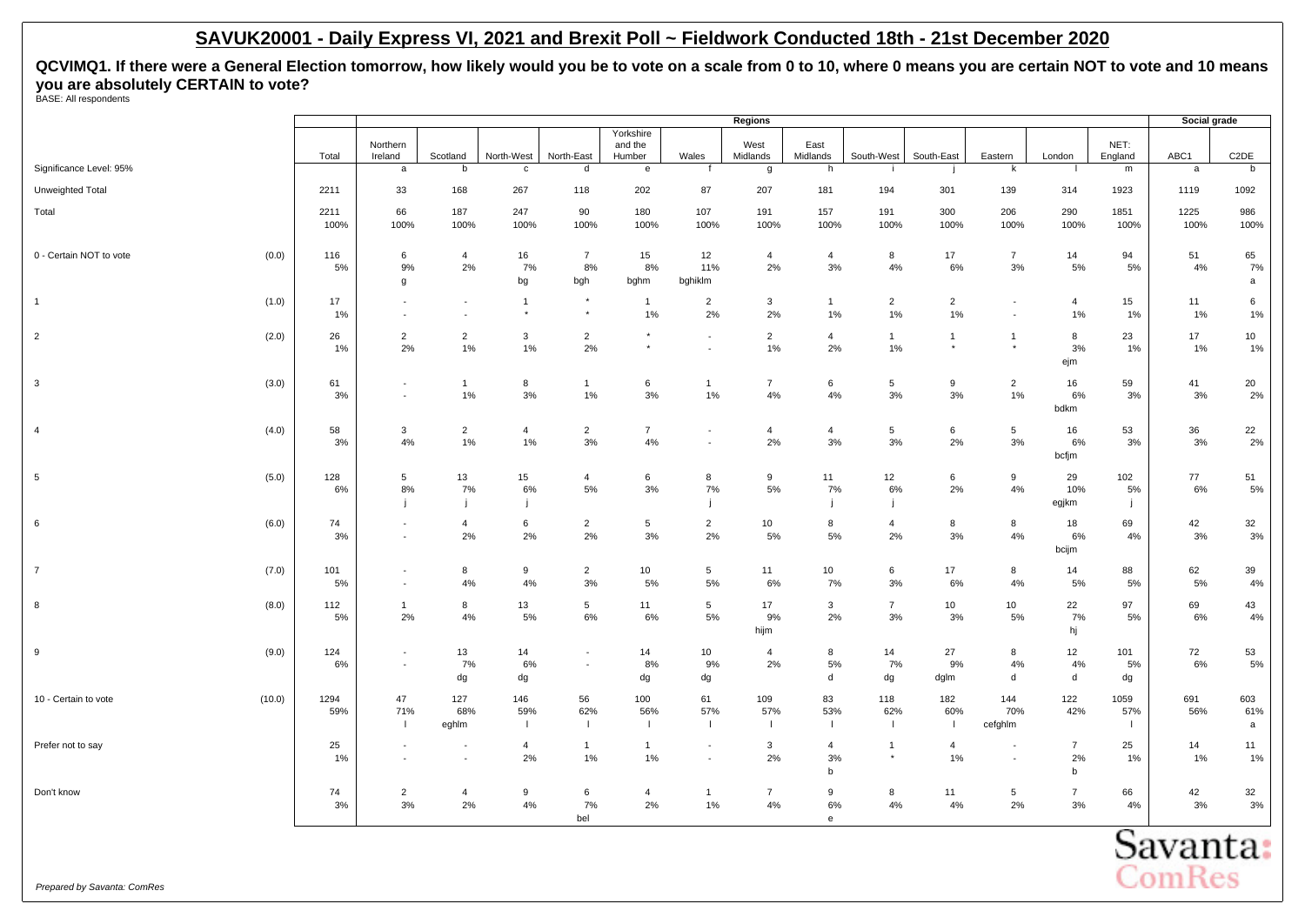|                                                                      |               |                      | Regions                 |                      |                      |                                |                      |                      |                      |                      |                      |                       |                      |                 | Social grade         |                      |  |
|----------------------------------------------------------------------|---------------|----------------------|-------------------------|----------------------|----------------------|--------------------------------|----------------------|----------------------|----------------------|----------------------|----------------------|-----------------------|----------------------|-----------------|----------------------|----------------------|--|
|                                                                      | Total         | Northern<br>Ireland  | Scotland                | North-West           | North-East           | Yorkshire<br>and the<br>Humber | Wales                | West<br>Midlands     | East<br>Midlands     | South-West           | South-East           | Eastern               | London               | NET:<br>England | ABC1                 | C <sub>2</sub> DE    |  |
| Significance Level: 95%                                              |               | a                    | D                       |                      |                      | $\theta$                       |                      |                      |                      |                      |                      |                       |                      | m               | a                    |                      |  |
| Unweighted Total                                                     | 2211          | 33                   | 168                     | 267                  | 118                  | 202                            | 87                   | 207                  | 181                  | 194                  | 301                  | 139                   | 314                  | 1923            | 1119                 | 1092                 |  |
| Total                                                                | 2211<br>100%  | 66<br>100%           | 187<br>100%             | 247<br>100%          | 90<br>100%           | 180<br>100%                    | 107<br>100%          | 191<br>100%          | 157<br>100%          | 191<br>100%          | 300<br>100%          | 206<br>100%           | 290<br>100%          | 1851<br>100%    | 1225<br>100%         | 986<br>100%          |  |
| Net 6-10                                                             | 1705<br>77%   | 48<br>73%            | 160<br>86%<br>cdhlm     | 187<br>76%           | 65<br>73%            | 140<br>78%                     | 83<br>77%            | 151<br>79%           | 113<br>72%           | 149<br>78%           | 244<br>81%<br>hl     | 178<br>86%<br>cdehlm  | 188<br>65%           | 1414<br>76%     | 936<br>76%           | 769<br>78%           |  |
| Base for stats<br>Mean Score                                         | 2112<br>8.16  | 64<br>8.15           | 183<br>8.82<br>cdefghlm | 234<br>8.12          | 82<br>8.07           | 175<br>7.93                    | 106<br>7.86          | 181<br>8.23          | 143<br>8.00          | 182<br>8.38          | 286<br>8.39          | 201<br>8.77<br>cefhlm | 275<br>7.23          | 1759<br>8.11    | 1168<br>8.12         | 944<br>8.20          |  |
| <b>Standard Deviation</b><br><b>Standard Error</b><br>Error variance | 2.958<br>.065 | 3.369<br>.596<br>.35 | 2.302<br>.180<br>.03    | 3.089<br>.195<br>.04 | 3.308<br>.318<br>.10 | 3.214<br>.231<br>.05           | 3.418<br>.371<br>.14 | 2.715<br>.194<br>.04 | 2.873<br>.224<br>.05 | 2.826<br>.208<br>.04 | 2.889<br>.172<br>.03 | 2.439<br>.211<br>.04  | 3.142<br>.182<br>.03 | 2.967<br>.070   | 2.886<br>.089<br>.01 | 3.046<br>.095<br>.01 |  |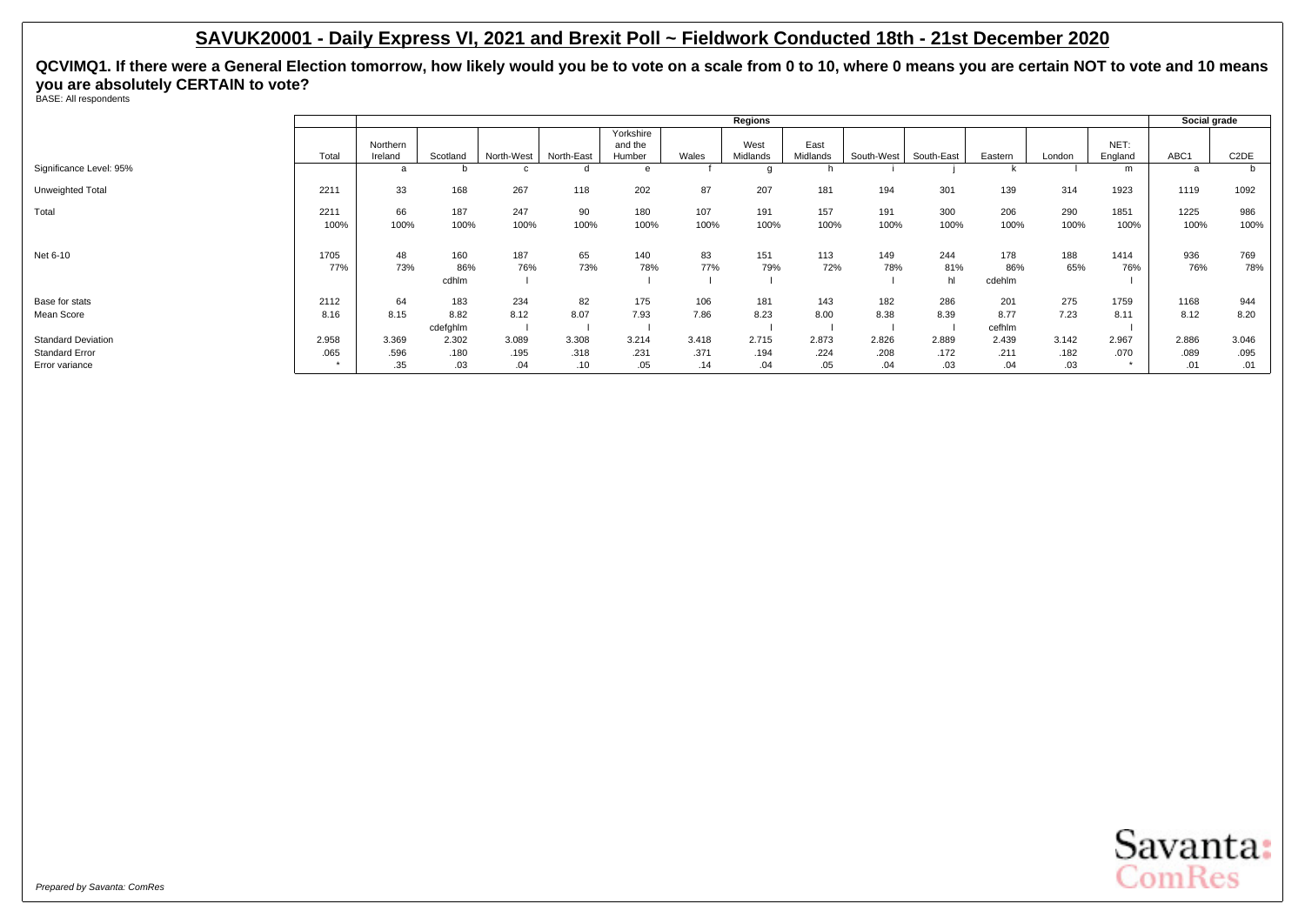|                                  |           | 2019 Past Vote            |                           |                          |                          |                                                      |                    |                     |                                            | 2016 EU Vote |                 |                          |
|----------------------------------|-----------|---------------------------|---------------------------|--------------------------|--------------------------|------------------------------------------------------|--------------------|---------------------|--------------------------------------------|--------------|-----------------|--------------------------|
|                                  | Total     | Conservative              | Labour                    | Liberal<br>Democrat      | The Brexit<br>Party      | Green                                                | SNP                | Plaid Cymru         | Another party                              | Did not vote | Leave           | Remain                   |
| Significance Level: 95%          |           | $\mathsf{a}$              | $\mathsf b$               | $\mathbf c$              | $\mathsf{d}$             | $*_{e}$                                              | f                  | *g                  | $^{\star}$ h                               | $\mathbf{i}$ | $\mathsf{a}$    | b                        |
| Unweighted Total                 | 2211      | 618                       | 565                       | 159                      | $30\,$                   | 23                                                   | 60                 | 13                  | 12                                         | 434          | 726             | 683                      |
| Total                            | 2211      | 688                       | 503                       | 176                      | 52                       | $37\,$                                               | 61                 | 24                  | 24                                         | 394          | 788             | 730                      |
|                                  | 100%      | 100%                      | 100%                      | 100%                     | 100%                     | 100%                                                 | 100%               | 100%                | 100%                                       | 100%         | 100%            | 100%                     |
| 0 - Certain NOT to vote<br>(0.0) | 116       | 13                        | $\overline{4}$            | $\star$                  | $\overline{4}$           | $\overline{\phantom{a}}$                             | $\overline{a}$     | $\mathbf{1}$        | $\overline{\phantom{a}}$                   | 76           | 33              | $\overline{7}$           |
|                                  | 5%        | $2\%$                     | $1\%$                     | $^\star$                 | 7%<br>bcf                |                                                      |                    | $6\%$               | $\blacksquare$                             | 19%<br>abcf  | 4%<br>b         | $1\%$                    |
| (1.0)<br>$\overline{1}$          | 17        | $\overline{2}$            | $\overline{2}$            | $\overline{\phantom{a}}$ | $\overline{\phantom{a}}$ |                                                      |                    |                     | ٠                                          | 9            | 5               | $\overline{2}$           |
|                                  | 1%        | $\star$                   | $\star$                   | $\blacksquare$           |                          |                                                      |                    |                     | $\overline{\phantom{a}}$                   | 2%           | $1\%$           | $^\star$                 |
|                                  |           |                           |                           |                          |                          |                                                      |                    |                     |                                            | ab           |                 |                          |
| $\overline{2}$<br>(2.0)          | 26        | $\overline{2}$<br>$\star$ | $\overline{2}$<br>$\star$ | $\mathbf{1}$             |                          |                                                      |                    |                     | $\blacksquare$                             | 17           | 5               | 5 <sub>5</sub>           |
|                                  | 1%        |                           |                           | 1%                       |                          |                                                      |                    |                     | $\blacksquare$                             | 4%<br>abc    | $1\%$           | 1%                       |
| $\mathbf{3}$<br>(3.0)            | 61        | $\overline{7}$            | $\,6\,$                   | $\overline{4}$           | $\mathbf{1}$             |                                                      | $\mathbf{1}$       |                     | $\overline{\phantom{a}}$                   | 27           | $5\phantom{.0}$ | 14                       |
|                                  | 3%        | $1\%$                     | $1\%$                     | 2%                       | 2%                       | $\overline{\phantom{a}}$                             | $1\%$              |                     | $\blacksquare$                             | 7%<br>abc    | $1\%$           | 2%<br>$\mathsf{a}$       |
| (4.0)<br>$\overline{4}$          | 58        | 8                         | 8                         | $\,6\,$                  |                          |                                                      |                    |                     | $\overline{\phantom{a}}$                   | 23           | 10              | 5 <sub>5</sub>           |
|                                  | 3%        | 1%                        | 1%                        | 3%                       | $\overline{\phantom{a}}$ |                                                      |                    |                     | $\overline{\phantom{a}}$                   | 6%           | 1%              | 1%                       |
|                                  |           |                           |                           |                          |                          |                                                      |                    |                     |                                            | ab           |                 |                          |
| 5<br>(5.0)                       | 128       | 17<br>$2\%$               | 16<br>3%                  | $\mathbf{3}$<br>2%       | $\overline{2}$<br>4%     | 4<br>11%                                             | $\mathbf{1}$<br>2% | $\mathbf{3}$<br>14% | $\overline{\phantom{a}}$                   | 38<br>10%    | 31<br>4%        | 16<br>2%                 |
|                                  | 6%        |                           |                           |                          |                          |                                                      |                    |                     | $\overline{\phantom{a}}$                   | abc          |                 |                          |
| (6.0)<br>6                       | 74        | $\overline{7}$            | 18                        | $\overline{1}$           | $\overline{2}$           | $\overline{2}$                                       |                    |                     | $\overline{a}$                             | 31           | 8               | 15                       |
|                                  | 3%        | $1\%$                     | 4%                        | $^\star$                 | $3\%$                    | 7%                                                   |                    |                     | $\overline{\phantom{a}}$                   | $8\%$        | $1\%$           | $2\%$                    |
|                                  |           |                           | ac                        |                          |                          |                                                      |                    |                     |                                            | abcf         |                 |                          |
| $\overline{7}$<br>(7.0)          | 101<br>5% | 20<br>$3\%$               | 18<br>4%                  | 11<br>6%                 | $\mathbf{1}$<br>$1\%$    | $\overline{2}$<br>7%                                 | $\mathbf{1}$<br>2% |                     | $\blacksquare$<br>$\overline{\phantom{a}}$ | 29<br>7%     | 27<br>3%        | 23<br>3%                 |
|                                  |           |                           |                           |                          |                          |                                                      |                    |                     |                                            | ab           |                 |                          |
| 8<br>(8.0)                       | 112       | 31                        | 31                        | 9                        | $\mathbf{3}$             | $\overline{2}$                                       | $\mathbf{1}$       |                     | $\overline{\phantom{a}}$                   | 21           | 40              | 36                       |
|                                  | 5%        | $4\%$                     | 6%                        | 5%                       | 7%                       | 5%                                                   | 2%                 |                     | $\blacksquare$                             | $5\%$        | 5%              | 5%                       |
| 9<br>(9.0)                       | 124<br>6% | 43<br>$6\%$               | 29<br>6%                  | 13<br>7%                 | $\overline{4}$<br>7%     | $\overline{\phantom{a}}$<br>$\overline{\phantom{a}}$ | 8<br>12%           | 8<br>32%            | $\overline{\phantom{a}}$<br>$\blacksquare$ | 10<br>3%     | 37<br>5%        | 52<br>7%                 |
|                                  |           | j.                        | j.                        | -i                       |                          |                                                      |                    |                     |                                            |              |                 | a                        |
| 10 - Certain to vote<br>(10.0)   | 1294      | 525                       | 359                       | 126                      | 36                       | 26                                                   | 49                 | 12                  | 24                                         | 82           | 570             | 546                      |
|                                  | 59%       | 76%<br>÷                  | 71%<br>j.                 | 72%<br>-i                | 69%<br>÷i                | 70%                                                  | 80%                | 48%                 | 100%                                       | 21%          | 72%             | 75%                      |
| Prefer not to say                | 25        | $\overline{2}$            | 3                         | $\overline{\phantom{a}}$ |                          |                                                      |                    |                     | $\overline{\phantom{a}}$                   | $\mathbf{3}$ | $\mathbf{3}$    | $\overline{\phantom{a}}$ |
|                                  | 1%        | $\star$                   | 1%                        | $\overline{a}$           |                          |                                                      |                    |                     | $\blacksquare$                             | 1%           | $^\star$        | $\sim$                   |
| Don't know                       | 74        | 10                        | 6                         | $\overline{2}$           |                          |                                                      |                    |                     | $\overline{\phantom{a}}$                   | 28           | 14              | 8                        |
|                                  | 3%        | 1%                        | 1%                        | 1%                       | $\overline{\phantom{a}}$ | $\overline{\phantom{a}}$                             | 1%                 |                     | ÷                                          | 7%<br>abc    | 2%              | $1\%$                    |

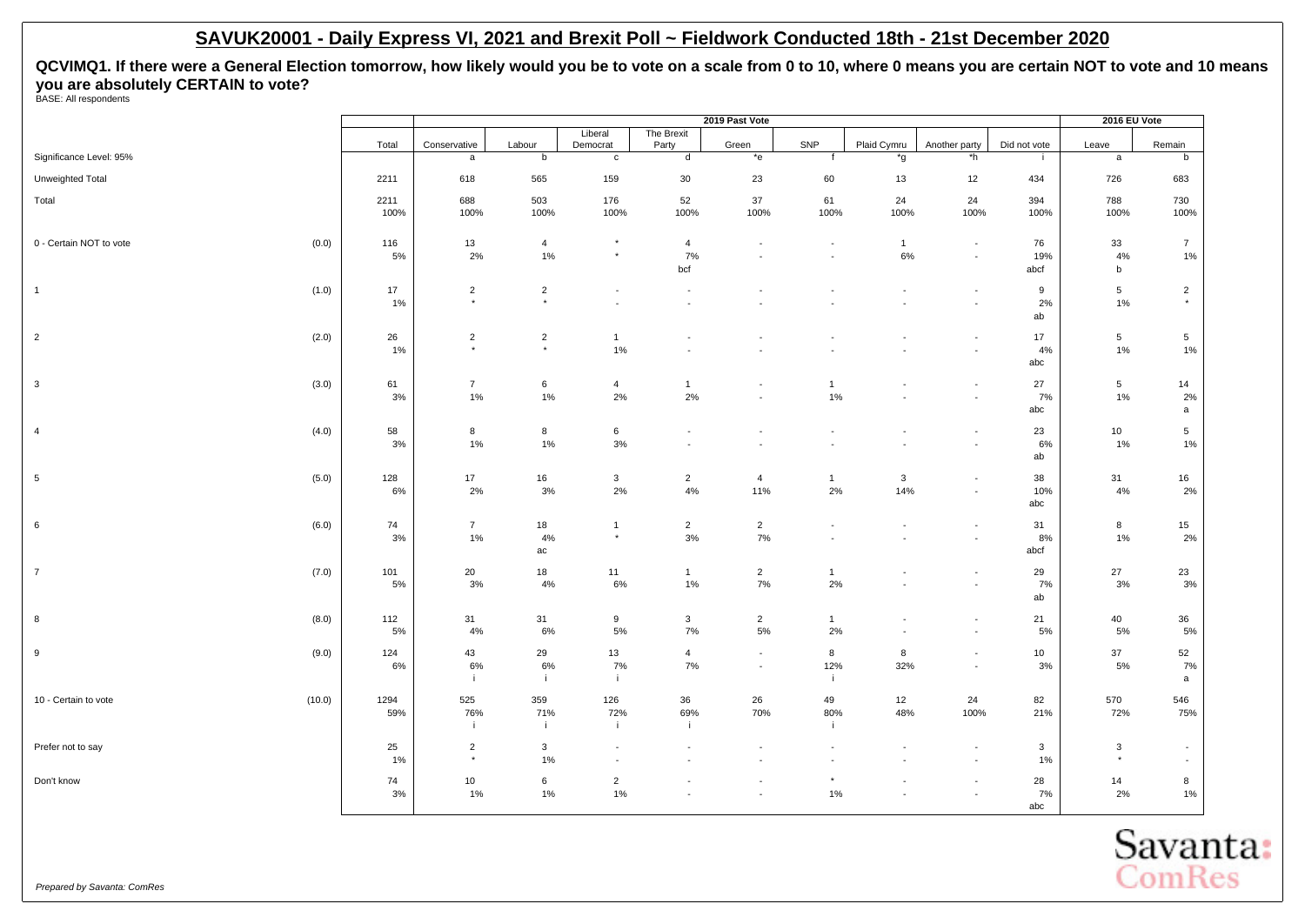|                           |       |              | 2019 Past Vote |                     |                     |       |       |             |                          |              |       |        |  |
|---------------------------|-------|--------------|----------------|---------------------|---------------------|-------|-------|-------------|--------------------------|--------------|-------|--------|--|
|                           | Total | Conservative | Labour         | Liberal<br>Democrat | The Brexit<br>Party | Green | SNP   | Plaid Cymru | Another party            | Did not vote | Leave | Remain |  |
| Significance Level: 95%   |       | a            |                | c                   |                     | *e    |       | *σ          | *h                       |              |       |        |  |
| Unweighted Total          | 2211  | 618          | 565            | 159                 | 30                  | 23    | 60    | 13          | 12                       | 434          | 726   | 683    |  |
| Total                     | 2211  | 688          | 503            | 176                 | 52                  | 37    | 61    | 24          | 24                       | 394          | 788   | 730    |  |
|                           | 100%  | 100%         | 100%           | 100%                | 100%                | 100%  | 100%  | 100%        | 100%                     | 100%         | 100%  | 100%   |  |
| Net 6-10                  | 1705  | 626          | 456            | 160                 | 46                  | 32    | 59    | 20          | 24                       | 174          | 681   | 673    |  |
|                           | 77%   | 91%          | 91%            | 91%                 | 88%                 | 89%   | 96%   | 80%         | 100%                     | 44%          | 86%   | 92%    |  |
|                           |       |              |                |                     |                     |       |       |             |                          |              |       | a      |  |
| Base for stats            | 2112  | 676          | 495            | 174                 | 52                  | 37    | 61    | 24          | 24                       | 363          | 771   | 722    |  |
| Mean Score                | 8.16  | 9.20         | 9.05           | 9.11                | 8.62                | 8.86  | 9.58  | 8.40        | 10.00                    | 5.17         | 8.83  | 9.18   |  |
|                           |       |              |                |                     |                     |       | bdi   |             |                          |              |       |        |  |
| <b>Standard Deviation</b> | 2.958 | 2.004        | 1.956          | 1.860               | 2.832               | 1.878 | 1.173 | 2.719       | $\overline{\phantom{0}}$ | 3.666        | 2.541 | 1.908  |  |
| <b>Standard Error</b>     | .065  | .081         | .083           | .148                | .517                | .392  | .153  | .754        | $\overline{\phantom{a}}$ | .184         | .095  | .073   |  |
| Error variance            |       | .01          | .01            | .02                 | .27                 | .15   | .02   | .57         | $\overline{\phantom{0}}$ | .03          | .01   | .01    |  |

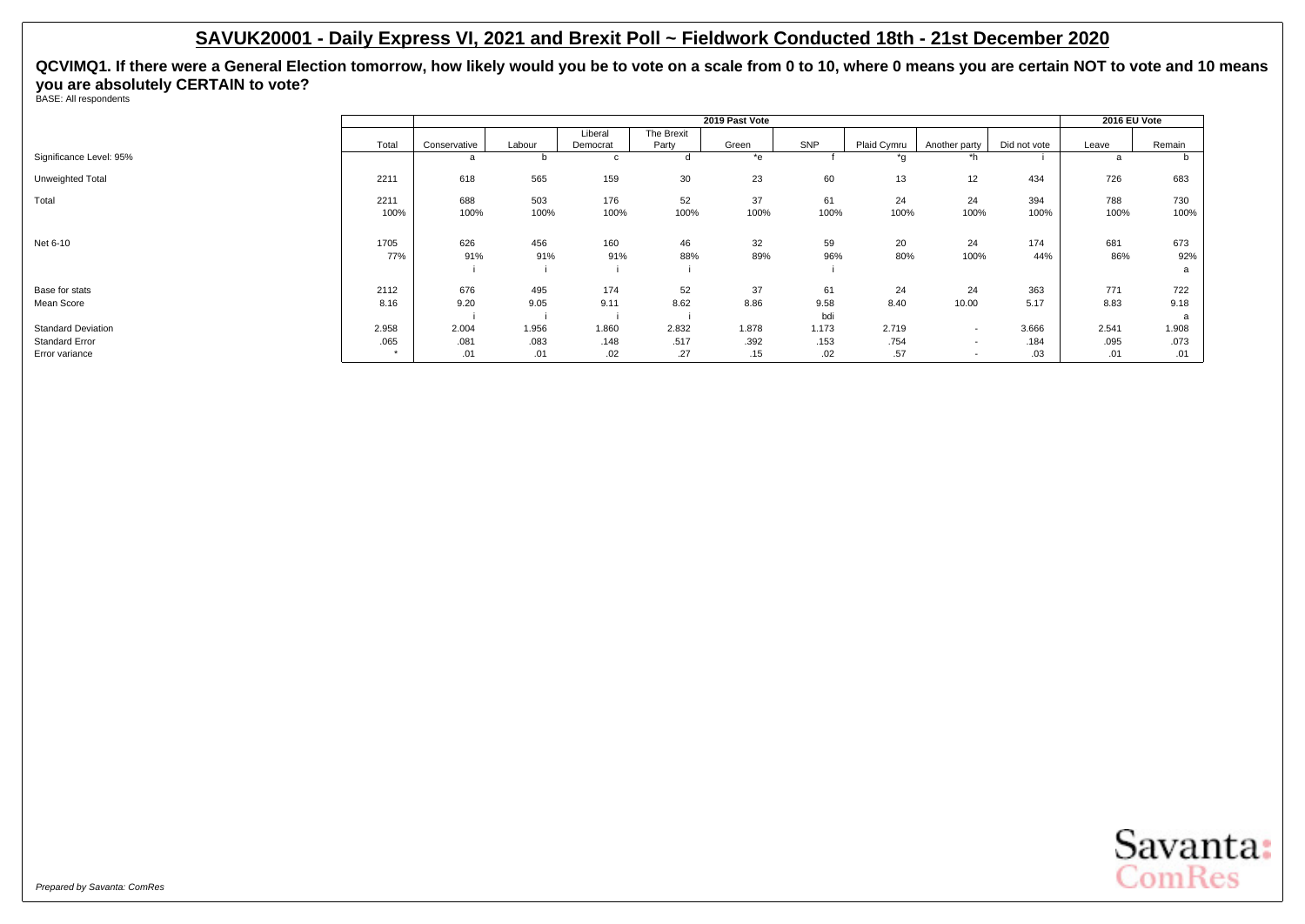<span id="page-9-0"></span>**QCVIMQ2. If there were a General Election tomorrow to elect MPs to Westminster, which of the following parties do you think you would vote for or would you vote for another party?** BASE: All respondents likely to vote (6-10)

|                         |       | Gender  |                |                |           |                |                |                |                |                 |            |                 |
|-------------------------|-------|---------|----------------|----------------|-----------|----------------|----------------|----------------|----------------|-----------------|------------|-----------------|
|                         | Total | Male    | Female         | $18 - 24$      | $25 - 34$ | $35 - 44$      | $45 - 54$      | $55 - 64$      | $65+$          | NET: 18-34      | NET: 35-54 | <b>NET: 55+</b> |
| Significance Level: 95% |       | a       | b              | a              | b         | $\mathbf c$    | d              | e              |                | g               | h          |                 |
| Unweighted Total        | 1636  | 828     | 808            | 207            | 283       | 241            | 239            | 289            | 377            | 490             | 480        | 666             |
| Total                   | 1705  | 844     | 861            | 139            | 251       | 246            | 316            | 284            | 468            | 390             | 562        | 753             |
|                         | 100%  | 100%    | 100%           | 100%           | 100%      | 100%           | 100%           | 100%           | 100%           | 100%            | 100%       | 100%            |
| Conservative            | 590   | 326     | 264            | 19             | 52        | 58             | 103            | 100            | 257            | 71              | 162        | 357             |
|                         | 35%   | 39%     | 31%            | 14%            | 21%       | 24%            | 33%            | 35%            | 55%            | 18%             | 29%        | 47%             |
|                         |       | b       |                |                |           | a              | abcg           | abcg           | abcdeghi       |                 | abg        | abcdegh         |
| Labour                  | 557   | 267     | 290            | 76             | 117       | 90             | 111            | 77             | 85             | 194             | 201        | 162             |
|                         | 33%   | 32%     | 34%            | 55%            | 47%       | 37%            | 35%            | 27%            | 18%            | 50%             | 36%        | 22%             |
|                         |       |         |                | cdefhi         | cdefhi    | efi            | fi             |                |                | cdefhi          | efi        |                 |
| Liberal Democrat        | 111   | 66      | 45             | 11             | 18        | 23             | 15             | 14             | 31             | 28              | 37         | 45              |
|                         | 7%    | 8%<br>b | 5%             | 8%             | 7%        | 9%<br>de       | 5%             | 5%             | 7%             | 7%              | 7%         | $6\%$           |
|                         |       |         |                |                |           |                |                |                |                |                 |            |                 |
| SNP                     | 68    | 29      | 39             | 3              | 9         | 15             | 17             | 15             | 9              | 12              | 32         | 24              |
|                         | 4%    | 3%      | 4%             | 2%             | 4%        | 6%             | 5%             | 5%             | 2%             | 3%              | 6%         | $3%$            |
|                         |       |         |                |                |           | fi             | $\epsilon$     |                |                |                 |            |                 |
| Plaid Cymru             | 18    | 11      | $\overline{7}$ | $\overline{1}$ | 4         | $\overline{4}$ | $\overline{4}$ | $\overline{2}$ | $\overline{2}$ | $5\phantom{.0}$ | 9          | $\overline{4}$  |
|                         | 1%    | 1%      | 1%             | $1\%$          | 2%        | 2%             | 1%             | 1%             | $^\star$       | 1%              | 2%         |                 |
| Another party           | 115   | 52      | 64             | 14             | 11        | 11             | 25             | 32             | 22             | 25              | 36         | 55              |
|                         | 7%    | 6%      | 7%             | 10%            | 4%        | 4%             | 8%             | 11%            | 5%             | 6%              | 6%         | 7%              |
|                         |       |         |                | bcf            |           |                |                | bcfghi         |                |                 |            |                 |
| Undecided               | 215   | 77      | 138            | 11             | 31        | 37             | 39             | 37             | 59             | 42              | 76         | 96              |
|                         | 13%   | 9%      | 16%            | 8%             | 12%       | 15%            | 12%            | 13%            | 13%            | 11%             | 14%        | 13%             |
|                         |       |         | a              |                |           | a              |                |                |                |                 | a          |                 |
| Prefer not to say       | 31    | 17      | 14             | 3              | 9         | 8              | $\overline{2}$ | 6              | $\overline{4}$ | 12              | 10         | 10              |
|                         | 2%    | 2%      | 2%             | 2%             | 4%        | 3%             | 1%             | 2%             | 1%             | 3%              | 2%         | $1\%$           |
|                         |       |         |                |                | dfi       | df             |                |                |                | dfi             |            |                 |

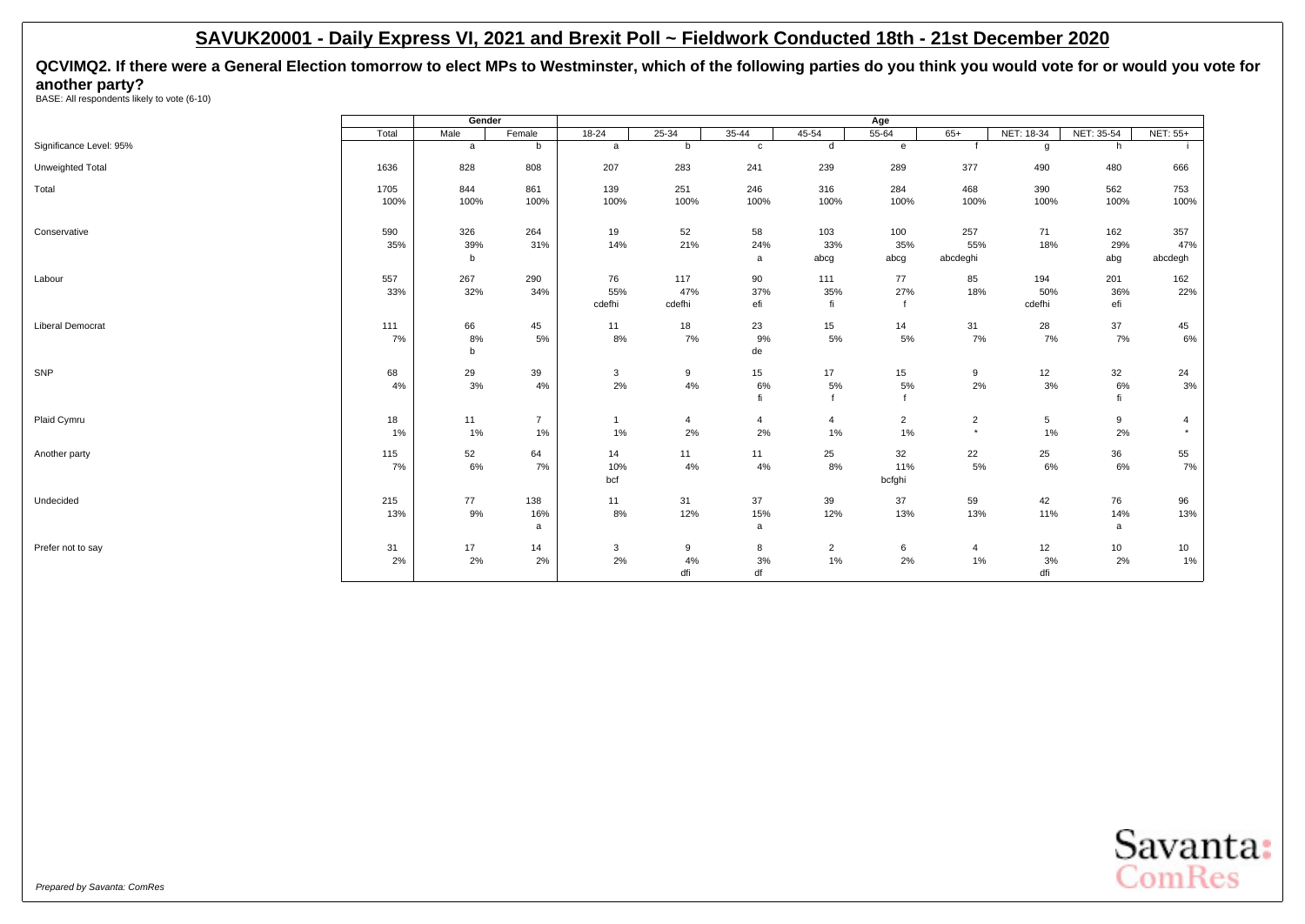**QCVIMQ2. If there were a General Election tomorrow to elect MPs to Westminster, which of the following parties do you think you would vote for or would you vote for another party?** BASE: All respondents likely to vote (6-10)

| Yorkshire<br>NET:<br>and the<br>East<br>Northern<br>West<br>Wales<br>Midlands<br>South-East<br>ABC1<br>Ireland<br>North-West<br>North-East<br>Humber<br>Midlands<br>South-West<br>Eastern<br>England<br>Total<br>Scotland<br>London<br>Significance Level: 95%<br>$*_{a}$<br>$\mathbf b$<br>d<br>h<br>k<br>$\mathbf{c}$<br>$\mathbf{e}$<br>m<br>a<br>g | C <sub>2</sub> DE<br>b<br>819<br>769 |
|--------------------------------------------------------------------------------------------------------------------------------------------------------------------------------------------------------------------------------------------------------------------------------------------------------------------------------------------------------|--------------------------------------|
|                                                                                                                                                                                                                                                                                                                                                        |                                      |
|                                                                                                                                                                                                                                                                                                                                                        |                                      |
|                                                                                                                                                                                                                                                                                                                                                        |                                      |
|                                                                                                                                                                                                                                                                                                                                                        |                                      |
| Unweighted Total<br>23<br>139<br>198<br>83<br>150<br>66<br>157<br>127<br>197<br>1636<br>147<br>233<br>116<br>1408<br>817                                                                                                                                                                                                                               |                                      |
| 48<br>160<br>187<br>65<br>83<br>151<br>188<br>936<br>Total<br>1705<br>140<br>113<br>149<br>244<br>178<br>1414                                                                                                                                                                                                                                          |                                      |
| 100%<br>100%<br>100%<br>100%<br>100%<br>100%<br>100%<br>100%<br>100%<br>100%<br>100%<br>100%<br>100%<br>100%<br>100%                                                                                                                                                                                                                                   | 100%                                 |
| 323<br>Conservative<br>590<br>10<br>34<br>63<br>27<br>12<br>63<br>49<br>53<br>103<br>54<br>534<br>48<br>74                                                                                                                                                                                                                                             | 267                                  |
| 21%<br>21%<br>35%<br>35%<br>34%<br>41%<br>34%<br>14%<br>42%<br>44%<br>36%<br>42%<br>42%<br>29%<br>38%                                                                                                                                                                                                                                                  | 35%                                  |
| bf<br>bf<br>bfl<br>bfl<br>bf<br>bfl<br>bfl<br>bfl<br>bfl                                                                                                                                                                                                                                                                                               |                                      |
| 25<br>305<br>557<br>13<br>24<br>82<br>26<br>59<br>33<br>53<br>35<br>79<br>45<br>83<br>486<br>Labour                                                                                                                                                                                                                                                    | 252                                  |
| 15%<br>23%<br>27%<br>44%<br>39%<br>42%<br>40%<br>35%<br>23%<br>32%<br>25%<br>44%<br>33%<br>33%<br>34%                                                                                                                                                                                                                                                  | 33%                                  |
| bhi<br>bhijkm<br>bhijkm<br>bhik<br>bhik<br>bhik<br>bh<br>bhik                                                                                                                                                                                                                                                                                          |                                      |
| <b>Liberal Democrat</b><br>111<br>$\overline{2}$<br>11<br>$\overline{2}$<br>8<br>14<br>20<br>13<br>19<br>93<br>61<br>$\overline{7}$<br>6<br>$\overline{4}$<br>$\overline{4}$                                                                                                                                                                           | 50                                   |
| 7%<br>5%<br>$4\%$<br>3%<br>5%<br>3%<br>7%<br>7%<br>4%<br>9%<br>8%<br>8%<br>10%<br>7%                                                                                                                                                                                                                                                                   | 7%<br>6%                             |
| cdeg<br>cg<br>cg                                                                                                                                                                                                                                                                                                                                       |                                      |
| SNP<br>68<br>68<br>46<br>$\overline{\phantom{a}}$<br>$\overline{\phantom{a}}$<br>$\overline{\phantom{a}}$<br>$\overline{\phantom{a}}$                                                                                                                                                                                                                  | 22                                   |
| 43%<br>4%<br>$\sim$<br>$\overline{\phantom{a}}$                                                                                                                                                                                                                                                                                                        | 3%<br>5%                             |
| cdefghijklm<br>$\mathbf b$                                                                                                                                                                                                                                                                                                                             |                                      |
| 13<br>Plaid Cymru<br>18<br>18<br>$\overline{\phantom{a}}$                                                                                                                                                                                                                                                                                              | $5\phantom{.0}$                      |
| 21%<br>1%<br>$\overline{\phantom{a}}$                                                                                                                                                                                                                                                                                                                  | 1%<br>1%                             |
| bcdeghijklm                                                                                                                                                                                                                                                                                                                                            |                                      |
| 88<br>58<br>Another party<br>115<br>14<br>8<br>8<br>$\overline{7}$<br>5<br>6<br>9<br>9<br>16<br>21<br>12<br>$\mathbf{1}$                                                                                                                                                                                                                               | 58                                   |
| 5%<br>6%<br>$6\%$<br>30%<br>4%<br>1%<br>5%<br>4%<br>8%<br>7%<br>12%<br>6%<br>6%<br>7%                                                                                                                                                                                                                                                                  | 8%<br>6%                             |
| d<br>bcdegm                                                                                                                                                                                                                                                                                                                                            |                                      |
| 25<br>215<br>25<br>18<br>19<br>37<br>22<br>15<br>186<br>118<br>Undecided<br>9<br>11<br>9<br>16<br>9                                                                                                                                                                                                                                                    | 97                                   |
| 7%<br>13%<br>17%<br>9%<br>8%<br>13%<br>18%<br>14%<br>11%<br>12%<br>25%<br>14%<br>13%<br>13%<br>11%                                                                                                                                                                                                                                                     | 13%                                  |
| bjl<br>bl<br>bcefgjklm                                                                                                                                                                                                                                                                                                                                 |                                      |
| 26<br>12<br>Prefer not to say<br>31<br>$5\phantom{.0}$<br>$\overline{2}$<br>$\overline{4}$<br>3<br>5<br>$\overline{2}$<br>$\overline{4}$<br>5<br>$\mathbf{1}$<br>$\overline{\phantom{a}}$                                                                                                                                                              | 20                                   |
| 2%<br>2%<br>$1\%$<br>3%<br>2%<br>2%<br>2%<br>1%<br>3%<br>3%<br>$1\%$<br>2%<br>$\sim$                                                                                                                                                                                                                                                                   | 3%<br>1%                             |
| k<br>k                                                                                                                                                                                                                                                                                                                                                 |                                      |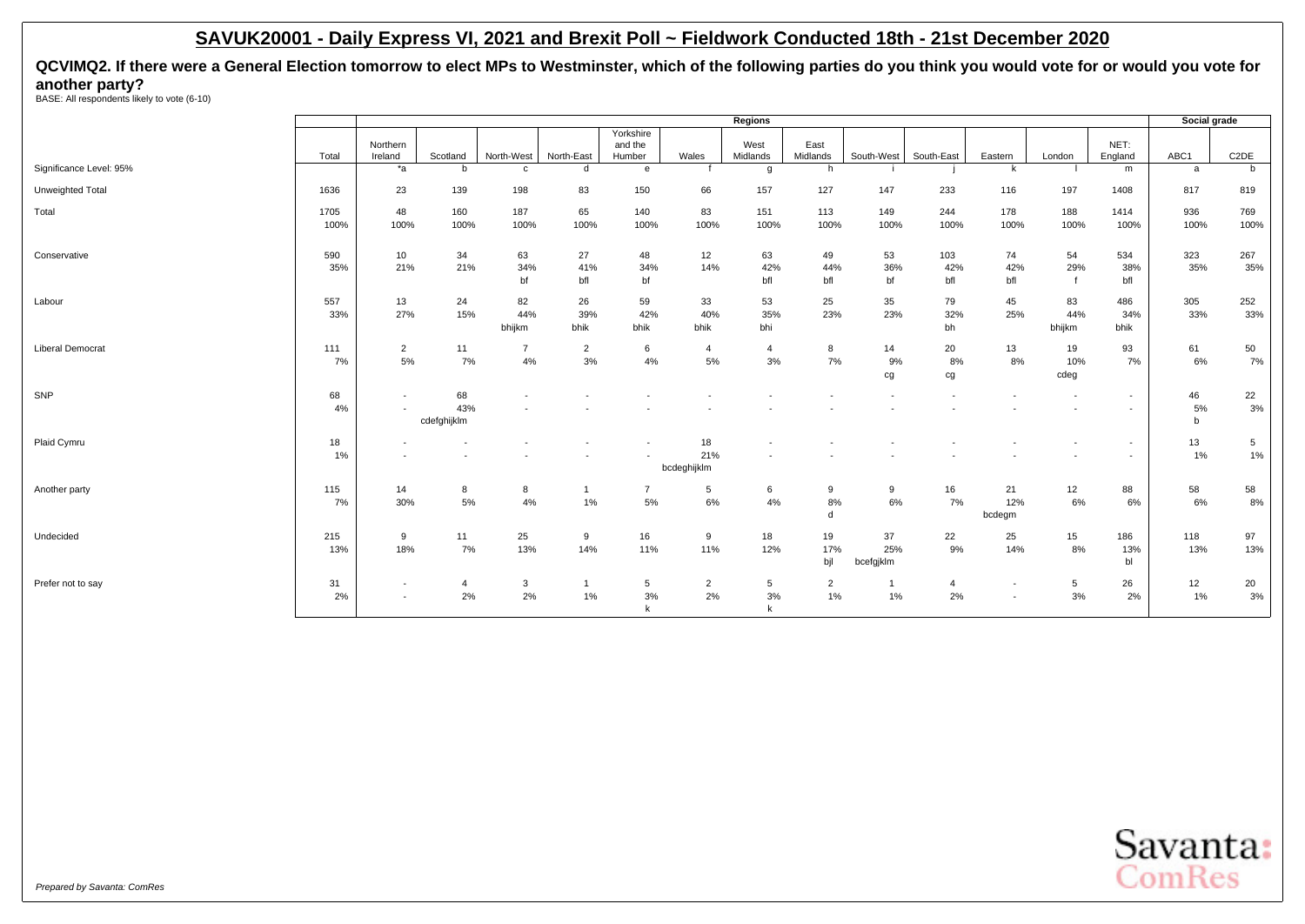**QCVIMQ2. If there were a General Election tomorrow to elect MPs to Westminster, which of the following parties do you think you would vote for or would you vote for another party?** BASE: All respondents likely to vote (6-10)

|                         |           | 2019 Past Vote           |                           |                          |                          |                          |                                  |                                                      |                          |                | 2016 EU Vote   |           |
|-------------------------|-----------|--------------------------|---------------------------|--------------------------|--------------------------|--------------------------|----------------------------------|------------------------------------------------------|--------------------------|----------------|----------------|-----------|
|                         |           |                          |                           | Liberal                  | The Brexit               |                          |                                  |                                                      |                          |                |                |           |
|                         | Total     | Conservative             | Labour                    | Democrat                 | Party                    | Green                    | SNP                              | Plaid Cymru                                          | Another party            | Did not vote   | Leave          | Remain    |
| Significance Level: 95% |           | a                        | b                         | $\mathbf{c}$             | $*$ d                    | $*_{e}$                  |                                  | *g                                                   | $*h$                     | -11            | a              | b         |
| Unweighted Total        | 1636      | 563                      | 498                       | 143                      | 26                       | 20                       | 57                               | 10                                                   | 12                       | 183            | 622            | 620       |
| Total                   | 1705      | 626                      | 456                       | 160                      | 46                       | 32                       | 59                               | 20                                                   | 24                       | 174            | 681            | 673       |
|                         | 100%      | 100%                     | 100%                      | 100%                     | 100%                     | 100%                     | 100%                             | 100%                                                 | 100%                     | 100%           | 100%           | 100%      |
| Conservative            | 590       | 496                      | 12                        | 8                        | 16                       | $\overline{\phantom{a}}$ | $\overline{\phantom{a}}$         | $\overline{\phantom{a}}$                             | $\overline{2}$           | 35             | 379            | 144       |
|                         | 35%       | 79%                      | 3%                        | $5\%$                    | 36%                      | $\overline{\phantom{a}}$ |                                  | $\overline{\phantom{a}}$                             | $8\%$                    | 20%            | 56%            | 21%       |
|                         |           | bcfi                     |                           |                          |                          |                          |                                  |                                                      |                          | bcf            | b              |           |
| Labour                  | 557       | 33                       | 374                       | 43                       | 3                        | $\overline{2}$           | $\overline{2}$                   | $\mathbf{3}$                                         | 9                        | 65             | 134            | 289       |
|                         | 33%       | $5\%$                    | 82%<br>acfi               | 27%<br>af                | 6%                       | 7%                       | 4%                               | 14%                                                  | 36%                      | 37%<br>af      | 20%            | 43%<br>a  |
|                         |           |                          |                           |                          |                          |                          |                                  |                                                      |                          |                |                |           |
| <b>Liberal Democrat</b> | 111<br>7% | $\mathbf{3}$<br>1%       | 8<br>2%                   | 72<br>45%                | 3<br>7%                  | $\overline{1}$<br>3%     | $\blacksquare$<br>$\blacksquare$ | $\overline{\phantom{a}}$<br>$\overline{\phantom{a}}$ | $\sim$<br>$\sim$         | 21<br>12%      | 13<br>2%       | 69<br>10% |
|                         |           |                          |                           | abfi                     |                          |                          |                                  |                                                      |                          | abf            |                | a         |
| SNP                     | 68        | $\overline{2}$           | $\overline{4}$            | $\overline{\phantom{a}}$ |                          | $\blacksquare$           | 53                               | $\overline{\phantom{a}}$                             | $\overline{\phantom{a}}$ | 8              | 11             | 45        |
|                         | 4%        | $\star$                  | 1%                        |                          |                          | $\blacksquare$           | 89%                              | $\overline{\phantom{a}}$                             |                          | 4%             | 2%             | 7%        |
|                         |           |                          |                           |                          |                          |                          | abci                             |                                                      |                          | abc            |                | a         |
| Plaid Cymru             | 18        | $\overline{\phantom{a}}$ | $\overline{1}$<br>$\star$ | $\overline{\phantom{a}}$ |                          | $\overline{\phantom{a}}$ | $\overline{\phantom{a}}$         | 17                                                   | $\sim$                   | $\sim$         | 4              | 11        |
|                         | 1%        | $\overline{\phantom{a}}$ |                           | $\overline{\phantom{a}}$ | $\overline{\phantom{a}}$ | $\overline{\phantom{a}}$ | $\overline{\phantom{a}}$         | 86%                                                  | $\overline{\phantom{a}}$ | $\sim$         | 1%             | 2%        |
| Another party           | 115       | 23                       | $\boldsymbol{9}$          | $\overline{7}$           | 16                       | 22                       | $\overline{\phantom{a}}$         | $\sim$                                               | 10                       | 17             | 50             | 31        |
|                         | 7%        | 4%                       | 2%                        | 4%                       | 36%                      | 67%                      | $\sim$                           | $\overline{\phantom{a}}$                             | 42%                      | 10%<br>abf     | 7%<br>b        | $5\%$     |
|                         |           |                          |                           |                          |                          |                          |                                  |                                                      |                          |                |                |           |
| Undecided               | 215       | 68                       | 45                        | 29                       | $\overline{7}$           | $\overline{7}$           | 3                                | $\sim$                                               | 4                        | 25             | 89             | 74        |
|                         | 13%       | 11%                      | 10%                       | 18%<br>abf               | 15%                      | 22%                      | 5%                               | $\overline{\phantom{a}}$                             | 15%                      | 15%            | 13%            | 11%       |
| Prefer not to say       | 31        | $\overline{2}$           | $\mathbf{3}$              | $\overline{1}$           | $\overline{\phantom{a}}$ | $\overline{\phantom{a}}$ | $\overline{1}$                   | $\overline{\phantom{a}}$                             | $\overline{\phantom{a}}$ | $\overline{4}$ | $\overline{2}$ | 10        |
|                         | 2%        | $\star$                  | 1%                        | $\star$                  |                          | $\overline{\phantom{a}}$ | 2%                               |                                                      | $\sim$                   | $2\%$          | $\star$        | 1%        |
|                         |           |                          |                           |                          |                          |                          |                                  |                                                      |                          | a              |                | a         |

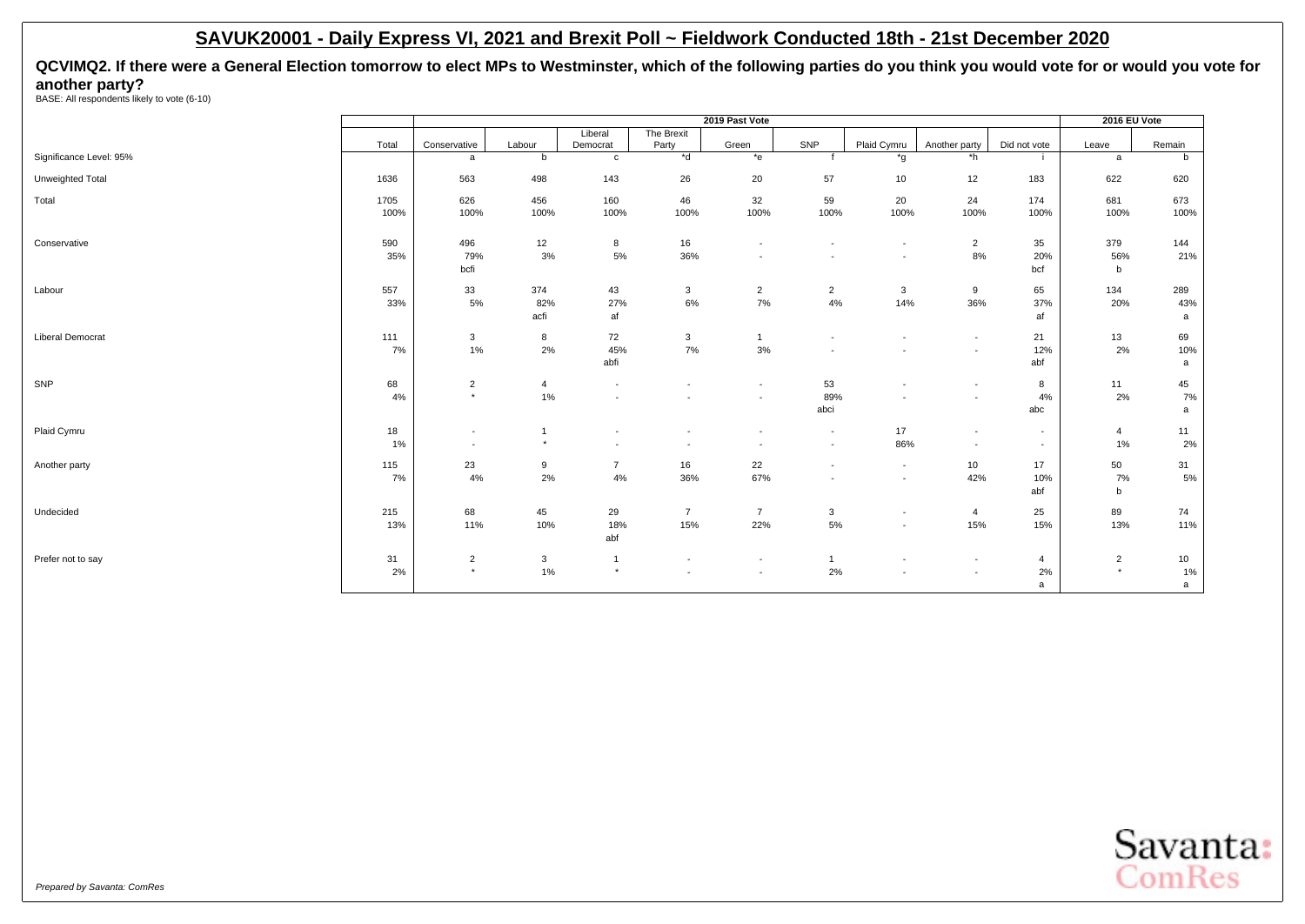# <span id="page-12-0"></span>**QCVIMQ3. Which of the following other parties would you vote for?** BASE: All respondents likely to vote (6-10) and choosing Another party

|                         |       | Gender |                |                          |                          |                |                          | Age                      |                          |                          |                |                |
|-------------------------|-------|--------|----------------|--------------------------|--------------------------|----------------|--------------------------|--------------------------|--------------------------|--------------------------|----------------|----------------|
|                         | Total | Male   | Female         | 18-24                    | 25-34                    | 35-44          | 45-54                    | 55-64                    | $65+$                    | NET: 18-34               | NET: 35-54     | NET: 55+       |
| Significance Level: 95% |       | a      | b              | $*_{a}$                  | $b^*$                    | $^{\star}$ c   | *d                       | $*$ e                    | $\star$ £                | g                        | *h             |                |
| Unweighted Total        | 96    | 48     | 48             | 19                       | 11                       | 12             | 17                       | 22                       | 15                       | 30                       | 29             | 37             |
| Total                   | 115   | 52     | 64             | 14                       | 11                       | 11             | 25                       | 32                       | 22                       | 25                       | 36             | 55             |
|                         | 100%  | 100%   | 100%           | 100%                     | 100%                     | 100%           | 100%                     | 100%                     | 100%                     | 100%                     | 100%           | 100%           |
| <b>Brexit Party</b>     | 34    | 21     | 13             |                          | 5                        |                | 5                        | 16                       | 6                        | 6                        | 6              | 22             |
|                         | 29%   | 40%    | 21%            | 6%                       | 47%                      | 10%            | 20%                      | 49%                      | 27%                      | 24%                      | 17%            | 40%            |
|                         |       | b      |                |                          |                          |                |                          |                          |                          |                          |                |                |
| Green                   | 51    | 17     | 34             | 8                        | $\overline{2}$           | $\overline{7}$ | 12                       | 13                       | 9                        | 10                       | 18             | 22             |
|                         | 44%   | 33%    | 53%<br>a       | 57%                      | 21%                      | 64%            | 47%                      | 40%                      | 41%                      | 41%                      | 52%            | 40%            |
| Another party           | 12    | 5      | $\overline{7}$ | $\overline{\phantom{a}}$ | $\overline{\phantom{a}}$ |                | $\overline{2}$           | 3                        | 6                        | $\overline{\phantom{a}}$ | $\mathbf{3}$   | 9              |
|                         | 10%   | $9\%$  | 11%            | $\overline{\phantom{a}}$ | $\overline{\phantom{0}}$ | 6%             | $9\%$                    | 10%                      | 25%                      | $\overline{\phantom{a}}$ | 8%             | 16%            |
|                         |       |        |                |                          |                          |                |                          |                          |                          |                          |                | g              |
| Undecided               | 13    | 6      | $\overline{7}$ | 3                        | $\overline{2}$           |                | 6                        | $\star$                  | $\overline{\phantom{a}}$ | 5                        | $\overline{7}$ | $\star$        |
|                         | 11%   | 12%    | 10%            | 20%                      | 20%                      | 12%            | 24%                      | 1%                       | $\overline{\phantom{a}}$ | 20%                      | 21%            | $1\%$          |
| Prefer not to say       | 6     | 3      | 3              | $\overline{2}$           |                          |                | $\sim$                   | $\overline{\phantom{a}}$ | $\overline{2}$           | $\overline{4}$           |                | $\overline{2}$ |
|                         | 5%    | 5%     | 5%             | 17%                      | 11%                      | 8%             | $\overline{\phantom{a}}$ | $\overline{\phantom{a}}$ | 7%                       | 14%                      | 2%             | $3%$           |

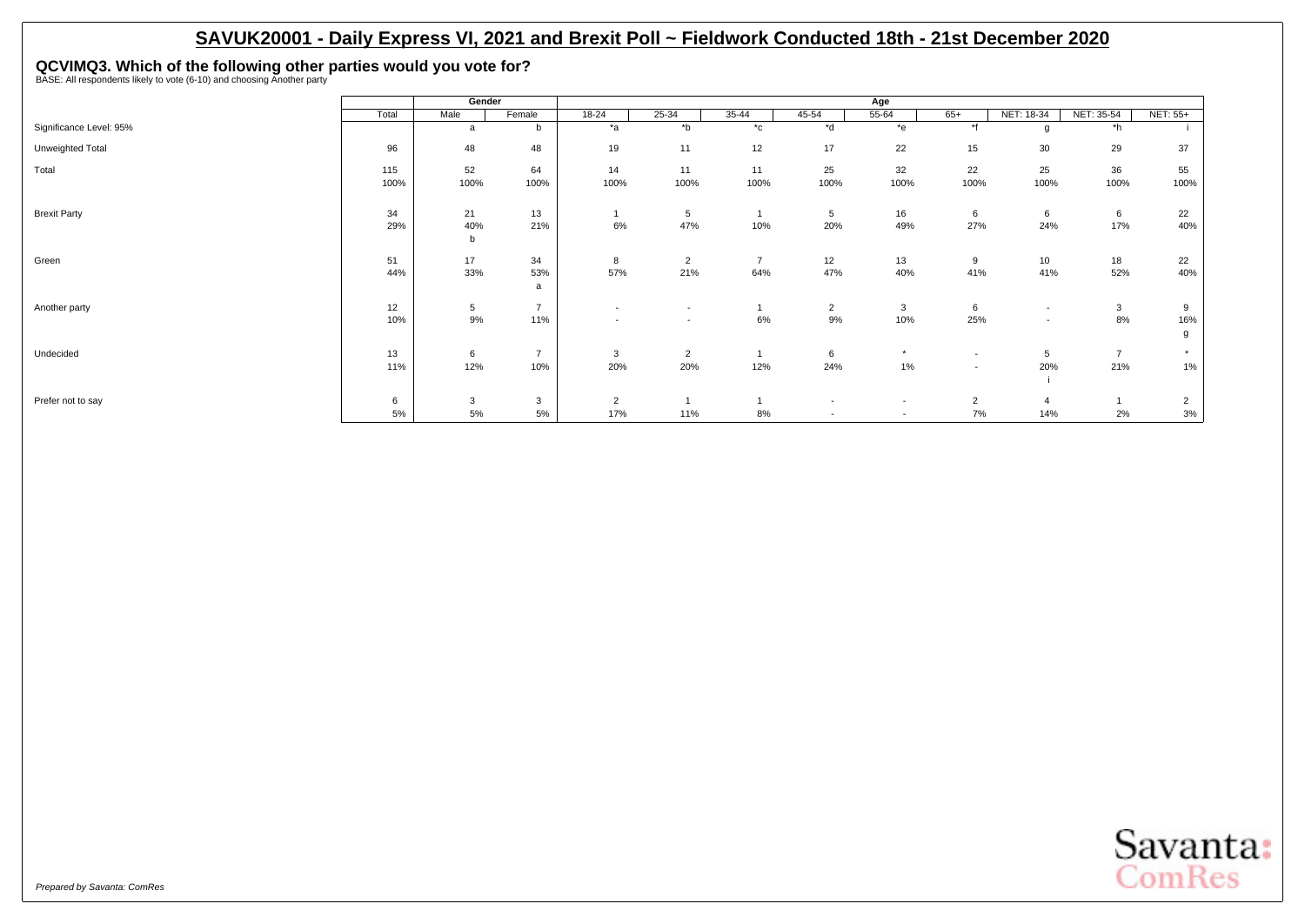**QCVIMQ3. Which of the following other parties would you vote for?** BASE: All respondents likely to vote (6-10) and choosing Another party

|                         |             |                                                      |                                    |                          |                                                      |                                |                          | Regions                  |                                                      |                       |                                                      |                                                      |            |                 | Social grade |                             |
|-------------------------|-------------|------------------------------------------------------|------------------------------------|--------------------------|------------------------------------------------------|--------------------------------|--------------------------|--------------------------|------------------------------------------------------|-----------------------|------------------------------------------------------|------------------------------------------------------|------------|-----------------|--------------|-----------------------------|
|                         | Total       | Northern<br>Ireland                                  | Scotland                           | North-West               | North-East                                           | Yorkshire<br>and the<br>Humber | Wales                    | West<br>Midlands         | East<br>Midlands                                     | South-West            | South-East                                           | Eastern                                              | London     | NET:<br>England | ABC1         | C <sub>2</sub> DE           |
| Significance Level: 95% |             | *a                                                   | $b^*$                              | $^{\star}$ c             | *d                                                   | *e                             | $*1$                     | *g                       | *h                                                   |                       |                                                      | *k                                                   |            | m               | a            |                             |
| Unweighted Total        | 96          | 6                                                    | 6                                  | $\overline{\phantom{a}}$ |                                                      | $\overline{ }$                 | 5                        | $\overline{ }$           | 8                                                    | 10                    | 15                                                   | 12                                                   | 12         | 79              | 44           | 52                          |
| Total                   | 115<br>100% | 14<br>100%                                           | 8<br>100%                          | 8<br>100%                | 100%                                                 | 100%                           | 5<br>100%                | 6<br>100%                | 9<br>100%                                            | 9<br>100%             | 16<br>100%                                           | 21<br>100%                                           | 12<br>100% | 88<br>100%      | 58<br>100%   | 58<br>100%                  |
| <b>Brexit Party</b>     | 34<br>29%   | $\overline{\phantom{a}}$<br>$\overline{\phantom{a}}$ | 3<br>39%                           | 3<br>38%                 | $\overline{\phantom{a}}$<br>$\overline{\phantom{a}}$ | 5<br>73%                       | $\overline{2}$<br>44%    | 13%                      | 3<br>35%                                             | 42%                   | $\overline{2}$<br>15%                                | 31%                                                  | 37%        | 28<br>32%       | 20<br>34%    | 14<br>25%                   |
| Green                   | 51<br>44%   | 5<br>31%                                             | $\overline{4}$<br>46%              | $\overline{2}$<br>29%    | 100%                                                 | 20%                            | 3<br>56%                 | 3<br>54%                 | 5<br>56%                                             | 9%                    | 11<br>65%                                            | 11<br>52%                                            | 5<br>39%   | 40<br>45%       | 28<br>49%    | 23<br>39%                   |
| Another party           | 12<br>10%   | $\overline{ }$<br>51%                                | $\overline{\phantom{a}}$           |                          |                                                      |                                |                          | 11%                      | $\overline{\phantom{a}}$<br>$\overline{\phantom{a}}$ | $\overline{2}$<br>17% | $\overline{\phantom{a}}$<br>$\overline{\phantom{a}}$ | $\overline{2}$<br>11%                                |            | 5%              | 1%           | 11<br>19%<br>$\overline{a}$ |
| Undecided               | 13<br>11%   | 3<br>18%                                             | 15%                                | $\overline{2}$<br>27%    | $\overline{\phantom{a}}$<br>$\overline{\phantom{a}}$ | 6%                             | $\overline{\phantom{a}}$ | 23%                      | $\overline{\phantom{a}}$<br>$\overline{a}$           | 17%                   | $\overline{2}$<br>11%                                | $\overline{\phantom{a}}$<br>$\overline{\phantom{a}}$ | 18%        | 9<br>10%        | 6<br>10%     | 12%                         |
| Prefer not to say       | 6<br>5%     | $\overline{\phantom{a}}$<br>$\overline{\phantom{a}}$ | $\overline{\phantom{a}}$<br>$\sim$ | $\star$<br>$6\%$         | $\overline{\phantom{a}}$                             | $\overline{\phantom{0}}$       | $\overline{\phantom{a}}$ | $\overline{\phantom{a}}$ | 9%                                                   | 14%                   | $\overline{2}$<br>9%                                 | 5%                                                   | 7%         | 6<br>7%         | 3<br>$5\%$   | 3<br>5%                     |

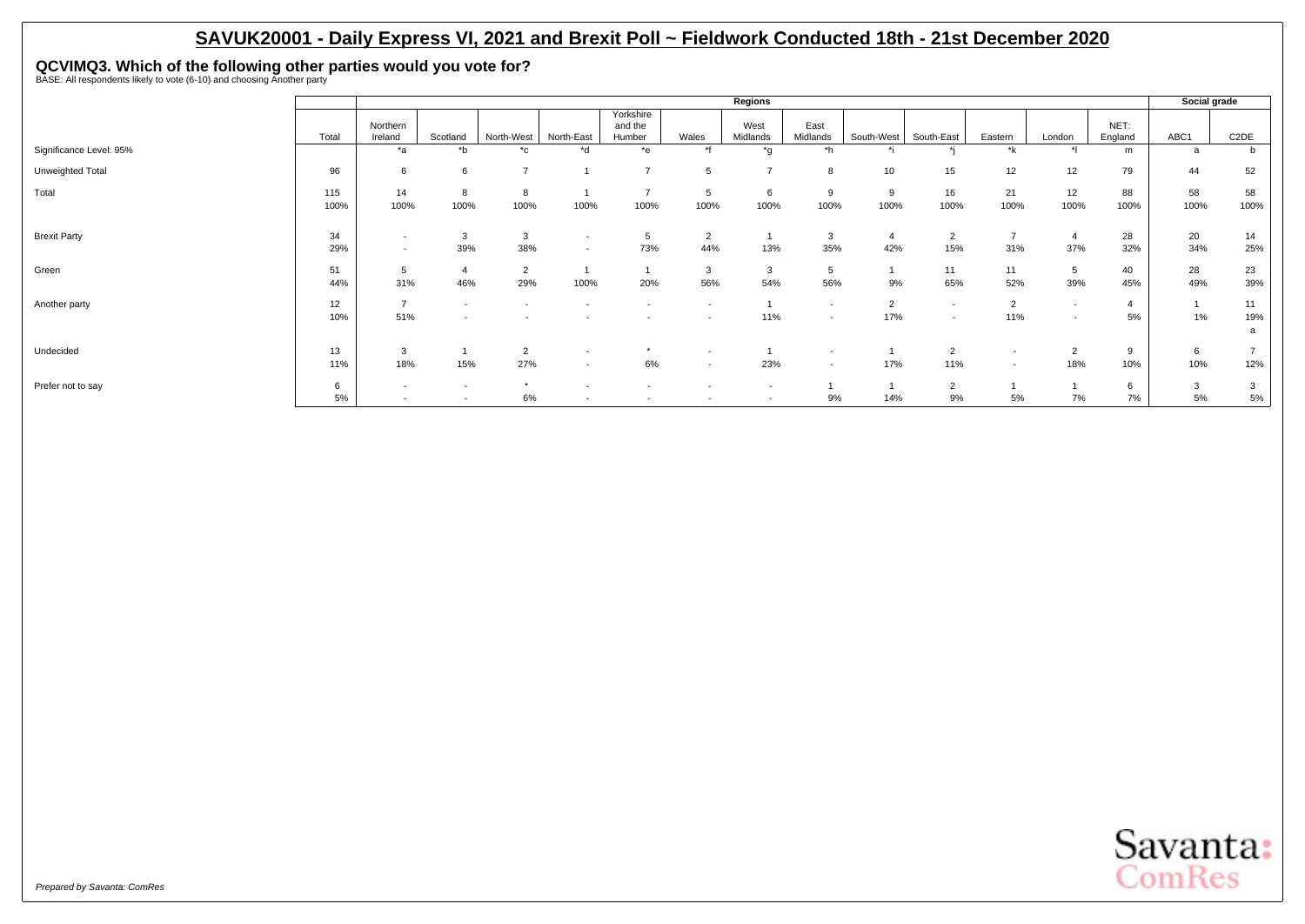# **QCVIMQ3. Which of the following other parties would you vote for?** BASE: All respondents likely to vote (6-10) and choosing Another party

|                         |       |                          |                          |                          |                          | 2019 Past Vote           |                          |                          |                          |                | 2016 EU Vote   |        |
|-------------------------|-------|--------------------------|--------------------------|--------------------------|--------------------------|--------------------------|--------------------------|--------------------------|--------------------------|----------------|----------------|--------|
|                         | Total | Conservative             | Labour                   | Liberal<br>Democrat      | The Brexit<br>Party      | Green                    | SNP                      | Plaid Cymru              | Another party            | Did not vote   | Leave          | Remain |
| Significance Level: 95% |       | *a                       | $b^*$                    | $^{\star}$ c             | $\overline{d}$           | $e^*$                    | $*$                      | *g                       | $^*h$                    | $\star$ :      | a              | $b^*$  |
| Unweighted Total        | 96    | 18                       | 8                        | 6                        | 9                        | 13                       | $\overline{\phantom{a}}$ | $\overline{\phantom{a}}$ | 5                        | 22             | 38             | 20     |
| Total                   | 115   | 23                       | 9                        | $\overline{7}$           | 16                       | 22                       | $\sim$                   | $\overline{\phantom{a}}$ | 10                       | 17             | 50             | 31     |
|                         | 100%  | 100%                     | 100%                     | 100%                     | 100%                     | 100%                     | $\sim$                   | $\sim$                   | 100%                     | 100%           | 100%           | 100%   |
| <b>Brexit Party</b>     | 34    | 15                       | $\overline{\phantom{a}}$ | $\overline{2}$           | 13                       | $\overline{\phantom{a}}$ |                          | $\overline{\phantom{0}}$ |                          | $\overline{2}$ | 30             |        |
|                         | 29%   | 65%                      | $\sim$                   | 33%                      | 80%                      | $\sim$                   |                          | $\overline{\phantom{a}}$ | 9%                       | 14%            | 61%            | 4%     |
| Green                   | 51    | 6                        | 9                        | 3                        | $\overline{2}$           | 22                       | $\sim$                   | $\overline{\phantom{a}}$ | $\overline{2}$           | $\overline{7}$ | 10             | 26     |
|                         | 44%   | 25%                      | 96%                      | 49%                      | 10%                      | 100%                     | $\overline{\phantom{a}}$ | $\overline{\phantom{a}}$ | 17%                      | 40%            | 19%            | 83%    |
| Another party           | 12    | $\overline{2}$           | $\sim$                   | $\sim$                   | $\overline{\phantom{a}}$ | $\overline{\phantom{a}}$ | $\sim$                   | $\overline{\phantom{a}}$ | $\overline{7}$           | $\overline{2}$ | 5              | 3      |
|                         | 10%   | 10%                      | $\overline{\phantom{a}}$ | $\overline{\phantom{a}}$ | $\overline{\phantom{a}}$ | $\overline{\phantom{a}}$ | $\sim$                   | $\overline{\phantom{a}}$ | 75%                      | 10%            | 11%            | 9%     |
| Undecided               | 13    | $\overline{\phantom{a}}$ | $\star$                  |                          | $\overline{\phantom{a}}$ | $\overline{\phantom{a}}$ | $\overline{\phantom{a}}$ | $\overline{\phantom{a}}$ | $\overline{\phantom{a}}$ | 5              | 3              |        |
|                         | 11%   | $\overline{\phantom{a}}$ | 4%                       | 18%                      | $\overline{\phantom{a}}$ | $\overline{\phantom{a}}$ | $\overline{\phantom{a}}$ | $\overline{\phantom{a}}$ | $\sim$                   | 27%            | 6%             | 4%     |
| Prefer not to say       | 6     | $\overline{\phantom{0}}$ | $\sim$                   | $\overline{\phantom{a}}$ | $\overline{2}$           | $\overline{\phantom{a}}$ | $\overline{\phantom{a}}$ | $\overline{\phantom{a}}$ | $\overline{\phantom{a}}$ |                | $\overline{2}$ | $\sim$ |
|                         | 5%    | $\overline{\phantom{a}}$ | $\sim$                   | $\overline{\phantom{a}}$ | 9%                       | $\overline{\phantom{a}}$ | $\sim$                   | $\overline{\phantom{a}}$ | $\sim$                   | 9%             | 3%             | $\sim$ |

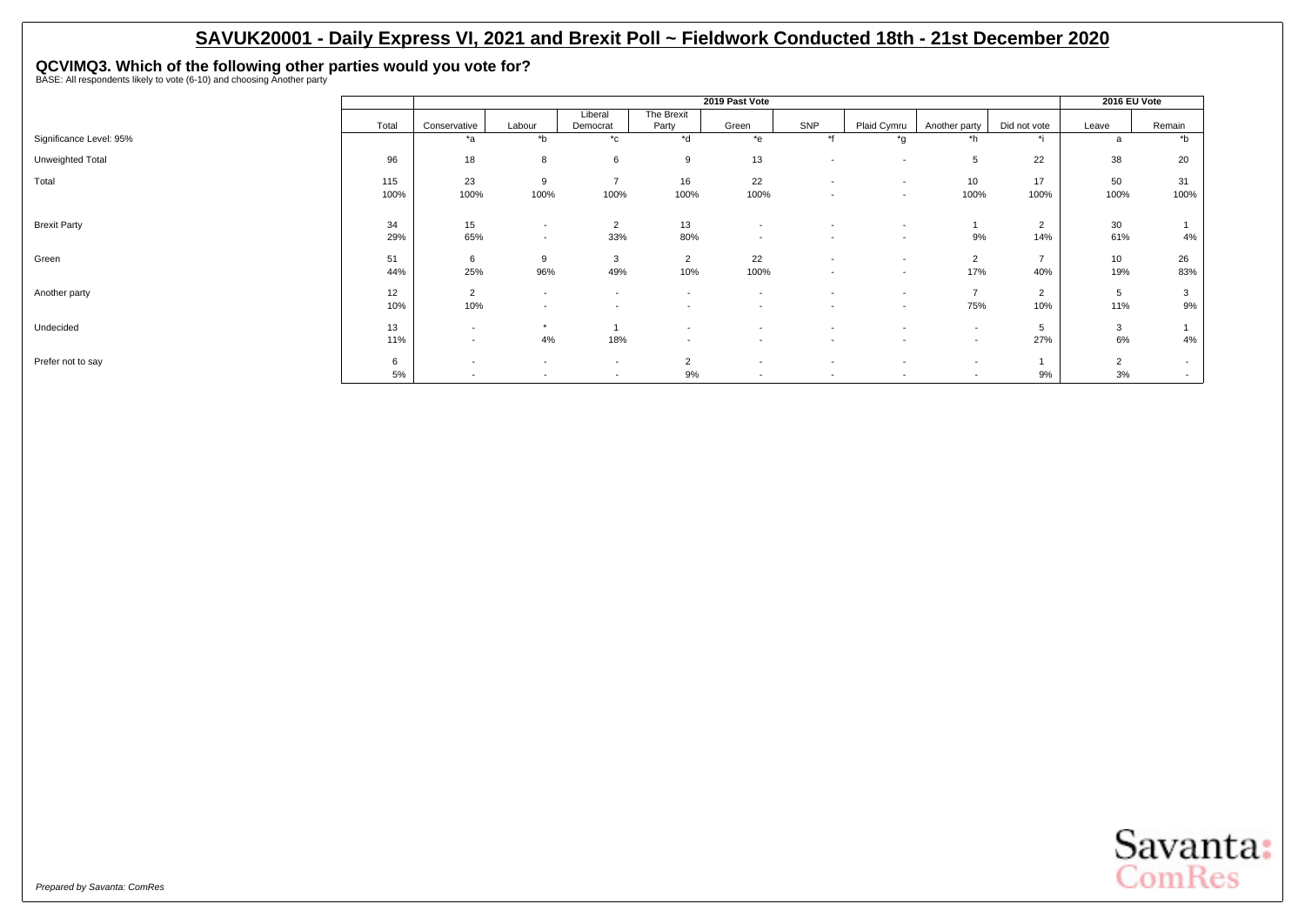<span id="page-15-0"></span>**QCVIMQ2/3. If there were a General Election tomorrow to elect MPs to Westminster, which of the following parties do you think you would vote for or would you vote for another party?**<br>BASE: All respondents likely to vote (6-10)

|                         |       | Gender             |                |                          |                          |                |                | Age            |                 |                          |              |                |
|-------------------------|-------|--------------------|----------------|--------------------------|--------------------------|----------------|----------------|----------------|-----------------|--------------------------|--------------|----------------|
|                         | Total | Male               | Female         | $18 - 24$                | $25 - 34$                | $35 - 44$      | $45 - 54$      | 55-64          | $65+$           | NET: 18-34               | NET: 35-54   | NET: 55+       |
| Significance Level: 95% |       | $\mathsf a$        | b              | $\mathsf{a}$             | $\mathsf b$              | $\mathtt{c}$   | $\sf d$        | $\mathbf{e}$   | f               | g                        | h            |                |
| Unweighted Total        | 1636  | 828                | 808            | 207                      | 283                      | 241            | 239            | 289            | 377             | 490                      | 480          | 666            |
| Total                   | 1705  | 844                | 861            | 139                      | 251                      | 246            | 316            | 284            | 468             | 390                      | 562          | 753            |
|                         | 100%  | 100%               | 100%           | 100%                     | 100%                     | 100%           | 100%           | 100%           | 100%            | 100%                     | 100%         | 100%           |
| Conservative            | 590   | 326                | 264            | 19                       | 52                       | 58             | 103            | 100            | 257             | 71                       | 162          | 357            |
|                         | 35%   | 39%<br>$\mathbf b$ | 31%            | 14%                      | 21%                      | 24%<br>a       | 33%<br>abcg    | 35%<br>abcg    | 55%<br>abcdeghi | 18%                      | 29%<br>abg   | 47%<br>abcdegh |
| Labour                  | 557   | 267                | 290            | 76                       | 117                      | 90             | 111            | 77             | 85              | 194                      | 201          | 162            |
|                         | 33%   | 32%                | 34%            | 55%                      | 47%                      | 37%            | 35%            | 27%            | 18%             | 50%                      | 36%          | 22%            |
|                         |       |                    |                | cdefhi                   | cdefhi                   | efi            | fi             | $\mathbf{f}$   |                 | cdefhi                   | efi          |                |
| <b>Liberal Democrat</b> | 111   | 66                 | 45             | 11                       | 18                       | 23             | 15             | 14             | 31              | 28                       | 37           | 45             |
|                         | 7%    | 8%                 | 5%             | 8%                       | 7%                       | 9%             | 5%             | 5%             | 7%              | 7%                       | 7%           | $6\%$          |
|                         |       | $\mathsf b$        |                |                          |                          | de             |                |                |                 |                          |              |                |
| SNP                     | 68    | 29                 | 39             | 3                        | 9                        | 15             | 17             | 15             | 9               | 12                       | 32           | 24             |
|                         | 4%    | $3%$               | 4%             | 2%                       | 4%                       | 6%             | 5%             | 5%             | 2%              | 3%                       | 6%           | $3\%$          |
|                         |       |                    |                |                          |                          | fi             |                | $\mathbf{f}$   |                 |                          | fi           |                |
| Plaid Cymru             | 18    | 11                 | $\overline{7}$ | $\mathbf{1}$             | $\overline{4}$           | $\overline{4}$ | $\overline{4}$ | $\overline{2}$ | $\overline{2}$  | 5                        | 9            | $\overline{4}$ |
|                         | 1%    | 1%                 | 1%             | 1%                       | 2%                       | 2%             | 1%             | 1%             | $^\star$        | 1%                       | 2%           | $\star$        |
| <b>Brexit Party</b>     | 34    | 21                 | 13             | $\mathbf{1}$             | 5                        | $\mathbf{1}$   | 5              | 16             | 6               | 6                        | 6            | 22             |
|                         | 2%    | 2%                 | 2%             | 1%                       | 2%                       | $\star$        | 2%             | 6%             | 1%              | 2%                       | 1%           | $3%$           |
|                         |       |                    |                |                          |                          |                |                | abcdfghi       |                 |                          |              | ch             |
| Green                   | 51    | 17                 | 34             | 8                        | $\overline{2}$           | $\overline{7}$ | 12             | 13             | 9               | 10                       | 18           | 22             |
|                         | 3%    | 2%                 | 4%             | 6%                       | 1%                       | 3%             | 4%             | 5%             | 2%              | 3%                       | 3%           | $3%$           |
|                         |       |                    | a              | bfg                      |                          |                | b              | b              |                 |                          | b            |                |
| Another party           | 12    | $\,$ 5 $\,$        | $\overline{7}$ | $\overline{\phantom{a}}$ | $\overline{\phantom{a}}$ | $\mathbf{1}$   | $\overline{2}$ | $\mathbf{3}$   | 6               | $\overline{\phantom{a}}$ | $\mathbf{3}$ | 9              |
|                         | 1%    | $1\%$              | 1%             | $\overline{\phantom{a}}$ |                          | $\star$        | 1%             | 1%             | 1%              | $\overline{a}$           | 1%           | $1\%$          |
|                         |       |                    |                |                          |                          |                |                | g              | g               |                          |              | g              |
| Undecided               | 228   | 83                 | 144            | 14                       | 33                       | 38             | 46             | 38             | 59              | 47                       | 84           | 96             |
|                         | 13%   | 10%                | 17%            | 10%                      | 13%                      | 16%            | 14%            | 13%            | 13%             | 12%                      | 15%          | 13%            |
|                         |       |                    | a              |                          |                          |                |                |                |                 |                          |              |                |
| Prefer not to say       | 37    | 20                 | 17             | 5                        | 10                       | 9              | $\overline{2}$ | 6              | 5               | 15                       | 11           | 11             |
|                         | 2%    | 2%                 | 2%             | 4%                       | 4%                       | 3%             | 1%             | 2%             | 1%              | 4%                       | 2%           | 2%             |
|                         |       |                    |                | dfi                      | dfi                      | df             |                |                |                 | dfi                      |              |                |

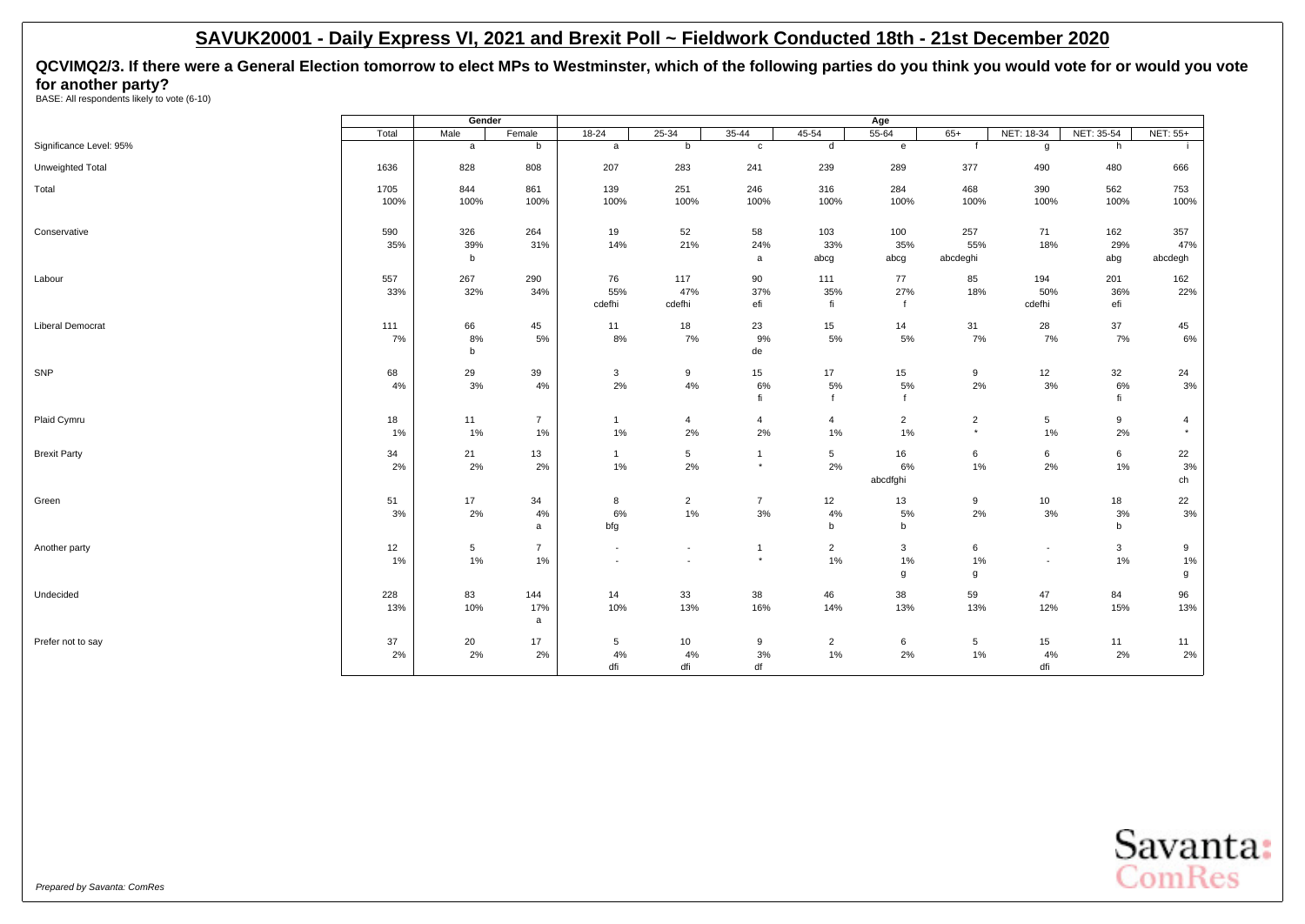**QCVIMQ2/3. If there were a General Election tomorrow to elect MPs to Westminster, which of the following parties do you think you would vote for or would you vote for another party?**<br>BASE: All respondents likely to vote (6-10)

|                         |              |                                                      |                          |                         |                                                      |                                |                          | <b>Regions</b>            |                                    |                         |                                            |                      |                                    |                           | Social grade              |                          |
|-------------------------|--------------|------------------------------------------------------|--------------------------|-------------------------|------------------------------------------------------|--------------------------------|--------------------------|---------------------------|------------------------------------|-------------------------|--------------------------------------------|----------------------|------------------------------------|---------------------------|---------------------------|--------------------------|
|                         | Total        | Northern<br>Ireland                                  | Scotland                 | North-West              | North-East                                           | Yorkshire<br>and the<br>Humber | Wales                    | West<br>Midlands          | East<br>Midlands                   | South-West              | South-East                                 | Eastern              | London                             | NET:<br>England           | ABC1                      | C <sub>2</sub> DE        |
| Significance Level: 95% |              | $*_{a}$                                              | b                        | c                       | d                                                    | $\mathbf{e}$                   |                          | g                         | h                                  |                         |                                            | k                    |                                    | m                         | a                         | b                        |
| Unweighted Total        | 1636         | 23                                                   | 139                      | 198                     | 83                                                   | 150                            | 66                       | 157                       | 127                                | 147                     | 233                                        | 116                  | 197                                | 1408                      | 817                       | 819                      |
| Total                   | 1705<br>100% | 48<br>100%                                           | 160<br>100%              | 187<br>100%             | 65<br>100%                                           | 140<br>100%                    | 83<br>100%               | 151<br>100%               | 113<br>100%                        | 149<br>100%             | 244<br>100%                                | 178<br>100%          | 188<br>100%                        | 1414<br>100%              | 936<br>100%               | 769<br>100%              |
| Conservative            | 590<br>35%   | 10<br>21%                                            | 34<br>21%                | 63<br>34%<br>bf         | 27<br>41%<br>bfl                                     | 48<br>34%<br>bf                | 12<br>14%                | 63<br>42%<br>bfl          | 49<br>44%<br>bfl                   | 53<br>36%<br>bf         | 103<br>42%<br>bfl                          | 74<br>42%<br>bfl     | 54<br>29%<br>$\mathbf f$           | 534<br>38%<br>bfl         | 323<br>35%                | 267<br>35%               |
| Labour                  | 557<br>33%   | 13<br>27%                                            | 24<br>15%                | 82<br>44%<br>bhijkm     | 26<br>39%<br>bhik                                    | 59<br>42%<br>bhik              | 33<br>40%<br>bhik        | 53<br>35%<br>bhi          | 25<br>23%                          | 35<br>23%               | 79<br>32%<br>bh                            | 45<br>25%            | 83<br>44%<br>bhijkm                | 486<br>34%<br>bhik        | 305<br>33%                | 252<br>33%               |
| <b>Liberal Democrat</b> | 111<br>7%    | $\overline{2}$<br>5%                                 | 11<br>7%                 | $\overline{7}$<br>$4\%$ | $\overline{2}$<br>3%                                 | 6<br>4%                        | $\overline{4}$<br>5%     | $\overline{4}$<br>3%      | 8<br>7%                            | 14<br>9%<br>cg          | 20<br>8%<br>cg                             | 13<br>8%             | 19<br>10%<br>cdeg                  | 93<br>7%                  | 61<br>6%                  | 50<br>7%                 |
| SNP                     | 68<br>4%     | $\overline{\phantom{a}}$<br>$\overline{\phantom{a}}$ | 68<br>43%<br>cdefghijklm |                         |                                                      |                                |                          |                           |                                    |                         |                                            |                      |                                    | $\sim$<br>$\sim$          | 46<br>5%<br>b             | 22<br>$3%$               |
| Plaid Cymru             | 18<br>1%     | $\overline{\phantom{a}}$                             |                          |                         |                                                      |                                | 18<br>21%<br>bcdeghijklm |                           |                                    |                         |                                            |                      |                                    | $\sim$<br>$\sim$          | 13<br>1%                  | $5\overline{5}$<br>$1\%$ |
| <b>Brexit Party</b>     | 34<br>2%     | $\overline{\phantom{a}}$<br>$\overline{\phantom{a}}$ | 3<br>2%                  | 3<br>2%                 | $\overline{\phantom{a}}$<br>$\overline{\phantom{a}}$ | 5<br>4%                        | $\overline{2}$<br>3%     | $\overline{1}$<br>1%      | 3<br>3%                            | $\overline{4}$<br>2%    | $\overline{2}$<br>1%                       | $\overline{7}$<br>4% | $\overline{4}$<br>2%               | 28<br>2%                  | 20<br>2%                  | 14<br>2%                 |
| Green                   | 51<br>3%     | 5<br>9%                                              | 4<br>2%                  | $\overline{2}$<br>$1\%$ | $\mathbf{1}$<br>1%                                   | $\mathbf{1}$<br>1%             | 3<br>4%                  | $\mathbf{3}$<br>2%        | $5\phantom{.0}$<br>$4\%$           | $\mathbf{1}$<br>1%      | 11<br>4%<br>ci                             | 11<br>6%<br>ceim     | 5<br>2%                            | 40<br>3%                  | 28<br>3%                  | 23<br>$3\%$              |
| Another party           | 12<br>1%     | $\overline{7}$<br>15%                                |                          |                         |                                                      |                                |                          | $\overline{1}$<br>$\star$ | $\sim$<br>$\overline{\phantom{a}}$ | $\overline{2}$<br>1%    | $\overline{a}$<br>$\overline{\phantom{a}}$ | $\overline{2}$<br>1% | $\sim$<br>$\overline{\phantom{a}}$ | $\overline{4}$<br>$\star$ | $\overline{1}$<br>$\star$ | 11<br>1%<br>$\mathsf{a}$ |
| Undecided               | 228<br>13%   | 11<br>24%                                            | 12<br>8%                 | 27<br>14%               | 9<br>14%                                             | 16<br>12%                      | 9<br>11%                 | 19<br>13%                 | 19<br>17%<br>bjl                   | 38<br>26%<br>bcdefgjklm | 24<br>10%                                  | 25<br>14%            | 17<br>9%                           | 195<br>14%<br>b           | 124<br>13%                | 104<br>13%               |
| Prefer not to say       | 37<br>2%     | $\overline{\phantom{a}}$<br>$\sim$                   | $\overline{4}$<br>2%     | $\overline{4}$<br>2%    | $\overline{1}$<br>1%                                 | 5<br>3%                        | $\overline{2}$<br>2%     | 5<br>3%                   | $\overline{2}$<br>2%               | 3<br>2%                 | 5<br>2%                                    | $\overline{1}$<br>1% | 6<br>3%                            | 32<br>2%                  | 15<br>2%                  | 23<br>$3%$               |

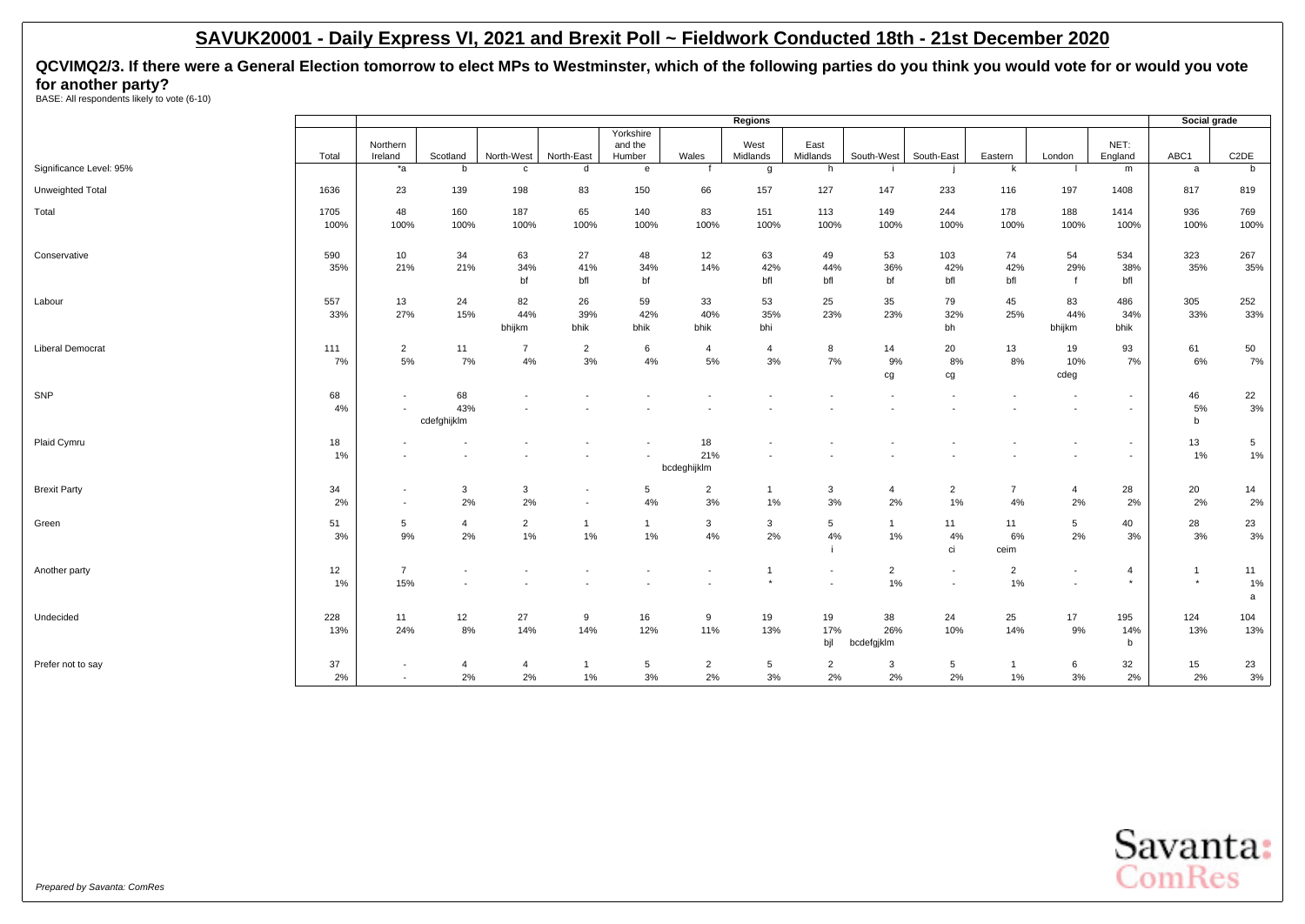**QCVIMQ2/3. If there were a General Election tomorrow to elect MPs to Westminster, which of the following parties do you think you would vote for or would you vote for another party?**<br>BASE: All respondents likely to vote (6-10)

|                         |            |                                                      |                                    |                                            |                                            | 2019 Past Vote                             |                          |                                    |                                            |                                    | 2016 EU Vote         |                          |
|-------------------------|------------|------------------------------------------------------|------------------------------------|--------------------------------------------|--------------------------------------------|--------------------------------------------|--------------------------|------------------------------------|--------------------------------------------|------------------------------------|----------------------|--------------------------|
|                         | Total      | Conservative                                         | Labour                             | Liberal<br>Democrat                        | The Brexit<br>Party                        | Green                                      | SNP                      | Plaid Cymru                        | Another party                              | Did not vote                       | Leave                | Remain                   |
| Significance Level: 95% |            | a                                                    | b                                  | $\mathbf{c}$                               | $*$ d                                      | $*$ e                                      | f                        | *g                                 | *h                                         |                                    | a                    | b                        |
| Unweighted Total        | 1636       | 563                                                  | 498                                | 143                                        | 26                                         | 20                                         | 57                       | 10                                 | 12                                         | 183                                | 622                  | 620                      |
| Total                   | 1705       | 626                                                  | 456                                | 160                                        | 46                                         | 32                                         | 59                       | 20                                 | 24                                         | 174                                | 681                  | 673                      |
|                         | 100%       | 100%                                                 | 100%                               | 100%                                       | 100%                                       | 100%                                       | 100%                     | 100%                               | 100%                                       | 100%                               | 100%                 | 100%                     |
| Conservative            | 590        | 496                                                  | 12                                 | 8                                          | 16                                         | $\overline{a}$                             |                          | $\overline{\phantom{a}}$           | $\overline{2}$                             | 35                                 | 379                  | 144                      |
|                         | 35%        | 79%<br>bcfi                                          | $3%$                               | $5\%$                                      | 36%                                        | $\blacksquare$                             |                          | $\overline{\phantom{a}}$           | 8%                                         | 20%<br>bcf                         | 56%<br>b             | 21%                      |
|                         |            |                                                      |                                    |                                            |                                            |                                            |                          |                                    |                                            |                                    |                      |                          |
| Labour                  | 557<br>33% | 33<br>$5\%$                                          | 374<br>82%                         | 43<br>27%                                  | $\mathbf{3}$<br>6%                         | $\overline{2}$<br>7%                       | $\overline{2}$<br>4%     | $\mathbf{3}$<br>14%                | 9<br>36%                                   | 65<br>37%                          | 134<br>20%           | 289<br>43%               |
|                         |            |                                                      | acfi                               | af                                         |                                            |                                            |                          |                                    |                                            | af                                 |                      | a                        |
| Liberal Democrat        | 111        | 3                                                    | 8                                  | 72                                         | $\mathbf{3}$                               | $\mathbf{1}$                               |                          | $\overline{\phantom{a}}$           | $\overline{\phantom{a}}$                   | 21                                 | 13                   | 69                       |
|                         | 7%         | 1%                                                   | 2%                                 | 45%                                        | $7\%$                                      | 3%                                         |                          | $\overline{a}$                     | $\sim$                                     | 12%                                | 2%                   | 10%                      |
|                         |            |                                                      |                                    | abfi                                       |                                            |                                            |                          |                                    |                                            | abf                                |                      | a                        |
| SNP                     | 68         | $\sqrt{2}$<br>$\star$                                | $\overline{4}$                     | $\overline{\phantom{a}}$                   | $\overline{\phantom{a}}$                   | $\overline{\phantom{a}}$                   | 53                       |                                    | $\overline{\phantom{a}}$                   | 8                                  | 11                   | 45                       |
|                         | 4%         |                                                      | 1%                                 | $\blacksquare$                             |                                            | $\overline{\phantom{a}}$                   | 89%<br>abci              |                                    | $\overline{\phantom{a}}$                   | 4%<br>abc                          | 2%                   | 7%<br>a                  |
|                         |            |                                                      |                                    |                                            |                                            |                                            |                          |                                    |                                            |                                    |                      |                          |
| Plaid Cymru             | 18<br>1%   | $\overline{\phantom{a}}$<br>$\overline{\phantom{a}}$ | $\overline{1}$<br>$\star$          | $\overline{\phantom{a}}$                   |                                            |                                            |                          | 17<br>86%                          | $\overline{\phantom{a}}$<br>$\blacksquare$ | $\sim$<br>$\overline{\phantom{a}}$ | $\overline{4}$<br>1% | 11<br>$2\%$              |
| <b>Brexit Party</b>     | 34         | 15                                                   | $\overline{a}$                     | $\overline{2}$                             | 13                                         |                                            |                          | $\overline{\phantom{a}}$           | $\mathbf{1}$                               | $\overline{2}$                     | 30 <sup>°</sup>      | $\overline{1}$           |
|                         | 2%         | 2%                                                   | $\sim$                             | 1%                                         | 29%                                        | $\blacksquare$                             |                          | $\overline{\phantom{a}}$           | 4%                                         | $1\%$                              | 4%                   | $^\star$                 |
|                         |            | b                                                    |                                    | b                                          |                                            |                                            |                          |                                    |                                            | b                                  | b                    |                          |
| Green                   | 51         | 6                                                    | 9                                  | $\mathbf{3}$                               | $\overline{2}$                             | 22                                         |                          | $\overline{\phantom{a}}$           | $\overline{2}$                             | $\overline{7}$                     | 10 <sup>10</sup>     | 26                       |
|                         | 3%         | $1\%$                                                | 2%                                 | 2%                                         | 4%                                         | 67%                                        | $\overline{\phantom{a}}$ | $\overline{\phantom{a}}$           | 7%                                         | 4%                                 | 1%                   | 4%                       |
|                         |            |                                                      |                                    |                                            |                                            |                                            |                          |                                    |                                            | a                                  |                      | a                        |
| Another party           | 12<br>1%   | $\sqrt{2}$<br>$\star$                                | $\overline{\phantom{a}}$<br>$\sim$ | $\overline{\phantom{a}}$<br>$\blacksquare$ | $\overline{\phantom{a}}$<br>$\overline{a}$ | $\overline{\phantom{a}}$<br>$\overline{a}$ |                          | $\overline{\phantom{a}}$<br>$\sim$ | $\overline{7}$<br>31%                      | $\overline{2}$<br>1%               | 5<br>1%              | $\mathbf{3}$<br>$^\star$ |
|                         |            |                                                      |                                    |                                            |                                            |                                            |                          |                                    |                                            | b                                  |                      |                          |
| Undecided               | 228        | 68                                                   | 46                                 | 30                                         | $\overline{7}$                             | $\overline{7}$                             | 3                        | $\overline{\phantom{a}}$           | $\overline{4}$                             | 30                                 | 92                   | 75                       |
|                         | 13%        | 11%                                                  | 10%                                | 19%                                        | 15%                                        | 22%                                        | $5\%$                    | $\overline{\phantom{a}}$           | 15%                                        | 17%                                | 14%                  | 11%                      |
|                         |            |                                                      |                                    | abf                                        |                                            |                                            |                          |                                    |                                            | abf                                |                      |                          |
| Prefer not to say       | 37         | $\overline{c}$                                       | $\mathbf{3}$                       | $\overline{1}$                             | $\overline{2}$                             | $\sim$                                     | $\mathbf{1}$             | $\overline{\phantom{a}}$           | $\overline{\phantom{a}}$                   | 5                                  | 3                    | 10                       |
|                         | 2%         | $\star$                                              | $1\%$                              | $\star$                                    | 3%                                         | $\overline{\phantom{a}}$                   | 2%                       |                                    | ٠                                          | $3%$<br>ab                         | $\star$              | 1%                       |
|                         |            |                                                      |                                    |                                            |                                            |                                            |                          |                                    |                                            |                                    |                      |                          |

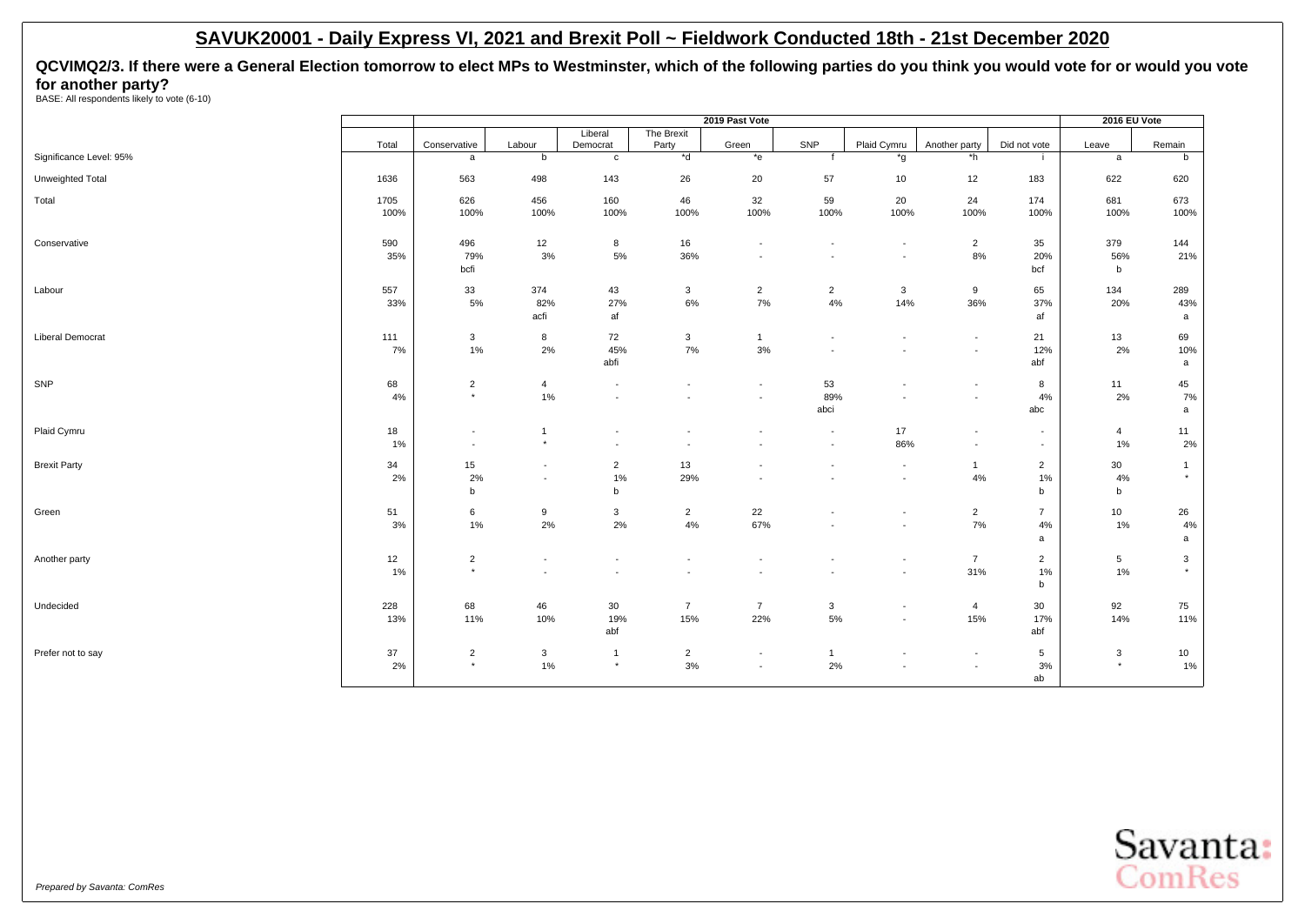<span id="page-18-0"></span>QCVIMQ4. If it were a legal requirement for you to vote, which of the following parties do you think you would vote for or would you vote for another party?<br>BASE: All respondents likely to vote (6-10) and Undecided or who

|                         |                    | Gender                                               |                                                      |                                                      |                          |                                                      |                        | Age                    |                                       |                      |                                                      |                                    |
|-------------------------|--------------------|------------------------------------------------------|------------------------------------------------------|------------------------------------------------------|--------------------------|------------------------------------------------------|------------------------|------------------------|---------------------------------------|----------------------|------------------------------------------------------|------------------------------------|
|                         | Total              | Male                                                 | Female                                               | $18 - 24$                                            | $25 - 34$                | $35 - 44$                                            | $45 - 54$              | $55 - 64$              | $65+$                                 | NET: 18-34           | NET: 35-54                                           | NET: 55+                           |
| Significance Level: 95% |                    | a                                                    | b                                                    | $*_{a}$                                              | b                        | $\mathbf{c}$                                         | d                      | $\mathbf{e}$           |                                       | g                    | h                                                    |                                    |
| Unweighted Total        | 268                | 106                                                  | 162                                                  | 28                                                   | 51                       | 49                                                   | 38                     | 49                     | 53                                    | 79                   | 87                                                   | 102                                |
| Total                   | 265<br>100%        | 103<br>100%                                          | 162<br>100%                                          | 19<br>100%                                           | 43<br>100%               | 47<br>100%                                           | 48<br>100%             | 44<br>100%             | 64<br>100%                            | 63<br>100%           | 94<br>100%                                           | 108<br>100%                        |
| Conservative            | 19<br>7%           | 12<br>12%<br>$\mathsf b$                             | 6<br>4%                                              | 3<br>16%                                             | 2%                       | $\mathbf{3}$<br>6%                                   | 3<br>7%                | $\mathbf{1}$<br>3%     | $\overline{7}$<br>11%                 | $\overline{4}$<br>7% | 6<br>6%                                              | 9<br>$8\%$                         |
| Labour                  | 24<br>9%           | 11<br>11%                                            | 13<br>8%                                             | $\overline{2}$<br>9%                                 | $\overline{2}$<br>4%     | 5<br>10%                                             | 8<br>18%<br>beg        | $\mathbf{1}$<br>1%     | $\overline{7}$<br>12%<br>$\mathbf{e}$ | $\overline{4}$<br>6% | 13<br>14%<br>$\mathbf{e}$                            | 8<br>7%                            |
| <b>Liberal Democrat</b> | 11<br>4%           | 8<br>7%<br>$\mathsf b$                               | 3<br>2%                                              | $\mathbf{1}$<br>$6\%$                                | 1%                       | $\begin{array}{c} 3 \\ 6\% \end{array}$              | $\overline{2}$<br>$3%$ | $\mathbf 1$<br>3%      | 3<br>5%                               | $\overline{2}$<br>3% | $\overline{4}$<br>5%                                 | 4<br>4%                            |
| SNP                     | $\star$<br>$\star$ | $\overline{\phantom{a}}$<br>$\sim$                   | $^\star$<br>$\star$                                  | $\overline{\phantom{a}}$                             | $\overline{\phantom{a}}$ | $\star$<br>1%                                        |                        |                        |                                       |                      | $\star$<br>$\star$                                   | $\overline{\phantom{a}}$<br>$\sim$ |
| Plaid Cymru             | $\sim$<br>$\sim$   | $\overline{\phantom{a}}$<br>$\overline{\phantom{a}}$ | $\overline{\phantom{a}}$<br>$\overline{\phantom{a}}$ | $\overline{\phantom{a}}$<br>$\overline{\phantom{a}}$ | $\overline{\phantom{a}}$ | $\overline{\phantom{a}}$<br>$\overline{\phantom{a}}$ |                        |                        |                                       |                      | $\overline{\phantom{a}}$<br>$\overline{\phantom{a}}$ | $\sim$<br>$\overline{\phantom{a}}$ |
| Another party           | 21<br>8%           | 12<br>12%                                            | 8<br>5%                                              | $\overline{2}$<br>12%                                | 6<br>13%                 | 5<br>11%                                             | 3<br>$6\%$             | $\overline{4}$<br>9%   | $\mathbf{1}$<br>1%                    | 8<br>13%<br>fi       | 8<br>8%                                              | 5<br>4%                            |
| Undecided               | 162<br>61%         | 47<br>45%                                            | 115<br>71%<br>a                                      | 9<br>48%                                             | 27<br>62%                | 25<br>54%                                            | 30<br>63%              | 30 <sup>°</sup><br>68% | 41<br>64%                             | 36<br>58%            | 55<br>59%                                            | 70<br>65%                          |
| Prefer not to say       | 28<br>11%          | 13<br>13%                                            | 15<br>9%                                             | $\overline{2}$<br>10%                                | 7<br>17%<br>d            | 6<br>13%                                             | 1<br>$3%$              | $\overline{7}$<br>16%  | 5<br>8%                               | 9<br>15%             | $\overline{7}$<br>$8\%$                              | 12<br>11%                          |

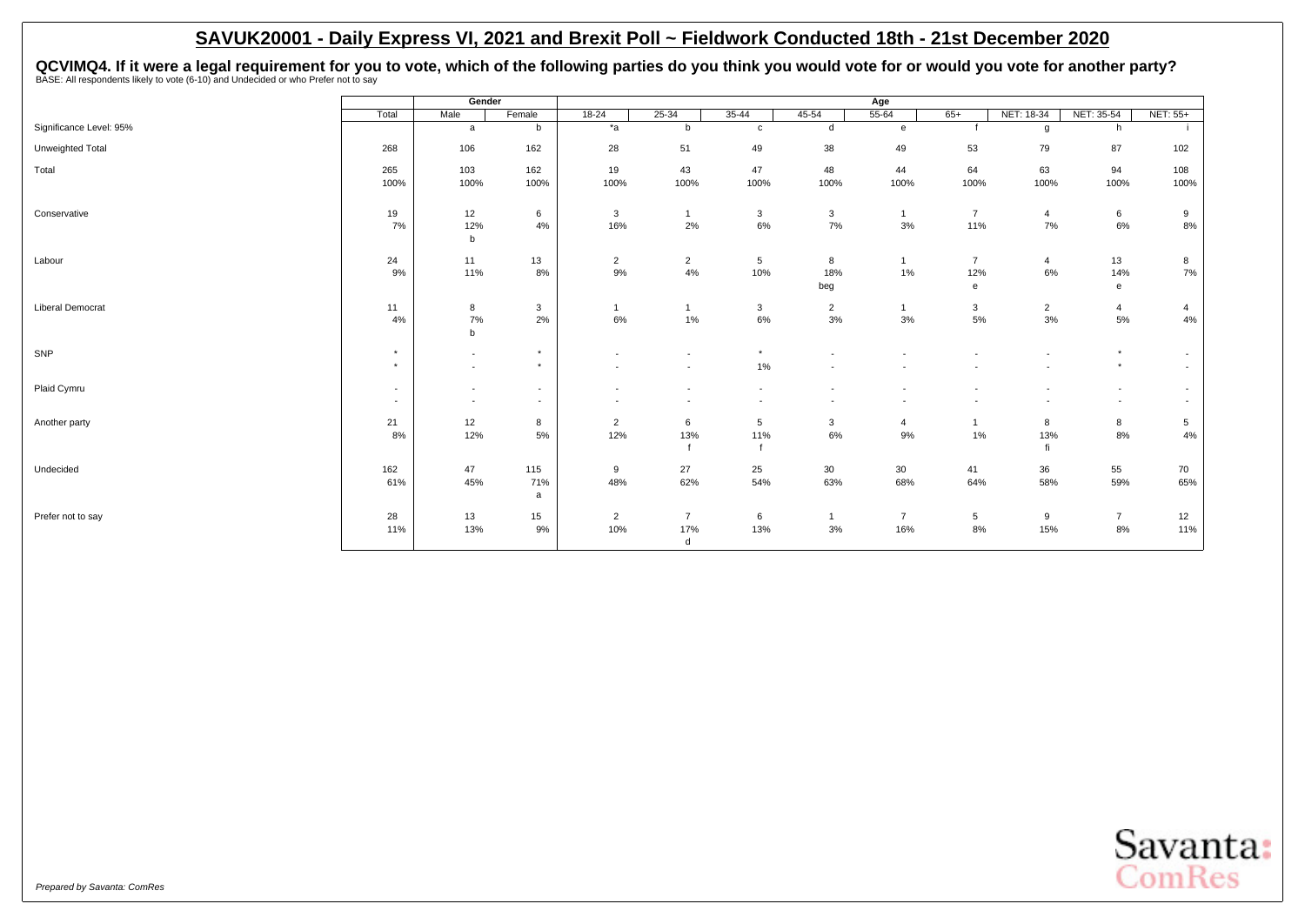QCVIMQ4. If it were a legal requirement for you to vote, which of the following parties do you think you would vote for or would you vote for another party?<br>BASE: All respondents likely to vote (6-10) and Undecided or who

|                         |                                    |                                                      |                                                      |                          |                                                      |                                |                                                      | Regions                            |                                                      |                          |                         |                          |                          |                                    | Social grade                       |                                                      |
|-------------------------|------------------------------------|------------------------------------------------------|------------------------------------------------------|--------------------------|------------------------------------------------------|--------------------------------|------------------------------------------------------|------------------------------------|------------------------------------------------------|--------------------------|-------------------------|--------------------------|--------------------------|------------------------------------|------------------------------------|------------------------------------------------------|
|                         | Total                              | Northern<br>Ireland                                  | Scotland                                             | North-West               | North-East                                           | Yorkshire<br>and the<br>Humber | Wales                                                | West<br>Midlands                   | East<br>Midlands                                     | South-West               | South-East              | Eastern                  | London                   | NET:<br>England                    | ABC1                               | C <sub>2</sub> DE                                    |
| Significance Level: 95% |                                    | $*$ а                                                | $*$ b                                                | c                        | *d                                                   | $*$ e                          | $*$ f                                                | $^{\star}$ g                       | $*h$                                                 |                          |                         | *k                       | $\ddot{\phantom{1}}$     | m                                  | a                                  | b                                                    |
| Unweighted Total        | 268                                | 5                                                    | 18                                                   | 33                       | 13                                                   | 21                             | 9                                                    | 28                                 | 27                                                   | 35                       | 38                      | 16                       | 25                       | 236                                | 125                                | 143                                                  |
| Total                   | 265                                | 11                                                   | 16                                                   | 31                       | 10                                                   | 21                             | 11                                                   | 25                                 | 22                                                   | 41                       | 29                      | 26                       | 23                       | 227                                | 139                                | 126                                                  |
|                         | 100%                               | 100%                                                 | 100%                                                 | 100%                     | 100%                                                 | 100%                           | 100%                                                 | 100%                               | 100%                                                 | 100%                     | 100%                    | 100%                     | 100%                     | 100%                               | 100%                               | 100%                                                 |
| Conservative            | 19<br>7%                           | $\overline{a}$                                       | $\overline{\phantom{a}}$<br>$\overline{\phantom{a}}$ | 5<br>16%                 | $\overline{1}$<br>13%                                | $\overline{4}$<br>21%          | $\overline{\phantom{a}}$<br>$\overline{\phantom{a}}$ | $\overline{2}$<br>8%               | $\overline{\phantom{a}}$<br>$\overline{\phantom{a}}$ | $\overline{2}$<br>4%     | $\overline{1}$<br>$5\%$ | $\overline{\phantom{a}}$ | $\mathbf{3}$<br>14%      | 19<br>8%                           | 10 <sub>1</sub><br>7%              | 9<br>7%                                              |
| Labour                  | 24<br>9%                           | $\overline{2}$<br>15%                                | $\overline{\phantom{a}}$<br>$\overline{\phantom{a}}$ | 6<br>20%                 | $\overline{\phantom{a}}$                             | $\star$<br>1%                  | $\overline{\phantom{a}}$                             | 3<br>13%                           | $\mathbf{1}$<br>7%                                   | 5<br>11%                 | $\mathbf{1}$<br>3%      | $\overline{4}$<br>14%    | $\overline{2}$<br>11%    | 23<br>10%                          | 14<br>10%                          | 11<br>8%                                             |
| <b>Liberal Democrat</b> | 11<br>4%                           | $\sim$<br>$\sim$                                     | 8%                                                   | 5%                       |                                                      |                                | 8%                                                   | $\sim$<br>$\overline{\phantom{a}}$ | 3%                                                   | $\mathbf{3}$<br>8%       | $\mathbf{1}$<br>3%      | 5%                       | 5%                       | 9<br>4%                            | 6<br>4%                            | 5<br>4%                                              |
| SNP                     | $\star$<br>$\star$                 | $\overline{\phantom{a}}$<br>$\overline{\phantom{a}}$ | $\star$<br>2%                                        | $\overline{\phantom{a}}$ |                                                      |                                |                                                      |                                    |                                                      |                          |                         |                          | $\overline{\phantom{a}}$ | $\sim$<br>$\overline{\phantom{a}}$ | $\sim$<br>$\sim$                   | $\star$<br>$\star$                                   |
| Plaid Cymru             | $\overline{\phantom{a}}$<br>$\sim$ |                                                      |                                                      |                          |                                                      |                                |                                                      |                                    |                                                      |                          |                         |                          | $\overline{\phantom{a}}$ | $\sim$<br>$\sim$                   | $\overline{\phantom{0}}$<br>$\sim$ | $\overline{\phantom{a}}$<br>$\overline{\phantom{a}}$ |
| Another party           | 21<br>8%                           | $\sim$<br>$\sim$                                     | 7%                                                   | $\overline{2}$<br>5%     | $\overline{\phantom{a}}$<br>$\overline{\phantom{a}}$ | $\overline{2}$<br>9%           | 13%                                                  | $\overline{2}$<br>10%              | $\overline{2}$<br>$8\%$                              | $\overline{2}$<br>4%     | $\overline{a}$<br>14%   | 3%                       | $\overline{a}$<br>17%    | 18<br>8%                           | 9<br>7%                            | 11<br>9%                                             |
| Undecided               | 162<br>61%                         | 10<br>85%                                            | 9<br>60%                                             | 13<br>43%                | 8<br>79%                                             | 9<br>44%                       | 8<br>71%                                             | 14<br>57%                          | 16<br>71%                                            | 28<br>68%<br>$\mathbf c$ | 18<br>62%               | 20<br>78%                | 9<br>40%                 | 135<br>60%                         | 90<br>65%                          | 71<br>57%                                            |
| Prefer not to say       | 28<br>11%                          | $\overline{\phantom{a}}$<br>$\overline{\phantom{a}}$ | $\overline{4}$<br>23%                                | 3<br>11%                 | $\mathbf{1}$<br>7%                                   | 5<br>24%                       | 8%                                                   | $\mathbf{3}$<br>13%                | $\overline{2}$<br>11%                                | $\overline{2}$<br>5%     | $\overline{4}$<br>13%   | $\overline{\phantom{a}}$ | 3<br>14%                 | 24<br>10%                          | 10 <sub>1</sub><br>7%              | 19<br>15%<br>a                                       |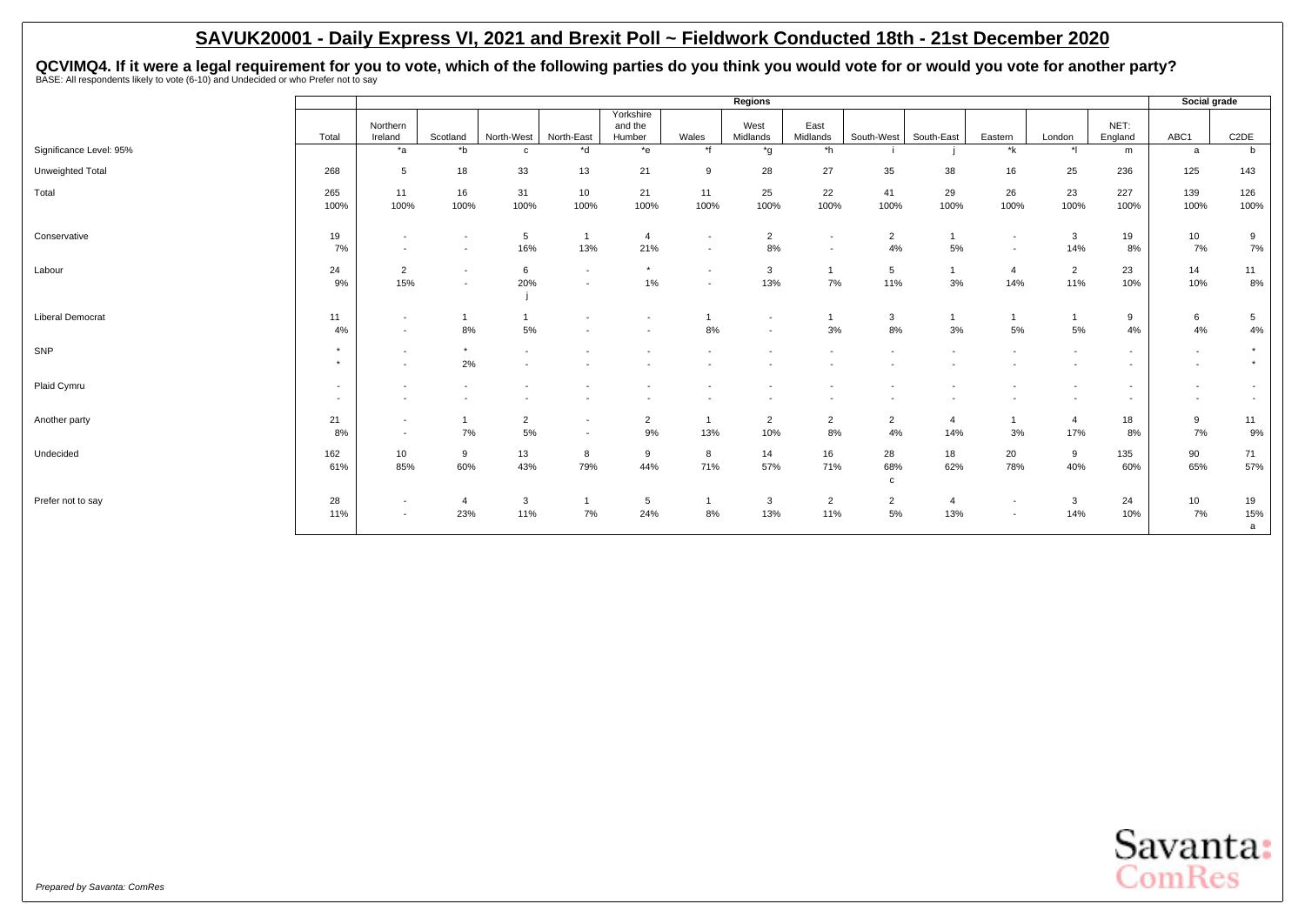QCVIMQ4. If it were a legal requirement for you to vote, which of the following parties do you think you would vote for or would you vote for another party?<br>BASE: All respondents likely to vote (6-10) and Undecided or who

|                         |                          |                          |                          |                          |                          | 2019 Past Vote           |                |                          |                          |                          | 2016 EU Vote             |                          |
|-------------------------|--------------------------|--------------------------|--------------------------|--------------------------|--------------------------|--------------------------|----------------|--------------------------|--------------------------|--------------------------|--------------------------|--------------------------|
|                         |                          |                          |                          | Liberal                  | The Brexit               |                          |                |                          |                          |                          |                          |                          |
|                         | Total                    | Conservative             | Labour                   | Democrat                 | Party                    | Green                    | SNP            | Plaid Cymru              | Another party            | Did not vote             | Leave                    | Remain                   |
| Significance Level: 95% |                          | a                        | $\mathbf b$              | $^{\star}$ c             | $*$ d                    | $*_{e}$                  | $*$ f          | *g                       | *h                       |                          | a                        | b                        |
| Unweighted Total        | 268                      | 76                       | 45                       | 27                       | 6                        | 5                        | 5              | $\overline{\phantom{a}}$ | $\overline{2}$           | 40                       | 100                      | 76                       |
| Total                   | 265                      | 70                       | 49                       | 30                       | 8                        | $\overline{7}$           | $\overline{4}$ | $\overline{\phantom{a}}$ | $\overline{4}$           | 35                       | 95                       | 85                       |
|                         | 100%                     | 100%                     | 100%                     | 100%                     | 100%                     | 100%                     | 100%           | $\overline{\phantom{a}}$ | 100%                     | 100%                     | 100%                     | 100%                     |
| Conservative            | 19                       | 6                        | $\overline{2}$           | $\overline{2}$           | $\overline{\phantom{a}}$ | $\overline{\phantom{a}}$ |                |                          | $\overline{\phantom{a}}$ | 5                        | $\mathbf{3}$             | 6                        |
|                         | 7%                       | 9%                       | 5%                       | 6%                       |                          |                          |                |                          | $\overline{\phantom{a}}$ | 15%                      | 4%                       | 8%                       |
| Labour                  | 24                       | $\overline{2}$           | 16                       | $\overline{2}$           | $\overline{1}$           |                          |                |                          | $\overline{\phantom{a}}$ | $\overline{2}$           | 6                        | 16                       |
|                         | 9%                       | 3%                       | 32%                      | 6%                       | 15%                      |                          |                |                          | $\overline{\phantom{a}}$ | 6%                       | 7%                       | 19%                      |
|                         |                          |                          | ai                       |                          |                          |                          |                |                          |                          |                          |                          | a                        |
| <b>Liberal Democrat</b> | 11                       | $\mathbf{1}$             | $\overline{1}$           | 6                        |                          |                          |                |                          | $\overline{\phantom{a}}$ | $\overline{1}$           | $\overline{2}$           | 6                        |
|                         | 4%                       | 1%                       | 1%                       | 20%                      |                          |                          |                |                          | $\overline{\phantom{a}}$ | 4%                       | 2%                       | 7%                       |
| SNP                     | $\star$                  | $\overline{\phantom{a}}$ | $\star$                  | $\overline{\phantom{a}}$ |                          |                          |                |                          | $\overline{\phantom{a}}$ | $\sim$                   | $\overline{\phantom{a}}$ | $\star$                  |
|                         | $\star$                  | $\sim$                   | 1%                       | $\overline{\phantom{a}}$ |                          |                          |                |                          |                          | $\sim$                   | $\overline{\phantom{a}}$ | $\star$                  |
| Plaid Cymru             | $\overline{\phantom{a}}$ | $\overline{\phantom{a}}$ | $\overline{\phantom{a}}$ | $\overline{\phantom{a}}$ |                          | $\overline{\phantom{a}}$ |                |                          |                          | $\sim$                   | $\overline{\phantom{a}}$ | $\overline{\phantom{a}}$ |
|                         | $\overline{\phantom{a}}$ | $\overline{\phantom{a}}$ |                          |                          |                          |                          |                |                          |                          | $\overline{\phantom{a}}$ | $\overline{\phantom{a}}$ | $\overline{\phantom{a}}$ |
| Another party           | 21                       | $\mathbf{1}$             | $\overline{4}$           | 3                        | $\overline{2}$           | $\overline{1}$           | 1              |                          | $\sim$                   | 5                        | 4                        | 6                        |
|                         | 8%                       | 2%                       | 8%                       | 10%                      | 21%                      | 9%                       | 19%            |                          |                          | 15%                      | 4%                       | $8\%$                    |
|                         |                          |                          |                          |                          |                          |                          |                |                          |                          | a                        |                          |                          |
| Undecided               | 162                      | 58                       | 23                       | 18                       | 4                        | 6                        | $\overline{2}$ | $\overline{\phantom{a}}$ | $\overline{4}$           | 19                       | 77                       | 43                       |
|                         | 61%                      | 83%                      | 47%                      | 59%                      | 46%                      | 91%                      | 53%            | $\overline{\phantom{a}}$ | 100%                     | 53%                      | 80%                      | 51%                      |
|                         |                          | bi                       |                          |                          |                          |                          |                |                          |                          |                          | b                        |                          |
| Prefer not to say       | 28                       | $\overline{2}$           | $\mathbf{3}$             | $\overline{\phantom{a}}$ | $\overline{2}$           | $\overline{\phantom{a}}$ |                | $\overline{\phantom{a}}$ | $\overline{\phantom{a}}$ | $\overline{2}$           | $\mathbf{3}$             | 6                        |
|                         | 11%                      | 2%                       | $6\%$                    | $\sim$                   | 18%                      | $\overline{\phantom{a}}$ | 28%            |                          | $\overline{\phantom{a}}$ | 7%                       | 3%                       | 7%                       |

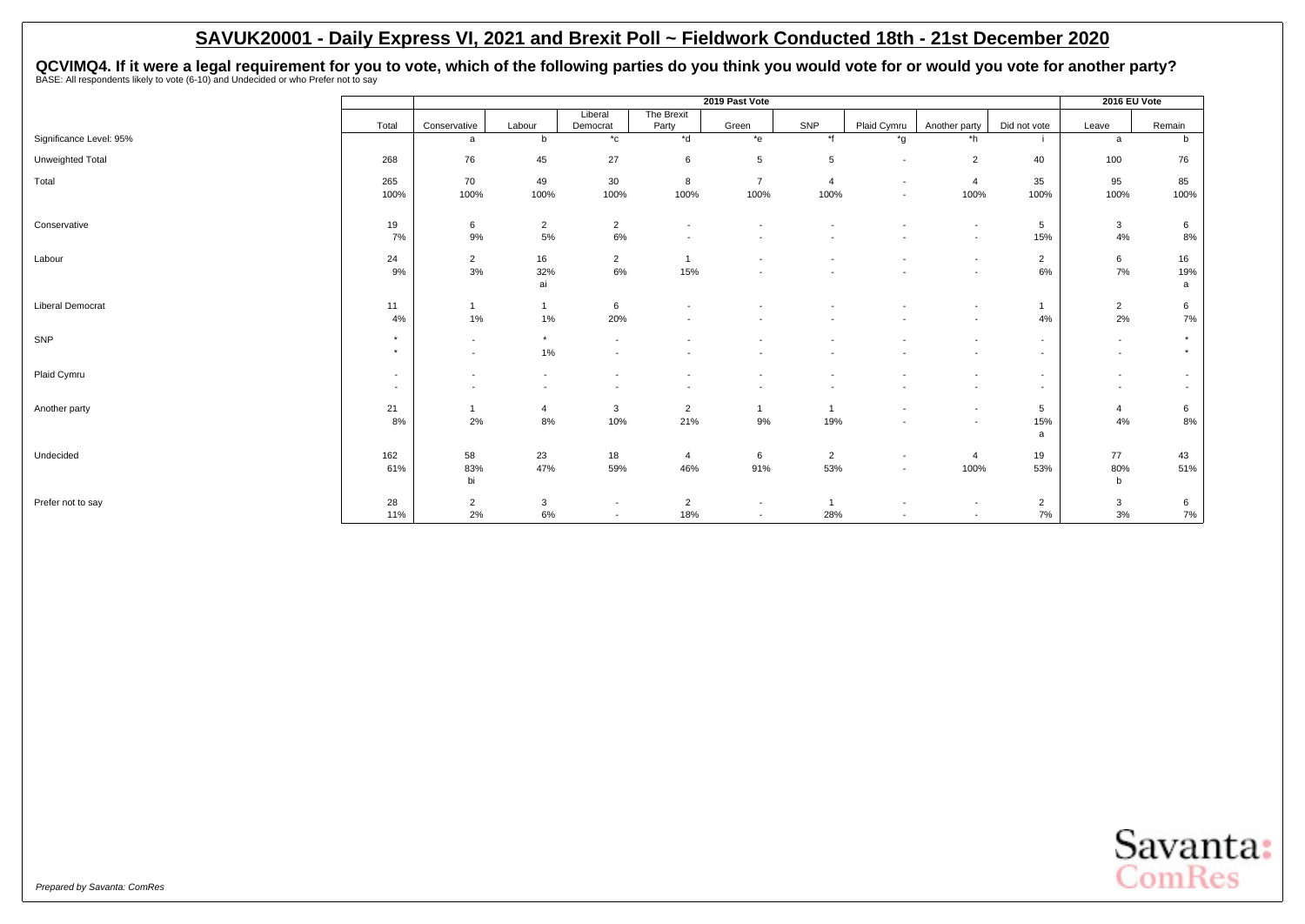# <span id="page-21-0"></span>**QCVIMQ5. Which of the following other parties would you vote for?** BASE: All respondents likely to vote (6-10), Undecided or who Prefer not to say, and would vote for Another Party when squeezed

|                         |                | Gender         |                |                          |                          |                          |                          | Age                      |                          |                          |                          |           |
|-------------------------|----------------|----------------|----------------|--------------------------|--------------------------|--------------------------|--------------------------|--------------------------|--------------------------|--------------------------|--------------------------|-----------|
|                         | Total          | Male           | Female         | 18-24                    | 25-34                    | 35-44                    | 45-54                    | 55-64                    | $65+$                    | NET: 18-34               | NET: 35-54               | NET: 55+  |
| Significance Level: 95% |                | $*_{a}$        | $b^*$          | *a                       | $b^*$                    | $^{\star}$ c             | *d                       | *e                       | $*$                      | $*_{0}$                  | $*h$                     | $\star$ : |
| Unweighted Total        | 23             | 15             | 8              |                          | $\overline{ }$           | $\overline{4}$           | $\overline{2}$           | 5                        |                          | 11                       | 6                        |           |
| Total                   | 21             | 12             | 8              | $\overline{2}$           | 6                        | 5                        | 3                        |                          |                          | 8                        | 8                        |           |
|                         | 100%           | 100%           | 100%           | 100%                     | 100%                     | 100%                     | 100%                     | 100%                     | 100%                     | 100%                     | 100%                     | 100%      |
| <b>Brexit Party</b>     | $\overline{2}$ | $\overline{2}$ | $\sim$         | $\overline{\phantom{a}}$ | $\overline{2}$           | $\sim$                   |                          |                          | ٠                        | $\overline{2}$           | $\overline{\phantom{a}}$ |           |
|                         | 11%            | 19%            | $\sim$         | $\overline{\phantom{a}}$ | 29%                      | $\overline{\phantom{a}}$ | $\sim$                   | 17%                      | $\overline{\phantom{a}}$ | 21%                      | $\overline{\phantom{a}}$ | 14%       |
| Green                   | 8              | $\overline{4}$ | $\overline{4}$ | $\overline{\phantom{a}}$ | $\overline{2}$           | 3                        | $\overline{\phantom{a}}$ | 3                        |                          | $\overline{2}$           | 3                        |           |
|                         | 40%            | 36%            | 46%            | $\overline{\phantom{a}}$ | 40%                      | 52%                      | $\sim$                   | 64%                      | 100%                     | 29%                      | 34%                      | 70%       |
| Another party           |                |                | $\sim$         | $\overline{\phantom{a}}$ | $\overline{\phantom{a}}$ |                          | $\overline{\phantom{a}}$ | $\overline{\phantom{a}}$ | $\overline{\phantom{a}}$ | $\overline{\phantom{a}}$ |                          |           |
|                         | 3%             | 4%             | $\sim$         | $\overline{\phantom{a}}$ | $\overline{\phantom{a}}$ | 10%                      | $\sim$                   | $\overline{\phantom{a}}$ | $\overline{\phantom{a}}$ | $\overline{\phantom{a}}$ | 7%                       |           |
| Undecided               | 8              | $\overline{4}$ | 5              | $\overline{2}$           |                          | $\overline{2}$           | $\overline{2}$           |                          |                          |                          | $\overline{4}$           |           |
|                         | 40%            | 30%            | 54%            | 100%                     | 24%                      | 38%                      | 64%                      | 19%                      | $\overline{\phantom{a}}$ | 46%                      | 47%                      | 16%       |
| Prefer not to say       |                |                | $\sim$         | $\overline{\phantom{a}}$ | $\star$                  | $\overline{\phantom{a}}$ |                          | $\overline{\phantom{a}}$ |                          | $\star$                  |                          |           |
|                         | 7%             | 11%            | $\sim$         | $\overline{\phantom{a}}$ | 7%                       | $\overline{\phantom{a}}$ | 36%                      | $\overline{\phantom{a}}$ | $\overline{\phantom{a}}$ | 5%                       | 12%                      |           |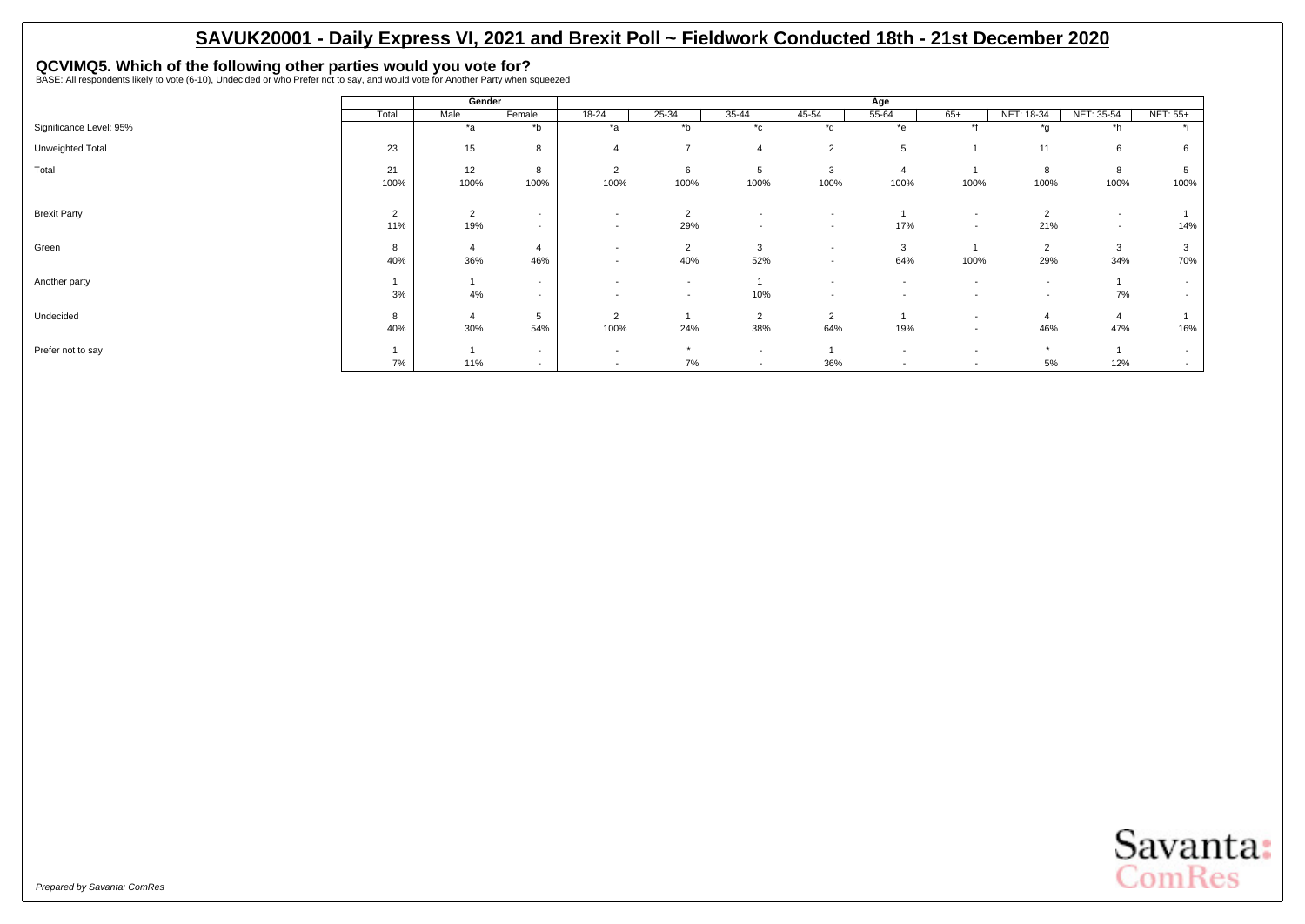# **QCVIMQ5. Which of the following other parties would you vote for?** BASE: All respondents likely to vote (6-10), Undecided or who Prefer not to say, and would vote for Another Party when squeezed

|                         |                       |                                    |                                                      |                                                      |                                                      |                                                      | Regions                  |                                                      |                          |                          |                          |                                                      |                       | Social grade          |                       |
|-------------------------|-----------------------|------------------------------------|------------------------------------------------------|------------------------------------------------------|------------------------------------------------------|------------------------------------------------------|--------------------------|------------------------------------------------------|--------------------------|--------------------------|--------------------------|------------------------------------------------------|-----------------------|-----------------------|-----------------------|
|                         | Total                 | Scotland                           | North-West                                           | North-East                                           | Yorkshire<br>and the<br>Humber                       | Wales                                                | West<br>Midlands         | East<br>Midlands                                     | South-West               | South-East               | Eastern                  | London                                               | NET:<br>England       | ABC1                  | C <sub>2</sub> DE     |
| Significance Level: 95% |                       | *a                                 | *b                                                   | $^{\star}$ c                                         | *d                                                   | *e                                                   | $*$                      | $*_{\alpha}$                                         | *h                       |                          |                          | *k                                                   |                       | *a                    | $b^*$                 |
| Unweighted Total        | 23                    | $\overline{2}$                     | $\overline{2}$                                       | $\overline{\phantom{a}}$                             | $\overline{2}$                                       |                                                      |                          |                                                      | $\overline{2}$           | 5                        |                          | 3                                                    | 20                    | 8                     | 15                    |
| Total                   | 21<br>100%            | 100%                               | $\overline{2}$<br>100%                               | $\overline{\phantom{a}}$<br>$\overline{\phantom{a}}$ | $\overline{2}$<br>100%                               | 100%                                                 | $\overline{2}$<br>100%   | $\overline{2}$<br>100%                               | $\overline{2}$<br>100%   | $\overline{4}$<br>100%   | 100%                     | $\overline{4}$<br>100%                               | 18<br>100%            | 9<br>100%             | 11<br>100%            |
| <b>Brexit Party</b>     | $\overline{2}$<br>11% | $\overline{\phantom{a}}$<br>$\sim$ | $\star$<br>22%                                       | $\overline{\phantom{a}}$<br>$\overline{\phantom{a}}$ | 65%                                                  | $\overline{\phantom{a}}$<br>$\sim$                   | $\overline{\phantom{a}}$ |                                                      |                          | $\overline{\phantom{a}}$ | 100%                     | $\sim$<br>$\sim$                                     | $\overline{2}$<br>13% | $\star$<br>4%         | $\overline{2}$<br>17% |
| Green                   | 8<br>40%              | 71%                                | 78%                                                  | $\sim$<br>$\overline{\phantom{a}}$                   | 35%                                                  | 100%                                                 | $\star$<br>20%           | $\overline{\phantom{a}}$<br>$\overline{\phantom{a}}$ |                          | $\overline{2}$<br>44%    | $\sim$<br>$\sim$         | $\overline{2}$<br>47%                                | b<br>34%              | 6<br>62%              | $\mathbf{3}$<br>23%   |
| Another party           | 3%                    | $\overline{\phantom{a}}$<br>$\sim$ | $\overline{\phantom{a}}$                             | $\overline{\phantom{a}}$                             | $\overline{\phantom{a}}$<br>$\overline{\phantom{a}}$ | $\overline{\phantom{a}}$<br>$\overline{\phantom{a}}$ | 22%                      | $\overline{\phantom{a}}$<br>$\overline{\phantom{a}}$ |                          |                          | $\overline{\phantom{a}}$ | $\sim$<br>$\overline{\phantom{a}}$                   | 3%                    | $\sim$<br>$\sim$      | 5%                    |
| Undecided               | 8<br>40%              | $\star$<br>29%                     | $\overline{\phantom{a}}$<br>$\overline{\phantom{a}}$ | $\overline{\phantom{a}}$                             | $\overline{\phantom{a}}$<br>$\overline{\phantom{a}}$ | $\overline{\phantom{a}}$<br>$\sim$                   | $\star$<br>19%           | $\Omega$<br>∠<br>100%                                | $\overline{2}$<br>100%   | 2<br>47%                 | $\sim$<br>$\sim$         | $\overline{2}$<br>53%                                | 8<br>43%              | $\overline{2}$<br>24% | 6<br>52%              |
| Prefer not to say       | 7%                    | $\sim$<br>$\sim$                   | $\overline{\phantom{a}}$<br>$\overline{\phantom{0}}$ | $\overline{\phantom{a}}$                             | $\overline{\phantom{a}}$<br>$\overline{\phantom{a}}$ | $\sim$<br>$\sim$                                     | 40%                      | $\overline{\phantom{a}}$<br>$\overline{\phantom{a}}$ | $\overline{\phantom{0}}$ | 9%                       | $\overline{\phantom{a}}$ | $\overline{\phantom{a}}$<br>$\overline{\phantom{a}}$ | 7%                    | 10%                   | $\star$<br>$3%$       |

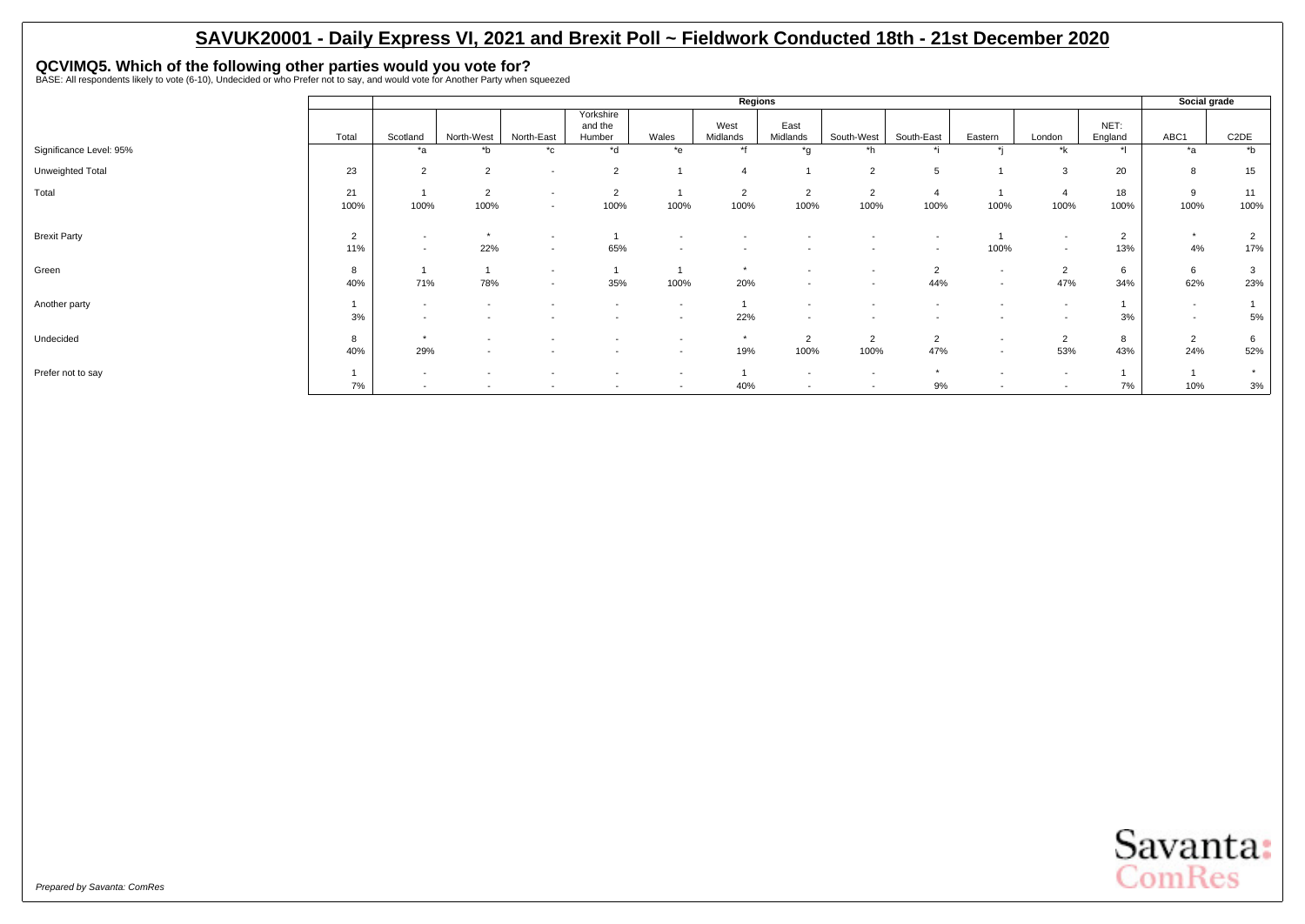# **QCVIMQ5. Which of the following other parties would you vote for?** BASE: All respondents likely to vote (6-10), Undecided or who Prefer not to say, and would vote for Another Party when squeezed

|                         |       |                          |                          |                          |                          | 2019 Past Vote           |                          |                          |                          |                          | 2016 EU Vote             |                          |
|-------------------------|-------|--------------------------|--------------------------|--------------------------|--------------------------|--------------------------|--------------------------|--------------------------|--------------------------|--------------------------|--------------------------|--------------------------|
|                         |       |                          |                          | Liberal                  | The Brexit               |                          | SNP                      |                          |                          |                          |                          |                          |
|                         | Total | Conservative             | Labour                   | Democrat                 | Party                    | Green                    |                          | Plaid Cymru              | Another party            | Did not vote             | Leave                    | Remain                   |
| Significance Level: 95% |       | *a                       | $b^*$                    | $^{\star}$ c             | *d                       | $e^*$                    | $*f$                     | *g                       | *h                       | $\star$ :                | $*_{\mathsf{a}}$         | *b                       |
| Unweighted Total        | 23    | 3                        | 3                        | $\overline{2}$           |                          |                          |                          | $\overline{\phantom{a}}$ | $\overline{\phantom{a}}$ | 6                        | 6                        | 6                        |
| Total                   | 21    |                          | $\overline{4}$           | 3                        | $\overline{2}$           |                          |                          | $\overline{\phantom{a}}$ | $\overline{\phantom{a}}$ | 5                        |                          | 6                        |
|                         | 100%  | 100%                     | 100%                     | 100%                     | 100%                     | 100%                     | 100%                     | $\overline{\phantom{a}}$ | $\sim$                   | 100%                     | 100%                     | 100%                     |
|                         |       |                          |                          |                          |                          |                          |                          |                          |                          |                          |                          |                          |
| <b>Brexit Party</b>     | 2     |                          | $\overline{\phantom{a}}$ |                          |                          |                          |                          |                          | $\overline{\phantom{a}}$ |                          |                          | $\sim$                   |
|                         | 11%   | 47%                      | $\overline{a}$           | $\overline{\phantom{a}}$ | $\overline{\phantom{a}}$ | $\overline{\phantom{a}}$ | $\overline{\phantom{a}}$ | $\overline{\phantom{a}}$ | $\overline{\phantom{a}}$ | 25%                      | 25%                      | $\sim$                   |
| Green                   | 8     | $\overline{\phantom{a}}$ | $\overline{2}$           | 3                        | $\overline{\phantom{a}}$ |                          |                          | $\overline{\phantom{a}}$ | $\overline{a}$           |                          |                          |                          |
|                         | 40%   | $\overline{\phantom{a}}$ | 50%                      | 100%                     | $\overline{\phantom{a}}$ | 100%                     | 100%                     | $\overline{\phantom{a}}$ | $\overline{\phantom{a}}$ | 27%                      | 16%                      | 60%                      |
| Another party           |       | $\overline{\phantom{a}}$ | $\overline{\phantom{a}}$ | $\overline{\phantom{a}}$ |                          | $\overline{\phantom{a}}$ |                          | $\overline{\phantom{a}}$ | $\overline{\phantom{a}}$ | $\overline{\phantom{a}}$ | $\overline{\phantom{a}}$ |                          |
|                         | 3%    | $\overline{\phantom{a}}$ | $\overline{\phantom{a}}$ | $\overline{\phantom{a}}$ | $\overline{\phantom{a}}$ | $\overline{\phantom{a}}$ | $\overline{\phantom{a}}$ | $\overline{\phantom{a}}$ | $\overline{\phantom{a}}$ | $\overline{\phantom{a}}$ | $\overline{\phantom{a}}$ | 8%                       |
| Undecided               | 8     |                          | $\overline{2}$           | $\sim$                   | $\overline{2}$           | $\overline{\phantom{a}}$ |                          | $\overline{\phantom{a}}$ | $\overline{\phantom{a}}$ |                          | $\overline{2}$           | 2                        |
|                         | 40%   | 53%                      | 50%                      | $\sim$                   | 100%                     | $\overline{\phantom{a}}$ | $\overline{\phantom{a}}$ | $\overline{\phantom{a}}$ | $\sim$                   | 22%                      | 59%                      | 32%                      |
| Prefer not to say       |       | $\overline{\phantom{a}}$ | $\sim$                   | $\overline{\phantom{a}}$ | $\overline{\phantom{a}}$ | $\overline{\phantom{a}}$ | $\overline{\phantom{a}}$ | $\overline{\phantom{a}}$ | $\overline{\phantom{a}}$ |                          | $\overline{\phantom{a}}$ | $\sim$                   |
|                         | 7%    | $\overline{\phantom{a}}$ | $\overline{\phantom{a}}$ | $\overline{\phantom{a}}$ | $\overline{\phantom{a}}$ | $\overline{\phantom{a}}$ | $\sim$                   | $\overline{\phantom{a}}$ | $\overline{\phantom{a}}$ | 26%                      | $\overline{\phantom{0}}$ | $\overline{\phantom{0}}$ |

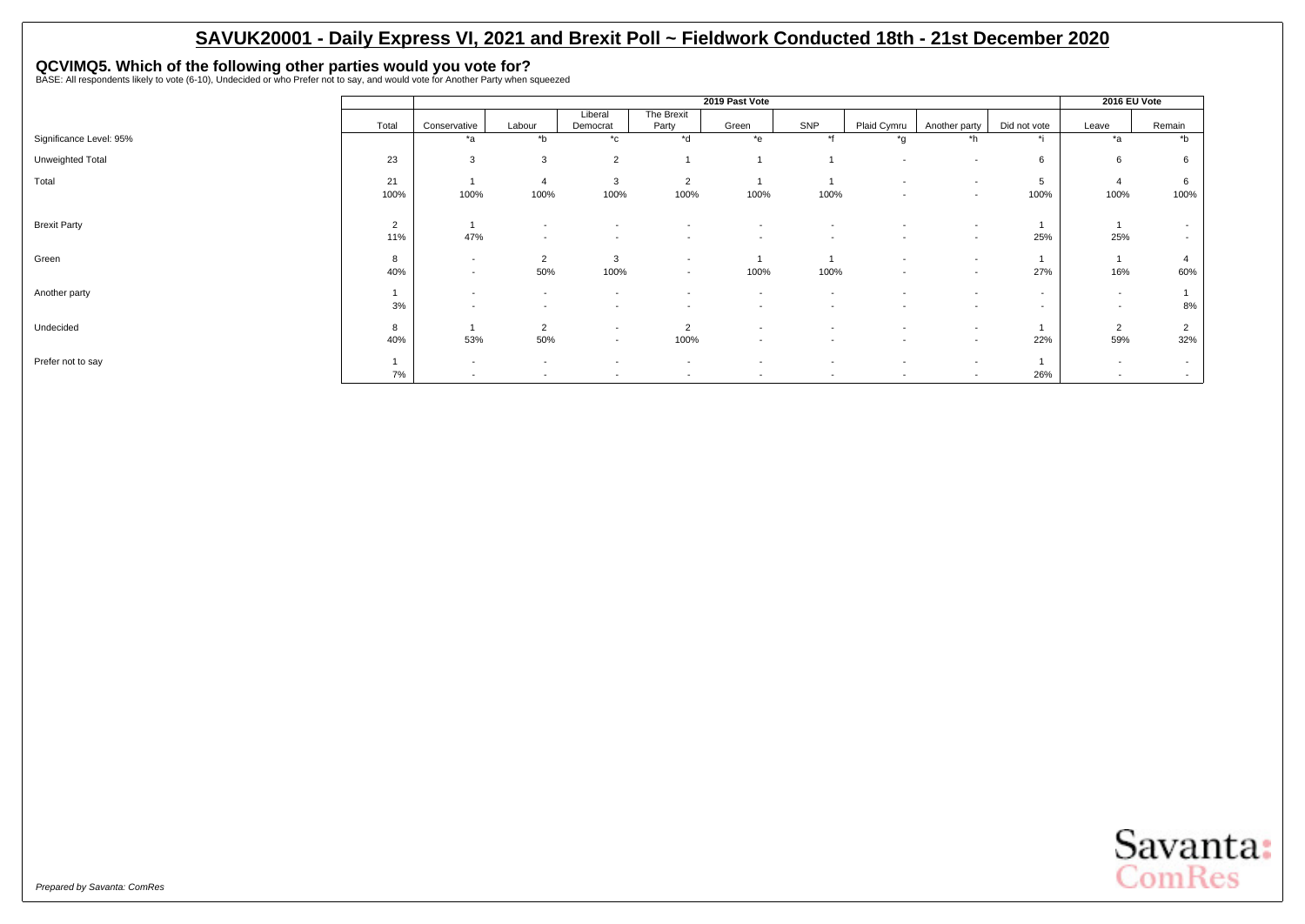<span id="page-24-0"></span>QCVIMQ4/5. If it were a legal requirement for you to vote, which of the following parties do you think you would vote for or would you vote for another party?<br>BASE: All respondents likely to vote (6-10) and Undecided or wh

|                         |                                                      | Gender                                               |                                                      |                                    |                                            |                          |                                                      | Age                                                  |                                                      |                                  |                                                      |                                    |
|-------------------------|------------------------------------------------------|------------------------------------------------------|------------------------------------------------------|------------------------------------|--------------------------------------------|--------------------------|------------------------------------------------------|------------------------------------------------------|------------------------------------------------------|----------------------------------|------------------------------------------------------|------------------------------------|
|                         | Total                                                | Male                                                 | Female                                               | $18 - 24$                          | $25 - 34$                                  | $35 - 44$                | $45 - 54$                                            | $55 - 64$                                            | $65+$                                                | NET: 18-34                       | NET: 35-54                                           | NET: 55+                           |
| Significance Level: 95% |                                                      | $\mathsf{a}$                                         | b                                                    | $*_{a}$                            | b                                          | $\mathbf{c}$             | $\sf d$                                              | $\mathbf{e}$                                         | f                                                    | g                                | h                                                    |                                    |
| Unweighted Total        | 268                                                  | 106                                                  | 162                                                  | 28                                 | 51                                         | 49                       | 38                                                   | 49                                                   | 53                                                   | 79                               | 87                                                   | 102                                |
| Total                   | 265                                                  | 103                                                  | 162                                                  | 19                                 | 43                                         | 47                       | 48                                                   | 44                                                   | 64                                                   | 63                               | 94                                                   | 108                                |
|                         | 100%                                                 | 100%                                                 | 100%                                                 | 100%                               | 100%                                       | 100%                     | 100%                                                 | 100%                                                 | 100%                                                 | 100%                             | 100%                                                 | 100%                               |
| Conservative            | 19                                                   | 12                                                   | 6                                                    | 3                                  | $\mathbf{1}$                               | $\mathbf{3}$             | $\mathbf{3}$                                         | $\overline{1}$                                       | $\overline{7}$                                       | $\overline{4}$                   | $6\phantom{.0}$                                      | 9                                  |
|                         | 7%                                                   | 12%<br>$\mathsf b$                                   | 4%                                                   | 16%                                | 2%                                         | 6%                       | 7%                                                   | 3%                                                   | 11%                                                  | 7%                               | 6%                                                   | $8\%$                              |
| Labour                  | 24                                                   | 11                                                   | 13                                                   | $\overline{2}$                     | $\overline{2}$                             | 5                        | 8                                                    | $\mathbf{1}$                                         | $\overline{7}$                                       | $\overline{4}$                   | 13                                                   | 8                                  |
|                         | 9%                                                   | 11%                                                  | 8%                                                   | 9%                                 | 4%                                         | 10%                      | 18%                                                  | 1%                                                   | 12%                                                  | 6%                               | 14%                                                  | 7%                                 |
|                         |                                                      |                                                      |                                                      |                                    |                                            |                          | beg                                                  |                                                      | $\mathbf{e}$                                         |                                  | e                                                    |                                    |
| <b>Liberal Democrat</b> | 11<br>4%                                             | 8<br>7%                                              | 3<br>2%                                              | $\mathbf{1}$<br>6%                 | 1%                                         | $\mathbf{3}$<br>6%       | $\overline{2}$<br>$3\%$                              | $\mathbf{1}$<br>3%                                   | 3<br>$5\%$                                           | $\overline{2}$<br>3%             | $\overline{4}$<br>5%                                 | $\overline{4}$<br>4%               |
|                         |                                                      | $\mathsf b$                                          |                                                      |                                    |                                            |                          |                                                      |                                                      |                                                      |                                  |                                                      |                                    |
| SNP                     | $\star$<br>$\star$                                   | $\sim$                                               | $^\star$<br>$\star$                                  | $\overline{\phantom{a}}$           | $\overline{\phantom{a}}$                   | $^\star$                 | $\overline{\phantom{a}}$                             |                                                      | $\overline{\phantom{a}}$                             | $\overline{\phantom{a}}$         | $\star$<br>$\star$                                   | $\sim$                             |
|                         |                                                      | $\sim$                                               |                                                      | $\overline{a}$                     | $\overline{\phantom{a}}$                   | 1%                       |                                                      |                                                      |                                                      |                                  |                                                      | $\sim$                             |
| Plaid Cymru             | $\overline{\phantom{a}}$<br>$\overline{\phantom{a}}$ | $\overline{\phantom{a}}$<br>$\overline{\phantom{a}}$ | $\overline{\phantom{a}}$<br>$\overline{\phantom{a}}$ |                                    |                                            |                          |                                                      |                                                      |                                                      |                                  | $\overline{\phantom{a}}$<br>$\overline{\phantom{a}}$ | $\overline{\phantom{a}}$           |
| <b>Brexit Party</b>     | $\overline{2}$                                       | $\overline{2}$                                       | $\overline{\phantom{a}}$                             | $\sim$                             | $\overline{2}$                             | $\overline{\phantom{a}}$ | $\overline{\phantom{a}}$                             | $\overline{1}$                                       | $\overline{\phantom{a}}$                             | $\overline{2}$                   | $\overline{\phantom{a}}$                             | $\mathbf{1}$                       |
|                         | 1%                                                   | 2%                                                   | $\overline{\phantom{a}}$                             | $\overline{\phantom{a}}$           | 4%                                         | $\overline{\phantom{a}}$ |                                                      | 2%                                                   | $\blacksquare$                                       | 3%                               | $\overline{\phantom{a}}$                             | 1%                                 |
| Green                   | 8                                                    | $\overline{4}$                                       | $\overline{4}$                                       | $\overline{\phantom{a}}$           | $\overline{2}$                             | $\mathbf{3}$             | $\overline{\phantom{a}}$                             | 3                                                    | $\mathbf{1}$                                         | $\overline{2}$                   | $\mathbf{3}$                                         | $\mathbf{3}$                       |
|                         | 3%                                                   | 4%                                                   | 2%                                                   | $\sim$                             | 5%                                         | 6%                       | $\overline{\phantom{a}}$                             | $6\%$                                                | $1\%$                                                | 4%                               | 3%                                                   | $3%$                               |
| Another party           | $\overline{1}$<br>$\star$                            | $\mathbf{1}$<br>1%                                   | $\overline{\phantom{a}}$<br>$\overline{\phantom{a}}$ | $\overline{\phantom{a}}$<br>$\sim$ | $\blacksquare$<br>$\overline{\phantom{a}}$ | $\overline{1}$<br>1%     | $\overline{\phantom{a}}$<br>$\overline{\phantom{a}}$ | $\overline{\phantom{a}}$<br>$\overline{\phantom{a}}$ | $\overline{\phantom{a}}$<br>$\overline{\phantom{a}}$ | $\blacksquare$<br>$\blacksquare$ | $\mathbf{1}$<br>1%                                   | $\sim$<br>$\overline{\phantom{a}}$ |
| Undecided               | 170                                                  | 50                                                   | 120                                                  | 12                                 | 28                                         | 27                       | 32                                                   | 30                                                   | 41                                                   | 40                               | 59                                                   | 71                                 |
|                         | 64%                                                  | 49%                                                  | 74%                                                  | 60%                                | 65%                                        | 58%                      | 67%                                                  | 69%                                                  | 64%                                                  | 64%                              | 62%                                                  | 66%                                |
|                         |                                                      |                                                      | a                                                    |                                    |                                            |                          |                                                      |                                                      |                                                      |                                  |                                                      |                                    |
| Prefer not to say       | 30<br>11%                                            | 14<br>14%                                            | 15<br>9%                                             | $\overline{c}$<br>10%              | 8<br>18%                                   | 6<br>13%                 | $\overline{2}$<br>5%                                 | $\overline{7}$<br>16%                                | $\sqrt{5}$<br>8%                                     | 10<br>15%                        | 8<br>9%                                              | 12<br>11%                          |

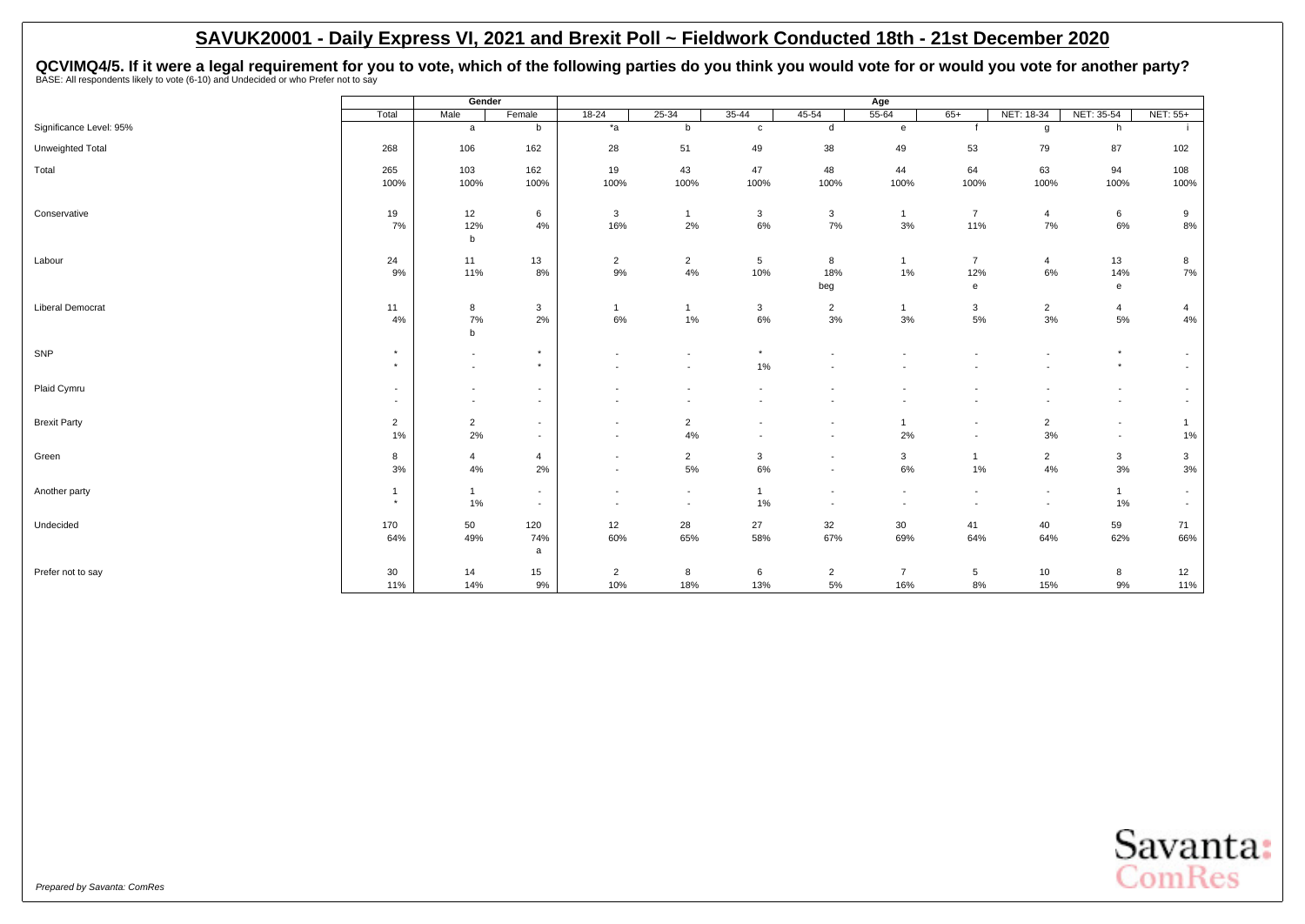QCVIMQ4/5. If it were a legal requirement for you to vote, which of the following parties do you think you would vote for or would you vote for another party?<br>BASE: All respondents likely to vote (6-10) and Undecided or wh

|                         |                |                          |                          |                          |                          |                   |                          | <b>Regions</b>   |                          |                    |                     |                          |                          |                          | Social grade             |                          |
|-------------------------|----------------|--------------------------|--------------------------|--------------------------|--------------------------|-------------------|--------------------------|------------------|--------------------------|--------------------|---------------------|--------------------------|--------------------------|--------------------------|--------------------------|--------------------------|
|                         |                |                          |                          |                          |                          | Yorkshire         |                          |                  |                          |                    |                     |                          |                          |                          |                          |                          |
|                         | Total          | Northern<br>Ireland      | Scotland                 | North-West               | North-East               | and the<br>Humber | Wales                    | West<br>Midlands | East<br>Midlands         | South-West         | South-East          | Eastern                  | London                   | NET:<br>England          | ABC1                     | C <sub>2</sub> DE        |
| Significance Level: 95% |                | $*_{a}$                  | $b^*$                    | $\mathbf{C}$             | $*$ d                    | $*_{e}$           | $*$ f                    | *g               | $^*h$                    |                    |                     | $*_{\mathsf{k}}$         | $\uparrow$               | m                        | a                        | b                        |
|                         |                |                          |                          |                          |                          |                   |                          |                  |                          |                    |                     |                          |                          |                          |                          |                          |
| Unweighted Total        | 268            | $5\phantom{.0}$          | 18                       | 33                       | 13                       | 21                | 9                        | 28               | 27                       | 35                 | 38                  | 16                       | 25                       | 236                      | 125                      | 143                      |
| Total                   | 265            | 11                       | 16                       | 31                       | 10                       | 21                | 11                       | 25               | 22                       | 41                 | 29                  | 26                       | 23                       | 227                      | 139                      | 126                      |
|                         | 100%           | 100%                     | 100%                     | 100%                     | 100%                     | 100%              | 100%                     | 100%             | 100%                     | 100%               | 100%                | 100%                     | 100%                     | 100%                     | 100%                     | 100%                     |
| Conservative            | 19             | $\sim$                   | $\sim$                   | 5                        | $\mathbf{1}$             | $\overline{4}$    | $\overline{\phantom{a}}$ | $\overline{2}$   | $\sim$                   | $\overline{2}$     | $\overline{1}$      | $\sim$                   | 3                        | 19                       | 10                       | 9                        |
|                         | 7%             | $\overline{\phantom{a}}$ | $\overline{\phantom{a}}$ | 16%                      | 13%                      | 21%               | $\overline{\phantom{a}}$ | 8%               | $\overline{\phantom{a}}$ | 4%                 | $5\%$               | $\overline{\phantom{0}}$ | 14%                      | 8%                       | 7%                       | 7%                       |
| Labour                  | 24             | $\overline{2}$           | $\overline{\phantom{a}}$ | 6                        | $\overline{\phantom{a}}$ | $\star$           | $\overline{\phantom{a}}$ | 3                | $\mathbf{1}$             | 5                  | $\overline{1}$      | $\overline{4}$           | $\overline{2}$           | 23                       | 14                       | 11                       |
|                         | 9%             | 15%                      | $\overline{\phantom{a}}$ | 20%                      | $\overline{\phantom{a}}$ | 1%                |                          | 13%              | 7%                       | 11%                | 3%                  | 14%                      | 11%                      | 10%                      | 10%                      | 8%                       |
|                         |                |                          |                          |                          |                          |                   |                          |                  |                          |                    |                     |                          |                          |                          |                          |                          |
| <b>Liberal Democrat</b> | 11             | $\overline{\phantom{a}}$ | $\mathbf{1}$             |                          |                          |                   |                          | $\overline{a}$   | $\mathbf 1$              | 3                  | $\overline{1}$      | $\mathbf{1}$             |                          | 9                        | 6                        | $5\overline{5}$          |
|                         | 4%             | $\overline{a}$           | 8%                       | 5%                       |                          |                   | 8%                       |                  | 3%                       | 8%                 | 3%                  | 5%                       | 5%                       | 4%                       | 4%                       | 4%                       |
| SNP                     | $\star$        | $\overline{\phantom{a}}$ | $\star$                  | $\overline{\phantom{0}}$ |                          |                   |                          |                  |                          |                    |                     |                          |                          | $\overline{a}$           | $\overline{\phantom{a}}$ | $\star$                  |
|                         | $\star$        | $\overline{a}$           | 2%                       |                          |                          |                   |                          |                  |                          |                    |                     |                          |                          | $\overline{\phantom{a}}$ | $\overline{\phantom{a}}$ | $\star$                  |
| Plaid Cymru             |                |                          |                          |                          |                          |                   |                          |                  |                          |                    |                     |                          |                          |                          |                          | $\overline{a}$           |
|                         |                |                          |                          |                          |                          |                   |                          |                  |                          |                    |                     |                          |                          |                          |                          | $\overline{\phantom{a}}$ |
| <b>Brexit Party</b>     | $\overline{2}$ |                          |                          | $\star$                  |                          |                   |                          |                  |                          |                    |                     |                          | $\overline{\phantom{a}}$ | $\overline{2}$           | $\star$                  | $\overline{2}$           |
|                         | 1%             |                          |                          | $1\%$                    |                          | 6%                |                          |                  |                          |                    |                     | 3%                       |                          | 1%                       | $\star$                  | 2%                       |
| Green                   | 8              | $\overline{\phantom{a}}$ | $\mathbf{1}$             | $\mathbf{1}$             | $\overline{\phantom{a}}$ | $\mathbf{1}$      |                          |                  |                          |                    | $\overline{2}$      | $\sim$                   | $\overline{2}$           | 6                        | 6                        | $\mathbf{3}$             |
|                         | 3%             | $\overline{\phantom{a}}$ | 5%                       | 4%                       | $\overline{\phantom{a}}$ | 3%                | 13%                      | 2%               |                          |                    | 6%                  |                          | 8%                       | 3%                       | 4%                       | 2%                       |
| Another party           | -1             | $\overline{\phantom{a}}$ | $\overline{\phantom{a}}$ |                          |                          |                   | $\overline{\phantom{a}}$ | $\mathbf{1}$     |                          |                    |                     |                          | $\overline{\phantom{a}}$ | $\mathbf{1}$             | $\overline{\phantom{a}}$ | $\mathbf{1}$             |
|                         |                | $\sim$                   |                          |                          |                          |                   | $\blacksquare$           | 2%               | $\sim$                   |                    |                     |                          | $\overline{\phantom{a}}$ | $\star$                  | $\sim$                   | $\star$                  |
| Undecided               | 170            | 10                       | 10                       | 13                       | 8                        | 9                 | 8                        | 15               | 17                       | 30                 | 20                  | 20                       | 11                       | 143                      | 93                       | 77                       |
|                         | 64%            | 85%                      | 62%                      | 43%                      | 79%                      | 44%               | 71%                      | 59%              | 79%                      | 72%<br>$\mathbf c$ | 68%<br>$\mathbf{c}$ | 78%                      | 49%                      | 63%<br>$\mathbf{c}$      | 67%                      | 61%                      |
|                         |                |                          |                          |                          |                          |                   |                          |                  |                          |                    |                     |                          |                          |                          |                          |                          |
| Prefer not to say       | 30             | $\overline{\phantom{a}}$ | $\overline{4}$           | 3                        |                          | 5                 |                          | $\overline{4}$   | $\overline{2}$           | $\overline{2}$     | $\overline{4}$      |                          | 3                        | 25                       | 11                       | 19                       |
|                         | 11%            | $\sim$                   | 23%                      | 11%                      | 7%                       | 24%               | 8%                       | 17%              | 11%                      | $5\%$              | 14%                 |                          | 14%                      | 11%                      | 8%                       | 15%                      |

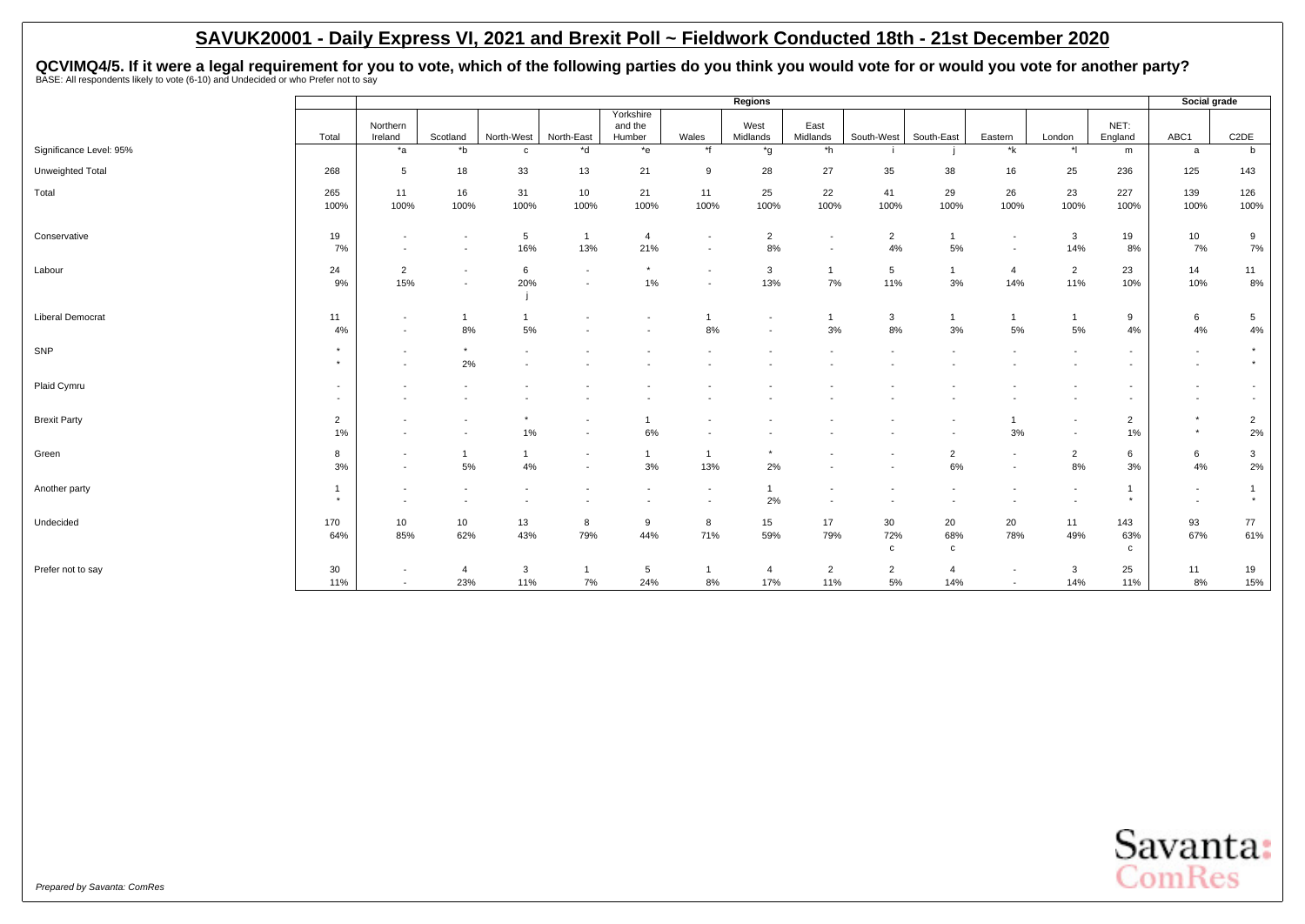QCVIMQ4/5. If it were a legal requirement for you to vote, which of the following parties do you think you would vote for or would you vote for another party?<br>BASE: All respondents likely to vote (6-10) and Undecided or wh

|                         |                |                          |                          |                          |                          | 2019 Past Vote           |                |                          |                          |                | 2016 EU Vote             |                          |
|-------------------------|----------------|--------------------------|--------------------------|--------------------------|--------------------------|--------------------------|----------------|--------------------------|--------------------------|----------------|--------------------------|--------------------------|
|                         |                |                          |                          | Liberal                  | The Brexit               |                          |                |                          |                          |                |                          |                          |
|                         | Total          | Conservative             | Labour                   | Democrat                 | Party                    | Green                    | SNP            | Plaid Cymru              | Another party            | Did not vote   | Leave                    | Remain                   |
| Significance Level: 95% |                | a                        | $\mathbf b$              | $^{\star}$ c             | $*$ d                    | $*$ e                    | $*$ f          | $^{\star}$ g             | *h                       |                | a                        | b                        |
| Unweighted Total        | 268            | 76                       | 45                       | 27                       | 6                        | 5                        | 5              | $\overline{\phantom{a}}$ | 2                        | 40             | 100                      | 76                       |
| Total                   | 265            | 70                       | 49                       | 30                       | 8                        | $\overline{7}$           | $\overline{4}$ | $\overline{\phantom{a}}$ | 4                        | 35             | 95                       | 85                       |
|                         | 100%           | 100%                     | 100%                     | 100%                     | 100%                     | 100%                     | 100%           | $\overline{\phantom{a}}$ | 100%                     | 100%           | 100%                     | 100%                     |
| Conservative            | 19             | 6                        | $\overline{2}$           | $\overline{2}$           | $\overline{\phantom{a}}$ | $\overline{\phantom{a}}$ |                |                          | $\overline{\phantom{a}}$ | 5              | $\mathbf{3}$             | 6                        |
|                         | 7%             | 9%                       | 5%                       | 6%                       | $\overline{\phantom{a}}$ | $\overline{\phantom{a}}$ |                |                          | $\overline{\phantom{a}}$ | 15%            | 4%                       | 8%                       |
| Labour                  | 24             | $\overline{2}$           | 16                       | $\overline{2}$           | $\overline{1}$           |                          |                |                          | $\overline{\phantom{a}}$ | $\overline{2}$ | 6                        | 16                       |
|                         | 9%             | 3%                       | 32%                      | 6%                       | 15%                      |                          |                |                          | $\overline{\phantom{a}}$ | 6%             | 7%                       | 19%                      |
|                         |                |                          | ai                       |                          |                          |                          |                |                          |                          |                |                          | a                        |
| Liberal Democrat        | 11             | $\mathbf{1}$             | $\overline{1}$           | 6                        |                          |                          |                |                          | $\overline{\phantom{a}}$ | $\overline{1}$ | $\overline{2}$           | 6                        |
|                         | 4%             | 1%                       | 1%                       | 20%                      |                          |                          |                |                          | $\overline{\phantom{a}}$ | 4%             | 2%                       | 7%                       |
| SNP                     | $\star$        | $\overline{\phantom{a}}$ | $^\star$                 | $\overline{\phantom{a}}$ |                          |                          |                |                          |                          | $\sim$         | $\overline{\phantom{a}}$ | $\star$                  |
|                         | $\star$        | $\overline{\phantom{a}}$ | 1%                       | $\overline{\phantom{a}}$ |                          |                          |                |                          |                          | $\sim$         | $\overline{\phantom{a}}$ | $\star$                  |
| Plaid Cymru             | $\sim$         | ٠                        |                          |                          |                          |                          |                |                          |                          | $\sim$         | $\overline{\phantom{a}}$ | $\overline{\phantom{a}}$ |
|                         | $\sim$         | $\overline{\phantom{a}}$ |                          |                          |                          |                          |                |                          | $\overline{\phantom{a}}$ | $\sim$         | $\overline{\phantom{a}}$ | $\overline{\phantom{a}}$ |
| <b>Brexit Party</b>     | $\overline{2}$ | $\overline{1}$           |                          |                          |                          |                          |                |                          |                          | $\mathbf{1}$   | $\mathbf{1}$             | $\overline{\phantom{a}}$ |
|                         | 1%             | 1%                       |                          |                          |                          |                          |                |                          |                          | 4%             | 1%                       | $\overline{\phantom{a}}$ |
| Green                   | 8              | $\overline{\phantom{a}}$ | $\overline{2}$           | 3                        | $\overline{\phantom{a}}$ | $\mathbf{1}$             | 1              |                          | $\overline{\phantom{a}}$ | $\mathbf{1}$   | $\mathbf{1}$             | $\overline{4}$           |
|                         | 3%             | $\overline{\phantom{a}}$ | 4%                       | 10%                      | $\overline{\phantom{a}}$ | 9%                       | 19%            |                          |                          | 4%             | 1%                       | $5\%$                    |
| Another party           | $\mathbf{1}$   | $\overline{\phantom{a}}$ | $\overline{\phantom{a}}$ | $\overline{\phantom{a}}$ |                          | $\overline{\phantom{a}}$ |                |                          | $\overline{\phantom{a}}$ | $\sim$         | $\overline{\phantom{a}}$ |                          |
|                         | $\star$        | $\overline{\phantom{a}}$ | $\overline{\phantom{a}}$ | $\overline{\phantom{a}}$ |                          | $\overline{\phantom{a}}$ |                |                          |                          | $\sim$         | $\overline{\phantom{a}}$ | 1%                       |
| Undecided               | 170            | 59                       | 25                       | 18                       | 6                        | 6                        | $\overline{2}$ | $\overline{\phantom{a}}$ | 4                        | 20             | 79                       | 45                       |
|                         | 64%            | 84%                      | 52%                      | 59%                      | 67%                      | 91%                      | 53%            | $\overline{\phantom{a}}$ | 100%                     | 56%            | 83%                      | 54%                      |
|                         |                | bi                       |                          |                          |                          |                          |                |                          |                          |                | $\mathbf b$              |                          |
| Prefer not to say       | 30             | $\overline{2}$           | $\mathbf{3}$             | $\overline{\phantom{a}}$ | $\overline{2}$           | $\overline{\phantom{a}}$ |                |                          |                          | 4              | $\mathbf{3}$             | 6                        |
|                         | 11%            | 2%                       | $6\%$                    | $\sim$                   | 18%                      | $\overline{\phantom{a}}$ | 28%            | $\overline{\phantom{a}}$ | $\overline{\phantom{a}}$ | 11%            | 3%                       | 7%                       |

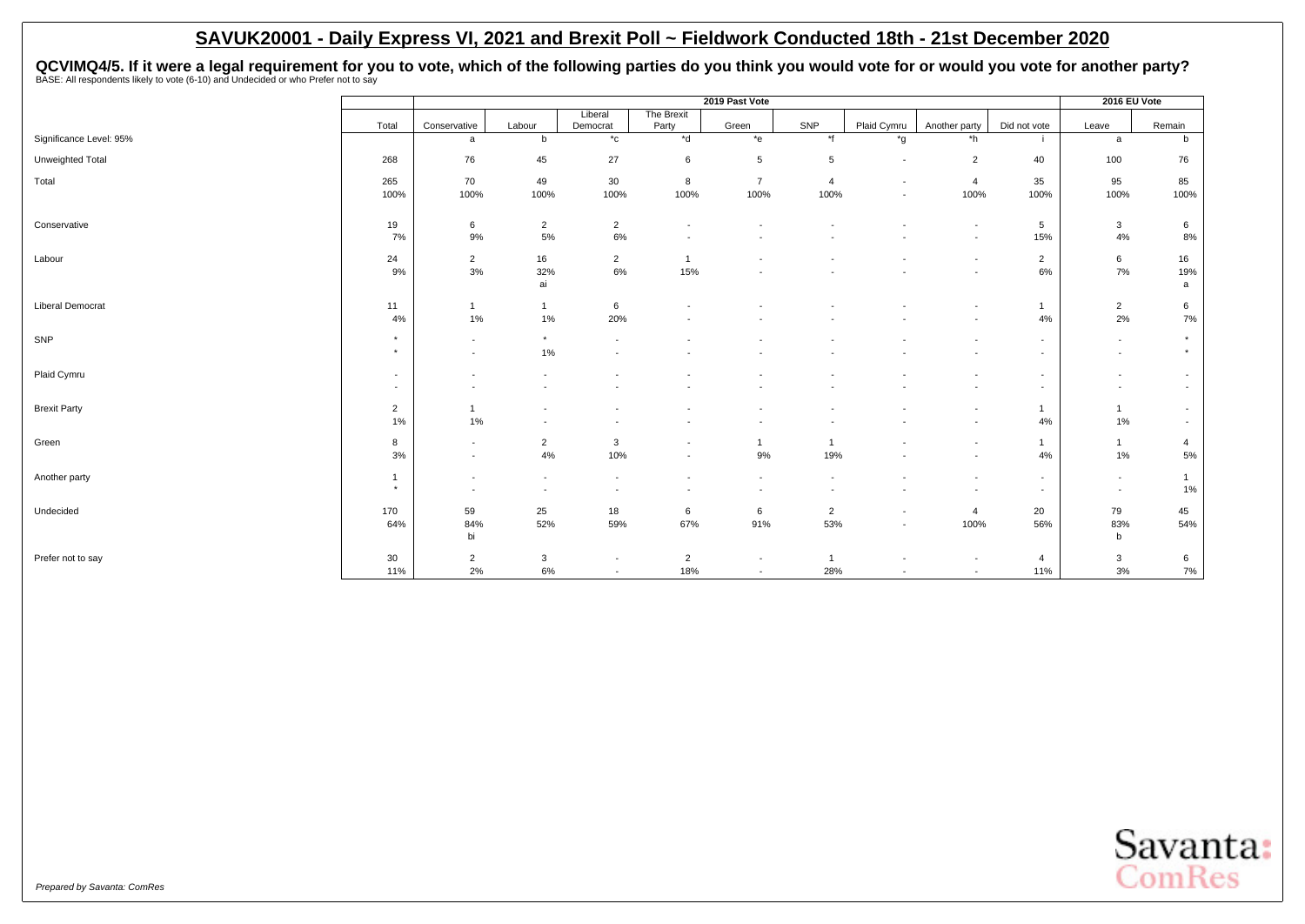<span id="page-27-0"></span>**QCVIMQ2/3/4/5. If there were a General Election tomorrow to elect MPs to Westminster, which of the following parties do you think you would vote for or would you vote for another party?**<br>BASE: All respondents likely to vote (6-10)

| Significance Level: 95%<br>b<br>b<br>d<br>h<br>a<br>a<br>$\mathbf{c}$<br>$\mathbf{e}$<br>$\mathbf{f}$<br>g<br>239<br>377<br>490<br>Unweighted Total<br>1636<br>828<br>808<br>207<br>283<br>241<br>289<br>480<br>666<br>1705<br>844<br>861<br>139<br>251<br>246<br>316<br>284<br>468<br>390<br>562<br>753<br>Total<br>100%<br>100%<br>100%<br>100%<br>100%<br>100%<br>100%<br>100%<br>100%<br>100%<br>100%<br>100%<br>338<br>271<br>22<br>53<br>61<br>107<br>264<br>75<br>609<br>101<br>168<br>366<br>Conservative<br>36%<br>40%<br>16%<br>25%<br>34%<br>36%<br>19%<br>30%<br>31%<br>21%<br>56%<br>49%<br>b<br>abcg<br>abcdeghi<br>abg<br>abcdegh<br>abcg<br>a<br>581<br>278<br>78<br>92<br>303<br>119<br>94<br>119<br>78<br>197<br>214<br>170<br>23%<br>34%<br>33%<br>35%<br>56%<br>38%<br>38%<br>27%<br>20%<br>51%<br>38%<br>47%<br>cdefhi<br>cdefhi<br>efi<br>efi<br>$\mathsf{f}$<br>cdefhi<br>efi<br><b>Liberal Democrat</b><br>121<br>73<br>25<br>15<br>42<br>50<br>48<br>12<br>19<br>16<br>34<br>30<br>8%<br>7%<br>5%<br>5%<br>7%<br>7%<br>$7\%$<br>7%<br>$9\%$<br>6%<br>10%<br>8%<br>$\mathsf b$<br>de<br>68<br>29<br>39<br>15<br>12<br>32<br>24<br>3<br>9<br>16<br>17<br>9<br>$3%$<br>2%<br>$4\%$<br>5%<br>5%<br>3%<br>$3\%$<br>5%<br>6%<br>2%<br>6%<br>4%<br>afgi<br>$\mathbf{f}$<br>fgi<br>f<br>Plaid Cymru<br>18<br>11<br>$\overline{7}$<br>$\overline{4}$<br>$\overline{4}$<br>$\overline{2}$<br>$\overline{2}$<br>5<br>9<br>$\overline{1}$<br>$\overline{4}$<br>4<br>$1\%$<br>2%<br>2%<br>$1\%$<br>$\star$<br>1%<br>1%<br>1%<br>1%<br>2%<br>$\star$<br>1%<br>36<br>23<br>13<br>16<br>6<br>8<br>6<br>22<br>$\overline{7}$<br>5<br>$\mathbf{1}$<br>$\mathbf{1}$<br>2%<br>3%<br>1%<br>3%<br>$\star$<br>1%<br>2%<br>3%<br>2%<br>2%<br>6%<br>1%<br>acdfghi<br>ach<br>$\mathtt{C}$<br>59<br>21<br>38<br>9<br>12<br>15<br>10<br>13<br>21<br>25<br>8<br>$5\overline{5}$<br>2%<br>4%<br>4%<br>2%<br>3%<br>4%<br>3%<br>3%<br>3%<br>6%<br>5%<br>4%<br>bf<br>bf<br>a<br>12<br>$\overline{7}$<br>5<br>$\overline{2}$<br>3<br>6<br>3<br>9<br>$\mathbf{1}$<br>$\overline{\phantom{a}}$<br>$\overline{\phantom{a}}$<br>$\overline{\phantom{a}}$<br>1%<br>1%<br>$\star$<br>1%<br>1%<br>$1\%$<br>$1\%$<br>1%<br>1%<br>$\overline{\phantom{a}}$<br>$\overline{\phantom{a}}$<br>$\sim$<br>g<br>g<br>g<br>Undecided<br>52<br>12<br>29<br>27<br>33<br>33<br>42<br>40<br>60<br>175<br>123<br>74<br>$6\%$<br>11%<br>9%<br>10%<br>10%<br>14%<br>8%<br>11%<br>10%<br>12%<br>10%<br>11%<br>a<br>25<br>$\overline{2}$<br>6<br>13<br>12<br>$\overline{7}$<br>9<br>$\overline{7}$<br>8<br>$\overline{4}$<br>$\overline{4}$<br>$\mathbf{1}$<br>1%<br>3%<br>2%<br>2%<br>1%<br>2%<br>$1\%$<br>$1\%$<br>1%<br>2%<br>1%<br>$\star$<br>dfi |                     |       | Gender |        |         |           |           |           | Age       |       |            |            |          |
|--------------------------------------------------------------------------------------------------------------------------------------------------------------------------------------------------------------------------------------------------------------------------------------------------------------------------------------------------------------------------------------------------------------------------------------------------------------------------------------------------------------------------------------------------------------------------------------------------------------------------------------------------------------------------------------------------------------------------------------------------------------------------------------------------------------------------------------------------------------------------------------------------------------------------------------------------------------------------------------------------------------------------------------------------------------------------------------------------------------------------------------------------------------------------------------------------------------------------------------------------------------------------------------------------------------------------------------------------------------------------------------------------------------------------------------------------------------------------------------------------------------------------------------------------------------------------------------------------------------------------------------------------------------------------------------------------------------------------------------------------------------------------------------------------------------------------------------------------------------------------------------------------------------------------------------------------------------------------------------------------------------------------------------------------------------------------------------------------------------------------------------------------------------------------------------------------------------------------------------------------------------------------------------------------------------------------------------------------------------------------------------------------------------------------------------------------------------------------------------------------------------------------------------------------------------------------------------------------------------------------------------------------------------------------------------------------------------------|---------------------|-------|--------|--------|---------|-----------|-----------|-----------|-----------|-------|------------|------------|----------|
|                                                                                                                                                                                                                                                                                                                                                                                                                                                                                                                                                                                                                                                                                                                                                                                                                                                                                                                                                                                                                                                                                                                                                                                                                                                                                                                                                                                                                                                                                                                                                                                                                                                                                                                                                                                                                                                                                                                                                                                                                                                                                                                                                                                                                                                                                                                                                                                                                                                                                                                                                                                                                                                                                                                    |                     | Total | Male   | Female | $18-24$ | $25 - 34$ | $35 - 44$ | $45 - 54$ | $55 - 64$ | $65+$ | NET: 18-34 | NET: 35-54 | NET: 55+ |
|                                                                                                                                                                                                                                                                                                                                                                                                                                                                                                                                                                                                                                                                                                                                                                                                                                                                                                                                                                                                                                                                                                                                                                                                                                                                                                                                                                                                                                                                                                                                                                                                                                                                                                                                                                                                                                                                                                                                                                                                                                                                                                                                                                                                                                                                                                                                                                                                                                                                                                                                                                                                                                                                                                                    |                     |       |        |        |         |           |           |           |           |       |            |            |          |
|                                                                                                                                                                                                                                                                                                                                                                                                                                                                                                                                                                                                                                                                                                                                                                                                                                                                                                                                                                                                                                                                                                                                                                                                                                                                                                                                                                                                                                                                                                                                                                                                                                                                                                                                                                                                                                                                                                                                                                                                                                                                                                                                                                                                                                                                                                                                                                                                                                                                                                                                                                                                                                                                                                                    |                     |       |        |        |         |           |           |           |           |       |            |            |          |
|                                                                                                                                                                                                                                                                                                                                                                                                                                                                                                                                                                                                                                                                                                                                                                                                                                                                                                                                                                                                                                                                                                                                                                                                                                                                                                                                                                                                                                                                                                                                                                                                                                                                                                                                                                                                                                                                                                                                                                                                                                                                                                                                                                                                                                                                                                                                                                                                                                                                                                                                                                                                                                                                                                                    |                     |       |        |        |         |           |           |           |           |       |            |            |          |
|                                                                                                                                                                                                                                                                                                                                                                                                                                                                                                                                                                                                                                                                                                                                                                                                                                                                                                                                                                                                                                                                                                                                                                                                                                                                                                                                                                                                                                                                                                                                                                                                                                                                                                                                                                                                                                                                                                                                                                                                                                                                                                                                                                                                                                                                                                                                                                                                                                                                                                                                                                                                                                                                                                                    |                     |       |        |        |         |           |           |           |           |       |            |            |          |
|                                                                                                                                                                                                                                                                                                                                                                                                                                                                                                                                                                                                                                                                                                                                                                                                                                                                                                                                                                                                                                                                                                                                                                                                                                                                                                                                                                                                                                                                                                                                                                                                                                                                                                                                                                                                                                                                                                                                                                                                                                                                                                                                                                                                                                                                                                                                                                                                                                                                                                                                                                                                                                                                                                                    |                     |       |        |        |         |           |           |           |           |       |            |            |          |
|                                                                                                                                                                                                                                                                                                                                                                                                                                                                                                                                                                                                                                                                                                                                                                                                                                                                                                                                                                                                                                                                                                                                                                                                                                                                                                                                                                                                                                                                                                                                                                                                                                                                                                                                                                                                                                                                                                                                                                                                                                                                                                                                                                                                                                                                                                                                                                                                                                                                                                                                                                                                                                                                                                                    |                     |       |        |        |         |           |           |           |           |       |            |            |          |
|                                                                                                                                                                                                                                                                                                                                                                                                                                                                                                                                                                                                                                                                                                                                                                                                                                                                                                                                                                                                                                                                                                                                                                                                                                                                                                                                                                                                                                                                                                                                                                                                                                                                                                                                                                                                                                                                                                                                                                                                                                                                                                                                                                                                                                                                                                                                                                                                                                                                                                                                                                                                                                                                                                                    |                     |       |        |        |         |           |           |           |           |       |            |            |          |
|                                                                                                                                                                                                                                                                                                                                                                                                                                                                                                                                                                                                                                                                                                                                                                                                                                                                                                                                                                                                                                                                                                                                                                                                                                                                                                                                                                                                                                                                                                                                                                                                                                                                                                                                                                                                                                                                                                                                                                                                                                                                                                                                                                                                                                                                                                                                                                                                                                                                                                                                                                                                                                                                                                                    | Labour              |       |        |        |         |           |           |           |           |       |            |            |          |
|                                                                                                                                                                                                                                                                                                                                                                                                                                                                                                                                                                                                                                                                                                                                                                                                                                                                                                                                                                                                                                                                                                                                                                                                                                                                                                                                                                                                                                                                                                                                                                                                                                                                                                                                                                                                                                                                                                                                                                                                                                                                                                                                                                                                                                                                                                                                                                                                                                                                                                                                                                                                                                                                                                                    |                     |       |        |        |         |           |           |           |           |       |            |            |          |
|                                                                                                                                                                                                                                                                                                                                                                                                                                                                                                                                                                                                                                                                                                                                                                                                                                                                                                                                                                                                                                                                                                                                                                                                                                                                                                                                                                                                                                                                                                                                                                                                                                                                                                                                                                                                                                                                                                                                                                                                                                                                                                                                                                                                                                                                                                                                                                                                                                                                                                                                                                                                                                                                                                                    |                     |       |        |        |         |           |           |           |           |       |            |            |          |
|                                                                                                                                                                                                                                                                                                                                                                                                                                                                                                                                                                                                                                                                                                                                                                                                                                                                                                                                                                                                                                                                                                                                                                                                                                                                                                                                                                                                                                                                                                                                                                                                                                                                                                                                                                                                                                                                                                                                                                                                                                                                                                                                                                                                                                                                                                                                                                                                                                                                                                                                                                                                                                                                                                                    |                     |       |        |        |         |           |           |           |           |       |            |            |          |
|                                                                                                                                                                                                                                                                                                                                                                                                                                                                                                                                                                                                                                                                                                                                                                                                                                                                                                                                                                                                                                                                                                                                                                                                                                                                                                                                                                                                                                                                                                                                                                                                                                                                                                                                                                                                                                                                                                                                                                                                                                                                                                                                                                                                                                                                                                                                                                                                                                                                                                                                                                                                                                                                                                                    |                     |       |        |        |         |           |           |           |           |       |            |            |          |
|                                                                                                                                                                                                                                                                                                                                                                                                                                                                                                                                                                                                                                                                                                                                                                                                                                                                                                                                                                                                                                                                                                                                                                                                                                                                                                                                                                                                                                                                                                                                                                                                                                                                                                                                                                                                                                                                                                                                                                                                                                                                                                                                                                                                                                                                                                                                                                                                                                                                                                                                                                                                                                                                                                                    |                     |       |        |        |         |           |           |           |           |       |            |            |          |
|                                                                                                                                                                                                                                                                                                                                                                                                                                                                                                                                                                                                                                                                                                                                                                                                                                                                                                                                                                                                                                                                                                                                                                                                                                                                                                                                                                                                                                                                                                                                                                                                                                                                                                                                                                                                                                                                                                                                                                                                                                                                                                                                                                                                                                                                                                                                                                                                                                                                                                                                                                                                                                                                                                                    | SNP                 |       |        |        |         |           |           |           |           |       |            |            |          |
|                                                                                                                                                                                                                                                                                                                                                                                                                                                                                                                                                                                                                                                                                                                                                                                                                                                                                                                                                                                                                                                                                                                                                                                                                                                                                                                                                                                                                                                                                                                                                                                                                                                                                                                                                                                                                                                                                                                                                                                                                                                                                                                                                                                                                                                                                                                                                                                                                                                                                                                                                                                                                                                                                                                    |                     |       |        |        |         |           |           |           |           |       |            |            |          |
|                                                                                                                                                                                                                                                                                                                                                                                                                                                                                                                                                                                                                                                                                                                                                                                                                                                                                                                                                                                                                                                                                                                                                                                                                                                                                                                                                                                                                                                                                                                                                                                                                                                                                                                                                                                                                                                                                                                                                                                                                                                                                                                                                                                                                                                                                                                                                                                                                                                                                                                                                                                                                                                                                                                    |                     |       |        |        |         |           |           |           |           |       |            |            |          |
|                                                                                                                                                                                                                                                                                                                                                                                                                                                                                                                                                                                                                                                                                                                                                                                                                                                                                                                                                                                                                                                                                                                                                                                                                                                                                                                                                                                                                                                                                                                                                                                                                                                                                                                                                                                                                                                                                                                                                                                                                                                                                                                                                                                                                                                                                                                                                                                                                                                                                                                                                                                                                                                                                                                    |                     |       |        |        |         |           |           |           |           |       |            |            |          |
|                                                                                                                                                                                                                                                                                                                                                                                                                                                                                                                                                                                                                                                                                                                                                                                                                                                                                                                                                                                                                                                                                                                                                                                                                                                                                                                                                                                                                                                                                                                                                                                                                                                                                                                                                                                                                                                                                                                                                                                                                                                                                                                                                                                                                                                                                                                                                                                                                                                                                                                                                                                                                                                                                                                    |                     |       |        |        |         |           |           |           |           |       |            |            |          |
|                                                                                                                                                                                                                                                                                                                                                                                                                                                                                                                                                                                                                                                                                                                                                                                                                                                                                                                                                                                                                                                                                                                                                                                                                                                                                                                                                                                                                                                                                                                                                                                                                                                                                                                                                                                                                                                                                                                                                                                                                                                                                                                                                                                                                                                                                                                                                                                                                                                                                                                                                                                                                                                                                                                    | <b>Brexit Party</b> |       |        |        |         |           |           |           |           |       |            |            |          |
|                                                                                                                                                                                                                                                                                                                                                                                                                                                                                                                                                                                                                                                                                                                                                                                                                                                                                                                                                                                                                                                                                                                                                                                                                                                                                                                                                                                                                                                                                                                                                                                                                                                                                                                                                                                                                                                                                                                                                                                                                                                                                                                                                                                                                                                                                                                                                                                                                                                                                                                                                                                                                                                                                                                    |                     |       |        |        |         |           |           |           |           |       |            |            |          |
|                                                                                                                                                                                                                                                                                                                                                                                                                                                                                                                                                                                                                                                                                                                                                                                                                                                                                                                                                                                                                                                                                                                                                                                                                                                                                                                                                                                                                                                                                                                                                                                                                                                                                                                                                                                                                                                                                                                                                                                                                                                                                                                                                                                                                                                                                                                                                                                                                                                                                                                                                                                                                                                                                                                    |                     |       |        |        |         |           |           |           |           |       |            |            |          |
|                                                                                                                                                                                                                                                                                                                                                                                                                                                                                                                                                                                                                                                                                                                                                                                                                                                                                                                                                                                                                                                                                                                                                                                                                                                                                                                                                                                                                                                                                                                                                                                                                                                                                                                                                                                                                                                                                                                                                                                                                                                                                                                                                                                                                                                                                                                                                                                                                                                                                                                                                                                                                                                                                                                    | Green               |       |        |        |         |           |           |           |           |       |            |            |          |
|                                                                                                                                                                                                                                                                                                                                                                                                                                                                                                                                                                                                                                                                                                                                                                                                                                                                                                                                                                                                                                                                                                                                                                                                                                                                                                                                                                                                                                                                                                                                                                                                                                                                                                                                                                                                                                                                                                                                                                                                                                                                                                                                                                                                                                                                                                                                                                                                                                                                                                                                                                                                                                                                                                                    |                     |       |        |        |         |           |           |           |           |       |            |            |          |
|                                                                                                                                                                                                                                                                                                                                                                                                                                                                                                                                                                                                                                                                                                                                                                                                                                                                                                                                                                                                                                                                                                                                                                                                                                                                                                                                                                                                                                                                                                                                                                                                                                                                                                                                                                                                                                                                                                                                                                                                                                                                                                                                                                                                                                                                                                                                                                                                                                                                                                                                                                                                                                                                                                                    |                     |       |        |        |         |           |           |           |           |       |            |            |          |
|                                                                                                                                                                                                                                                                                                                                                                                                                                                                                                                                                                                                                                                                                                                                                                                                                                                                                                                                                                                                                                                                                                                                                                                                                                                                                                                                                                                                                                                                                                                                                                                                                                                                                                                                                                                                                                                                                                                                                                                                                                                                                                                                                                                                                                                                                                                                                                                                                                                                                                                                                                                                                                                                                                                    | Another party       |       |        |        |         |           |           |           |           |       |            |            |          |
|                                                                                                                                                                                                                                                                                                                                                                                                                                                                                                                                                                                                                                                                                                                                                                                                                                                                                                                                                                                                                                                                                                                                                                                                                                                                                                                                                                                                                                                                                                                                                                                                                                                                                                                                                                                                                                                                                                                                                                                                                                                                                                                                                                                                                                                                                                                                                                                                                                                                                                                                                                                                                                                                                                                    |                     |       |        |        |         |           |           |           |           |       |            |            |          |
|                                                                                                                                                                                                                                                                                                                                                                                                                                                                                                                                                                                                                                                                                                                                                                                                                                                                                                                                                                                                                                                                                                                                                                                                                                                                                                                                                                                                                                                                                                                                                                                                                                                                                                                                                                                                                                                                                                                                                                                                                                                                                                                                                                                                                                                                                                                                                                                                                                                                                                                                                                                                                                                                                                                    |                     |       |        |        |         |           |           |           |           |       |            |            |          |
|                                                                                                                                                                                                                                                                                                                                                                                                                                                                                                                                                                                                                                                                                                                                                                                                                                                                                                                                                                                                                                                                                                                                                                                                                                                                                                                                                                                                                                                                                                                                                                                                                                                                                                                                                                                                                                                                                                                                                                                                                                                                                                                                                                                                                                                                                                                                                                                                                                                                                                                                                                                                                                                                                                                    |                     |       |        |        |         |           |           |           |           |       |            |            |          |
|                                                                                                                                                                                                                                                                                                                                                                                                                                                                                                                                                                                                                                                                                                                                                                                                                                                                                                                                                                                                                                                                                                                                                                                                                                                                                                                                                                                                                                                                                                                                                                                                                                                                                                                                                                                                                                                                                                                                                                                                                                                                                                                                                                                                                                                                                                                                                                                                                                                                                                                                                                                                                                                                                                                    |                     |       |        |        |         |           |           |           |           |       |            |            |          |
|                                                                                                                                                                                                                                                                                                                                                                                                                                                                                                                                                                                                                                                                                                                                                                                                                                                                                                                                                                                                                                                                                                                                                                                                                                                                                                                                                                                                                                                                                                                                                                                                                                                                                                                                                                                                                                                                                                                                                                                                                                                                                                                                                                                                                                                                                                                                                                                                                                                                                                                                                                                                                                                                                                                    |                     |       |        |        |         |           |           |           |           |       |            |            |          |
|                                                                                                                                                                                                                                                                                                                                                                                                                                                                                                                                                                                                                                                                                                                                                                                                                                                                                                                                                                                                                                                                                                                                                                                                                                                                                                                                                                                                                                                                                                                                                                                                                                                                                                                                                                                                                                                                                                                                                                                                                                                                                                                                                                                                                                                                                                                                                                                                                                                                                                                                                                                                                                                                                                                    | Prefer not to say   |       |        |        |         |           |           |           |           |       |            |            |          |
|                                                                                                                                                                                                                                                                                                                                                                                                                                                                                                                                                                                                                                                                                                                                                                                                                                                                                                                                                                                                                                                                                                                                                                                                                                                                                                                                                                                                                                                                                                                                                                                                                                                                                                                                                                                                                                                                                                                                                                                                                                                                                                                                                                                                                                                                                                                                                                                                                                                                                                                                                                                                                                                                                                                    |                     |       |        |        |         |           |           |           |           |       |            |            |          |
|                                                                                                                                                                                                                                                                                                                                                                                                                                                                                                                                                                                                                                                                                                                                                                                                                                                                                                                                                                                                                                                                                                                                                                                                                                                                                                                                                                                                                                                                                                                                                                                                                                                                                                                                                                                                                                                                                                                                                                                                                                                                                                                                                                                                                                                                                                                                                                                                                                                                                                                                                                                                                                                                                                                    |                     |       |        |        |         |           |           |           |           |       |            |            |          |

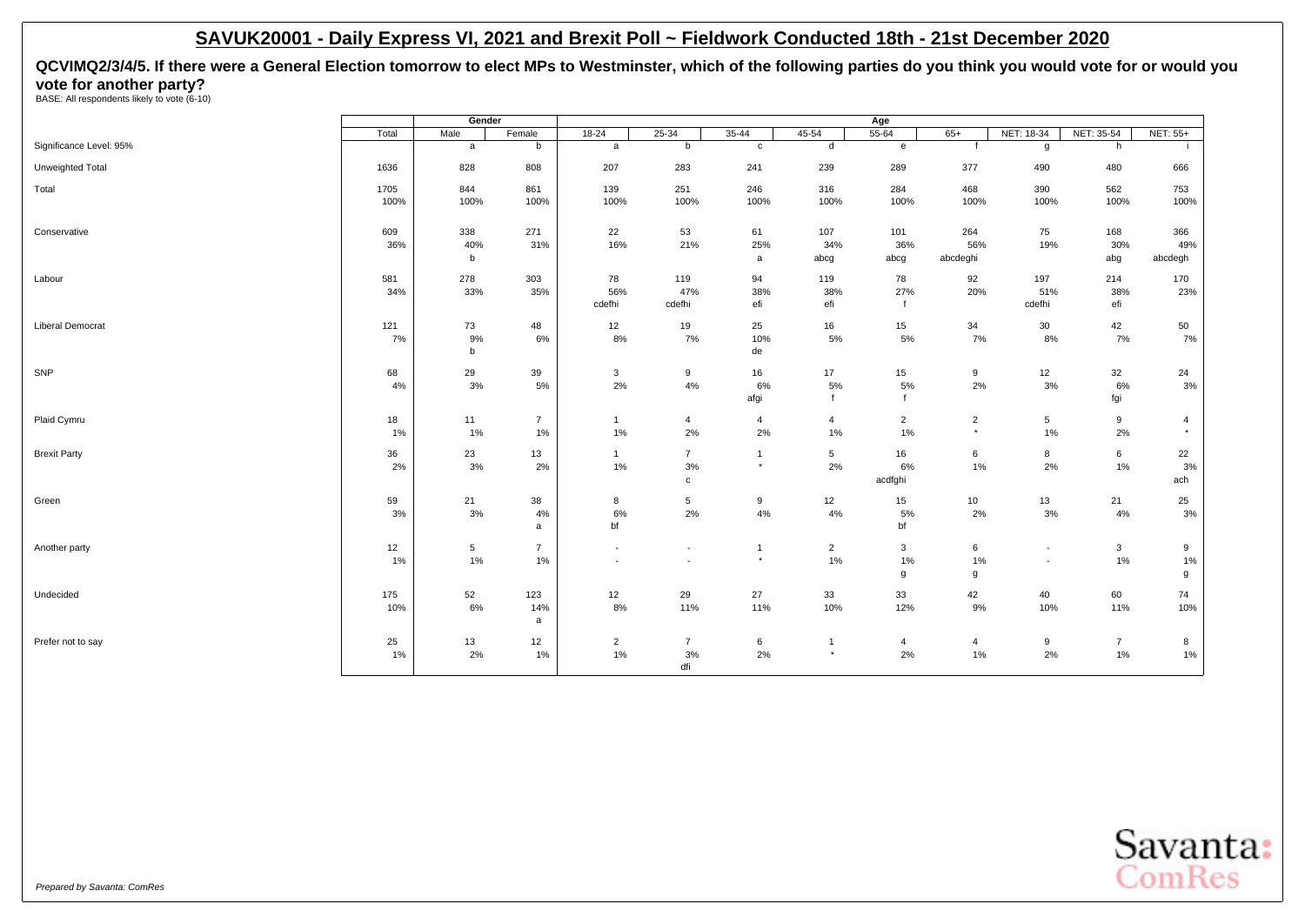**QCVIMQ2/3/4/5. If there were a General Election tomorrow to elect MPs to Westminster, which of the following parties do you think you would vote for or would you vote for another party?**<br>BASE: All respondents likely to vote (6-10)

|                         |              |                                                      |                          |                          |                                                      |                          |                                                      | Regions              |                          |                         |                                            |                           |                                    |                                    | Social grade              |                       |
|-------------------------|--------------|------------------------------------------------------|--------------------------|--------------------------|------------------------------------------------------|--------------------------|------------------------------------------------------|----------------------|--------------------------|-------------------------|--------------------------------------------|---------------------------|------------------------------------|------------------------------------|---------------------------|-----------------------|
|                         |              | Northern                                             |                          |                          |                                                      | Yorkshire<br>and the     |                                                      | West                 | East                     |                         |                                            |                           |                                    | NET:                               |                           |                       |
|                         | Total        | Ireland                                              | Scotland                 | North-West               | North-East                                           | Humber                   | Wales                                                | Midlands             | Midlands                 | South-West              | South-East                                 | Eastern                   | London                             | England                            | ABC1                      | C <sub>2</sub> DE     |
| Significance Level: 95% |              | $*_{a}$                                              | b                        | $\mathbf c$              | d                                                    | $\mathbf{e}$             |                                                      | g                    | h                        |                         |                                            | k                         |                                    | m                                  | a                         | b                     |
| Unweighted Total        | 1636         | 23                                                   | 139                      | 198                      | 83                                                   | 150                      | 66                                                   | 157                  | 127                      | 147                     | 233                                        | 116                       | 197                                | 1408                               | 817                       | 819                   |
| Total                   | 1705<br>100% | 48<br>100%                                           | 160<br>100%              | 187<br>100%              | 65<br>100%                                           | 140<br>100%              | 83<br>100%                                           | 151<br>100%          | 113<br>100%              | 149<br>100%             | 244<br>100%                                | 178<br>100%               | 188<br>100%                        | 1414<br>100%                       | 936<br>100%               | 769<br>100%           |
| Conservative            | 609<br>36%   | 10<br>21%                                            | 34<br>21%                | 68<br>36%<br>bf          | 28<br>43%<br>bfl                                     | 52<br>37%<br>bf          | 12<br>14%                                            | 65<br>43%<br>bfl     | 49<br>44%<br>bfl         | 55<br>37%<br>bf         | 104<br>43%<br>bfl                          | 74<br>42%<br>bfl          | 57<br>31%<br>$\mathsf{f}$          | 553<br>39%<br>bfl                  | 333<br>36%                | 276<br>36%            |
| Labour                  | 581<br>34%   | 15<br>30%                                            | 24<br>15%                | 88<br>47%<br>bhijkm      | 26<br>39%<br>bhi                                     | 59<br>42%<br>bhik        | 33<br>40%<br>bhi                                     | 56<br>38%<br>bhi     | 27<br>24%                | 39<br>26%<br>b          | 80<br>33%<br>b                             | 48<br>27%<br>b            | 85<br>45%<br>bhijkm                | 509<br>36%<br>bhi                  | 319<br>34%                | 262<br>34%            |
| <b>Liberal Democrat</b> | 121<br>7%    | $\overline{2}$<br>5%                                 | 12<br>$8\%$              | 8<br>4%                  | $\overline{2}$<br>3%                                 | 6<br>4%                  | 5<br>6%                                              | $\overline{4}$<br>3% | 9<br>8%                  | 17<br>11%<br>cdeg       | 21<br>8%<br>g                              | 15<br>8%<br>$\mathbf{q}$  | 20<br>11%<br>cdeg                  | 102<br>7%<br>g                     | 67<br>7%                  | 55<br>7%              |
| SNP                     | 68<br>4%     | $\overline{\phantom{a}}$                             | 68<br>43%<br>cdefghijklm |                          |                                                      |                          |                                                      |                      |                          |                         |                                            |                           |                                    | $\overline{\phantom{a}}$<br>$\sim$ | 46<br>5%<br>b             | 22<br>3%              |
| Plaid Cymru             | 18<br>1%     |                                                      |                          |                          |                                                      | $\overline{\phantom{a}}$ | 18<br>21%<br>bcdeghijklm                             |                      |                          |                         |                                            |                           |                                    | $\overline{\phantom{a}}$<br>$\sim$ | 13<br>1%                  | $5\phantom{.0}$<br>1% |
| <b>Brexit Party</b>     | 36<br>2%     | $\overline{\phantom{a}}$<br>$\overline{\phantom{a}}$ | 3<br>2%                  | 3<br>2%                  | $\overline{\phantom{a}}$<br>$\overline{\phantom{a}}$ | 6<br>4%<br>gj            | $\overline{2}$<br>3%                                 | $\mathbf{1}$<br>1%   | $\mathbf{3}$<br>$3%$     | $\overline{4}$<br>$2\%$ | $\overline{2}$<br>1%                       | $\overline{7}$<br>4%<br>g | $\overline{4}$<br>2%               | 31<br>2%                           | 20<br>2%                  | 16<br>2%              |
| Green                   | 59<br>3%     | $5\phantom{.0}$<br>9%                                | $\overline{4}$<br>$3%$   | 3<br>$2\%$               | $\mathbf{1}$<br>1%                                   | $\overline{2}$<br>1%     | 4<br>5%                                              | $\overline{4}$<br>3% | 5<br>$4\%$<br>-i         | $\overline{1}$<br>$1\%$ | 12<br>5%<br>-i.                            | 11<br>6%<br>cei           | 6<br>3%                            | 46<br>3%                           | 34<br>4%                  | 25<br>3%              |
| Another party           | 12<br>1%     | $\overline{7}$<br>15%                                | $\overline{\phantom{a}}$ | $\overline{\phantom{a}}$ |                                                      |                          | $\overline{\phantom{a}}$                             | $\overline{1}$<br>1% | $\overline{\phantom{0}}$ | $\overline{2}$<br>$1\%$ | $\overline{\phantom{a}}$<br>$\overline{a}$ | $\overline{2}$<br>1%      | $\overline{\phantom{a}}$<br>$\sim$ | 5<br>$\star$                       | $\overline{1}$<br>$\star$ | 12<br>2%<br>a         |
| Undecided               | 175<br>10%   | 10<br>20%                                            | 10 <sub>1</sub><br>6%    | 13<br>7%                 | 8<br>12%                                             | 12<br>8%                 | 8<br>10%                                             | 15<br>10%            | 17<br>15%<br>bcjl        | 30<br>20%<br>bcegjlm    | 21<br>8%                                   | 20<br>11%                 | 11<br>6%                           | 147<br>10%                         | 94<br>10%                 | 81<br>11%             |
| Prefer not to say       | 25<br>$1\%$  | $\overline{\phantom{a}}$<br>$\sim$                   | $\overline{4}$<br>2%     | $\mathbf{3}$<br>2%       | $\mathbf{1}$<br>1%                                   | $\mathbf{3}$<br>2%       | $\overline{\phantom{a}}$<br>$\overline{\phantom{a}}$ | $\mathbf{3}$<br>2%   | $\overline{2}$<br>2%     | $\overline{2}$<br>$1\%$ | $\overline{4}$<br>2%                       | $\sim$<br>$\sim$          | $\mathbf{3}$<br>2%                 | 21<br>2%                           | 10 <sub>1</sub><br>1%     | 15<br>2%              |

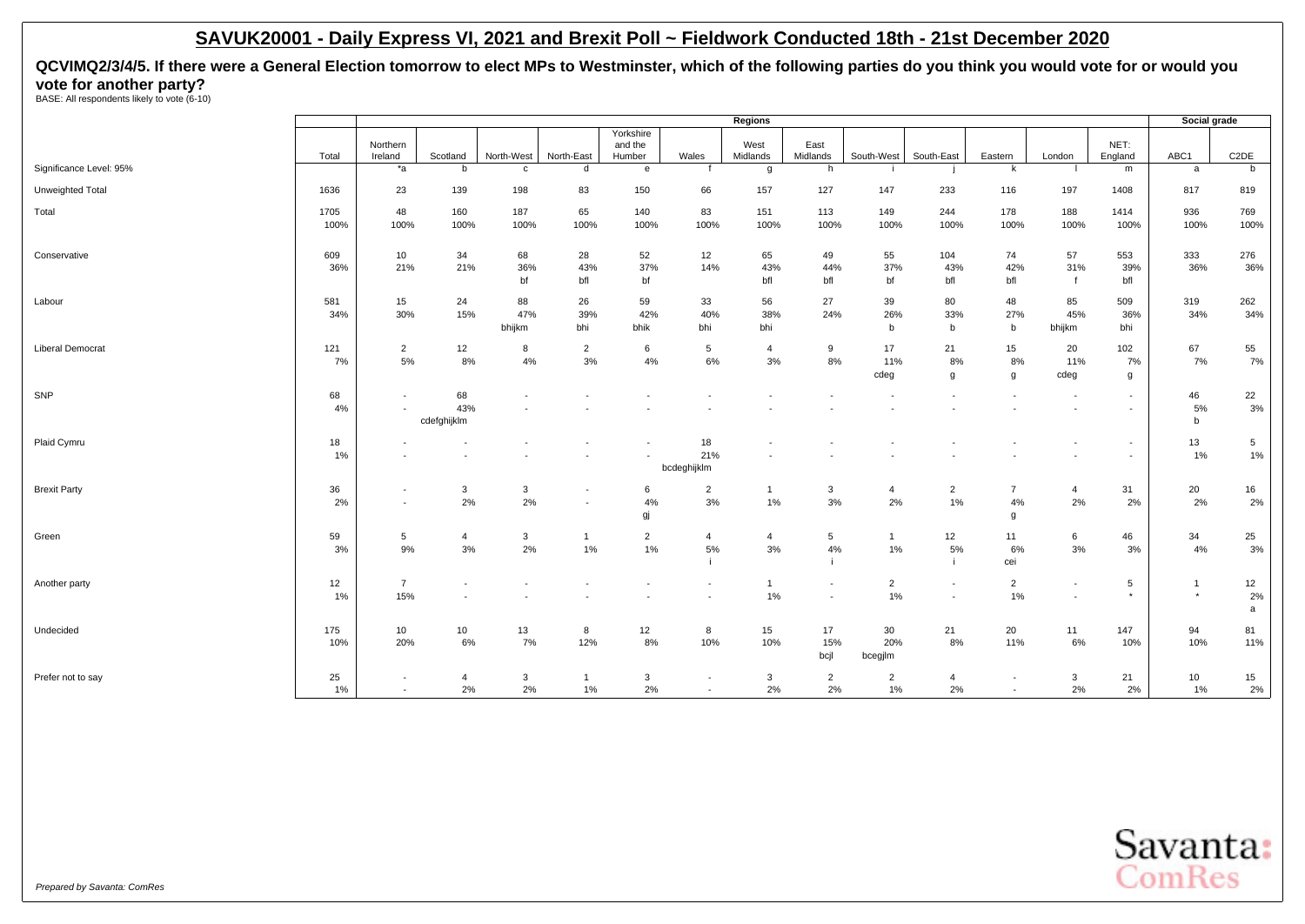**QCVIMQ2/3/4/5. If there were a General Election tomorrow to elect MPs to Westminster, which of the following parties do you think you would vote for or would you vote for another party?**<br>BASE: All respondents likely to vote (6-10)

|                         |          |                                    |                           |                                                      |                                            | 2019 Past Vote                     |                          |                                                      |                                                      |                      | 2016 EU Vote         |                          |
|-------------------------|----------|------------------------------------|---------------------------|------------------------------------------------------|--------------------------------------------|------------------------------------|--------------------------|------------------------------------------------------|------------------------------------------------------|----------------------|----------------------|--------------------------|
|                         | Total    | Conservative                       | Labour                    | Liberal<br>Democrat                                  | The Brexit<br>Party                        | Green                              | SNP                      | Plaid Cymru                                          | Another party                                        | Did not vote         | Leave                | Remain                   |
| Significance Level: 95% |          | a                                  | b                         | $\mathbf{c}$                                         | $*$ d                                      | $*$ e                              |                          | *g                                                   | *h                                                   | -11                  | a                    | b                        |
| Unweighted Total        | 1636     | 563                                | 498                       | 143                                                  | 26                                         | 20                                 | 57                       | 10                                                   | 12                                                   | 183                  | 622                  | 620                      |
| Total                   | 1705     | 626                                | 456                       | 160                                                  | 46                                         | 32                                 | 59                       | 20                                                   | 24                                                   | 174                  | 681                  | 673                      |
|                         | 100%     | 100%                               | 100%                      | 100%                                                 | 100%                                       | 100%                               | 100%                     | 100%                                                 | 100%                                                 | 100%                 | 100%                 | 100%                     |
| Conservative            | 609      | 502                                | 14                        | 10                                                   | 16                                         | $\overline{\phantom{a}}$           | $\overline{\phantom{a}}$ | $\overline{\phantom{a}}$                             | $\overline{2}$                                       | 40                   | 382                  | 150                      |
|                         | 36%      | 80%                                | 3%                        | 6%                                                   | 36%                                        | $\overline{\phantom{a}}$           |                          | $\overline{\phantom{a}}$                             | 8%                                                   | 23%                  | 56%                  | 22%                      |
|                         |          | bcfi                               |                           |                                                      |                                            |                                    |                          |                                                      |                                                      | bcf                  | $\mathsf b$          |                          |
| Labour                  | 581      | 34                                 | 390                       | 45<br>28%                                            | $\overline{4}$<br>9%                       | $\overline{2}$<br>7%               | $\overline{a}$<br>4%     | $\mathbf{3}$<br>14%                                  | 9<br>36%                                             | 67                   | 140<br>21%           | 305                      |
|                         | 34%      | 6%                                 | 85%<br>acfi               | af                                                   |                                            |                                    |                          |                                                      |                                                      | 38%<br>acf           |                      | 45%<br>a                 |
| <b>Liberal Democrat</b> | 121      | $\overline{4}$                     | 8                         | 78                                                   | $\mathbf{3}$                               | $\overline{1}$                     | $\overline{a}$           | $\overline{\phantom{a}}$                             | $\blacksquare$                                       | 23                   | 14                   | 75                       |
|                         | 7%       | $1\%$                              | 2%                        | 49%                                                  | 7%                                         | 3%                                 |                          | $\overline{\phantom{a}}$                             | $\overline{\phantom{a}}$                             | 13%                  | 2%                   | 11%                      |
|                         |          |                                    |                           | abfi                                                 |                                            |                                    |                          |                                                      |                                                      | abf                  |                      | a                        |
| SNP                     | 68       | $\overline{2}$                     | 5                         | $\overline{\phantom{a}}$                             | $\overline{\phantom{a}}$                   | $\overline{\phantom{a}}$           | 53                       |                                                      | $\overline{\phantom{a}}$                             | 8                    | 11                   | 46                       |
|                         | 4%       | $\star$                            | 1%                        | $\overline{\phantom{a}}$                             |                                            | $\sim$                             | 89%<br>abci              |                                                      | $\overline{\phantom{a}}$                             | 4%<br>abc            | 2%                   | 7%<br>a                  |
|                         |          |                                    |                           |                                                      |                                            |                                    |                          |                                                      |                                                      |                      |                      |                          |
| Plaid Cymru             | 18<br>1% | $\sim$<br>$\overline{\phantom{a}}$ | $\overline{1}$<br>$\star$ | $\overline{\phantom{a}}$<br>$\sim$                   | $\overline{\phantom{a}}$<br>$\overline{a}$ | $\overline{\phantom{a}}$<br>÷      | $\sim$                   | 17<br>86%                                            | $\blacksquare$<br>$\overline{\phantom{a}}$           | $\sim$               | $\overline{4}$<br>1% | 11<br>2%                 |
|                         |          |                                    |                           |                                                      |                                            |                                    |                          |                                                      |                                                      | $\sim$               |                      |                          |
| <b>Brexit Party</b>     | 36<br>2% | 16<br>2%                           | $\sim$                    | $\overline{2}$<br>1%                                 | 13<br>29%                                  | $\overline{\phantom{a}}$           |                          | $\overline{\phantom{a}}$<br>$\overline{\phantom{a}}$ | $\mathbf{1}$<br>4%                                   | $\overline{4}$<br>2% | 31<br>5%             | $\mathbf{1}$<br>$\star$  |
|                         |          | b                                  |                           | b                                                    |                                            |                                    |                          |                                                      |                                                      | b                    | b                    |                          |
| Green                   | 59       | 6                                  | 11                        | 6                                                    | $\overline{2}$                             | 23                                 | $\mathbf{1}$             | $\overline{\phantom{a}}$                             | $\overline{2}$                                       | 8                    | 10 <sup>10</sup>     | 30                       |
|                         | 3%       | 1%                                 | 2%                        | 4%                                                   | 4%                                         | 70%                                | 1%                       | $\overline{\phantom{a}}$                             | 7%                                                   | 5%                   | 2%                   | 4%                       |
|                         |          |                                    |                           | a                                                    |                                            |                                    |                          |                                                      |                                                      | a                    |                      | a                        |
| Another party           | 12       | $\sqrt{2}$                         |                           | $\overline{\phantom{a}}$                             |                                            |                                    |                          |                                                      | $\overline{7}$                                       | $\overline{2}$       | 5                    | $\mathbf{3}$             |
|                         | $1\%$    | $\star$                            | $\sim$                    | $\sim$                                               | $\sim$                                     | $\overline{\phantom{a}}$           |                          | $\overline{\phantom{a}}$                             | 31%                                                  | 1%                   | 1%                   | 1%                       |
|                         |          |                                    |                           |                                                      |                                            |                                    |                          |                                                      |                                                      | b                    |                      |                          |
| Undecided               | 175      | 59                                 | 28                        | 18                                                   | 6                                          | 6                                  | $\overline{2}$           | $\overline{\phantom{a}}$                             | $\overline{4}$                                       | 21                   | 79                   | 46                       |
|                         | 10%      | 9%<br>b                            | 6%                        | 11%<br>$\mathsf b$                                   | 12%                                        | 20%                                | 4%                       | $\overline{\phantom{a}}$                             | 15%                                                  | 12%<br>b             | 12%<br>$\mathbf b$   | 7%                       |
|                         |          | $\overline{1}$                     | $\star$                   |                                                      |                                            |                                    |                          |                                                      |                                                      |                      |                      |                          |
| Prefer not to say       | 25<br>1% | $\star$                            | $\star$                   | $\overline{\phantom{a}}$<br>$\overline{\phantom{a}}$ | $\overline{2}$<br>$3%$                     | $\sim$<br>$\overline{\phantom{a}}$ | $\mathbf{1}$<br>2%       |                                                      | $\overline{\phantom{a}}$<br>$\overline{\phantom{a}}$ | $\overline{2}$<br>1% | 3<br>$\star$         | $5\phantom{.0}$<br>$1\%$ |
|                         |          |                                    |                           |                                                      |                                            |                                    | ab                       |                                                      |                                                      | ab                   |                      |                          |

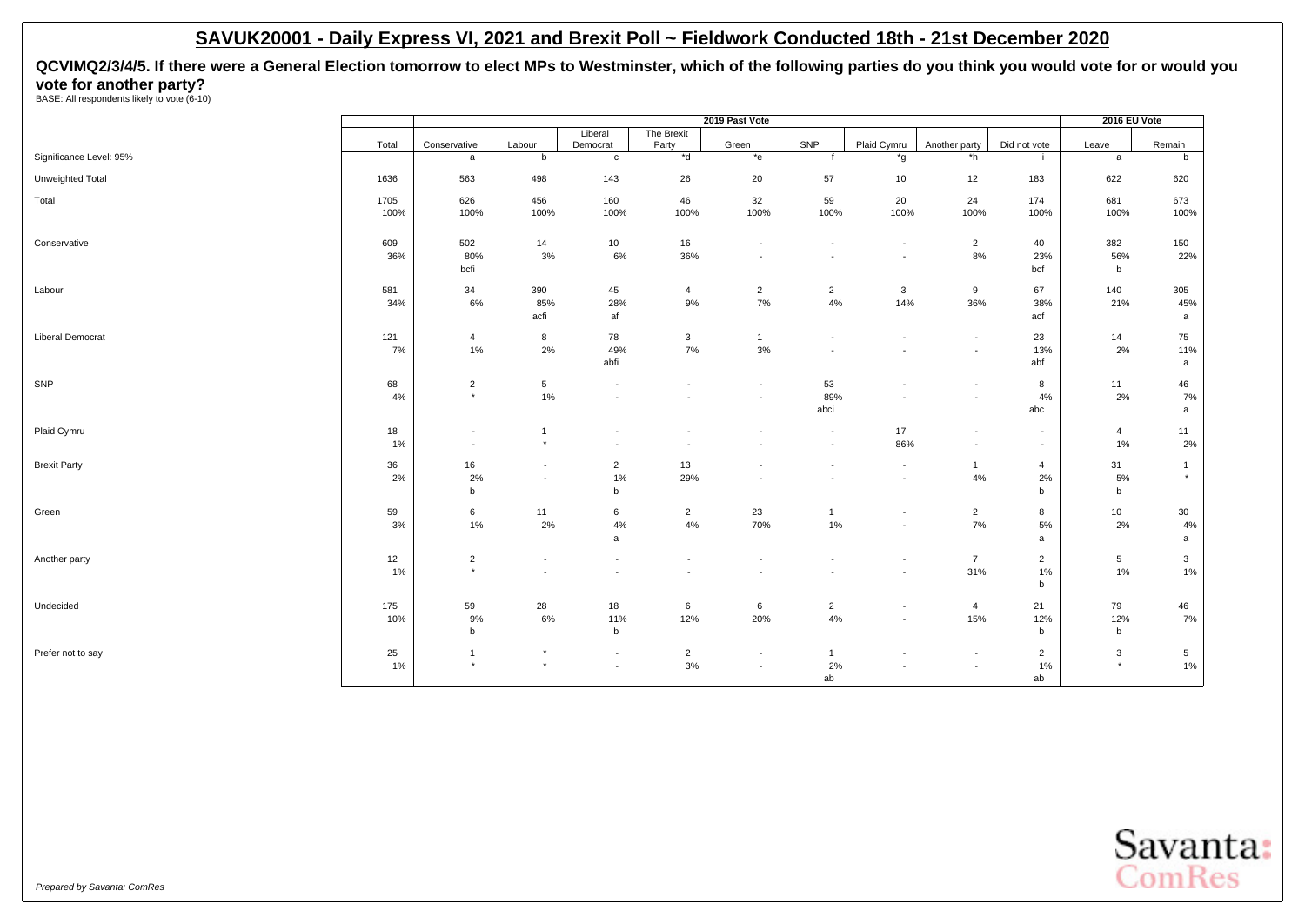<span id="page-30-0"></span>**QCVIMQ2/3/4/5. If there were a General Election tomorrow to elect MPs to Westminster, which of the following parties do you think you would vote for or would you vote for another party?** BASE: All respondents likely to vote (6-10) and expressing a voting intention

|                         |       | Gender |                |                |                          |                |                | Age            |                |                          |            |                 |
|-------------------------|-------|--------|----------------|----------------|--------------------------|----------------|----------------|----------------|----------------|--------------------------|------------|-----------------|
|                         | Total | Male   | Female         | $18 - 24$      | $25 - 34$                | $35 - 44$      | 45-54          | 55-64          | $65+$          | NET: 18-34               | NET: 35-54 | <b>NET: 55+</b> |
| Significance Level: 95% |       | a      | b              | a              | b                        | $\mathbf{c}$   | d              | $\mathbf{e}$   |                | g                        | h          |                 |
| Unweighted Total        | 1433  | 763    | 670            | 186            | 243                      | 207            | 209            | 248            | 340            | 429                      | 416        | 588             |
| Total                   | 1505  | 780    | 726            | 125            | 215                      | 212            | 282            | 247            | 423            | 341                      | 495        | 670             |
|                         | 100%  | 100%   | 100%           | 100%           | 100%                     | 100%           | 100%           | 100%           | 100%           | 100%                     | 100%       | 100%            |
| Conservative            | 609   | 338    | 271            | 22             | 53                       | 61             | 107            | 101            | 264            | 75                       | 168        | 366             |
|                         | 40%   | 43%    | 37%            | 18%            | 25%                      | 29%            | 38%            | 41%            | 63%            | 22%                      | 34%        | 55%             |
|                         |       | b      |                |                |                          | a              | abcg           | abcg           | abcdeghi       |                          | abg        | abcdegh         |
| Labour                  | 581   | 278    | 303            | 78             | 119                      | 94             | 119            | 78             | 92             | 197                      | 214        | 170             |
|                         | 39%   | 36%    | 42%            | 62%            | 55%                      | 44%            | 42%            | 32%            | 22%            | 58%                      | 43%        | 25%             |
|                         |       |        | a              | cdefhi         | cdefhi                   | efi            | efi            |                |                | cdefhi                   | efi        |                 |
| <b>Liberal Democrat</b> | 121   | 73     | 48             | 12             | 19                       | 25             | 16             | 15             | 34             | 30                       | 42         | 50              |
|                         | 8%    | 9%     | 7%             | 9%             | 9%                       | 12%            | 6%             | 6%             | 8%             | 9%                       | 8%         | 7%              |
|                         |       |        |                |                |                          | dei            |                |                |                |                          |            |                 |
| SNP                     | 68    | 29     | 39             | 3              | 9                        | 16             | 17             | 15             | 9              | 12                       | 32         | 24              |
|                         | 5%    | 4%     | 5%             | 3%             | 4%                       | 7%             | 6%             | 6%             | 2%             | 4%                       | 7%         | 4%              |
|                         |       |        |                |                |                          | afgi           |                |                |                |                          | fi         |                 |
| Plaid Cymru             | 18    | 11     | $\overline{7}$ | $\overline{1}$ | 4                        | $\overline{4}$ | 4              | $\overline{2}$ | $\overline{2}$ | $5\phantom{.0}$          | 9          | 4               |
|                         | 1%    | 1%     | 1%             | 1%             | 2%                       | 2%             | 1%             | $1\%$          | $\star$        | 2%                       | 2%         | 1%              |
|                         |       |        |                |                |                          |                |                |                |                |                          |            |                 |
| <b>Brexit Party</b>     | 36    | 23     | 13             | $\overline{1}$ | $\overline{7}$           | $\overline{1}$ | 5              | 16             | 6              | 8                        | 6          | 22              |
|                         | 2%    | 3%     | 2%             | 1%             | 3%                       | 1%             | 2%             | 7%             | $1\%$          | 2%                       | 1%         | 3%              |
|                         |       |        |                |                | c                        |                |                | acdfghi        |                |                          |            | ach             |
| Green                   | 59    | 21     | 38             | 8              | 5                        | 9              | 12             | 15             | 10             | 13                       | 21         | 25              |
|                         | 4%    | 3%     | 5%             | 6%             | 2%                       | 4%             | 4%             | 6%             | 2%             | 4%                       | 4%         | 4%              |
|                         |       |        | $\mathsf{a}$   | bf             |                          |                |                | bf             |                |                          |            |                 |
| Another party           | 12    | 5      | $\overline{7}$ | $\sim$         | $\overline{\phantom{a}}$ | $\overline{1}$ | $\overline{2}$ | 3              | 6              | $\overline{\phantom{a}}$ | 3          | 9               |
|                         | 1%    | 1%     | 1%             | $\overline{a}$ | $\blacksquare$           | 1%             | 1%             | 1%             | 1%             | $\overline{\phantom{a}}$ | 1%         | 1%              |
|                         |       |        |                |                |                          |                |                | g              | g              |                          |            | g               |

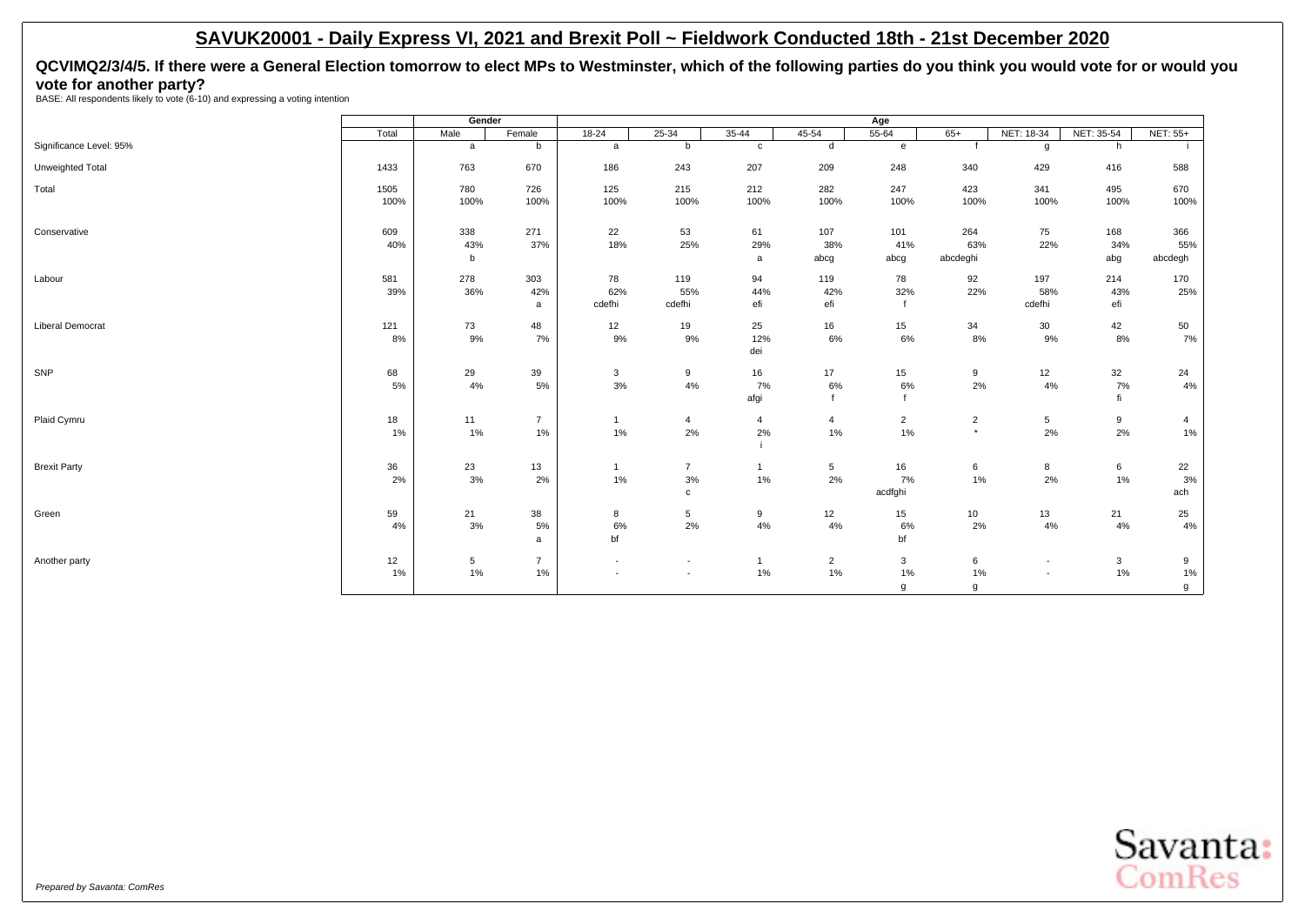**QCVIMQ2/3/4/5. If there were a General Election tomorrow to elect MPs to Westminster, which of the following parties do you think you would vote for or would you vote for another party?** BASE: All respondents likely to vote (6-10) and expressing a voting intention

|                         |       |                          |                |                          |                          |                   |                          | Regions          |                          |                          |                          |                |                          |                          | Social grade |                   |
|-------------------------|-------|--------------------------|----------------|--------------------------|--------------------------|-------------------|--------------------------|------------------|--------------------------|--------------------------|--------------------------|----------------|--------------------------|--------------------------|--------------|-------------------|
|                         |       |                          |                |                          |                          | Yorkshire         |                          |                  |                          |                          |                          |                |                          |                          |              |                   |
|                         | Total | Northern<br>Ireland      | Scotland       | North-West               | North-East               | and the<br>Humber | Wales                    | West<br>Midlands | East<br>Midlands         | South-West               | South-East               | Eastern        | London                   | NET:<br>England          | ABC1         | C <sub>2</sub> DE |
| Significance Level: 95% |       | *a                       | b              | $\mathbf{c}$             | d                        | e                 |                          | g                | h                        |                          |                          | k              |                          | m                        | a            | b                 |
|                         |       |                          |                |                          |                          |                   |                          |                  |                          |                          |                          |                |                          |                          |              |                   |
| Unweighted Total        | 1433  | 19                       | 125            | 177                      | 72                       | 136               | 59                       | 137              | 102                      | 120                      | 201                      | 104            | 181                      | 1230                     | 722          | 711               |
| Total                   | 1505  | 39                       | 146            | 171                      | 57                       | 126               | 74                       | 132              | 93                       | 117                      | 219                      | 158            | 174                      | 1246                     | 833          | 673               |
|                         | 100%  | 100%                     | 100%           | 100%                     | 100%                     | 100%              | 100%                     | 100%             | 100%                     | 100%                     | 100%                     | 100%           | 100%                     | 100%                     | 100%         | 100%              |
|                         |       |                          |                |                          |                          |                   |                          |                  |                          |                          |                          |                |                          |                          |              |                   |
| Conservative            | 609   | 10                       | 34             | 68                       | 28                       | 52                | 12                       | 65               | 49                       | 55                       | 104                      | 74             | 57                       | 553                      | 333          | 276               |
|                         | 40%   | 26%                      | 23%            | 40%                      | 50%                      | 41%               | 16%                      | 49%              | 53%                      | 47%                      | 47%                      | 47%            | 33%                      | 44%                      | 40%          | 41%               |
|                         |       |                          |                | bf                       | bfl                      | bf                |                          | bfl              | bcfl                     | bfl                      | bfl                      | bfl            |                          | bfl                      |              |                   |
| Labour                  | 581   | 15                       | 24             | 88                       | 26                       | 59                | 33                       | 56               | 27                       | 39                       | 80                       | 48             | 85                       | 509                      | 319          | 262               |
|                         | 39%   | 38%                      | 17%            | 52%                      | 45%                      | 47%               | 45%                      | 43%              | 29%                      | 33%                      | 36%                      | 31%            | 49%                      | 41%                      | 38%          | 39%               |
|                         |       |                          |                | bhijkm                   | bh                       | bhik              | bh                       | bh               | b                        | b                        | b                        | b              | bhijkm                   | bhk                      |              |                   |
| <b>Liberal Democrat</b> | 121   | $\overline{2}$           | 12             | 8                        | $\overline{2}$           | 6                 | 5                        | $\overline{4}$   | 9                        | 17                       | 21                       | 15             | 20                       | 102                      | 67           | 55                |
|                         | 8%    | 6%                       | 8%             | $5\%$                    | 3%                       | 5%                | 7%                       | 3%               | 10%                      | 14%                      | 9%                       | 9%             | 12%                      | 8%                       | 8%           | 8%                |
|                         |       |                          |                |                          |                          |                   |                          |                  | g                        | cdegm                    | g                        |                | cdeg                     | g                        |              |                   |
| SNP                     | 68    | $\overline{\phantom{a}}$ | 68             | $\overline{\phantom{a}}$ |                          |                   |                          |                  | $\overline{\phantom{a}}$ |                          |                          |                |                          | $\sim$                   | 46           |                   |
|                         | 5%    | $\overline{\phantom{a}}$ | 47%            |                          |                          |                   |                          |                  |                          | $\overline{\phantom{a}}$ |                          |                | $\overline{\phantom{a}}$ | $\overline{\phantom{a}}$ | 6%           | 22<br>3%          |
|                         |       |                          | cdefghijklm    |                          |                          |                   |                          |                  |                          |                          |                          |                |                          |                          | $\mathsf{b}$ |                   |
|                         |       |                          |                |                          |                          |                   |                          |                  |                          |                          |                          |                |                          |                          |              |                   |
| Plaid Cymru             | 18    |                          |                |                          |                          |                   | 18                       |                  |                          |                          |                          |                |                          | $\overline{\phantom{a}}$ | 13           | $5\phantom{.0}$   |
|                         | 1%    |                          |                |                          |                          |                   | 24%                      |                  |                          |                          |                          |                |                          | $\overline{\phantom{a}}$ | 2%           | 1%                |
|                         |       |                          |                |                          |                          |                   | bcdeghijklm              |                  |                          |                          |                          |                |                          |                          |              |                   |
| <b>Brexit Party</b>     | 36    | $\overline{\phantom{a}}$ | 3              | 3                        |                          | 6                 | $\overline{2}$           | $\mathbf{1}$     | 3                        | $\overline{4}$           | $\overline{2}$           | $\overline{7}$ | $\overline{4}$           | 31                       | 20           | 16                |
|                         | 2%    | $\sim$                   | 2%             | 2%                       | $\overline{\phantom{a}}$ | 5%                | 3%                       | 1%               | 3%                       | 3%                       | 1%                       | 5%             | 2%                       | 2%                       | 2%           | $2\%$             |
|                         |       |                          |                |                          |                          | gj                |                          |                  |                          |                          |                          | g              |                          |                          |              |                   |
| Green                   | 59    | $5\phantom{.0}$          | $\overline{4}$ | 3                        | -1                       | $\overline{2}$    | $\overline{4}$           | $\overline{4}$   | 5                        | $\overline{1}$           | 12                       | 11             | 6                        | 46                       | 34           | 25                |
|                         | 4%    | 12%                      | 3%             | 2%                       | 2%                       | 2%                | 6%                       | 3%               | 5%                       | $1\%$                    | 6%                       | 7%             | 4%                       | 4%                       | 4%           | 4%                |
|                         |       |                          |                |                          |                          |                   |                          |                  |                          |                          |                          | cei            |                          |                          |              |                   |
| Another party           | 12    | $\overline{7}$           |                |                          |                          |                   |                          | $\mathbf{1}$     | $\overline{\phantom{a}}$ | $\overline{2}$           | $\overline{\phantom{a}}$ | $\overline{2}$ | $\overline{\phantom{a}}$ | 5                        | $\mathbf{1}$ | 12                |
|                         | 1%    | 19%                      |                |                          |                          |                   | $\overline{\phantom{a}}$ | 1%               | $\overline{\phantom{a}}$ | $1\%$                    | $\overline{a}$           | 1%             | $\overline{\phantom{a}}$ | $^{\star}$               | $\star$      | 2%                |
|                         |       |                          |                |                          |                          |                   |                          |                  |                          |                          |                          |                |                          |                          |              | a                 |
|                         |       |                          |                |                          |                          |                   |                          |                  |                          |                          |                          |                |                          |                          |              |                   |

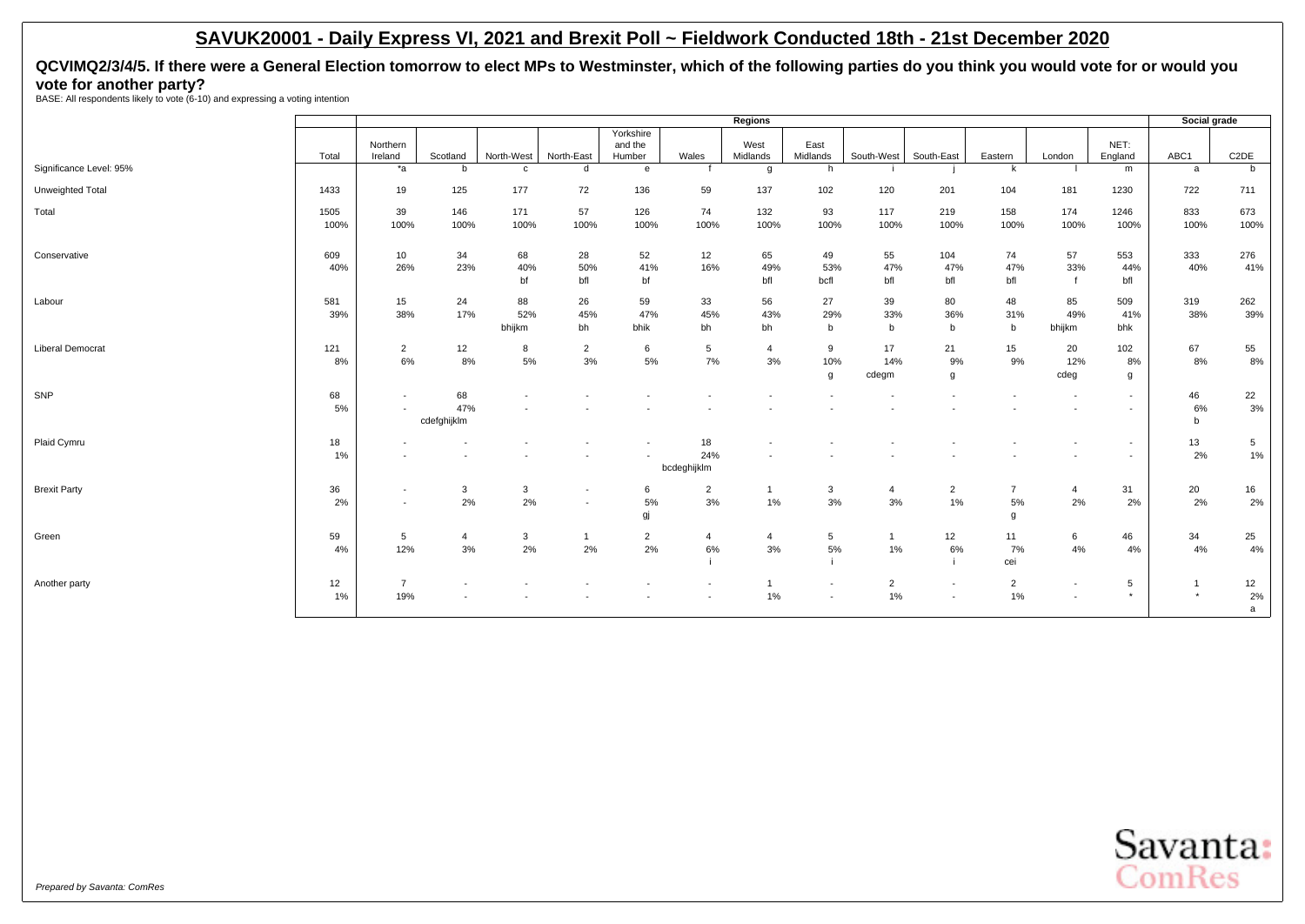**QCVIMQ2/3/4/5. If there were a General Election tomorrow to elect MPs to Westminster, which of the following parties do you think you would vote for or would you vote for another party?** BASE: All respondents likely to vote (6-10) and expressing a voting intention

|                         |       |                          |                          |                          |                          | 2019 Past Vote           |                          |                          |                          |                          | 2016 EU Vote    |                |
|-------------------------|-------|--------------------------|--------------------------|--------------------------|--------------------------|--------------------------|--------------------------|--------------------------|--------------------------|--------------------------|-----------------|----------------|
|                         |       |                          |                          | Liberal                  | The Brexit               |                          |                          |                          |                          |                          |                 |                |
|                         | Total | Conservative             | Labour                   | Democrat                 | Party                    | Green                    | SNP                      | Plaid Cymru              | Another party            | Did not vote             | Leave           | Remain         |
| Significance Level: 95% |       | $\mathsf{a}$             | b                        | $\mathbf{C}$             | $*$ d                    | $*$ e                    |                          | *g                       | *h                       | j.                       | a               | b              |
| Unweighted Total        | 1433  | 499                      | 469                      | 127                      | 21                       | 16                       | 53                       | 10                       | 10                       | 157                      | 537             | 573            |
| Total                   | 1505  | 566                      | 428                      | 142                      | 38                       | 26                       | 56                       | 20                       | 20                       | 150                      | 599             | 621            |
|                         | 100%  | 100%                     | 100%                     | 100%                     | 100%                     | 100%                     | 100%                     | 100%                     | 100%                     | 100%                     | 100%            | 100%           |
| Conservative            | 609   | 502                      | 14                       | 10                       | 16                       | $\overline{\phantom{a}}$ |                          | $\overline{\phantom{a}}$ | $\overline{2}$           | 40                       | 382             | 150            |
|                         | 40%   | 89%                      | 3%                       | 7%                       | 42%                      | $\overline{\phantom{a}}$ |                          | $\overline{\phantom{a}}$ | $9\%$                    | 27%                      | 64%             | 24%            |
|                         |       | bcfi                     |                          | bf                       |                          |                          |                          |                          |                          | bcf                      | b               |                |
| Labour                  | 581   | 34                       | 390                      | 45                       | 4                        | $\overline{2}$           | $\overline{2}$           | 3                        | 9                        | 67                       | 140             | 305            |
|                         | 39%   | $6\%$                    | 91%                      | 32%                      | 11%                      | $9\%$                    | 4%                       | 14%                      | 42%                      | 45%                      | 23%             | 49%            |
|                         |       |                          | acfi                     | af                       |                          |                          |                          |                          |                          | acf                      |                 | a              |
| <b>Liberal Democrat</b> | 121   | $\overline{4}$           | 8                        | 78                       | 3                        | $\overline{1}$           | $\overline{\phantom{a}}$ | $\overline{\phantom{a}}$ | $\overline{\phantom{a}}$ | 23                       | 14              | 75             |
|                         | 8%    | 1%                       | 2%                       | 55%                      | 9%                       | 4%                       |                          | $\overline{\phantom{a}}$ | $\overline{\phantom{a}}$ | 15%                      | 2%              | 12%            |
|                         |       |                          |                          | abfi                     |                          |                          |                          |                          |                          | abf                      |                 | a              |
| SNP                     | 68    | $\overline{2}$           | 5                        | $\overline{\phantom{a}}$ |                          |                          | 53                       |                          |                          | 8                        | 11              | 46             |
|                         | 5%    | $\star$                  | 1%                       |                          |                          |                          | 94%                      | $\blacksquare$           | $\overline{\phantom{a}}$ | 5%                       | 2%              | 7%             |
|                         |       |                          |                          |                          |                          |                          | abci                     |                          |                          | abc                      |                 | a              |
| Plaid Cymru             | 18    | $\overline{\phantom{a}}$ | $\overline{1}$           | $\sim$                   |                          | $\overline{\phantom{a}}$ | $\overline{\phantom{a}}$ | 17                       | $\overline{\phantom{a}}$ | $\overline{\phantom{a}}$ | $\overline{4}$  | 11             |
|                         | 1%    | $\overline{\phantom{a}}$ | $^\star$                 | $\sim$                   | $\overline{\phantom{a}}$ | $\sim$                   | $\overline{\phantom{a}}$ | 86%                      | $\sim$                   | $\overline{\phantom{a}}$ | 1%              | 2%             |
| <b>Brexit Party</b>     | 36    | 16                       | $\overline{\phantom{a}}$ | $\overline{2}$           | 13                       |                          | $\overline{\phantom{a}}$ | $\overline{\phantom{a}}$ | $\mathbf{1}$             | $\overline{4}$           | 31              | $\overline{1}$ |
|                         | 2%    | 3%                       | $\overline{\phantom{a}}$ | 2%                       | 34%                      | $\overline{\phantom{a}}$ | $\overline{\phantom{a}}$ | $\overline{\phantom{a}}$ | 4%                       | 2%                       | 5%              | $\star$        |
|                         |       | $\mathsf{b}$             |                          | $\mathsf{b}$             |                          |                          |                          |                          |                          | $\mathsf b$              | b               |                |
| Green                   | 59    | 6                        | 11                       | 6                        | $\overline{2}$           | 23                       | -1                       | $\overline{\phantom{a}}$ | $\overline{2}$           | 8                        | 10 <sup>1</sup> | 30             |
|                         | 4%    | 1%                       | 2%                       | 4%                       | 4%                       | 87%                      | 1%                       | $\overline{\phantom{a}}$ | 8%                       | 5%                       | 2%              | 5%             |
|                         |       |                          |                          | a                        |                          |                          |                          |                          |                          | a                        |                 | a              |
| Another party           | 12    | $\overline{2}$           | $\overline{\phantom{a}}$ | $\overline{\phantom{a}}$ |                          |                          |                          | $\overline{\phantom{a}}$ | $\overline{7}$           | $\overline{2}$           | 5               | 3              |
|                         | 1%    | $\star$                  | $\blacksquare$           |                          |                          |                          | $\overline{\phantom{a}}$ | $\overline{\phantom{a}}$ | 37%                      | $1\%$                    | 1%              | 1%             |
|                         |       |                          |                          |                          |                          |                          |                          |                          |                          | $\mathsf b$              |                 |                |

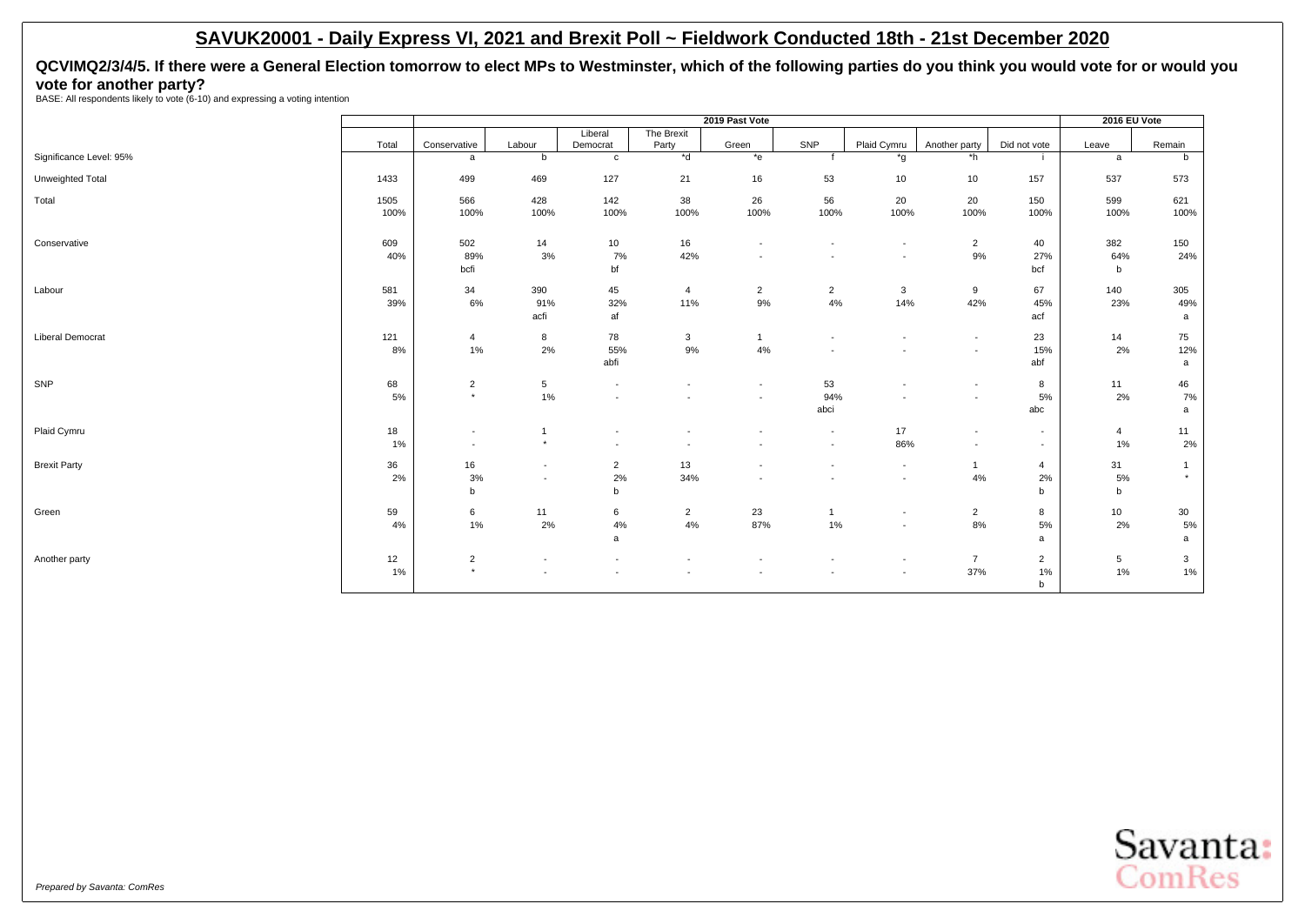# <span id="page-33-0"></span>**QCVIMQ2/3/4/5. If there were a General Election tomorrow to elect MPs to Westminster, which of the following parties do you think you would vote for or would you vote for another party?** BASE: All respondents likely to vote (6-10) and expressing a voting intention (LTV weighted)

|                         |       | Gender |                |                          |                          |                |                | Age            |                |                |            |                 |
|-------------------------|-------|--------|----------------|--------------------------|--------------------------|----------------|----------------|----------------|----------------|----------------|------------|-----------------|
|                         | Total | Male   | Female         | $18 - 24$                | $25 - 34$                | $35 - 44$      | $45 - 54$      | $55 - 64$      | $65+$          | NET: 18-34     | NET: 35-54 | <b>NET: 55+</b> |
| Significance Level: 95% |       | a      | b              | a                        | b                        | $\mathbf{c}$   | d              | e              | $\mathbf{f}$   | g              | h          |                 |
| Unweighted Total        | 1433  | 763    | 670            | 186                      | 243                      | 207            | 209            | 248            | 340            | 429            | 416        | 588             |
| Total                   | 1425  | 737    | 689            | 109                      | 192                      | 198            | 269            | 241            | 417            | 301            | 467        | 657             |
|                         | 100%  | 100%   | 100%           | 100%                     | 100%                     | 100%           | 100%           | 100%           | 100%           | 100%           | 100%       | 100%            |
| Conservative            | 581   | 323    | 258            | 19                       | 44                       | 57             | 103            | 98             | 260            | 62             | 160        | 359             |
|                         | 41%   | 44%    | 37%            | 17%                      | 23%                      | 29%            | 38%            | 41%            | 63%            | 21%            | 34%        | 55%             |
|                         |       | b      |                |                          |                          | ag             | abcg           | abcg           | abcdeghi       |                | abg        | abcdegh         |
| Labour                  | 549   | 260    | 289            | 70                       | 110                      | 89             | 112            | 76             | 91             | 180            | 201        | 168             |
|                         | 39%   | 35%    | 42%            | 64%                      | 57%                      | 45%            | 42%            | 32%            | 22%            | 60%            | 43%        | 26%             |
|                         |       |        | a              | cdefhi                   | cdefhi                   | efi            | efi            |                |                | cdefhi         | efi        |                 |
| <b>Liberal Democrat</b> | 111   | 69     | 43             | 9                        | 17                       | 22             | 15             | 15             | 34             | 26             | 37         | 48              |
|                         | 8%    | 9%     | 6%             | 8%                       | 9%                       | 11%            | 6%             | 6%             | 8%             | 9%             | 8%         | 7%              |
|                         |       | b      |                |                          |                          | d              |                |                |                |                |            |                 |
| SNP                     | 66    | 29     | 38             | 3                        | 8                        | 15             | 16             | 15             | 9              | 12             | 31         | 24              |
|                         | 5%    | 4%     | 5%             | 3%                       | 4%                       | 7%             | 6%             | 6%             | 2%             | 4%             | 7%         | 4%              |
|                         |       |        |                |                          |                          | afgi           |                |                |                |                | fi         |                 |
| Plaid Cymru             | 17    | 10     | $\overline{7}$ | $\overline{1}$           | 4                        | $\overline{4}$ | $\overline{4}$ | $\overline{2}$ | $\overline{2}$ | 5              | 8          | 4               |
|                         | 1%    | 1%     | 1%             | 1%                       | 2%                       | 2%             | 1%             | $1\%$          | $^\star$       | 2%             | 2%         | $1\%$           |
|                         |       |        |                |                          | fi                       |                |                |                |                |                |            |                 |
| <b>Brexit Party</b>     | 34    | 22     | 13             | $\mathbf{1}$             | 6                        | $\overline{1}$ | 5              | 16             | 6              | $\overline{7}$ | 6          | 21              |
|                         | 2%    | 3%     | 2%             | 1%                       | 3%                       | $\star$        | 2%             | 7%             | $1\%$          | 2%             | 1%         | 3%              |
|                         |       |        |                |                          | $\mathbf c$              |                |                | acdfghi        |                |                |            | ch              |
| Green                   | 55    | 20     | 35             | $\overline{7}$           | 3                        | 9              | 12             | 15             | 10             | 10             | 20         | 25              |
|                         | 4%    | 3%     | 5%             | 6%                       | 2%                       | $4\%$          | 4%             | 6%             | 2%             | 3%             | 4%         | $4\%$           |
|                         |       |        | a              | bf                       |                          |                |                | bf             |                |                |            |                 |
| Another party           | 12    | 5      | $\overline{7}$ | $\overline{\phantom{a}}$ | $\sim$                   |                | $\overline{2}$ | 3              | 6              | $\sim$         | 3          | 9               |
|                         | 1%    | 1%     | 1%             | $\blacksquare$           | $\overline{\phantom{a}}$ | $\star$        | 1%             | $1\%$          | 1%             |                | 1%         | $1\%$           |
|                         |       |        |                |                          |                          |                |                | g              | g              |                |            | g               |

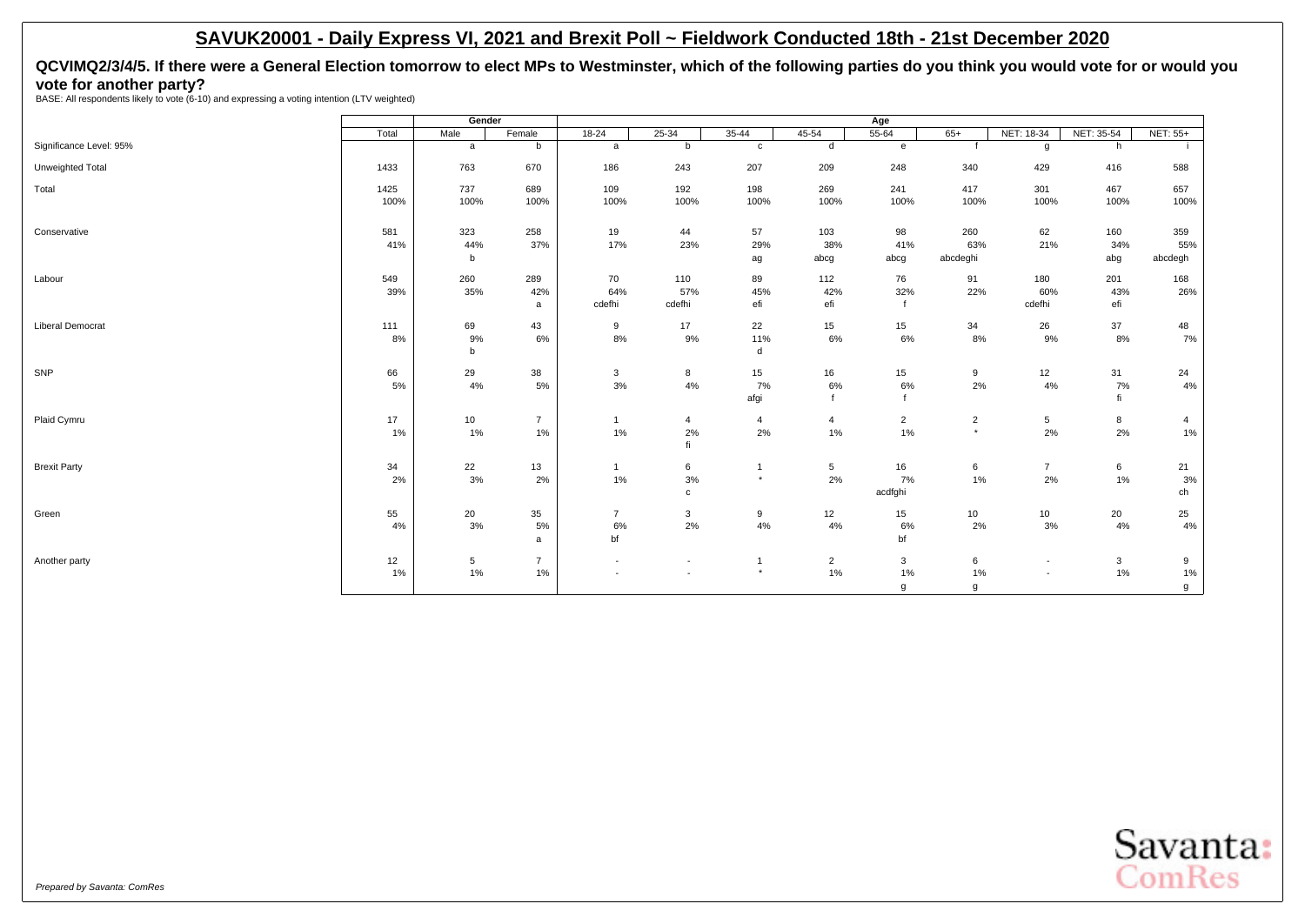# **QCVIMQ2/3/4/5. If there were a General Election tomorrow to elect MPs to Westminster, which of the following parties do you think you would vote for or would you vote for another party?** BASE: All respondents likely to vote (6-10) and expressing a voting intention (LTV weighted)

|                         |       |                          |                |              |                          |                |                | Regions        |                          |                |                          |                 |                          |                          | Social grade |                   |
|-------------------------|-------|--------------------------|----------------|--------------|--------------------------|----------------|----------------|----------------|--------------------------|----------------|--------------------------|-----------------|--------------------------|--------------------------|--------------|-------------------|
|                         |       |                          |                |              |                          | Yorkshire      |                |                |                          |                |                          |                 |                          |                          |              |                   |
|                         |       | Northern                 |                |              |                          | and the        |                | West           | East                     |                |                          |                 |                          | NET:                     |              |                   |
| Significance Level: 95% | Total | Ireland                  | Scotland       | North-West   | North-East               | Humber         | Wales          | Midlands       | Midlands                 | South-West     | South-East               | Eastern<br>k    | London                   | England                  | ABC1         | C <sub>2</sub> DE |
|                         |       | $*_{a}$                  | b              | $\mathbf{C}$ | d                        | $\mathbf{e}$   |                | g              | h                        |                |                          |                 |                          | m                        | a            | b                 |
| Unweighted Total        | 1433  | 19                       | 125            | 177          | 72                       | 136            | 59             | 137            | 102                      | 120            | 201                      | 104             | 181                      | 1230                     | 722          | 711               |
| Total                   | 1425  | 38                       | 140            | 162          | 55                       | 118            | 71             | 123            | 86                       | 113            | 209                      | 151             | 159                      | 1176                     | 786          | 640               |
|                         | 100%  | 100%                     | 100%           | 100%         | 100%                     | 100%           | 100%           | 100%           | 100%                     | 100%           | 100%                     | 100%            | 100%                     | 100%                     | 100%         | 100%              |
| Conservative            | 581   | 10                       | 32             | 64           | 27                       | 50             | 11             | 61             | 47                       | 53             | 99                       | 71              | 55                       | 528                      | 314          | 266               |
|                         | 41%   | 25%                      | 23%            | 39%          | 49%                      | 42%            | 16%            | 50%            | 54%                      | 47%            | 48%                      | 47%             | 34%                      | 45%                      | 40%          | 42%               |
|                         |       |                          |                | bf           | bfl                      | bf             |                | bfl            | bcfl                     | bfl            | bfl                      | bfl             | bf                       | bfl                      |              |                   |
| Labour                  | 549   | 15                       | 23             | 84           | 25                       | 55             | 32             | 52             | 25                       | 38             | 76                       | 45              | 78                       | 479                      | 302          | 247               |
|                         | 39%   | 38%                      | 17%            | 52%          | 45%                      | 47%            | 45%            | 43%            | 28%                      | 34%            | 37%                      | 30%             | 49%                      | 41%                      | 38%          | 39%               |
|                         |       |                          |                | bhijkm       | bhk                      | bhik           | bh             | bhk            | b                        | $\mathbf b$    | b                        | b               | bhijkm                   | bhk                      |              |                   |
| <b>Liberal Democrat</b> | 111   | $\overline{2}$           | 11             | 8            | $\overline{2}$           | 6              | 5              | $\overline{4}$ | $\overline{7}$           | 16             | 19                       | 15              | 17                       | 93                       | 60           | 51                |
|                         | 8%    | 6%                       | 8%             | 5%           | 3%                       | 5%             | 7%             | 3%             | 9%                       | 14%            | 9%                       | 10%             | 11%                      | 8%                       | 8%           | 8%                |
|                         |       |                          |                |              |                          |                |                |                |                          | cdegm          | g                        | g               | cg                       | g                        |              |                   |
| SNP                     | 66    | $\blacksquare$           | 66             |              |                          |                |                |                |                          |                |                          |                 |                          | $\sim$                   | 45           | 21                |
|                         | 5%    | $\overline{\phantom{a}}$ | 47%            |              |                          |                |                |                |                          |                |                          |                 |                          | $\overline{\phantom{a}}$ | 6%           | 3%                |
|                         |       |                          | cdefghijklm    |              |                          |                |                |                |                          |                |                          |                 |                          |                          | b            |                   |
| Plaid Cymru             | 17    |                          |                |              |                          |                | 17             |                |                          |                |                          |                 |                          | $\sim$                   | 12           | $\overline{4}$    |
|                         | $1\%$ | $\overline{\phantom{a}}$ |                |              |                          |                | 24%            |                |                          |                |                          |                 |                          | $\overline{\phantom{a}}$ | 2%           | 1%                |
|                         |       |                          |                |              |                          |                | bcdeghijklm    |                |                          |                |                          |                 |                          |                          |              |                   |
| <b>Brexit Party</b>     | 34    | $\overline{\phantom{a}}$ | 3              | 3            | $\overline{\phantom{a}}$ | 5              | $\overline{2}$ |                | 3                        | $\overline{4}$ | $\overline{2}$           | $\overline{7}$  | 4                        | 29                       | 20           | 14                |
|                         | 2%    | $\overline{\phantom{a}}$ | 2%             | 2%           | $\overline{\phantom{a}}$ | 5%             | 3%             | 1%             | 3%                       | 3%             | 1%                       | 5%              | 2%                       | 2%                       | 3%           | 2%                |
|                         |       |                          |                |              |                          | gj             |                |                |                          |                |                          | gj              |                          |                          |              |                   |
| Green                   | 55    | 5                        | $\overline{4}$ | 3            | $\mathbf{1}$             | $\overline{2}$ | 3              | $\overline{4}$ | $5\phantom{.0}$          | $\mathbf{1}$   | 12                       | 10 <sup>1</sup> | 5                        | 43                       | 32           | 23                |
|                         | 4%    | 12%                      | 3%             | 2%           | 2%                       | $1\%$          | 5%             | 3%             | 5%                       | 1%             | 6%                       | 7%              | 3%                       | 4%                       | 4%           | 4%                |
|                         |       |                          |                |              |                          |                |                |                |                          |                | ei                       | ei              |                          |                          |              |                   |
| Another party           | 12    | $\overline{7}$           |                |              |                          |                |                |                | $\overline{\phantom{a}}$ |                | $\overline{\phantom{a}}$ | $\overline{2}$  | $\overline{\phantom{a}}$ | 5                        | $\star$      | 12                |
|                         | $1\%$ | 19%                      |                |              |                          |                |                | $1\%$          |                          | 1%             | $\overline{\phantom{a}}$ | 1%              | $\overline{\phantom{a}}$ | $\star$                  | $\star$      | 2%                |
|                         |       |                          |                |              |                          |                |                |                |                          |                |                          |                 |                          |                          |              | a                 |

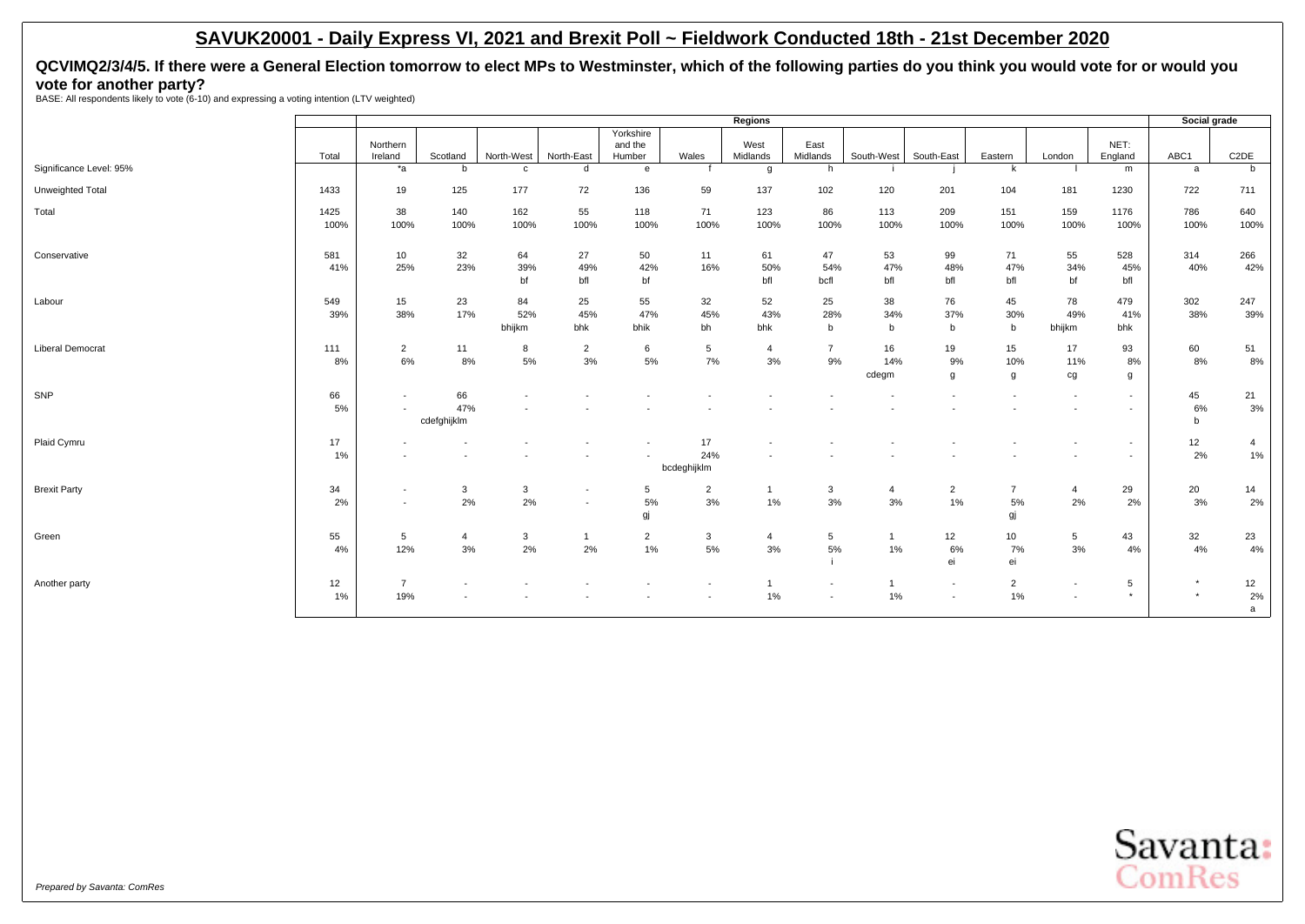**QCVIMQ2/3/4/5. If there were a General Election tomorrow to elect MPs to Westminster, which of the following parties do you think you would vote for or would you vote for another party?** BASE: All respondents likely to vote (6-10) and expressing a voting intention (LTV weighted)

|                         |       |                          |                          |                          |                          | 2019 Past Vote           |                          |                          |                          |                | 2016 EU Vote |                |
|-------------------------|-------|--------------------------|--------------------------|--------------------------|--------------------------|--------------------------|--------------------------|--------------------------|--------------------------|----------------|--------------|----------------|
|                         |       |                          |                          | Liberal                  | The Brexit               |                          |                          |                          |                          |                |              |                |
|                         | Total | Conservative             | Labour                   | Democrat                 | Party                    | Green                    | SNP                      | Plaid Cymru              | Another party            | Did not vote   | Leave        | Remain         |
| Significance Level: 95% |       | a                        | b                        | $\mathbf{c}$             | $*$ d                    | $*_{e}$                  |                          | *g                       | $*h$                     | -11            | a            | b              |
| Unweighted Total        | 1433  | 499                      | 469                      | 127                      | 21                       | 16                       | 53                       | 10                       | 10                       | 157            | 537          | 573            |
| Total                   | 1425  | 549                      | 407                      | 136                      | 37                       | 25                       | 55                       | 19                       | 20                       | 127            | 580          | 597            |
|                         | 100%  | 100%                     | 100%                     | 100%                     | 100%                     | 100%                     | 100%                     | 100%                     | 100%                     | 100%           | 100%         | 100%           |
| Conservative            | 581   | 489                      | 12                       | 10                       | 16                       | $\overline{\phantom{a}}$ |                          | $\overline{\phantom{a}}$ | $\overline{2}$           | 33             | 372          | 144            |
|                         | 41%   | 89%                      | 3%                       | 7%                       | 43%                      | $\overline{\phantom{a}}$ |                          | $\overline{\phantom{a}}$ | $9\%$                    | 26%            | 64%          | 24%            |
|                         |       | bcfi                     |                          | bf                       |                          |                          |                          |                          |                          | bcf            | b            |                |
| Labour                  | 549   | 32                       | 372                      | 44                       | 4                        | $\overline{2}$           | $\overline{2}$           | $\mathbf{3}$             | 9                        | 59             | 134          | 293            |
|                         | 39%   | 6%                       | 91%<br>acfi              | 32%<br>af                | 10%                      | 9%                       | 4%                       | 15%                      | 42%                      | 47%<br>acf     | 23%          | 49%            |
|                         |       |                          |                          |                          |                          |                          |                          |                          |                          |                |              | a              |
| <b>Liberal Democrat</b> | 111   | $\overline{4}$           | $\overline{7}$           | 76                       | 3                        | $\overline{1}$           | $\blacksquare$           | $\overline{\phantom{a}}$ | $\sim$                   | 18             | 13           | 71             |
|                         | 8%    | 1%                       | 2%                       | 55%<br>abfi              | 8%                       | 3%                       | $\blacksquare$           | $\overline{\phantom{a}}$ | $\sim$                   | 14%<br>abf     | 2%           | 12%<br>a       |
|                         |       |                          |                          |                          |                          |                          |                          |                          |                          |                |              |                |
| SNP                     | 66    | $\overline{2}$           | $5\phantom{.0}$          | $\overline{\phantom{a}}$ |                          | $\blacksquare$           | 51                       | $\overline{\phantom{a}}$ | $\sim$                   | $\overline{7}$ | 11           | 45             |
|                         | 5%    | $\star$                  | 1%                       |                          |                          | $\blacksquare$           | 94%                      | $\overline{\phantom{a}}$ |                          | 5%             | 2%           | 8%             |
|                         |       |                          |                          |                          |                          |                          | abci                     |                          |                          | abc            |              | a              |
| Plaid Cymru             | 17    | $\overline{\phantom{a}}$ | $\overline{1}$           | $\overline{\phantom{a}}$ |                          | $\overline{\phantom{a}}$ | $\overline{\phantom{a}}$ | 16                       | $\sim$                   | $\sim$         | 4            | 11             |
|                         | 1%    | $\overline{\phantom{a}}$ | $\star$                  | $\sim$                   | $\overline{\phantom{a}}$ | $\overline{\phantom{a}}$ | $\overline{\phantom{a}}$ | 85%                      | $\overline{\phantom{a}}$ | $\sim$         | 1%           | 2%             |
| <b>Brexit Party</b>     | 34    | 15                       | $\overline{\phantom{a}}$ | $\overline{2}$           | 13                       | $\overline{\phantom{a}}$ | $\overline{\phantom{a}}$ | $\overline{\phantom{a}}$ | $\mathbf{1}$             | $\mathbf{3}$   | 30           | $\overline{1}$ |
|                         | 2%    | $3%$                     | $\overline{\phantom{a}}$ | 1%                       | 35%                      | $\overline{\phantom{a}}$ | $\blacksquare$           | $\overline{\phantom{a}}$ | $4\%$                    | 2%             | 5%           | $\star$        |
|                         |       | $\mathsf b$              |                          | b                        |                          |                          |                          |                          |                          | $\mathsf b$    | b            |                |
| Green                   | 55    | 6                        | 10                       | 6                        | $\mathbf{1}$             | 22                       |                          | $\sim$                   | $\overline{2}$           | 6              | 10           | 29             |
|                         | 4%    | 1%                       | 3%                       | 4%                       | 3%                       | 88%                      | 1%                       | $\overline{\phantom{a}}$ | 8%                       | $5\%$          | 2%           | $5\%$          |
|                         |       |                          |                          | a                        |                          |                          |                          |                          |                          | a              |              | a              |
| Another party           | 12    | $\overline{2}$           | $\overline{\phantom{a}}$ |                          |                          | $\overline{\phantom{a}}$ |                          | $\overline{\phantom{a}}$ | $\overline{7}$           | $\mathbf{1}$   | 5            | 3              |
|                         | 1%    | $\star$                  | $\sim$                   |                          |                          | ٠                        |                          | $\overline{\phantom{a}}$ | 37%                      | 1%             | 1%           | 1%             |
|                         |       |                          |                          |                          |                          |                          |                          |                          |                          | $\mathsf b$    |              |                |

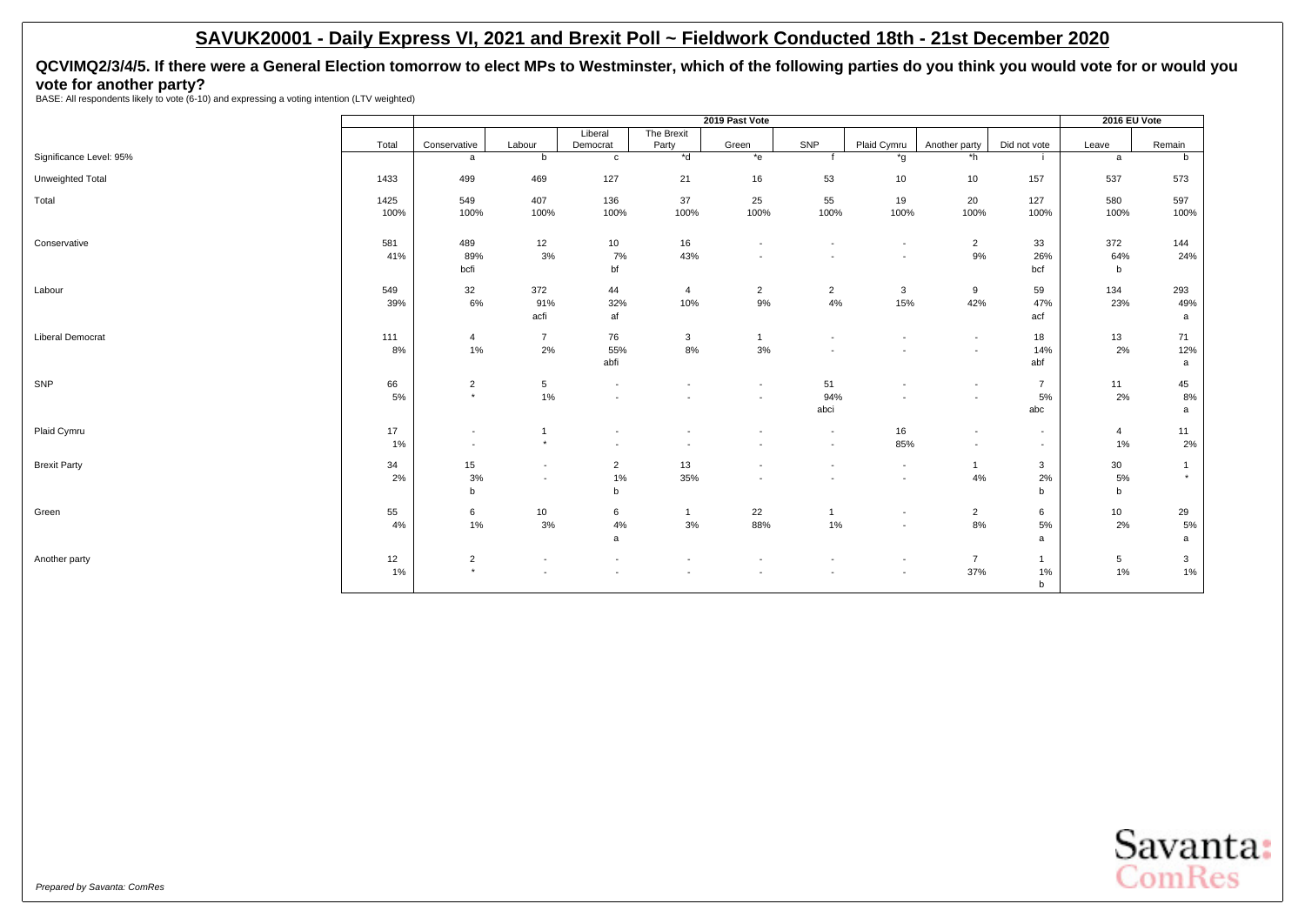**QCVIMQ6. At the General Election that took on the 12th December 2019, 67% of people voted and 33% of people did not. Did you, or did you not vote in the 2019 General Election?** BASE: All respondents

**Gender Age** Total | Male | Female | 18-24 | 25-34 | 35-44 | 45-54 | 55-64 | 65+ |NET:18-34 |NET: 35-54 |NET: 55+ Significance Level: 95% a b b b c d e f g h i Unweighted Total 2211 1094 1117 381 429 353 300 336 412 810 653 748 Total 2211 1079 1132 245 383 354 391 327 511 628 745 838 100% 100% 100% 100% 100% 100% 100% 100% 100% 100% 100% 100% I voted in the 2019 General Election 1619 808 811 98 227 229 319 273 474 325 548 747 73% 75% 72% 40% 59% 65% 81% 83% 93% 52% 74% 89% ag abcgh abcgh abcdeghi a abcg abcdegh I did not vote at the 2019 General Election 394 186 209 93 81 92 51 44 33 174 144 77 18% 17% 18% 38% 21% 26% 13% 13% 6% 28% 19% 9% bcdefghi defi defhi f fi bdefhi bdefhi defi Can't remember | 140 | 56 84 | 34 57 25 14 8 2 91 39 10 6% 5% 7% 14% 15% 7% 3% 3% \* 14% 5% 1% a cdefhi cdefhi defi fi f cdefhi fi Prefer not to say 58 | 29 28 | 20 18 7 8 2 2 38 15 4 3% 3% 2% 8% 5% 2% 2% 1% \* 6% 2% \* bcdefhi cdefhi fi fi fi fi cdefhi fi fi

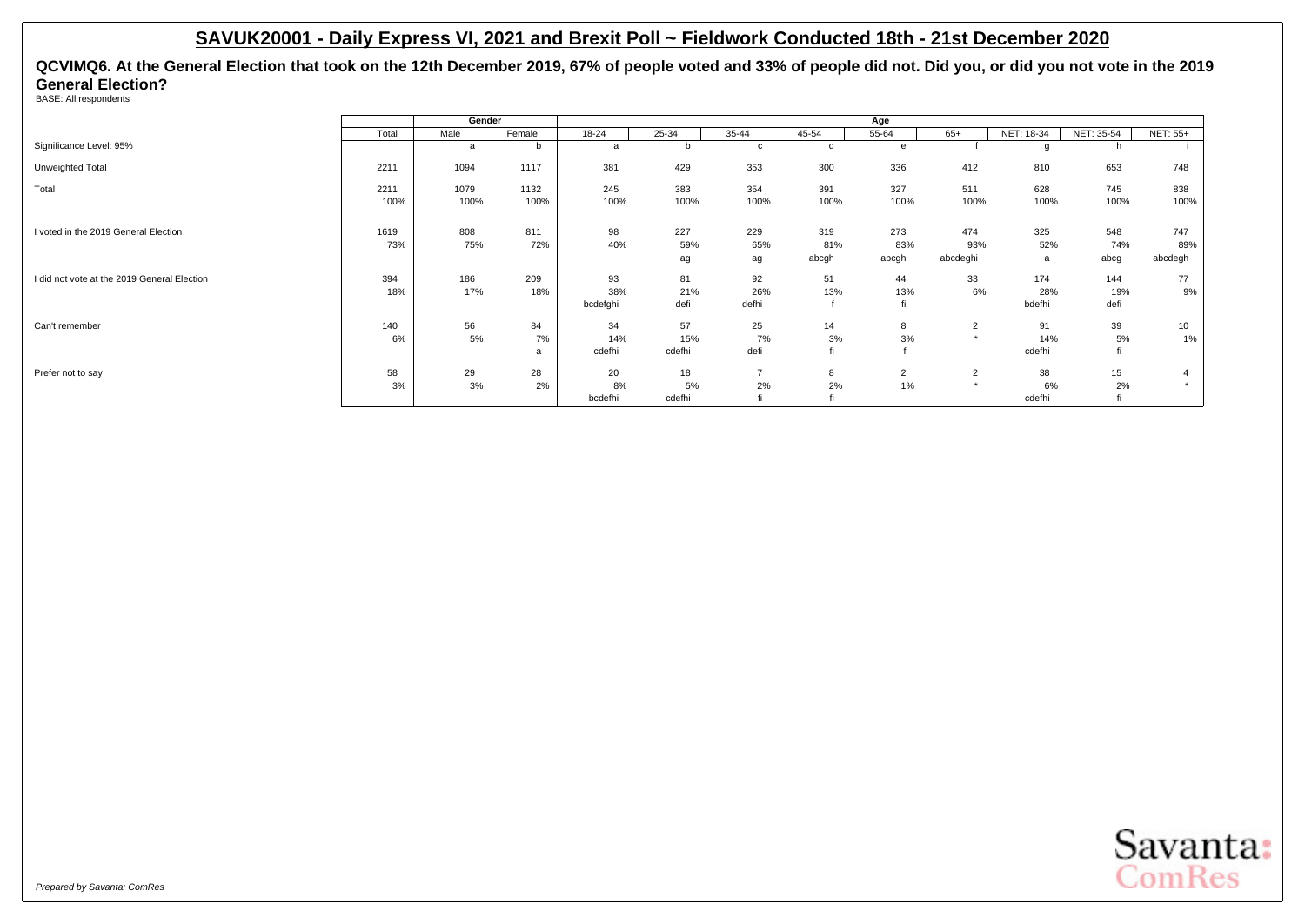**QCVIMQ6. At the General Election that took on the 12th December 2019, 67% of people voted and 33% of people did not. Did you, or did you not vote in the 2019 General Election?**

BASE: All respondents

|                                             |              |                          |             |               |            |                                |                      | Regions          |                  |                    |                   |             |                      |                 | Social grade |                   |
|---------------------------------------------|--------------|--------------------------|-------------|---------------|------------|--------------------------------|----------------------|------------------|------------------|--------------------|-------------------|-------------|----------------------|-----------------|--------------|-------------------|
|                                             | Total        | Northern<br>Ireland      | Scotland    | North-West    | North-East | Yorkshire<br>and the<br>Humber | Wales                | West<br>Midlands | East<br>Midlands | South-West         | South-East        | Eastern     | London               | NET:<br>England | ABC1         | C <sub>2</sub> DE |
| Significance Level: 95%                     |              | a                        |             |               |            | e                              |                      | $\alpha$         | h                |                    |                   | k           |                      | m               | a            | b                 |
| Unweighted Total                            | 2211         | 33                       | 168         | 267           | 118        | 202                            | 87                   | 207              | 181              | 194                | 301               | 139         | 314                  | 1923            | 1119         | 1092              |
| Total                                       | 2211<br>100% | 66<br>100%               | 187<br>100% | 247<br>100%   | 90<br>100% | 180<br>100%                    | 107<br>100%          | 191<br>100%      | 157<br>100%      | 191<br>100%        | 300<br>100%       | 206<br>100% | 290<br>100%          | 1851<br>100%    | 1225<br>100% | 986<br>100%       |
| I voted in the 2019 General Election        | 1619<br>73%  | 42<br>64%                | 144<br>77%  | 187<br>76%    | 71<br>79%  | 138<br>77%                     | 73<br>68%            | 139<br>73%       | 109<br>70%       | 135<br>71%         | 235<br>78%<br>fhl | 161<br>78%  | 185<br>64%           | 1360<br>73%     | 888<br>73%   | 731<br>74%        |
| I did not vote at the 2019 General Election | 394<br>18%   | 19<br>29%<br>bcdj        | 23<br>12%   | 32<br>13%     | 11<br>13%  | 33<br>18%                      | 25<br>24%<br>bcd     | 34<br>18%        | 30<br>19%        | 43<br>22%<br>bcdj  | 45<br>15%         | 31<br>15%   | 68<br>24%<br>bcdjkm  | 327<br>18%      | 228<br>19%   | 166<br>17%        |
| Can't remember                              | 140<br>6%    | $\overline{\bf 4}$<br>5% | 12<br>6%    | 20<br>8%<br>e | 7%         | 6<br>3%                        | 7%                   | 10<br>5%         | 12<br>8%         | 10<br>5%           | 15<br>5%          | 13<br>6%    | 24<br>8%<br>$\theta$ | 117<br>6%       | 71<br>6%     | 69<br>7%          |
| Prefer not to say                           | 58<br>3%     | 2%                       | 8<br>4%     | -<br>3%       | 1%         | 3<br>2%                        | $\overline{2}$<br>2% | 8<br>4%          | 6<br>4%          | $\mathbf{3}$<br>2% | 6<br>2%           | $1\%$       | 12<br>4%             | 47<br>3%        | 37<br>3%     | 20<br>2%          |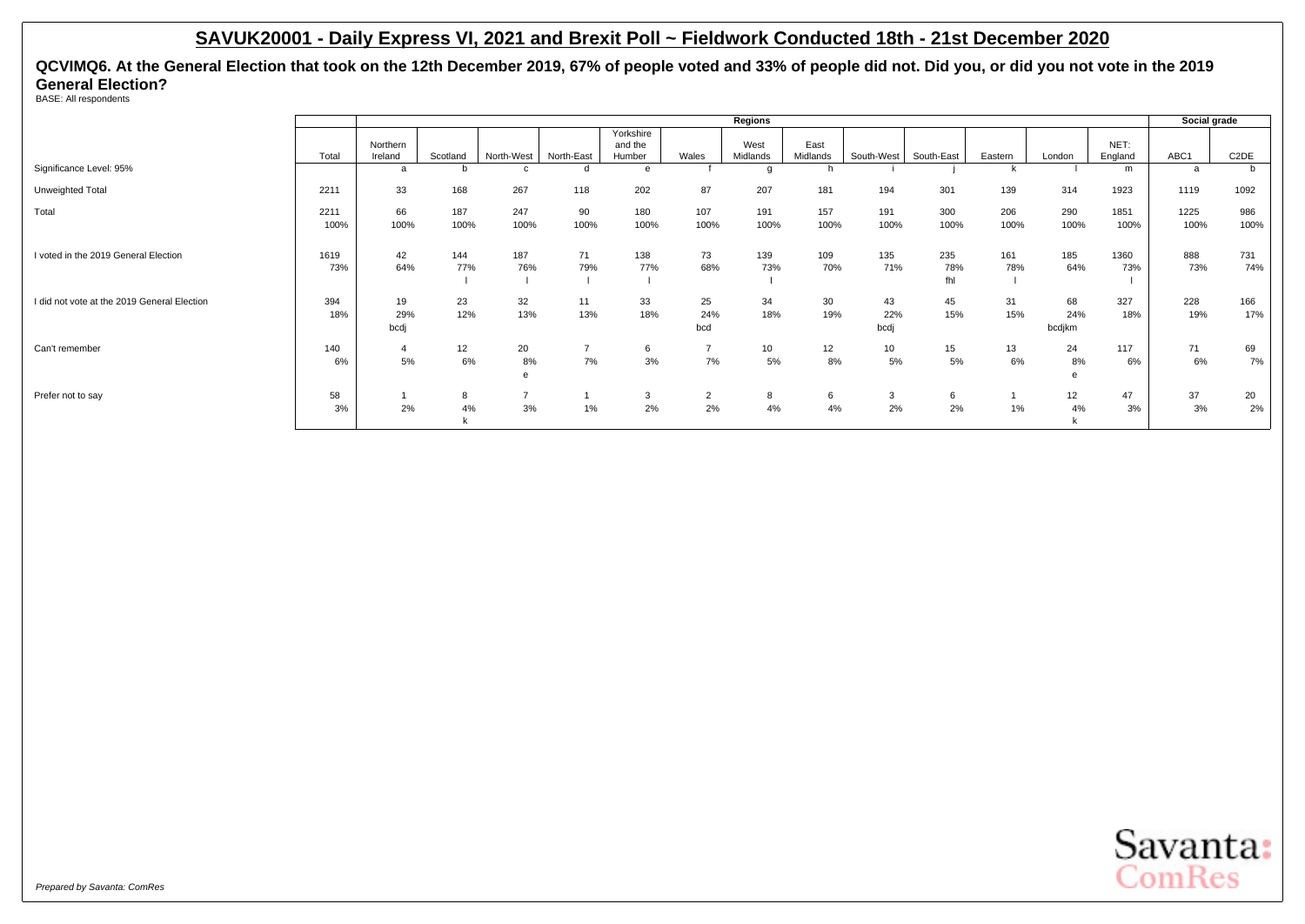**QCVIMQ6. At the General Election that took on the 12th December 2019, 67% of people voted and 33% of people did not. Did you, or did you not vote in the 2019 General Election?**

BASE: All respondents

|                                             |              |                                                      |                          |                                                      |                                                      | 2019 Past Vote                                       |                          |                                                      |                                                      |                                                      | 2016 EU Vote                |                  |
|---------------------------------------------|--------------|------------------------------------------------------|--------------------------|------------------------------------------------------|------------------------------------------------------|------------------------------------------------------|--------------------------|------------------------------------------------------|------------------------------------------------------|------------------------------------------------------|-----------------------------|------------------|
|                                             | Total        | Conservative                                         | Labour                   | Liberal<br>Democrat                                  | The Brexit<br>Party                                  | Green                                                | SNP                      | Plaid Cymru                                          | Another party                                        | Did not vote                                         | Leave                       | Remain           |
| Significance Level: 95%                     |              | a                                                    | b                        | c                                                    |                                                      | $*$ e                                                |                          | *q                                                   | *h                                                   |                                                      | a                           |                  |
| Unweighted Total                            | 2211         | 618                                                  | 565                      | 159                                                  | 30                                                   | 23                                                   | 60                       | 13                                                   | 12                                                   | 434                                                  | 726                         | 683              |
| Total                                       | 2211<br>100% | 684<br>100%                                          | 546<br>100%              | 173<br>100%                                          | 31<br>100%                                           | 21<br>100%                                           | 71<br>100%               | 17<br>100%                                           | 17<br>100%                                           | 394<br>100%                                          | 783<br>100%                 | 735<br>100%      |
| I voted in the 2019 General Election        | 1619<br>73%  | 684<br>100%                                          | 546<br>100%              | 173<br>100%                                          | 31<br>100%                                           | 21<br>100%                                           | 71<br>100%               | 17<br>100%                                           | 17<br>100%                                           | $\overline{\phantom{a}}$<br>$\overline{\phantom{a}}$ | 710<br>91%                  | 690<br>94%<br>a  |
| I did not vote at the 2019 General Election | 394<br>18%   | $\overline{\phantom{a}}$<br>$\overline{\phantom{a}}$ | $\sim$                   | $\overline{\phantom{a}}$<br>$\overline{\phantom{a}}$ | $\overline{\phantom{a}}$<br>$\overline{\phantom{a}}$ | $\overline{\phantom{a}}$<br>$\overline{\phantom{a}}$ | $\sim$                   | $\overline{\phantom{a}}$<br>$\overline{\phantom{a}}$ | $\overline{\phantom{a}}$<br>$\overline{\phantom{a}}$ | 394<br>100%<br>abcdf                                 | 61<br>8%<br>$\mathbf b$     | 36<br>5%         |
| Can't remember                              | 140<br>6%    | $\overline{\phantom{a}}$<br>$\overline{\phantom{a}}$ | $\sim$                   | $\overline{\phantom{a}}$<br>$\overline{\phantom{a}}$ | $\overline{\phantom{a}}$<br>$\overline{\phantom{a}}$ | $\overline{\phantom{a}}$<br>$\overline{\phantom{a}}$ | $\overline{\phantom{a}}$ | $\overline{\phantom{a}}$<br>$\overline{\phantom{a}}$ | $\overline{\phantom{a}}$<br>$\overline{\phantom{a}}$ | $\overline{\phantom{a}}$<br>$\overline{\phantom{a}}$ | 9<br>1%                     | 9<br>1%          |
| Prefer not to say                           | 58<br>3%     | $\overline{\phantom{a}}$<br>$\overline{\phantom{a}}$ | $\overline{\phantom{a}}$ | $\overline{\phantom{a}}$<br>$\overline{\phantom{a}}$ | $\overline{\phantom{a}}$<br>$\overline{\phantom{a}}$ | $\sim$<br>$\overline{\phantom{a}}$                   | $\overline{\phantom{a}}$ | $\overline{\phantom{a}}$<br>$\overline{\phantom{a}}$ | $\overline{\phantom{a}}$<br>$\overline{\phantom{a}}$ | $\overline{\phantom{a}}$<br>$\overline{\phantom{a}}$ | $\overline{2}$<br>$\ddot{}$ | $\sim$<br>$\sim$ |

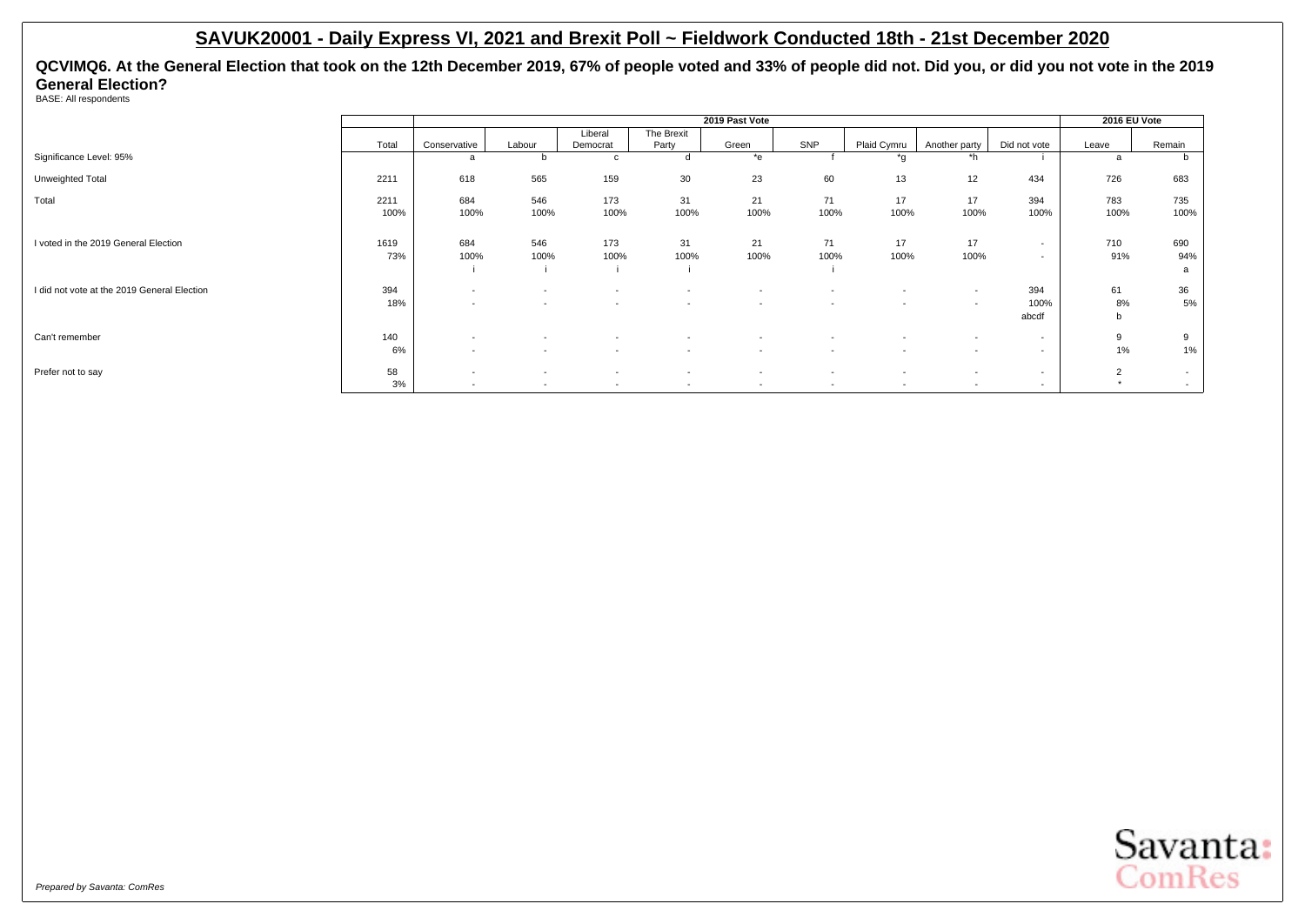QCVIMQ7. Thinking back to the General Election that took on the 12th December 2019, which of the following parties did you vote for, or did you vote for another party?<br><sup>BASE: All respondents that voted</sup>

|                         |       | Gender         |        |                |                 |                 |           | Age            |          |                |                |             |
|-------------------------|-------|----------------|--------|----------------|-----------------|-----------------|-----------|----------------|----------|----------------|----------------|-------------|
|                         | Total | Male           | Female | $18 - 24$      | $25 - 34$       | $35 - 44$       | $45 - 54$ | $55 - 64$      | $65+$    | NET: 18-34     | NET: 35-54     | NET: 55+    |
| Significance Level: 95% |       | a              | b      | a              | b               | $\mathbf{c}$    | d         | $\mathbf{e}$   |          | g              | h              |             |
| Unweighted Total        | 1540  | 789            | 751    | 152            | 249             | 231             | 240       | 285            | 383      | 401            | 471            | 668         |
| Total                   | 1619  | 808            | 811    | 98             | 227             | 229             | 319       | 273            | 474      | 325            | 548            | 747         |
|                         | 100%  | 100%           | 100%   | 100%           | 100%            | 100%            | 100%      | 100%           | 100%     | 100%           | 100%           | 100%        |
| Conservative            | 684   | 367            | 317    | 13             | 56              | 77              | 120       | 123            | 295      | 70             | 197            | 417         |
|                         | 42%   | 45%            | 39%    | 14%            | 25%             | 34%             | 38%       | 45%            | 62%      | 21%            | 36%            | 56%         |
|                         |       | b              |        |                | a               | abg             | abg       | abcgh          | abcdeghi | a              | abg            | abcdegh     |
| Labour                  | 546   | 246            | 300    | 58             | 120             | 90              | 125       | 67             | 87       | 178            | 215            | 153         |
|                         | 34%   | 30%            | 37%    | 59%            | 53%             | 39%             | 39%       | 24%            | 18%      | 55%            | 39%            | 21%         |
|                         |       |                | a      | cdefhi         | cdefhi          | efi             | efi       |                |          | cdefhi         | efi            |             |
| <b>Liberal Democrat</b> | 173   | 98             | 75     | 12             | 17              | 28              | 33        | 33             | 51       | 29             | 61             | 84          |
|                         | 11%   | 12%            | 9%     | 12%            | $7\%$           | 12%             | 10%       | 12%            | 11%      | 9%             | 11%            | 11%         |
| SNP                     | 71    | 30             | 41     | $\overline{2}$ | 10 <sup>1</sup> | 10              | 19        | 18             | 12       | 12             | 29             | 30          |
|                         | 4%    | 4%             | 5%     | 2%             | 4%              | 5%              | $6\%$     | 7%             | $3%$     | 4%             | $5\%$          | $4\%$       |
|                         |       |                |        |                |                 |                 |           | af             |          |                |                |             |
| Plaid Cymru             | 17    | $\overline{7}$ | 10     | $\overline{1}$ | 3               | $\overline{4}$  | 5         | $\overline{4}$ |          | $\overline{4}$ | 9              | 5           |
|                         | 1%    | 1%             | 1%     | $1\%$          | $1\%$           | 2%              | 1%        | $1\%$          | $\star$  | 1%             | 2%             | 1%          |
|                         |       |                |        |                |                 |                 |           |                |          |                |                |             |
| Another party           | 75    | 39             | 36     | 9              | $\overline{7}$  | $5\overline{)}$ | 13        | 18             | 22       | 16             | 19             | 40          |
|                         | 5%    | 5%             | 4%     | 9%             | 3%              | 2%              | 4%        | 7%             | 5%       | 5%             | 3%             | $5\%$       |
|                         |       |                |        | bch            |                 |                 |           | ch             |          |                |                | $\mathbf c$ |
| Can't remember          | 28    | 10             | 18     | $\overline{1}$ | 8               | 8               | 3         | 5              | 3        | 9              | 11             | 8           |
|                         | 2%    | 1%             | 2%     | $1\%$          | 4%              | 4%              | 1%        | 2%             | $1\%$    | 3%             | 2%             | $1\%$       |
|                         |       |                |        |                | fi              | fi              |           |                |          | fi             |                |             |
| Prefer not to say       | 25    | 13             | 12     | 3              | 5               | $\overline{7}$  | $\star$   | 6              | 3        | 8              | $\overline{7}$ | 9           |
|                         | 2%    | 2%             | 2%     | 3%             | 2%              | 3%              |           | 2%             | $1\%$    | 3%             | 1%             | $1\%$       |
|                         |       |                |        | d              | $\mathbf d$     | df              |           | $\mathbf d$    |          | df             |                |             |

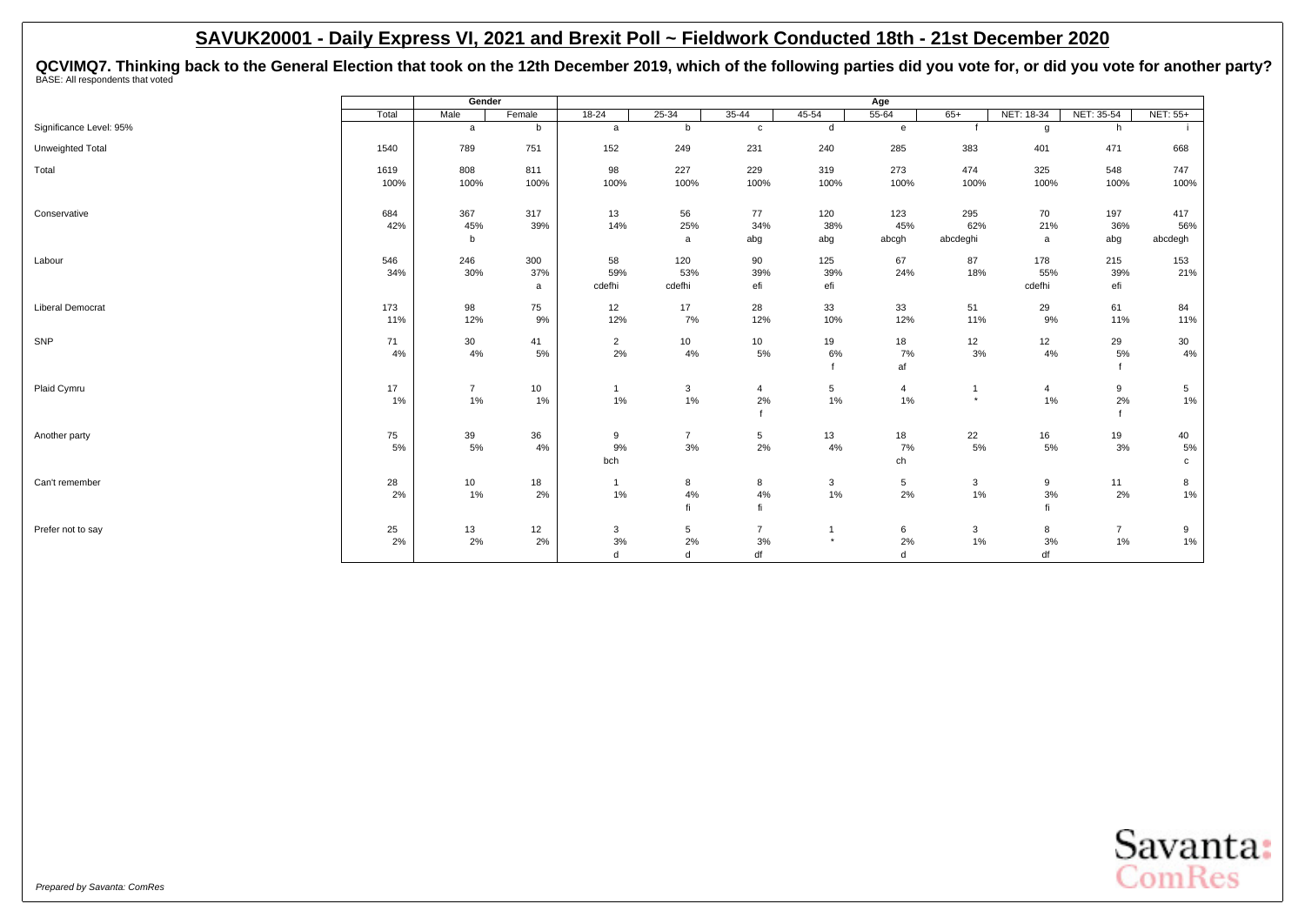QCVIMQ7. Thinking back to the General Election that took on the 12th December 2019, which of the following parties did you vote for, or did you vote for another party?<br><sup>BASE: All respondents that voted</sup>

|                         |          |                                                      |                    |                |                          |                                |                                                      | Regions          |                      |                |                      |                |                 |                                                      | Social grade |                       |
|-------------------------|----------|------------------------------------------------------|--------------------|----------------|--------------------------|--------------------------------|------------------------------------------------------|------------------|----------------------|----------------|----------------------|----------------|-----------------|------------------------------------------------------|--------------|-----------------------|
|                         | Total    | Northern<br>Ireland                                  | Scotland           | North-West     | North-East               | Yorkshire<br>and the<br>Humber | Wales                                                | West<br>Midlands | East<br>Midlands     | South-West     | South-East           | Eastern        | London          | NET:<br>England                                      | ABC1         | C <sub>2</sub> DE     |
| Significance Level: 95% |          | $*_{a}$                                              | b                  | $\mathbf{C}$   | d                        | e                              |                                                      | g                | h                    |                |                      | k              |                 | m                                                    | a            | b                     |
| Unweighted Total        | 1540     | 22                                                   | 124                | 195            | 87                       | 147                            | 58                                                   | 143              | 120                  | 132            | 217                  | 105            | 190             | 1336                                                 | 763          | 777                   |
| Total                   | 1619     | 42                                                   | 144                | 187            | 71                       | 138                            | 73                                                   | 139              | 109                  | 135            | 235                  | 161            | 185             | 1360                                                 | 888          | 731                   |
|                         | 100%     | 100%                                                 | 100%               | 100%           | 100%                     | 100%                           | 100%                                                 | 100%             | 100%                 | 100%           | 100%                 | 100%           | 100%            | 100%                                                 | 100%         | 100%                  |
| Conservative            | 684      | 9                                                    | 29                 | 73             | 33                       | 49                             | 24                                                   | 65               | 59                   | 68             | 114                  | 96             | 66              | 622                                                  | 360          | 324                   |
|                         | 42%      | 22%                                                  | 20%                | 39%<br>b       | 46%<br>b                 | 36%<br>$\mathbf b$             | 33%                                                  | 47%<br>bl        | 54%<br>bcefl         | 50%<br>bcefl   | 48%<br>befl          | 59%<br>bceflm  | 36%<br>b        | 46%<br>bel                                           | 41%          | 44%                   |
| Labour                  | 546      | 9                                                    | 26                 | 86             | 30                       | 62                             | 24                                                   | 51               | 30                   | 36             | 63                   | 38             | 91              | 488                                                  | 317          | 229                   |
|                         | 34%      | 20%                                                  | 18%                | 46%<br>bhijkm  | 43%<br>bhijk             | 45%<br>bhijkm                  | 33%<br>b                                             | 37%<br>bjk       | 27%                  | 27%            | 27%                  | 23%            | 49%<br>bfghijkm | 36%<br>bijk                                          | 36%          | 31%                   |
| <b>Liberal Democrat</b> | 173      | $\overline{4}$                                       | 12                 | 13             | 6                        | 11                             |                                                      | 12               | 10 <sup>10</sup>     | 19             | 42                   | 24             | 17              | 156                                                  | 95           | 78                    |
|                         | 11%      | 10%                                                  | 8%                 | 7%             | 8%                       | 8%                             | 2%                                                   | 9%               | 9%                   | 14%<br>cf      | 18%<br>bcdefghlm     | 15%<br>cf      | 9%              | 11%<br>$\mathbf{f}$                                  | 11%          | 11%                   |
| SNP                     | 71       | $\overline{\phantom{a}}$                             | 71                 |                |                          |                                |                                                      |                  |                      |                |                      |                |                 | $\overline{\phantom{a}}$                             | 46           | 26                    |
|                         | 4%       | $\sim$                                               | 50%<br>cdefqhijklm |                |                          |                                |                                                      |                  |                      |                |                      |                |                 | $\overline{\phantom{a}}$                             | $5\%$        | 3%                    |
|                         |          |                                                      |                    |                |                          |                                |                                                      |                  |                      |                |                      |                |                 |                                                      |              |                       |
| Plaid Cymru             | 17<br>1% |                                                      |                    |                |                          |                                | 17<br>23%                                            |                  |                      |                |                      |                |                 | $\overline{\phantom{0}}$<br>$\overline{\phantom{a}}$ | 12<br>1%     | $5\phantom{.0}$<br>1% |
|                         |          |                                                      |                    |                |                          |                                | bcdeghijklm                                          |                  |                      |                |                      |                |                 |                                                      |              |                       |
| Another party           | 75       | 20                                                   | $\overline{4}$     | 5              | $\mathbf 1$              | $\overline{7}$                 | 5                                                    | 3                | $\overline{7}$       | 5              | 9                    | $\overline{4}$ | 4               | 45                                                   | 29           | 46                    |
|                         | 5%       | 48%                                                  | $3%$               | 3%             | 2%                       | 5%                             | 7%                                                   | 2%               | 7%                   | 4%             | 4%                   | 2%             | 2%              | 3%                                                   | 3%           | 6%<br>a               |
| Can't remember          | 28       | $\overline{\phantom{a}}$                             | $\overline{2}$     | $\overline{7}$ | $\overline{\phantom{a}}$ | 3                              |                                                      | $\overline{4}$   | $\overline{2}$       | $\overline{4}$ | $\overline{2}$       | $\sim$         | $\overline{a}$  | 25                                                   | 13           | 15                    |
|                         | 2%       | $\overline{\phantom{a}}$                             | 2%                 | 4%             | $\overline{\phantom{a}}$ | 2%                             | 1%                                                   | 3%               | 2%                   | 3%             | 1%                   | $\sim$         | 2%              | 2%                                                   | 1%           | 2%                    |
| Prefer not to say       | 25<br>2% | $\overline{\phantom{a}}$<br>$\overline{\phantom{0}}$ | $\mathbf{1}$<br>1% | 3<br>2%        | $\mathbf{1}$<br>1%       | 5<br>3%                        | $\overline{\phantom{a}}$<br>$\overline{\phantom{a}}$ | 3<br>2%          | $\overline{2}$<br>1% | 4<br>3%        | $\overline{4}$<br>2% |                | 3<br>2%         | 24<br>2%                                             | 16<br>2%     | 9<br>$1\%$            |

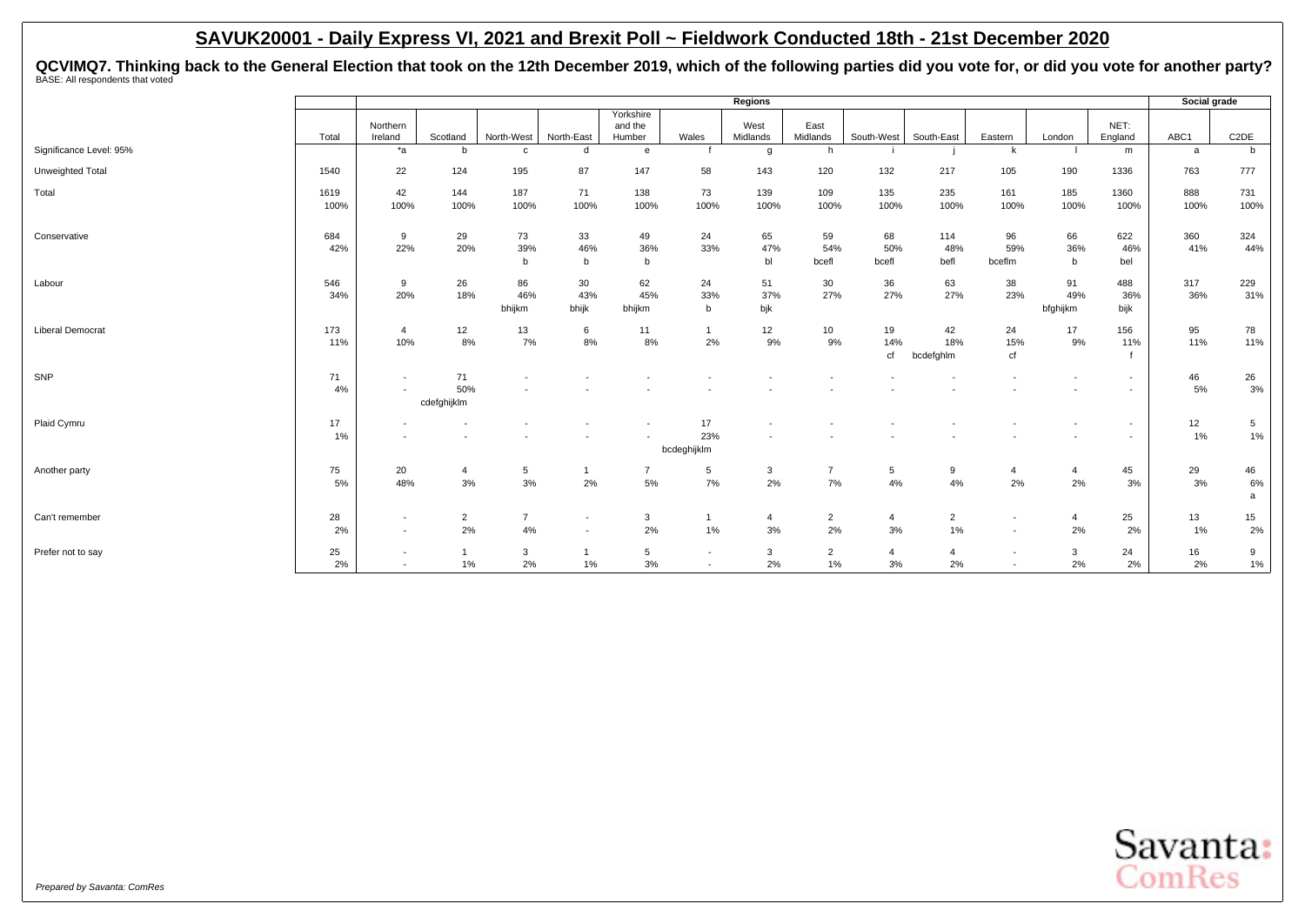QCVIMQ7. Thinking back to the General Election that took on the 12th December 2019, which of the following parties did you vote for, or did you vote for another party?<br><sup>BASE: All respondents that voted</sup>

|                         |       |                          |                          |                     |                          | 2019 Past Vote           |                          |                          |                          |              | 2016 EU Vote   |                 |
|-------------------------|-------|--------------------------|--------------------------|---------------------|--------------------------|--------------------------|--------------------------|--------------------------|--------------------------|--------------|----------------|-----------------|
|                         | Total | Conservative             | Labour                   | Liberal<br>Democrat | The Brexit<br>Party      | Green                    | SNP                      | Plaid Cymru              | Another party            | Did not vote | Leave          | Remain          |
| Significance Level: 95% |       | a                        | b                        | $\mathbf{C}$        | d                        | $*$ e                    |                          | *g                       | *h                       | *i           | a              | b               |
|                         |       |                          |                          |                     |                          |                          |                          |                          |                          |              |                |                 |
| Unweighted Total        | 1540  | 618                      | 565                      | 159                 | 30                       | 23                       | 60                       | 13                       | 12                       | $\sim$       | 655            | 635             |
| Total                   | 1619  | 684                      | 546                      | 173                 | 31                       | 21                       | 71                       | 17                       | 17                       | $\sim$       | 710            | 690             |
|                         | 100%  | 100%                     | 100%                     | 100%                | 100%                     | 100%                     | 100%                     | 100%                     | 100%                     | $\sim$       | 100%           | 100%            |
| Conservative            | 684   | 684                      | $\overline{\phantom{a}}$ |                     |                          |                          |                          |                          |                          | $\sim$       | 474            | 160             |
|                         | 42%   | 100%<br>bcdf             |                          |                     |                          |                          |                          |                          |                          | $\sim$       | 67%<br>b       | 23%             |
| Labour                  | 546   | $\overline{\phantom{a}}$ | 546                      |                     |                          |                          |                          |                          |                          | $\sim$       | 138            | 317             |
|                         | 34%   | $\overline{\phantom{a}}$ | 100%<br>acdf             |                     |                          |                          |                          |                          |                          | $\sim$       | 19%            | 46%<br>a        |
| <b>Liberal Democrat</b> | 173   |                          | $\overline{\phantom{a}}$ | 173                 |                          |                          |                          |                          |                          | $\sim$       | 23             | 120             |
|                         | 11%   |                          | $\overline{a}$           | 100%<br>abdf        |                          |                          |                          |                          |                          | $\sim$       | 3%             | 17%<br>a        |
| SNP                     | 71    |                          |                          | $\overline{a}$      |                          | $\blacksquare$           | 71                       |                          | $\overline{\phantom{a}}$ | $\sim$       | 15             | 52              |
|                         | 4%    |                          |                          |                     |                          | $\blacksquare$           | 100%<br>abcd             | $\overline{\phantom{a}}$ | $\overline{\phantom{a}}$ | $\sim$       | 2%             | 8%<br>a         |
| Plaid Cymru             | 17    |                          |                          |                     |                          | $\overline{\phantom{a}}$ | $\overline{a}$           | 17                       | $\overline{\phantom{a}}$ | $\sim$       | 3              | 9               |
|                         | 1%    |                          |                          |                     |                          | $\overline{\phantom{a}}$ | $\sim$                   | 100%                     |                          | $\sim$       | $\star$        | 1%              |
| Another party           | 75    |                          |                          | $\sim$              | 31                       | 21                       | $\overline{\phantom{a}}$ | $\sim$                   | 17                       | $\sim$       | 44             | 13              |
|                         | 5%    |                          |                          | $\overline{a}$      | 100%<br>abcf             | 100%                     |                          | $\overline{\phantom{a}}$ | 100%                     | $\sim$       | 6%<br>b        | 2%              |
| Can't remember          | 28    |                          |                          |                     |                          |                          |                          |                          |                          | $\sim$       | 10             | $5\overline{5}$ |
|                         | 2%    | $\overline{\phantom{a}}$ |                          |                     | $\overline{\phantom{a}}$ | $\overline{\phantom{a}}$ |                          |                          | $\overline{a}$           | $\sim$       | 1%             | 1%              |
| Prefer not to say       | 25    |                          |                          |                     |                          | $\overline{\phantom{a}}$ |                          |                          |                          | $\sim$       | $\overline{4}$ | 13              |
|                         | 2%    |                          |                          |                     |                          | $\overline{\phantom{a}}$ |                          |                          |                          | $\sim$       | 1%             | 2%<br>a         |

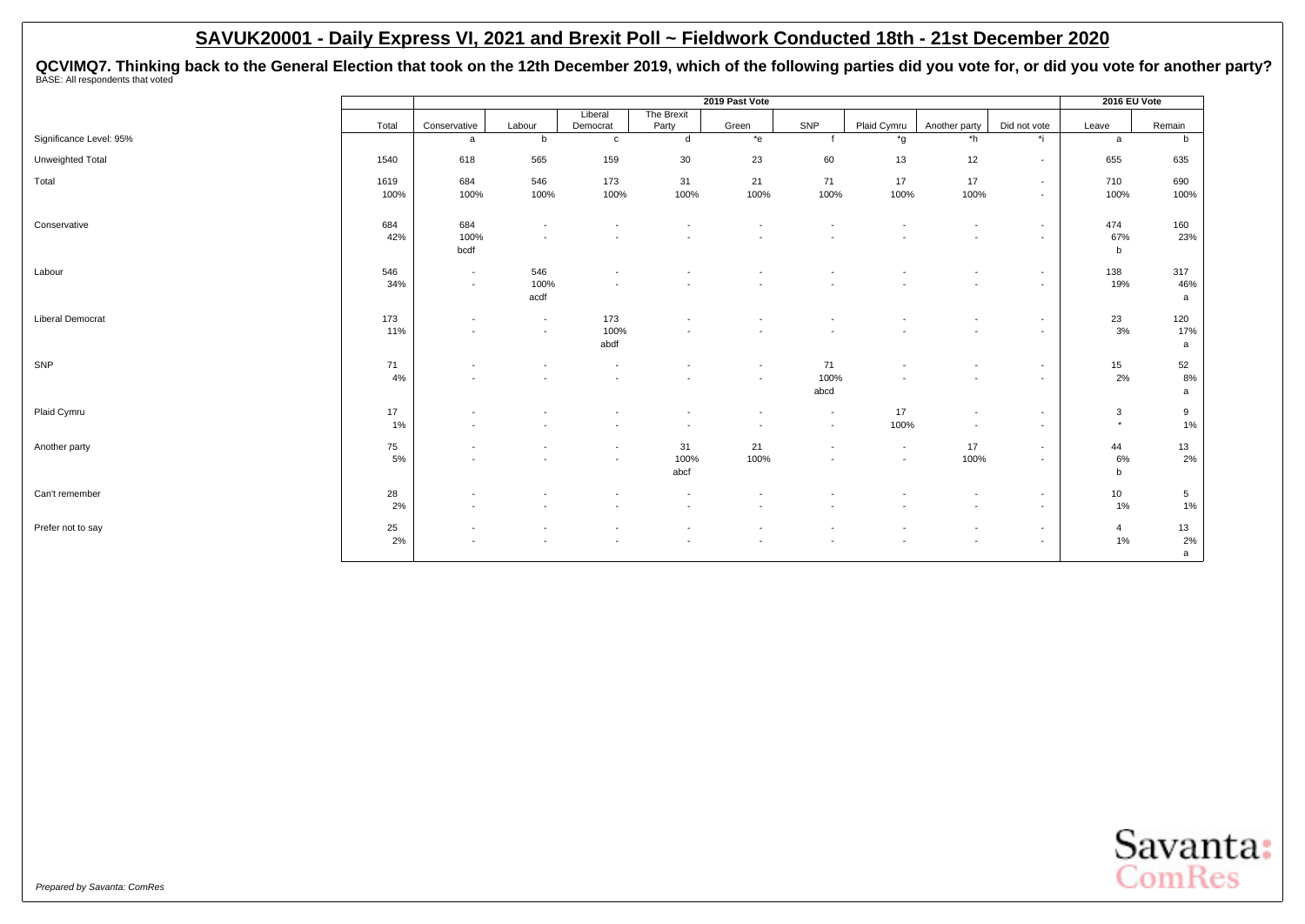**QCVIMQ8. Which other party did you vote for?** BASE: All respondents that voted for another party

|                         |       | Gender         |                |                          |                          |                                    |                          | Age                      |                          |                          |                          |          |
|-------------------------|-------|----------------|----------------|--------------------------|--------------------------|------------------------------------|--------------------------|--------------------------|--------------------------|--------------------------|--------------------------|----------|
|                         | Total | Male           | Female         | 18-24                    | 25-34                    | 35-44                              | 45-54                    | 55-64                    | $65+$                    | NET: 18-34               | NET: 35-54               | NET: 55+ |
| Significance Level: 95% |       | a              | b              | *a                       | $b^*$                    | $^{\star}$ c                       | *d                       | *e                       | $*f$                     | $*_{0}$                  | $*h$                     |          |
| Unweighted Total        | 68    | 36             | 32             | 12                       | $\overline{ }$           | $\overline{4}$                     | 10                       | 16                       | 19                       | 19                       | 14                       | 35       |
| Total                   | 75    | 39             | 36             | 9                        | $\rightarrow$            | 5                                  | 13                       | 18                       | 22                       | 16                       | 19                       | 40       |
|                         | 100%  | 100%           | 100%           | 100%                     | 100%                     | 100%                               | 100%                     | 100%                     | 100%                     | 100%                     | 100%                     | 100%     |
| <b>Brexit Party</b>     | 31    | 22             | 9              | 3                        | 3                        |                                    | 6                        | 8                        | 11                       | 6                        | 6                        | 19       |
|                         | 41%   | 57%            | 24%            | 36%                      | 40%                      | $\overline{\phantom{a}}$<br>$\sim$ | 46%                      | 44%                      | 48%                      | 38%                      | 33%                      | 46%      |
|                         |       | b              |                |                          |                          |                                    |                          |                          |                          |                          |                          |          |
| Green                   | 21    | $\overline{7}$ | 13             | 3                        | 3                        | $\overline{4}$                     | 3                        | $\overline{7}$           | 2                        | 5                        | $\overline{7}$           | 9        |
|                         | 28%   | 19%            | 38%            | 33%                      | 35%                      | 76%                                | 20%                      | 41%                      | 7%                       | 34%                      | 36%                      | 22%      |
| Another party           | 17    | 6              | 12             | $\overline{2}$           | $\overline{2}$           |                                    | $\overline{2}$           | 3                        | 8                        | $\overline{4}$           | 3                        | 11       |
|                         | 23%   | 15%            | 33%            | 24%                      | 25%                      | 24%                                | 12%                      | 15%                      | 36%                      | 24%                      | 15%                      | 27%      |
| Can't remember          |       |                | $\sim$         |                          | $\overline{\phantom{a}}$ | $\overline{\phantom{a}}$           | $\overline{\phantom{a}}$ | $\overline{\phantom{a}}$ | $\overline{\phantom{a}}$ |                          | $\overline{\phantom{a}}$ |          |
|                         | 1%    | $1\%$          | $\sim$         | 6%                       | $\overline{\phantom{a}}$ |                                    |                          | $\overline{\phantom{a}}$ | $\overline{\phantom{a}}$ | 3%                       | $\overline{\phantom{a}}$ |          |
| Prefer not to say       | 5     | 3              | $\overline{2}$ | $\overline{\phantom{a}}$ |                          | $\sim$                             | 3                        | $\overline{\phantom{a}}$ | $\overline{2}$           | $\overline{\phantom{a}}$ | 3                        | 2        |
|                         | 7%    | 8%             | 6%             | $\overline{\phantom{a}}$ | $\overline{\phantom{a}}$ | $\overline{\phantom{a}}$           | 22%                      | $\overline{\phantom{a}}$ | 9%                       | $\overline{\phantom{a}}$ | 16%                      | 5%       |

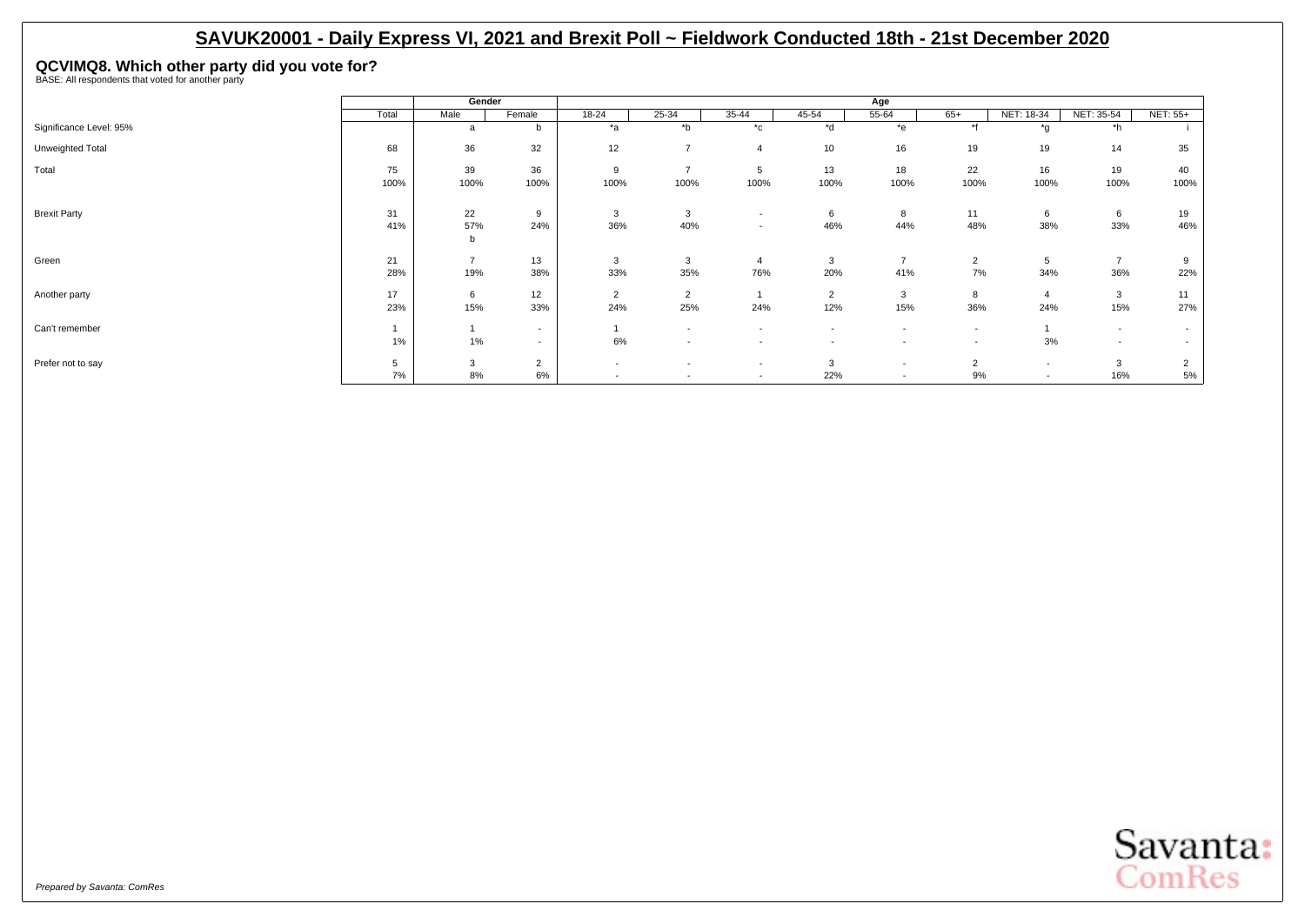**QCVIMQ8. Which other party did you vote for?** BASE: All respondents that voted for another party

|                         |            |                                                      |                                                      |                          |                          |                                |                          | Regions                  |                          |            |                          |                                                      |                                    |                      | Social grade         |                         |
|-------------------------|------------|------------------------------------------------------|------------------------------------------------------|--------------------------|--------------------------|--------------------------------|--------------------------|--------------------------|--------------------------|------------|--------------------------|------------------------------------------------------|------------------------------------|----------------------|----------------------|-------------------------|
|                         | Total      | Northern<br>Ireland                                  | Scotland                                             | North-West               | North-East               | Yorkshire<br>and the<br>Humber | Wales                    | West<br>Midlands         | East<br>Midlands         | South-West | South-East               | Eastern                                              | London                             | NET:<br>England      | ABC1                 | C <sub>2</sub> DE       |
| Significance Level: 95% |            | $*_{a}$                                              | $b^*$                                                | $^*$ c                   | $h^*$                    | $*_{e}$                        | $*$                      | $*_{n}$                  | *h                       |            |                          | *k                                                   |                                    | m                    | $*_{a}$              |                         |
| Unweighted Total        | 68         | 11                                                   | 3                                                    | 6                        | $\mathcal{R}$            | 8                              |                          |                          | $\overline{\phantom{a}}$ | 5          | 8                        | 3                                                    |                                    | 49                   | 25                   | 43                      |
| Total                   | 75<br>100% | 20<br>100%                                           | $\overline{4}$<br>100%                               | đ<br>100%                | 100%                     | $\overline{ }$<br>100%         | 5<br>100%                | 3<br>100%                | $\overline{ }$<br>100%   | b<br>100%  | 9<br>100%                | 100%                                                 | 100%                               | 45<br>100%           | 29<br>100%           | 46<br>100%              |
| <b>Brexit Party</b>     | 31<br>41%  | $\overline{\phantom{a}}$<br>$\overline{\phantom{a}}$ | $\overline{2}$<br>58%                                | 3<br>56%                 | 76%                      | $\overline{4}$<br>63%          | 3<br>56%                 | 32%                      | 3<br>43%                 | 3<br>73%   | 6<br>65%                 | $\overline{\phantom{a}}$<br>$\overline{\phantom{a}}$ | 91%                                | 26<br>56%            | 15<br>53%            | 15 <sup>15</sup><br>34% |
| Green                   | 21<br>28%  | $\overline{2}$<br>12%                                | $\overline{2}$<br>42%                                | $\overline{2}$<br>44%    | $\star$<br>24%           | $\star$<br>$5\%$               | $\sim$<br>44%            | 2<br>68%                 | $\overline{2}$<br>29%    | 17%        | 3<br>35%                 | 100%                                                 | $\sim$<br>$\overline{\phantom{a}}$ | 15<br>32%            | 10<br>34%            | 11<br>24%               |
| Another party           | 17<br>23%  | 15<br>73%                                            | $\overline{\phantom{a}}$<br>$\overline{\phantom{a}}$ |                          | $\overline{\phantom{a}}$ | $\Omega$<br>33%                |                          |                          |                          |            |                          |                                                      | 9%                                 | 3<br>6%              | 4%                   | 16<br>36%               |
| Can't remember          | $1\%$      | $\overline{\phantom{a}}$<br>$\overline{\phantom{a}}$ |                                                      |                          | $\overline{\phantom{a}}$ |                                |                          | $\overline{\phantom{a}}$ | $\overline{\phantom{a}}$ | 11%        | $\overline{\phantom{a}}$ |                                                      |                                    | 1%                   | 2%                   |                         |
| Prefer not to say       | 7%         | 3<br>15%                                             | $\overline{\phantom{a}}$<br>$\overline{\phantom{a}}$ | $\overline{\phantom{a}}$ | $\overline{\phantom{a}}$ | $\overline{\phantom{a}}$       | $\overline{\phantom{a}}$ | $\overline{\phantom{a}}$ | $\sim$<br>28%            | $\sim$     | $\overline{\phantom{a}}$ | $\overline{\phantom{a}}$                             | $\sim$                             | $\overline{2}$<br>4% | $\overline{2}$<br>7% | 6%                      |

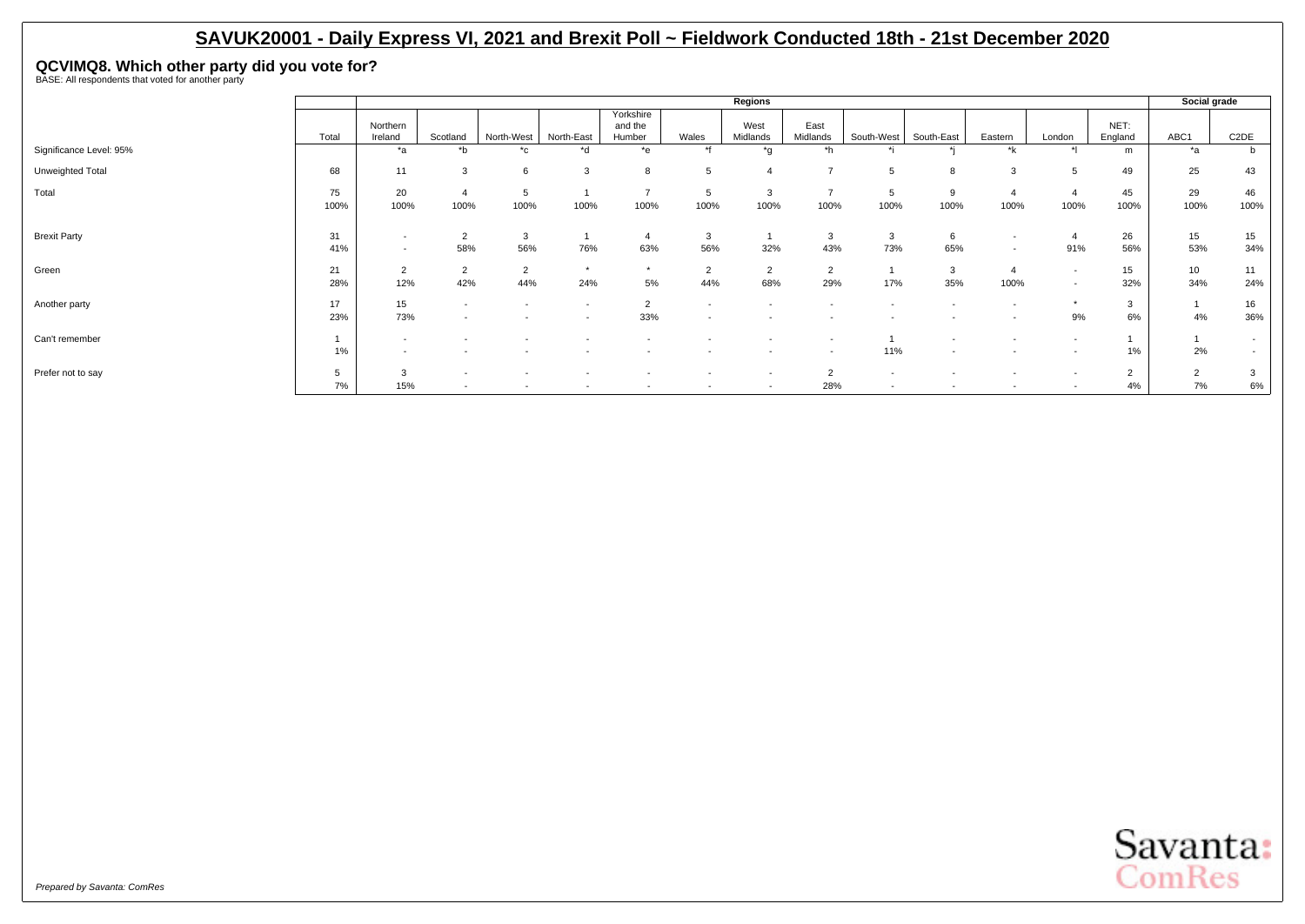**QCVIMQ8. Which other party did you vote for?** BASE: All respondents that voted for another party

|                         |       |                          |                          |                          |                          | 2019 Past Vote           |                          |                          |                          |              | 2016 EU Vote             |                          |
|-------------------------|-------|--------------------------|--------------------------|--------------------------|--------------------------|--------------------------|--------------------------|--------------------------|--------------------------|--------------|--------------------------|--------------------------|
|                         |       |                          |                          | Liberal                  | The Brexit               |                          |                          |                          |                          |              |                          |                          |
|                         | Total | Conservative             | Labour                   | Democrat                 | Party                    | Green                    | SNP                      | Plaid Cymru              | Another party            | Did not vote | Leave                    | Remain                   |
| Significance Level: 95% |       | *a                       | $b^*$                    | $^{\star}$ c             | d                        | $*$ e                    | $*$                      | *g                       | $*h$                     | $\star:$     | a                        | $b^*$                    |
| Unweighted Total        | 68    | $\overline{\phantom{a}}$ | $\sim$                   | $\sim$                   | 30                       | 23                       | $\overline{\phantom{a}}$ | $\overline{\phantom{a}}$ | 12                       | $\sim$       | 38                       | 12                       |
| Total                   | 75    | $\overline{\phantom{0}}$ | $\overline{\phantom{0}}$ | $\sim$                   | 31                       | 21                       | $\sim$                   | $\overline{\phantom{a}}$ | 17                       | $\sim$       | 44                       | 13                       |
|                         | 100%  | $\overline{\phantom{a}}$ | $\overline{\phantom{a}}$ | $\sim$                   | 100%                     | 100%                     | $\overline{\phantom{a}}$ | $\overline{\phantom{a}}$ | 100%                     | $\sim$       | 100%                     | 100%                     |
|                         |       |                          |                          |                          |                          |                          |                          |                          |                          |              |                          |                          |
| <b>Brexit Party</b>     | 31    | $\overline{\phantom{a}}$ |                          | $\sim$                   | 31                       | $\overline{\phantom{a}}$ |                          |                          | $\overline{\phantom{a}}$ | $\sim$       | 26                       |                          |
|                         | 41%   |                          |                          | $\sim$                   | 100%                     | $\overline{\phantom{a}}$ |                          |                          | $\sim$                   | $\sim$       | 59%                      | 7%                       |
| Green                   | 21    | $\overline{\phantom{a}}$ | $\overline{\phantom{0}}$ | $\sim$                   | $\overline{\phantom{a}}$ | 21                       | $\overline{\phantom{a}}$ | $\overline{\phantom{0}}$ | $\overline{\phantom{a}}$ | $\sim$       | $\overline{7}$           |                          |
|                         | 28%   | $\overline{\phantom{a}}$ | $\overline{\phantom{0}}$ | $\overline{\phantom{0}}$ | $\overline{\phantom{a}}$ | 100%                     | $\overline{\phantom{a}}$ | $\overline{\phantom{0}}$ | $\overline{\phantom{a}}$ | $\sim$       | 17%                      | 51%                      |
| Another party           | 17    | $\overline{\phantom{a}}$ |                          | $\overline{\phantom{a}}$ | $\overline{\phantom{a}}$ | $\overline{\phantom{a}}$ | $\overline{\phantom{a}}$ | $\overline{\phantom{a}}$ | 17                       | $\sim$       | 6                        | 5                        |
|                         | 23%   | $\overline{\phantom{a}}$ | $\overline{\phantom{0}}$ | $\sim$                   | $\overline{\phantom{a}}$ | $\overline{\phantom{a}}$ | $\overline{\phantom{a}}$ | $\overline{\phantom{a}}$ | 100%                     | $\sim$       | 13%                      | 42%                      |
| Can't remember          |       | $\overline{\phantom{a}}$ |                          | $\overline{\phantom{a}}$ |                          | $\overline{\phantom{a}}$ |                          | $\overline{\phantom{0}}$ | $\overline{\phantom{a}}$ | $\sim$       | $\overline{\phantom{a}}$ | $\overline{\phantom{a}}$ |
|                         | 1%    | $\overline{\phantom{a}}$ |                          |                          | $\overline{\phantom{a}}$ | $\overline{\phantom{a}}$ | $\overline{\phantom{a}}$ | $\overline{\phantom{0}}$ | $\overline{\phantom{a}}$ | $\sim$       | $\overline{\phantom{a}}$ | $\overline{\phantom{a}}$ |
| Prefer not to say       | 5     | $\overline{\phantom{a}}$ | $\overline{\phantom{a}}$ | $\sim$                   | $\overline{\phantom{a}}$ | $\overline{\phantom{a}}$ | $\overline{\phantom{a}}$ | $\overline{\phantom{a}}$ | $\overline{\phantom{0}}$ | $\sim$       | 5                        | $\sim$                   |
|                         | 7%    | $\overline{\phantom{a}}$ | $\overline{\phantom{a}}$ | $\sim$                   | $\overline{\phantom{a}}$ | $\overline{\phantom{a}}$ | $\sim$                   | $\overline{\phantom{a}}$ | $\overline{\phantom{a}}$ | $\sim$       | 11%                      | $\overline{\phantom{a}}$ |

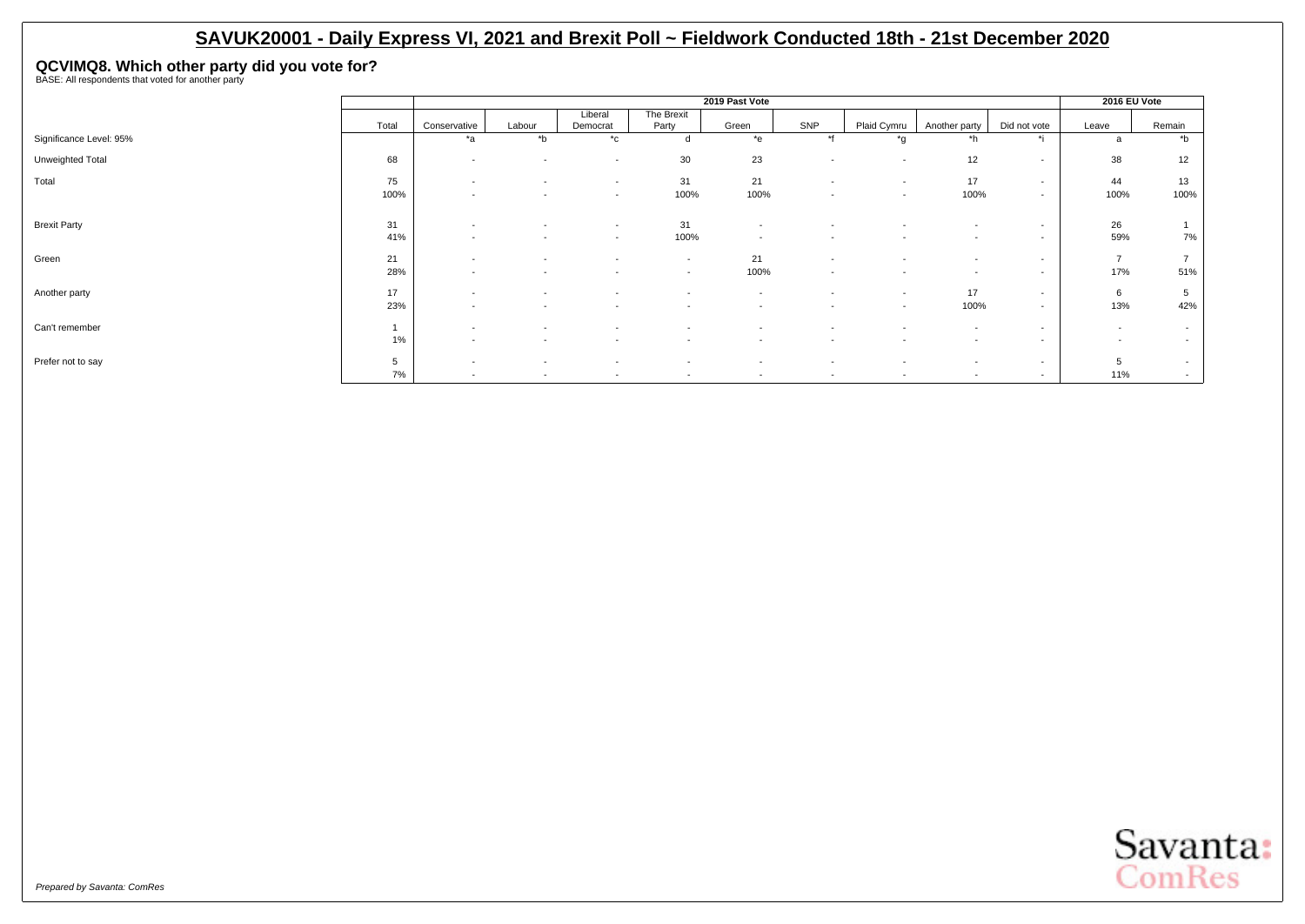QCVIMQ9. At the EU Referendum in 2016, 72% of people voted and 28% of people did not. Did you, or did you not vote in the 2016 EU Referendum?<br><sup>BASE: All respondents</sup>

|                                          |       | Gender |        |          |        |       |       | Age   |                |            |            |          |
|------------------------------------------|-------|--------|--------|----------|--------|-------|-------|-------|----------------|------------|------------|----------|
|                                          | Total | Male   | Female | 18-24    | 25-34  | 35-44 | 45-54 | 55-64 | $65+$          | NET: 18-34 | NET: 35-54 | NET: 55+ |
| Significance Level: 95%                  |       | a      | b      | a        | b      | c     | d     | e     |                | O          |            |          |
| Unweighted Total                         | 2211  | 1094   | 1117   | 381      | 429    | 353   | 300   | 336   | 412            | 810        | 653        | 748      |
| Total                                    | 2211  | 1079   | 1132   | 245      | 383    | 354   | 391   | 327   | 511            | 628        | 745        | 838      |
|                                          | 100%  | 100%   | 100%   | 100%     | 100%   | 100%  | 100%  | 100%  | 100%           | 100%       | 100%       | 100%     |
| I voted in the 2016 EU Referendum        | 1552  | 777    | 775    | 52       | 210    | 217   | 319   | 274   | 480            | 262        | 536        | 754      |
|                                          | 70%   | 72%    | 68%    | 21%      | 55%    | 61%   | 82%   | 84%   | 94%            | 42%        | 72%        | 90%      |
|                                          |       |        |        |          | ag     | ag    | abcgh | abcgh | abcdeghi       | a          | abcg       | abcdegh  |
| I did not vote in the 2016 EU Referendum | 437   | 205    | 231    | 139      | 103    | 94    | 42    | 39    | 19             | 242        | 136        | 59       |
|                                          | 20%   | 19%    | 20%    | 57%      | 27%    | 26%   | 11%   | 12%   | 4%             | 39%        | 18%        | 7%       |
|                                          |       |        |        | bcdefghi | defhi  | defhi |       |       |                | bcdefhi    | defi       |          |
| Can't remember                           | 143   | 62     | 81     | 31       | 48     | 28    | 19    | 9     | 8              | 79         | 48         | 17       |
|                                          | 6%    | 6%     | 7%     | 12%      | 13%    | 8%    | 5%    | 3%    | 1%             | 13%        | 6%         | 2%       |
|                                          |       |        |        | cdefhi   | cdefhi | efi   |       |       |                | cdefhi     | efi        |          |
| Prefer not to say                        | 80    | 34     | 46     | 24       | 21     | 15    | 11    | 5     | $\overline{4}$ | 45         | 26         | 8        |
|                                          | 4%    | 3%     | 4%     | 10%      | 6%     | 4%    | 3%    | 1%    | 1%             | 7%         | 3%         | 1%       |
|                                          |       |        |        | bcdefhi  | efi    | efi   |       |       |                | defhi      | fi         |          |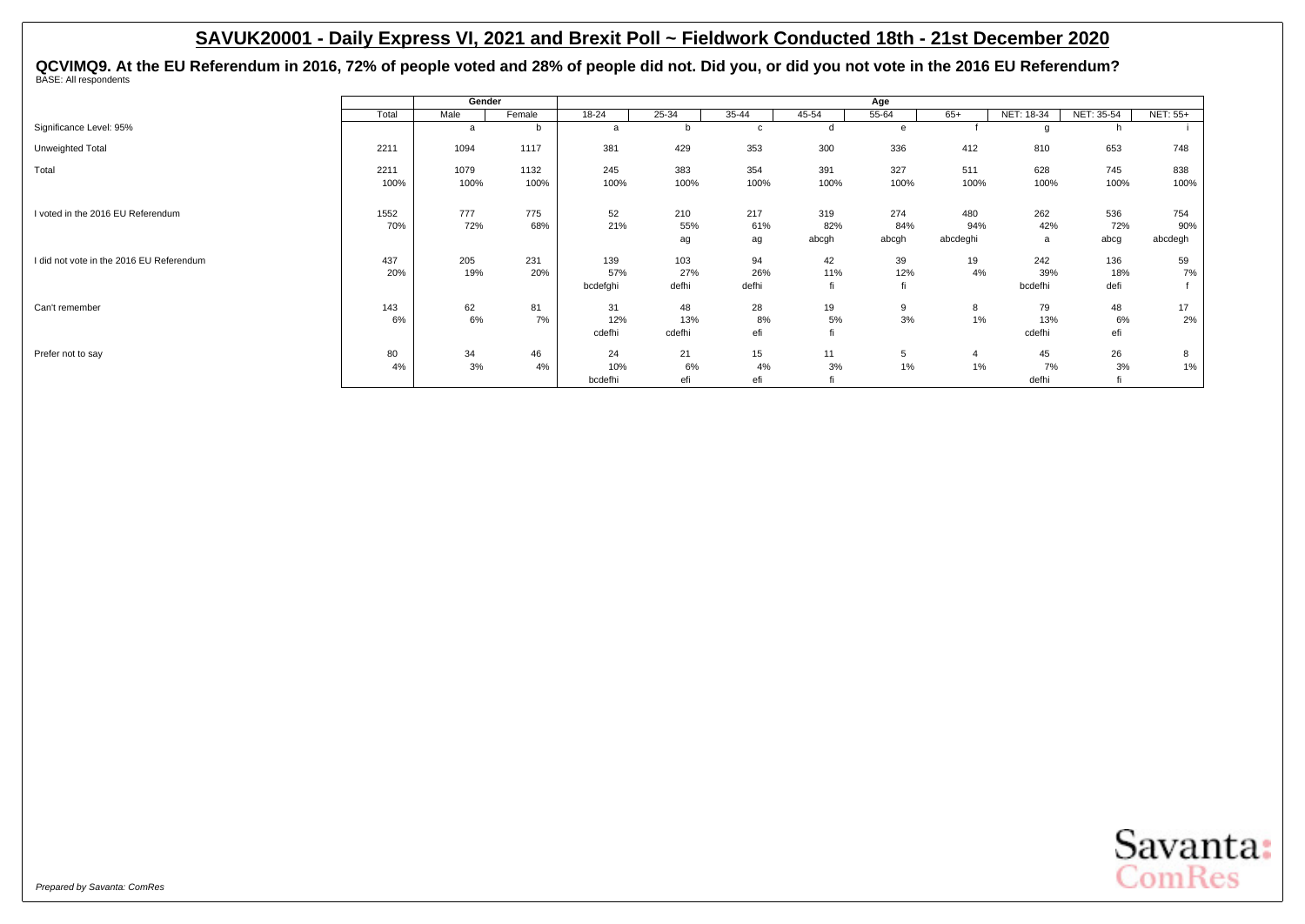QCVIMQ9. At the EU Referendum in 2016, 72% of people voted and 28% of people did not. Did you, or did you not vote in the 2016 EU Referendum?<br><sup>BASE: All respondents</sup>

|                                          |              |                      |                  |             |                      |                                |                      | Regions          |                  |                  |             |                      |                        |                 | Social grade    |                   |
|------------------------------------------|--------------|----------------------|------------------|-------------|----------------------|--------------------------------|----------------------|------------------|------------------|------------------|-------------|----------------------|------------------------|-----------------|-----------------|-------------------|
|                                          | Total        | Northern<br>Ireland  | Scotland         | North-West  | North-East           | Yorkshire<br>and the<br>Humber | Wales                | West<br>Midlands | East<br>Midlands | South-West       | South-East  | Eastern              | London                 | NET:<br>England | ABC1            | C <sub>2</sub> DE |
| Significance Level: 95%                  |              | a                    |                  | c           | d                    | e                              |                      |                  | n                |                  |             |                      |                        | m               | a               |                   |
| Unweighted Total                         | 2211         | 33                   | 168              | 267         | 118                  | 202                            | 87                   | 207              | 181              | 194              | 301         | 139                  | 314                    | 1923            | 1119            | 1092              |
| Total                                    | 2211<br>100% | 66<br>100%           | 187<br>100%      | 247<br>100% | 90<br>100%           | 180<br>100%                    | 107<br>100%          | 191<br>100%      | 157<br>100%      | 191<br>100%      | 300<br>100% | 206<br>100%          | 290<br>100%            | 1851<br>100%    | 1225<br>100%    | 986<br>100%       |
| I voted in the 2016 EU Referendum        | 1552<br>70%  | 40<br>60%            | 142<br>76%<br>hl | 171<br>69%  | 66<br>73%            | 123<br>68%                     | 74<br>69%            | 138<br>72%       | 103<br>66%       | 144<br>75%<br>hl | 219<br>73%  | 165<br>80%<br>acehlm | 167<br>58%             | 1296<br>70%     | 831<br>68%      | 721<br>73%<br>a   |
| I did not vote in the 2016 EU Referendum | 437<br>20%   | 19<br>29%            | 29<br>16%        | 47<br>19%   | 15<br>17%            | 38<br>21%                      | 18<br>17%            | 36<br>19%        | 36<br>23%<br>k   | 34<br>18%        | 57<br>19%   | 26<br>13%            | 80<br>28%<br>bcdfgijkm | 370<br>20%<br>k | 270<br>22%<br>b | 166<br>17%        |
| Can't remember                           | 143<br>6%    | $\overline{4}$<br>5% | 9<br>5%          | 18<br>7%    | 8%                   | 8<br>5%                        | 14<br>13%<br>begijkm | 11<br>6%         | 11<br>7%         | 4%               | 15<br>5%    | 11<br>5%             | 27<br>9%<br>eijm       | 116<br>6%       | 79<br>6%        | 63<br>6%          |
| Prefer not to say                        | 80<br>4%     | 3<br>5%              | 6<br>3%          | 10<br>4%    | $\overline{2}$<br>2% | 11<br>6%                       | 1%                   | 6<br>3%          | 6<br>4%          | 6<br>3%          | 9<br>3%     | 2%                   | 15<br>5%               | 69<br>4%        | 44<br>4%        | 36<br>4%          |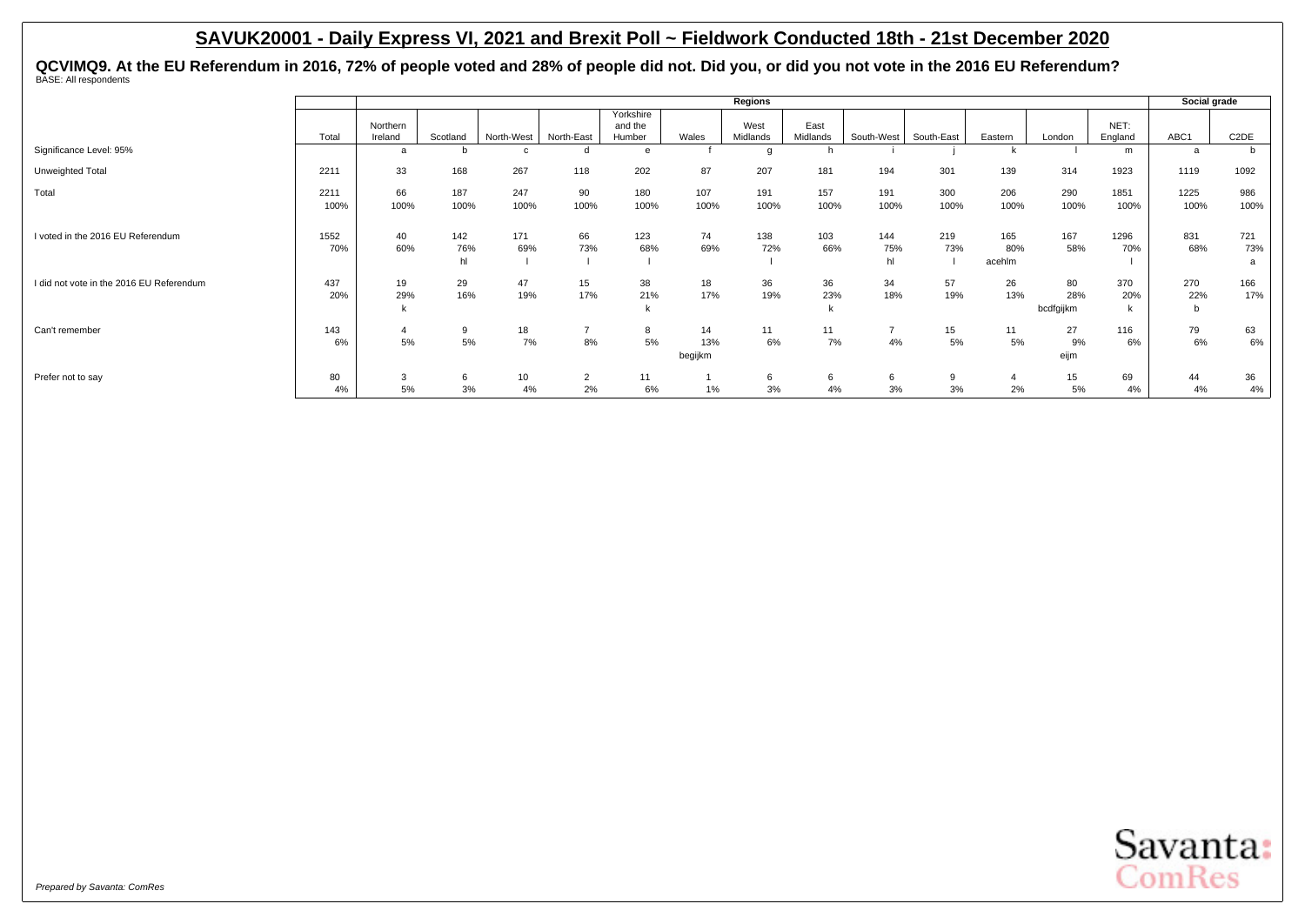QCVIMQ9. At the EU Referendum in 2016, 72% of people voted and 28% of people did not. Did you, or did you not vote in the 2016 EU Referendum?<br><sup>BASE: All respondents</sup>

|                                          |       |              |        |              |                          | 2019 Past Vote           |                          |                          |                          |              | 2016 EU Vote             |        |
|------------------------------------------|-------|--------------|--------|--------------|--------------------------|--------------------------|--------------------------|--------------------------|--------------------------|--------------|--------------------------|--------|
|                                          |       |              |        | Liberal      | The Brexit               |                          |                          |                          |                          |              |                          |        |
|                                          | Total | Conservative | Labour | Democrat     | Party                    | Green                    | SNP                      | Plaid Cymru              | Another party            | Did not vote | Leave                    | Remain |
| Significance Level: 95%                  |       | a            |        | $\mathbf{c}$ | d                        | $*$ e                    |                          | *g                       | $*h$                     |              | a                        | b      |
| Unweighted Total                         | 2211  | 618          | 565    | 159          | 30                       | 23                       | 60                       | 13                       | 12                       | 434          | 726                      | 683    |
| Total                                    | 2211  | 684          | 546    | 173          | 31                       | 21                       | 71                       | 17                       | 17                       | 394          | 783                      | 735    |
|                                          | 100%  | 100%         | 100%   | 100%         | 100%                     | 100%                     | 100%                     | 100%                     | 100%                     | 100%         | 100%                     | 100%   |
| I voted in the 2016 EU Referendum        | 1552  | 634          | 461    | 144          | 27                       | 14                       | 68                       | 12                       | 13                       | 106          | 783                      | 735    |
|                                          | 70%   | 93%          | 84%    | 83%          | 88%                      | 67%                      | 95%                      | 73%                      | 76%                      | 27%          | 100%                     | 100%   |
|                                          |       | bci          |        |              |                          |                          | bci                      |                          |                          |              |                          |        |
| I did not vote in the 2016 EU Referendum | 437   | 40           | 58     | 26           | 4                        | 6                        | 3                        | $\star$                  | 3                        | 252          | $\overline{\phantom{a}}$ | $\sim$ |
|                                          | 20%   | 6%           | 11%    | 15%          | 12%                      | 31%                      | 4%                       | $1\%$                    | 15%                      | 64%          | $\overline{\phantom{a}}$ | $\sim$ |
|                                          |       |              | a      | af           |                          |                          |                          |                          |                          | abcdf        |                          |        |
| Can't remember                           | 143   | 9            | 19     | 3            | $\overline{\phantom{a}}$ | $\star$                  | $\star$                  | $\overline{4}$           | $\overline{\phantom{a}}$ | 29           | $\overline{\phantom{a}}$ | $\sim$ |
|                                          | 6%    | 1%           | 3%     | 2%           | $\overline{\phantom{0}}$ | 2%                       | $1\%$                    | 26%                      | $\overline{a}$           | 7%           | $\overline{\phantom{a}}$ | $\sim$ |
|                                          |       |              | a      |              |                          |                          |                          |                          |                          | abc          |                          |        |
| Prefer not to say                        | 80    |              | 9      |              | $\overline{\phantom{a}}$ | $\overline{\phantom{a}}$ | $\overline{\phantom{a}}$ | $\overline{\phantom{a}}$ | $\overline{2}$           | 8            | $\overline{\phantom{a}}$ | $\sim$ |
|                                          | 4%    | $\ddot{}$    | 2%     | 1%           | $\overline{\phantom{0}}$ | $\overline{\phantom{a}}$ | $\sim$                   | $\overline{\phantom{a}}$ | 9%                       | 2%           | $\overline{\phantom{a}}$ | $\sim$ |
|                                          |       |              | a      |              |                          |                          |                          |                          |                          | a            |                          |        |

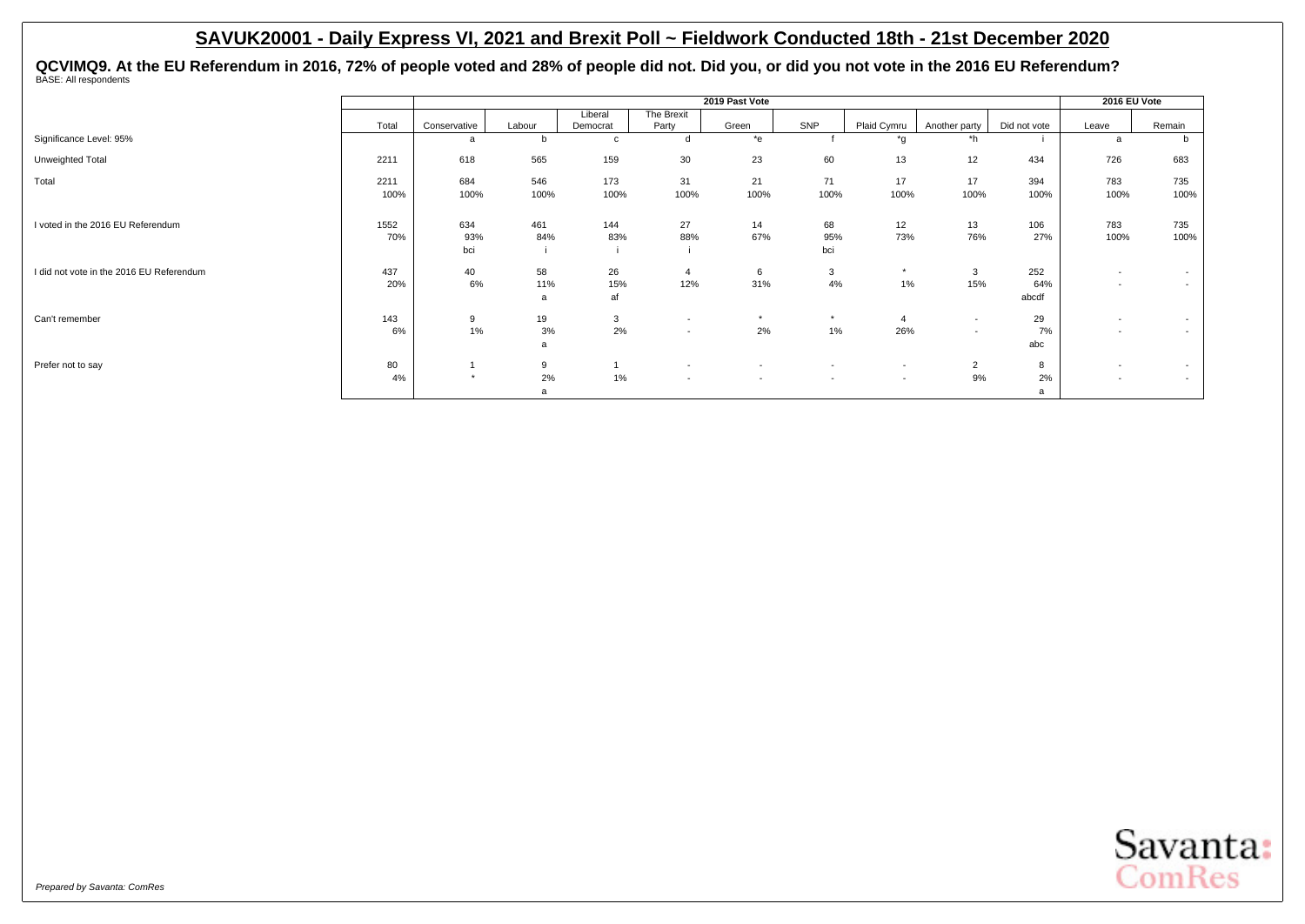**QCVIMQ10. Thinking back to the EU Referendum in 2016 how did you vote?** BASE: All respondents that voted

|                         |       | Gender  |        |                |       |                |                | Age                      |                          |            |            |          |
|-------------------------|-------|---------|--------|----------------|-------|----------------|----------------|--------------------------|--------------------------|------------|------------|----------|
|                         | Total | Male    | Female | 18-24          | 25-34 | 35-44          | 45-54          | 55-64                    | $65+$                    | NET: 18-34 | NET: 35-54 | NET: 55+ |
| Significance Level: 95% |       | a       | b      | a              | b     | c              |                | e                        |                          | O          |            |          |
| Unweighted Total        | 1445  | 738     | 707    | 83             | 228   | 213            | 244            | 284                      | 393                      | 311        | 457        | 677      |
| Total                   | 1552  | 777     | 775    | 52             | 210   | 217            | 319            | 274                      | 480                      | 262        | 536        | 754      |
|                         | 100%  | 100%    | 100%   | 100%           | 100%  | 100%           | 100%           | 100%                     | 100%                     | 100%       | 100%       | 100%     |
| Leave                   | 783   | 405     | 378    | 16             | 71    | 85             | 167            | 159                      | 285                      | 86         | 252        | 445      |
|                         | 50%   | 52%     | 49%    | 30%            | 34%   | 39%            | 52%            | 58%                      | 59%                      | 33%        | 47%        | 59%      |
|                         |       |         |        |                |       |                | abcg           | abcgh                    | abcgh                    |            | abg        | abcgh    |
| Remain                  | 735   | 361     | 374    | 28             | 126   | 126            | 150            | 114                      | 192                      | 154        | 276        | 306      |
|                         | 47%   | 46%     | 48%    | 54%            | 60%   | 58%            | 47%            | 42%                      | 40%                      | 59%        | 52%        | 41%      |
|                         |       |         |        | fi             | defhi | defi           |                |                          |                          | defi       | efi        |          |
| Can't remember          | 19    | 8       | 11     | $\overline{ }$ | 6     | $\overline{2}$ | $\overline{2}$ | $\overline{\phantom{0}}$ | 3                        | 13         | 3          | 3        |
|                         | 1%    | 1%      | $1\%$  | 13%            | 3%    | 1%             | $\rightarrow$  | $\overline{\phantom{0}}$ | 1%                       | 5%         | $1\%$      |          |
|                         |       |         |        | bcdefghi       | defhi |                |                |                          |                          | cdefhi     |            |          |
| Prefer not to say       | 14    | 3       | 12     | $\overline{2}$ | 8     | $\overline{4}$ |                |                          | $\overline{\phantom{a}}$ | 9          | 5          |          |
|                         | 1%    | $\star$ | 2%     | 3%             | $4\%$ | 2%             | $\rightarrow$  | $\star$                  | $\overline{\phantom{a}}$ | 3%         | 1%         |          |
|                         |       |         | a      | defi           | defhi | 41             |                |                          |                          | defhi      |            |          |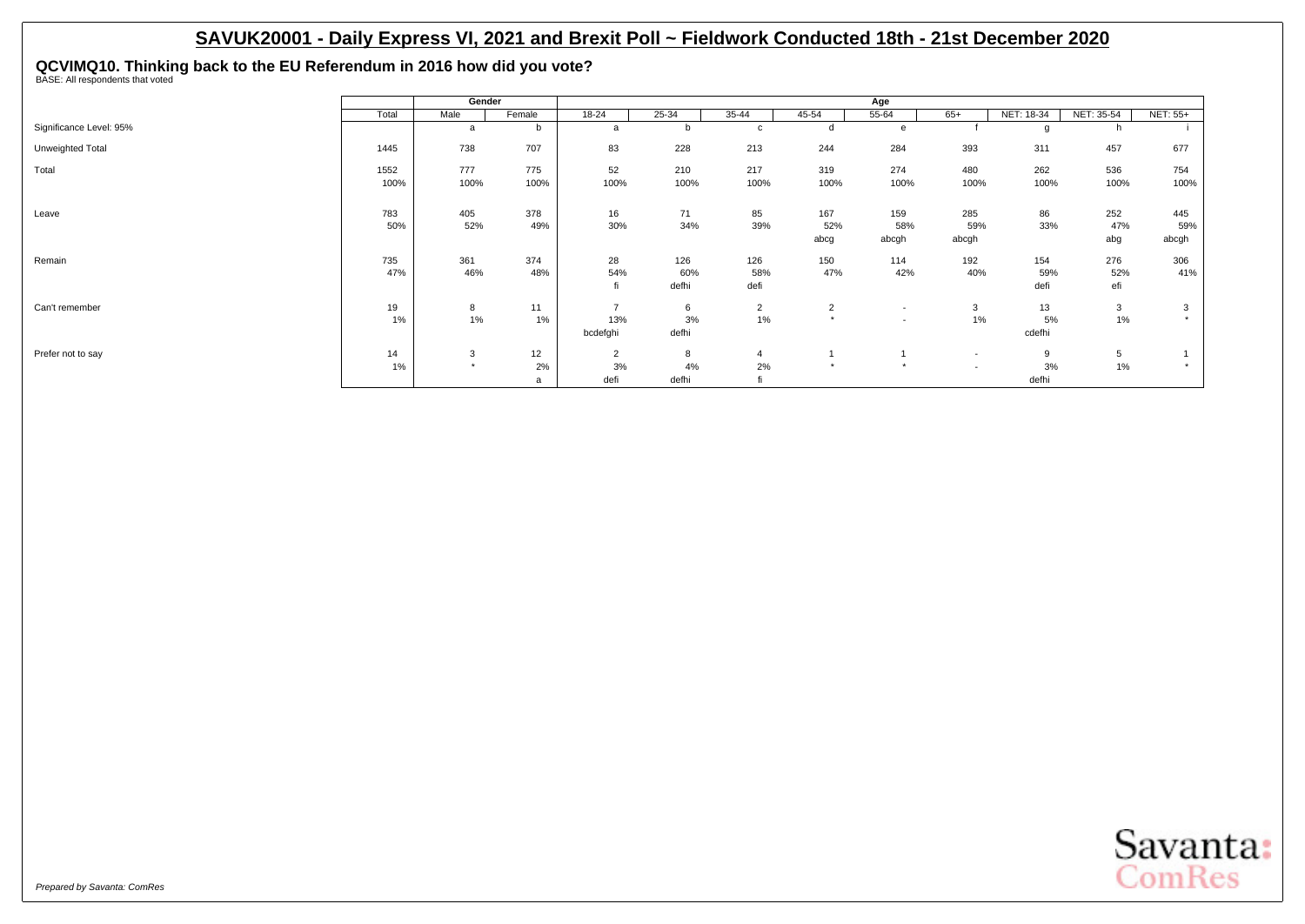**QCVIMQ10. Thinking back to the EU Referendum in 2016 how did you vote?** BASE: All respondents that voted

|                         |              |                                                      |                                                      |                      |                                                      |                                |                        | Regions                                              |                  |                  |                                                      |                      |                         |                   | Social grade    |                   |
|-------------------------|--------------|------------------------------------------------------|------------------------------------------------------|----------------------|------------------------------------------------------|--------------------------------|------------------------|------------------------------------------------------|------------------|------------------|------------------------------------------------------|----------------------|-------------------------|-------------------|-----------------|-------------------|
|                         | Total        | Northern<br>Ireland                                  | Scotland                                             | North-West           | North-East                                           | Yorkshire<br>and the<br>Humber | Wales                  | West<br>Midlands                                     | East<br>Midlands | South-West       | South-East                                           | Eastern              | London                  | NET:<br>England   | ABC1            | C <sub>2</sub> DE |
| Significance Level: 95% |              | *a                                                   | b                                                    |                      |                                                      | e                              |                        | g                                                    |                  |                  |                                                      |                      |                         | m                 | a               | b                 |
| Unweighted Total        | 1445         | 20                                                   | 119                                                  | 175                  | 79                                                   | 132                            | 58                     | 137                                                  | 109              | 135              | 208                                                  | 108                  | 165                     | 1248              | 689             | 756               |
| Total                   | 1552<br>100% | 40<br>100%                                           | 142<br>100%                                          | 171<br>100%          | 66<br>100%                                           | 123<br>100%                    | 74<br>100%             | 138<br>100%                                          | 103<br>100%      | 144<br>100%      | 219<br>100%                                          | 165<br>100%          | 167<br>100%             | 1296<br>100%      | 831<br>100%     | 721<br>100%       |
| Leave                   | 783<br>50%   | 27<br>67%                                            | 49<br>34%                                            | 92<br>54%<br>bfl     | 36<br>55%<br>bfl                                     | 70<br>57%<br>bfl               | 25<br>33%              | 82<br>59%<br>bfl                                     | 62<br>60%<br>bfl | 78<br>54%<br>bfl | 114<br>52%<br>bfl                                    | 86<br>52%<br>bfl     | 62<br>37%               | 683<br>53%<br>bfl | 353<br>42%      | 430<br>60%<br>a   |
| Remain                  | 735<br>47%   | 11<br>29%                                            | 91<br>64%<br>cdeghijkm                               | 76<br>44%            | 30<br>45%                                            | 52<br>42%                      | 46<br>63%<br>cdeghijkm | 54<br>39%                                            | 39<br>37%        | 60<br>41%        | 104<br>48%                                           | 75<br>45%            | 98<br>59%<br>ceghijkm   | 586<br>45%        | 458<br>55%<br>b | 277<br>38%        |
| Can't remember          | 19<br>$1\%$  | $\overline{2}$<br>5%                                 | $\overline{2}$<br>1%                                 | $\overline{2}$<br>1% | $\overline{\phantom{a}}$                             |                                | 2<br>2%                | $\overline{\phantom{a}}$<br>$\overline{\phantom{a}}$ | $1\%$            | 5<br>3%<br>egjm  | $\overline{\phantom{a}}$<br>$\overline{\phantom{a}}$ | $\sim$<br>∠<br>1%    | 4<br>3%                 | 13<br>1%          | 9<br>$1\%$      | 10<br>1%          |
| Prefer not to say       | 14<br>$1\%$  | $\overline{\phantom{a}}$<br>$\overline{\phantom{a}}$ | $\overline{\phantom{a}}$<br>$\overline{\phantom{a}}$ | $1\%$                | $\overline{\phantom{a}}$<br>$\overline{\phantom{a}}$ | $1\%$                          | $1\%$                  | $\overline{2}$<br>2%                                 | 3<br>3%          | $1\%$            |                                                      | $\overline{2}$<br>2% | $\overline{2}$<br>$1\%$ | 13<br>1%          | 11<br>1%        | 3<br>$\star$      |

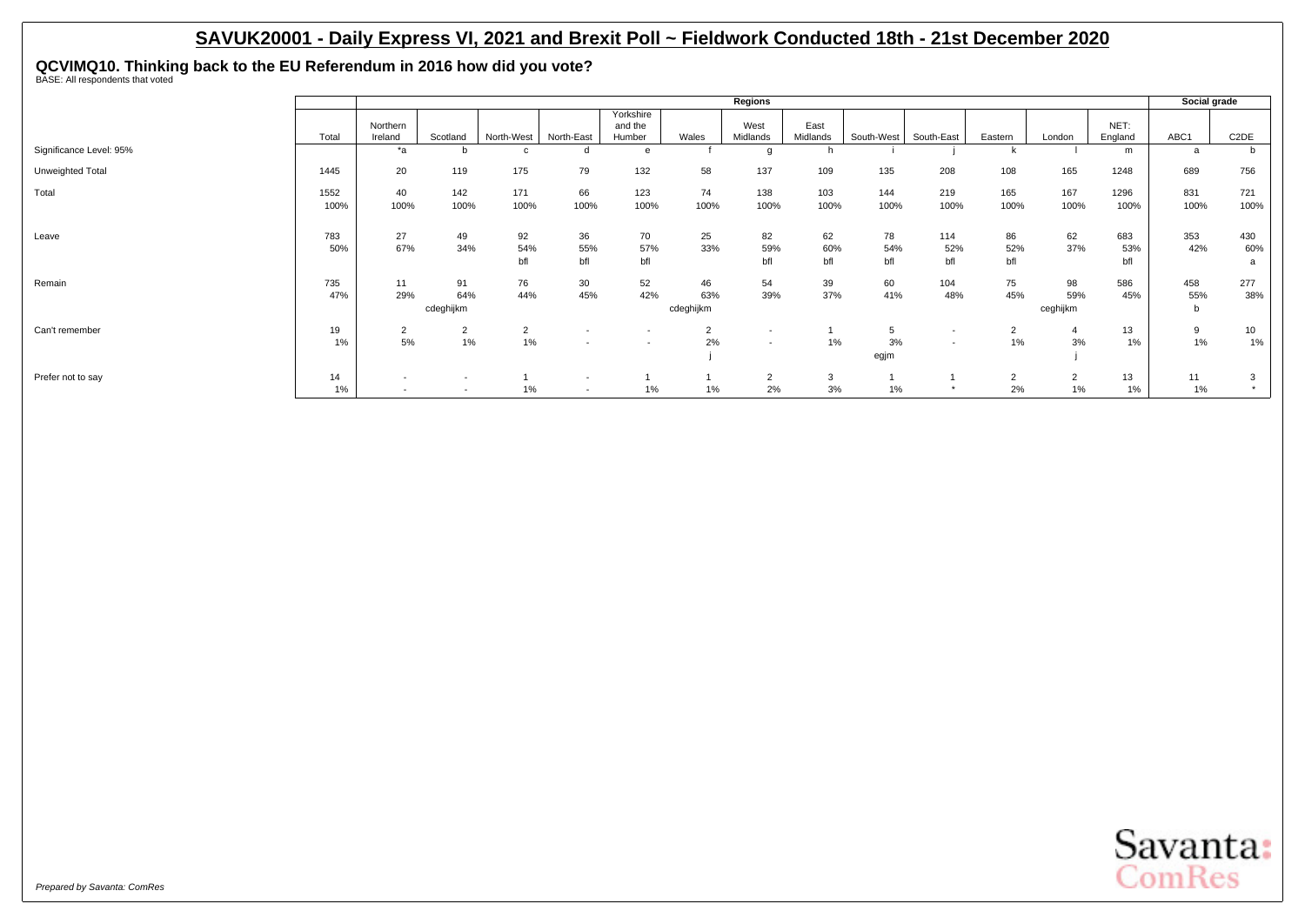**QCVIMQ10. Thinking back to the EU Referendum in 2016 how did you vote?** BASE: All respondents that voted

|                         |              |                                    |                            |                                    |                                                      | 2019 Past Vote                     |                                    |                                                      |                                            |                  | 2016 EU Vote                                         |                  |
|-------------------------|--------------|------------------------------------|----------------------------|------------------------------------|------------------------------------------------------|------------------------------------|------------------------------------|------------------------------------------------------|--------------------------------------------|------------------|------------------------------------------------------|------------------|
|                         | Total        | Conservative                       | Labour                     | Liberal<br>Democrat                | The Brexit<br>Party                                  | Green                              | SNP                                | Plaid Cymru                                          | Another party                              | Did not vote     | Leave                                                | Remain           |
| Significance Level: 95% |              | a                                  | b                          | $\mathbf{C}$                       | $\overline{d}$                                       | $*$ e                              |                                    | *g                                                   | *h                                         |                  | a                                                    | b                |
| Unweighted Total        | 1445         | 574                                | 451                        | 129                                | 26                                                   | 15                                 | 56                                 | 9                                                    | 9                                          | 107              | 726                                                  | 683              |
| Total                   | 1552<br>100% | 634<br>100%                        | 461<br>100%                | 144<br>100%                        | 27<br>100%                                           | 14<br>100%                         | 68<br>100%                         | 12<br>100%                                           | 13<br>100%                                 | 106<br>100%      | 783<br>100%                                          | 735<br>100%      |
| Leave                   | 783<br>50%   | 474<br>75%<br>bcfi                 | 138<br>30%<br>$\mathbf{c}$ | 23<br>16%                          | 26<br>95%                                            | $\overline{7}$<br>53%              | 15<br>21%                          | 3<br>24%                                             | 6<br>45%                                   | 61<br>58%<br>bcf | 783<br>100%<br>$\mathbf b$                           | $\sim$<br>$\sim$ |
| Remain                  | 735<br>47%   | 160<br>25%                         | 317<br>69%<br>ai           | 120<br>83%<br>abi                  | 3%                                                   | $\overline{7}$<br>47%              | 52<br>76%<br>ai                    | 9<br>76%                                             | 5<br>41%                                   | 36<br>34%<br>a   | $\overline{\phantom{a}}$<br>$\overline{\phantom{a}}$ | 735<br>100%<br>a |
| Can't remember          | 19<br>1%     | $\star$                            | 3<br>1%                    | $\sim$<br>$\overline{\phantom{a}}$ | $\star$<br>1%                                        | $\overline{\phantom{a}}$<br>$\sim$ | $\overline{2}$<br>2%<br>a          | $\overline{\phantom{a}}$<br>$\overline{\phantom{a}}$ | $\overline{2}$<br>14%                      | 8<br>7%<br>abc   | $\overline{\phantom{a}}$<br>$\overline{\phantom{a}}$ | $\sim$<br>$\sim$ |
| Prefer not to say       | 14<br>1%     | $\overline{\phantom{a}}$<br>$\sim$ | 3<br>1%                    | 1%                                 | $\overline{\phantom{a}}$<br>$\overline{\phantom{a}}$ | $\overline{\phantom{a}}$<br>$\sim$ | $\overline{\phantom{a}}$<br>$\sim$ | $\overline{\phantom{a}}$<br>$\overline{\phantom{a}}$ | $\overline{\phantom{a}}$<br>$\overline{a}$ | 1%<br>a          | $\overline{\phantom{a}}$<br>$\overline{\phantom{a}}$ | $\sim$<br>$\sim$ |

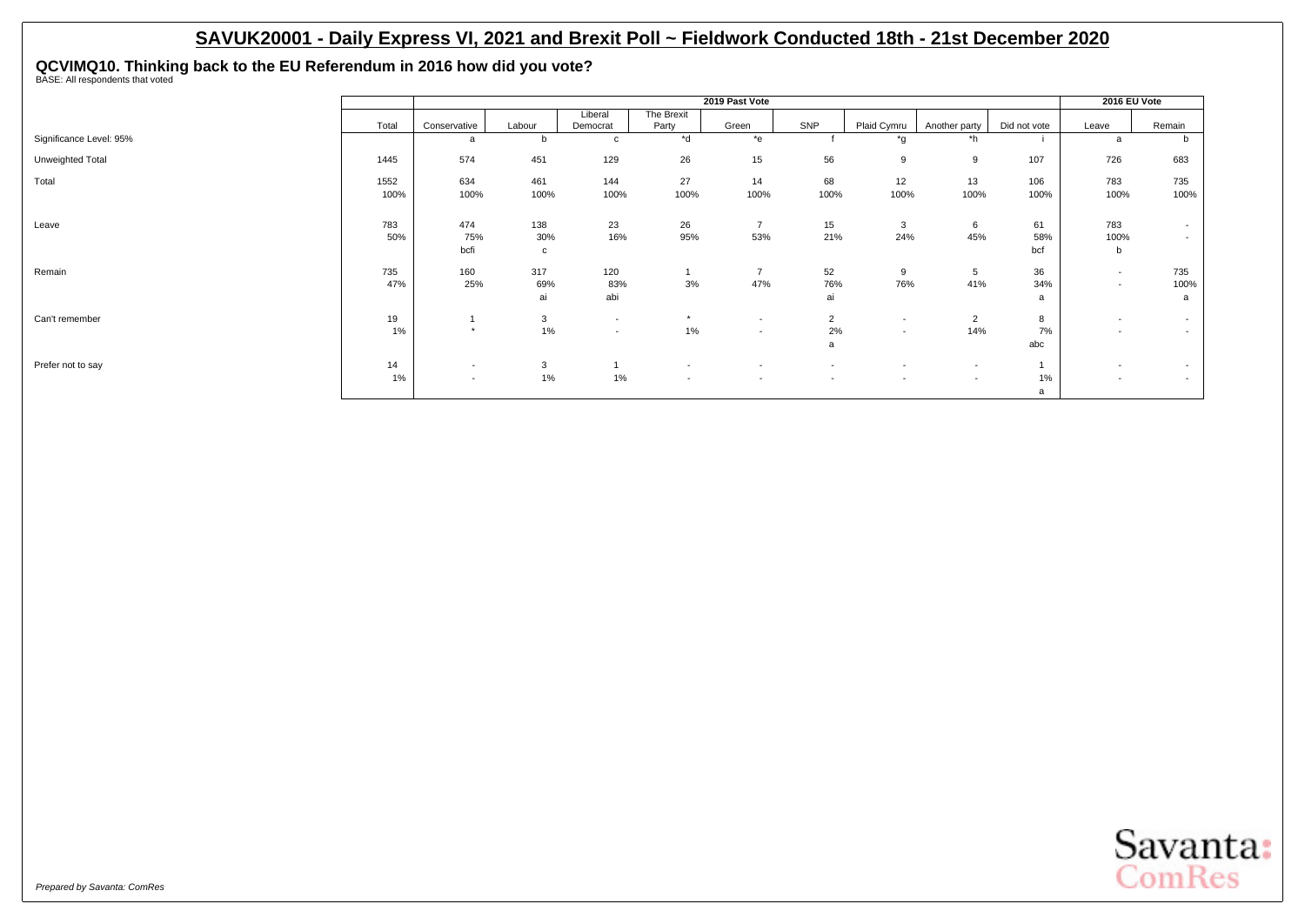## **Q1. To what extent are you positive or negative about you and your family's economic prospects in 2021?** BASE: All respondents

|                            |         | Gender       |                |                 |                                                     |              |                    | Age             |                |                    |              |              |
|----------------------------|---------|--------------|----------------|-----------------|-----------------------------------------------------|--------------|--------------------|-----------------|----------------|--------------------|--------------|--------------|
|                            | Total   | Male         | Female         | $18-24$         | $25 - 34$                                           | $35 - 44$    | 45-54              | $55 - 64$       | $65+$          | NET: 18-34         | NET: 35-54   | NET: 55+     |
| Significance Level: 95%    |         | $\mathsf{a}$ | b              | a               | b                                                   | $\mathtt{C}$ | d                  | $\mathbf{e}$    | f              | g                  | h            |              |
| Unweighted Total           | 2211    | 1094         | 1117           | 381             | 429                                                 | 353          | 300                | 336             | 412            | 810                | 653          | 748          |
| Total                      | 2211    | 1079         | 1132           | 245             | 383                                                 | 354          | 391                | 327             | 511            | 628                | 745          | 838          |
|                            | 100%    | 100%         | 100%           | 100%            | 100%                                                | 100%         | 100%               | 100%            | 100%           | 100%               | 100%         | 100%         |
| (5.0)<br>Very positive     | 227     | 143          | 84             | 29              | 48                                                  | 45           | 42                 | 28              | 35             | 77                 | 86           | 64           |
|                            | 10%     | 13%<br>b     | 7%             | 12%<br>fi       | 12%<br>fi                                           | 13%<br>fi    | 11%                | 9%              | 7%             | 12%<br>fi          | 12%<br>fi    | 8%           |
| (4.0)<br>Somewhat positive | 539     | 305          | 234            | 69              | 86                                                  | 91           | 79                 | 53              | 160            | 155                | 170          | 214          |
|                            | 24%     | 28%          | 21%            | 28%             | 22%                                                 | 26%          | 20%                | 16%             | 31%            | 25%                | 23%          | 26%          |
|                            |         | b            |                | de              | e                                                   | e            |                    |                 | bdeghi         | $\mathbf{e}$       | $\mathbf{e}$ | e            |
| (3.0)<br>Neutral           | 820     | 364          | 456            | 85              | 139                                                 | 100          | 146                | 141             | 210            | 223                | 246          | 351          |
|                            | 37%     | 34%          | 40%            | 35%             | 36%<br>$\mathbf c$                                  | 28%          | 37%<br>$\mathbf c$ | 43%             | 41%<br>ch      | 36%<br>$\mathbf c$ | 33%          | 42%          |
|                            |         |              | a              |                 |                                                     |              |                    | acgh            |                |                    |              | acgh         |
| Somewhat negative<br>(2.0) | 368     | 162          | 205            | 31              | 60                                                  | 68           | 68                 | 62              | 80             | $90\,$             | 136          | 142          |
|                            | 17%     | 15%          | 18%            | 12%             | 16%                                                 | 19%          | 17%                | 19%             | 16%            | 14%                | 18%          | 17%          |
|                            |         |              |                |                 |                                                     | ag           |                    | ag              |                |                    | ag           |              |
| (1.0)<br>Very negative     | 177     | 77           | 101            | 9               | 29                                                  | 37           | 47                 | 38              | 18             | 38                 | 84           | 56           |
|                            | 8%      | $7\%$        | 9%             | 4%              | 8%<br>af                                            | 10%          | 12%                | 12%             | 4%             | 6%                 | 11%          | 7%           |
|                            |         |              |                |                 |                                                     | afgi         | abfgi              | afgi            |                |                    | abfgi        | af           |
| Don't know                 | 80      | 28           | 53             | 23              | 22                                                  | 13           | 10                 | $5\phantom{.0}$ | $\overline{7}$ | 45                 | 23           | 12           |
|                            | 4%      | 3%           | 5%<br>a        | 9%<br>cdefhi    | 6%<br>defhi                                         | 4%<br>fi     | 3%                 | 1%              | 1%             | 7%<br>cdefhi       | 3%           | $1\%$        |
| Sum: Positive              | 766     | 448          | 318            | 98              | 134                                                 | 136          | 121                | 82              | 196            | 232                | 257          | 277          |
|                            | 35%     | 42%          | 28%            | 40%             | 35%                                                 | 38%          | 31%                | 25%             | 38%            | 37%                | 34%          | 33%          |
|                            |         | b            |                | dei             | $\mathsf{e}% _{\mathsf{H}}\left( \mathsf{e}\right)$ | de           |                    |                 | de             | $\mathbf{e}$       | $\mathbf{e}$ | $\mathbf{e}$ |
| Sum: Negative              | 545     | 239          | 306            | 39              | 88                                                  | 105          | 115                | 100             | 98             | 128                | 219          | 198          |
|                            | 25%     | 22%          | 27%            | 16%             | 23%                                                 | 30%          | 29%                | 31%             | 19%            | 20%                | 29%          | 24%          |
|                            |         |              | a              |                 | a                                                   | abfgi        | afg                | abfgi           |                |                    | abfgi        | a            |
| Net: Positivity            | 10      | 19           | $\overline{1}$ | 24              | 12                                                  | 9            | $\overline{2}$     | $-6$            | 19             | 17                 | 5            | 10           |
|                            |         | b            |                | bcdghi          | dh                                                  | dh           |                    |                 | bcdhi          | bcdhi              | d            | dh           |
| Base for stats             | 2131    | 1051         | 1079           | 222             | 360                                                 | 341          | 381                | 323             | 504            | 583                | 722          | 826          |
| Mean Score                 | 3.13    | 3.26         | 3.00           | 3.35            | 3.18                                                | 3.12         | 3.00               | 2.91            | 3.23<br>dehi   | 3.24               | 3.06         | 3.11         |
| <b>Standard Deviation</b>  | 1.081   | b<br>1.101   | 1.045          | bcdehi<br>1.005 | de<br>1.106                                         | e<br>1.191   | 1.147              | 1.083           | .923           | dehi<br>1.071      | 1.168        | e<br>1.000   |
| <b>Standard Error</b>      | .024    | .034         | .032           | .054            | .055                                                | .065         | .067               | .060            | .046           | .039               | .047         | .037         |
| Error variance             | $\star$ | $\star$      |                | $\star$         | $^\star$                                            | $\star$      |                    | $\star$         | $\star$        | $\star$            | $\star$      | $\star$      |

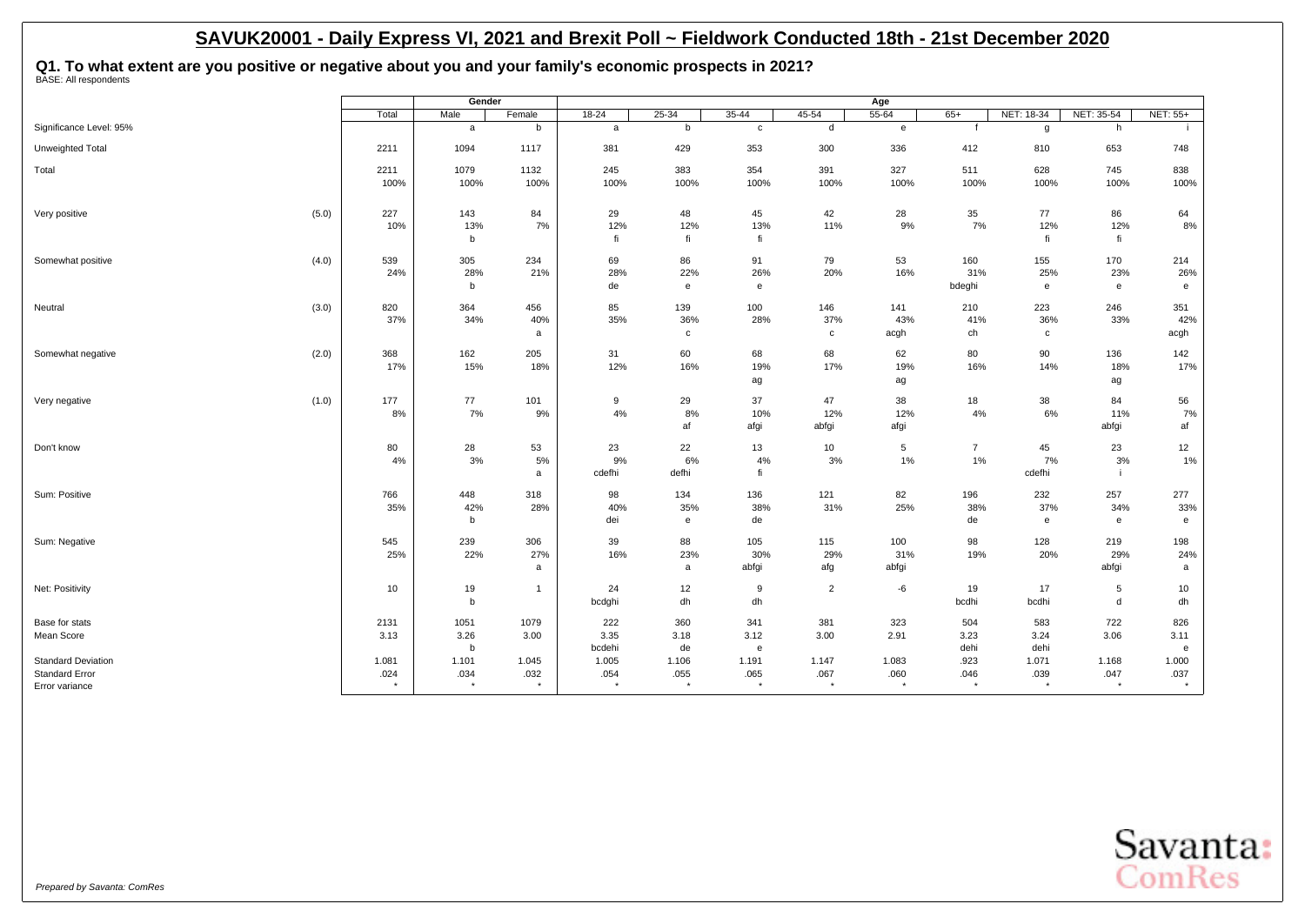**Q1. To what extent are you positive or negative about you and your family's economic prospects in 2021?** BASE: All respondents

|                                                                      |       |               |                           |                             |               |                                       |                                |                      | Regions                               |                      |                           |                   |                      |                       |                            | Social grade             |                   |
|----------------------------------------------------------------------|-------|---------------|---------------------------|-----------------------------|---------------|---------------------------------------|--------------------------------|----------------------|---------------------------------------|----------------------|---------------------------|-------------------|----------------------|-----------------------|----------------------------|--------------------------|-------------------|
|                                                                      |       | Total         | Northern<br>Ireland       | Scotland                    | North-West    | North-East                            | Yorkshire<br>and the<br>Humber | Wales                | West<br>Midlands                      | East<br>Midlands     | South-West                | South-East        | Eastern              | London                | NET:<br>England            | ABC1                     | C <sub>2</sub> DE |
| Significance Level: 95%                                              |       |               | a                         | b                           | $\mathbf{C}$  | d                                     | e                              |                      | g                                     | h                    |                           |                   | k                    |                       | m                          | a                        | b                 |
| Unweighted Total                                                     |       | 2211          | 33                        | 168                         | 267           | 118                                   | 202                            | 87                   | 207                                   | 181                  | 194                       | 301               | 139                  | 314                   | 1923                       | 1119                     | 1092              |
| Total                                                                |       | 2211<br>100%  | 66<br>100%                | 187<br>100%                 | 247<br>100%   | 90<br>100%                            | 180<br>100%                    | 107<br>100%          | 191<br>100%                           | 157<br>100%          | 191<br>100%               | 300<br>100%       | 206<br>100%          | 290<br>100%           | 1851<br>100%               | 1225<br>100%             | 986<br>100%       |
| Very positive                                                        | (5.0) | 227<br>10%    | 11<br>17%<br>÷            | 14<br>8%                    | 30<br>12%     | 9<br>10%                              | 21<br>12%                      | 11<br>10%            | 15<br>8%                              | 14<br>9%             | 11<br>6%                  | 23<br>$8\%$       | 18<br>9%             | 49<br>17%<br>bghijkm  | 191<br>10%                 | 139<br>11%               | 88<br>9%          |
| Somewhat positive                                                    | (4.0) | 539<br>24%    | 15<br>22%                 | 38<br>21%                   | 52<br>21%     | 24<br>27%                             | 54<br>30%<br>bc                | 37<br>34%<br>bcjkm   | 45<br>24%                             | 38<br>24%            | 52<br>27%                 | 69<br>23%         | 45<br>22%            | 72<br>25%             | 449<br>24%                 | 299<br>24%               | 240<br>24%        |
| Neutral                                                              | (3.0) | 820<br>37%    | 33<br>49%<br>$\mathbf{I}$ | 82<br>44%<br>$\blacksquare$ | 97<br>39%     | 35<br>39%<br>$\overline{\phantom{a}}$ | 61<br>34%                      | 35<br>33%            | 79<br>41%<br>$\overline{\phantom{a}}$ | 54<br>34%            | 75<br>39%<br>- 1          | 116<br>39%<br>- 1 | 72<br>35%            | 80<br>28%             | 670<br>36%                 | 440<br>36%               | 380<br>39%        |
| Somewhat negative                                                    | (2.0) | 368<br>17%    | 5<br>7%                   | 33<br>18%                   | 41<br>17%     | 12<br>13%                             | 23<br>13%                      | 10<br>9%             | 25<br>13%                             | 31<br>19%            | 38<br>20%<br>$\mathbf{f}$ | 50<br>16%         | 43<br>21%<br>ef      | 59<br>20%<br>efg      | 321<br>17%<br>$\mathbf{f}$ | 207<br>17%               | 161<br>16%        |
| Very negative                                                        | (1.0) | 177<br>8%     | $\overline{1}$<br>2%      | 15<br>8%                    | 18<br>7%      | $\overline{7}$<br>8%                  | 13<br>7%                       | 11<br>11%            | 18<br>9%                              | 9<br>6%              | $\overline{7}$<br>$3%$    | 32<br>11%<br>j.   | 23<br>11%<br>j.      | 23<br>8%<br>j.        | 150<br>8%                  | 96<br>8%                 | 81<br>8%          |
| Don't know                                                           |       | 80<br>4%      | $\overline{1}$<br>2%      | 5<br>3%                     | 8<br>3%       | $\mathbf{3}$<br>4%                    | 8<br>5%                        | 3<br>3%              | 9<br>5%                               | 12<br>8%<br>bcjklm   | 9<br>5%                   | 10<br>3%          | 5<br>2%              | $\overline{7}$<br>2%  | 71<br>4%                   | 44<br>4%                 | 37<br>4%          |
| Sum: Positive                                                        |       | 766<br>35%    | 26<br>40%                 | 52<br>28%                   | 82<br>33%     | 33<br>37%                             | 75<br>41%<br>bgjk              | 48<br>44%<br>bgjk    | 60<br>32%                             | 52<br>33%            | 63<br>33%                 | 92<br>31%         | 63<br>30%            | 121<br>42%<br>bcgijkm | 640<br>35%                 | 438<br>36%               | 328<br>33%        |
| Sum: Negative                                                        |       | 545<br>25%    | 6<br>9%                   | 48<br>26%<br>a              | 59<br>24%     | 19<br>21%                             | 36<br>20%                      | 21<br>20%            | 43<br>22%                             | 39<br>25%<br>a       | 44<br>23%                 | 82<br>27%<br>a    | 66<br>32%<br>adefg   | 82<br>28%<br>ae       | 470<br>25%<br>a            | 304<br>25%               | 241<br>24%        |
| Net: Positivity                                                      |       | 10            | 30<br>bcghijlm            | $\overline{2}$              | 9<br>bj       | 16<br>bhjm                            | 22<br>bcghijlm                 | 25<br>bcghijlm       | 9<br>bj                               | 8<br>bj              | 10<br>bj                  | 3                 | $-2$                 | 13<br>bjm             | 9<br>bj                    | 11                       | 9                 |
| Base for stats<br>Mean Score                                         |       | 2131<br>3.13  | 65<br>3.47<br>bjk         | 182<br>3.02                 | 238<br>3.15   | 87<br>3.18                            | 172<br>3.27<br>bjk             | 104<br>3.25          | 182<br>3.08                           | 145<br>3.13          | 182<br>3.12               | 290<br>3.01       | 201<br>2.96          | 283<br>3.23<br>jk     | 1780<br>3.12               | 1181<br>3.15             | 949<br>3.10       |
| <b>Standard Deviation</b><br><b>Standard Error</b><br>Error variance |       | 1.081<br>.024 | .936<br>.165<br>.03       | 1.017<br>.080<br>.01        | 1.091<br>.068 | 1.062<br>.100<br>.01                  | 1.079<br>.078<br>.01           | 1.117<br>.120<br>.01 | 1.056<br>.076<br>.01                  | 1.047<br>.081<br>.01 | .928<br>.069<br>$\star$   | 1.084<br>.064     | 1.119<br>.096<br>.01 | 1.198<br>.068         | 1.088<br>.025<br>$\star$   | 1.097<br>.034<br>$\star$ | 1.060<br>.033     |

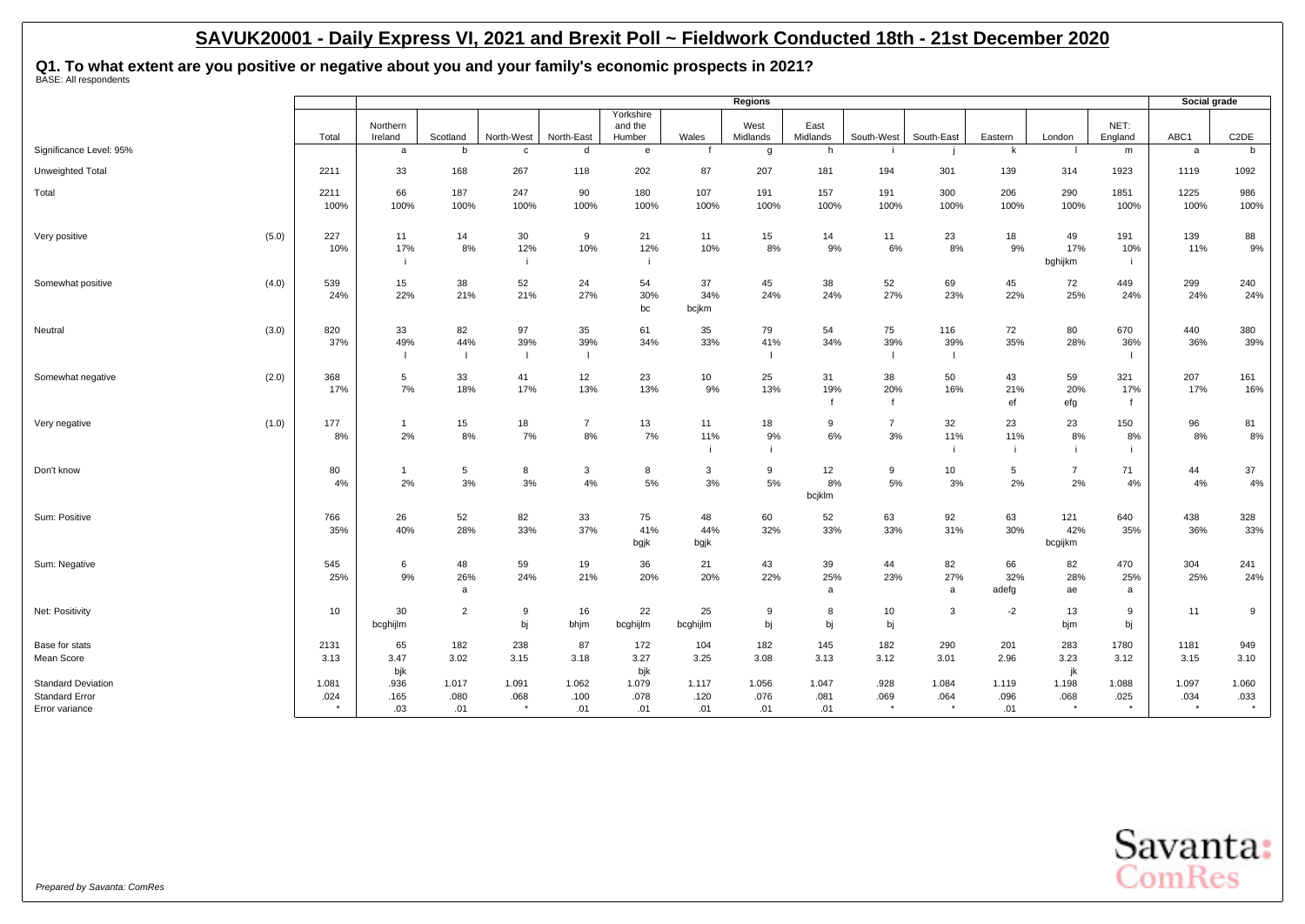**Q1. To what extent are you positive or negative about you and your family's economic prospects in 2021?** BASE: All respondents

|                                                       |                            |                                  |                            |                                   |                                        | 2019 Past Vote                    |                                   |                                   |                                   |                                 | 2016 EU Vote               |                            |
|-------------------------------------------------------|----------------------------|----------------------------------|----------------------------|-----------------------------------|----------------------------------------|-----------------------------------|-----------------------------------|-----------------------------------|-----------------------------------|---------------------------------|----------------------------|----------------------------|
|                                                       | Total                      | Conservative                     | Labour                     | Liberal<br>Democrat               | The Brexit<br>Party                    | Green                             | SNP                               | Plaid Cymru                       | Another party                     | Did not vote                    | Leave                      | Remain                     |
| Significance Level: 95%                               |                            | a                                | b                          | $\mathbf c$                       | d                                      | $*$ e                             |                                   | *g                                | *h                                |                                 | a                          | b                          |
| Unweighted Total                                      | 2211                       | 618                              | 565                        | 159                               | 30                                     | 23                                | 60                                | 13                                | 12                                | 434                             | 726                        | 683                        |
| Total                                                 | 2211                       | 684                              | 546                        | 173                               | 31                                     | 21                                | 71                                | 17                                | 17                                | 394                             | 783                        | 735                        |
|                                                       | 100%                       | 100%                             | 100%                       | 100%                              | 100%                                   | 100%                              | 100%                              | 100%                              | 100%                              | 100%                            | 100%                       | 100%                       |
| Very positive                                         | (5.0)<br>227               | 86                               | 58                         | 16                                | 6                                      | $\overline{\phantom{a}}$          | $\overline{4}$                    | $\overline{2}$                    | $\overline{\phantom{a}}$          | 41                              | 113                        | 55                         |
|                                                       | 10%                        | 13%                              | 11%                        | 9%                                | 19%                                    | $\overline{\phantom{a}}$          | 5%                                | 14%                               | $\blacksquare$                    | 10%                             | 14%<br>$\mathbf b$         | 7%                         |
| Somewhat positive                                     | (4.0)<br>539               | 224                              | 118                        | 31                                | 6                                      | 8                                 | 15                                | 8                                 | $\overline{7}$                    | 93                              | 222                        | 161                        |
|                                                       | 24%                        | 33%<br>bci                       | 22%                        | 18%                               | 19%                                    | 39%                               | 21%                               | 45%                               | 40%                               | 24%                             | 28%<br>$\mathbf b$         | 22%                        |
| Neutral                                               | 820<br>(3.0)               | 248                              | 185                        | 66                                | 15                                     | 9                                 | 28                                | 5                                 | $\overline{4}$                    | 149                             | 296                        | 254                        |
|                                                       | 37%                        | 36%                              | 34%                        | 38%                               | 48%                                    | 44%                               | 39%                               | 30%                               | 21%                               | 38%                             | 38%                        | 34%                        |
| Somewhat negative                                     | 368<br>(2.0)<br>17%        | 92<br>13%                        | 104<br>19%                 | 41<br>24%                         | $3%$                                   | $\overline{4}$<br>18%             | 16<br>22%                         | $\overline{\phantom{a}}$          | 5<br>27%                          | 58<br>15%                       | 98<br>13%                  | 170<br>23%                 |
|                                                       |                            |                                  | ad                         | adi                               |                                        |                                   | d                                 |                                   |                                   |                                 |                            | a                          |
| Very negative                                         | (1.0)<br>177               | 30                               | 68                         | 17                                | $\overline{2}$                         | $\overline{\phantom{a}}$          | 8                                 | $\overline{2}$                    | $\overline{2}$                    | 32                              | 45                         | 84                         |
|                                                       | 8%                         | 4%                               | 12%<br>ai                  | 10%<br>a                          | 6%                                     | $\overline{\phantom{a}}$          | 12%<br>a                          | 12%                               | 11%                               | 8%<br>a                         | 6%                         | 11%<br>a                   |
| Don't know                                            | 80                         | $\overline{4}$                   | 13                         | 3                                 | $\mathbf{1}$                           | $\overline{\phantom{a}}$          | $\mathbf{1}$                      |                                   | $\overline{\phantom{a}}$          | 23                              | 8                          | 13                         |
|                                                       | 4%                         | 1%                               | 2%                         | $1\%$                             | 5%                                     | $\sim$                            | 2%                                |                                   | $\overline{\phantom{a}}$          | 6%                              | 1%                         | 2%                         |
|                                                       |                            |                                  | a                          |                                   | a                                      |                                   |                                   |                                   |                                   | abc                             |                            |                            |
| Sum: Positive                                         | 766                        | 310                              | 176                        | 47                                | 12                                     | 8                                 | 18                                | 10                                | $\overline{7}$                    | 134                             | 335                        | 216                        |
|                                                       |                            | bcfi                             |                            |                                   |                                        |                                   |                                   |                                   |                                   |                                 | $\mathbf b$                |                            |
| Sum: Negative                                         | 545                        | 122                              | 172                        | 58                                | 3                                      | $\overline{4}$                    | 24                                | $\overline{2}$                    | $\overline{7}$                    | 89                              | 144                        | 253                        |
|                                                       |                            |                                  | adi                        | adi                               |                                        |                                   | ad                                |                                   |                                   |                                 |                            | a                          |
| Net: Positivity                                       | 10 <sup>1</sup>            | 28                               | $\overline{1}$             | $-7$                              | 29                                     | 21                                | -8                                | 47                                | $\mathbf{1}$                      | 11                              | 24                         | $-5$                       |
|                                                       |                            |                                  |                            |                                   |                                        |                                   |                                   |                                   |                                   |                                 |                            |                            |
| Base for stats                                        | 2131                       | 680                              | 533                        | 171                               | 29                                     | 21                                | 70                                | 17                                | 17                                | 372                             | 775                        | 723                        |
|                                                       |                            | bcfi                             |                            |                                   |                                        |                                   |                                   |                                   |                                   | bc                              | $\mathbf b$                |                            |
| <b>Standard Deviation</b>                             | 1.081                      | 1.010                            | 1.170                      | 1.090                             | 1.061                                  | .739                              | 1.053                             | 1.138                             | 1.089                             | 1.080                           | 1.059                      | 1.104                      |
|                                                       | $\ddot{\phantom{1}}$       | $\star$                          | $\star$                    |                                   |                                        |                                   |                                   |                                   |                                   | $\rightarrow$                   | $\star$                    | $\star$                    |
| Mean Score<br><b>Standard Error</b><br>Error variance | 35%<br>25%<br>3.13<br>.024 | 45%<br>18%<br>bi<br>3.36<br>.041 | 32%<br>32%<br>2.99<br>.050 | 27%<br>34%<br>2.93<br>.087<br>.01 | 38%<br>9%<br>bi<br>3.45<br>.197<br>.04 | 39%<br>18%<br>3.21<br>.154<br>.02 | 26%<br>34%<br>2.85<br>.137<br>.02 | 59%<br>12%<br>3.49<br>.316<br>.10 | 40%<br>39%<br>2.90<br>.314<br>.10 | 34%<br>23%<br>b<br>3.14<br>.054 | 43%<br>18%<br>3.33<br>.040 | 29%<br>34%<br>2.91<br>.043 |

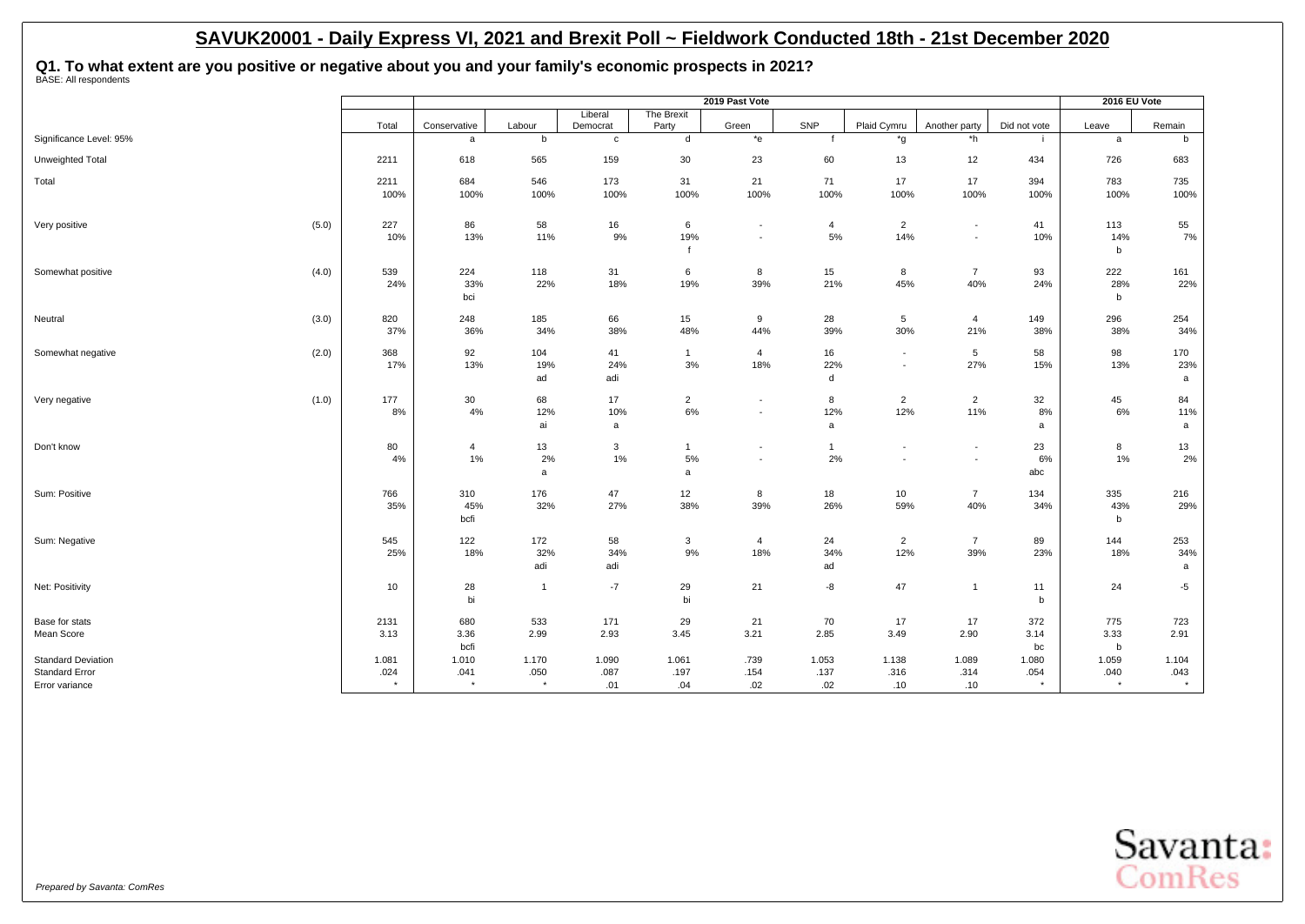## **Q2. At what speed, if at all, do you expect the UK to recover from the economic impacts of COVID-19 in 2021?** BASE: All respondents

|                           |                 | Gender          |                  |                 |                 |                 |                 | Age             |                 |                 |                 |                  |
|---------------------------|-----------------|-----------------|------------------|-----------------|-----------------|-----------------|-----------------|-----------------|-----------------|-----------------|-----------------|------------------|
|                           | Total           | Male            | Female           | $18 - 24$       | $25 - 34$       | $35 - 44$       | 45-54           | $55 - 64$       | $65+$           | NET: 18-34      | NET: 35-54      | NET: 55+         |
| Significance Level: 95%   |                 | a               | b                | a               | b               | c               | d               | $\mathbf{e}$    | $\mathbf{f}$    | g               | h               |                  |
| Unweighted Total          | 2211            | 1094            | 1117             | 381             | 429             | 353             | 300             | 336             | 412             | 810             | 653             | 748              |
| Total                     | 2211            | 1079            | 1132             | 245             | 383             | 354             | 391             | 327             | 511             | 628             | 745             | 838              |
|                           | 100%            | 100%            | 100%             | 100%            | 100%            | 100%            | 100%            | 100%            | 100%            | 100%            | 100%            | 100%             |
| Very quickly              | (4.0)<br>104    | 70              | 35               | 17              | 31              | 25              | 15              | 8               | 8               | 49              | 40              | 16               |
|                           | 5%              | 6%              | 3%               | 7%              | 8%              | 7%              | 4%              | 3%              | 2%              | 8%              | 5%              | 2%               |
|                           |                 | b               |                  | efi             | defi            | efi             |                 |                 |                 | defi            | efi             |                  |
| Quite quickly             | (3.0)<br>316    | 195             | 120              | 38              | 65              | 58              | 51              | 45              | 59              | 103             | 109             | 104              |
|                           | 14%             | 18%             | 11%              | 15%             | 17%             | 16%             | 13%             | 14%             | 12%             | 16%             | 15%             | 12%              |
|                           |                 | b               |                  |                 | fi              |                 |                 |                 |                 | fi              |                 |                  |
| Quite slowly              | 791<br>(2.0)    | 399             | 393              | 86              | 133             | 126             | 138             | 108             | 201             | 219             | 264             | 309              |
|                           | 36%             | 37%             | 35%              | 35%             | 35%             | 36%             | 35%             | 33%             | 39%             | 35%             | 35%             | 37%              |
| Very slowly               | 799<br>(1.0)    | 328             | 471              | 69              | 106             | 118             | 154             | 138             | 214             | 175             | 271             | 352              |
|                           | 36%             | 30%             | 42%              | 28%             | 28%             | 33%             | 39%             | 42%             | 42%             | 28%             | 36%             | 42%              |
|                           |                 |                 | a                |                 |                 |                 | abg             | abcg            | abcg            |                 | abg             | abcgh            |
| Never                     | 78<br>(0.0)     | 37              | 40               | 8               | 14              | 15              | 16              | 13              | 12              | 22              | 31              | 25               |
|                           | 4%              | 3%              | 4%               | 3%              | 4%              | 4%              | 4%              | 4%              | 2%              | 3%              | 4%              | 3%               |
| Don't know                | 123             | 50              | 73               | 27              | 34              | 12              | 19              | 15              | 16              | 61              | 31              | 31               |
|                           | 6%              | 5%              | 6%               | 11%             | 9%              | 3%              | 5%              | 5%              | 3%              | 10%             | 4%              | 4%               |
|                           |                 |                 |                  | cdefhi          | cdefhi          |                 |                 |                 |                 | cdefhi          |                 |                  |
| Sum: Quickly              | 420             | 265             | 155              | 55              | 96              | 83              | 65              | 53              | 67              | 151             | 148             | 120              |
|                           | 19%             | 25%             | 14%              | 22%             | 25%             | 23%             | 17%             | 16%             | 13%             | 24%             | 20%             | 14%              |
|                           |                 | b               |                  | efi             | defhi           | defi            |                 |                 |                 | defi            | fi              |                  |
| Sum: Slowly               | 1591            | 727             | 864              | 155             | 239             | 243             | 292             | 246             | 415             | 394             | 535             | 661              |
|                           | 72%             | 67%             | 76%              | 63%             | 63%             | 69%             | 74%             | 75%             | 81%             | 63%             | 72%             | 79%              |
|                           |                 |                 | a                |                 |                 | g               | abg             | abg             | abcdegh         |                 | abg             | abcgh            |
| Base for stats            | 2088            | 1029            | 1059             | 219             | 349             | 342             | 373             | 312             | 494             | 567             | 714             | 807              |
| Mean Score                | 1.79            | 1.93            | 1.66             | 1.94            | 1.98            | 1.88            | 1.72            | 1.67            | 1.67            | 1.97            | 1.80            | 1.67             |
|                           |                 | b               |                  | defhi           | defhi           | defi            |                 |                 |                 | defhi           | fi              |                  |
| <b>Standard Deviation</b> | .917            | .960            | .852             | .979            | 1.003           | .988            | .893            | .866            | .779            | .994            | .943            | .813             |
| <b>Standard Error</b>     | .020<br>$\star$ | .030<br>$\star$ | .027<br>$^\star$ | .053<br>$\star$ | .051<br>$\star$ | .054<br>$\star$ | .053<br>$\star$ | .048<br>$\star$ | .039<br>$\star$ | .037<br>$\star$ | .038<br>$\star$ | .030<br>$^\star$ |
| Error variance            |                 |                 |                  |                 |                 |                 |                 |                 |                 |                 |                 |                  |

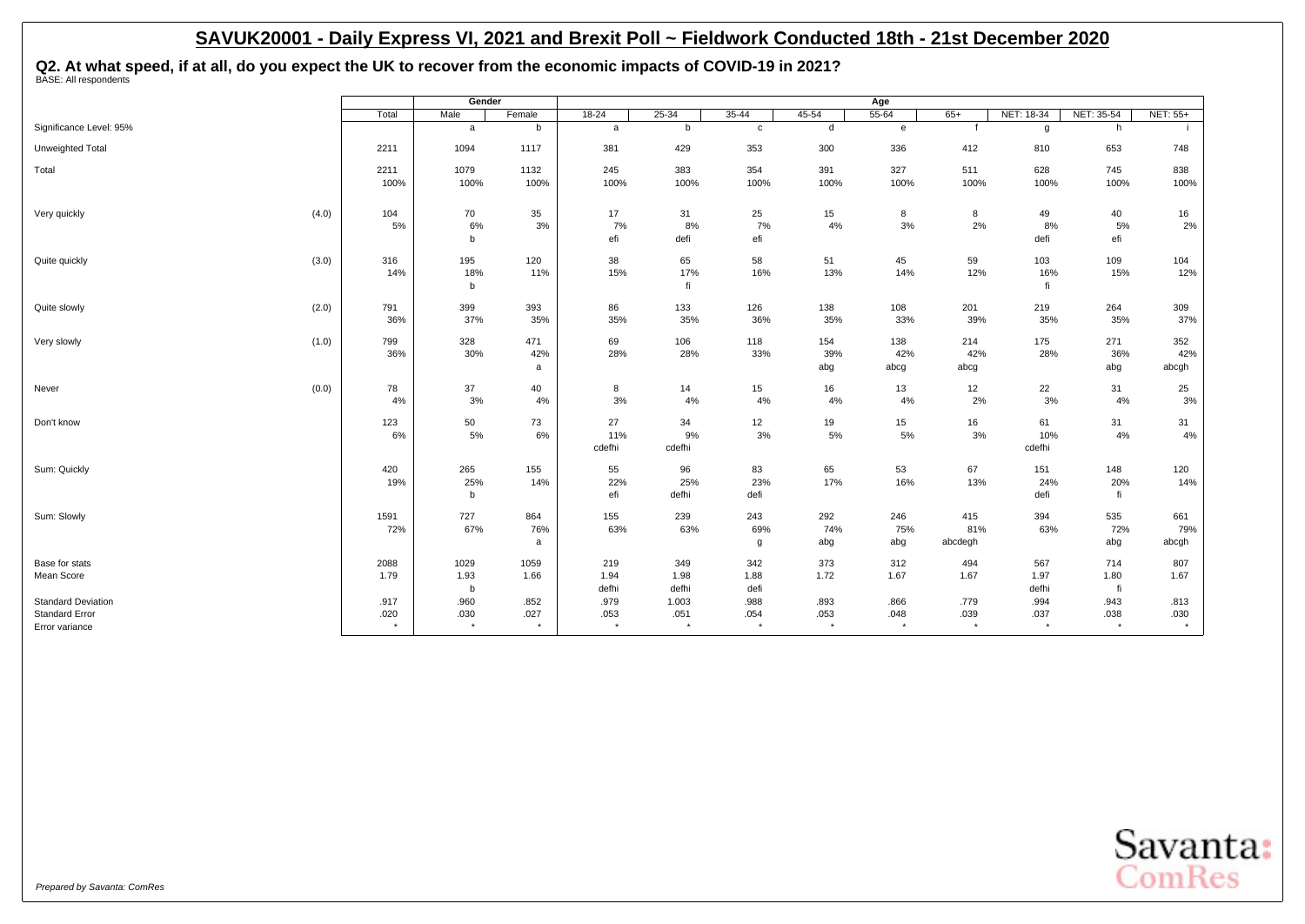**Q2. At what speed, if at all, do you expect the UK to recover from the economic impacts of COVID-19 in 2021?** BASE: All respondents

|                                                                      |                     |                      |                      |                         |                      |                                                     |                     | <b>Regions</b>          |                         |                         |                         |                      |                      |                           | Social grade                |                         |
|----------------------------------------------------------------------|---------------------|----------------------|----------------------|-------------------------|----------------------|-----------------------------------------------------|---------------------|-------------------------|-------------------------|-------------------------|-------------------------|----------------------|----------------------|---------------------------|-----------------------------|-------------------------|
|                                                                      | Total               | Northern<br>Ireland  | Scotland             | North-West              | North-East           | Yorkshire<br>and the<br>Humber                      | Wales               | West<br>Midlands        | East<br>Midlands        | South-West              | South-East              | Eastern              | London               | NET:<br>England           | ABC1                        | C <sub>2</sub> DE       |
| Significance Level: 95%                                              |                     | a                    | b                    | c                       | d                    | $\mathsf{e}% _{\mathsf{H}}\left( \mathsf{e}\right)$ |                     | $\mathbf{q}$            | h                       |                         |                         | k                    |                      | m                         | a                           | $\mathbf b$             |
| Unweighted Total                                                     | 2211                | 33                   | 168                  | 267                     | 118                  | 202                                                 | 87                  | 207                     | 181                     | 194                     | 301                     | 139                  | 314                  | 1923                      | 1119                        | 1092                    |
| Total                                                                | 2211<br>100%        | 66<br>100%           | 187<br>100%          | 247<br>100%             | 90<br>100%           | 180<br>100%                                         | 107<br>100%         | 191<br>100%             | 157<br>100%             | 191<br>100%             | 300<br>100%             | 206<br>100%          | 290<br>100%          | 1851<br>100%              | 1225<br>100%                | 986<br>100%             |
| Very quickly                                                         | (4.0)<br>104<br>5%  | 5<br>7%              | $\overline{7}$<br>4% | 16<br>6%<br>ij          | 6<br>7%              | 10<br>5%                                            | 6<br>6%             | 8<br>4%                 | $\overline{4}$<br>3%    | 3<br>2%                 | 8<br>3%                 | 5<br>2%              | 27<br>9%<br>bghijkm  | 87<br>5%                  | 64<br>5%                    | 40<br>4%                |
| Quite quickly                                                        | (3.0)<br>316<br>14% | 13<br>19%            | 34<br>18%            | 30<br>12%               | 12<br>14%            | 27<br>15%                                           | 13<br>12%           | 31<br>16%               | 22<br>14%               | 26<br>14%               | 28<br>9%                | 30<br>15%            | 49<br>17%            | 256<br>14%                | 197<br>16%<br>b             | 119<br>12%              |
| Quite slowly                                                         | (2.0)<br>791<br>36% | 19<br>29%            | 48<br>25%            | 92<br>37%<br>b          | 31<br>35%            | 62<br>35%                                           | 44<br>41%<br>b      | 66<br>34%               | 74<br>47%<br>bcdegjlm   | 85<br>44%<br>begjlm     | 104<br>35%<br>b         | 74<br>36%<br>b       | 92<br>32%            | 681<br>37%<br>b           | 443<br>36%                  | 348<br>35%              |
| Very slowly                                                          | 799<br>(1.0)<br>36% | 27<br>40%            | 79<br>42%<br>hil     | 96<br>39%<br>h          | 28<br>32%            | 64<br>35%<br>h                                      | 38<br>35%           | 64<br>34%<br>h          | 38<br>24%               | 60<br>32%               | 133<br>44%<br>deghilm   | 82<br>40%<br>h       | 90<br>31%            | 656<br>35%<br>h           | 420<br>34%                  | 379<br>38%<br>a         |
| Never                                                                | (0.0)<br>78<br>4%   | $\mathbf{1}$<br>2%   | 8<br>4%              | 5<br>2%                 | $\overline{2}$<br>3% | $\overline{7}$<br>4%                                | 6<br>5%             | 8<br>4%                 | $\overline{7}$<br>4%    | 9<br>5%                 | $\overline{7}$<br>2%    | $\overline{7}$<br>3% | 11<br>4%             | 63<br>3%                  | 36<br>3%                    | 41<br>4%                |
| Don't know                                                           | 123<br>6%           | $\overline{2}$<br>3% | 11<br>6%             | 8<br>3%                 | 10<br>11%<br>cfikm   | 10<br>6%                                            | $\mathbf{1}$<br>1%  | 14<br>7%                | 11<br>7%                | $\overline{7}$<br>4%    | 19<br>6%                | 9<br>4%              | 20<br>7%<br>cf       | 109<br>6%<br>$\mathbf{f}$ | 65<br>5%                    | 58<br>6%                |
| Sum: Quickly                                                         | 420<br>19%          | 17<br>26%            | 41<br>22%            | 46<br>18%               | 18<br>20%            | 36<br>20%                                           | 19<br>18%           | 40<br>21%               | 26<br>17%               | 29<br>15%               | 36<br>12%               | 35<br>17%            | 76<br>26%<br>chijkm  | 342<br>19%                | 261<br>21%<br>b             | 159<br>16%              |
| Sum: Slowly                                                          | 1591<br>72%         | 46<br>69%            | 127<br>68%           | 188<br>76%<br>dl        | 60<br>66%            | 126<br>70%                                          | 82<br>76%           | 130<br>68%              | 112<br>71%              | 145<br>76%              | 237<br>79%<br>bdeglm    | 156<br>76%<br>- 1    | 182<br>63%           | 1336<br>72%               | 863<br>70%                  | 727<br>74%              |
| Base for stats<br>Mean Score                                         | 2088<br>1.79        | 64<br>1.89           | 176<br>1.74          | 239<br>1.81             | 80<br>1.89           | 170<br>1.81                                         | 106<br>1.77         | 177<br>1.82             | 145<br>1.85             | 184<br>1.75             | 281<br>1.64             | 197<br>1.72          | 269<br>1.97<br>bijkm | 1742<br>1.80              | 1160<br>1.86<br>$\mathbf b$ | 928<br>1.72             |
| <b>Standard Deviation</b><br><b>Standard Error</b><br>Error variance | .917<br>.020        | .994<br>.176<br>.03  | .957<br>.076<br>.01  | .917<br>.057<br>$\star$ | .957<br>.094<br>.01  | .948<br>.069<br>$\star$                             | .939<br>.101<br>.01 | .934<br>.068<br>$\star$ | .843<br>.066<br>$\star$ | .822<br>.061<br>$\star$ | .814<br>.048<br>$\star$ | .847<br>.073<br>.01  | 1.041<br>.061        | .909<br>.021              | .926<br>.029<br>$\star$     | .900<br>.028<br>$\star$ |

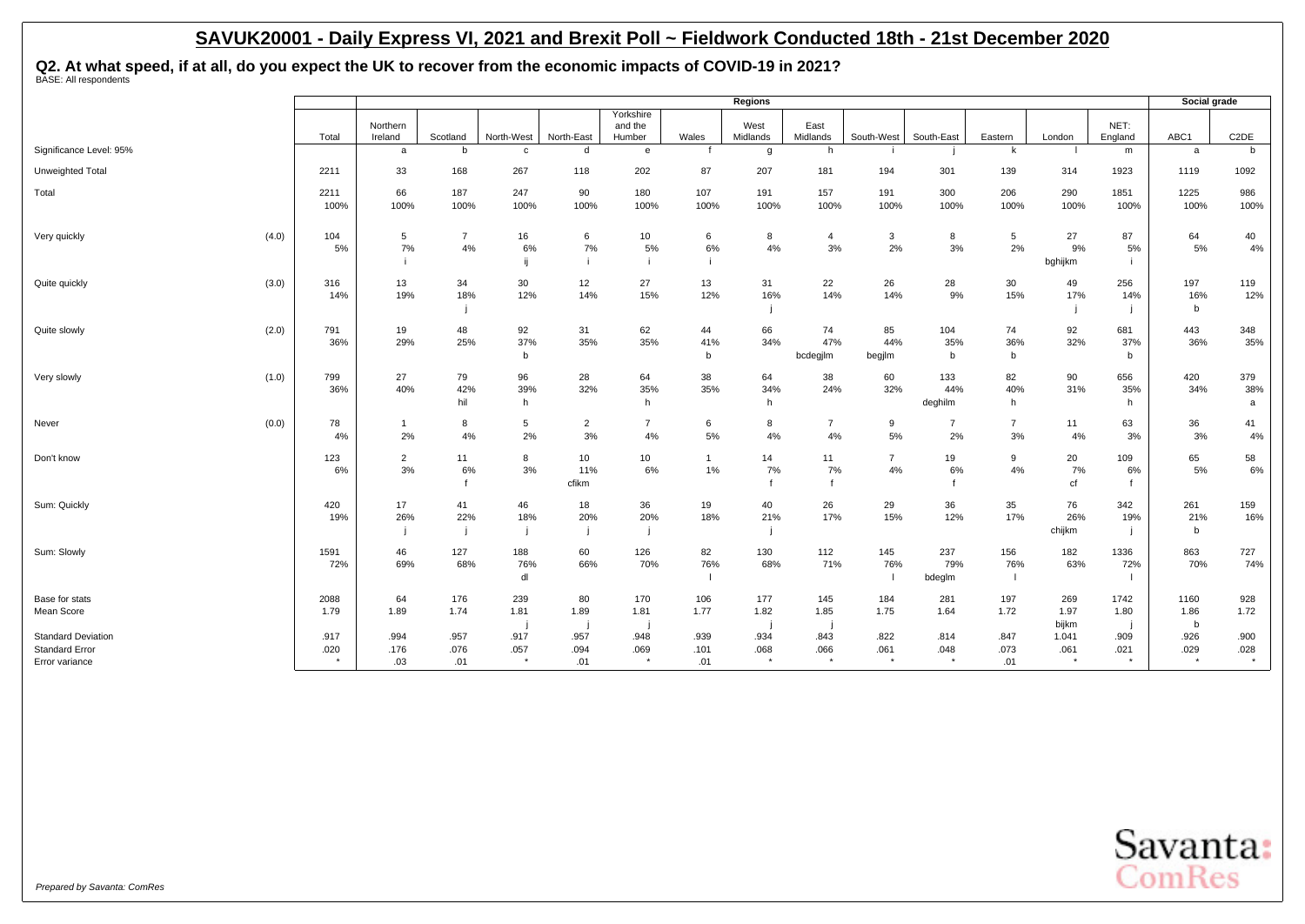**Q2. At what speed, if at all, do you expect the UK to recover from the economic impacts of COVID-19 in 2021?** BASE: All respondents

|                                                                      |                         |                         |                         |                     |                                                      | 2019 Past Vote                                       |                     |                                                      |                                                      |                         | 2016 EU Vote            |                         |
|----------------------------------------------------------------------|-------------------------|-------------------------|-------------------------|---------------------|------------------------------------------------------|------------------------------------------------------|---------------------|------------------------------------------------------|------------------------------------------------------|-------------------------|-------------------------|-------------------------|
|                                                                      | Total                   | Conservative            | Labour                  | Liberal<br>Democrat | The Brexit<br>Party                                  | Green                                                | SNP                 | Plaid Cymru                                          | Another party                                        | Did not vote            | Leave                   | Remain                  |
| Significance Level: 95%                                              |                         | a                       | b                       | $\mathbf c$         | d                                                    | $*$ e                                                | $\mathbf{f}$        | *g                                                   | *h                                                   |                         | a                       | b                       |
| Unweighted Total                                                     | 2211                    | 618                     | 565                     | 159                 | 30                                                   | 23                                                   | 60                  | 13                                                   | 12                                                   | 434                     | 726                     | 683                     |
| Total                                                                | 2211<br>100%            | 684<br>100%             | 546<br>100%             | 173<br>100%         | 31<br>100%                                           | 21<br>100%                                           | 71<br>100%          | 17<br>100%                                           | 17<br>100%                                           | 394<br>100%             | 783<br>100%             | 735<br>100%             |
| (4.0)<br>Very quickly                                                | 104<br>5%               | 28<br>4%                | 33<br>6%                | 8<br>5%             | 3<br>10%                                             | $\star$<br>2%                                        | $\mathbf{1}$<br>2%  | $\overline{\phantom{a}}$                             | $\overline{\phantom{a}}$<br>$\overline{\phantom{a}}$ | 22<br>6%                | 50<br>6%<br>b           | 28<br>4%                |
| (3.0)<br>Quite quickly                                               | 316<br>14%              | 120<br>17%<br>bc        | 60<br>11%               | 17<br>10%           | 8<br>25%<br>bc                                       | $\overline{\phantom{a}}$<br>$\overline{\phantom{a}}$ | 11<br>15%           | $\overline{2}$<br>10%                                | $\overline{\phantom{a}}$<br>$\overline{\phantom{a}}$ | 68<br>17%<br>bc         | 123<br>16%<br>b         | 81<br>11%               |
| (2.0)<br>Quite slowly                                                | 791<br>36%              | 293<br>43%<br>bcfi      | 165<br>30%              | 53<br>31%           | 11<br>37%                                            | 9<br>45%                                             | 16<br>22%           | $5\phantom{.0}$<br>28%                               | 8<br>44%                                             | 143<br>36%<br>bf        | 310<br>40%<br>b         | 230<br>31%              |
| (1.0)<br>Very slowly                                                 | 799<br>36%              | 203<br>30%              | 248<br>45%<br>adi       | 84<br>48%<br>adi    | 8<br>25%                                             | 11<br>53%                                            | 37<br>52%<br>adi    | 8<br>50%                                             | $\overline{7}$<br>42%                                | 121<br>31%              | 253<br>32%              | 345<br>47%<br>a         |
| (0.0)<br>Never                                                       | 78<br>4%                | 14<br>2%                | 18<br>$3%$              | 6<br>3%             | $\overline{\phantom{a}}$<br>$\overline{\phantom{a}}$ | $\overline{\phantom{a}}$<br>$\overline{\phantom{a}}$ | 3<br>4%             | $\overline{2}$<br>12%                                | $\overline{2}$<br>14%                                | 18<br>5%<br>a           | 22<br>3%                | 27<br>4%                |
| Don't know                                                           | 123<br>6%               | 26<br>4%                | 22<br>4%                | 5<br>$3%$           | $\mathbf{1}$<br>3%                                   | $\overline{\phantom{a}}$<br>$\overline{\phantom{a}}$ | 3<br>5%             | $\overline{\phantom{a}}$<br>$\overline{\phantom{a}}$ | $\overline{\phantom{a}}$<br>$\overline{\phantom{a}}$ | 22<br>6%                | 25<br>3%                | 25<br>3%                |
| Sum: Quickly                                                         | 420<br>19%              | 148<br>22%<br>b         | 93<br>17%               | 25<br>15%           | 11<br>35%<br>bc                                      | $\star$<br>2%                                        | 12<br>17%           | $\overline{2}$<br>10%                                | $\blacksquare$<br>$\blacksquare$                     | 90<br>23%<br>bc         | 173<br>22%<br>b         | 109<br>15%              |
| Sum: Slowly                                                          | 1591<br>72%             | 497<br>73%              | 413<br>76%              | 137<br>79%<br>j.    | 19<br>63%                                            | 20<br>98%                                            | 53<br>74%           | 13<br>79%                                            | 15<br>86%                                            | 264<br>67%              | 563<br>72%              | 575<br>78%<br>a         |
| Base for stats<br>Mean Score                                         | 2088<br>1.79            | 658<br>1.92<br>bcf      | 524<br>1.70             | 168<br>1.63         | 30<br>2.20                                           | 21<br>1.51                                           | 68<br>1.55          | 17<br>1.36                                           | 17<br>1.30                                           | 372<br>1.88<br>bcf      | 758<br>1.90<br>b        | 710<br>1.63             |
| <b>Standard Deviation</b><br><b>Standard Error</b><br>Error variance | .917<br>.020<br>$\star$ | .860<br>.035<br>$\star$ | .941<br>.040<br>$\star$ | .893<br>.072<br>.01 | .950<br>.176<br>.03                                  | .631<br>.132<br>.02                                  | .878<br>.116<br>.01 | .838<br>.233<br>.05                                  | .718<br>.207<br>.04                                  | .964<br>.048<br>$\star$ | .932<br>.035<br>$\star$ | .879<br>.034<br>$\star$ |

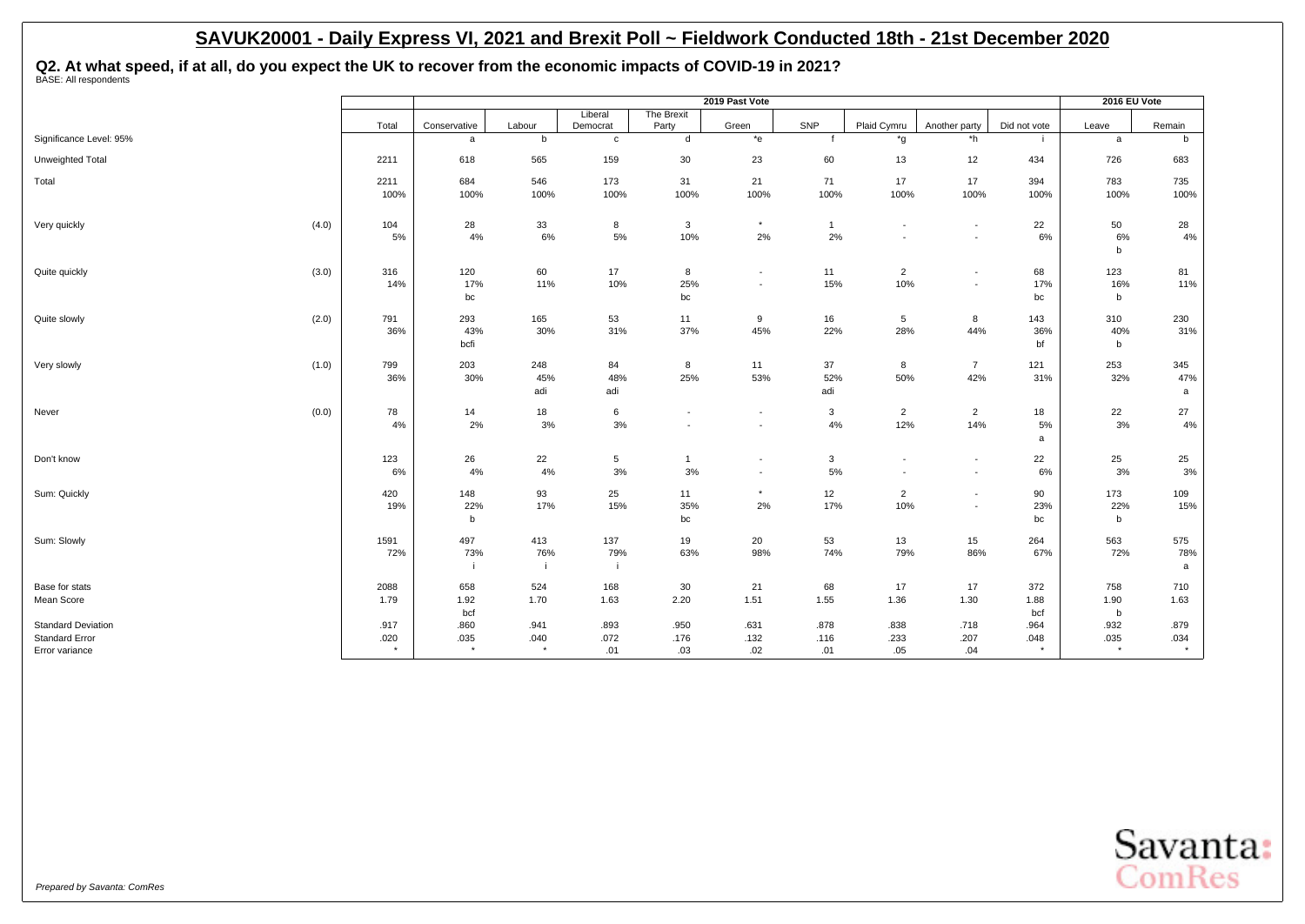## **Q3. Overall, looking forward to 2021 to what extent are you optimistic or pessimistic about you and your family's future?** BASE: All respondents

|                                                                      |               | Gender                    |                            |                          |                          |                             |                                | Age                      |                         |                    |                          |                          |
|----------------------------------------------------------------------|---------------|---------------------------|----------------------------|--------------------------|--------------------------|-----------------------------|--------------------------------|--------------------------|-------------------------|--------------------|--------------------------|--------------------------|
|                                                                      | Total         | Male                      | Female                     | $18-24$                  | $25 - 34$                | $35 - 44$                   | 45-54                          | $55 - 64$                | $65+$                   | NET: 18-34         | NET: 35-54               | <b>NET: 55+</b>          |
| Significance Level: 95%                                              |               | a                         | b                          | a                        | b                        | $\mathtt{C}$                | d                              | $\mathbf{e}$             |                         | g                  | h                        |                          |
| Unweighted Total                                                     | 2211          | 1094                      | 1117                       | 381                      | 429                      | 353                         | 300                            | 336                      | 412                     | 810                | 653                      | 748                      |
| Total                                                                | 2211<br>100%  | 1079<br>100%              | 1132<br>100%               | 245<br>100%              | 383<br>100%              | 354<br>100%                 | 391<br>100%                    | 327<br>100%              | 511<br>100%             | 628<br>100%        | 745<br>100%              | 838<br>100%              |
| (5.0)<br>Very optimistic                                             | 191<br>9%     | 121<br>11%<br>$\mathbf b$ | 71<br>6%                   | 23<br>9%                 | 38<br>10%                | 42<br>12%<br>fi             | 29<br>7%                       | 25<br>8%                 | 35<br>7%                | 61<br>10%          | 71<br>9%                 | 60<br>7%                 |
| (4.0)<br>Somewhat optimistic                                         | 666<br>30%    | 369<br>34%<br>b           | 297<br>26%                 | 72<br>29%                | 106<br>28%               | 109<br>31%                  | 102<br>26%                     | 81<br>25%                | 196<br>38%<br>abcdegh   | 177<br>28%         | 211<br>28%               | 277<br>33%<br>deg        |
| (3.0)<br>Neutral                                                     | 739<br>33%    | 341<br>32%                | 397<br>35%                 | 84<br>34%                | 129<br>34%               | 107<br>30%                  | 143<br>37%                     | 111<br>34%               | 163<br>32%              | 213<br>34%         | 251<br>34%               | 275<br>33%               |
| (2.0)<br>Somewhat pessimistic                                        | 387<br>18%    | 155<br>14%                | 232<br>20%<br>a            | 38<br>15%                | 55<br>14%                | 61<br>17%                   | 68<br>17%                      | 68<br>21%<br>bg          | 97<br>19%               | 93<br>15%          | 129<br>17%               | 165<br>20%<br>bg         |
| (1.0)<br>Very pessimistic                                            | 160<br>7%     | 67<br>6%                  | 94<br>8%                   | 12<br>5%                 | 34<br>9%<br>af           | 27<br>$8\%$<br>$\mathbf{f}$ | 39<br>10%<br>afi               | 34<br>10%<br>afi         | 15<br>$3%$              | 46<br>7%           | 66<br>9%<br>afi          | 49<br>6%                 |
| Don't know                                                           | 68<br>3%      | 26<br>2%                  | 41<br>4%                   | 18<br>7%<br>cdefhi       | 21<br>5%<br>cefhi        | $\overline{7}$<br>2%        | 11<br>3%                       | $\overline{7}$<br>2%     | 5<br>$1\%$              | 38<br>6%<br>cdefhi | 18<br>2%                 | 12<br>1%                 |
| Sum: Optimistic                                                      | 857<br>39%    | 489<br>45%<br>b           | 367<br>32%                 | 94<br>38%                | 144<br>38%               | 151<br>43%<br>de            | 130<br>33%                     | 106<br>32%               | 231<br>45%<br>bdegh     | 238<br>38%         | 282<br>38%               | 337<br>40%<br>de         |
| Sum: Pessimistic                                                     | 548<br>25%    | 222<br>21%                | 326<br>29%<br>$\mathsf{a}$ | 50<br>20%                | 89<br>23%                | 88<br>25%                   | 107<br>27%<br>a                | 102<br>31%<br>abfg       | 112<br>22%              | 138<br>22%         | 195<br>26%<br>a          | 214<br>26%<br>a          |
| Net: Optimism                                                        | 14            | 25<br>$\mathbf b$         | $\overline{4}$             | 18<br>deh                | 14<br>de                 | 18<br>deh                   | 6<br>$\mathbf{e}$              | $\overline{1}$           | 23<br>bdeghi            | 16<br>deh          | 12<br>de                 | 15<br>de                 |
| Base for stats<br>Mean Score                                         | 2143<br>3.16  | 1053<br>3.31<br>b         | 1091<br>3.02               | 228<br>3.24<br>de        | 362<br>3.16<br>e         | 347<br>3.22<br>de           | 380<br>3.04                    | 320<br>2.98              | 506<br>3.28<br>deh      | 590<br>3.19<br>de  | 727<br>3.13              | 826<br>3.16<br>e         |
| <b>Standard Deviation</b><br><b>Standard Error</b><br>Error variance | 1.060<br>.023 | 1.057<br>.032<br>$\star$  | 1.043<br>.032<br>$\star$   | 1.017<br>.054<br>$\star$ | 1.102<br>.055<br>$\star$ | 1.114<br>.060<br>$^\star$   | 1.075<br>.063<br>$\rightarrow$ | 1.100<br>.061<br>$\star$ | .947<br>.047<br>$\star$ | 1.070<br>.039      | 1.097<br>.044<br>$\star$ | 1.018<br>.038<br>$\star$ |

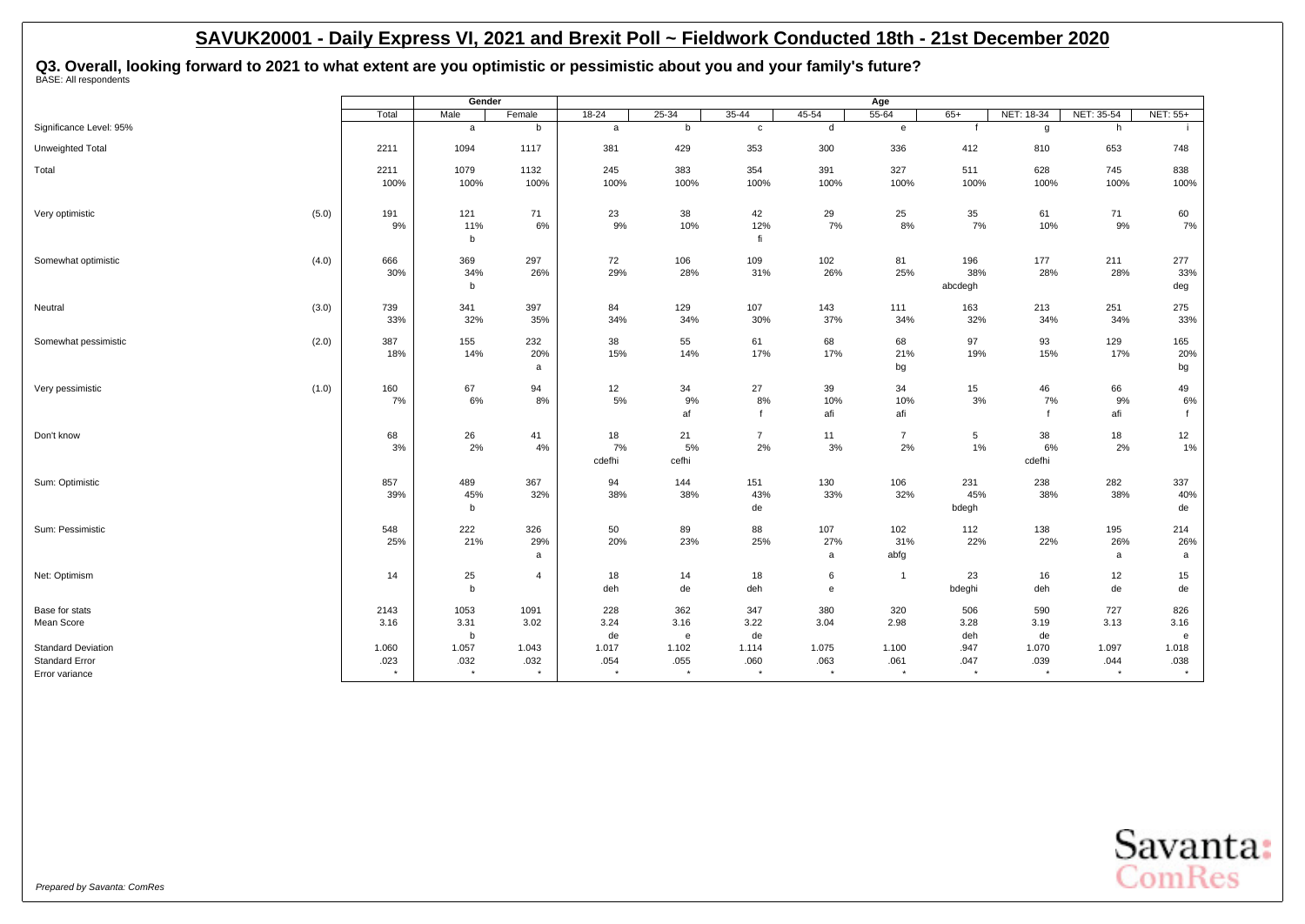**Q3. Overall, looking forward to 2021 to what extent are you optimistic or pessimistic about you and your family's future?** BASE: All respondents

|                                                                      |       |               |                       |                      |                          |                      |                                |                      | Regions              |                      |                           |                          |                      |                          |                          | Social grade             |                   |
|----------------------------------------------------------------------|-------|---------------|-----------------------|----------------------|--------------------------|----------------------|--------------------------------|----------------------|----------------------|----------------------|---------------------------|--------------------------|----------------------|--------------------------|--------------------------|--------------------------|-------------------|
|                                                                      |       | Total         | Northern<br>Ireland   | Scotland             | North-West               | North-East           | Yorkshire<br>and the<br>Humber | Wales                | West<br>Midlands     | East<br>Midlands     | South-West                | South-East               | Eastern              | London                   | NET:<br>England          | ABC1                     | C <sub>2</sub> DE |
| Significance Level: 95%                                              |       |               | a                     | b                    | C                        | d                    | e                              |                      | g                    | h                    |                           |                          | k                    |                          | m                        | a                        | b                 |
| Unweighted Total                                                     |       | 2211          | 33                    | 168                  | 267                      | 118                  | 202                            | 87                   | 207                  | 181                  | 194                       | 301                      | 139                  | 314                      | 1923                     | 1119                     | 1092              |
| Total                                                                |       | 2211<br>100%  | 66<br>100%            | 187<br>100%          | 247<br>100%              | 90<br>100%           | 180<br>100%                    | 107<br>100%          | 191<br>100%          | 157<br>100%          | 191<br>100%               | 300<br>100%              | 206<br>100%          | 290<br>100%              | 1851<br>100%             | 1225<br>100%             | 986<br>100%       |
| Very optimistic                                                      | (5.0) | 191<br>9%     | $\overline{7}$<br>10% | 15<br>8%             | 26<br>10%<br>g           | 11<br>12%<br>gh      | 20<br>11%<br>g                 | $\overline{7}$<br>7% | $\overline{7}$<br>4% | 9<br>6%              | 19<br>10%<br>g            | 21<br>7%                 | 12<br>6%             | 38<br>13%<br>ghjkm       | 162<br>9%<br>g           | 109<br>9%                | 83<br>8%          |
| Somewhat optimistic                                                  | (4.0) | 666<br>30%    | 24<br>37%             | 49<br>26%            | 61<br>25%                | 29<br>32%            | 66<br>36%<br>bc                | 30<br>28%            | 60<br>31%            | 49<br>31%            | 64<br>34%<br>$\mathbf{c}$ | 85<br>28%                | 66<br>32%            | 83<br>29%                | 563<br>30%               | 376<br>31%               | 289<br>29%        |
| Neutral                                                              | (3.0) | 739<br>33%    | 27<br>41%             | 67<br>36%            | 91<br>37%<br>ei          | 28<br>31%            | 50<br>28%                      | 46<br>43%<br>eilm    | 65<br>34%            | 54<br>34%            | 52<br>27%                 | 103<br>34%               | 68<br>33%            | 87<br>30%                | 599<br>32%               | 405<br>33%               | 334<br>34%        |
| Somewhat pessimistic                                                 | (2.0) | 387<br>18%    | 6<br>8%               | 37<br>20%<br>df      | 44<br>18%<br>d           | 9<br>9%              | 25<br>14%                      | 10<br>10%            | 37<br>20%<br>df      | 27<br>17%            | 44<br>23%<br>def          | 55<br>18%<br>d           | 41<br>20%<br>df      | 53<br>18%<br>df          | 335<br>18%<br>df         | 208<br>17%               | 180<br>18%        |
| Very pessimistic                                                     | (1.0) | 160<br>7%     | $\overline{1}$<br>2%  | 11<br>6%             | 17<br>7%                 | 10<br>11%            | 15<br>8%                       | 11<br>10%            | 15<br>8%             | 11<br>7%             | 6<br>$3%$                 | 27<br>9%                 | 17<br>8%             | 19<br>6%                 | 137<br>7%                | 87<br>7%                 | 74<br>7%          |
| Don't know                                                           |       | 68<br>3%      | $\overline{2}$<br>3%  | $\overline{7}$<br>4% | $\overline{7}$<br>3%     | 3<br>4%              | $\overline{a}$<br>2%           | 3<br>3%              | $\overline{7}$<br>4% | 6<br>4%              | 6<br>3%                   | 9<br>3%                  | $\overline{2}$<br>1% | 10<br>3%                 | 56<br>3%                 | 41<br>3%                 | 27<br>3%          |
| Sum: Optimistic                                                      |       | 857<br>39%    | 31<br>46%             | 64<br>34%            | 87<br>35%                | 40<br>44%            | 86<br>48%<br>bcfghjm           | 37<br>35%            | 67<br>35%            | 58<br>37%            | 83<br>43%                 | 106<br>35%               | 78<br>38%            | 121<br>42%               | 725<br>39%               | 485<br>40%               | 372<br>38%        |
| Sum: Pessimistic                                                     |       | 548<br>25%    | $\overline{7}$<br>10% | 48<br>26%            | 61<br>25%                | 19<br>21%            | 40<br>22%                      | 21<br>20%            | 52<br>27%<br>a       | 39<br>25%            | 49<br>26%                 | 82<br>27%<br>a           | 58<br>28%<br>a       | 72<br>25%                | 471<br>25%<br>a          | 294<br>24%               | 253<br>26%        |
| Net: Optimism                                                        |       | 14            | 36<br>bcfghijklm      | 8                    | 10                       | 23<br>bcghjkm        | 26<br>bcfghjklm                | 15                   | 8                    | 12                   | 17<br>bcgj                | 8                        | 10                   | 17<br>bcgj               | 14<br>gj                 | 16<br>b                  | 12                |
| Base for stats<br>Mean Score                                         |       | 2143<br>3.16  | 65<br>3.45<br>gj      | 179<br>3.11          | 240<br>3.14              | 87<br>3.25           | 176<br>3.29<br>gj              | 104<br>3.11          | 184<br>3.04          | 150<br>3.11          | 184<br>3.25<br>g          | 291<br>3.06              | 204<br>3.08          | 280<br>3.24<br>gj        | 1795<br>3.16             | 1184<br>3.18             | 959<br>3.13       |
| <b>Standard Deviation</b><br><b>Standard Error</b><br>Error variance |       | 1.060<br>.023 | .866<br>.153<br>.02   | 1.030<br>.081<br>.01 | 1.066<br>.066<br>$\star$ | 1.164<br>.110<br>.01 | 1.115<br>.080<br>.01           | 1.040<br>.113<br>.01 | 1.002<br>.071<br>.01 | 1.019<br>.077<br>.01 | 1.028<br>.075<br>.01      | 1.069<br>.063<br>$\star$ | 1.045<br>.089<br>.01 | 1.115<br>.064<br>$\star$ | 1.069<br>.025<br>$\star$ | 1.059<br>.032<br>$\star$ | 1.060<br>.033     |

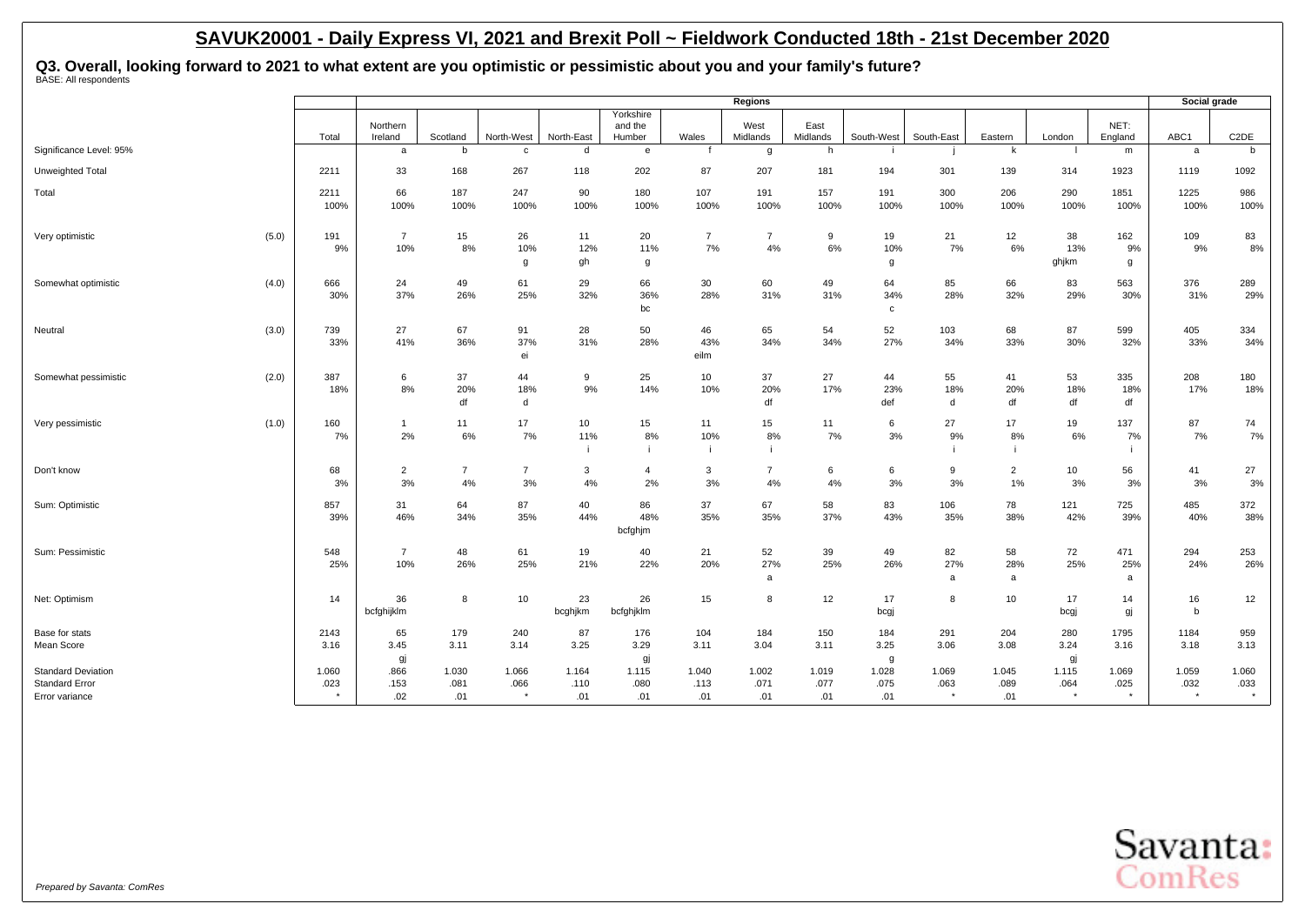**Q3. Overall, looking forward to 2021 to what extent are you optimistic or pessimistic about you and your family's future?** BASE: All respondents

|                                         |       |                 |                    |             |                      |                          | 2019 Past Vote                                       |                    |                                                      |                               |                 | 2016 EU Vote    |                 |
|-----------------------------------------|-------|-----------------|--------------------|-------------|----------------------|--------------------------|------------------------------------------------------|--------------------|------------------------------------------------------|-------------------------------|-----------------|-----------------|-----------------|
|                                         |       | Total           | Conservative       | Labour      | Liberal<br>Democrat  | The Brexit<br>Party      | Green                                                | SNP                | Plaid Cymru                                          | Another party                 | Did not vote    | Leave           | Remain          |
| Significance Level: 95%                 |       |                 | a                  | b           | $\mathbf c$          | d                        | $*_{e}$                                              |                    | *g                                                   | *h                            |                 | a               | b               |
| Unweighted Total                        |       | 2211            | 618                | 565         | 159                  | 30                       | 23                                                   | 60                 | 13                                                   | 12                            | 434             | 726             | 683             |
| Total                                   |       | 2211            | 684                | 546         | 173                  | 31                       | 21                                                   | 71                 | 17                                                   | 17                            | 394             | 783             | 735             |
|                                         |       | 100%            | 100%               | 100%        | 100%                 | 100%                     | 100%                                                 | 100%               | 100%                                                 | 100%                          | 100%            | 100%            | 100%            |
| Very optimistic                         | (5.0) | 191             | 69                 | 55          | 13                   | 5                        | $\overline{\phantom{a}}$                             | $\mathbf{1}$       | $\mathbf{1}$                                         | $\overline{\phantom{a}}$      | 33              | 94              | 49              |
|                                         |       | 9%              | 10%<br>$\mathbf f$ | 10%         | 7%                   | 15%                      | $\overline{\phantom{a}}$                             | 1%                 | 6%                                                   | $\blacksquare$                | 8%              | 12%<br>b        | 7%              |
| Somewhat optimistic                     | (4.0) | 666             | 275                | 139         | 44                   | 9                        | 6                                                    | 21                 | 3                                                    | $\overline{7}$                | 117             | 265             | 206             |
|                                         |       | 30%             | 40%<br>bci         | 26%         | 26%                  | 28%                      | 31%                                                  | 29%                | 20%                                                  | 39%                           | 30%             | 34%<br>b        | 28%             |
| Neutral                                 | (3.0) | 739             | 204                | 175         | 63                   | 13                       | 8                                                    | 23                 | 11                                                   | $\overline{4}$                | 130             | 261             | 229             |
|                                         |       | 33%             | 30%                | 32%         | 36%                  | 43%                      | 40%                                                  | 33%                | 65%                                                  | 24%                           | 33%             | 33%             | 31%             |
| Somewhat pessimistic                    | (2.0) | 387<br>18%      | 100<br>15%         | 103<br>19%  | 39<br>22%            | $\overline{2}$<br>$5%$   | 6<br>29%                                             | 17<br>24%          | $\overline{\phantom{a}}$<br>$\overline{\phantom{a}}$ | $\overline{4}$<br>23%         | 76<br>19%       | 110<br>14%      | 171<br>23%      |
|                                         |       |                 |                    | a           | ad                   |                          |                                                      | d                  |                                                      |                               | a               |                 | a               |
| Very pessimistic                        | (1.0) | 160             | 32<br>5%           | 58<br>11%   | 12<br>7%             | 3<br>$8\%$               | $\overline{\phantom{a}}$                             | 8<br>11%           |                                                      | $\overline{c}$<br>14%         | 28              | 43              | 73              |
|                                         |       | 7%              |                    | ai          |                      |                          | $\overline{\phantom{a}}$                             | a                  | $\overline{\phantom{a}}$                             |                               | 7%              | 6%              | 10%<br>a        |
| Don't know                              |       | 68<br>3%        | 5<br>1%            | 15<br>3%    | $\overline{2}$<br>1% | $\overline{\phantom{a}}$ | $\overline{\phantom{a}}$<br>$\overline{\phantom{a}}$ | $\mathbf{1}$<br>2% | 1<br>9%                                              | ٠<br>$\overline{\phantom{a}}$ | 9<br>2%         | 9<br>1%         | 8<br>$1\%$      |
|                                         |       |                 |                    | a           |                      |                          |                                                      |                    |                                                      |                               | a               |                 |                 |
| Sum: Optimistic                         |       | 857             | 343                | 195         | 57                   | 13                       | 6                                                    | 22<br>31%          | $\overline{4}$                                       | $\overline{7}$                | 151             | 359             | 254<br>35%      |
|                                         |       | 39%             | 50%<br>bcfi        | 36%         | 33%                  | 43%                      | 31%                                                  |                    | 26%                                                  | 39%                           | 38%             | 46%<br>b        |                 |
| Sum: Pessimistic                        |       | 548             | 132                | 161         | 51                   | 4                        | 6                                                    | 25                 | $\overline{\phantom{a}}$                             | 6                             | 104             | 153             | 244             |
|                                         |       | 25%             | 19%                | 29%<br>a    | 30%<br>a             | 14%                      | 29%                                                  | 35%<br>ad          | $\overline{\phantom{a}}$                             | 37%                           | 26%<br>a        | 20%             | 33%<br>a        |
| Net: Optimism                           |       | 14              | 31                 | 6           | 3                    | 29                       | $\overline{2}$                                       | $-4$               | 26                                                   | $\overline{2}$                | 12              | 26              | $\mathbf{1}$    |
|                                         |       |                 | bci                |             |                      | bci                      |                                                      |                    |                                                      |                               | bc              | $\mathbf b$     |                 |
| Base for stats<br>Mean Score            |       | 2143            | 680                | 531<br>3.06 | 171<br>3.04          | 31                       | 21<br>3.02                                           | 70<br>2.86         | 15<br>3.34                                           | 17<br>2.88                    | 385             | 774<br>3.33     | 728<br>2.98     |
|                                         |       | 3.16            | 3.37<br>bcfi       |             |                      | 3.36                     |                                                      |                    |                                                      |                               | 3.14            | $\mathbf b$     |                 |
| <b>Standard Deviation</b>               |       | 1.060           | 1.006              | 1.144       | 1.037                | 1.087                    | .793                                                 | 1.017              | .610                                                 | 1.109                         | 1.059           | 1.042           | 1.090           |
| <b>Standard Error</b><br>Error variance |       | .023<br>$\star$ | .041<br>$\star$    | .049        | .083<br>.01          | .198<br>.04              | .165<br>.03                                          | .132<br>.02        | .176<br>.03                                          | .320<br>.10                   | .052<br>$\star$ | .039<br>$\star$ | .042<br>$\star$ |
|                                         |       |                 |                    |             |                      |                          |                                                      |                    |                                                      |                               |                 |                 |                 |

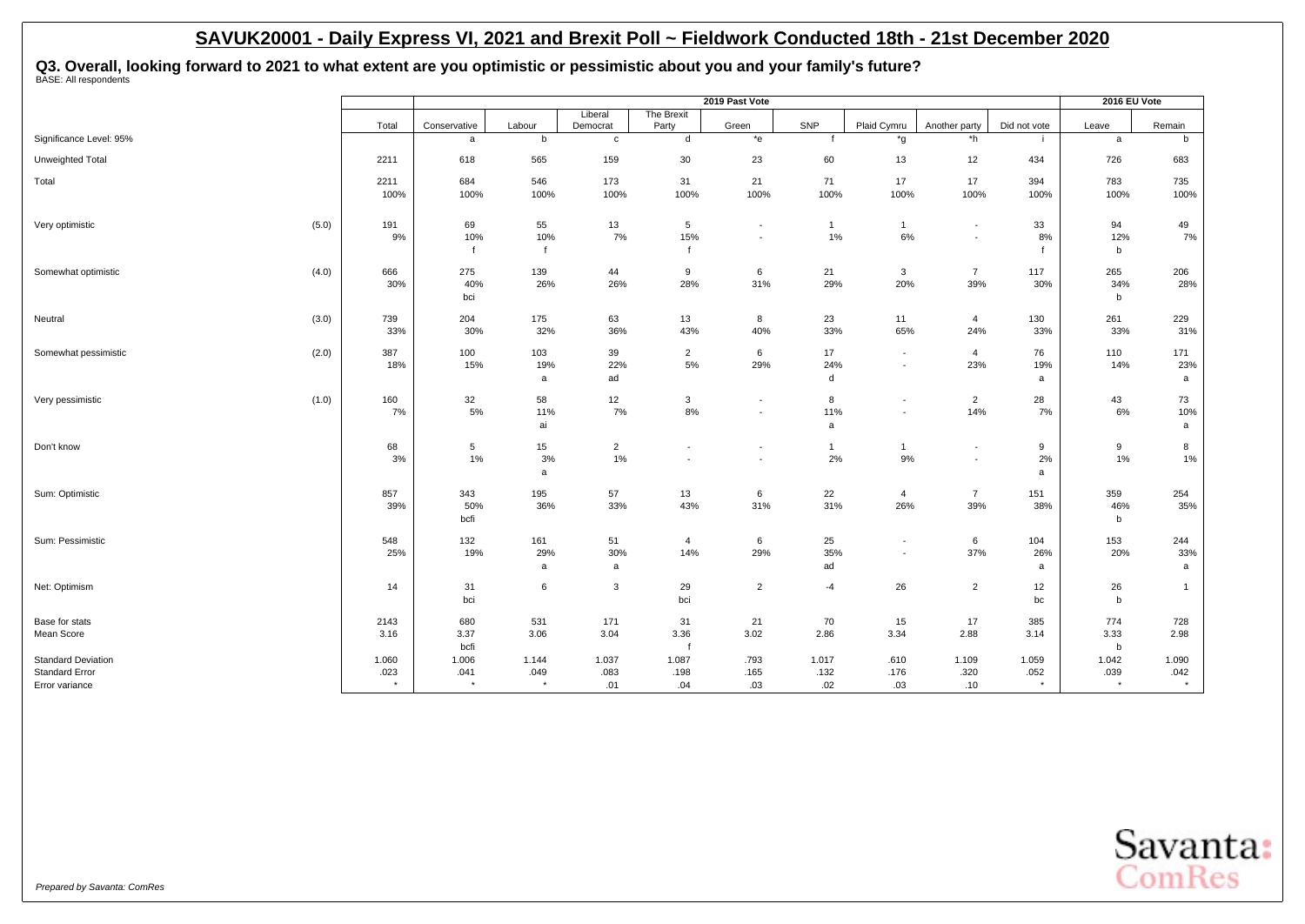Q4. Across 2020, to what extent do you believe the Government has dealt with the COVID-19 pandemic well or badly?<br><sup>BASE: All respondents</sub></sup>

|                           |       |                 | Gender          |                 |                 |                  |                                            |       | Age          |                 |                 |                 |                 |
|---------------------------|-------|-----------------|-----------------|-----------------|-----------------|------------------|--------------------------------------------|-------|--------------|-----------------|-----------------|-----------------|-----------------|
|                           |       | Total           | Male            | Female          | $18 - 24$       | $25 - 34$        | $35 - 44$                                  | 45-54 | $55 - 64$    | $65+$           | NET: 18-34      | NET: 35-54      | <b>NET: 55+</b> |
| Significance Level: 95%   |       |                 | a               | b               | a               | b                | $\mathbf c$                                | d     | $\mathbf{e}$ |                 | g               | h               |                 |
| Unweighted Total          |       | 2211            | 1094            | 1117            | 381             | 429              | 353                                        | 300   | 336          | 412             | 810             | 653             | 748             |
| Total                     |       | 2211            | 1079            | 1132            | 245             | 383              | 354                                        | 391   | 327          | 511             | 628             | 745             | 838             |
|                           |       | 100%            | 100%            | 100%            | 100%            | 100%             | 100%                                       | 100%  | 100%         | 100%            | 100%            | 100%            | 100%            |
|                           |       |                 |                 |                 |                 |                  |                                            |       |              |                 |                 |                 |                 |
| Very well                 | (5.0) | 125             | 75              | 50              | 13              | 28               | 24                                         | 18    | 21           | 21              | 41              | 42              | 42              |
|                           |       | 6%              | 7%<br>b         | 4%              | 5%              | 7%               | 7%                                         | 5%    | 6%           | 4%              | 6%              | 6%              | 5%              |
| Quite well                | (4.0) | 487             | 262             | 225             | 39              | 83               | 75                                         | 73    | 71           | 147             | 122             | 147             | 218             |
|                           |       | 22%             | 24%             | 20%             | 16%             | 22%              | 21%                                        | 19%   | 22%          | 29%             | 19%             | 20%             | 26%             |
|                           |       |                 | b               |                 |                 | a                |                                            |       |              | abcdegh         |                 |                 | adgh            |
| Neither well nor badly    | (3.0) | 535             | 253             | 282             | 71              | 96               | 82                                         | 78    | 69           | 141             | 167             | 160             | 209             |
|                           |       | 24%             | 23%             | 25%             | 29%             | 25%              | 23%                                        | 20%   | 21%          | 28%             | 27%             | 21%             | 25%             |
|                           |       |                 |                 |                 | deh             |                  |                                            |       |              | deh             | deh             |                 |                 |
| Quite badly               | (2.0) | 481             | 213             | 268             | 57              | 84               | 83                                         | 99    | 56           | 102             | 141             | 182             | 157             |
|                           |       | 22%             | 20%             | 24%             | 23%             | 22%              | 24%                                        | 25%   | 17%          | 20%             | 22%             | 24%             | 19%             |
|                           |       |                 |                 | a               | e               |                  | $\mathsf{e}% _{0}\left( \mathsf{e}\right)$ | ei    |              |                 | e               | ei              |                 |
| Very badly                | (1.0) | 521             | 251             | 270             | 48              | 73               | 83                                         | 113   | 106          | 97              | 122             | 196             | 203             |
|                           |       | 24%             | 23%             | 24%             | 20%             | 19%              | 23%                                        | 29%   | 32%          | 19%             | 19%             | 26%             | 24%             |
|                           |       |                 |                 |                 |                 |                  |                                            | abfg  | abcfghi      |                 |                 | abfg            | bfg             |
| Don't know                |       | 61              | 23              | 38              | 17              | 19               | $\overline{7}$                             | 10    | 5            | 4               | 36              | 17              | 8               |
|                           |       | 3%              | 2%              | 3%              | 7%              | 5%               | 2%                                         | 3%    | 2%           | $1\%$           | 6%              | 2%              | $1\%$           |
|                           |       |                 |                 |                 | cdefhi          | cefhi            |                                            | fi    |              |                 | cdefhi          | f               |                 |
| Sum: Well                 |       | 612             | 338             | 274             | 52              | 111              | 99                                         | 91    | 92           | 168             | 162             | 190             | 260             |
|                           |       | 28%             | 31%             | 24%             | 21%             | 29%              | 28%                                        | 23%   | 28%          | 33%             | 26%             | 25%             | 31%             |
|                           |       |                 | b               |                 |                 | a                | a                                          |       | a            | adgh            |                 |                 | adgh            |
| Sum: Badly                |       | 1002            | 465             | 537             | 105             | 158              | 166                                        | 212   | 162          | 199             | 263             | 379             | 360             |
|                           |       | 45%             | 43%             | 47%             | 43%             | 41%              | 47%                                        | 54%   | 49%          | 39%             | 42%             | 51%             | 43%             |
|                           |       |                 |                 | a               |                 |                  |                                            | abfgi | bfg          |                 |                 | abfgi           |                 |
| Net: Well                 |       | $-18$           | $-12$           | $-23$           | $-22$           | $-12$            | $-19$                                      | $-31$ | $-21$        | -6              | $-16$           | $-25$           | $-12$           |
| Base for stats            |       | 2150            | 1056            | 1094            | 228             | 364              | 347                                        | 381   | 322          | 507             | 592             | 728             | 830             |
| Mean Score                |       | 2.63            | 2.71            | 2.56            | 2.61            | 2.75             | 2.63                                       | 2.43  | 2.52         | 2.79            | 2.69            | 2.53            | 2.69            |
|                           |       |                 | b               |                 |                 | deh              | d                                          |       |              | adeh            | deh             |                 | dh              |
| <b>Standard Deviation</b> |       | 1.233           | 1.268           | 1.193           | 1.159           | 1.230            | 1.248                                      | 1.231 | 1.322        | 1.174           | 1.204           | 1.242           | 1.240           |
| <b>Standard Error</b>     |       | .027<br>$\star$ | .039<br>$\star$ | .036<br>$\star$ | .061<br>$\star$ | .061<br>$^\star$ | .067<br>$^\star$                           | .072  | .073         | .058<br>$\star$ | .044<br>$\star$ | .049<br>$\star$ | .046            |
| Error variance            |       |                 |                 |                 |                 |                  |                                            | .01   | .01          |                 |                 |                 |                 |

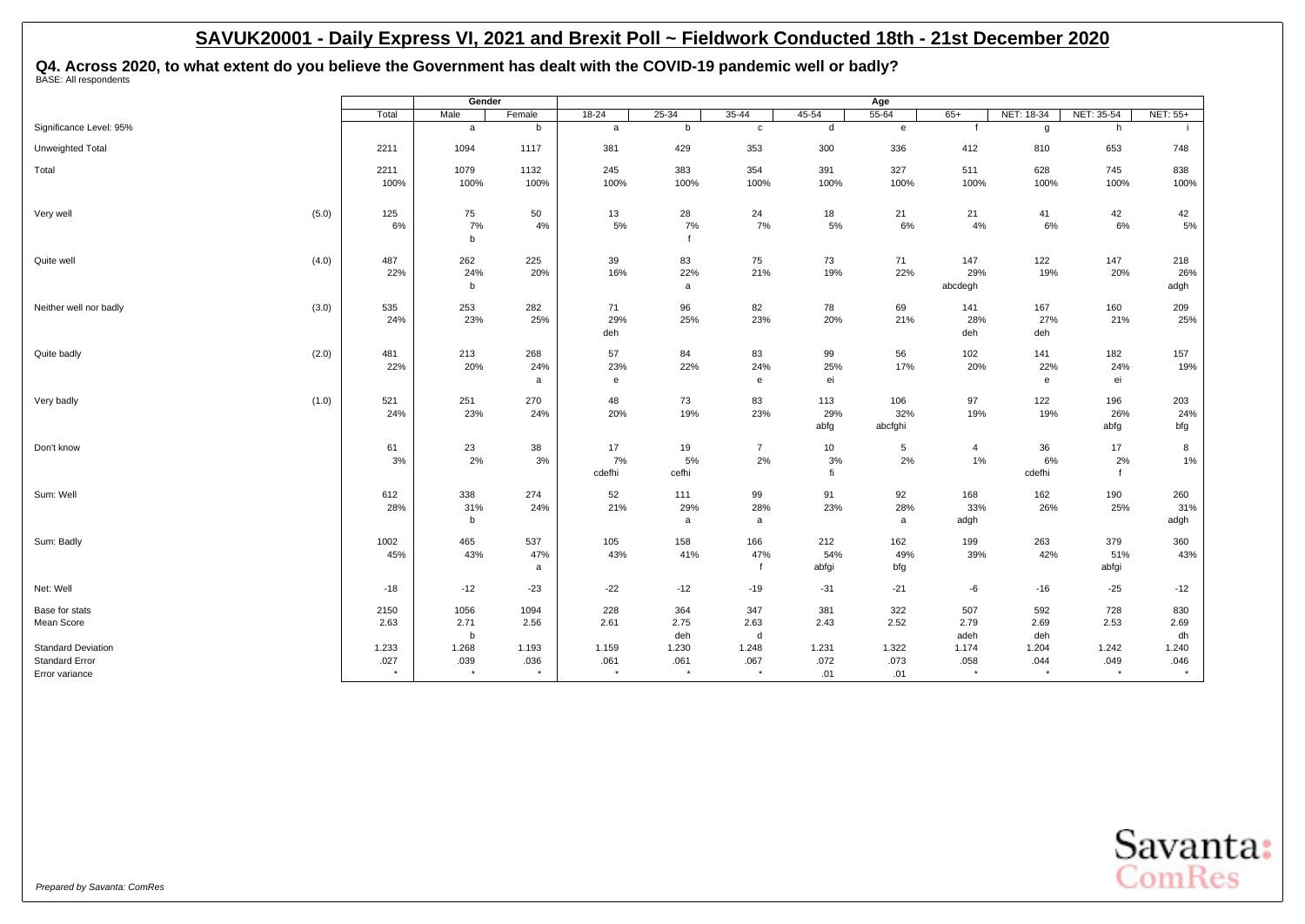Q4. Across 2020, to what extent do you believe the Government has dealt with the COVID-19 pandemic well or badly?<br><sup>BASE: All respondents</sub></sup>

|                                                                      |       |               |                      |                      |                      |                           |                                |                                    | Regions              |                      |                          |                      |                          |                      |                             | Social grade             |                           |
|----------------------------------------------------------------------|-------|---------------|----------------------|----------------------|----------------------|---------------------------|--------------------------------|------------------------------------|----------------------|----------------------|--------------------------|----------------------|--------------------------|----------------------|-----------------------------|--------------------------|---------------------------|
|                                                                      |       | Total         | Northern<br>Ireland  | Scotland             | North-West           | North-East                | Yorkshire<br>and the<br>Humber | Wales                              | West<br>Midlands     | East<br>Midlands     | South-West               | South-East           | Eastern                  | London               | NET:<br>England             | ABC1                     | C <sub>2</sub> DE         |
| Significance Level: 95%                                              |       |               | a                    | b                    | $\mathbf{c}$         | d                         | e                              |                                    | g                    | h                    |                          |                      | k                        |                      | m                           | a                        | b                         |
| Unweighted Total                                                     |       | 2211          | 33                   | 168                  | 267                  | 118                       | 202                            | 87                                 | 207                  | 181                  | 194                      | 301                  | 139                      | 314                  | 1923                        | 1119                     | 1092                      |
| Total                                                                |       | 2211<br>100%  | 66<br>100%           | 187<br>100%          | 247<br>100%          | 90<br>100%                | 180<br>100%                    | 107<br>100%                        | 191<br>100%          | 157<br>100%          | 191<br>100%              | 300<br>100%          | 206<br>100%              | 290<br>100%          | 1851<br>100%                | 1225<br>100%             | 986<br>100%               |
| Very well                                                            | (5.0) | 125<br>6%     | 9<br>13%<br>bcij     | 5<br>3%              | 9<br>$4\%$           | $\overline{7}$<br>8%<br>b | 9<br>5%                        | 8<br>8%<br>b                       | 11<br>6%             | 17<br>11%<br>bceijm  | $\overline{7}$<br>4%     | 14<br>5%             | 10 <sup>°</sup><br>5%    | 18<br>6%             | 103<br>6%                   | 75<br>6%                 | 50<br>5%                  |
| Quite well                                                           | (4.0) | 487<br>22%    | 13<br>19%            | 33<br>18%            | 49<br>20%            | 20<br>22%                 | 47<br>26%<br>fh                | 16<br>15%                          | 44<br>23%            | 25<br>16%            | 52<br>27%<br>bfh         | 66<br>22%            | 54<br>26%<br>h           | 69<br>24%<br>h       | 425<br>23%<br>h             | 277<br>23%               | 211<br>21%                |
| Neither well nor badly                                               | (3.0) | 535<br>24%    | 12<br>18%            | 48<br>26%            | 60<br>24%            | 21<br>23%                 | 42<br>24%                      | 24<br>22%                          | 54<br>28%            | 46<br>29%<br>- 1     | 49<br>26%                | 72<br>24%            | 54<br>26%                | 54<br>18%            | 451<br>24%                  | 301<br>25%               | 234<br>24%                |
| Quite badly                                                          | (2.0) | 481<br>22%    | 10<br>15%            | 39<br>21%            | 67<br>27%<br>jkm     | 17<br>19%                 | 36<br>20%                      | 36<br>34%<br>abdegijkm             | 39<br>21%            | 37<br>24%<br>k       | 40<br>21%                | 54<br>18%            | 30<br>15%                | 75<br>26%<br>jk      | 396<br>21%                  | 263<br>21%               | 218<br>22%                |
| Very badly                                                           | (1.0) | 521<br>24%    | 21<br>31%<br>h       | 54<br>29%<br>gh      | 56<br>23%            | 20<br>23%                 | 42<br>23%                      | 22<br>21%                          | 35<br>19%            | 26<br>17%            | 40<br>21%                | 85<br>28%<br>ghm     | 54<br>26%<br>h           | 66<br>23%            | 424<br>23%                  | 278<br>23%               | 243<br>25%                |
| Don't know                                                           |       | 61<br>3%      | $\overline{2}$<br>3% | $\overline{7}$<br>4% | 6<br>2%              | 5<br>5%<br>$\mathbf f$    | 4<br>2%                        | $\sim$<br>$\overline{\phantom{a}}$ | $\overline{7}$<br>4% | 6<br>4%              | $\overline{4}$<br>2%     | 9<br>3%              | 3<br>$1\%$               | 8<br>3%              | 53<br>3%                    | 31<br>3%                 | 30<br>3%                  |
| Sum: Well                                                            |       | 612<br>28%    | 22<br>32%            | 38<br>20%            | 58<br>24%            | 27<br>30%                 | 56<br>31%<br>b                 | 25<br>23%                          | 55<br>29%            | 42<br>27%            | 59<br>31%<br>$\mathsf b$ | 80<br>27%            | 64<br>31%<br>$\mathbf b$ | 87<br>30%<br>b       | 527<br>28%<br>b             | 351<br>29%               | 261<br>26%                |
| Sum: Badly                                                           |       | 1002<br>45%   | 31<br>46%            | 93<br>50%<br>g       | 123<br>50%<br>g      | 37<br>41%                 | 78<br>43%                      | 59<br>55%<br>ghik                  | 75<br>39%            | 63<br>40%            | 79<br>42%                | 139<br>46%           | 84<br>41%                | 141<br>49%<br>g      | 820<br>44%                  | 541<br>44%               | 461<br>47%                |
| Net: Well                                                            |       | $-18$         | $-14$                | $-29$                | $-26$                | $-12$                     | $-13$                          | $-32$                              | $-10$                | $-14$                | $-11$                    | $-19$                | $-10$                    | $-19$                | $-16$                       | $-15$                    | $-20$                     |
| Base for stats<br>Mean Score                                         |       | 2150<br>2.63  | 64<br>2.67           | 180<br>2.42          | 241<br>2.54          | 85<br>2.72<br>b           | 176<br>2.68<br>b               | 107<br>2.55                        | 183<br>2.76<br>bc    | 151<br>2.80<br>bcj   | 187<br>2.71<br>b         | 291<br>2.56          | 203<br>2.69              | 282<br>2.64          | 1798<br>2.66<br>$\mathbf b$ | 1194<br>2.67             | 956<br>2.59               |
| <b>Standard Deviation</b><br><b>Standard Error</b><br>Error variance |       | 1.233<br>.027 | 1.455<br>.257<br>.07 | 1.176<br>.093<br>.01 | 1.165<br>.072<br>.01 | 1.288<br>.122<br>.01      | 1.237<br>.088<br>.01           | 1.207<br>.129<br>.02               | 1.192<br>.085<br>.01 | 1.232<br>.094<br>.01 | 1.188<br>.086<br>.01     | 1.260<br>.074<br>.01 | 1.263<br>.108<br>.01     | 1.256<br>.072<br>.01 | 1.230<br>.029               | 1.236<br>.037<br>$\star$ | 1.228<br>.038<br>$^\star$ |

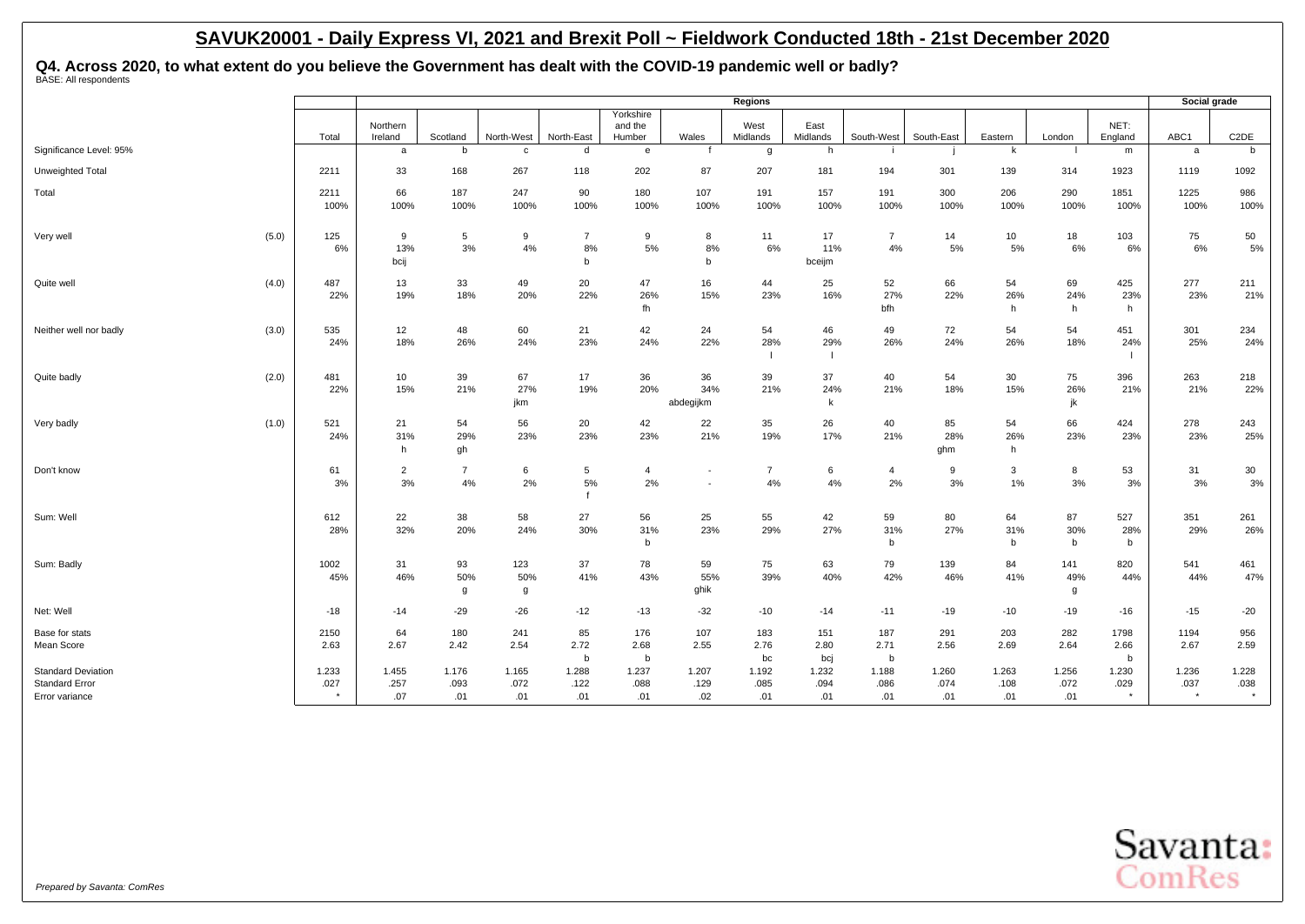Q4. Across 2020, to what extent do you believe the Government has dealt with the COVID-19 pandemic well or badly?<br><sup>BASE: All respondents</sub></sup>

|                                                    |               |                   |               |                          |                          | 2019 Past Vote           |                |                          |                          |               | 2016 EU Vote          |               |
|----------------------------------------------------|---------------|-------------------|---------------|--------------------------|--------------------------|--------------------------|----------------|--------------------------|--------------------------|---------------|-----------------------|---------------|
|                                                    |               |                   |               | Liberal                  | The Brexit               |                          | SNP            |                          |                          |               |                       |               |
| Significance Level: 95%                            | Total         | Conservative<br>a | Labour<br>b   | Democrat<br>$\mathtt{c}$ | Party<br>d               | Green<br>*e              | f              | Plaid Cymru<br>*g        | Another party<br>*h      | Did not vote  | Leave<br>$\mathsf{a}$ | Remain<br>b   |
|                                                    |               |                   |               |                          |                          |                          |                |                          |                          |               |                       |               |
| Unweighted Total                                   | 2211          | 618               | 565           | 159                      | 30                       | 23                       | 60             | 13                       | 12                       | 434           | 726                   | 683           |
| Total                                              | 2211          | 684               | 546           | 173                      | 31                       | 21                       | 71             | 17                       | 17                       | 394           | 783                   | 735           |
|                                                    | 100%          | 100%              | 100%          | 100%                     | 100%                     | 100%                     | 100%           | 100%                     | 100%                     | 100%          | 100%                  | 100%          |
| Very well                                          | (5.0)<br>125  | 56                | $30\,$        | $\overline{7}$           | $\mathbf{1}$             | $\blacksquare$           |                | $\mathbf{1}$             | $\sim$                   | 22            | 66                    | 29            |
|                                                    | 6%            | 8%                | $5\%$         | 4%                       | 3%                       | $\sim$                   | $\sim$         | 8%                       | $\blacksquare$           | 6%            | $8\%$                 | $4\%$         |
|                                                    |               | $\mathbf{f}$      |               |                          |                          |                          |                |                          |                          |               | b                     |               |
| Quite well                                         | 487<br>(4.0)  | 263               | 77            | 19                       | 12                       | $\overline{1}$           | $\overline{7}$ | $\overline{2}$           | $\mathbf{3}$             | 76            | 228                   | 132           |
|                                                    | 22%           | 38%               | 14%           | 11%                      | 38%                      | $4\%$                    | $9%$           | 9%                       | 18%                      | 19%           | 29%                   | 18%           |
|                                                    |               | bcfi              |               |                          | bcfi                     |                          |                |                          |                          | bc            | b                     |               |
| Neither well nor badly                             | (3.0)<br>535  | 196               | 88            | 36                       | 8                        | $\overline{4}$           | 14             | $\overline{2}$           | $\blacksquare$           | 107           | 199                   | 140           |
|                                                    | 24%           | 29%               | 16%           | 21%                      | 26%                      | 19%                      | 20%            | 11%                      | $\blacksquare$           | 27%           | 25%                   | 19%           |
|                                                    |               | bc                |               |                          |                          |                          |                |                          |                          | b             | b                     |               |
| Quite badly                                        | (2.0)<br>481  | 94                | 131           | 47                       | $\mathbf{1}$             | 6                        | 17             | 9                        | $\overline{4}$           | 107           | 132                   | 175           |
|                                                    | 22%           | 14%               | 24%           | 27%                      | 3%                       | 29%                      | 24%            | 51%                      | 25%                      | 27%           | 17%                   | 24%           |
|                                                    |               |                   | ad            | ad                       |                          |                          | ad             |                          |                          | ad            |                       | a             |
| Very badly                                         | 521<br>(1.0)  | 72                | 210           | 62                       | 9                        | 10                       | 32             | $\overline{4}$           | 10                       | 69            | 150                   | 253           |
|                                                    | 24%           | 11%               | 39%           | 36%                      | 31%                      | 49%                      | 45%            | 21%                      | 57%                      | 18%           | 19%                   | 34%           |
|                                                    |               |                   | ai            | ai                       | a                        |                          | ai             |                          |                          | a             |                       | a             |
| Don't know                                         | 61            | $\sqrt{3}$        | 10            | $\overline{c}$           | $\overline{\phantom{a}}$ | $\overline{\phantom{a}}$ | $\mathbf{1}$   | $\overline{\phantom{a}}$ | $\overline{\phantom{a}}$ | 12            | 9                     | 6             |
|                                                    | 3%            | $\star$           | 2%            | 1%                       | $\overline{\phantom{a}}$ | $\overline{\phantom{a}}$ | 2%             | $\overline{\phantom{a}}$ | $\blacksquare$           | 3%            | 1%                    | 1%            |
|                                                    |               |                   | a             |                          |                          |                          |                |                          |                          | a             |                       |               |
| Sum: Well                                          | 612           | 319               | 107           | 26                       | 12                       | $\overline{1}$           | $\overline{7}$ | $\mathbf{3}$             | $\mathbf{3}$             | 98            | 294                   | 161           |
|                                                    | 28%           | 47%               | 20%           | 15%                      | 41%                      | $4\%$                    | 9%             | 17%                      | 18%                      | 25%           | 38%                   | 22%           |
|                                                    |               | bcfi              |               |                          | bcf                      |                          |                |                          |                          | bcf           | b                     |               |
| Sum: Badly                                         | 1002          | 166               | 342           | 109                      | 10                       | 16                       | 49             | 12                       | 14                       | 177           | 282                   | 428           |
|                                                    | 45%           | 24%               | 63%           | 63%                      | 34%                      | 78%                      | 69%            | 72%                      | 82%                      | 45%           | 36%                   | 58%           |
|                                                    |               |                   | adi           | adi                      |                          |                          | adi            |                          |                          | a             |                       | a             |
| Net: Well                                          | $-18$         | 22                | $-43$         | $-48$                    | $\overline{7}$           | $-74$                    | $-60$          | $-56$                    | $-64$                    | $-20$         | $\overline{2}$        | $-36$         |
|                                                    |               | ${\sf d}$         |               |                          |                          |                          |                |                          |                          |               |                       |               |
| Base for stats                                     | 2150          | 681               | 537           | 171                      | 31                       | 21                       | 70             | 17                       | 17                       | 382           | 774                   | 729           |
| Mean Score                                         | 2.63          | 3.20              | 2.23          | 2.19                     | 2.79                     | 1.77                     | 1.93           | 2.31                     | 1.79                     | 2.67          | 2.91                  | 2.33          |
|                                                    |               | bcdfi             |               |                          | bcf                      |                          |                |                          |                          | bcf           | b                     |               |
| <b>Standard Deviation</b><br><b>Standard Error</b> | 1.233<br>.027 | 1.112<br>.045     | 1.257<br>.053 | 1.163<br>.093            | 1.324<br>.242            | .898<br>.187             | 1.027<br>.134  | 1.174<br>.326            | 1.146<br>.331            | 1.156<br>.057 | 1.254<br>.047         | 1.232<br>.047 |
| Error variance                                     | $\star$       | $\star$           | $\star$       | .01                      | .06                      | .04                      | .02            | .11                      | .11                      | $\star$       | $\star$               | $\star$       |

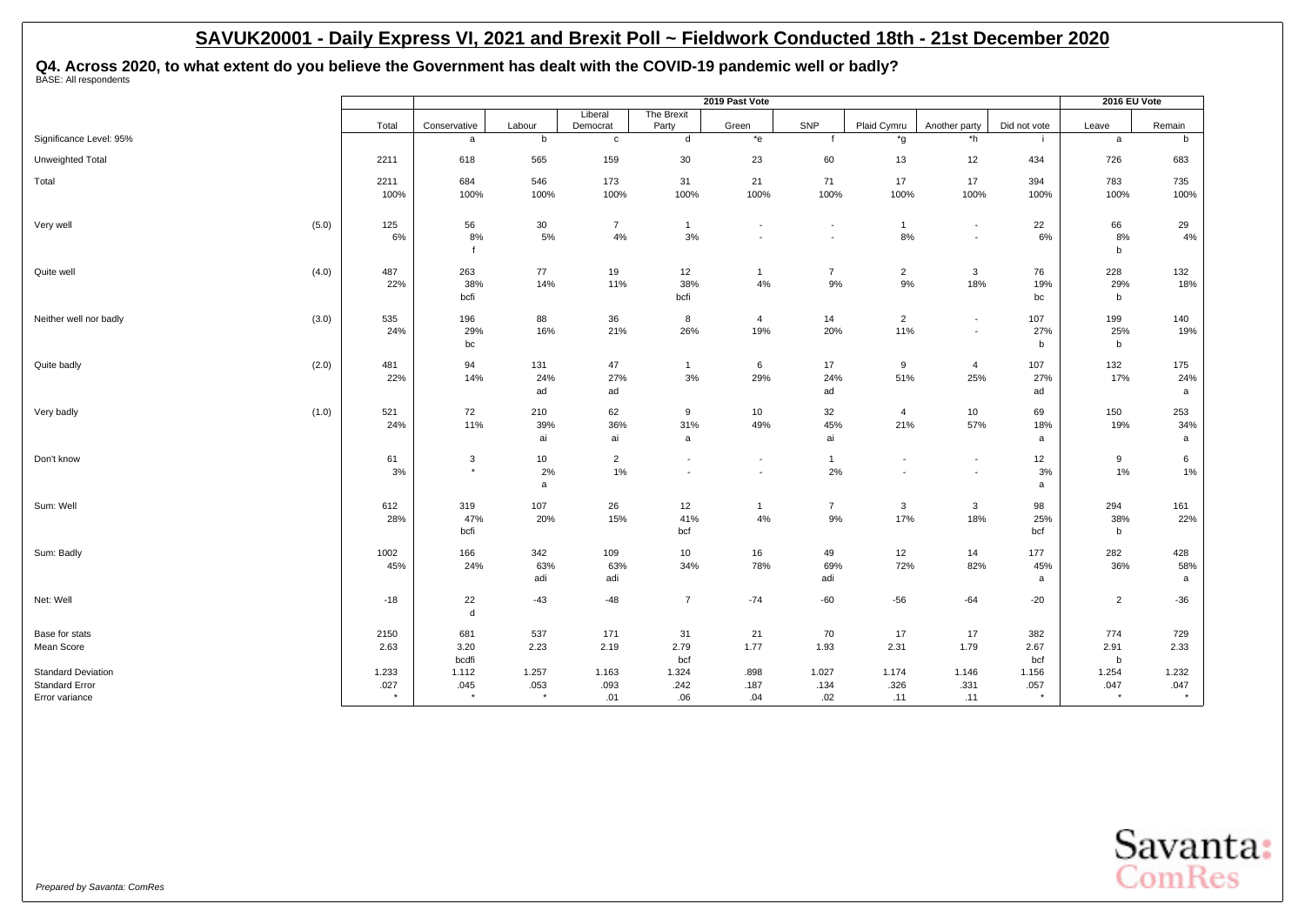**Q5. Overall, since the Conservative Party won the 2019 General Election in December 2019, to what extent do you believe the UK Government has handled the Brexit trade negotiations well or badly?** BASE: All respondents

|                                                    |               | Gender        |               |               |               |               |               | Age           |                |               |               |                 |
|----------------------------------------------------|---------------|---------------|---------------|---------------|---------------|---------------|---------------|---------------|----------------|---------------|---------------|-----------------|
|                                                    | Total         | Male          | Female        | $18 - 24$     | $25 - 34$     | $35 - 44$     | 45-54         | $55 - 64$     | $65+$          | NET: 18-34    | NET: 35-54    | <b>NET: 55+</b> |
| Significance Level: 95%                            |               | $\mathsf{a}$  | b             | a             | b             | $\mathtt{c}$  | d             | $\mathbf{e}$  | $\mathbf{f}$   | g             | h             |                 |
| Unweighted Total                                   | 2211          | 1094          | 1117          | 381           | 429           | 353           | 300           | 336           | 412            | 810           | 653           | 748             |
| Total                                              | 2211          | 1079          | 1132          | 245           | 383           | 354           | 391           | 327           | 511            | 628           | 745           | 838             |
|                                                    | 100%          | 100%          | 100%          | 100%          | 100%          | 100%          | 100%          | 100%          | 100%           | 100%          | 100%          | 100%            |
| (5.0)<br>Very well                                 | 194           | 125           | 69            | 27            | 47            | 28            | 32            | 24            | 37             | 74            | 60            | 60              |
|                                                    | 9%            | 12%<br>b      | $6\%$         | 11%<br>-i-    | 12%<br>efhi   | 8%            | 8%            | 7%            | 7%             | 12%<br>efhi   | 8%            | 7%              |
| (4.0)<br>Quite well                                | 414           | 233           | 181           | 42            | 57            | 57            | 57            | 59            | 142            | 99            | 114           | 201             |
|                                                    | 19%           | 22%<br>b      | 16%           | 17%           | 15%           | 16%           | 15%           | 18%           | 28%<br>abcdegh | 16%           | 15%           | 24%<br>abcdegh  |
|                                                    |               |               |               |               |               |               |               |               |                |               |               |                 |
| (3.0)<br>Neither well nor badly                    | 528           | 257           | 272           | 55            | 102           | 88            | 69            | 87            | 127            | 157           | 157           | 214             |
|                                                    | 24%           | 24%           | 24%           | 23%           | 27%           | 25%           | 18%           | 26%           | 25%            | 25%           | 21%           | 26%             |
|                                                    |               |               |               |               | dh            | d             |               | d             | d              | d             |               | d               |
| (2.0)<br>Quite badly                               | 407           | 161           | 246           | 52            | 58            | 68            | 107           | 46            | 77             | 110           | 175           | 123             |
|                                                    | 18%           | 15%           | 22%           | 21%           | 15%           | 19%           | 27%           | 14%           | 15%            | 17%           | 23%           | 15%             |
|                                                    |               |               | a             | befi          |               |               | bcefgi        |               |                |               | befgi         |                 |
| (1.0)<br>Very badly                                | 542           | 266           | 277           | 46            | 89            | 99            | 105           | 100           | 104            | 135           | 203           | 204             |
|                                                    | 25%           | 25%           | 24%           | 19%           | 23%           | 28%           | 27%           | 31%           | 20%            | 22%           | 27%           | 24%             |
|                                                    |               |               |               |               |               | afg           | af            | abfgi         |                |               | afg           | a               |
| Don't know                                         | 125           | 37            | 87            | 23            | 30            | 14            | 21            | 12            | 23             | 53            | 36            | 36              |
|                                                    | 6%            | 3%            | 8%            | 9%            | 8%            | 4%            | 5%            | 4%            | 5%             | 8%            | 5%            | 4%              |
|                                                    |               |               | a             | cefhi         | cefhi         |               |               |               |                | cefhi         |               |                 |
| Sum: Well                                          | 608           | 358           | 250           | 69            | 104           | 85            | 89            | 83            | 179            | 173           | 174           | 262             |
|                                                    | 28%           | 33%           | 22%           | 28%           | 27%           | 24%           | 23%           | 25%           | 35%            | 28%           | 23%           | 31%             |
|                                                    |               | b             |               |               |               |               |               |               | abcdegh        |               |               | cdeh            |
| Sum: Badly                                         | 950           | 427           | 523           | 98            | 147           | 166           | 212           | 146           | 181            | 245           | 378           | 327             |
|                                                    | 43%           | 40%           | 46%           | 40%           | 38%           | 47%           | 54%           | 44%           | 36%            | 39%           | 51%           | 39%             |
|                                                    |               |               | a             |               |               | bfgi          | abefgi        | f             |                |               | abfgi         |                 |
| Net: Well                                          | $-15$         | $-6$          | $-24$         | $-12$         | $-11$         | $-23$         | $-31$         | $-19$         | $-1$           | $-11$         | $-27$         | -8              |
| Base for stats                                     | 2086          | 1042          | 1045          | 222           | 352           | 339           | 370           | 315           | 487            | 575           | 709           | 802             |
| Mean Score                                         | 2.67          | 2.80          | 2.54          | 2.79          | 2.76          | 2.55          | 2.47          | 2.56          | 2.86           | 2.77          | 2.51          | 2.74            |
|                                                    |               | b             |               | cdeh          | cdeh          |               |               |               | cdeh           | cdeh          |               | cdeh            |
| <b>Standard Deviation</b><br><b>Standard Error</b> | 1.303<br>.029 | 1.357<br>.042 | 1.235<br>.039 | 1.303<br>.071 | 1.347<br>.068 | 1.291<br>.071 | 1.282<br>.076 | 1.309<br>.073 | 1.260<br>.063  | 1.329<br>.049 | 1.286<br>.052 | 1.287<br>.048   |
| Error variance                                     | $\star$       | $\star$       |               | $\star$       | $\star$       | .01           | .01           | .01           | $^\star$       | $^\star$      | $\star$       | $\star$         |
|                                                    |               |               |               |               |               |               |               |               |                |               |               |                 |

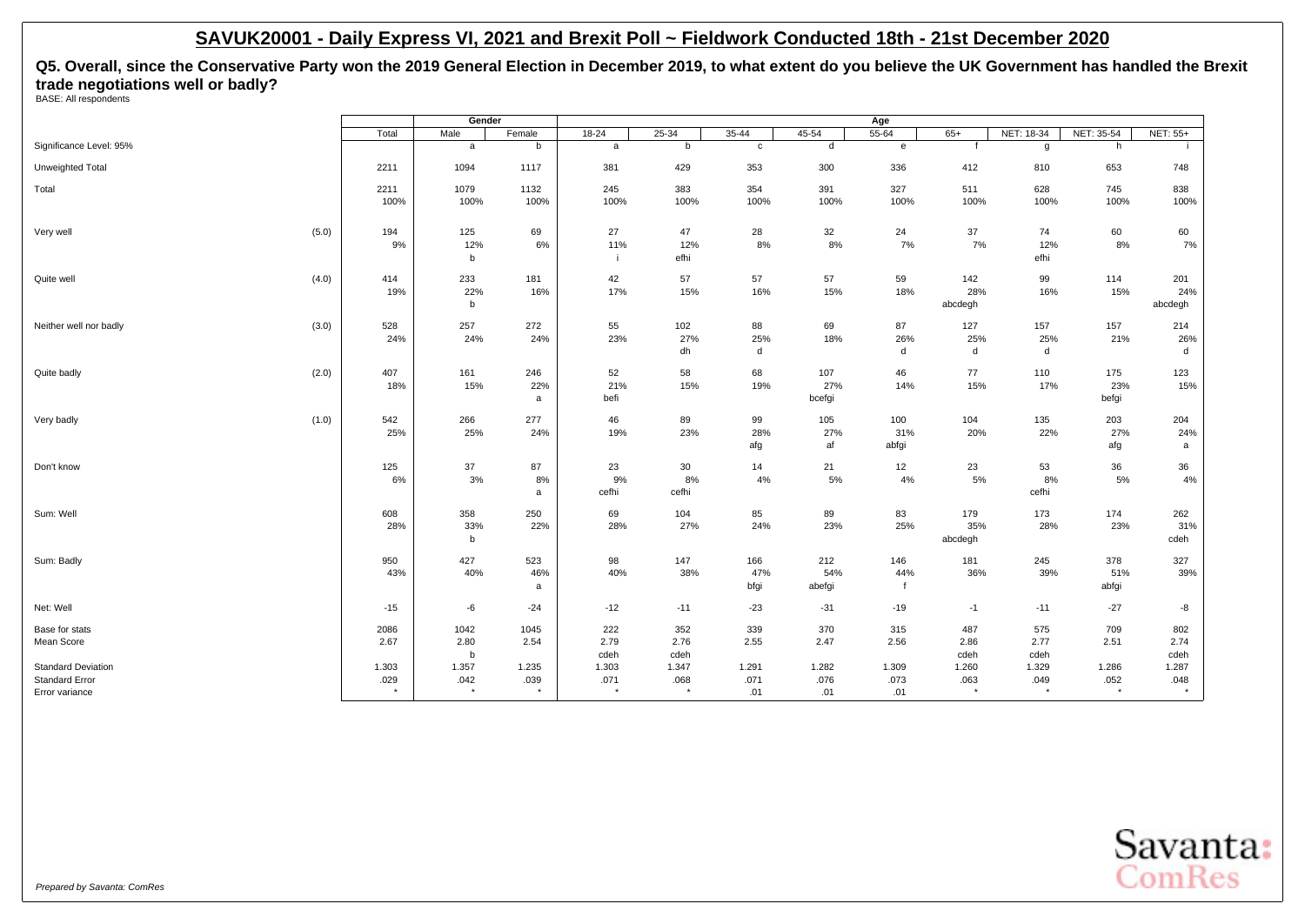**Q5. Overall, since the Conservative Party won the 2019 General Election in December 2019, to what extent do you believe the UK Government has handled the Brexit trade negotiations well or badly?** BASE: All respondents

|                                                    |               |                          |               |                |                |                   |                      | Regions          |                  |               |                     |               |               |                 | Social grade  |                   |
|----------------------------------------------------|---------------|--------------------------|---------------|----------------|----------------|-------------------|----------------------|------------------|------------------|---------------|---------------------|---------------|---------------|-----------------|---------------|-------------------|
|                                                    |               |                          |               |                |                | Yorkshire         |                      |                  |                  |               |                     |               |               |                 |               |                   |
|                                                    | Total         | Northern<br>Ireland      | Scotland      | North-West     | North-East     | and the<br>Humber | Wales                | West<br>Midlands | East<br>Midlands | South-West    | South-East          | Eastern       | London        | NET:<br>England | ABC1          | C <sub>2</sub> DE |
| Significance Level: 95%                            |               | a                        | b             | c              | d              | e                 | f                    | g                | h                |               |                     | k             |               | m               | a             | b                 |
| Unweighted Total                                   | 2211          | 33                       | 168           | 267            | 118            | 202               | 87                   | 207              | 181              | 194           | 301                 | 139           | 314           | 1923            | 1119          | 1092              |
| Total                                              | 2211          | 66                       | 187           | 247            | 90             | 180               | 107                  | 191              | 157              | 191           | 300                 | 206           | 290           | 1851            | 1225          | 986               |
|                                                    | 100%          | 100%                     | 100%          | 100%           | 100%           | 100%              | 100%                 | 100%             | 100%             | 100%          | 100%                | 100%          | 100%          | 100%            | 100%          | 100%              |
| (5.0)<br>Very well                                 | 194<br>9%     | 8<br>12%                 | 14<br>7%      | 14<br>6%       | 16<br>17%      | 11<br>6%          | 10<br>10%            | 14<br>7%         | 13<br>9%         | 18<br>9%      | 23<br>8%            | 20<br>9%      | 34<br>12%     | 162<br>9%       | 114<br>9%     | 81<br>8%          |
|                                                    |               |                          |               |                | bceghijm       |                   |                      |                  |                  |               |                     |               | ce            |                 |               |                   |
| Quite well<br>(4.0)                                | 414           | 16                       | 18            | 31             | 14             | 37                | 17                   | 41               | 34               | 46            | 55                  | 54            | 50            | 362             | 226           | 188               |
|                                                    | 19%           | 25%<br>b                 | 10%           | 12%            | 15%            | 21%<br>bc         | 16%                  | 21%<br>bc        | 22%<br>bc        | 24%<br>bc     | 18%<br>b            | 26%<br>bcdl   | 17%<br>b      | 20%<br>bc       | 18%           | 19%               |
| Neither well nor badly<br>(3.0)                    | 528           | 15                       | 44            | 71             | 15             | 49                | 19                   | 54               | 44               | 41            | 75                  | 33            | 67            | 450             | 281           | 247               |
|                                                    | 24%           | 22%                      | 24%           | 29%<br>dk      | 17%            | 27%<br>dk         | 18%                  | 28%<br>dk        | 28%<br>dk        | 22%           | 25%<br>$\mathsf{k}$ | 16%           | 23%           | 24%<br>k        | 23%           | 25%               |
| (2.0)<br>Quite badly                               | 407           | 15                       | 33            | 55             | 16             | 34                | 26                   | 31               | 27               | 37            | 51                  | 39            | 43            | 333             | 243           | 164               |
|                                                    | 18%           | 22%                      | 18%           | 22%            | 18%            | 19%               | 24%                  | 16%              | 17%              | 20%           | 17%                 | 19%           | 15%           | 18%             | 20%           | 17%               |
|                                                    |               |                          |               | $\overline{1}$ |                |                   |                      |                  |                  |               |                     |               |               |                 |               |                   |
| (1.0)<br>Very badly                                | 542<br>25%    | 12<br>19%                | 64<br>34%     | 61<br>25%      | 22<br>25%      | 43<br>24%         | 32<br>30%            | 36<br>19%        | 24<br>16%        | 36<br>19%     | 81<br>27%           | 51<br>25%     | 79<br>27%     | 434<br>23%      | 293<br>24%    | 250<br>25%        |
|                                                    |               |                          | ceghim        | h              |                | h                 | ghi                  |                  |                  |               | ghi                 | h             | ghi           | h               |               |                   |
| Don't know                                         | 125           | $\blacksquare$           | 12            | 15             | $\overline{7}$ | 6<br>3%           | $\overline{2}$<br>2% | 15               | 14               | 13            | 14                  | 10            | 17<br>6%      | 110             | 68            | 57                |
|                                                    | 6%            | $\overline{\phantom{a}}$ | 7%            | $6\%$          | 8%             |                   |                      | 8%<br>e          | 9%<br>ef         | 7%            | 5%                  | 5%            |               | 6%              | 6%            | 6%                |
| Sum: Well                                          | 608           | 24                       | 32            | 45             | 30             | 49                | 28                   | 55               | 48               | 64            | 78                  | 74            | 84            | 524             | 340           | 268               |
|                                                    | 28%           | 37%<br>bc                | 17%           | 18%            | 33%<br>bc      | 27%<br>bc         | 26%                  | 29%<br>bc        | 30%<br>bc        | 33%<br>bc     | 26%<br>bc           | 36%<br>bcj    | 29%<br>bc     | 28%<br>bc       | 28%           | 27%               |
| Sum: Badly                                         | 950           | 27                       | 98            | 116            | 38             | 77                | 58                   | 67               | 51               | 73            | 133                 | 90            | 122           | 767             | 536           | 414               |
|                                                    | 43%           | 41%                      | 52%<br>ghilm  | 47%<br>gh      | 42%            | 43%<br>h          | 54%<br>ghilm         | 35%              | 33%              | 38%           | 44%<br>gh           | 44%<br>h      | 42%<br>h      | 41%<br>h        | 44%           | 42%               |
| Net: Well                                          | $-15$         | $-5$                     | $-35$         | $-29$          | $-10$          | $-16$             | $-28$                | $-7$             | $-2$             | -5            | $-18$               | -8            | $-13$         | $-13$           | $-16$         | $-15$             |
| Base for stats                                     | 2086          | 66                       | 174           | 231            | 83             | 174               | 105                  | 176              | 143              | 178           | 286                 | 196           | 273           | 1741            | 1157          | 929               |
| Mean Score                                         | 2.67          | 2.89                     | 2.33          | 2.49           | 2.82           | 2.66              | 2.50                 | 2.80             | 2.90             | 2.85          | 2.60                | 2.76          | 2.70          | 2.71            | 2.68          | 2.66              |
|                                                    |               | b                        |               |                | bc             | b                 |                      | bc               | bcfj             | bcfj          | b                   | bc            | b             | bc              |               |                   |
| <b>Standard Deviation</b><br><b>Standard Error</b> | 1.303<br>.029 | 1.311<br>.228            | 1.287<br>.104 | 1.188<br>.075  | 1.475<br>.142  | 1.239<br>.089     | 1.338<br>.144        | 1.228<br>.090    | 1.218<br>.095    | 1.290<br>.096 | 1.294<br>.077       | 1.364<br>.120 | 1.385<br>.081 | 1.297<br>.031   | 1.306<br>.040 | 1.299<br>.041     |
| Error variance                                     |               | .05                      | .01           | .01            | .02            | .01               | .02                  | .01              | .01              | .01           | .01                 | .01           | .01           | $\star$         | $\star$       |                   |

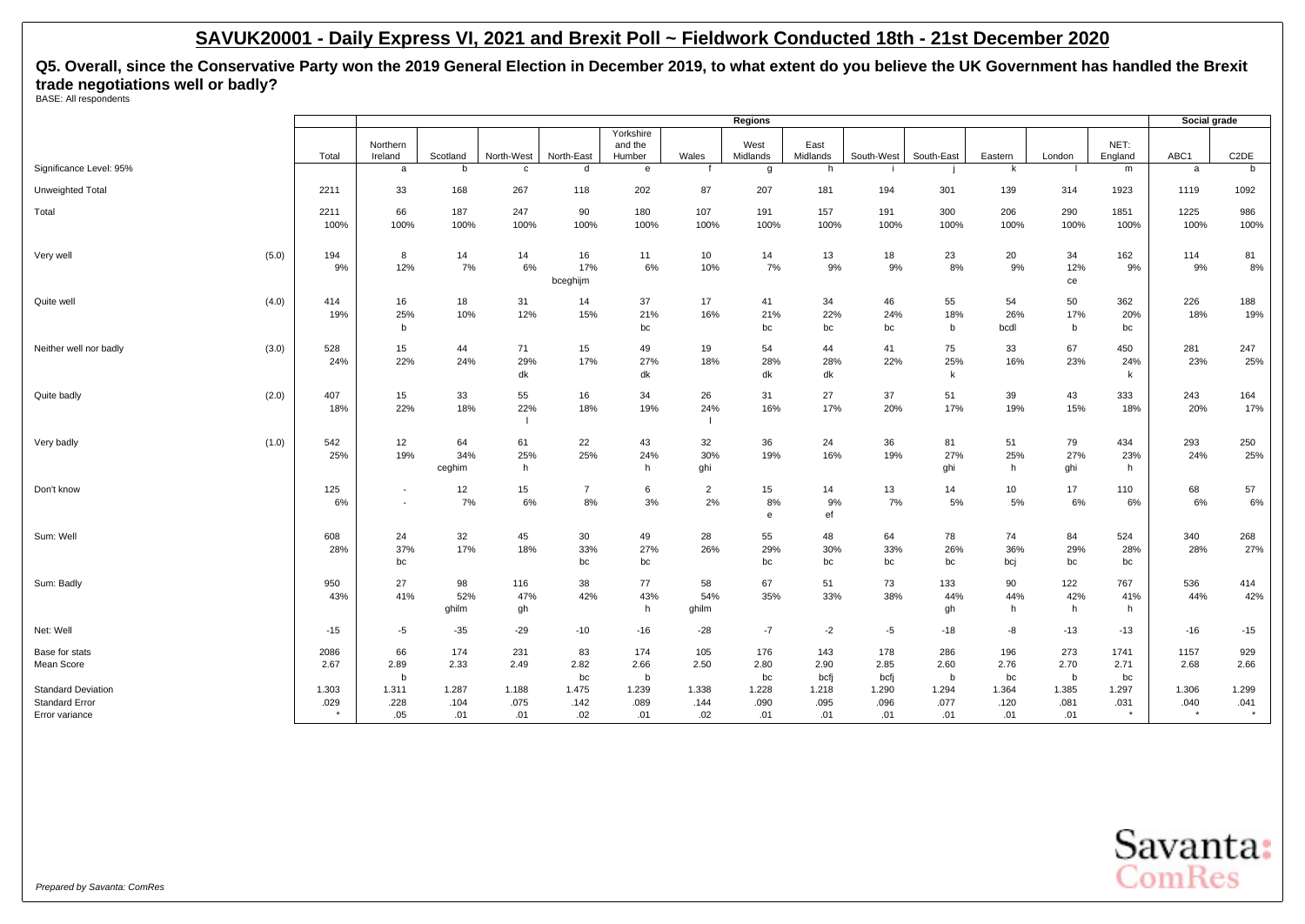**Q5. Overall, since the Conservative Party won the 2019 General Election in December 2019, to what extent do you believe the UK Government has handled the Brexit trade negotiations well or badly?** BASE: All respondents

|                                         |       |                 |                   |                     |                     | 2019 Past Vote |              |                |                          |                 | 2016 EU Vote      |                  |
|-----------------------------------------|-------|-----------------|-------------------|---------------------|---------------------|----------------|--------------|----------------|--------------------------|-----------------|-------------------|------------------|
|                                         | Total | Conservative    | Labour            | Liberal<br>Democrat | The Brexit<br>Party | Green          | SNP          | Plaid Cymru    | Another party            | Did not vote    | Leave             | Remain           |
| Significance Level: 95%                 |       | a               | b                 | $\mathbf c$         | d                   | $*$ e          |              | *g             | *h                       |                 | a                 | b                |
| Unweighted Total                        | 2211  | 618             | 565               | 159                 | 30                  | 23             | 60           | 13             | 12                       | 434             | 726               | 683              |
| Total                                   | 2211  | 684             | 546               | 173                 | 31                  | 21             | 71           | 17             | 17                       | 394             | 783               | 735              |
|                                         | 100%  | 100%            | 100%              | 100%                | 100%                | 100%           | 100%         | 100%           | 100%                     | 100%            | 100%              | 100%             |
| (5.0)<br>Very well                      | 194   | 93              | 41                | 12                  | 4                   | $\star$        | $\mathbf{1}$ | $\overline{2}$ | $\overline{\phantom{a}}$ | 28              | 102               | 42               |
|                                         | 9%    | 14%<br>bcfi     | 8%                | 7%                  | 14%                 | 2%             | 2%           | 10%            | $\overline{\phantom{a}}$ | 7%              | 13%<br>b          | $6\%$            |
| (4.0)<br>Quite well                     | 414   | 231             | 47                | $\overline{7}$      | 13                  | $\mathbf{1}$   | 5            | $\overline{2}$ | $\mathbf{1}$             | 79              | 217               | 82               |
|                                         | 19%   | 34%<br>bcfi     | 9%<br>$\mathbf c$ | 4%                  | 41%<br>bcfi         | 6%             | 6%           | 9%             | 8%                       | 20%<br>bcf      | 28%<br>b          | 11%              |
| Neither well nor badly<br>(3.0)         | 528   | 186             | 106               | 28                  | 5                   | 5              | 9            | $\mathbf{1}$   | 5                        | 95              | 209               | 127              |
|                                         | 24%   | 27%<br>bcf      | 19%               | 16%                 | 17%                 | 23%            | 13%          | 8%             | 30%                      | 24%<br>C        | 27%<br>b          | 17%              |
| (2.0)<br>Quite badly                    | 407   | 97              | 108               | 44                  | 3                   | $\mathbf{3}$   | 14           | 9              | $\mathbf{3}$             | 83              | 121               | 150              |
|                                         | 18%   | 14%             | 20%<br>a          | 26%<br>a            | 10%                 | 16%            | 20%          | 52%            | 19%                      | 21%<br>a        | 15%               | 20%<br>a         |
| (1.0)<br>Very badly                     | 542   | 59              | 232               | 75                  | $\overline{4}$      | 10             | 39           | 3              | $\overline{7}$           | 75              | 111               | 316              |
|                                         | 25%   | 9%              | 42%<br>adi        | 43%<br>adi          | 15%                 | 49%            | 55%<br>adi   | 20%            | 43%                      | 19%<br>a        | 14%               | 43%<br>a         |
| Don't know                              | 125   | 18              | 11                | $\overline{7}$      | $\mathbf{1}$        | $\mathbf{1}$   | 3            | $\blacksquare$ | $\overline{\phantom{a}}$ | 35              | 23                | 19               |
|                                         | 6%    | 3%              | 2%                | 4%                  | 4%                  | 5%             | 4%           |                | $\overline{\phantom{a}}$ | 9%<br>abc       | 3%                | 3%               |
| Sum: Well                               | 608   | 324             | 89                | 19                  | 17                  | $\overline{2}$ | 6            | 3              | $\mathbf{1}$             | 107             | 319               | 124              |
|                                         | 28%   | 47%<br>bcfi     | 16%               | 11%                 | 54%<br>bcfi         | 7%             | 8%           | 20%            | 8%                       | 27%<br>bcf      | 41%<br>b          | 17%              |
| Sum: Badly                              | 950   | 156             | 340               | 119                 | $\overline{7}$      | 13             | 53           | 12             | 11                       | 158             | 232               | 466              |
|                                         | 43%   | 23%             | 62%<br>adi        | 69%<br>adi          | 24%                 | 64%            | 75%<br>adi   | 72%            | 62%                      | 40%<br>a        | 30%               | 63%<br>a         |
| Net: Well                               | $-15$ | 25              | $-46$             | $-58$               | 30                  | $-57$          | $-67$        | $-53$          | $-54$                    | $-13$           | 11                | -46              |
| Base for stats                          | 2086  | 666             | 535               | 166                 | 29                  | 20             | 68           | 17             | 17                       | 360             | 760               | 716              |
| Mean Score                              | 2.67  | 3.30<br>bcfi    | 2.17              | 2.01                | 3.31                | 1.90           | 1.74         | 2.37           | 2.03                     | 2.73<br>bcf     | 3.10<br>b         | 2.14             |
| <b>Standard Deviation</b>               | 1.303 | 1.146           | 1.286             | 1.196               | 1.291               | 1.096          | 1.040        | 1.237          | 1.050                    | 1.234           | 1.247             | 1.258            |
| <b>Standard Error</b><br>Error variance | .029  | .047<br>$\star$ | .055<br>$\star$   | .097<br>.01         | .240<br>.06         | .234<br>.05    | .138<br>.02  | .343<br>.12    | .303<br>.09              | .063<br>$\star$ | .047<br>$\ddot{}$ | .049<br>$^\star$ |

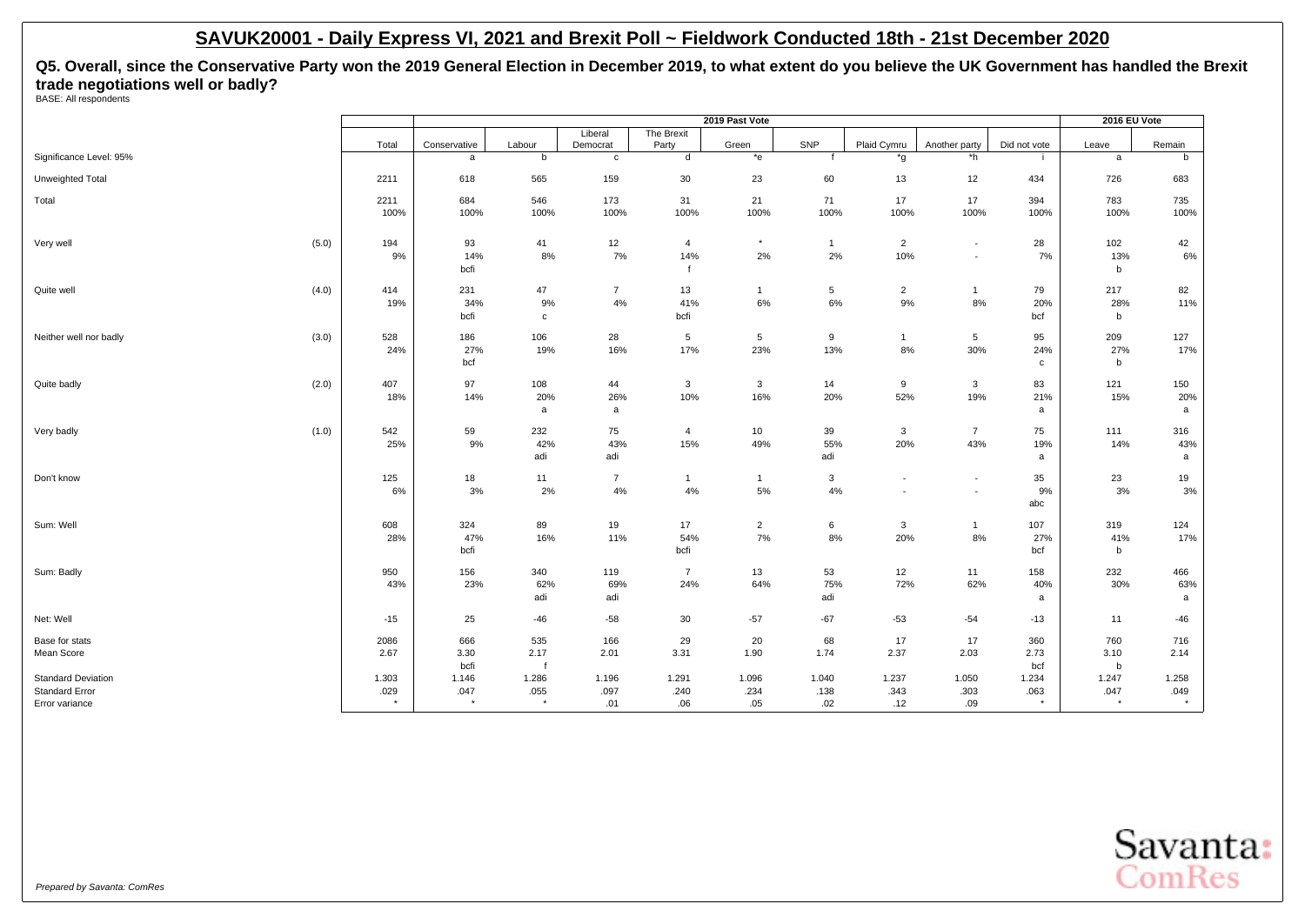**Q6. On 1 January 2021, the UK will both no longer be a member of the EU and the Brexit transition period will have come to an end. To what extent does this make you happy or sad?**<br>BASE: All respondents

|                                         |                 | Gender          |        |                 |                 |              |              | Age           |             |            |                 |                 |
|-----------------------------------------|-----------------|-----------------|--------|-----------------|-----------------|--------------|--------------|---------------|-------------|------------|-----------------|-----------------|
|                                         | Total           | Male            | Female | $18 - 24$       | 25-34           | $35 - 44$    | $45 - 54$    | $55 - 64$     | $65+$       | NET: 18-34 | NET: 35-54      | <b>NET: 55+</b> |
| Significance Level: 95%                 |                 | a               | b      | a               | b               | $\mathtt{c}$ | $\sf d$      | e             |             | g          | h               |                 |
| Unweighted Total                        | 2211            | 1094            | 1117   | 381             | 429             | 353          | 300          | 336           | 412         | 810        | 653             | 748             |
| Total                                   | 2211            | 1079            | 1132   | 245             | 383             | 354          | 391          | 327           | 511         | 628        | 745             | 838             |
|                                         | 100%            | 100%            | 100%   | 100%            | 100%            | 100%         | 100%         | 100%          | 100%        | 100%       | 100%            | 100%            |
| (5.0)<br>Very happy                     | 358             | 219             | 139    | 12              | 27              | 41           | 57           | 69            | 152         | 39         | 97              | 221             |
|                                         | 16%             | 20%             | 12%    | 5%              | 7%              | 11%          | 14%          | 21%<br>abcdgh | 30%         | 6%         | 13%             | 26%             |
|                                         |                 | b               |        |                 |                 | abg          | abg          |               | abcdegh     |            | abg             | abcdgh          |
| Somewhat happy<br>(4.0)                 | 346             | 184             | 162    | 33              | 76              | 62           | 45           | 45            | 86          | 109        | 106             | 131             |
|                                         | 16%             | 17%             | 14%    | 13%             | 20%             | 17%          | 11%          | 14%           | 17%         | 17%        | 14%             | 16%             |
|                                         |                 |                 |        |                 | adeh            | d            |              |               | d           | d          |                 |                 |
| (3.0)<br>Neither happy nor sad          | 592             | 258             | 333    | 74              | 119             | 98           | 105          | 92            | 103         | 193        | 203             | 196             |
|                                         | 27%             | 24%             | 29%    | 30%             | 31%             | 28%          | 27%          | 28%           | 20%         | 31%        | 27%             | 23%             |
|                                         |                 |                 | a      | fi              | fi              | $\mathbf{f}$ | $\mathbf{f}$ | $\mathbf{f}$  |             | fi         | $\mathbf{f}$    |                 |
| (2.0)<br>Somewhat sad                   | 317             | 151             | 167    | 48              | 52              | 58           | 53           | 43            | 63          | 100        | 111             | 106             |
|                                         | 14%             | 14%             | 15%    | 20%             | 14%             | 17%          | 13%          | 13%           | 12%         | 16%        | 15%             | 13%             |
|                                         |                 |                 |        | bdefhi          |                 |              |              |               |             |            |                 |                 |
| (1.0)<br>Very sad                       | 468             | 229             | 239    | 51              | 80              | 75           | 106          | 61            | 95          | 131        | 180             | 156             |
|                                         | 21%             | 21%             | 21%    | 21%             | 21%             | 21%          | 27%          | 19%           | 19%         | 21%        | 24%             | 19%             |
|                                         |                 |                 |        |                 |                 |              | efgi         |               |             |            | efi             |                 |
| Don't know                              | 130             | 39              | 92     | 26              | 28              | 21           | 26           | 17            | 11          | 55         | 47              | 29              |
|                                         | 6%              | 4%              | 8%     | 11%             | 7%              | 6%           | 7%           | 5%            | 2%          | 9%         | 6%              | 3%              |
|                                         |                 |                 | a      | cefhi           | fi              | $\mathbf{f}$ | fi           | $\mathbf{f}$  |             | efi        | fi              |                 |
| Sum: Happy                              | 704             | 403             | 301    | 45              | 103             | 102          | 101          | 114           | 238         | 148        | 204             | 352             |
|                                         | 32%             | 37%             | 27%    | 18%             | 27%             | 29%          | 26%          | 35%           | 47%         | 24%        | 27%             | 42%             |
|                                         |                 | b               |        |                 | a               | $\mathsf{a}$ | a            | abdgh         | abcdegh     | a          | a               | abcdegh         |
| Sum: Sad                                | 785             | 379             | 406    | 99              | 132             | 133          | 158          | 104           | 158         | 232        | 292             | 262             |
|                                         | 36%             | 35%             | 36%    | 41%             | 35%             | 38%          | 40%          | 32%           | 31%         | 37%        | 39%             | 31%             |
|                                         |                 |                 |        | efi             |                 | -i-          | efi          |               |             | fi         | efi             |                 |
| Net: Happiness                          | $-4$            | $\overline{2}$  | -9     | $-22$           | -8              | -9           | $-15$        | $\mathbf{3}$  | 16          | $-13$      | $-12$           | 11              |
|                                         |                 |                 |        |                 |                 |              |              |               | ei          |            |                 | $\mathbf{e}$    |
| Base for stats                          | 2081            | 1040            | 1040   | 219             | 354             | 333          | 365          | 310           | 499         | 573        | 698             | 809             |
| Mean Score                              | 2.91            | 3.01            | 2.80   | 2.58            | 2.77            | 2.80         | 2.71         | 3.06          | 3.27        | 2.69       | 2.76            | 3.19            |
|                                         |                 | b               |        |                 | a               | a            |              | abcdgh        | abcdegh     |            | a               | abcdgh          |
| <b>Standard Deviation</b>               | 1.378           | 1.430           | 1.316  | 1.165           | 1.234           | 1.309        | 1.403        | 1.401         | 1.485       | 1.211      | 1.359           | 1.456           |
| <b>Standard Error</b><br>Error variance | .030<br>$\star$ | .044<br>$\star$ | .041   | .063<br>$\star$ | .062<br>$\star$ | .072<br>.01  | .084<br>.01  | .079<br>.01   | .074<br>.01 | .045       | .055<br>$\star$ | .054<br>$\star$ |
|                                         |                 |                 |        |                 |                 |              |              |               |             |            |                 |                 |

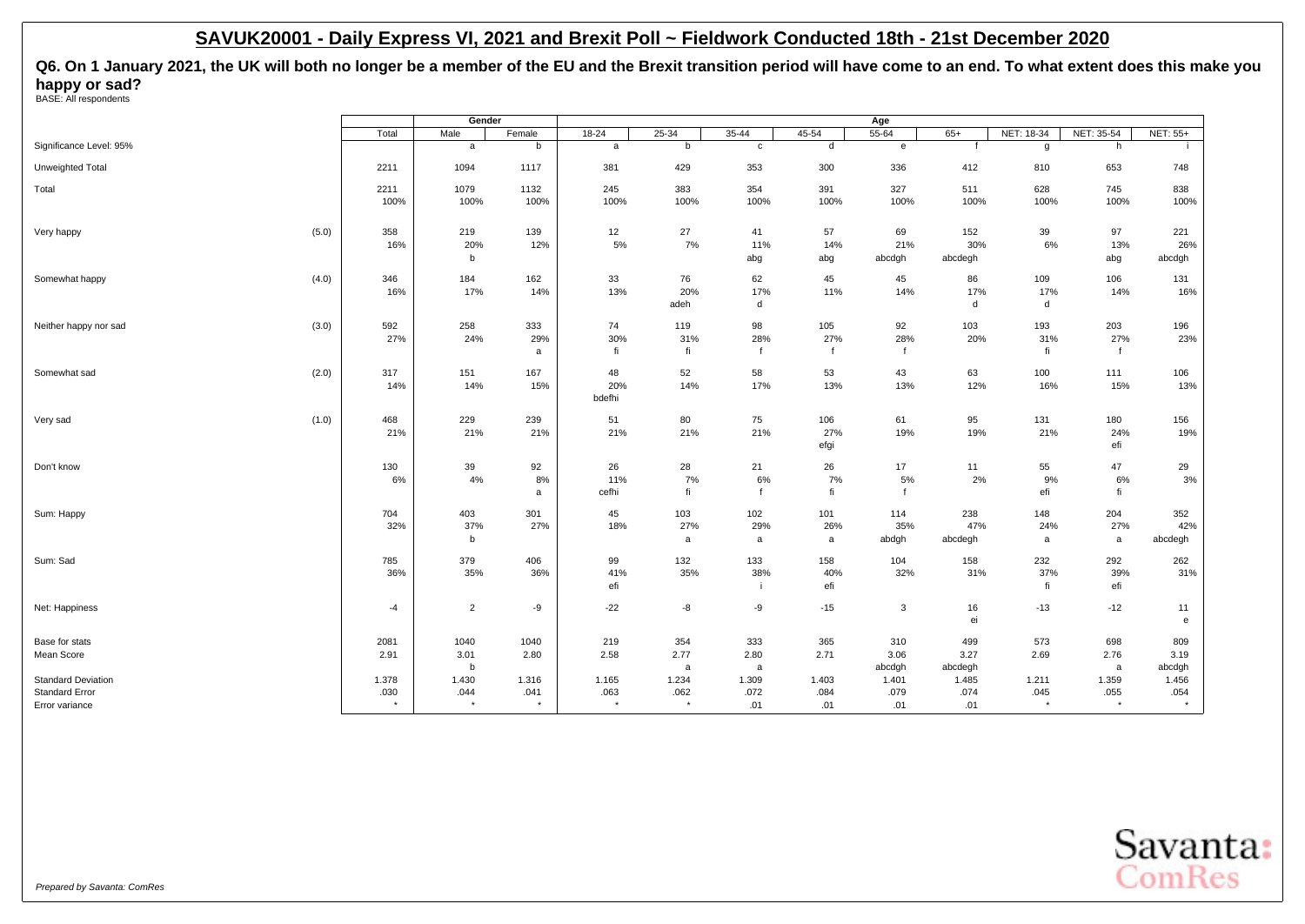**Q6. On 1 January 2021, the UK will both no longer be a member of the EU and the Brexit transition period will have come to an end. To what extent does this make you happy or sad?**<br>BASE: All respondents

|                                |       |                     |             |              |                |                   |             | Regions            |                  |                |             |              |              |                    | Social grade |                   |
|--------------------------------|-------|---------------------|-------------|--------------|----------------|-------------------|-------------|--------------------|------------------|----------------|-------------|--------------|--------------|--------------------|--------------|-------------------|
|                                |       |                     |             |              |                | Yorkshire         |             |                    |                  |                |             |              |              |                    |              |                   |
|                                | Total | Northern<br>Ireland | Scotland    | North-West   | North-East     | and the<br>Humber | Wales       | West<br>Midlands   | East<br>Midlands | South-West     | South-East  | Eastern      | London       | NET:<br>England    | ABC1         | C <sub>2</sub> DE |
| Significance Level: 95%        |       | a                   | b           | c            | d              | e                 | f           | g                  | h                |                |             | k            |              | m                  | a            | b                 |
| Unweighted Total               | 2211  | 33                  | 168         | 267          | 118            | 202               | 87          | 207                | 181              | 194            | 301         | 139          | 314          | 1923               | 1119         | 1092              |
| Total                          | 2211  | 66<br>100%          | 187<br>100% | 247<br>100%  | 90<br>100%     | 180<br>100%       | 107<br>100% | 191<br>100%        | 157<br>100%      | 191            | 300<br>100% | 206<br>100%  | 290<br>100%  | 1851               | 1225<br>100% | 986               |
|                                | 100%  |                     |             |              |                |                   |             |                    |                  | 100%           |             |              |              | 100%               |              | 100%              |
| (5.0)<br>Very happy            | 358   | 11<br>17%           | 23<br>12%   | 36<br>15%    | 19<br>21%      | 41                | 12          | 24<br>13%          | 26<br>17%        | 34<br>18%      | 51<br>17%   | 46           | 34<br>12%    | 312<br>17%         | 185<br>15%   | 173<br>18%        |
|                                | 16%   |                     |             |              |                | 23%<br>bcfglm     | 11%         |                    |                  |                |             | 22%<br>bcfgl |              |                    |              |                   |
| (4.0)<br>Somewhat happy        | 346   | 8                   | 32          | 28           | 12             | 31                | 13          | 41                 | 33               | 33             | 42          | 31           | 45           | 294                | 189          | 157               |
|                                | 16%   | 11%                 | 17%         | 11%          | 13%            | 17%               | 12%         | 22%<br>cjm         | 21%<br>сj        | 17%            | 14%         | 15%          | 15%          | 16%<br>$\mathbf c$ | 15%          | 16%               |
| (3.0)<br>Neither happy nor sad | 592   | 21                  | 44          | 84           | 24             | 46                | 29          | 48                 | 44               | 54             | 76          | 38           | 84           | 498                | 312          | 280               |
|                                | 27%   | 32%                 | 23%         | 34%<br>bgjkm | 27%            | 26%               | 27%         | 25%                | 28%<br>k         | 28%<br>k       | 25%         | 18%          | 29%<br>k     | 27%<br>k           | 25%          | 28%               |
| Somewhat sad<br>(2.0)          | 317   | 10                  | 34          | 34           | 13             | 14                | 22          | 28                 | 20               | 27             | 49          | 24           | 42           | 251                | 187          | 130               |
|                                | 14%   | 15%                 | 18%         | 14%          | 15%            | 7%                | 20%         | 15%                | 13%              | 14%            | 16%         | 11%          | 15%          | 14%                | 15%          | 13%               |
|                                |       |                     | e           | e            | e              |                   | e           | e                  |                  | e              | e           |              | $\mathbf{e}$ | e                  |              |                   |
| (1.0)<br>Very sad              | 468   | 15                  | 43          | 47           | 15             | 41                | 23          | 38                 | 23               | 36             | 67          | 56           | 62           | 387                | 283          | 185               |
|                                | 21%   | 23%                 | 23%<br>h    | 19%          | 17%            | 23%<br>h          | 21%         | 20%                | 15%              | 19%            | 22%<br>h    | 27%<br>dh    | 22%          | 21%                | 23%<br>b     | 19%               |
| Don't know                     | 130   | $\overline{2}$      | 10          | 18           | $\overline{7}$ | 8                 | 9           | 10                 | 10               | $\overline{7}$ | 16          | 11           | 22           | 109                | 68           | 62                |
|                                | 6%    | 3%                  | 6%          | 7%           | 8%             | 4%                | 9%          | 5%                 | 6%               | 4%             | 5%          | 5%           | 8%           | 6%                 | 6%           | 6%                |
| Sum: Happy                     | 704   | 19                  | 55          | 64           | 31             | 71                | 25          | 65                 | 59               | 67             | 93          | 77           | 79           | 606                | 375          | 329               |
|                                | 32%   | 28%                 | 29%         | 26%          | 34%            | 40%<br>bcfjlm     | 23%         | 34%<br>$\mathbf c$ | 38%<br>cfl       | 35%<br>cf      | 31%         | 38%<br>cfl   | 27%          | 33%<br>$\mathbf c$ | 31%          | 33%               |
| Sum: Sad                       | 785   | 25                  | 78          | 81           | 28             | 55                | 45          | 67                 | 43               | 63             | 116         | 80           | 104          | 638                | 470          | 315               |
|                                | 36%   | 37%                 | 42%         | 33%          | 31%            | 31%               | 42%         | 35%                | 28%              | 33%            | 39%         | 39%          | 36%          | 34%                | 38%          | 32%               |
|                                |       |                     | eh          |              |                |                   | h           |                    |                  |                | h           | h            |              |                    | b            |                   |
| Net: Happiness                 | -4    | -9                  | $-12$       | $-7$         | 3              | 9<br>di           | $-18$       | $-1$               | 10<br>di         | $\overline{2}$ | -8          | $-1$         | -9           | $-2$               | -8           | $\overline{1}$    |
| Base for stats                 | 2081  | 65                  | 176         | 229          | 83             | 172               | 98          | 180                | 147              | 184            | 285         | 195          | 267          | 1742               | 1156         | 924               |
| Mean Score                     | 2.91  | 2.85                | 2.76        | 2.88         | 3.07           | 3.09<br>bfl       | 2.69        | 2.91               | 3.13<br>bfl      | 3.01           | 2.86        | 2.93         | 2.80         | 2.94               | 2.83         | 3.00<br>a         |
| <b>Standard Deviation</b>      | 1.378 | 1.376               | 1.356       | 1.310        | 1.389          | 1.473             | 1.299       | 1.332              | 1.306            | 1.366          | 1.400       | 1.548        | 1.318        | 1.383              | 1.385        | 1.363             |
| <b>Standard Error</b>          | .030  | .243                | .109        | .083         | .134           | .107              | .144        | .096               | .101             | .101           | .083        | .135         | .077         | .033               | .043         | .043              |
| Error variance                 |       | .06                 | .01         | .01          | .02            | .01               | .02         | .01                | .01              | .01            | .01         | .02          | .01          | $^\star$           | $\star$      |                   |

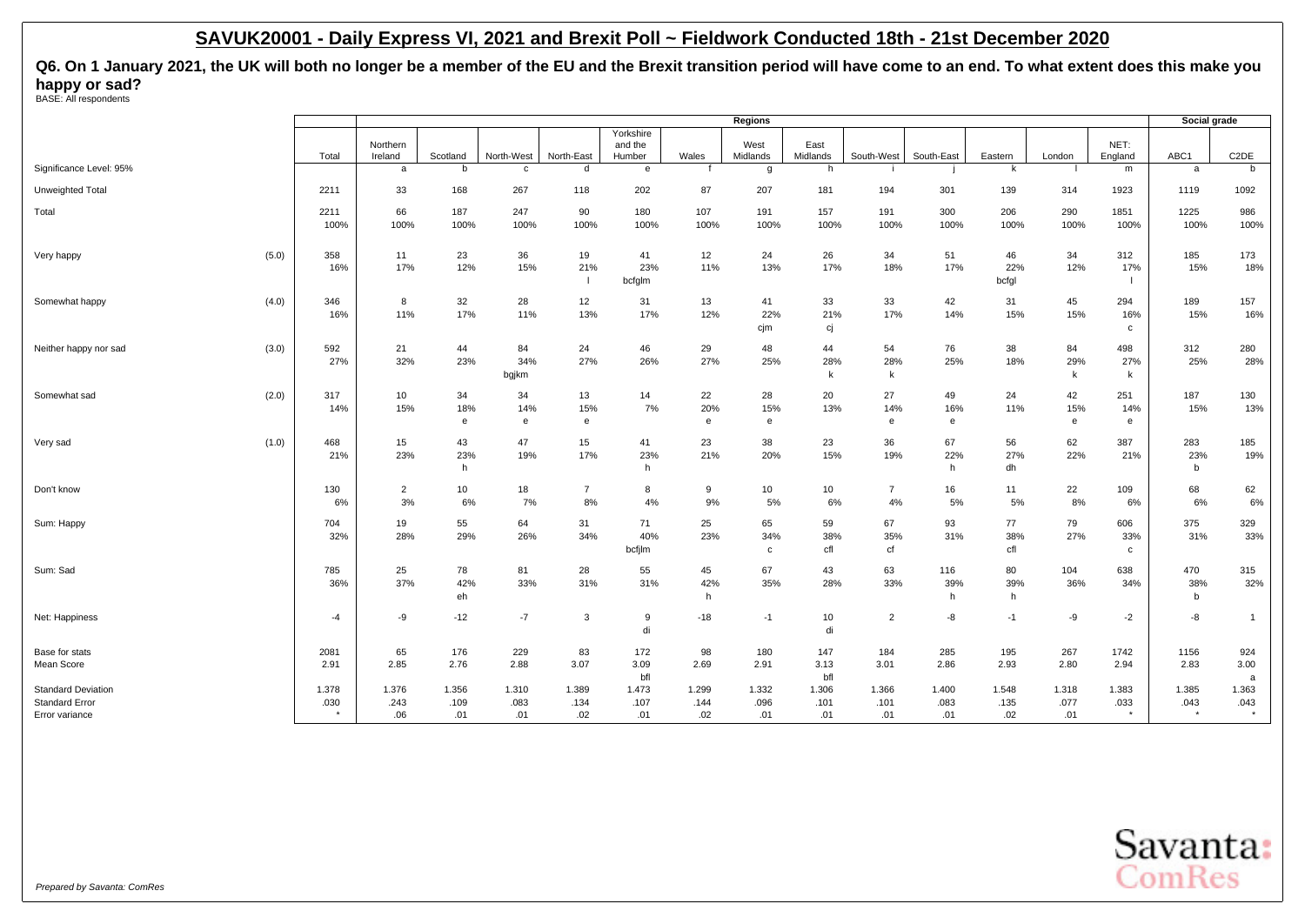**Q6. On 1 January 2021, the UK will both no longer be a member of the EU and the Brexit transition period will have come to an end. To what extent does this make you happy or sad?**<br>BASE: All respondents

|                                |         |              |              |              |                          | 2019 Past Vote           |                  |                          |                          |              | 2016 EU Vote |         |
|--------------------------------|---------|--------------|--------------|--------------|--------------------------|--------------------------|------------------|--------------------------|--------------------------|--------------|--------------|---------|
|                                |         |              |              | Liberal      | The Brexit               |                          |                  |                          |                          |              |              |         |
|                                | Total   | Conservative | Labour       | Democrat     | Party                    | Green                    | SNP              | Plaid Cymru              | Another party            | Did not vote | Leave        | Remain  |
| Significance Level: 95%        |         | $\mathsf{a}$ | b            | $\mathbf{c}$ | d                        | *e                       | $\mathbf{f}$     | *g                       | *h                       |              | a            | b       |
| Unweighted Total               | 2211    | 618          | 565          | 159          | 30                       | 23                       | 60               | 13                       | 12                       | 434          | 726          | 683     |
| Total                          | 2211    | 684          | 546          | 173          | 31                       | 21                       | 71               | 17                       | 17                       | 394          | 783          | 735     |
|                                | 100%    | 100%         | 100%         | 100%         | 100%                     | 100%                     | 100%             | 100%                     | 100%                     | 100%         | 100%         | 100%    |
| (5.0)<br>Very happy            | 358     | 242          | 35           | 9            | 19                       | $\mathbf{1}$             | $\overline{4}$   | $\overline{\phantom{a}}$ | $^\star$                 | 37           | 304          | 27      |
|                                | 16%     | 35%          | 6%           | 5%           | 61%                      | 6%                       | 5%               | $\overline{\phantom{a}}$ | 2%                       | 9%           | 39%          | 4%      |
|                                |         | bcfi         |              |              | abcfi                    |                          |                  |                          |                          |              | b            |         |
| (4.0)<br>Somewhat happy        | 346     | 147          | 68           | 11           | 6                        | $\overline{\phantom{a}}$ | $\boldsymbol{9}$ | $\overline{2}$           | $\mathbf{3}$             | 70           | 175          | 66      |
|                                | 16%     | 21%          | 12%          | 7%           | 21%                      | $\overline{\phantom{a}}$ | 12%              | 10%                      | 18%                      | 18%          | 22%          | $9\%$   |
|                                |         | bc           | $\mathbf c$  |              | $\mathbf{C}$             |                          |                  |                          |                          | bc           | b            |         |
| (3.0)<br>Neither happy nor sad | 592     | 178          | 121          | 27           | 3                        | 8                        | 19               | 9                        | $\overline{2}$           | 125          | 210          | 133     |
|                                | 27%     | 26%          | 22%          | 16%          | 10%                      | 40%                      | 26%              | 54%                      | 14%                      | 32%          | 27%          | 18%     |
|                                |         | $\mathbf{C}$ |              |              |                          |                          |                  |                          |                          | abcd         | b            |         |
| (2.0)<br>Somewhat sad          | 317     | 62           | 87           | 40           | $\overline{2}$           | $\overline{4}$           | 14               | 6                        | $\overline{7}$           | 59           | 45           | 157     |
|                                | 14%     | 9%           | 16%          | 23%          | $6\%$                    | 22%                      | 19%              | 33%                      | 41%                      | 15%          | 6%           | 21%     |
|                                |         |              | a            | abdi         |                          |                          | a                |                          |                          | a            |              | a       |
| (1.0)<br>Very sad              | 468     | 35           | 210          | 82           | $\star$                  | $\overline{7}$           | 25               | $\overline{1}$           | $\overline{4}$           | 69           | 23           | 336     |
|                                | 21%     | 5%           | 39%          | 48%          | $1\%$                    | 33%                      | 35%              | 3%                       | 24%                      | 18%          | 3%           | 46%     |
|                                |         |              | adi          | abdi         |                          |                          | adi              |                          |                          | ad           |              | a       |
| Don't know                     | 130     | 20           | 26           | 4            | $\overline{\phantom{a}}$ | $\overline{\phantom{a}}$ | $\mathbf{1}$     | $\overline{\phantom{a}}$ | $\overline{\phantom{a}}$ | 34           | 26           | 15      |
|                                | 6%      | $3%$         | 5%           | 2%           | $\overline{\phantom{a}}$ | $\overline{\phantom{a}}$ | 2%               | $\overline{\phantom{a}}$ | $\overline{\phantom{a}}$ | 9%           | 3%           | 2%      |
|                                |         |              |              |              |                          |                          |                  |                          |                          | abc          |              |         |
| Sum: Happy                     | 704     | 389          | 102          | 20           | 25                       | $\mathbf{1}$             | 13               | $\overline{2}$           | $\overline{4}$           | 107          | 478          | 93      |
|                                | 32%     | 57%          | 19%          | 12%          | 82%                      | 6%                       | 18%              | 10%                      | 20%                      | 27%          | 61%          | 13%     |
|                                |         | bcfi         | $\mathtt{c}$ |              | abcfi                    |                          |                  |                          |                          | bc           | b            |         |
| Sum: Sad                       | 785     | 97           | 297          | 122          | $\overline{2}$           | 11                       | 39               | 6                        | 11                       | 129          | 68           | 494     |
|                                | 36%     | 14%          | 54%          | 71%          | 7%                       | 55%                      | 54%              | 36%                      | 66%                      | 33%          | 9%           | 67%     |
|                                |         |              | adi          | abdfi        |                          |                          | adi              |                          |                          | ad           |              | a       |
| Net: Happiness                 | $-4$    | 43           | $-36$        | $-59$        | 75                       | $-49$                    | $-36$            | $-26$                    | $-46$                    | -6           | 52           | $-54$   |
|                                |         |              |              |              | a                        |                          |                  |                          |                          |              |              |         |
| Base for stats                 | 2081    | 664          | 520          | 169          | 31                       | 21                       | 70               | 17                       | 17                       | 360          | 757          | 721     |
| Mean Score                     | 2.91    | 3.75         | 2.29         | 1.96         | 4.35                     | 2.24                     | 2.33             | 2.71                     | 2.32                     | 2.85         | 3.91         | 2.02    |
|                                |         | bcfi         | $\mathtt{c}$ |              | abcfi                    |                          | $\mathbf{C}$     |                          |                          | bcf          | b            |         |
| <b>Standard Deviation</b>      | 1.378   | 1.192        | 1.295        | 1.177        | .996                     | 1.119                    | 1.237            | .710                     | 1.129                    | 1.231        | 1.089        | 1.166   |
| <b>Standard Error</b>          | .030    | .049         | .056         | .094         | .182                     | .233                     | .161             | .197                     | .326                     | .062         | .041         | .045    |
| Error variance                 | $\star$ | $\star$      |              | .01          | .03                      | .05                      | .03              | .04                      | .11                      | $\star$      | $\star$      | $\star$ |

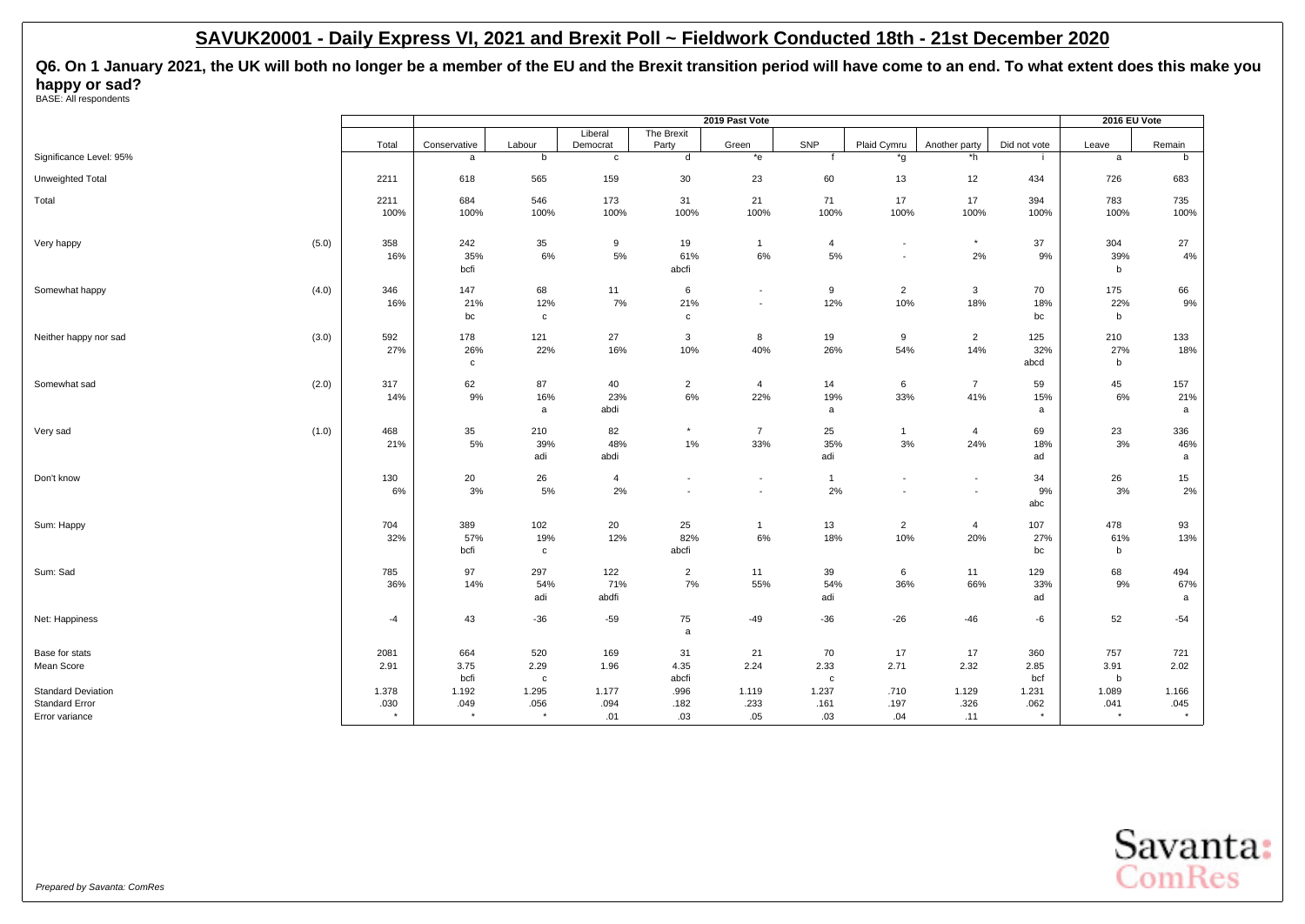# Q7. To what extent do you believe that Britain will have a bigger or smaller role on the world stage after the UK has left the EU?<br><sup>BASE: All respondents</sup>

|                           |       |         | Gender      |        |              |           |             |        | Age                                                                                                                   |             |            |            |          |
|---------------------------|-------|---------|-------------|--------|--------------|-----------|-------------|--------|-----------------------------------------------------------------------------------------------------------------------|-------------|------------|------------|----------|
|                           |       | Total   | Male        | Female | 18-24        | $25 - 34$ | $35 - 44$   | 45-54  | $55 - 64$                                                                                                             | $65+$       | NET: 18-34 | NET: 35-54 | NET: 55+ |
| Significance Level: 95%   |       |         | a           | b      | $\mathsf{a}$ | b         | $\mathbf c$ | d      | $\mathbf{e}% _{t}\left  \mathbf{1}\right\rangle =\mathbf{1}_{\left  \mathbf{1}\right  \leq\left  \mathbf{1}\right  }$ |             | g          | h          |          |
| Unweighted Total          |       | 2211    | 1094        | 1117   | 381          | 429       | 353         | 300    | 336                                                                                                                   | 412         | 810        | 653        | 748      |
| Total                     |       | 2211    | 1079        | 1132   | 245          | 383       | 354         | 391    | 327                                                                                                                   | 511         | 628        | 745        | 838      |
|                           |       | 100%    | 100%        | 100%   | 100%         | 100%      | 100%        | 100%   | 100%                                                                                                                  | 100%        | 100%       | 100%       | 100%     |
| Much bigger               | (5.0) | 194     | 128         | 66     | 11           | 28        | 24          | 39     | 34                                                                                                                    | 58          | 38         | 64         | 92       |
|                           |       | 9%      | 12%         | 6%     | 4%           | 7%        | 7%          | 10%    | 10%                                                                                                                   | 11%         | 6%         | 9%         | 11%      |
|                           |       |         | b           |        |              |           |             | ag     | ag                                                                                                                    | abcg        |            | a          | abcg     |
| Somewhat bigger           | (4.0) | 362     | 205         | 158    | 41           | 71        | 53          | 50     | 63                                                                                                                    | 83          | 112        | 104        | 146      |
|                           |       | 16%     | 19%         | 14%    | 17%          | 19%       | 15%         | 13%    | 19%                                                                                                                   | 16%         | 18%        | 14%        | 17%      |
|                           |       |         | b           |        |              | dh        |             |        | dh                                                                                                                    |             | dh         |            |          |
| Same as before            | (3.0) | 577     | 293         | 284    | 66           | 91        | 96          | 84     | 85                                                                                                                    | 155         | 157        | 180        | 239      |
|                           |       | 26%     | 27%         | 25%    | 27%          | 24%       | 27%         | 21%    | 26%                                                                                                                   | 30%         | 25%        | 24%        | 29%      |
|                           |       |         |             |        |              |           |             |        |                                                                                                                       | bdh         |            |            | d        |
| Somewhat smaller          | (2.0) | 420     | 188         | 231    | 55           | 81        | 76          | 83     | 53                                                                                                                    | 72          | 136        | 159        | 125      |
|                           |       | 19%     | 17%         | 20%    | 22%          | 21%       | 21%         | 21%    | 16%                                                                                                                   | 14%         | 22%        | 21%        | 15%      |
|                           |       |         |             |        | efi          | fi        | fi          | fi     |                                                                                                                       |             | efi        | fi         |          |
| Much smaller              | (1.0) | 421     | 208         | 213    | 35           | 62        | 71          | 96     | 61                                                                                                                    | 96          | 97         | 167        | 157      |
|                           |       | 19%     | 19%         | 19%    | 14%          | 16%       | 20%         | 24%    | 19%                                                                                                                   | 19%         | 16%        | 22%        | 19%      |
|                           |       |         |             |        |              |           | a           | abgi   |                                                                                                                       |             |            | abg        |          |
| Don't know                |       | 237     | 57          | 180    | 37           | 49        | 32          | 39     | 32                                                                                                                    | 47          | 86         | 72         | 78       |
|                           |       | 11%     | 5%          | 16%    | 15%          | 13%       | 9%          | 10%    | 10%                                                                                                                   | 9%          | 14%        | 10%        | 9%       |
|                           |       |         |             | a      | cefhi        |           |             |        |                                                                                                                       |             | cfhi       |            |          |
| Sum: Bigger               |       | 556     | 333         | 224    | 52           | 99        | 78          | 90     | 97                                                                                                                    | 141         | 151        | 167        | 238      |
|                           |       | 25%     | 31%         | 20%    | 21%          | 26%       | 22%         | 23%    | 30%                                                                                                                   | 28%         | 24%        | 22%        | 28%      |
|                           |       |         | b           |        |              |           |             |        | acgh                                                                                                                  | $\mathsf a$ |            |            | acgh     |
| Sum: Smaller              |       | 841     | 397         | 444    | 90           | 143       | 147         | 178    | 114                                                                                                                   | 168         | 233        | 326        | 282      |
|                           |       | 38%     | 37%         | 39%    | 37%          | 37%       | 42%         | 46%    | 35%                                                                                                                   | 33%         | 37%        | 44%        | 34%      |
|                           |       |         |             |        |              |           | fi          | abefgi |                                                                                                                       |             |            | abefgi     |          |
| Net: Bigger               |       | $-13$   | -6          | $-19$  | $-16$        | $-12$     | $-20$       | $-23$  | $-5$                                                                                                                  | $-5$        | $-13$      | $-21$      | $-5$     |
| Base for stats            |       | 1974    | 1022        | 952    | 208          | 333       | 321         | 352    | 296                                                                                                                   | 464         | 542        | 673        | 760      |
| Mean Score                |       | 2.74    | 2.86        | 2.61   | 2.70         | 2.76      | 2.64        | 2.59   | 2.85                                                                                                                  | 2.86        | 2.74       | 2.61       | 2.86     |
|                           |       |         | $\mathbf b$ |        |              |           |             |        | cdh                                                                                                                   | cdh         |            |            | cdh      |
| <b>Standard Deviation</b> |       | 1.256   | 1.297       | 1.197  | 1.120        | 1.220     | 1.212       | 1.321  | 1.288                                                                                                                 | 1.284       | 1.182      | 1.269      | 1.285    |
| <b>Standard Error</b>     |       | .028    | .040        | .039   | .062         | .063      | .068        | .080   | .075                                                                                                                  | .066        | .045       | .052       | .049     |
| Error variance            |       | $\star$ | $\star$     |        | $\star$      | $\star$   | $\star$     | .01    | .01                                                                                                                   | $\star$     |            | $\star$    |          |

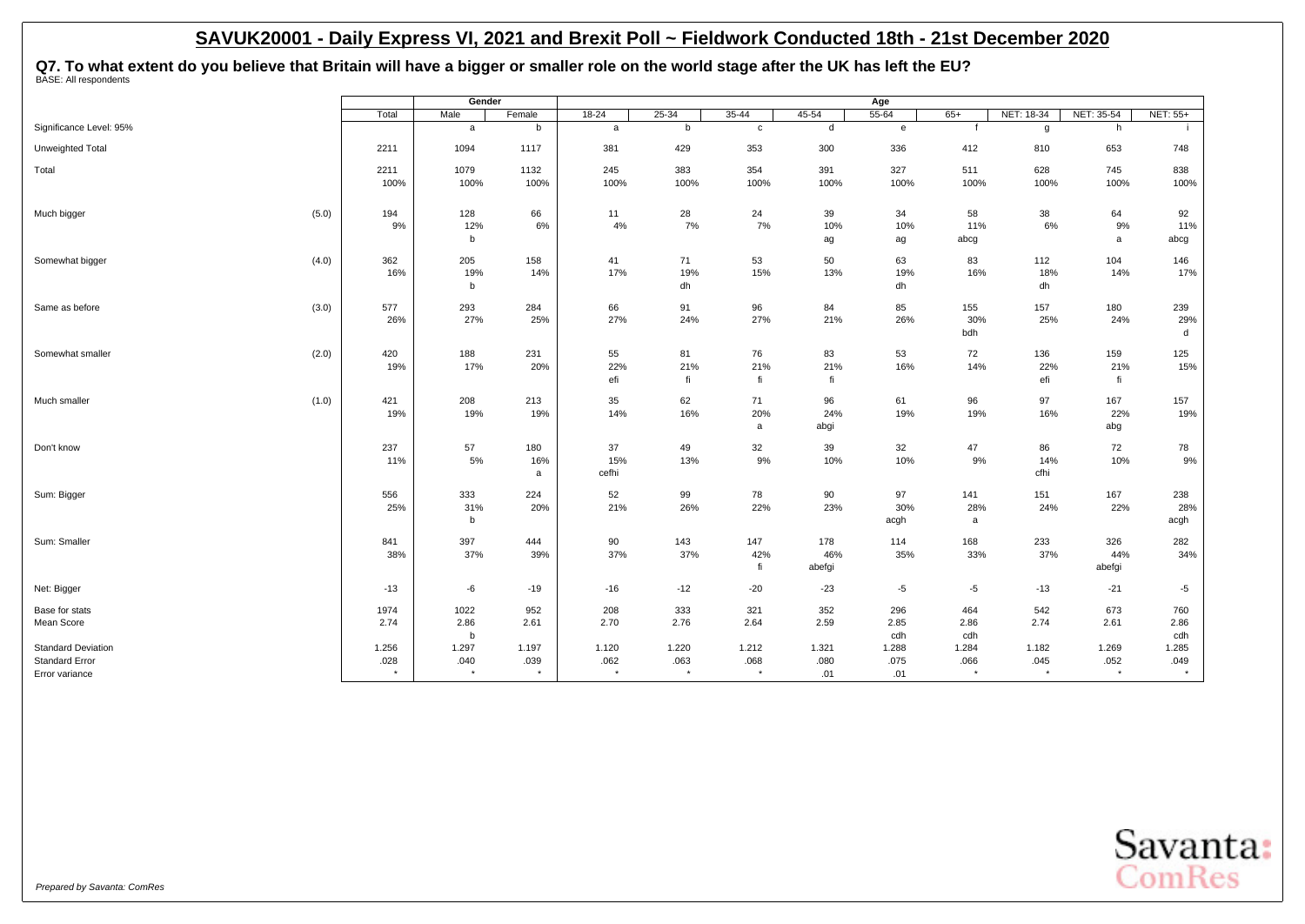Q7. To what extent do you believe that Britain will have a bigger or smaller role on the world stage after the UK has left the EU?<br><sup>BASE: All respondents</sup>

|                                                                      |                     |                      |                      |                      |                            |                                |                      | Regions              |                        |                           |                      |                           |                           |                 | Social grade             |                          |
|----------------------------------------------------------------------|---------------------|----------------------|----------------------|----------------------|----------------------------|--------------------------------|----------------------|----------------------|------------------------|---------------------------|----------------------|---------------------------|---------------------------|-----------------|--------------------------|--------------------------|
|                                                                      | Total               | Northern<br>Ireland  | Scotland             | North-West           | North-East                 | Yorkshire<br>and the<br>Humber | Wales                | West<br>Midlands     | East<br>Midlands       | South-West                | South-East           | Eastern                   | London                    | NET:<br>England | ABC1                     | C <sub>2</sub> DE        |
| Significance Level: 95%                                              |                     | a                    | b                    | c                    | d                          | e                              |                      | $\mathbf{q}$         | h                      |                           |                      | k                         |                           | m               | a                        | b                        |
| Unweighted Total                                                     | 2211                | 33                   | 168                  | 267                  | 118                        | 202                            | 87                   | 207                  | 181                    | 194                       | 301                  | 139                       | 314                       | 1923            | 1119                     | 1092                     |
| Total                                                                | 2211<br>100%        | 66<br>100%           | 187<br>100%          | 247<br>100%          | 90<br>100%                 | 180<br>100%                    | 107<br>100%          | 191<br>100%          | 157<br>100%            | 191<br>100%               | 300<br>100%          | 206<br>100%               | 290<br>100%               | 1851<br>100%    | 1225<br>100%             | 986<br>100%              |
| Much bigger                                                          | (5.0)<br>194<br>9%  | 11<br>17%<br>fhij    | 18<br>10%<br>h       | 22<br>$9\%$          | 10<br>11%<br>h             | 26<br>15%<br>fhijlm            | 6<br>5%              | 22<br>11%<br>hij     | $\overline{7}$<br>4%   | 11<br>6%                  | 18<br>6%             | 19<br>9%                  | 24<br>8%                  | 159<br>9%       | 104<br>9%                | 90<br>9%                 |
| Somewhat bigger                                                      | (4.0)<br>362<br>16% | 8<br>12%             | 24<br>13%            | 44<br>18%            | 18<br>20%                  | 31<br>17%                      | 18<br>17%            | 29<br>15%            | 29<br>19%              | 29<br>15%                 | 58<br>19%            | 25<br>12%                 | 50<br>17%                 | 312<br>17%      | 195<br>16%               | 167<br>17%               |
| Same as before                                                       | (3.0)<br>577<br>26% | 12<br>18%            | 41<br>22%            | 65<br>26%            | 21<br>24%                  | 47<br>26%                      | 18<br>17%            | 46<br>24%            | 57<br>37%<br>abcdefgjm | 54<br>28%<br>$\mathbf{f}$ | 73<br>24%            | 59<br>29%<br>$\mathbf{f}$ | 83<br>29%<br>$\mathbf{f}$ | 506<br>27%      | 315<br>26%               | 262<br>27%               |
| Somewhat smaller                                                     | (2.0)<br>420<br>19% | 10<br>15%            | 34<br>18%            | 50<br>20%<br>e       | 17<br>19%                  | 23<br>13%                      | 30<br>28%<br>elm     | 39<br>20%<br>e       | 32<br>20%<br>e         | 37<br>19%                 | 58<br>19%            | 42<br>21%                 | 49<br>17%                 | 346<br>19%<br>e | 247<br>20%               | 173<br>18%               |
| Much smaller                                                         | (1.0)<br>421<br>19% | 17<br>26%            | 44<br>23%<br>h       | 42<br>17%            | 14<br>15%                  | 34<br>19%                      | 23<br>21%            | 32<br>17%            | 22<br>14%              | 34<br>18%                 | 61<br>20%            | 42<br>20%                 | 56<br>19%                 | 338<br>18%      | 242<br>20%               | 179<br>18%               |
| Don't know                                                           | 237<br>11%          | 8<br>13%             | 25<br>13%<br>h       | 23<br>10%            | 10<br>11%                  | 19<br>11%                      | 13<br>12%            | 23<br>12%<br>h       | 9<br>6%                | 27<br>14%<br>h            | 33<br>11%            | 18<br>9%                  | 28<br>10%                 | 191<br>10%      | 121<br>10%               | 115<br>12%               |
| Sum: Bigger                                                          | 556<br>25%          | 19<br>29%            | 43<br>23%            | 66<br>27%            | 28<br>31%                  | 57<br>32%<br>ik                | 24<br>22%            | 51<br>27%            | 36<br>23%              | 40<br>21%                 | 76<br>25%            | 44<br>21%                 | 73<br>25%                 | 471<br>25%      | 299<br>24%               | 257<br>26%               |
| Sum: Smaller                                                         | 841<br>38%          | 27<br>40%            | 78<br>42%<br>e       | 92<br>37%            | 31<br>34%                  | 57<br>32%                      | 53<br>49%<br>cdehlm  | 70<br>37%            | 54<br>34%              | 71<br>37%                 | 119<br>40%           | 84<br>41%                 | 105<br>36%                | 683<br>37%      | 489<br>40%<br>b          | 352<br>36%               |
| Net: Bigger                                                          | $-13$               | $-12$                | $-19$                | $-10$                | $-3$                       | $^\star$                       | $-27$                | $-10$                | $-11$                  | $-16$                     | $-14$                | $-20$                     | $-11$                     | $-11$           | $-16$                    | $-10$                    |
| Base for stats<br>Mean Score                                         | 1974<br>2.74        | 58<br>2.76           | 161<br>2.62          | 223<br>2.80          | 80<br>2.91<br>$\mathbf{f}$ | 161<br>2.95<br>bfij            | 95<br>2.51           | 168<br>2.82          | 147<br>2.78            | 164<br>2.67               | 268<br>2.68          | 188<br>2.66               | 262<br>2.75               | 1660<br>2.76    | 1103<br>2.70             | 871<br>2.79              |
| <b>Standard Deviation</b><br><b>Standard Error</b><br>Error variance | 1.256<br>.028       | 1.497<br>.278<br>.08 | 1.331<br>.111<br>.01 | 1.242<br>.080<br>.01 | 1.275<br>.125<br>.02       | 1.358<br>.102<br>.01           | 1.217<br>.138<br>.02 | 1.290<br>.096<br>.01 | 1.078<br>.084<br>.01   | 1.180<br>.092<br>.01      | 1.233<br>.075<br>.01 | 1.246<br>.111<br>.01      | 1.244<br>.074<br>.01      | 1.240<br>.030   | 1.253<br>.039<br>$\star$ | 1.258<br>.041<br>$\star$ |

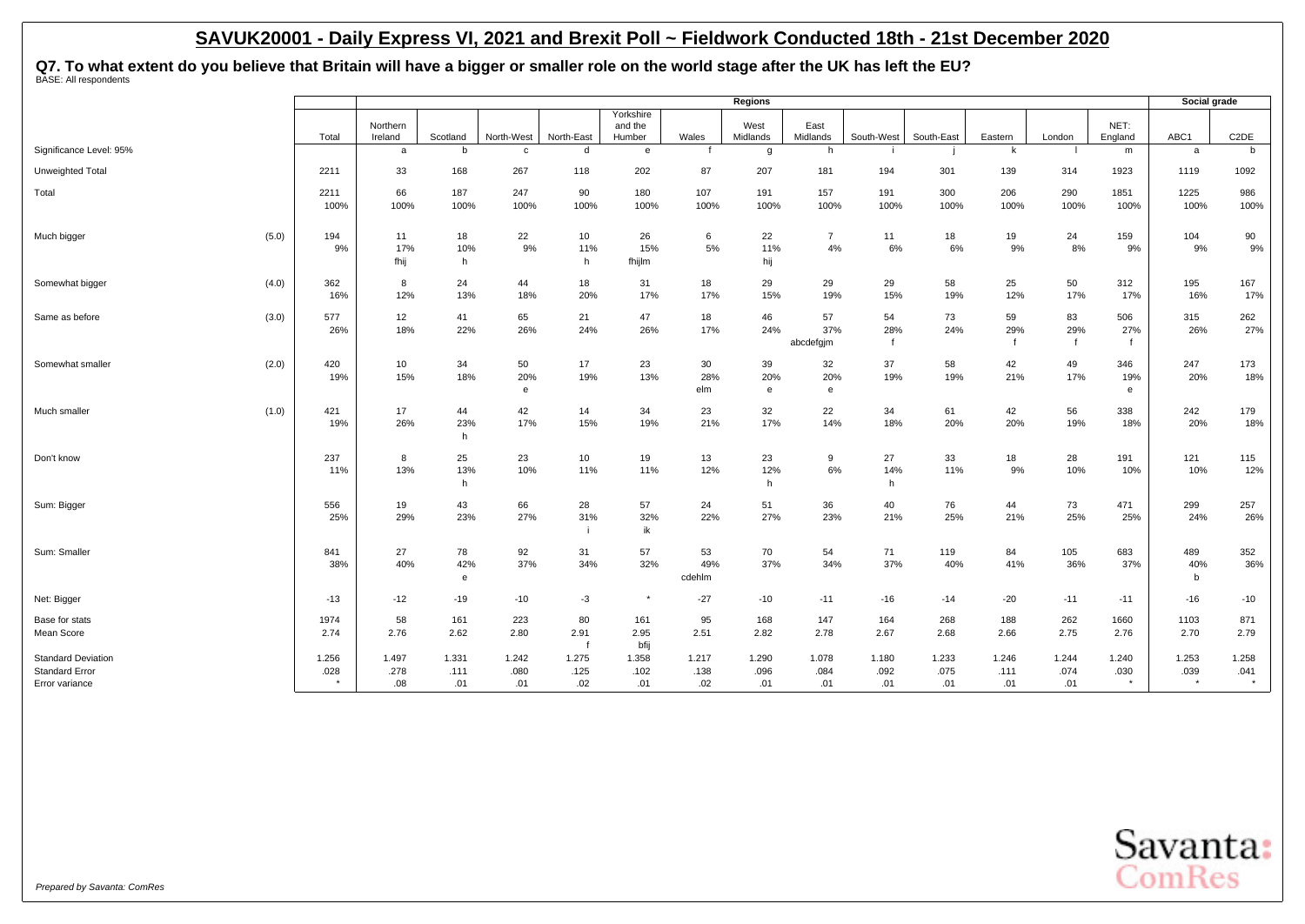Q7. To what extent do you believe that Britain will have a bigger or smaller role on the world stage after the UK has left the EU?<br><sup>BASE: All respondents</sup>

|                           |            |               |                     |                          |                    | 2019 Past Vote     |                |                          |                                            |              | 2016 EU Vote         |             |
|---------------------------|------------|---------------|---------------------|--------------------------|--------------------|--------------------|----------------|--------------------------|--------------------------------------------|--------------|----------------------|-------------|
|                           | Total      | Conservative  | Labour              | Liberal                  | The Brexit         | Green              | SNP            | Plaid Cymru              | Another party                              | Did not vote |                      | Remain      |
| Significance Level: 95%   |            | a             | $\mathbf b$         | Democrat<br>$\mathbf{C}$ | Party<br>d         | $*_{e}$            |                | *g                       | *h                                         |              | Leave<br>a           | $\mathsf b$ |
| Unweighted Total          | 2211       | 618           | 565                 | 159                      | 30                 | 23                 | 60             | 13                       | 12                                         | 434          | 726                  | 683         |
| Total                     | 2211       | 684           | 546                 | 173                      | 31                 | 21                 | 71             | $17$                     | 17                                         | 394          | 783                  | 735         |
|                           | 100%       | 100%          | 100%                | 100%                     | 100%               | 100%               | 100%           | 100%                     | 100%                                       | 100%         | 100%                 | 100%        |
| Much bigger<br>(5.0)      | 194        | 110           | 37                  | 6                        | $\overline{7}$     | $\mathbf{1}$       | 3              | $\overline{\phantom{a}}$ | $\overline{2}$                             | 21           | 150                  | 20          |
|                           | 9%         | 16%<br>bcfi   | 7%                  | 4%                       | 24%<br>bcfi        | 5%                 | 5%             | $\overline{\phantom{a}}$ | 14%                                        | 5%           | 19%<br>b             | 3%          |
| (4.0)<br>Somewhat bigger  | 362        | 163           | 58                  | 21                       | $\overline{7}$     | $^\star$           | $\overline{7}$ | $\mathbf{1}$             | $\mathbf{1}$                               | 75           | 178                  | 78          |
|                           | 16%        | 24%<br>bcf    | 11%                 | 12%                      | 23%<br>b           | 2%                 | 9%             | 8%                       | 7%                                         | 19%<br>b     | 23%<br>$\mathbf b$   | 11%         |
| Same as before<br>(3.0)   | 577        | 236           | 106                 | 21                       | 13                 | 4                  | 9              | $\overline{2}$           | 5                                          | 114          | 256                  | 121         |
|                           | 26%        | 35%<br>bcf    | 19%<br>$\mathtt{c}$ | 12%                      | 42%<br>bcf         | 20%                | 12%            | 14%                      | 27%                                        | 29%<br>bcf   | 33%<br>b             | 16%         |
|                           |            |               |                     |                          |                    |                    |                |                          |                                            |              |                      |             |
| (2.0)<br>Somewhat smaller | 420<br>19% | 81<br>12%     | 120<br>22%          | 44<br>25%                | $\mathbf{1}$<br>3% | 5<br>26%           | 13<br>18%      | $\overline{7}$<br>43%    | $\overline{\phantom{a}}$<br>$\blacksquare$ | 81<br>21%    | 83<br>11%            | 174<br>24%  |
|                           |            |               | ad                  | ad                       |                    |                    | d              |                          |                                            | ad           |                      | a           |
| (1.0)<br>Much smaller     | 421        | 39            | 184                 | 68                       | $\mathbf{1}$       | 9                  | 29             | $\overline{4}$           | $\overline{7}$                             | 53           | 50                   | 291         |
|                           | 19%        | 6%            | 34%                 | 39%                      | 4%                 | 41%                | 41%            | 26%                      | 41%                                        | 13%          | 6%                   | 40%         |
|                           |            |               | adi                 | adi                      |                    |                    | adi            |                          |                                            | a            |                      | a           |
| Don't know                | 237<br>11% | 55<br>8%      | 41<br>7%            | 12<br>7%                 | -1<br>$5\%$        | $\mathbf{1}$<br>5% | 10<br>14%      | $\mathbf{1}$<br>$9\%$    | $\overline{2}$<br>11%                      | 50<br>13%    | 66<br>8%             | 51<br>7%    |
|                           |            |               |                     |                          |                    |                    |                |                          |                                            | ab           |                      |             |
| Sum: Bigger               | 556        | 274           | 95                  | 27                       | 14                 | $\overline{2}$     | 10             | $\mathbf{1}$             | $\overline{4}$                             | 96           | 328                  | 98          |
|                           | 25%        | 40%<br>bcfi   | 17%                 | 16%                      | 46%<br>bcfi        | 7%                 | 14%            | 8%                       | 22%                                        | 24%<br>bc    | 42%<br>b             | 13%         |
| Sum: Smaller              | 841        | 120           | 304                 | 112                      | $\overline{2}$     | 14                 | 42             | 12                       | $\overline{7}$                             | 134          | 133                  | 466         |
|                           | 38%        | 17%           | 56%                 | 65%                      | 7%                 | 67%                | 59%            | 69%                      | 41%                                        | 34%          | 17%                  | 63%         |
|                           |            |               | adi                 | abdi                     |                    |                    | adi            |                          |                                            | ad           |                      | a           |
| Net: Bigger               | $-13$      | 23            | $-38$               | $-49$                    | 39<br>a            | $-60$              | $-45$          | $-61$                    | $-19$                                      | $-10$        | 25                   | $-50$       |
| Base for stats            | 1974       | 629           | 505                 | 161                      | 29                 | 20                 | 61             | 15                       | 16                                         | 345          | 717                  | 685         |
| Mean Score                | 2.74       | 3.36          | 2.30                | 2.09                     | 3.61               | 1.99               | 2.05           | 2.04                     | 2.49                                       | 2.80         | 3.41                 | 2.07        |
| <b>Standard Deviation</b> | 1.256      | bcfi<br>1.099 | 1.267               | 1.201                    | 1.047              | 1.140              | 1.255          | .919                     | 1.563                                      | bcf<br>1.131 | $\mathbf b$<br>1.145 | 1.147       |
| <b>Standard Error</b>     | .028       | .046          | .055                | .099                     | .194               | .243               | .176           | .265                     | .471                                       | .058         | .044                 | .045        |
| Error variance            | $\star$    | $\star$       | $\star$             | .01                      | .04                | .06                | .03            | .07                      | .22                                        | $\star$      | $\star$              | $\star$     |

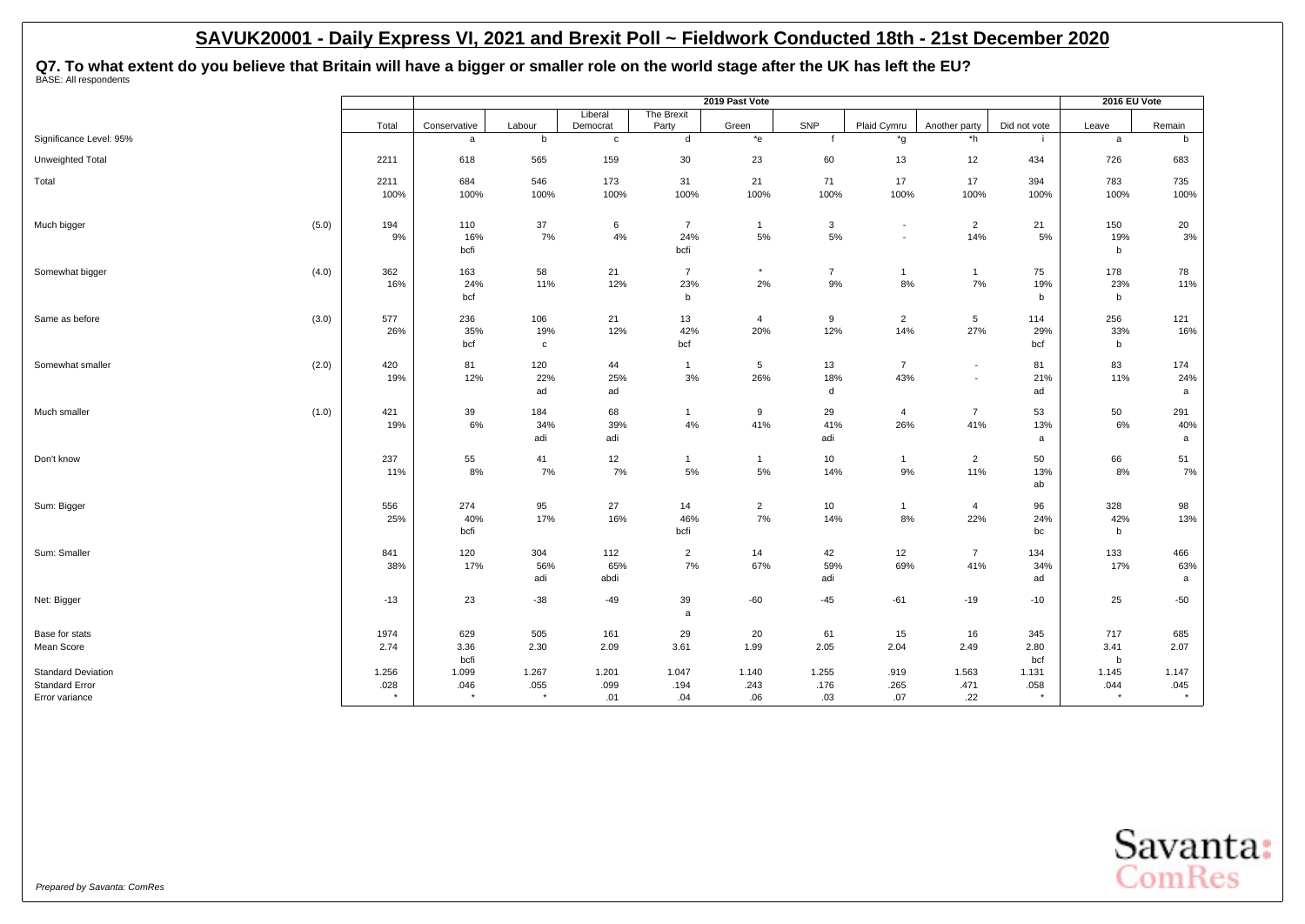**Q8. To what extent are you keen or reluctant for the UK to agree a trade deal with the USA?** BASE: All respondents

**Gender Age** Total | Male | Female | 18-24 | 25-34 | 35-44 | 45-54 | 55-64 | 65+ |NET:18-34 |NET: 35-54 |NET: 55+ Significance Level: 95% a b b c d e f g h i Unweighted Total 2211 1094 1117 381 429 353 300 336 412 810 653 748 Total 2211 1079 1132 245 383 354 391 327 511 628 745 838 100% 100% 100% 100% 100% 100% 100% 100% 100% 100% 100% 100% Very keen (5.0) 259 164 95 22 39 45 45 43 65 61 90 108 12% 15% 8% 9% 10% 13% 12% 13% 13% 10% 12% 13% b group of the contract of the contract of the contract of the contract of the contract of the contract of the contract of the contract of the contract of the contract of the contract of the contract of the contract of the Somewhat keen (4.0) | 520 | 299 221 | 41 86 88 79 145 127 168 225 24% 28% 20% 17% 22% 25% 20% 24% 28% 20% 23% 27% b a and a a and a adgh a adgh a adg Neither keen nor reluctant (3.0) 680 330 350 80 100 109 126 110 155 179 236 265 31% 31% 31% 32% 26% 31% 32% 34% 30% 29% 32% 32% b b b b Somewhat reluctant (2.0) 304 144 161 54 65 43 57 30 55 119 100 85 14% 13% 14% 22% 17% 12% 15% 9% 11% 19% 13% 10% cdefhi efi efi ei ei cefhi Very reluctant (1.0) | 235 | 91 144 | 21 44 38 42 34 56 65 80 90 11% 8% 13% 9% 12% 11% 11% 10% 11% 10% 11% 11% a Don't know 213 52 161 28 49 30 41 31 34 77 72 65 10% 5% 14% 11% 13% 9% 11% 9% 7% 12% 10% 8% a f fi fi Sum: Keen 779 462 316 63 124 133 125 122 211 188 258 333 35% 43% 28% 26% 33% 38% 32% 37% 41% 30% 35% 40% b a ag ag abdgh a ad abdgh a abdgh Sum: Reluctant 540 234 305 75 109 81 99 64 111 184 180 175 24% 22% 27% 30% 29% 23% 25% 20% 22% 29% 24% 21% a cefhi efi efi cefhould a cefhinn a cefhinn a cefhinn a cefhinn a cefhinn a cefhi Net: Keeness 11 | 21 1 5 4 15 7 18 20 1 10 19 b and bagh g bdgh g bdgh bdgh bdgh bg bdgh Base for stats 1998 | 1027 971 | 218 333 324 257 476 551 673 773 Mean Score 3.13 3.29 2.96 2.95 3.03 3.18 3.08 3.23 3.23 3.00 3.13 3.23 b ag abg abg ag abg Standard Deviation 1.177 1.175 1.110 1.204 1.177 1.169 1.178 1.180 1.173 045. 044 .040 .044 .036 .067 .060 .062 .060 .038 .038 .038 .038 .038 .036 .036 .034 .045 .044 .045 .045 .045 . Error variance \* \* \* \* \* \* .01 \* \* \* \* \*

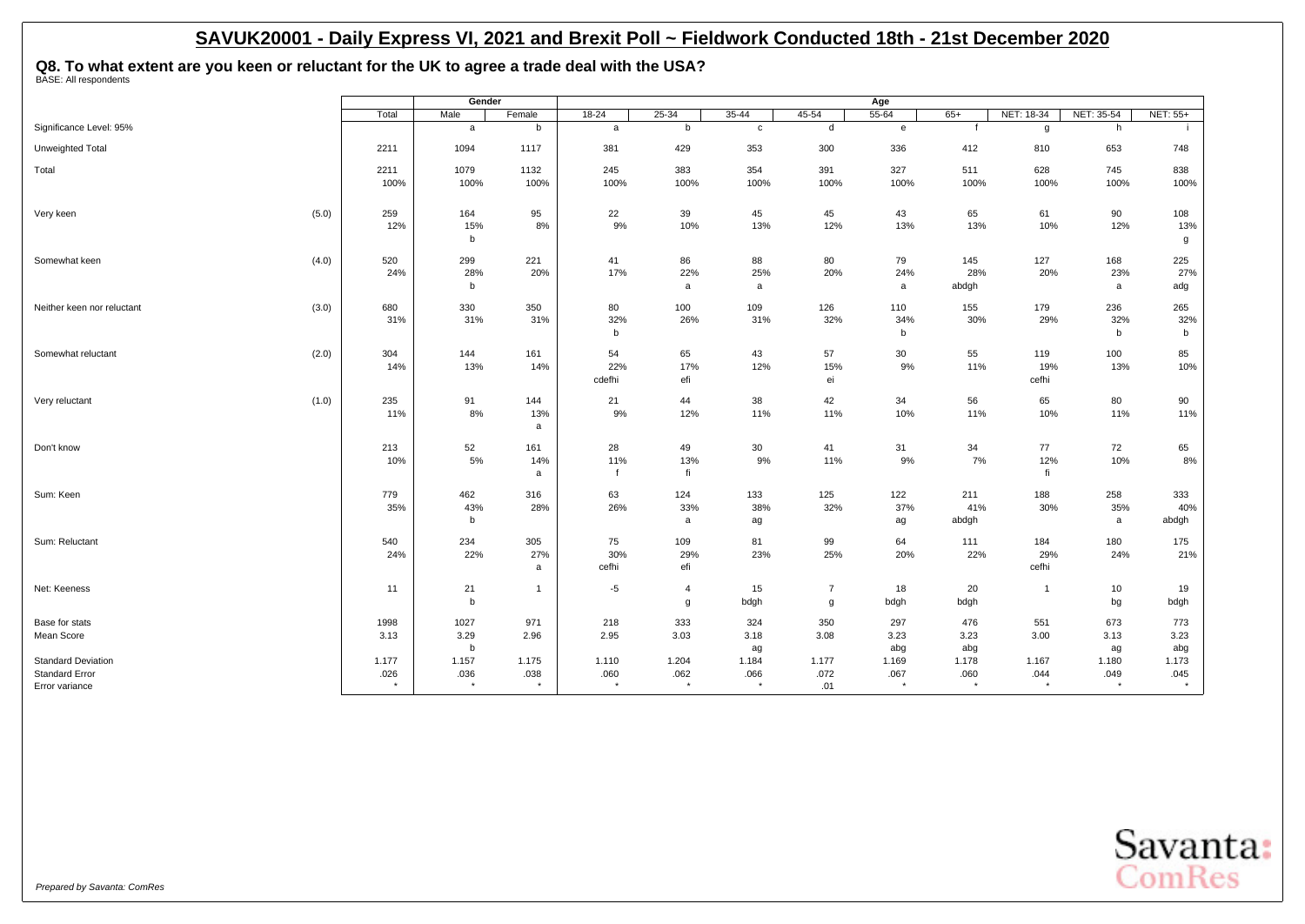**Q8. To what extent are you keen or reluctant for the UK to agree a trade deal with the USA?** BASE: All respondents

|                                                                      |               |                      |                      |                            |                      |                                |                      | Regions                     |                      |                           |                           |                      |                           |                             | Social grade             |                   |
|----------------------------------------------------------------------|---------------|----------------------|----------------------|----------------------------|----------------------|--------------------------------|----------------------|-----------------------------|----------------------|---------------------------|---------------------------|----------------------|---------------------------|-----------------------------|--------------------------|-------------------|
|                                                                      | Total         | Northern<br>Ireland  | Scotland             | North-West                 | North-East           | Yorkshire<br>and the<br>Humber | Wales                | West<br>Midlands            | East<br>Midlands     | South-West                | South-East                | Eastern              | London                    | NET:<br>England             | ABC1                     | C <sub>2</sub> DE |
| Significance Level: 95%                                              |               | a                    | b                    | c                          | d                    | $\mathbf{e}$                   |                      | g                           | h.                   |                           |                           | k                    |                           | m                           | a                        | b                 |
| Unweighted Total                                                     | 2211          | 33                   | 168                  | 267                        | 118                  | 202                            | 87                   | 207                         | 181                  | 194                       | 301                       | 139                  | 314                       | 1923                        | 1119                     | 1092              |
| Total                                                                | 2211<br>100%  | 66<br>100%           | 187<br>100%          | 247<br>100%                | 90<br>100%           | 180<br>100%                    | 107<br>100%          | 191<br>100%                 | 157<br>100%          | 191<br>100%               | 300<br>100%               | 206<br>100%          | 290<br>100%               | 1851<br>100%                | 1225<br>100%             | 986<br>100%       |
| (5.0)<br>Very keen                                                   | 259<br>12%    | 11<br>16%            | 24<br>13%            | 30<br>12%                  | 18<br>20%<br>cefghjm | 18<br>10%                      | $\overline{7}$<br>6% | 16<br>8%                    | 18<br>12%            | 23<br>12%                 | 29<br>10%                 | 24<br>11%            | 41<br>14%<br>fg           | 218<br>12%                  | 143<br>12%               | 116<br>12%        |
| Somewhat keen<br>(4.0)                                               | 520<br>24%    | 12<br>17%            | 35<br>19%            | 58<br>23%                  | 19<br>22%            | 52<br>29%<br>bl                | 24<br>22%            | 54<br>28%<br>bl             | 37<br>23%            | 45<br>23%                 | 76<br>25%                 | 53<br>26%            | 56<br>19%                 | 449<br>24%                  | 279<br>23%               | 241<br>24%        |
| Neither keen nor reluctant<br>(3.0)                                  | 680<br>31%    | 25<br>38%            | 60<br>32%            | 81<br>33%                  | 27<br>30%            | 45<br>25%                      | 33<br>31%            | 63<br>33%                   | 57<br>37%<br>el      | 58<br>30%                 | 85<br>28%                 | 70<br>34%            | 77<br>27%                 | 562<br>30%                  | 380<br>31%               | 300<br>30%        |
| (2.0)<br>Somewhat reluctant                                          | 304<br>14%    | 6<br>8%              | 23<br>12%            | 20<br>8%                   | 12<br>13%            | 25<br>14%<br>$\mathbf c$       | 16<br>15%            | 25<br>13%                   | 22<br>14%            | 30<br>16%<br>$\mathbf{c}$ | 47<br>16%<br>$\mathbf{C}$ | 25<br>12%            | 52<br>18%<br>$\mathtt{c}$ | 260<br>14%<br>$\mathbf c$   | 192<br>16%<br>b          | 112<br>11%        |
| (1.0)<br>Very reluctant                                              | 235<br>11%    | 10<br>15%            | 30<br>16%<br>dghkm   | 25<br>10%                  | $\overline{7}$<br>8% | 21<br>12%                      | 17<br>16%<br>ghm     | 13<br>7%                    | 10<br>6%             | 19<br>10%                 | 35<br>12%                 | 16<br>8%             | 30<br>11%                 | 178<br>10%                  | 129<br>11%               | 107<br>11%        |
| Don't know                                                           | 213<br>10%    | $\mathbf{3}$<br>4%   | 15<br>8%             | 32<br>13%                  | $\overline{7}$<br>8% | 20<br>11%                      | 10<br>10%            | 20<br>10%                   | 12<br>8%             | 16<br>8%                  | 28<br>9%                  | 18<br>9%             | 32<br>11%                 | 185<br>10%                  | 103<br>8%                | 111<br>11%<br>a   |
| Sum: Keen                                                            | 779<br>35%    | 22<br>34%            | 59<br>31%            | 88<br>36%                  | 38<br>42%            | 69<br>38%                      | 31<br>29%            | 70<br>37%                   | 55<br>35%            | 68<br>35%                 | 105<br>35%                | 76<br>37%            | 98<br>34%                 | 667<br>36%                  | 422<br>34%               | 357<br>36%        |
| Sum: Reluctant                                                       | 540<br>24%    | 16<br>24%            | 53<br>29%<br>cg      | 46<br>19%                  | 18<br>20%            | 47<br>26%                      | 33<br>31%<br>cg      | 38<br>20%                   | 32<br>21%            | 50<br>26%                 | 83<br>28%<br>cg           | 41<br>20%            | 83<br>29%<br>cgh          | 437<br>24%                  | 321<br>26%<br>b          | 219<br>22%        |
| Net: Keeness                                                         | 11            | 10                   | 3                    | 17<br>bijlm                | 21<br>beijlm         | 13<br>bl                       | $-2$                 | 17<br>bijl                  | 14<br>bjl            | 10<br>$\mathbf b$         | $\overline{7}$<br>b       | 17<br>bijl           | 5                         | 12<br>bjl                   | 8                        | 14<br>a           |
| Base for stats<br>Mean Score                                         | 1998<br>3.13  | 63<br>3.11           | 172<br>2.99          | 215<br>3.22<br>$\mathbf f$ | 83<br>3.37<br>bfi    | 160<br>3.12                    | 97<br>2.87           | 171<br>3.21<br>$\mathbf{f}$ | 144<br>3.21          | 175<br>3.13               | 273<br>3.06               | 188<br>3.23          | 258<br>3.10               | 1666<br>3.16<br>$\mathbf f$ | 1122<br>3.10             | 876<br>3.17       |
| <b>Standard Deviation</b><br><b>Standard Error</b><br>Error variance | 1.177<br>.026 | 1.270<br>.224<br>.05 | 1.266<br>.103<br>.01 | 1.165<br>.076<br>.01       | 1.210<br>.117<br>.01 | 1.200<br>.089<br>.01           | 1.183<br>.134<br>.02 | 1.051<br>.078<br>.01        | 1.073<br>.084<br>.01 | 1.178<br>.090<br>.01      | 1.185<br>.072<br>.01      | 1.106<br>.098<br>.01 | 1.239<br>.073<br>.01      | 1.162<br>.028<br>$^\star$   | 1.174<br>.037<br>$\star$ | 1.181<br>.038     |

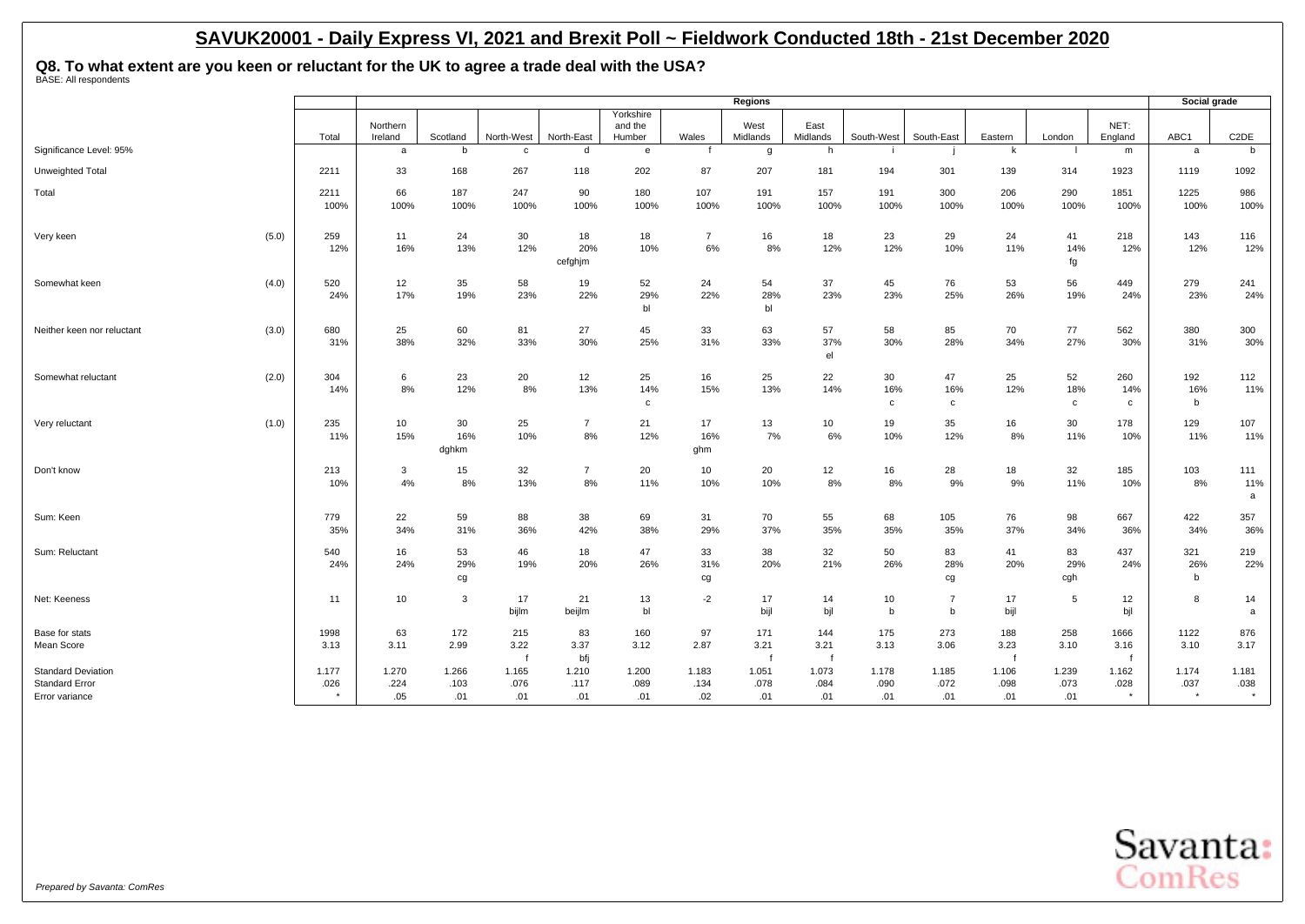**Q8. To what extent are you keen or reluctant for the UK to agree a trade deal with the USA?** BASE: All respondents

|                                                    |               |                   |                       |                         |                          | 2019 Past Vote     |                |                                                      |                                    |                | 2016 EU Vote  |                       |
|----------------------------------------------------|---------------|-------------------|-----------------------|-------------------------|--------------------------|--------------------|----------------|------------------------------------------------------|------------------------------------|----------------|---------------|-----------------------|
|                                                    |               |                   |                       | Liberal                 | The Brexit               |                    |                |                                                      |                                    |                |               |                       |
| Significance Level: 95%                            | Total         | Conservative<br>a | Labour<br>$\mathbf b$ | Democrat<br>$\mathbf c$ | Party<br>d               | Green<br>$*_{e}$   | SNP            | Plaid Cymru<br>*g                                    | Another party<br>$\overline{\ }$ h | Did not vote   | Leave<br>a    | Remain<br>$\mathsf b$ |
|                                                    |               |                   |                       |                         |                          |                    |                |                                                      |                                    |                |               |                       |
| Unweighted Total                                   | 2211          | 618               | 565                   | 159                     | 30                       | 23                 | 60             | 13                                                   | 12                                 | 434            | 726           | 683                   |
| Total                                              | 2211          | 684               | 546                   | 173                     | 31                       | 21                 | 71             | 17                                                   | 17                                 | 394            | 783           | 735                   |
|                                                    | 100%          | 100%              | 100%                  | 100%                    | 100%                     | 100%               | 100%           | 100%                                                 | 100%                               | 100%           | 100%          | 100%                  |
|                                                    |               |                   |                       |                         |                          |                    |                |                                                      |                                    |                |               |                       |
| (5.0)<br>Very keen                                 | 259<br>12%    | 125<br>18%        | 54<br>10%             | 20<br>11%               | 5<br>16%                 | $\mathbf{1}$<br>6% | 3<br>5%        | $\overline{\phantom{a}}$<br>$\overline{\phantom{a}}$ | $^\star$<br>2%                     | 33<br>8%       | 150<br>19%    | 63<br>9%              |
|                                                    |               | bcfi              |                       |                         |                          |                    |                |                                                      |                                    |                | b             |                       |
| (4.0)<br>Somewhat keen                             | 520           | 245               | 90                    | 36                      | 11                       | $\overline{1}$     | 13             | 5                                                    | $\overline{2}$                     | 83             | 232           | 154                   |
|                                                    | 24%           | 36%               | 17%                   | 21%                     | 37%                      | 7%                 | 19%            | 32%                                                  | 13%                                | 21%            | 30%           | 21%                   |
|                                                    |               | bcfi              |                       |                         | bci                      |                    |                |                                                      |                                    |                | b             |                       |
| (3.0)<br>Neither keen nor reluctant                | 680           | 205               | 141                   | 54                      | 12                       | 12                 | 23             | 6                                                    | $\overline{7}$                     | 125            | 260           | 205                   |
|                                                    | 31%           | 30%               | 26%                   | 31%                     | 40%                      | 57%                | 32%            | 38%                                                  | 39%                                | 32%            | 33%           | 28%                   |
|                                                    |               |                   |                       |                         |                          |                    |                |                                                      |                                    | b              | b             |                       |
| (2.0)<br>Somewhat reluctant                        | 304           | 50                | 98                    | 29                      | $\overline{\phantom{a}}$ | $\overline{2}$     | 10             | $\mathbf{3}$                                         | $\overline{2}$                     | 73             | 59            | 119                   |
|                                                    | 14%           | 7%                | 18%                   | 17%                     |                          | 11%                | 14%            | 15%                                                  | 11%                                | 19%            | 8%            | 16%                   |
|                                                    |               |                   | ad                    | ad                      |                          |                    | d              |                                                      |                                    | ad             |               | a                     |
| (1.0)<br>Very reluctant                            | 235           | 17                | 111                   | 26                      | $\mathbf{1}$             | $\overline{4}$     | 18             | $\overline{2}$                                       | 6                                  | 33             | 36            | 142                   |
|                                                    | 11%           | 2%                | 20%                   | 15%                     | 4%                       | 20%                | 25%            | 14%                                                  | 34%                                | 8%             | 5%            | 19%                   |
|                                                    |               |                   | adi                   | ai                      |                          |                    | adi            |                                                      |                                    | a              |               | a                     |
| Don't know                                         | 213           | 42                | 52                    | 9                       | $\mathbf{1}$             | $\blacksquare$     | $\overline{4}$ | $\overline{\phantom{a}}$                             |                                    | 47             | 46            | 53                    |
|                                                    | 10%           | 6%                | 10%                   | 5%                      | 3%                       | $\blacksquare$     | 6%             |                                                      |                                    | 12%            | 6%            | 7%                    |
|                                                    |               |                   | a                     |                         |                          |                    |                |                                                      |                                    | ac             |               |                       |
| Sum: Keen                                          | 779           | 369               | 144                   | 55                      | 16                       | $\mathbf{3}$       | 17             | 5                                                    | 3                                  | 116            | 382           | 217                   |
|                                                    | 35%           | 54%               | 26%                   | 32%                     | 53%                      | 13%                | 23%            | 32%                                                  | 15%                                | 29%            | 49%           | 30%                   |
|                                                    |               | bcfi              |                       |                         | bcfi                     |                    |                |                                                      |                                    |                | b             |                       |
| Sum: Reluctant                                     | 540           | 67                | 209                   | 54                      | $\mathbf{1}$             | 6                  | 28             | 5                                                    | 8                                  | 107            | 95            | 260                   |
|                                                    | 24%           | 10%               | 38%                   | 31%                     | 4%                       | 30%                | 39%            | 29%                                                  | 45%                                | 27%            | 12%           | 35%                   |
|                                                    |               |                   | adi                   | ad                      |                          |                    | ad             |                                                      |                                    | ad             |               | a                     |
| Net: Keeness                                       | 11            | 44                | $-12$                 | $\mathbf{1}$            | 49                       | $-17$              | $-15$          | $\mathbf{3}$                                         | $-30$                              | $\overline{2}$ | 37            | -6                    |
|                                                    |               | ci                |                       |                         | ci                       |                    |                |                                                      |                                    |                |               |                       |
| Base for stats                                     | 1998          | 642               | 494                   | 164                     | 30                       | 21                 | 67             | 17                                                   | 17                                 | 347            | 737           | 682                   |
| Mean Score                                         | 3.13          | 3.64              | 2.75                  | 2.97                    | 3.62                     | 2.69               | 2.62           | 2.88                                                 | 2.38                               | 3.03           | 3.55          | 2.82                  |
|                                                    |               | bcfi              |                       |                         |                          |                    |                |                                                      |                                    | bf             | $\mathbf b$   |                       |
| <b>Standard Deviation</b><br><b>Standard Error</b> | 1.177<br>.026 | .968<br>.040      | 1.289<br>.057         | 1.226<br>.100           | .924<br>.172             | 1.075<br>.224      | 1.222<br>.165  | 1.048<br>.291                                        | 1.183<br>.342                      | 1.103<br>.057  | 1.054<br>.040 | 1.252<br>.050         |
| Error variance                                     | $\star$       | $\star$           | $\star$               | .01                     | .03                      | .05                | .03            | .08                                                  | .12                                | $\star$        | $\star$       | $^\star$              |

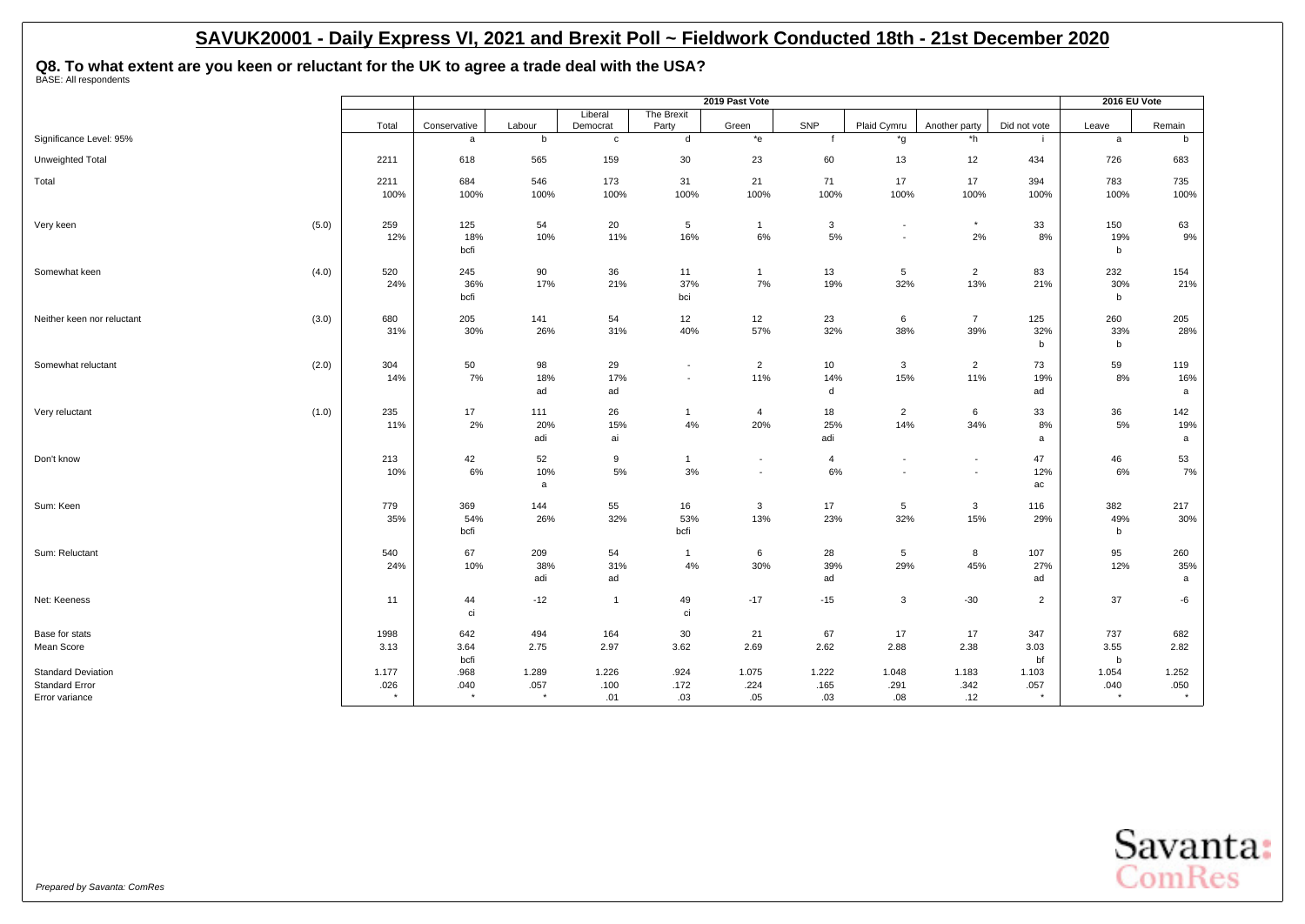**Q9. Thinking back from 2016 and the EU Referendum to the present day and the UK leaving the EU, overall do you believe that each of the following have played the role of a hero or of a villain throughout the Brexit story?**

BASE: All respondents

|                      | Total | Hero | Villain | Neutral | Don't know |
|----------------------|-------|------|---------|---------|------------|
|                      |       |      |         |         |            |
| Boris Johnson        | 2211  | 594  | 908     | 516     | 194        |
|                      | 100%  | 27%  | 41%     | 23%     | 9%         |
| Nigel Farage         | 2211  | 449  | 1032    | 413     | 317        |
|                      | 100%  | 20%  | 47%     | 19%     | 14%        |
| Keir Starmer         | 2211  | 391  | 524     | 822     | 475        |
|                      | 100%  | 18%  | 24%     | 37%     | 21%        |
| Theresa May          | 2211  | 383  | 799     | 769     | 260        |
|                      | 100%  | 17%  | 36%     | 35%     | 12%        |
| Jeremy Corbyn        | 2211  | 325  | 1106    | 506     | 274        |
|                      | 100%  | 15%  | 50%     | 23%     | 12%        |
| Michael Gove         | 2211  | 307  | 842     | 606     | 456        |
|                      | 100%  | 14%  | 38%     | 27%     | 21%        |
| Jacob Rees-Mogg      | 2211  | 286  | 815     | 544     | 566        |
|                      | 100%  | 13%  | 37%     | 25%     | 26%        |
| John Bercow          | 2211  | 275  | 662     | 633     | 641        |
|                      | 100%  | 12%  | 30%     | 29%     | 29%        |
| Ursula von der Leyen | 2211  | 252  | 470     | 728     | 761        |
|                      | 100%  | 11%  | 21%     | 33%     | 34%        |
| David Cameron        | 2211  | 251  | 1035    | 608     | 317        |
|                      | 100%  | 11%  | 47%     | 27%     | 14%        |
| Michel Barnier       | 2211  | 225  | 649     | 653     | 685        |
|                      | 100%  | 10%  | 29%     | 30%     | 31%        |
| Dominic Cummings     | 2211  | 209  | 1168    | 461     | 374        |
|                      | 100%  | 9%   | 53%     | 21%     | 17%        |
| Jo Swinson           | 2211  | 190  | 499     | 770     | 753        |
|                      | 100%  | 9%   | 23%     | 35%     | 34%        |
| Donald Tusk          | 2211  | 187  | 614     | 652     | 758        |
|                      | 100%  | 8%   | 28%     | 29%     | 34%        |
| Jean-Claude Juncker  | 2211  | 186  | 712     | 653     | 661        |
|                      | 100%  | 8%   | 32%     | 30%     | 30%        |

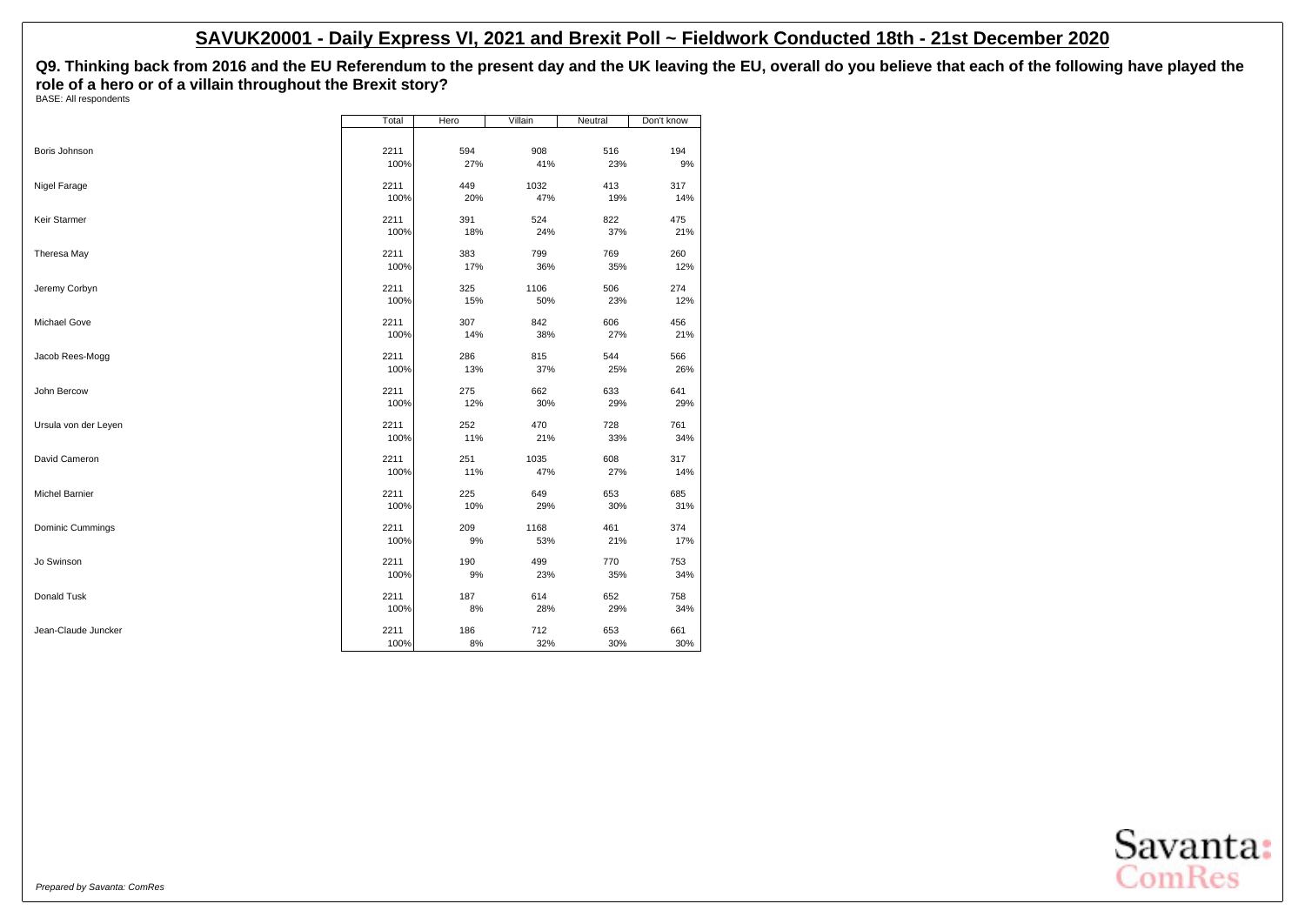**Q9\_1. Nigel Farage: Thinking back from 2016 and the EU Referendum to the present day and the UK leaving the EU, overall do you believe that each of the following have played the role of a hero or of a villain throughout the Brexit story?** BASE: All respondents

|                         |       | Gender |        |           |       |              |       | Age   |         |            |            |                 |
|-------------------------|-------|--------|--------|-----------|-------|--------------|-------|-------|---------|------------|------------|-----------------|
|                         | Total | Male   | Female | $18 - 24$ | 25-34 | 35-44        | 45-54 | 55-64 | $65+$   | NET: 18-34 | NET: 35-54 | <b>NET: 55+</b> |
| Significance Level: 95% |       | a      | b      | a         |       | $\mathbf{c}$ |       | e     |         |            |            |                 |
| Unweighted Total        | 2211  | 1094   | 1117   | 381       | 429   | 353          | 300   | 336   | 412     | 810        | 653        | 748             |
| Total                   | 2211  | 1079   | 1132   | 245       | 383   | 354          | 391   | 327   | 511     | 628        | 745        | 838             |
|                         | 100%  | 100%   | 100%   | 100%      | 100%  | 100%         | 100%  | 100%  | 100%    | 100%       | 100%       | 100%            |
| Hero                    | 449   | 301    | 148    | 36        | 65    | 54           | 84    | 66    | 144     | 101        | 138        | 210             |
|                         | 20%   | 28%    | 13%    | 15%       | 17%   | 15%          | 21%   | 20%   | 28%     | 16%        | 19%        | 25%             |
|                         |       | b      |        |           |       |              | acg   | a     | abcdegh |            |            | abcgh           |
| Villain                 | 1032  | 509    | 522    | 98        | 165   | 173          | 194   | 155   | 248     | 262        | 367        | 402             |
|                         | 47%   | 47%    | 46%    | 40%       | 43%   | 49%          | 50%   | 47%   | 49%     | 42%        | 49%        | 48%             |
|                         |       |        |        |           |       | ag           | ag    | a     | ag      |            | abg        | ag              |
| Neutral                 | 413   | 183    | 230    | 53        | 78    | 71           | 58    | 60    | 92      | 132        | 130        | 152             |
|                         | 19%   | 17%    | 20%    | 22%       | 20%   | 20%          | 15%   | 18%   | 18%     | 21%        | 17%        | 18%             |
|                         |       |        | a      | d         |       |              |       |       |         |            |            |                 |
| Don't know              | 317   | 85     | 232    | 59        | 74    | 55           | 55    | 47    | 27      | 133        | 110        | 73              |
|                         | 14%   | 8%     | 20%    | 24%       | 19%   | 16%          | 14%   | 14%   | 5%      | 21%        | 15%        | 9%              |
|                         |       |        | a      | cdefhi    | fhi   |              | fi    | fi    |         | cdefhi     |            |                 |

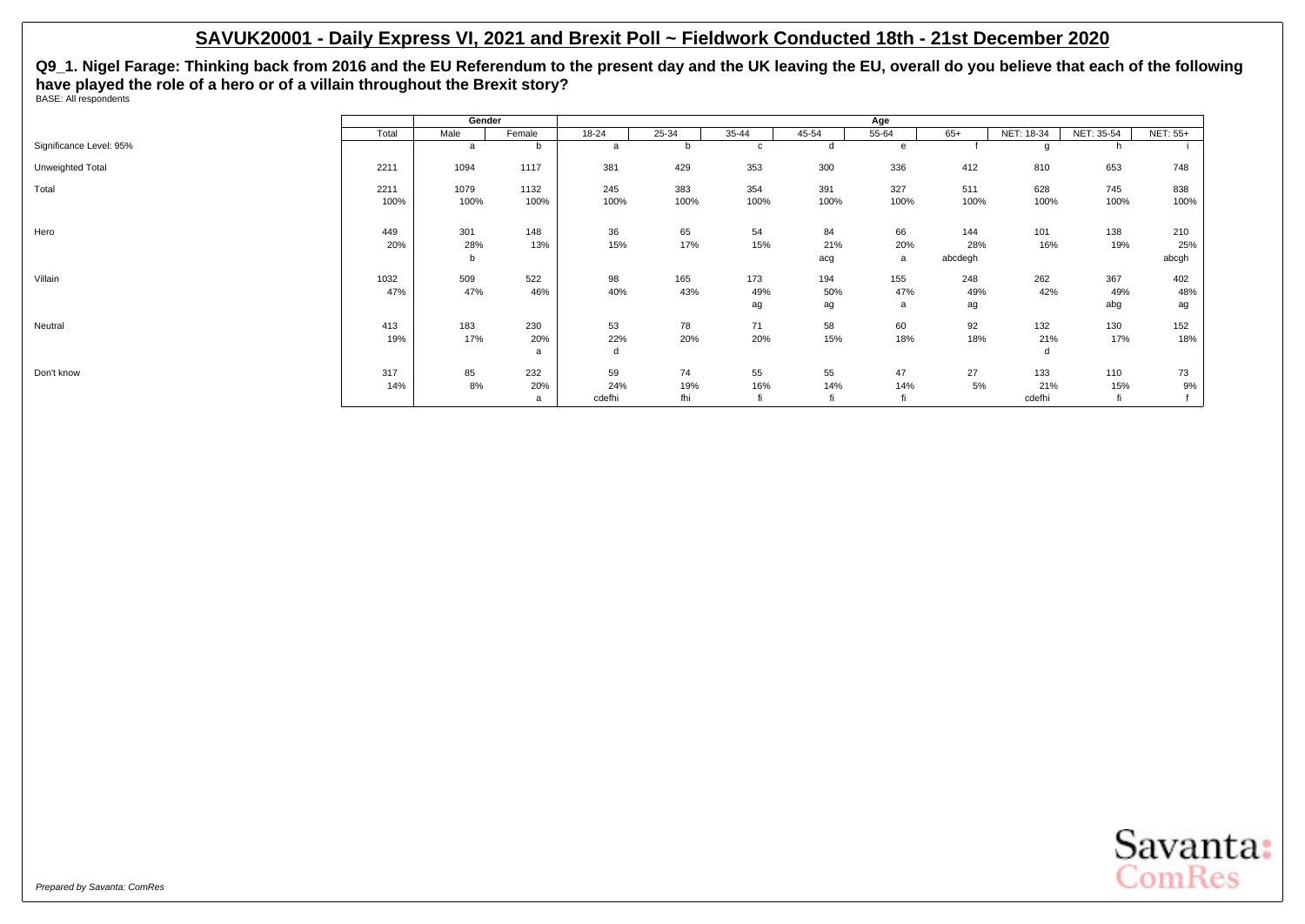**Q9\_1. Nigel Farage: Thinking back from 2016 and the EU Referendum to the present day and the UK leaving the EU, overall do you believe that each of the following have played the role of a hero or of a villain throughout the Brexit story?** BASE: All respondents

|                         |       |          |          |            |            |                      |       | Regions  |          |            |            |         |        |         | Social grade |                   |
|-------------------------|-------|----------|----------|------------|------------|----------------------|-------|----------|----------|------------|------------|---------|--------|---------|--------------|-------------------|
|                         |       | Northern |          |            |            | Yorkshire<br>and the |       | West     | East     |            |            |         |        | NET:    |              |                   |
|                         | Total | Ireland  | Scotland | North-West | North-East | Humber               | Wales | Midlands | Midlands | South-West | South-East | Eastern | London | England | ABC1         | C <sub>2</sub> DE |
| Significance Level: 95% |       | a        | b        |            | d          | e                    |       |          |          |            |            |         |        | m       | a            |                   |
| Unweighted Total        | 2211  | 33       | 168      | 267        | 118        | 202                  | 87    | 207      | 181      | 194        | 301        | 139     | 314    | 1923    | 1119         | 1092              |
| Total                   | 2211  | 66       | 187      | 247        | 90         | 180                  | 107   | 191      | 157      | 191        | 300        | 206     | 290    | 1851    | 1225         | 986               |
|                         | 100%  | 100%     | 100%     | 100%       | 100%       | 100%                 | 100%  | 100%     | 100%     | 100%       | 100%       | 100%    | 100%   | 100%    | 100%         | 100%              |
| Hero                    | 449   | 19       | 31       | 45         | 21         | 35                   | 21    | 41       | 37       | 45         | 49         | 38      | 67     | 378     | 226          | 223               |
|                         | 20%   | 29%      | 17%      | 18%        | 23%        | 19%                  | 19%   | 22%      | 24%      | 24%        | 16%        | 18%     | 23%    | 20%     | 18%          | 23%               |
|                         |       |          |          |            |            |                      |       |          |          |            |            |         |        |         |              | a                 |
| Villain                 | 1032  | 30       | 108      | 112        | 41         | 84                   | 49    | 76       | 58       | 89         | 155        | 104     | 126    | 845     | 602          | 429               |
|                         | 47%   | 46%      | 58%      | 45%        | 45%        | 47%                  | 46%   | 40%      | 37%      | 47%        | 52%        | 51%     | 43%    | 46%     | 49%          | 44%               |
|                         |       |          | cdeghilm |            |            |                      |       |          |          |            | ghl        | gh      |        | h       | $\mathsf{b}$ |                   |
| Neutral                 | 413   | 9        | 21       | 47         | 14         | 38                   | 20    | 42       | 38       | 30         | 58         | 34      | 64     | 363     | 222          | 191               |
|                         | 19%   | 14%      | 11%      | 19%        | 16%        | 21%                  | 19%   | 22%      | 24%      | 16%        | 19%        | 17%     | 22%    | 20%     | 18%          | 19%               |
|                         |       |          |          | b          |            | b                    |       | b        | bi       |            | b          |         | b      | b       |              |                   |
| Don't know              | 317   | 8        | 26       | 43         | 14         | 23                   | 17    | 32       | 24       | 27         | 38         | 30      | 33     | 265     | 174          | 143               |
|                         | 14%   | 12%      | 14%      | 18%        | 16%        | 13%                  | 16%   | 17%      | 15%      | 14%        | 13%        | 15%     | 11%    | 14%     | 14%          | 14%               |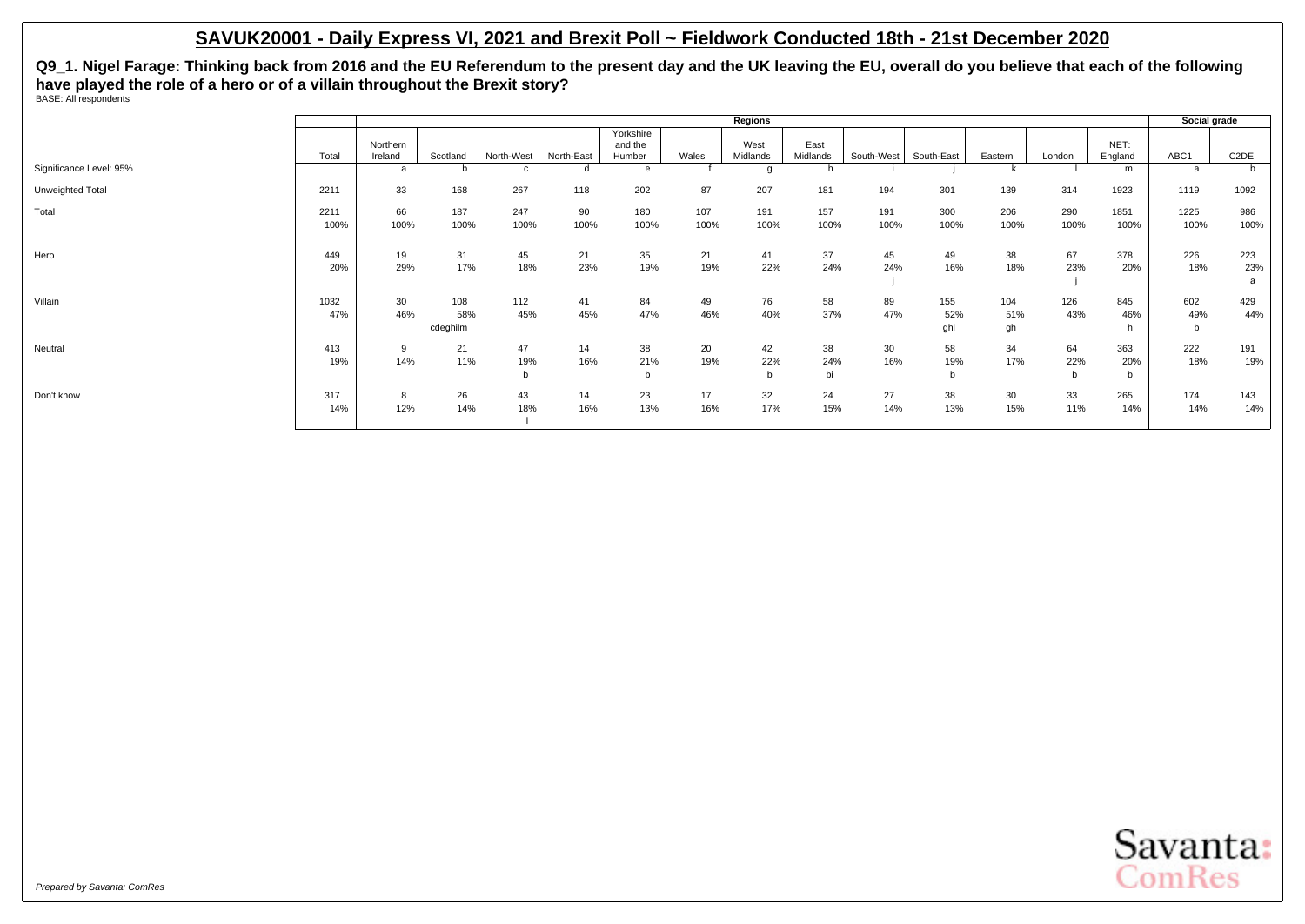**Q9\_1. Nigel Farage: Thinking back from 2016 and the EU Referendum to the present day and the UK leaving the EU, overall do you believe that each of the following have played the role of a hero or of a villain throughout the Brexit story?** BASE: All respondents

|                         |       |              |        |             |            | 2019 Past Vote           |      |             |                          |              | 2016 EU Vote |        |
|-------------------------|-------|--------------|--------|-------------|------------|--------------------------|------|-------------|--------------------------|--------------|--------------|--------|
|                         |       |              |        | Liberal     | The Brexit |                          |      |             |                          |              |              |        |
|                         | Total | Conservative | Labour | Democrat    | Party      | Green                    | SNP  | Plaid Cymru | Another party            | Did not vote | Leave        | Remain |
| Significance Level: 95% |       | a            | b      | $\mathbf c$ |            | $*$ e                    |      | *q          | $*h$                     |              |              | b      |
| Unweighted Total        | 2211  | 618          | 565    | 159         | 30         | 23                       | 60   | 13          | 12                       | 434          | 726          | 683    |
| Total                   | 2211  | 684          | 546    | 173         | 31         | 21                       | 71   | 17          | 17                       | 394          | 783          | 735    |
|                         | 100%  | 100%         | 100%   | 100%        | 100%       | 100%                     | 100% | 100%        | 100%                     | 100%         | 100%         | 100%   |
| Hero                    | 449   | 260          | 50     | 11          | 20         | $\star$                  | 6    | 3           | 5                        | 64           | 300          | 60     |
|                         | 20%   | 38%          | 9%     | 6%          | 66%        | 2%                       | 8%   | 18%         | 30%                      | 16%          | 38%          | 8%     |
|                         |       | bcfi         |        |             | abcfi      |                          |      |             |                          | bc           | b            |        |
| Villain                 | 1032  | 235          | 363    | 127         | 5          | 18                       | 54   | 6           | 12                       | 135          | 232          | 564    |
|                         | 47%   | 34%          | 66%    | 73%         | 16%        | 87%                      | 76%  | 38%         | 70%                      | 34%          | 30%          | 77%    |
|                         |       | d            | adi    | adi         |            |                          | adi  |             |                          | d            |              | a      |
| Neutral                 | 413   | 139          | 80     | 18          | 5          | $\overline{\phantom{a}}$ | 3    | 4           | $\overline{\phantom{a}}$ | 98           | 176          | 70     |
|                         | 19%   | 20%          | 15%    | 10%         | 17%        | $\overline{\phantom{a}}$ | 5%   | 25%         | $\overline{\phantom{a}}$ | 25%          | 22%          | 10%    |
|                         |       | bcf          |        |             |            |                          |      |             |                          | bcf          | b            |        |
| Don't know              | 317   | 51           | 54     | 18          | $\star$    | $\overline{2}$           | 8    | 3           | $\overline{\phantom{a}}$ | 97           | 75           | 41     |
|                         | 14%   | 7%           | 10%    | 10%         | 1%         | 11%                      | 11%  | 19%         | $\overline{\phantom{a}}$ | 25%          | 10%          | 6%     |
|                         |       |              |        |             |            |                          |      |             |                          | abcdf        | b            |        |

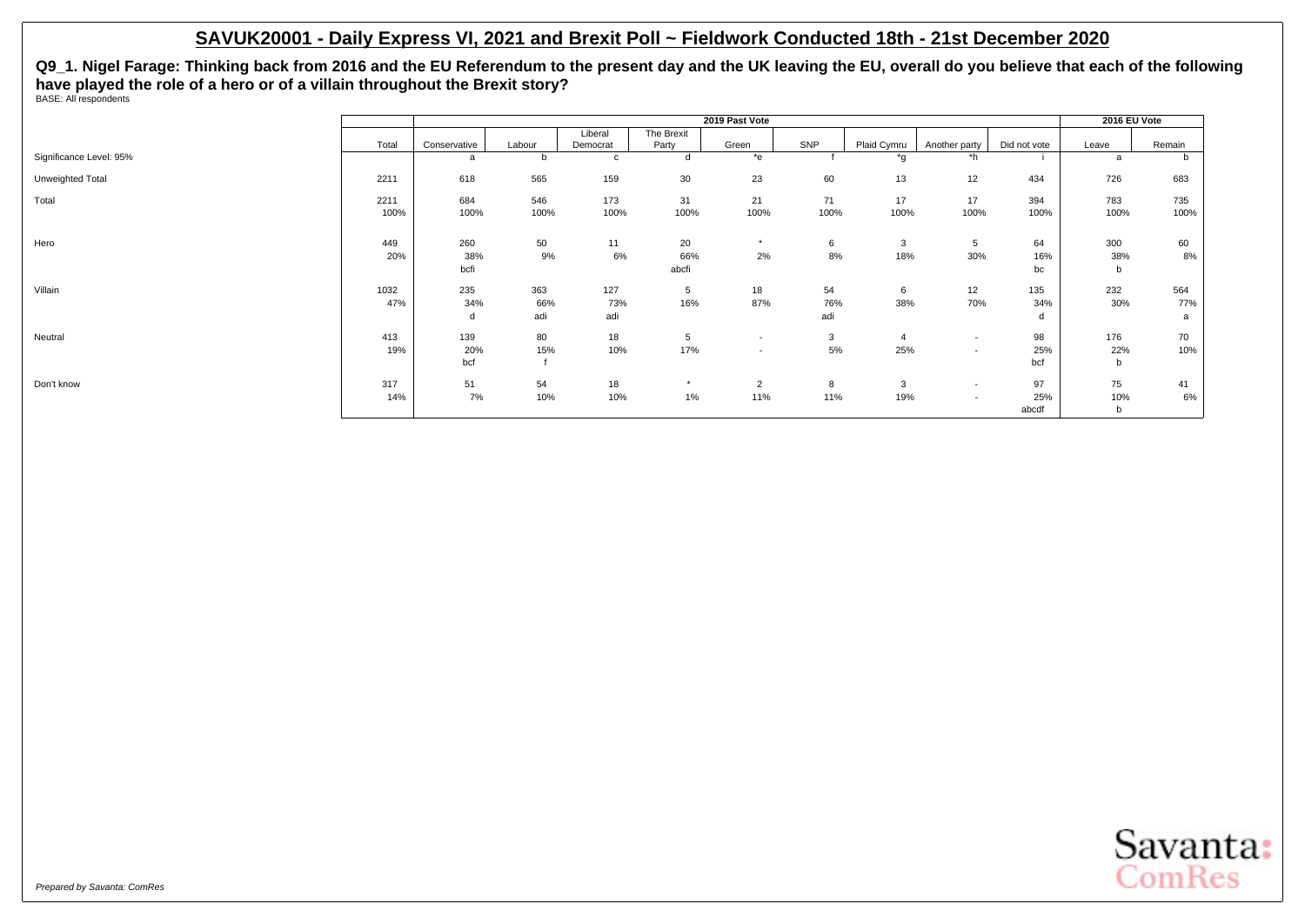**Q9\_2. Boris Johnson: Thinking back from 2016 and the EU Referendum to the present day and the UK leaving the EU, overall do you believe that each of the following have played the role of a hero or of a villain throughout the Brexit story?** BASE: All respondents

|                         |              | Gender          |                 |                    |                   |                   |                  | Age                 |                       |                   |                   |                       |
|-------------------------|--------------|-----------------|-----------------|--------------------|-------------------|-------------------|------------------|---------------------|-----------------------|-------------------|-------------------|-----------------------|
|                         | Total        | Male            | Female          | $18 - 24$          | $25 - 34$         | $35 - 44$         | 45-54            | $55 - 64$           | $65+$                 | NET: 18-34        | NET: 35-54        | <b>NET: 55+</b>       |
| Significance Level: 95% |              | a               | b               | a                  | b                 | C                 | d                | e                   |                       |                   | n.                |                       |
| Unweighted Total        | 2211         | 1094            | 1117            | 381                | 429               | 353               | 300              | 336                 | 412                   | 810               | 653               | 748                   |
| Total                   | 2211<br>100% | 1079<br>100%    | 1132<br>100%    | 245<br>100%        | 383<br>100%       | 354<br>100%       | 391<br>100%      | 327<br>100%         | 511<br>100%           | 628<br>100%       | 745<br>100%       | 838<br>100%           |
| Hero                    | 594<br>27%   | 323<br>30%<br>b | 271<br>24%      | 42<br>17%          | 77<br>20%         | 67<br>19%         | 93<br>24%<br>a   | 100<br>31%<br>abcgh | 216<br>42%<br>abcdegh | 119<br>19%        | 160<br>21%        | 315<br>38%<br>abcdegh |
| Villain                 | 908<br>41%   | 466<br>43%<br>b | 442<br>39%      | 107<br>44%         | 185<br>48%<br>efi | 174<br>49%<br>efi | 174<br>44%<br>fi | 123<br>37%          | 145<br>28%            | 292<br>47%<br>efi | 348<br>47%<br>efi | 268<br>32%            |
| Neutral                 | 516<br>23%   | 241<br>22%      | 274<br>24%      | 60<br>24%          | 85<br>22%         | 76<br>21%         | 95<br>24%        | 70<br>22%           | 130<br>25%            | 145<br>23%        | 171<br>23%        | 200<br>24%            |
| Don't know              | 194<br>9%    | 49<br>5%        | 145<br>13%<br>a | 36<br>15%<br>bdfhi | 36<br>9%          | 37<br>10%         | 30<br>8%         | 34<br>11%           | 20<br>4%              | 72<br>11%         | 67<br>9%          | 55<br>7%              |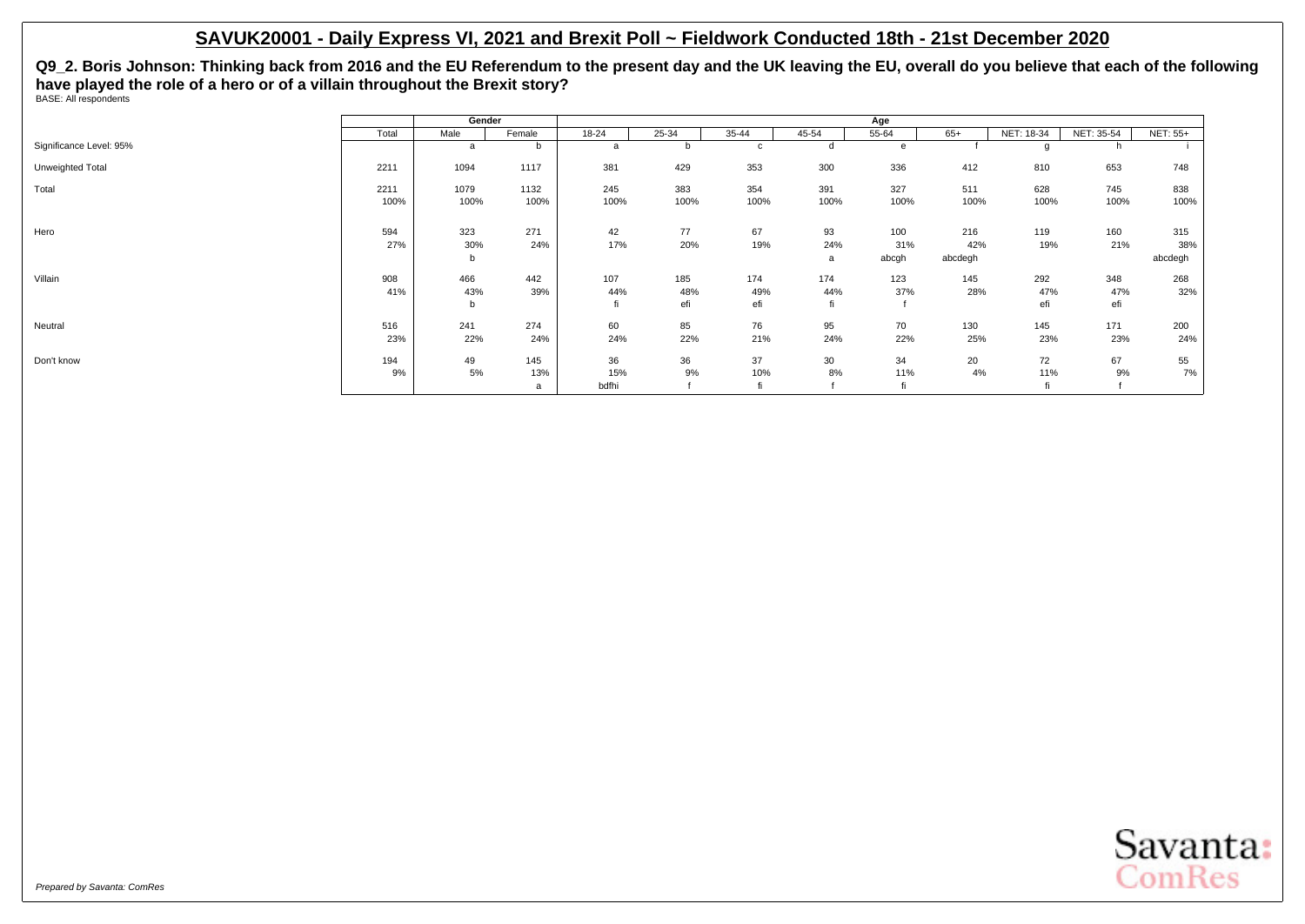**Q9\_2. Boris Johnson: Thinking back from 2016 and the EU Referendum to the present day and the UK leaving the EU, overall do you believe that each of the following have played the role of a hero or of a villain throughout the Brexit story?** BASE: All respondents

|                         |       |          |            |            |            |                      |       | Regions  |          |            |            |         |        |         | Social grade |                   |
|-------------------------|-------|----------|------------|------------|------------|----------------------|-------|----------|----------|------------|------------|---------|--------|---------|--------------|-------------------|
|                         |       | Northern |            |            |            | Yorkshire<br>and the |       | West     | East     |            |            |         |        | NET:    |              |                   |
|                         | Total | Ireland  | Scotland   | North-West | North-East | Humber               | Wales | Midlands | Midlands | South-West | South-East | Eastern | London | England | ABC1         | C <sub>2</sub> DE |
| Significance Level: 95% |       | a        |            |            |            | e                    |       | $\alpha$ |          |            |            |         |        | m       | a            |                   |
| Unweighted Total        | 2211  | 33       | 168        | 267        | 118        | 202                  | 87    | 207      | 181      | 194        | 301        | 139     | 314    | 1923    | 1119         | 1092              |
| Total                   | 2211  | 66       | 187        | 247        | 90         | 180                  | 107   | 191      | 157      | 191        | 300        | 206     | 290    | 1851    | 1225         | 986               |
|                         | 100%  | 100%     | 100%       | 100%       | 100%       | 100%                 | 100%  | 100%     | 100%     | 100%       | 100%       | 100%    | 100%   | 100%    | 100%         | 100%              |
| Hero                    | 594   | 20       | 31         | 61         | 27         | 53                   | 21    | 56       | 52       | 58         | 86         | 62      | 66     | 522     | 317          | 277               |
|                         | 27%   | 30%      | 17%        | 25%        | 30%        | 29%                  | 20%   | 29%      | 34%      | 31%        | 29%        | 30%     | 23%    | 28%     | 26%          | 28%               |
|                         |       |          |            | b          |            | b                    |       | b        | bcfl     | b          | b          | b       |        | b       |              |                   |
| Villain                 | 908   | 31       | 106        | 107        | 35         | 71                   | 52    | 68       | 54       | 62         | 109        | 83      | 130    | 719     | 529          | 378               |
|                         | 41%   | 46%      | 57%        | 43%        | 38%        | 40%                  | 48%   | 36%      | 35%      | 33%        | 36%        | 41%     | 45%    | 39%     | 43%          | 38%               |
|                         |       |          | cdeghijklm |            |            |                      | ghij  |          |          |            |            |         | ghijm  |         | b            |                   |
| Neutral                 | 516   | 12       | 38         | 52         | 18         | 42                   | 25    | 42       | 38       | 57         | 84         | 43      | 65     | 440     | 265          | 250               |
|                         | 23%   | 18%      | 20%        | 21%        | 19%        | 23%                  | 24%   | 22%      | 24%      | 30%        | 28%        | 21%     | 23%    | 24%     | 22%          | 25%               |
|                         |       |          |            |            |            |                      |       |          |          | bcd        |            |         |        |         |              | a                 |
| Don't know              | 194   | 3        | 12         | 28         | 11         | 14                   | 9     | 25       | 12       | 13         | 21         | 17      | 28     | 169     | 113          | 80                |
|                         | 9%    | 5%       | 6%         | 11%        | 13%        | 8%                   | 8%    | 13%      | 7%       | 7%         | 7%         | 8%      | 10%    | 9%      | 9%           | 8%                |
|                         |       |          |            |            |            |                      |       | bij      |          |            |            |         |        |         |              |                   |

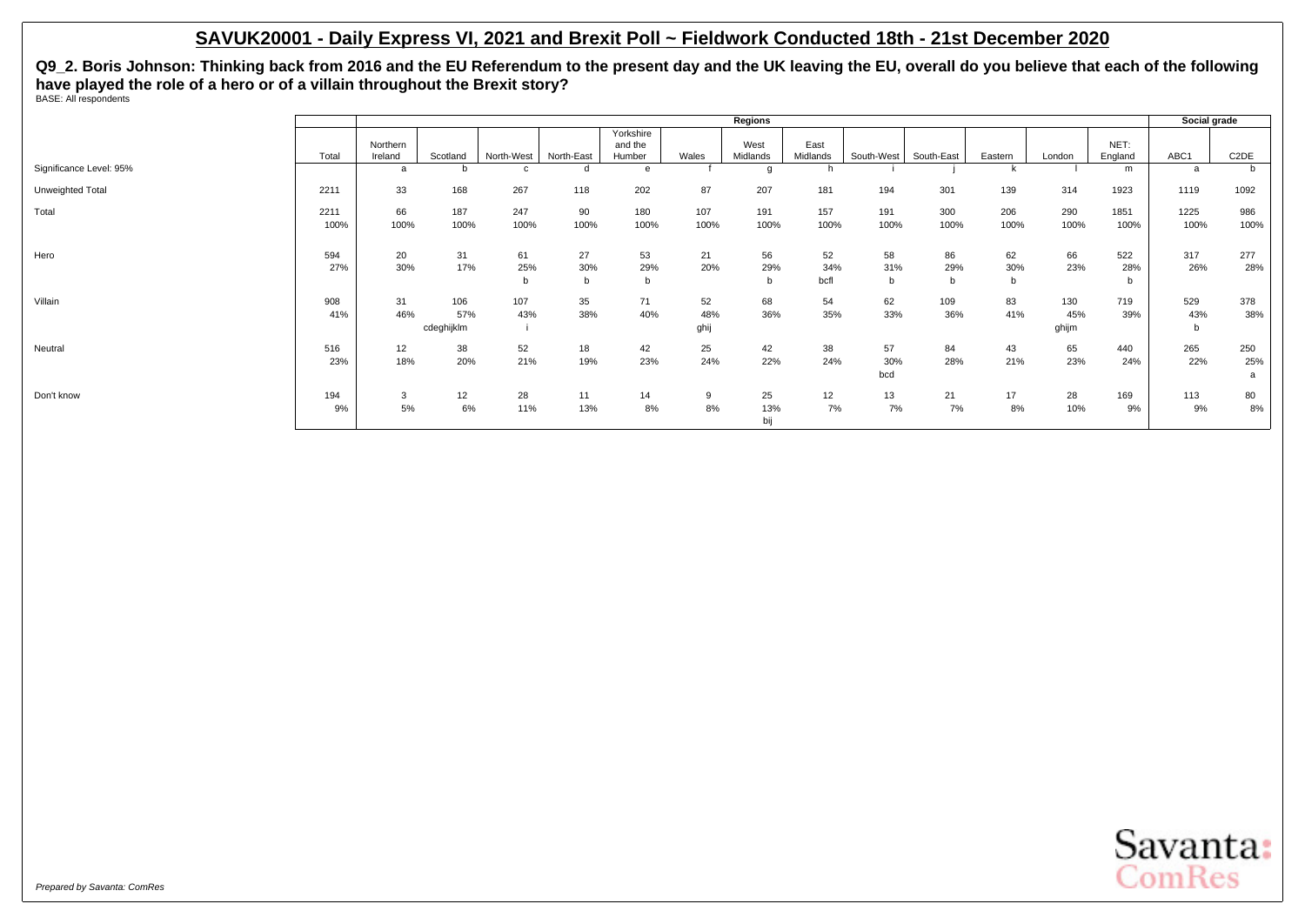**Q9\_2. Boris Johnson: Thinking back from 2016 and the EU Referendum to the present day and the UK leaving the EU, overall do you believe that each of the following have played the role of a hero or of a villain throughout the Brexit story?** BASE: All respondents

|                         |       |              |        |          |                | 2019 Past Vote |       |             |                          |              | 2016 EU Vote |        |
|-------------------------|-------|--------------|--------|----------|----------------|----------------|-------|-------------|--------------------------|--------------|--------------|--------|
|                         |       |              |        | Liberal  | The Brexit     |                |       |             |                          |              |              |        |
|                         | Total | Conservative | Labour | Democrat | Party          | Green          | SNP   | Plaid Cymru | Another party            | Did not vote | Leave        | Remain |
| Significance Level: 95% |       | a            |        | C        |                | $*$ e          |       | *g          | $\overline{h}$           |              | a            | b      |
| Unweighted Total        | 2211  | 618          | 565    | 159      | 30             | 23             | 60    | 13          | 12                       | 434          | 726          | 683    |
| Total                   | 2211  | 684          | 546    | 173      | 31             | 21             | 71    | 17          | 17                       | 394          | 783          | 735    |
|                         | 100%  | 100%         | 100%   | 100%     | 100%           | 100%           | 100%  | 100%        | 100%                     | 100%         | 100%         | 100%   |
| Hero                    | 594   | 369          | 56     | 21       | 14             |                | 3     | 3           | 5                        | 72           | 354          | 113    |
|                         | 27%   | 54%          | 10%    | 12%      | 45%            | 4%             | 4%    | 16%         | 31%                      | 18%          | 45%          | 15%    |
|                         |       | bcfi         |        |          | bcfi           |                |       |             |                          | bf           | b            |        |
| Villain                 | 908   | 109          | 341    | 116      | 9              | 17             | 58    | 10          | 10                       | 160          | 176          | 460    |
|                         | 41%   | 16%          | 62%    | 67%      | 29%            | 83%            | 81%   | 58%         | 58%                      | 41%          | 23%          | 63%    |
|                         |       |              | adi    | adi      |                |                | abcdi |             |                          | a            |              | a      |
| Neutral                 | 516   | 181          | 109    | 26       | 6              | $\overline{2}$ | 8     | -4          | $\overline{2}$           | 105          | 201          | 133    |
|                         | 23%   | 26%          | 20%    | 15%      | 20%            | 8%             | 11%   | 21%         | 11%                      | 27%          | 26%          | 18%    |
|                         |       | bcf          |        |          |                |                |       |             |                          | bcf          | b            |        |
| Don't know              | 194   | 26           | 41     | 10       | $\overline{2}$ |                | 3     |             | $\overline{\phantom{a}}$ | 57           | 52           | 29     |
|                         | 9%    | 4%           | 7%     | 6%       | 6%             | 5%             | 4%    | 5%          | $\overline{\phantom{a}}$ | 15%          | 7%           | 4%     |
|                         |       |              | a      |          |                |                |       |             |                          | abcf         | b            |        |

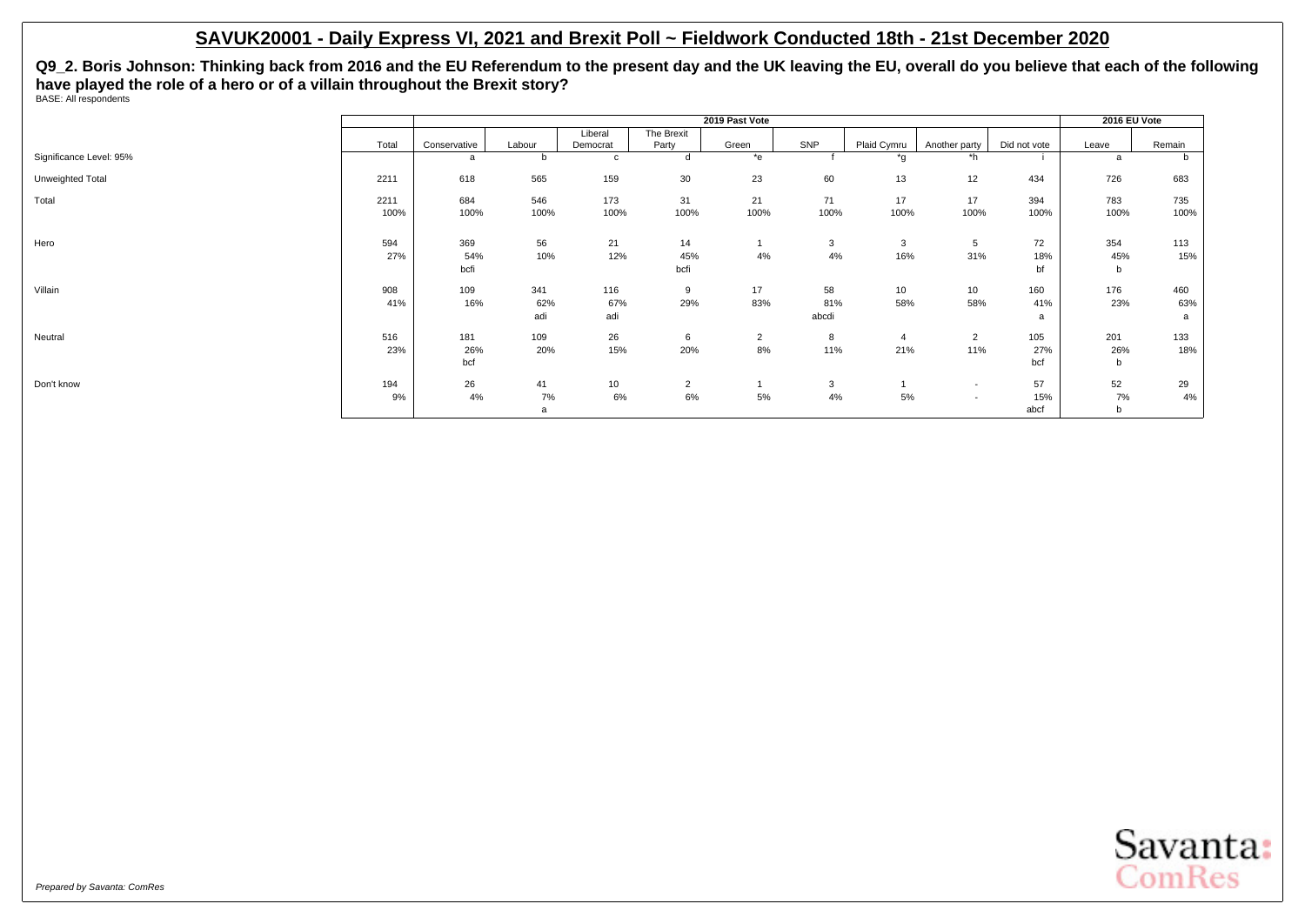**Q9\_3. Michael Gove: Thinking back from 2016 and the EU Referendum to the present day and the UK leaving the EU, overall do you believe that each of the following have played the role of a hero or of a villain throughout the Brexit story?** BASE: All respondents

|                         |       | Gender |        |           |           |           |           | Age       |         |            |            |                 |
|-------------------------|-------|--------|--------|-----------|-----------|-----------|-----------|-----------|---------|------------|------------|-----------------|
|                         | Total | Male   | Female | $18 - 24$ | $25 - 34$ | $35 - 44$ | $45 - 54$ | $55 - 64$ | $65+$   | NET: 18-34 | NET: 35-54 | <b>NET: 55+</b> |
| Significance Level: 95% |       | a      | b      | a         |           | c         | d         | e         |         |            | h          |                 |
| Unweighted Total        | 2211  | 1094   | 1117   | 381       | 429       | 353       | 300       | 336       | 412     | 810        | 653        | 748             |
| Total                   | 2211  | 1079   | 1132   | 245       | 383       | 354       | 391       | 327       | 511     | 628        | 745        | 838             |
|                         | 100%  | 100%   | 100%   | 100%      | 100%      | 100%      | 100%      | 100%      | 100%    | 100%       | 100%       | 100%            |
| Hero                    | 307   | 199    | 108    | 26        | 45        | 32        | 44        | 38        | 122     | 71         | 76         | 160             |
|                         | 14%   | 18%    | 10%    | 11%       | 12%       | 9%        | 11%       | 11%       | 24%     | 11%        | 10%        | 19%             |
|                         |       | b      |        |           |           |           |           |           | abcdegh |            |            | abcdegh         |
| Villain                 | 842   | 451    | 391    | 81        | 139       | 159       | 163       | 130       | 169     | 220        | 322        | 299             |
|                         | 38%   | 42%    | 35%    | 33%       | 36%       | 45%       | 42%       | 40%       | 33%     | 35%        | 43%        | 36%             |
|                         |       | b      |        |           |           | abfgi     | afg       |           |         |            | abfgi      |                 |
| Neutral                 | 606   | 285    | 322    | 60        | 92        | 83        | 106       | 95        | 171     | 152        | 189        | 265             |
|                         | 27%   | 26%    | 28%    | 24%       | 24%       | 23%       | 27%       | 29%       | 33%     | 24%        | 25%        | 32%             |
|                         |       |        |        |           |           |           |           |           | abcgh   |            |            | abcgh           |
| Don't know              | 456   | 144    | 311    | 78        | 106       | 80        | 79        | 65        | 48      | 184        | 158        | 113             |
|                         | 21%   | 13%    | 28%    | 32%       | 28%       | 23%       | 20%       | 20%       | 9%      | 29%        | 21%        | 14%             |
|                         |       |        | a      | cdefhi    | defhi     | fi        |           |           |         | cdefhi     | fi         |                 |

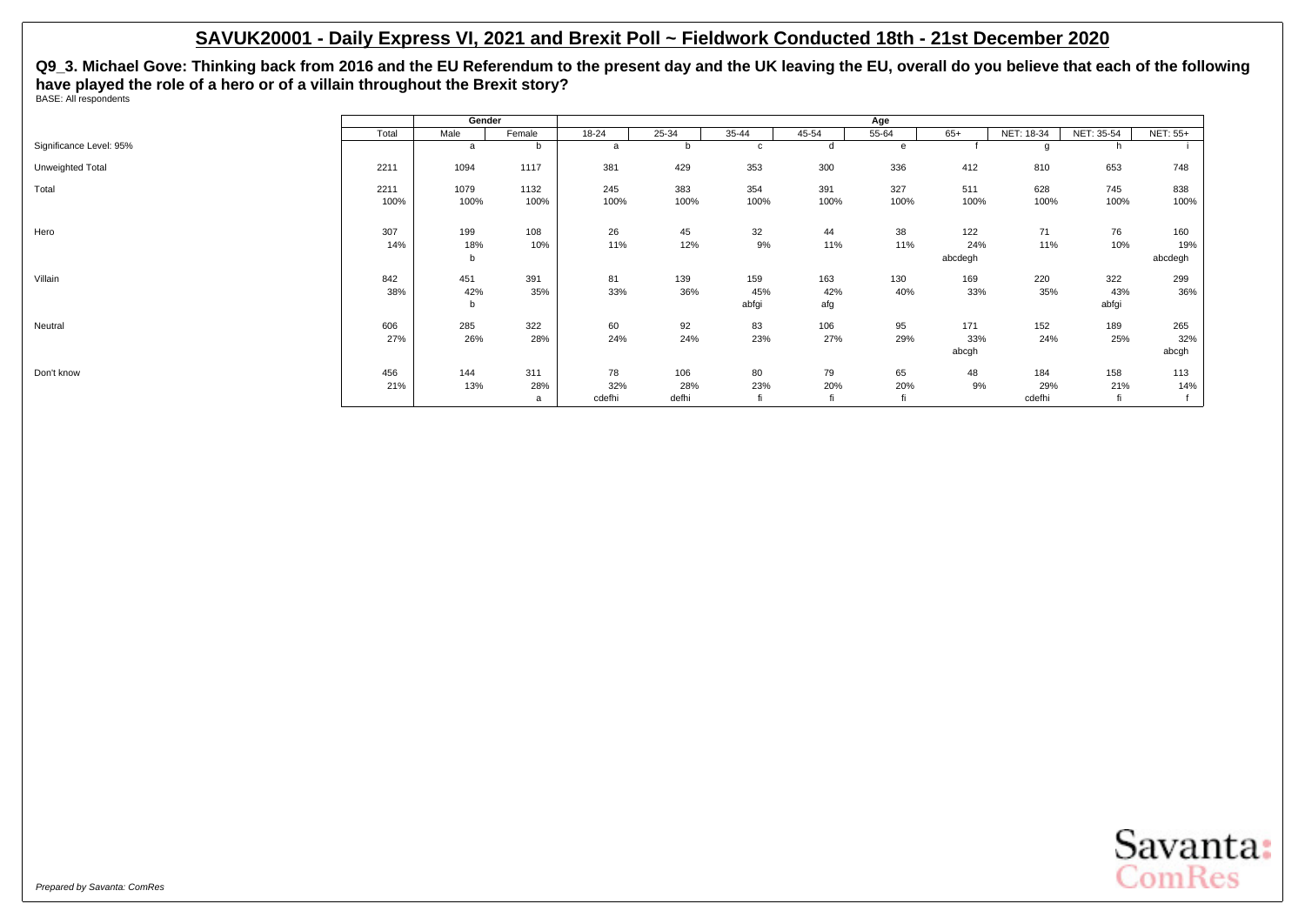**Q9\_3. Michael Gove: Thinking back from 2016 and the EU Referendum to the present day and the UK leaving the EU, overall do you believe that each of the following have played the role of a hero or of a villain throughout the Brexit story?** BASE: All respondents

|                         |              |                     |                  |             |            |                                |                       | Regions          |                  |             |                 |                 |             |                 | Social grade    |                   |
|-------------------------|--------------|---------------------|------------------|-------------|------------|--------------------------------|-----------------------|------------------|------------------|-------------|-----------------|-----------------|-------------|-----------------|-----------------|-------------------|
|                         | Total        | Northern<br>Ireland | Scotland         | North-West  | North-East | Yorkshire<br>and the<br>Humber | Wales                 | West<br>Midlands | East<br>Midlands | South-West  | South-East      | Eastern         | London      | NET:<br>England | ABC1            | C <sub>2</sub> DE |
| Significance Level: 95% |              | a                   | b                | C           | d          | e                              |                       | g                |                  |             |                 |                 |             | m               | a               | b                 |
| Unweighted Total        | 2211         | 33                  | 168              | 267         | 118        | 202                            | 87                    | 207              | 181              | 194         | 301             | 139             | 314         | 1923            | 1119            | 1092              |
| Total                   | 2211<br>100% | 66<br>100%          | 187<br>100%      | 247<br>100% | 90<br>100% | 180<br>100%                    | 107<br>100%           | 191<br>100%      | 157<br>100%      | 191<br>100% | 300<br>100%     | 206<br>100%     | 290<br>100% | 1851<br>100%    | 1225<br>100%    | 986<br>100%       |
| Hero                    | 307<br>14%   | 15<br>23%           | 22<br>12%        | 31<br>12%   | 14<br>16%  | 26<br>14%                      | 10 <sup>1</sup><br>9% | 35<br>18%        | 23<br>14%        | 22<br>12%   | 35<br>12%       | 26<br>12%       | 48<br>16%   | 260<br>14%      | 171<br>14%      | 136<br>14%        |
| Villain                 | 842<br>38%   | 29<br>43%           | 82<br>44%<br>fgl | 94<br>38%   | 37<br>41%  | 68<br>38%                      | 32<br>30%             | 60<br>31%        | 56<br>36%        | 73<br>39%   | 121<br>40%<br>g | 90<br>44%<br>fg | 100<br>35%  | 699<br>38%      | 498<br>41%<br>b | 344<br>35%        |
| Neutral                 | 606<br>27%   | 11<br>17%           | 46<br>25%        | 69<br>28%   | 24<br>27%  | 48<br>27%                      | 38<br>36%<br>a        | 59<br>31%        | 45<br>29%        | 54<br>28%   | 86<br>28%       | 49<br>24%       | 77<br>26%   | 511<br>28%      | 313<br>26%      | 293<br>30%<br>a   |
| Don't know              | 456<br>21%   | 11<br>17%           | 37<br>20%        | 53<br>22%   | 15<br>16%  | 38<br>21%                      | 27<br>25%             | 36<br>19%        | 33<br>21%        | 41<br>21%   | 59<br>20%       | 41<br>20%       | 65<br>23%   | 381<br>21%      | 243<br>20%      | 213<br>22%        |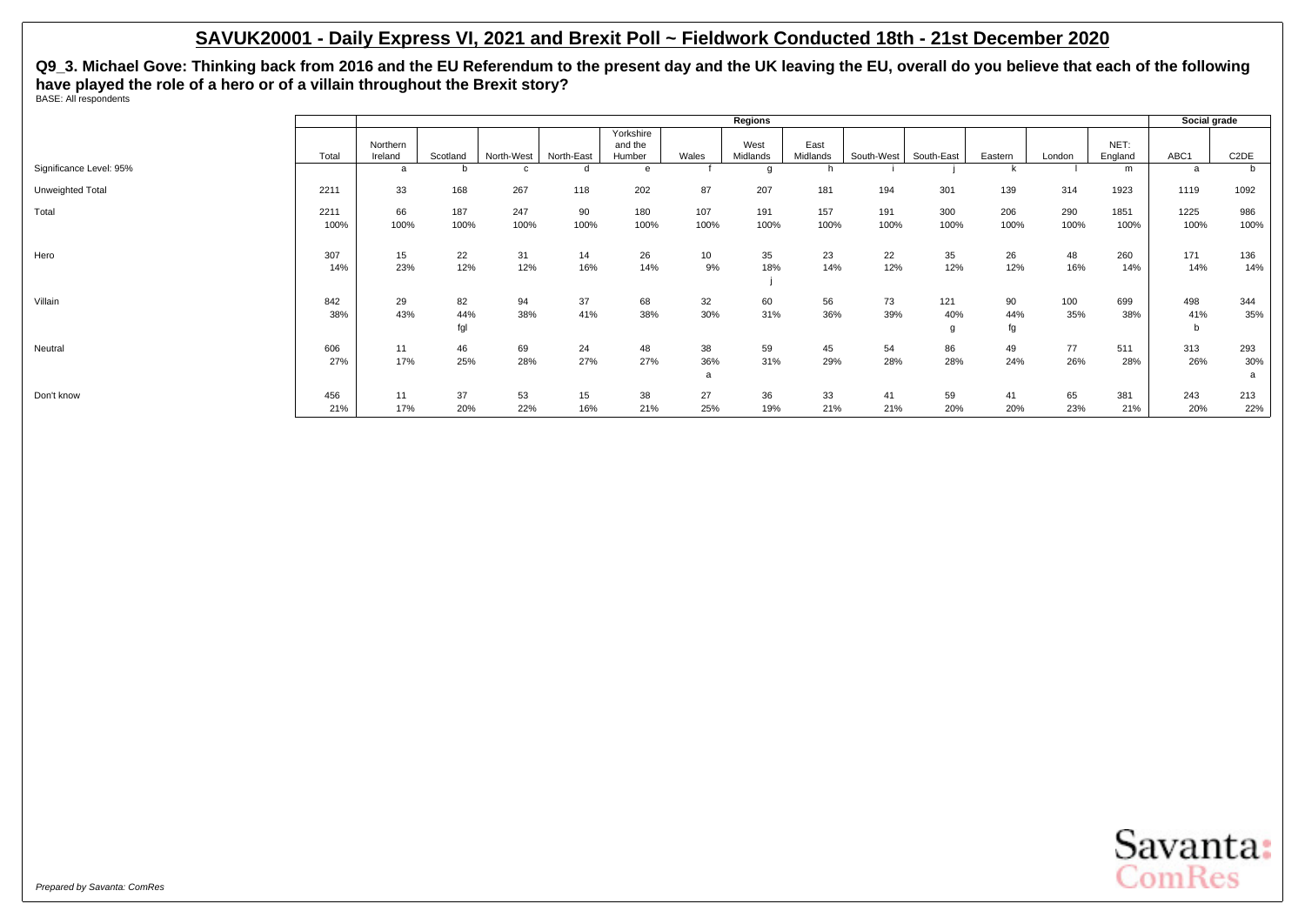**Q9\_3. Michael Gove: Thinking back from 2016 and the EU Referendum to the present day and the UK leaving the EU, overall do you believe that each of the following have played the role of a hero or of a villain throughout the Brexit story?** BASE: All respondents

|                         |       |              |        |             |            | 2019 Past Vote           |                |                          |                          |              | 2016 EU Vote |        |
|-------------------------|-------|--------------|--------|-------------|------------|--------------------------|----------------|--------------------------|--------------------------|--------------|--------------|--------|
|                         |       |              |        | Liberal     | The Brexit |                          |                |                          |                          |              |              |        |
|                         | Total | Conservative | Labour | Democrat    | Party      | Green                    | <b>SNP</b>     | Plaid Cymru              | Another party            | Did not vote | Leave        | Remain |
| Significance Level: 95% |       | a            | b      | $\mathbf c$ | d          | *e                       |                | $*_{g}$                  | $*h$                     |              | <sub>a</sub> | b      |
| Unweighted Total        | 2211  | 618          | 565    | 159         | 30         | 23                       | 60             | 13                       | 12                       | 434          | 726          | 683    |
| Total                   | 2211  | 684          | 546    | 173         | 31         | 21                       | 71             | 17                       | 17                       | 394          | 783          | 735    |
|                         | 100%  | 100%         | 100%   | 100%        | 100%       | 100%                     | 100%           | 100%                     | 100%                     | 100%         | 100%         | 100%   |
| Hero                    | 307   | 193          | 33     | 12          | 4          | $\overline{\phantom{a}}$ | 4              | $\overline{\phantom{a}}$ |                          | 37           | 182          | 63     |
|                         | 14%   | 28%          | 6%     | 7%          | 13%        | $\overline{\phantom{a}}$ | 6%             | $\overline{\phantom{a}}$ | 8%                       | 9%           | 23%          | 9%     |
|                         |       | bcfi         |        |             |            |                          |                |                          |                          | b            | b            |        |
| Villain                 | 842   | 139          | 311    | 109         | 9          | 14                       | 46             | 5                        | 12                       | 136          | 201          | 428    |
|                         | 38%   | 20%          | 57%    | 63%         | 28%        | 70%                      | 65%            | 31%                      | 71%                      | 35%          | 26%          | 58%    |
|                         |       |              | adi    | adi         |            |                          | adi            |                          |                          | a            |              | a      |
| Neutral                 | 606   | 264          | 106    | 30          | 12         | $\overline{4}$           | $\overline{7}$ | 8                        | 4                        | 101          | 275          | 147    |
|                         | 27%   | 39%          | 19%    | 17%         | 40%        | 20%                      | 9%             | 45%                      | 21%                      | 26%          | 35%          | 20%    |
|                         |       | bcfi         |        |             | bcf        |                          |                |                          |                          | bcf          | b            |        |
| Don't know              | 456   | 88           | 96     | 22          | 6          | $\overline{2}$           | 14             | $\overline{4}$           | $\overline{\phantom{a}}$ | 120          | 126          | 97     |
|                         | 21%   | 13%          | 18%    | 13%         | 19%        | 10%                      | 19%            | 24%                      | $\overline{\phantom{a}}$ | 30%          | 16%          | 13%    |
|                         |       |              | a      |             |            |                          |                |                          |                          | abc          |              |        |

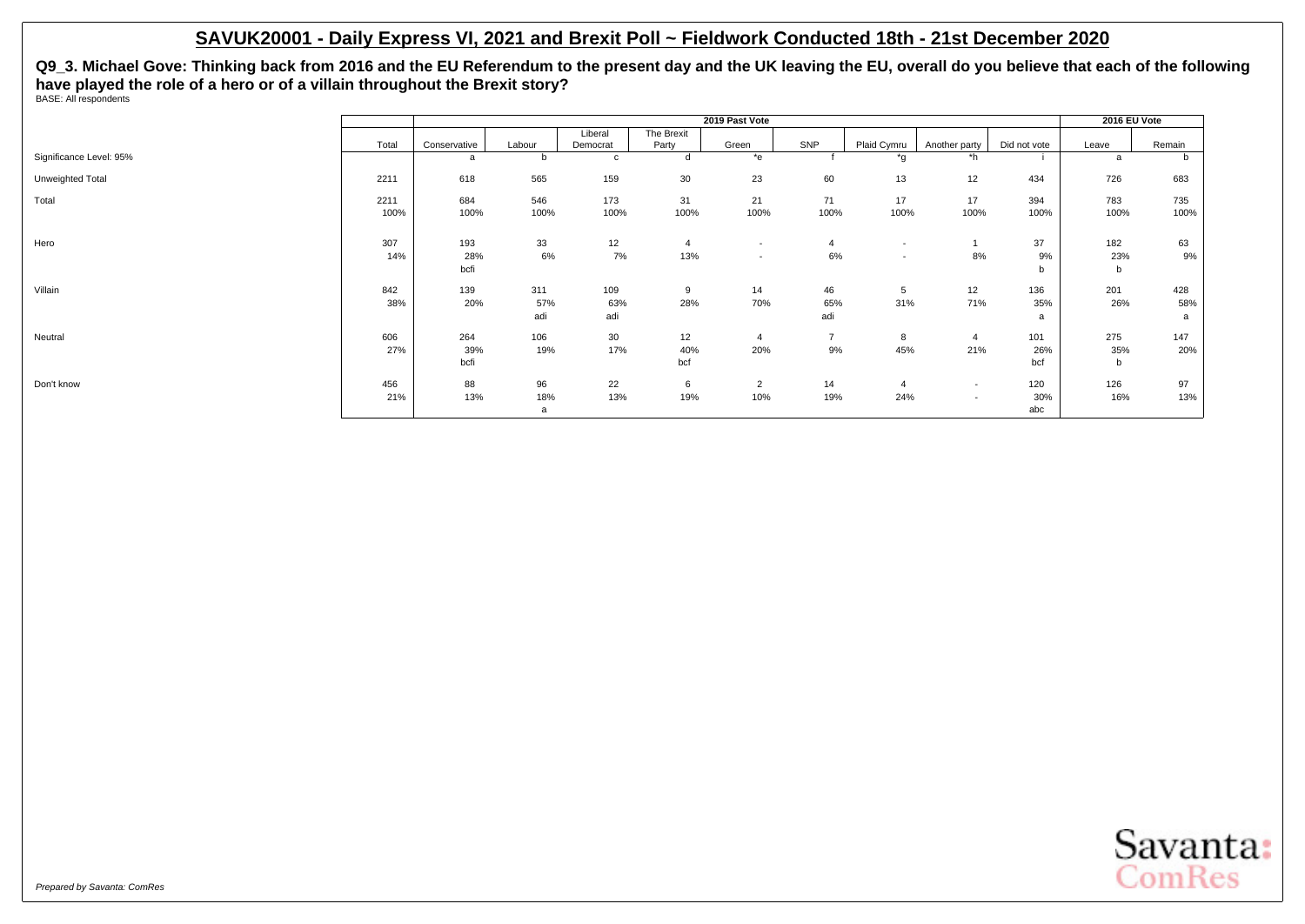**Q9\_4. Jeremy Corbyn: Thinking back from 2016 and the EU Referendum to the present day and the UK leaving the EU, overall do you believe that each of the following have played the role of a hero or of a villain throughout the Brexit story?** BASE: All respondents

|                         |       | Gender |        |        |        |       |       | Age   |          |            |            |                 |
|-------------------------|-------|--------|--------|--------|--------|-------|-------|-------|----------|------------|------------|-----------------|
|                         | Total | Male   | Female | 18-24  | 25-34  | 35-44 | 45-54 | 55-64 | $65+$    | NET: 18-34 | NET: 35-54 | <b>NET: 55+</b> |
| Significance Level: 95% |       | a      | b      | a      |        | c     | d     | e     |          |            | h          |                 |
| Unweighted Total        | 2211  | 1094   | 1117   | 381    | 429    | 353   | 300   | 336   | 412      | 810        | 653        | 748             |
| Total                   | 2211  | 1079   | 1132   | 245    | 383    | 354   | 391   | 327   | 511      | 628        | 745        | 838             |
|                         | 100%  | 100%   | 100%   | 100%   | 100%   | 100%  | 100%  | 100%  | 100%     | 100%       | 100%       | 100%            |
| Hero                    | 325   | 155    | 170    | 68     | 99     | 50    | 64    | 26    | 18       | 167        | 114        | 44              |
|                         | 15%   | 14%    | 15%    | 28%    | 26%    | 14%   | 16%   | 8%    | 4%       | 27%        | 15%        | 5%              |
|                         |       |        |        | cdefhi | cdefhi | efi   | efi   |       |          | cdefhi     | efi        |                 |
| Villain                 | 1106  | 602    | 504    | 65     | 115    | 147   | 195   | 184   | 401      | 180        | 342        | 585             |
|                         | 50%   | 56%    | 45%    | 27%    | 30%    | 41%   | 50%   | 56%   | 78%      | 29%        | 46%        | 70%             |
|                         |       | b      |        |        |        | abg   | abcg  | abcgh | abcdeghi |            | abg        | abcdegh         |
| Neutral                 | 506   | 246    | 260    | 67     | 102    | 102   | 88    | 74    | 71       | 170        | 191        | 146             |
|                         | 23%   | 23%    | 23%    | 27%    | 27%    | 29%   | 23%   | 23%   | 14%      | 27%        | 26%        | 17%             |
|                         |       |        |        | fi     | fi     | fi    |       |       |          | fi         | fi         |                 |
| Don't know              | 274   | 77     | 197    | 45     | 66     | 55    | 44    | 43    | 21       | 111        | 99         | 63              |
|                         | 12%   | 7%     | 17%    | 18%    | 17%    | 16%   | 11%   | 13%   | 4%       | 18%        | 13%        | 8%              |
|                         |       |        | a      | dfhi   | dfi    | fi    |       |       |          | dfhi       | fi         |                 |

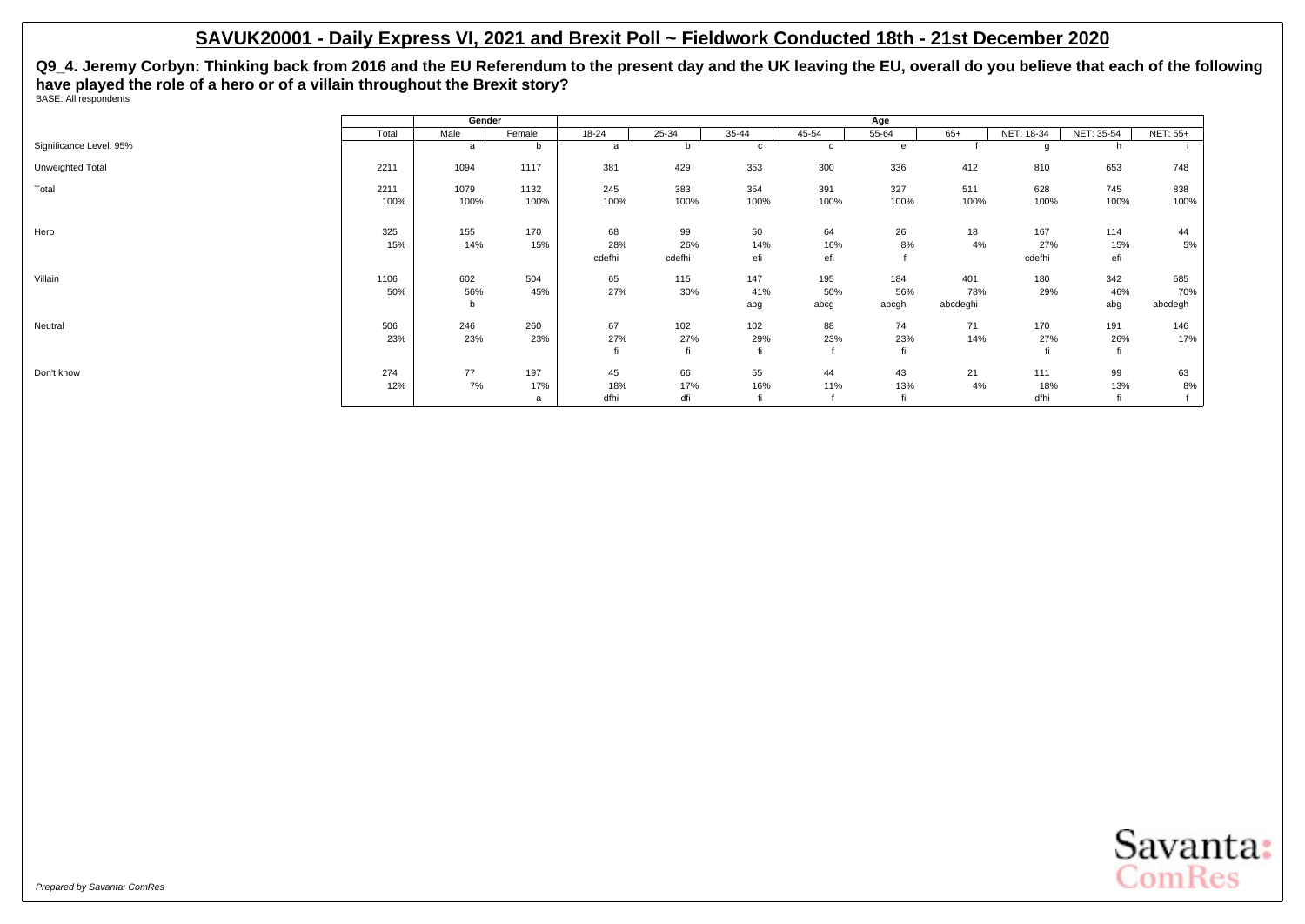**Q9\_4. Jeremy Corbyn: Thinking back from 2016 and the EU Referendum to the present day and the UK leaving the EU, overall do you believe that each of the following have played the role of a hero or of a villain throughout the Brexit story?** BASE: All respondents

|                         |       |                         |               |                            |            |                      |          | Regions       |          |            |            |         |             |              | Social grade |                   |
|-------------------------|-------|-------------------------|---------------|----------------------------|------------|----------------------|----------|---------------|----------|------------|------------|---------|-------------|--------------|--------------|-------------------|
|                         |       | Northern                |               |                            |            | Yorkshire<br>and the |          | West          | East     |            |            |         |             | NET:         |              |                   |
| Significance Level: 95% | Total | Ireland<br>a            | Scotland<br>b | North-West<br>$\mathbf{c}$ | North-East | Humber<br>e          | Wales    | Midlands<br>g | Midlands | South-West | South-East | Eastern | London      | England<br>m | ABC1<br>a    | C <sub>2</sub> DE |
|                         |       |                         |               |                            |            |                      |          |               |          |            |            |         |             |              |              |                   |
| Unweighted Total        | 2211  | 33                      | 168           | 267                        | 118        | 202                  | 87       | 207           | 181      | 194        | 301        | 139     | 314         | 1923         | 1119         | 1092              |
| Total                   | 2211  | 66                      | 187           | 247                        | 90         | 180                  | 107      | 191           | 157      | 191        | 300        | 206     | 290         | 1851         | 1225         | 986               |
|                         | 100%  | 100%                    | 100%          | 100%                       | 100%       | 100%                 | 100%     | 100%          | 100%     | 100%       | 100%       | 100%    | 100%        | 100%         | 100%         | 100%              |
| Hero                    | 325   | 10                      | 23            | 41                         | 14         | 34                   | 15       | 16            | 16       | 25         | 37         | 16      | 77          | 277          | 210          | 114               |
|                         | 15%   | 14%                     | 12%           | 16%                        | 16%        | 19%                  | 14%      | 8%            | 10%      | 13%        | 12%        | 8%      | 27%         | 15%          | 17%          | 12%               |
|                         |       |                         |               | gk                         | gk         | ghjk                 |          |               |          |            |            |         | bcdefghijkm | gk           | b            |                   |
| Villain                 | 1106  | 39                      | 102           | 107                        | 44         | 97                   | 45       | 103           | 90       | 98         | 159        | 127     | 94          | 920          | 568          | 539               |
|                         | 50%   | 59%                     | 54%           | 43%                        | 49%        | 54%                  | 42%      | 54%           | 58%      | 51%        | 53%        | 62%     | 33%         | 50%          | 46%          | 55%               |
|                         |       |                         | cl            |                            |            | cl                   |          | cl            | cflm     |            | cl         | cdflm   |             | cl           |              | a                 |
| Neutral                 | 506   | 14                      | 40            | 70                         | 18         | 31                   | 37       | 44            | 30       | 45         | 62         | 29      | 88          | 416          | 286          | 221               |
|                         | 23%   | 21%                     | 21%           | 28%                        | 20%        | 17%                  | 35%      | 23%           | 19%      | 23%        | 21%        | 14%     | 30%         | 22%          | 23%          | 22%               |
|                         |       |                         |               | ehjkm                      |            |                      | bdeghjkm | k             |          |            |            |         | bdehjkm     | $\mathsf{k}$ |              |                   |
| Don't know              | 274   | $\overline{\mathbf{4}}$ | 22            | 30                         | 13         | 17                   | 10       | 28            | 20       | 23         | 42         | 33      | 31          | 238          | 161          | 112               |
|                         | 12%   | 6%                      | 12%           | 12%                        | 15%        | 10%                  | 9%       | 15%           | 13%      | 12%        | 14%        | 16%     | 11%         | 13%          | 13%          | 11%               |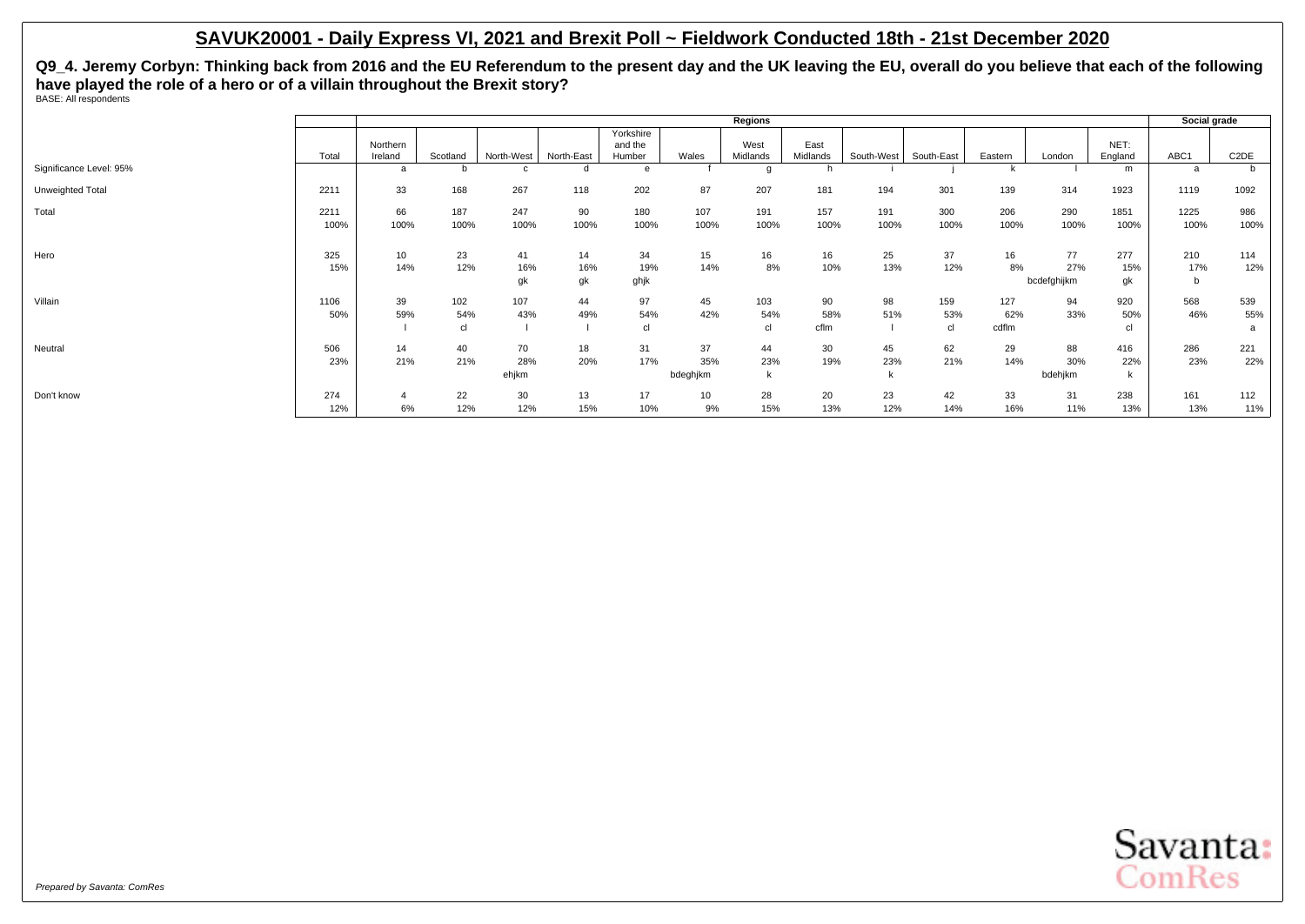**Q9\_4. Jeremy Corbyn: Thinking back from 2016 and the EU Referendum to the present day and the UK leaving the EU, overall do you believe that each of the following have played the role of a hero or of a villain throughout the Brexit story?** BASE: All respondents

|                         |       |              |        |          |                | 2019 Past Vote |              |                |                          |              | 2016 EU Vote |              |
|-------------------------|-------|--------------|--------|----------|----------------|----------------|--------------|----------------|--------------------------|--------------|--------------|--------------|
|                         |       |              |        | Liberal  | The Brexit     |                |              |                |                          |              |              |              |
|                         | Total | Conservative | Labour | Democrat | Party          | Green          | SNP          | Plaid Cymru    | Another party            | Did not vote | Leave        | Remain       |
| Significance Level: 95% |       | a            |        | C        |                | $*$ e          |              | *q             | *h                       |              | a            | <sub>n</sub> |
| Unweighted Total        | 2211  | 618          | 565    | 159      | 30             | 23             | 60           | 13             | 12                       | 434          | 726          | 683          |
| Total                   | 2211  | 684          | 546    | 173      | 31             | 21             | 71           | 17             | 17                       | 394          | 783          | 735          |
|                         | 100%  | 100%         | 100%   | 100%     | 100%           | 100%           | 100%         | 100%           | 100%                     | 100%         | 100%         | 100%         |
| Hero                    | 325   | 23           | 187    | 12       | 3              | $\overline{4}$ | 11           |                | $\overline{2}$           | 49           | 71           | 146          |
|                         | 15%   | 3%           | 34%    | 7%       | 10%            | 17%            | 15%          | 8%             | 10%                      | 12%          | 9%           | 20%          |
|                         |       |              | acdfi  | a        |                |                | a            |                |                          | a            |              | a            |
| Villain                 | 1106  | 540          | 127    | 105      | 23             | 11             | 38           | $\overline{7}$ | 15                       | 165          | 537          | 341          |
|                         | 50%   | 79%          | 23%    | 61%      | 76%            | 53%            | 54%          | 41%            | 83%                      | 42%          | 69%          | 46%          |
|                         |       | bcfi         |        | bi       | bfi            |                | <sub>n</sub> |                |                          | b            | b            |              |
| Neutral                 | 506   | 78           | 186    | 31       | 3              | $\overline{4}$ | 16           | 8              |                          | 109          | 98           | 198          |
|                         | 23%   | 11%          | 34%    | 18%      | 9%             | 19%            | 22%          | 47%            | 7%                       | 28%          | 13%          | 27%          |
|                         |       |              | acdi   | a        |                |                | a            |                |                          | acd          |              | a            |
| Don't know              | 274   | 44           | 47     | 24       | $\overline{2}$ | 2              | 6            |                | $\overline{\phantom{a}}$ | 71           | 77           | 50           |
|                         | 12%   | 6%           | 9%     | 14%      | 5%             | 11%            | 9%           | 5%             | $\overline{\phantom{a}}$ | 18%          | 10%          | 7%           |
|                         |       |              |        | ab       |                |                |              |                |                          | ab           | b            |              |

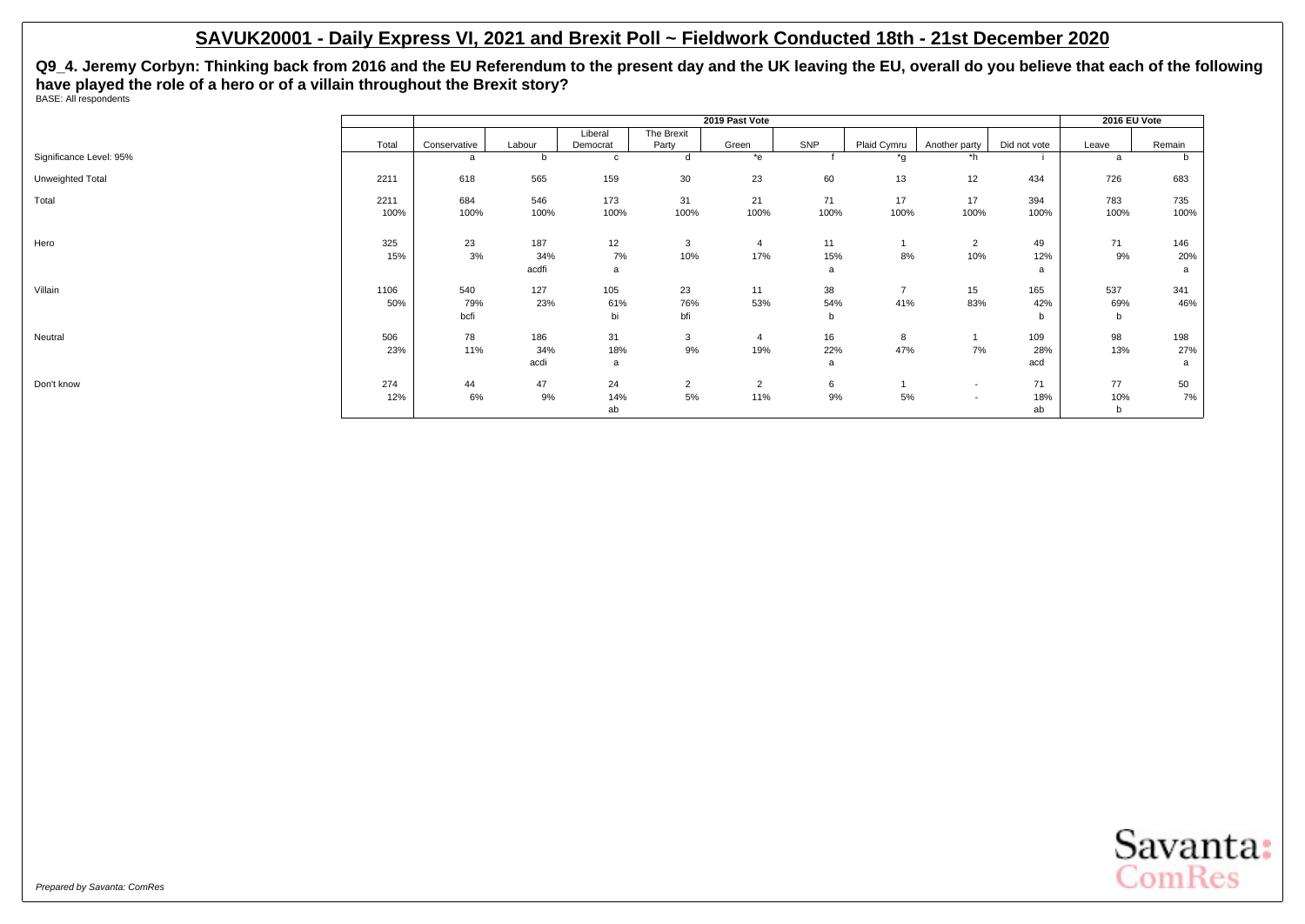**Q9\_5. Keir Starmer: Thinking back from 2016 and the EU Referendum to the present day and the UK leaving the EU, overall do you believe that each of the following have played the role of a hero or of a villain throughout the Brexit story?** BASE: All respondents

|                         |       | Gender |        |           |       |             |       | Age   |        |            |            |                 |
|-------------------------|-------|--------|--------|-----------|-------|-------------|-------|-------|--------|------------|------------|-----------------|
|                         | Total | Male   | Female | $18 - 24$ | 25-34 | 35-44       | 45-54 | 55-64 | $65+$  | NET: 18-34 | NET: 35-54 | <b>NET: 55+</b> |
| Significance Level: 95% |       | a      | b      | a         |       | $\mathbf c$ | d     | e     |        |            | h          |                 |
| Unweighted Total        | 2211  | 1094   | 1117   | 381       | 429   | 353         | 300   | 336   | 412    | 810        | 653        | 748             |
| Total                   | 2211  | 1079   | 1132   | 245       | 383   | 354         | 391   | 327   | 511    | 628        | 745        | 838             |
|                         | 100%  | 100%   | 100%   | 100%      | 100%  | 100%        | 100%  | 100%  | 100%   | 100%       | 100%       | 100%            |
| Hero                    | 391   | 214    | 177    | 33        | 70    | 67          | 83    | 55    | 82     | 103        | 150        | 137             |
|                         | 18%   | 20%    | 16%    | 13%       | 18%   | 19%         | 21%   | 17%   | 16%    | 16%        | 20%        | 16%             |
|                         |       | b      |        |           |       | a           | a     |       |        |            | a          |                 |
| Villain                 | 524   | 321    | 203    | 55        | 80    | 76          | 86    | 83    | 144    | 135        | 162        | 226             |
|                         | 24%   | 30%    | 18%    | 22%       | 21%   | 22%         | 22%   | 25%   | 28%    | 22%        | 22%        | 27%             |
|                         |       | b      |        |           |       |             |       |       | bcgh   |            |            | bgh             |
| Neutral                 | 822   | 397    | 424    | 65        | 119   | 126         | 146   | 132   | 234    | 184        | 272        | 365             |
|                         | 37%   | 37%    | 37%    | 27%       | 31%   | 36%         | 37%   | 40%   | 46%    | 29%        | 37%        | 44%             |
|                         |       |        |        |           |       | ag          | ag    | abg   | abcdgh |            | ag         | abcgh           |
| Don't know              | 475   | 147    | 328    | 92        | 113   | 84          | 76    | 57    | 51     | 205        | 161        | 109             |
|                         | 21%   | 14%    | 29%    | 37%       | 30%   | 24%         | 19%   | 18%   | 10%    | 33%        | 22%        | 13%             |
|                         |       |        | a      | bcdefhi   | defhi | efi         |       |       |        | cdefhi     | fi         |                 |

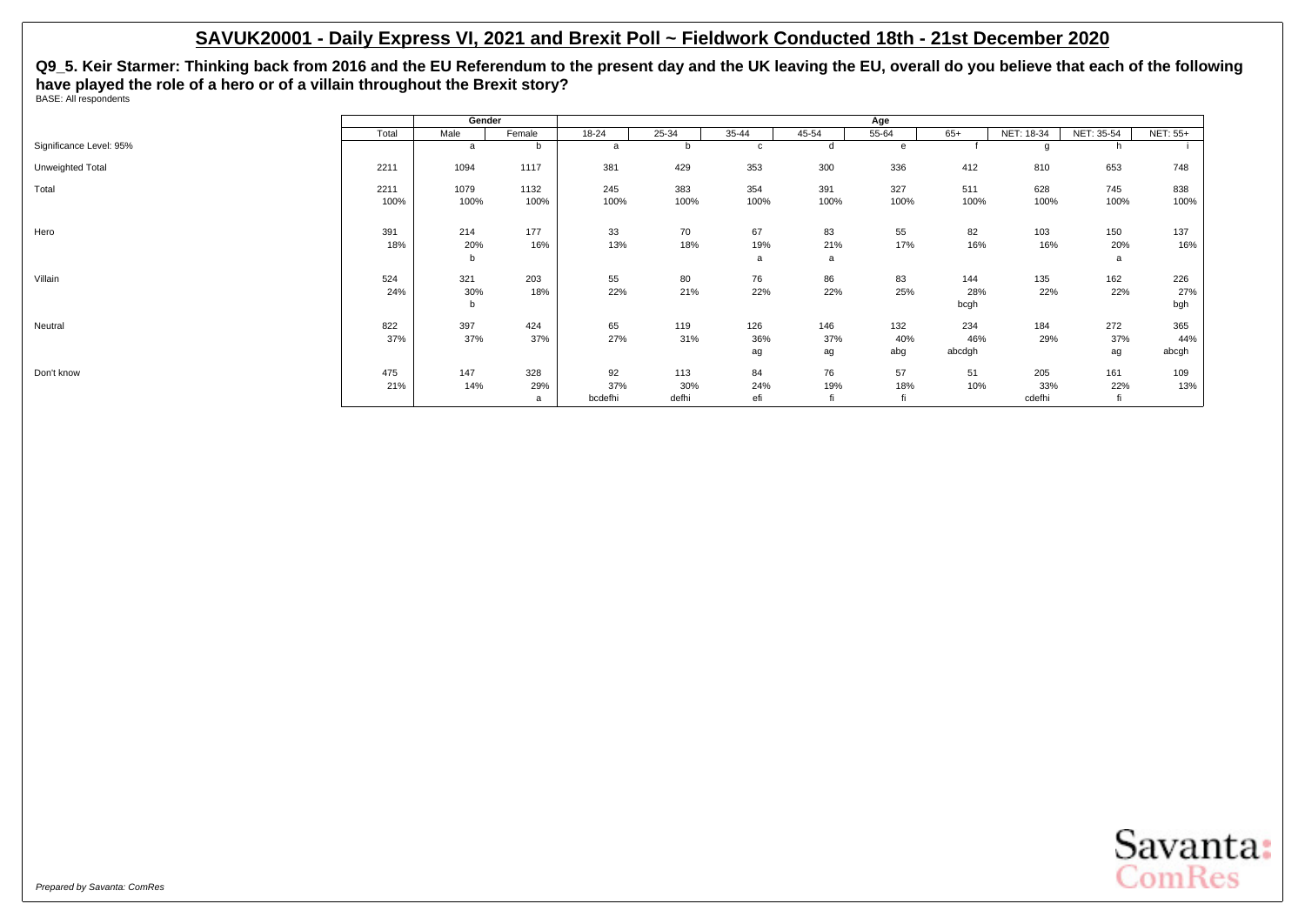**Q9\_5. Keir Starmer: Thinking back from 2016 and the EU Referendum to the present day and the UK leaving the EU, overall do you believe that each of the following have played the role of a hero or of a villain throughout the Brexit story?** BASE: All respondents

|                         |              |                     |                 |                    |            |                                |                   | Regions          |                  |                   |                  |                  |                  |                  | Social grade |                   |
|-------------------------|--------------|---------------------|-----------------|--------------------|------------|--------------------------------|-------------------|------------------|------------------|-------------------|------------------|------------------|------------------|------------------|--------------|-------------------|
|                         | Total        | Northern<br>Ireland | Scotland        | North-West         | North-East | Yorkshire<br>and the<br>Humber | Wales             | West<br>Midlands | East<br>Midlands | South-West        | South-East       | Eastern          | London           | NET:<br>England  | ABC1         | C <sub>2</sub> DE |
| Significance Level: 95% |              | a                   | b               |                    |            | e                              |                   | g                |                  |                   |                  |                  |                  | m                | a            | b.                |
| Unweighted Total        | 2211         | 33                  | 168             | 267                | 118        | 202                            | 87                | 207              | 181              | 194               | 301              | 139              | 314              | 1923             | 1119         | 1092              |
| Total                   | 2211<br>100% | 66<br>100%          | 187<br>100%     | 247<br>100%        | 90<br>100% | 180<br>100%                    | 107<br>100%       | 191<br>100%      | 157<br>100%      | 191<br>100%       | 300<br>100%      | 206<br>100%      | 290<br>100%      | 1851<br>100%     | 1225<br>100% | 986<br>100%       |
| Hero                    | 391<br>18%   | 19<br>29%<br>bdik   | 26<br>14%       | 40<br>16%          | 12<br>14%  | 40<br>22%<br>ik                | 27<br>25%<br>bdik | 32<br>17%        | 27<br>17%        | 26<br>14%         | 56<br>19%        | 25<br>12%        | 61<br>21%        | 318<br>17%       | 214<br>18%   | 176<br>18%        |
| Villain                 | 524<br>24%   | 19<br>29%           | 49<br>26%       | 48<br>19%          | 24<br>27%  | 52<br>29%<br>cfhi              | 12<br>11%         | 45<br>23%        | 31<br>20%        | 54<br>28%<br>cfhj | 57<br>19%        | 57<br>28%<br>cfj | 76<br>26%<br>cfi | 444<br>24%       | 291<br>24%   | 233<br>24%        |
| Neutral                 | 822<br>37%   | 20<br>30%           | 77<br>41%<br>el | 106<br>43%<br>eglm | 34<br>38%  | 50<br>28%                      | 45<br>42%<br>el   | 65<br>34%        | 66<br>42%<br>el  | 69<br>36%         | 126<br>42%<br>el | 76<br>37%        | 87<br>30%        | 679<br>37%<br>el | 445<br>36%   | 376<br>38%        |
| Don't know              | 475<br>21%   | 8<br>12%            | 35<br>18%       | 53<br>21%          | 19<br>21%  | 39<br>22%                      | 23<br>21%         | 49<br>26%        | 33<br>21%        | 41<br>21%         | 61<br>20%        | 48<br>23%        | 66<br>23%        | 409<br>22%       | 274<br>22%   | 201<br>20%        |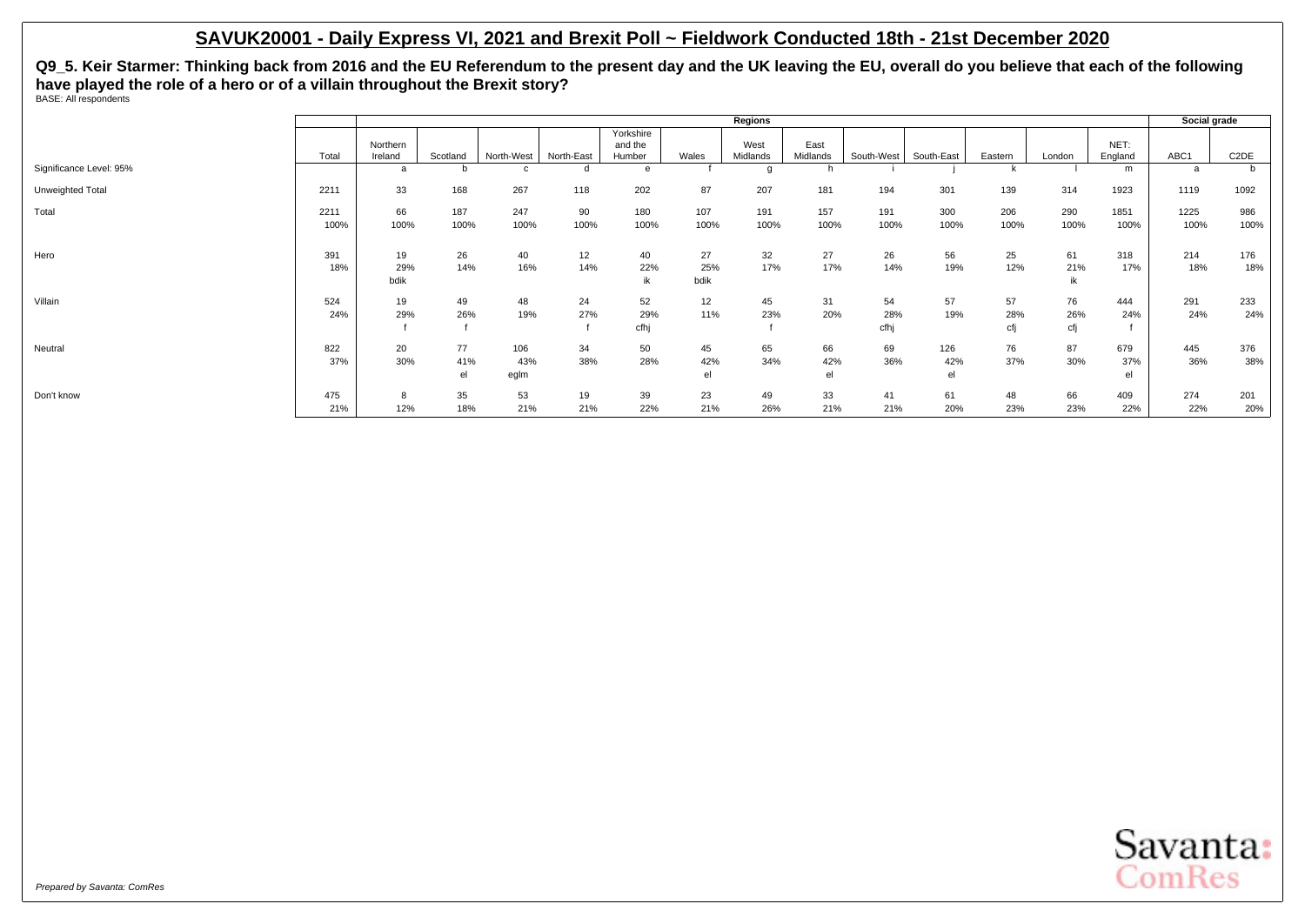**Q9\_5. Keir Starmer: Thinking back from 2016 and the EU Referendum to the present day and the UK leaving the EU, overall do you believe that each of the following have played the role of a hero or of a villain throughout the Brexit story?** BASE: All respondents

|                         |       |              |        |          |                | 2019 Past Vote |      |             |                          |              | 2016 EU Vote |        |
|-------------------------|-------|--------------|--------|----------|----------------|----------------|------|-------------|--------------------------|--------------|--------------|--------|
|                         |       |              |        | Liberal  | The Brexit     |                |      |             |                          |              |              |        |
|                         | Total | Conservative | Labour | Democrat | Party          | Green          | SNP  | Plaid Cymru | Another party            | Did not vote | Leave        | Remain |
| Significance Level: 95% |       | a            | b      | c        | d              | *e             |      | *a          | *h                       |              | a            | b      |
| Unweighted Total        | 2211  | 618          | 565    | 159      | 30             | 23             | 60   | 13          | 12                       | 434          | 726          | 683    |
| Total                   | 2211  | 684          | 546    | 173      | 31             | 21             | 71   | 17          | 17                       | 394          | 783          | 735    |
|                         | 100%  | 100%         | 100%   | 100%     | 100%           | 100%           | 100% | 100%        | 100%                     | 100%         | 100%         | 100%   |
| Hero                    | 391   | 58           | 171    | 49       |                | 8              | 8    | 5           | $\overline{7}$           | 53           | 110          | 195    |
|                         | 18%   | 8%           | 31%    | 28%      | 3%             | 36%            | 11%  | 29%         | 41%                      | 14%          | 14%          | 27%    |
|                         |       |              | adfi   | adfi     |                |                |      |             |                          | a            |              | a      |
| Villain                 | 524   | 266          | 72     | 19       | 20             | $\overline{4}$ | 20   | $\star$     | $\star$                  | 85           | 269          | 123    |
|                         | 24%   | 39%          | 13%    | 11%      | 64%            | 20%            | 29%  | 2%          | 2%                       | 22%          | 34%          | 17%    |
|                         |       | bci          |        |          | abcfi          |                | bc   |             |                          | bc           | b            |        |
| Neutral                 | 822   | 256          | 207    | 83       | 9              | 6              | 33   | 9           | 10                       | 132          | 272          | 327    |
|                         | 37%   | 37%          | 38%    | 48%      | 28%            | 30%            | 47%  | 53%         | 57%                      | 33%          | 35%          | 44%    |
|                         |       |              |        | abdi     |                |                |      |             |                          |              |              | a      |
| Don't know              | 475   | 105          | 96     | 22       | $\overline{2}$ | 3              | 10   | 3           | $\sim$                   | 124          | 133          | 90     |
|                         | 21%   | 15%          | 18%    | 13%      | 6%             | 13%            | 14%  | 16%         | $\overline{\phantom{a}}$ | 31%          | 17%          | 12%    |
|                         |       |              |        |          |                |                |      |             |                          | abcdf        | b            |        |

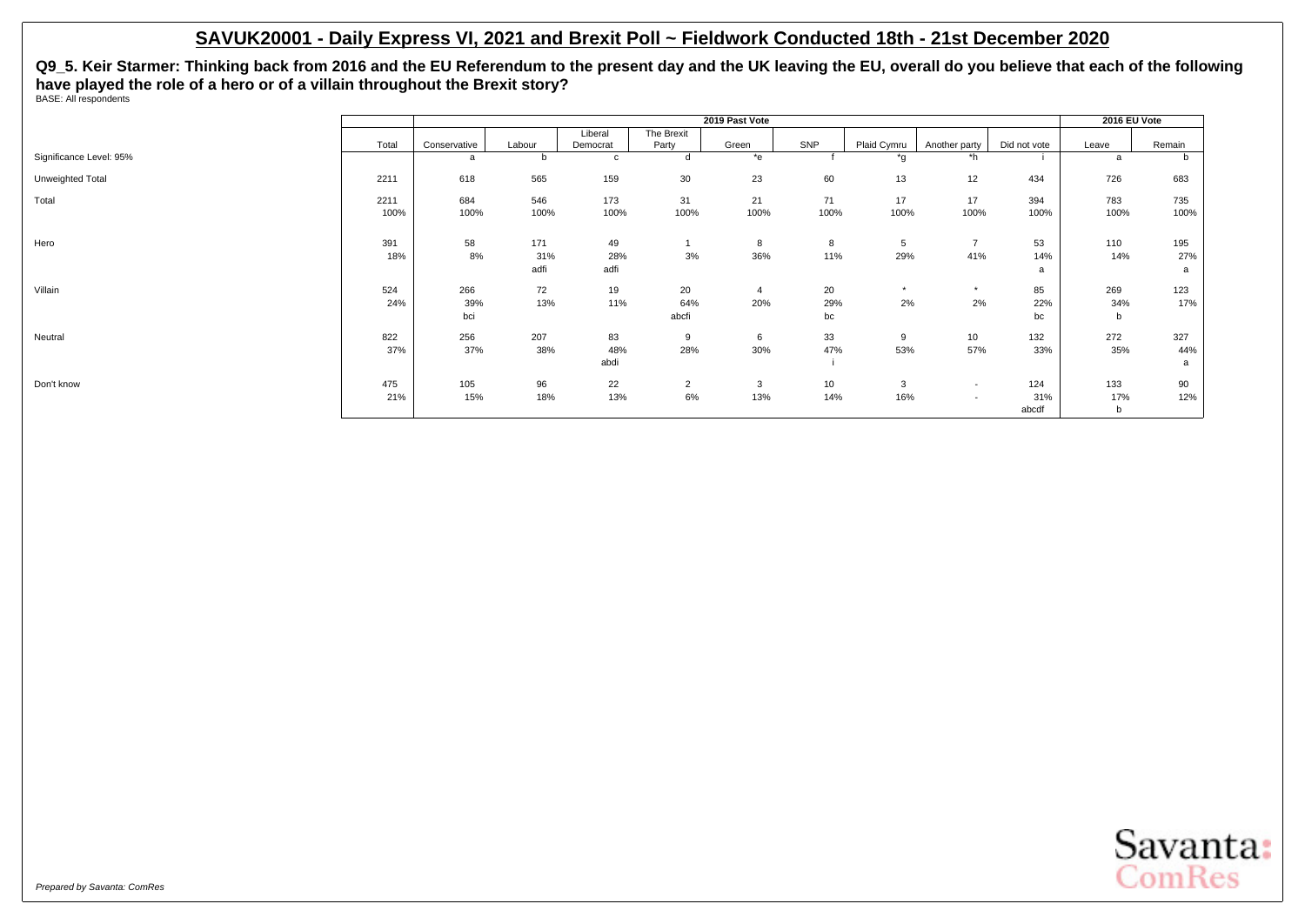**Q9\_6. Theresa May: Thinking back from 2016 and the EU Referendum to the present day and the UK leaving the EU, overall do you believe that each of the following have played the role of a hero or of a villain throughout the Brexit story?** BASE: All respondents

|                         |       | Gender |        |       |       |             |       | Age   |       |            |            |                 |
|-------------------------|-------|--------|--------|-------|-------|-------------|-------|-------|-------|------------|------------|-----------------|
|                         | Total | Male   | Female | 18-24 | 25-34 | 35-44       | 45-54 | 55-64 | $65+$ | NET: 18-34 | NET: 35-54 | <b>NET: 55+</b> |
| Significance Level: 95% |       | a      | b      | a     |       | $\mathbf c$ | d     | e     |       |            | h          |                 |
| Unweighted Total        | 2211  | 1094   | 1117   | 381   | 429   | 353         | 300   | 336   | 412   | 810        | 653        | 748             |
| Total                   | 2211  | 1079   | 1132   | 245   | 383   | 354         | 391   | 327   | 511   | 628        | 745        | 838             |
|                         | 100%  | 100%   | 100%   | 100%  | 100%  | 100%        | 100%  | 100%  | 100%  | 100%       | 100%       | 100%            |
| Hero                    | 383   | 205    | 179    | 37    | 71    | 51          | 61    | 57    | 106   | 108        | 112        | 163             |
|                         | 17%   | 19%    | 16%    | 15%   | 18%   | 14%         | 16%   | 18%   | 21%   | 17%        | 15%        | 19%             |
|                         |       | b      |        |       |       |             |       |       | ach   |            |            | ch              |
| Villain                 | 799   | 451    | 348    | 92    | 149   | 148         | 140   | 107   | 163   | 241        | 288        | 270             |
|                         | 36%   | 42%    | 31%    | 38%   | 39%   | 42%         | 36%   | 33%   | 32%   | 38%        | 39%        | 32%             |
|                         |       | b      |        |       |       | efi         |       |       |       |            | fi         |                 |
| Neutral                 | 769   | 354    | 415    | 75    | 103   | 111         | 149   | 119   | 211   | 179        | 260        | 330             |
|                         | 35%   | 33%    | 37%    | 31%   | 27%   | 31%         | 38%   | 36%   | 41%   | 28%        | 35%        | 39%             |
|                         |       |        |        |       |       |             | abg   | bg    | abcgh |            | bg         | abcg            |
| Don't know              | 260   | 70     | 190    | 40    | 59    | 44          | 41    | 44    | 31    | 100        | 85         | 75              |
|                         | 12%   | 6%     | 17%    | 16%   | 16%   | 12%         | 11%   | 13%   | 6%    | 16%        | 11%        | 9%              |
|                         |       |        | a      | dfhi  | fhi   |             |       |       |       | dfhi       |            |                 |

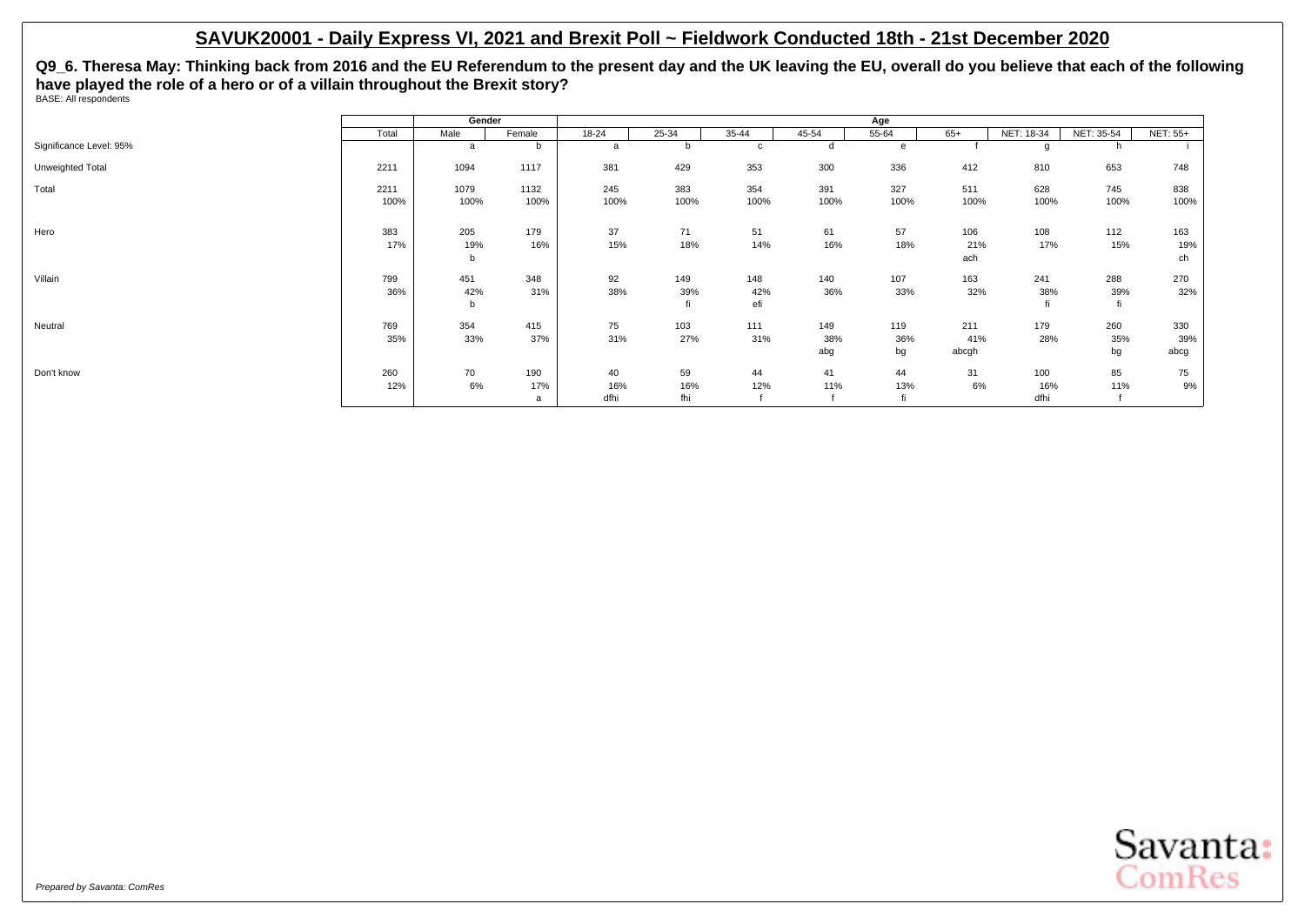**Q9\_6. Theresa May: Thinking back from 2016 and the EU Referendum to the present day and the UK leaving the EU, overall do you believe that each of the following have played the role of a hero or of a villain throughout the Brexit story?** BASE: All respondents

|                         |       |          |          |            |            |                      |                  | Regions  |           |            |            |         |        |         | Social grade |                   |
|-------------------------|-------|----------|----------|------------|------------|----------------------|------------------|----------|-----------|------------|------------|---------|--------|---------|--------------|-------------------|
|                         |       | Northern |          |            |            | Yorkshire<br>and the |                  | West     | East      |            |            |         |        | NET:    |              |                   |
|                         | Total | Ireland  | Scotland | North-West | North-East | Humber               | Wales            | Midlands | Midlands  | South-West | South-East | Eastern | London | England | ABC1         | C <sub>2</sub> DE |
| Significance Level: 95% |       | a        | b        |            | d          |                      |                  |          |           |            |            |         |        | m       | a            |                   |
| Unweighted Total        | 2211  | 33       | 168      | 267        | 118        | 202                  | 87               | 207      | 181       | 194        | 301        | 139     | 314    | 1923    | 1119         | 1092              |
| Total                   | 2211  | 66       | 187      | 247        | 90         | 180                  | 107              | 191      | 157       | 191        | 300        | 206     | 290    | 1851    | 1225         | 986               |
|                         | 100%  | 100%     | 100%     | 100%       | 100%       | 100%                 | 100%             | 100%     | 100%      | 100%       | 100%       | 100%    | 100%   | 100%    | 100%         | 100%              |
| Hero                    | 383   | 13       | 24       | 40         | 14         | 34                   | 24               | 34       | 35        | 34         | 44         | 34      | 53     | 322     | 216          | 168               |
|                         | 17%   | 19%      | 13%      | 16%        | 16%        | 19%                  | 22%              | 18%      | 22%<br>bj | 18%        | 15%        | 16%     | 18%    | 17%     | 18%          | 17%               |
|                         |       |          |          |            |            |                      |                  |          |           |            |            |         |        |         |              |                   |
| Villain                 | 799   | 22       | 83       | 78         | 37         | 75                   | 43               | 57       | 50        | 64         | 108        | 64      | 118    | 651     | 443          | 357               |
|                         | 36%   | 33%      | 45%      | 32%        | 41%        | 42%                  | 40%              | 30%      | 32%       | 34%        | 36%        | 31%     | 41%    | 35%     | 36%          | 36%               |
|                         |       |          | cghikm   |            | q          | cgk                  |                  |          |           |            |            |         | cgk    |         |              |                   |
| Neutral                 | 769   | 28       | 59       | 93         | 28         | 47                   | 30               | 67       | 53        | 71         | 113        | 87      | 92     | 651     | 422          | 346               |
|                         | 35%   | 43%      | 32%      | 38%        | 31%        | 26%                  | 28%              | 35%      | 34%       | 37%        | 38%        | 42%     | 32%    | 35%     | 34%          | 35%               |
|                         |       |          |          | e          |            |                      |                  |          |           |            | e          | efl     |        | e       |              |                   |
| Don't know              | 260   | 3        | 20       | 36         | 11         | 23                   | 10 <sup>10</sup> | 33       | 18        | 22         | 35         | 22      | 27     | 227     | 144          | 115               |
|                         | 12%   | 5%       | 11%      | 15%        | 13%        | 13%                  | 9%               | 17%      | 12%       | 11%        | 12%        | 10%     | 9%     | 12%     | 12%          | 12%               |
|                         |       |          |          |            |            |                      |                  | Im       |           |            |            |         |        |         |              |                   |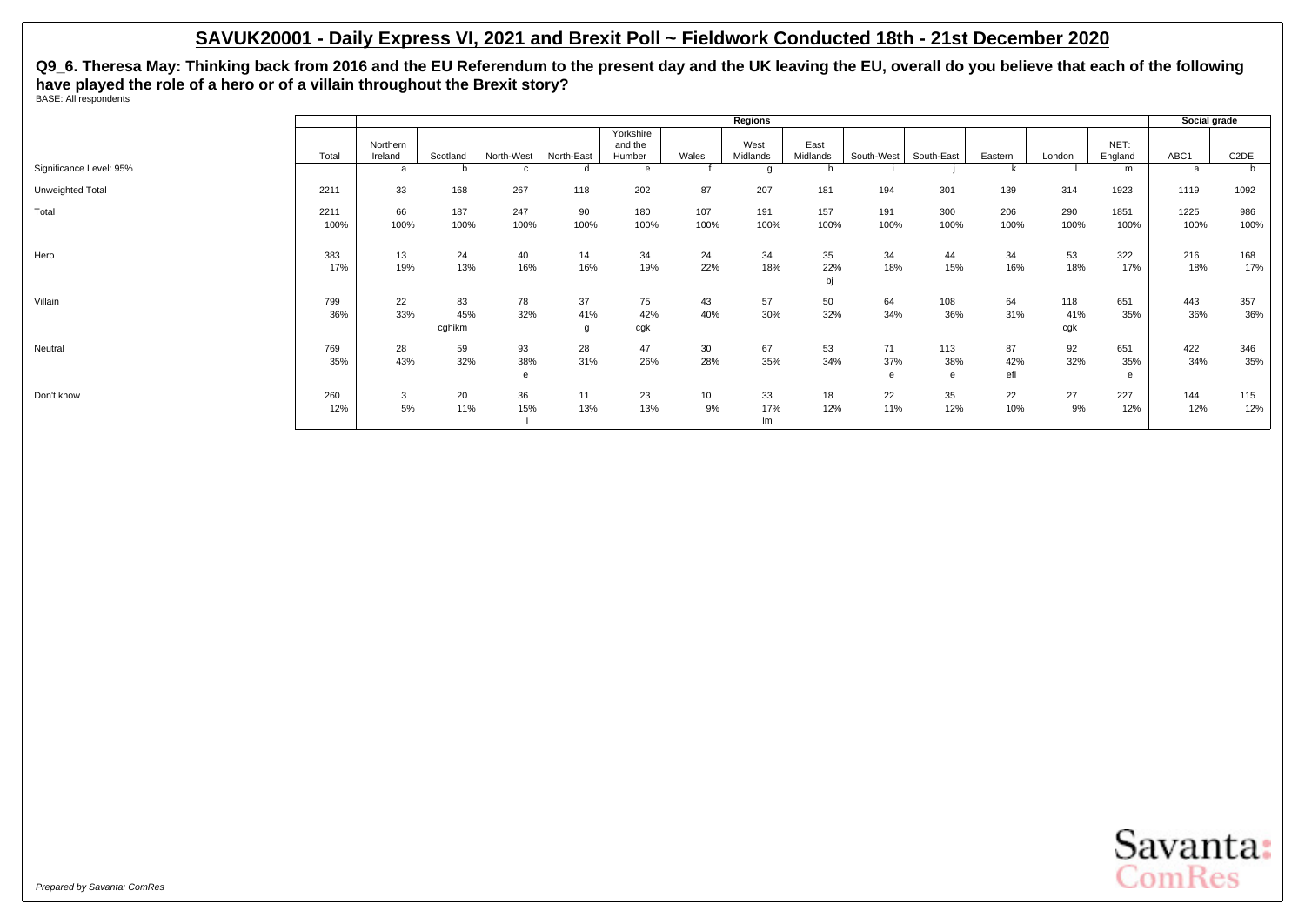**Q9\_6. Theresa May: Thinking back from 2016 and the EU Referendum to the present day and the UK leaving the EU, overall do you believe that each of the following have played the role of a hero or of a villain throughout the Brexit story?** BASE: All respondents

|                         |       |              |        |          |                | 2019 Past Vote |      |                |                          |              | 2016 EU Vote |        |
|-------------------------|-------|--------------|--------|----------|----------------|----------------|------|----------------|--------------------------|--------------|--------------|--------|
|                         |       |              |        | Liberal  | The Brexit     |                |      |                |                          |              |              |        |
|                         | Total | Conservative | Labour | Democrat | Party          | Green          | SNP  | Plaid Cymru    | Another party            | Did not vote | Leave        | Remain |
| Significance Level: 95% |       | a            |        | c        |                | $*$ e          |      | *g             | $\overline{h}$           |              | a            | b      |
| Unweighted Total        | 2211  | 618          | 565    | 159      | 30             | 23             | 60   | 13             | 12                       | 434          | 726          | 683    |
| Total                   | 2211  | 684          | 546    | 173      | 31             | 21             | 71   | 17             | 17                       | 394          | 783          | 735    |
|                         | 100%  | 100%         | 100%   | 100%     | 100%           | 100%           | 100% | 100%           | 100%                     | 100%         | 100%         | 100%   |
| Hero                    | 383   | 169          | 70     | 30       | 9              | $\overline{2}$ | 6    | 3              | $\overline{\phantom{a}}$ | 61           | 158          | 127    |
|                         | 17%   | 25%<br>bcfi  | 13%    | 17%      | 29%<br>bfi     | 9%             | 9%   | 16%            | $\overline{\phantom{a}}$ | 15%          | 20%          | 17%    |
| Villain                 | 799   | 206          | 252    | 56       | 15             | 14             | 39   | 9              | 5                        | 134          | 277          | 298    |
|                         | 36%   | 30%          | 46%    | 32%      | 50%            | 66%            | 54%  | 56%            | 28%                      | 34%          | 35%          | 41%    |
|                         |       |              | aci    |          | a              |                | aci  |                |                          |              |              | a      |
| Neutral                 | 769   | 259          | 179    | 72       | 5              | $\overline{4}$ | 23   | 3              | 11                       | 126          | 272          | 268    |
|                         | 35%   | 38%          | 33%    | 42%      | 15%            | 18%            | 32%  | 17%            | 64%                      | 32%          | 35%          | 36%    |
|                         |       | di           | d      | bdi      |                |                |      |                |                          |              |              |        |
| Don't know              | 260   | 50           | 45     | 16       | $\overline{2}$ |                | 4    | $\overline{2}$ |                          | 74           | 76           | 42     |
|                         | 12%   | 7%           | 8%     | 9%       | 6%             | 7%             | 5%   | 11%            | 8%                       | 19%          | 10%          | $6\%$  |
|                         |       |              |        |          |                |                |      |                |                          | abcf         | b            |        |

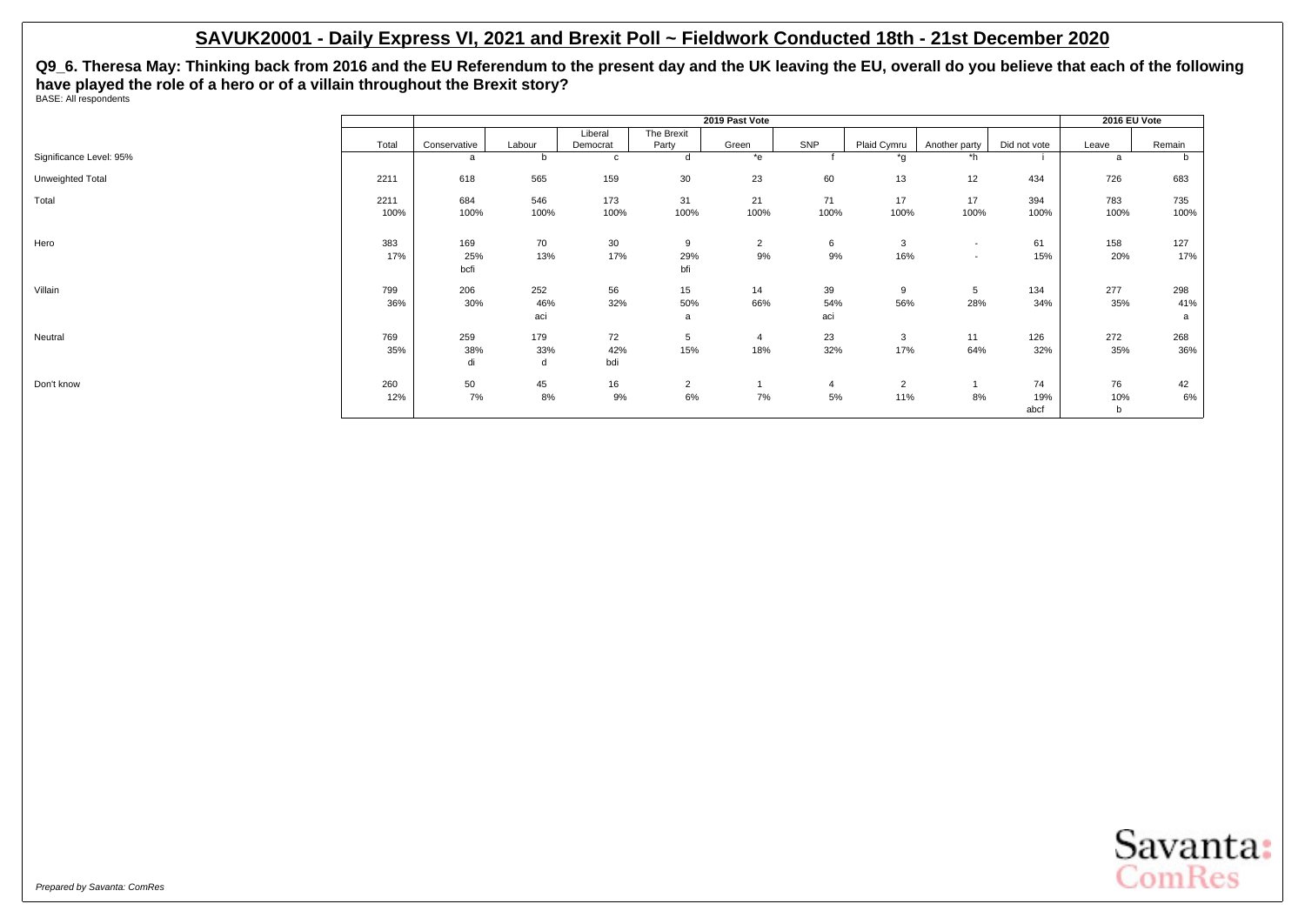**Q9\_7. David Cameron: Thinking back from 2016 and the EU Referendum to the present day and the UK leaving the EU, overall do you believe that each of the following have played the role of a hero or of a villain throughout the Brexit story?** BASE: All respondents

|                         |              | Gender          |                 |                     |                     |                   |                   | Age               |                     |                      |                   |                     |
|-------------------------|--------------|-----------------|-----------------|---------------------|---------------------|-------------------|-------------------|-------------------|---------------------|----------------------|-------------------|---------------------|
|                         | Total        | Male            | Female          | $18 - 24$           | $25 - 34$           | $35 - 44$         | 45-54             | $55 - 64$         | $65+$               | NET: 18-34           | NET: 35-54        | <b>NET: 55+</b>     |
| Significance Level: 95% |              | a               | b               | a                   | b                   | c                 | d                 | e                 |                     |                      | n.                |                     |
| Unweighted Total        | 2211         | 1094            | 1117            | 381                 | 429                 | 353               | 300               | 336               | 412                 | 810                  | 653               | 748                 |
| Total                   | 2211<br>100% | 1079<br>100%    | 1132<br>100%    | 245<br>100%         | 383<br>100%         | 354<br>100%       | 391<br>100%       | 327<br>100%       | 511<br>100%         | 628<br>100%          | 745<br>100%       | 838<br>100%         |
| Hero                    | 251<br>11%   | 147<br>14%<br>b | 105<br>9%       | 56<br>23%<br>cdefhi | 67<br>17%<br>cdefhi | 35<br>10%<br>ei   | 38<br>10%<br>e    | 16<br>5%          | 39<br>8%            | 123<br>20%<br>cdefhi | 74<br>10%<br>ei   | 55<br>7%            |
| Villain                 | 1035<br>47%  | 559<br>52%<br>b | 476<br>42%      | 80<br>33%           | 150<br>39%          | 171<br>48%<br>abg | 183<br>47%<br>abg | 174<br>53%<br>abg | 277<br>54%<br>abdgh | 230<br>37%           | 354<br>48%<br>abg | 451<br>54%<br>abdgh |
| Neutral                 | 608<br>27%   | 292<br>27%      | 315<br>28%      | 63<br>26%           | 106<br>28%          | 88<br>25%         | 121<br>31%        | 84<br>26%         | 145<br>28%          | 169<br>27%           | 209<br>28%        | 230<br>27%          |
| Don't know              | 317<br>14%   | 82<br>8%        | 235<br>21%<br>a | 46<br>19%<br>dfi    | 61<br>16%           | 59<br>17%         | 49<br>13%         | 53<br>16%         | 50<br>10%           | 106<br>17%           | 108<br>15%        | 102<br>12%          |

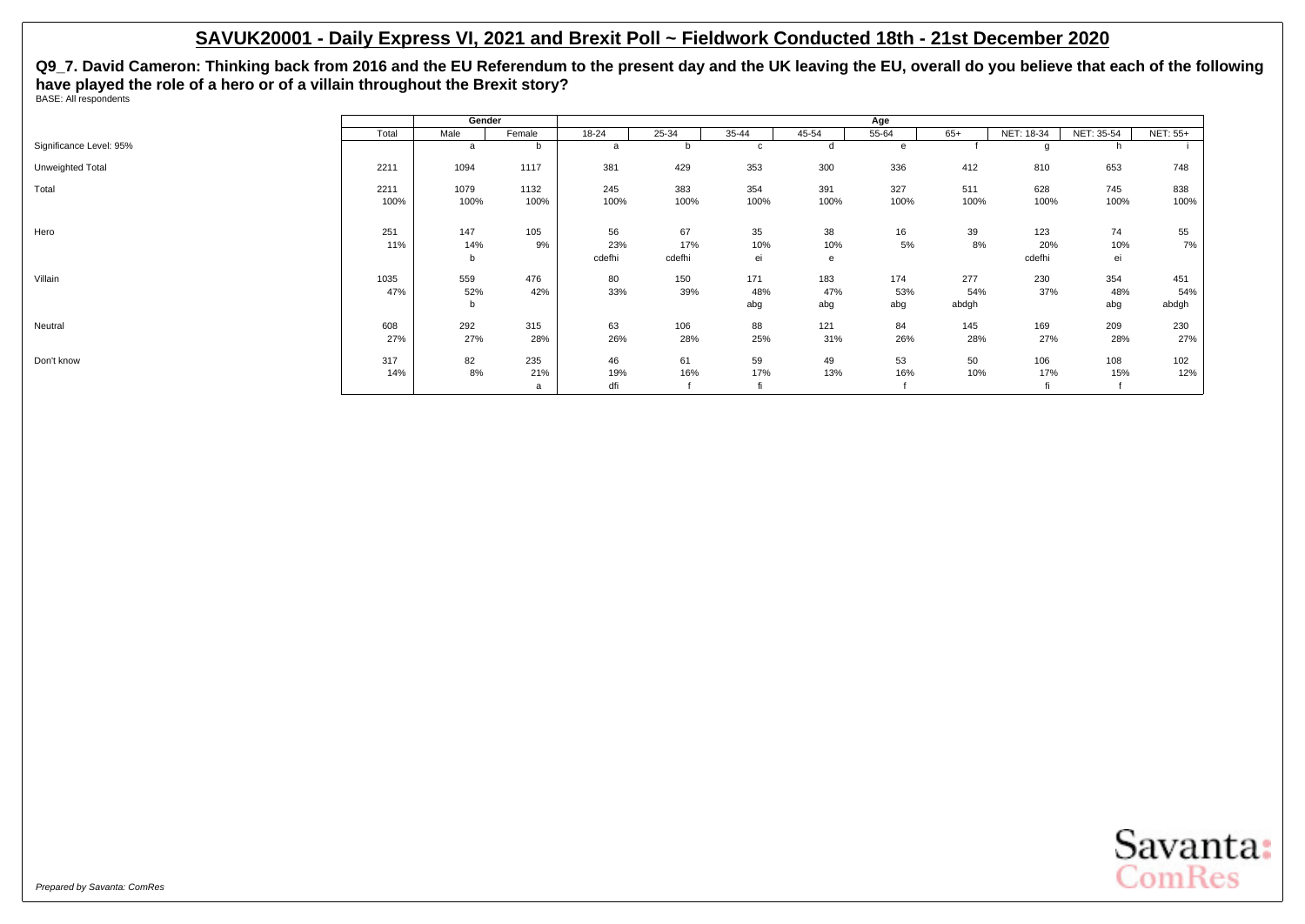**Q9\_7. David Cameron: Thinking back from 2016 and the EU Referendum to the present day and the UK leaving the EU, overall do you believe that each of the following have played the role of a hero or of a villain throughout the Brexit story?** BASE: All respondents

|                         |              |                      |                      |                     |            |                                |                      | Regions             |                  |                    |                    |                   |                       |                 | Social grade    |                   |
|-------------------------|--------------|----------------------|----------------------|---------------------|------------|--------------------------------|----------------------|---------------------|------------------|--------------------|--------------------|-------------------|-----------------------|-----------------|-----------------|-------------------|
|                         | Total        | Northern<br>Ireland  | Scotland             | North-West          | North-East | Yorkshire<br>and the<br>Humber | Wales                | West<br>Midlands    | East<br>Midlands | South-West         | South-East         | Eastern           | London                | NET:<br>England | ABC1            | C <sub>2</sub> DE |
| Significance Level: 95% |              | a                    | b                    |                     | d          |                                |                      |                     |                  |                    |                    |                   |                       | m               | a               | b                 |
| Unweighted Total        | 2211         | 33                   | 168                  | 267                 | 118        | 202                            | 87                   | 207                 | 181              | 194                | 301                | 139               | 314                   | 1923            | 1119            | 1092              |
| Total                   | 2211<br>100% | 66<br>100%           | 187<br>100%          | 247<br>100%         | 90<br>100% | 180<br>100%                    | 107<br>100%          | 191<br>100%         | 157<br>100%      | 191<br>100%        | 300<br>100%        | 206<br>100%       | 290<br>100%           | 1851<br>100%    | 1225<br>100%    | 986<br>100%       |
| Hero                    | 251<br>11%   | 11<br>17%            | 14<br>8%             | 24<br>10%           | 11<br>13%  | 21<br>12%                      | 20<br>19%<br>bcgijkm | 19<br>10%           | 22<br>14%<br>bij | 14<br>7%           | 19<br>6%           | 17<br>8%          | 58<br>20%<br>bcegijkm | 206<br>11%      | 173<br>14%<br>b | 78<br>8%          |
| Villain                 | 1035<br>47%  | 31<br>46%            | 105<br>56%<br>cghjlm | 112<br>45%          | 44<br>49%  | 89<br>50%                      | 49<br>46%            | 78<br>41%           | 69<br>44%        | 91<br>48%          | 136<br>45%         | 113<br>55%<br>glm | 118<br>41%            | 850<br>46%      | 566<br>46%      | 469<br>48%        |
| Neutral                 | 608<br>27%   | 21<br>31%            | 41<br>22%            | 62<br>25%           | 20<br>23%  | 41<br>23%                      | 24<br>22%            | 53<br>28%           | 49<br>32%<br>b   | 66<br>34%<br>bcdef | 100<br>33%<br>bcde | 52<br>25%         | 78<br>27%             | 522<br>28%      | 323<br>26%      | 284<br>29%        |
| Don't know              | 317<br>14%   | $\overline{4}$<br>6% | 26<br>14%            | 48<br>20%<br>ahiklm | 14<br>16%  | 28<br>16%                      | 14<br>13%            | 41<br>21%<br>ahiklm | 16<br>10%        | 21<br>11%          | 45<br>15%          | 24<br>12%         | 36<br>12%             | 273<br>15%      | 163<br>13%      | 154<br>16%        |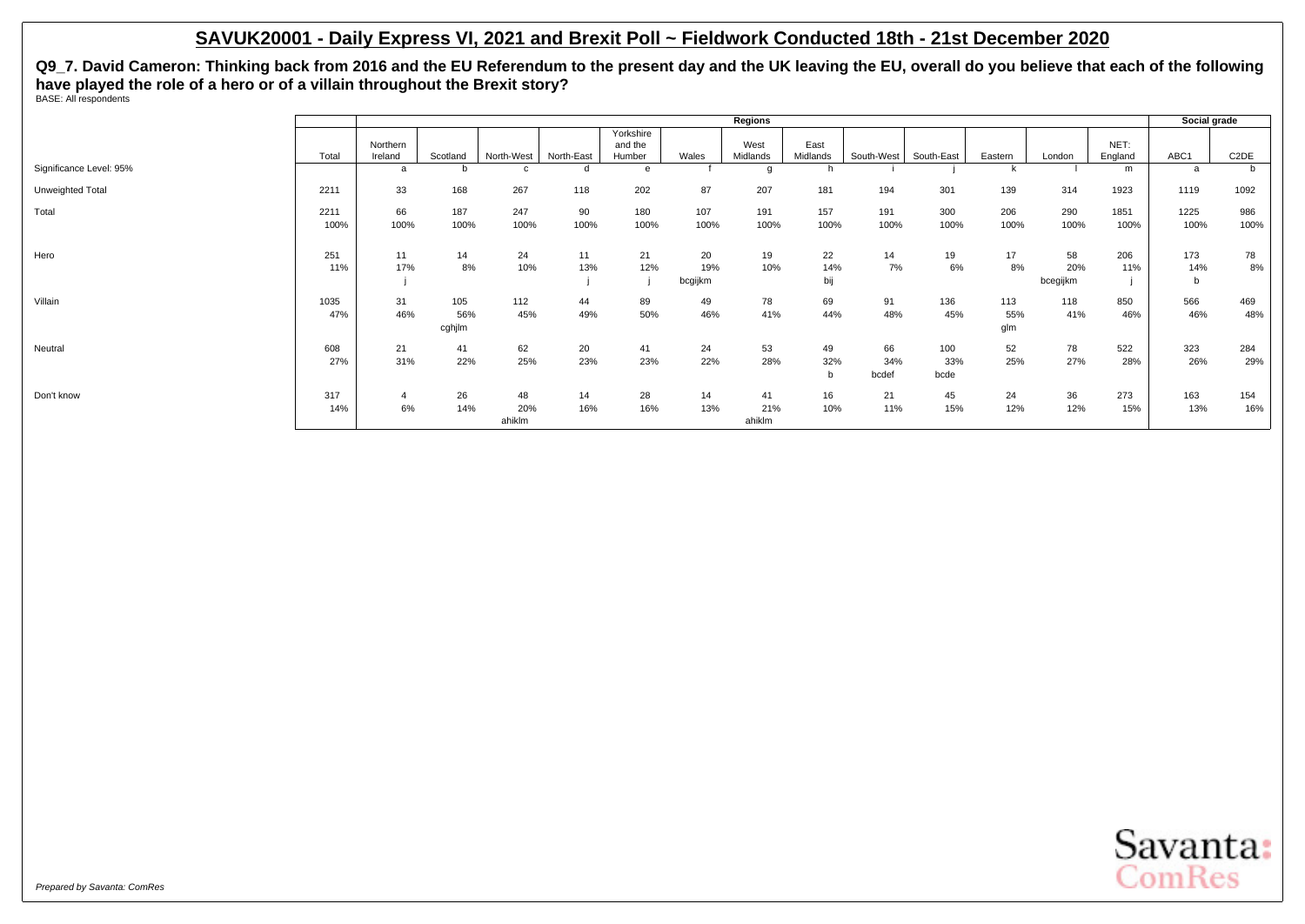**Q9\_7. David Cameron: Thinking back from 2016 and the EU Referendum to the present day and the UK leaving the EU, overall do you believe that each of the following have played the role of a hero or of a villain throughout the Brexit story?** BASE: All respondents

|                         |       |              |              |                 |                | 2019 Past Vote |      |                |                          |              | 2016 EU Vote |              |
|-------------------------|-------|--------------|--------------|-----------------|----------------|----------------|------|----------------|--------------------------|--------------|--------------|--------------|
|                         |       |              |              | Liberal         | The Brexit     |                |      |                |                          |              |              |              |
|                         | Total | Conservative | Labour       | Democrat        | Party          | Green          | SNP  | Plaid Cymru    | Another party            | Did not vote | Leave        | Remain       |
| Significance Level: 95% |       | a            | b            | с               | d              | $*$ e          |      | *q             | *h                       |              | a            | <sub>n</sub> |
| Unweighted Total        | 2211  | 618          | 565          | 159             | 30             | 23             | 60   | 13             | 12                       | 434          | 726          | 683          |
| Total                   | 2211  | 684          | 546          | 173             | 31             | 21             | 71   | 17             | 17                       | 394          | 783          | 735          |
|                         | 100%  | 100%         | 100%         | 100%            | 100%           | 100%           | 100% | 100%           | 100%                     | 100%         | 100%         | 100%         |
| Hero                    | 251   | 82           | 63           | 10 <sub>1</sub> | $\overline{2}$ | $\star$        | 3    | 3              | $\sim$                   | 57           | 75           | 75           |
|                         | 11%   | 12%          | 12%          | 6%              | 7%             | 2%             | 4%   | 16%            | $\overline{\phantom{a}}$ | 15%          | 10%          | 10%          |
|                         |       | $\mathbf c$  | $\mathbf{c}$ |                 |                |                |      |                |                          | cf           |              |              |
| Villain                 | 1035  | 315          | 294          | 109             | 21             | 15             | 44   | 6              | 13                       | 144          | 390          | 433          |
|                         | 47%   | 46%          | 54%          | 63%             | 68%            | 74%            | 61%  | 38%            | 77%                      | 37%          | 50%          | 59%          |
|                         |       |              | ai           | abi             | ai             |                | ai   |                |                          |              |              | a            |
| Neutral                 | 608   | 213          | 129          | 33              | $\overline{ }$ | 3              | 15   | 3              | $\overline{4}$           | 116          | 223          | 166          |
|                         | 27%   | 31%          | 24%          | 19%             | 22%            | 16%            | 21%  | 20%            | 23%                      | 30%          | 29%          | 23%          |
|                         |       | bc           |              |                 |                |                |      |                |                          | bc           | $\mathbf b$  |              |
| Don't know              | 317   | 74           | 60           | 20              |                | $\overline{2}$ | 9    | $\overline{4}$ | $\sim$                   | 77           | 95           | 61           |
|                         | 14%   | 11%          | 11%          | 12%             | 3%             | 9%             | 13%  | 26%            | $\overline{\phantom{a}}$ | 19%          | 12%          | 8%           |
|                         |       |              |              |                 |                |                |      |                |                          | abcd         | b            |              |

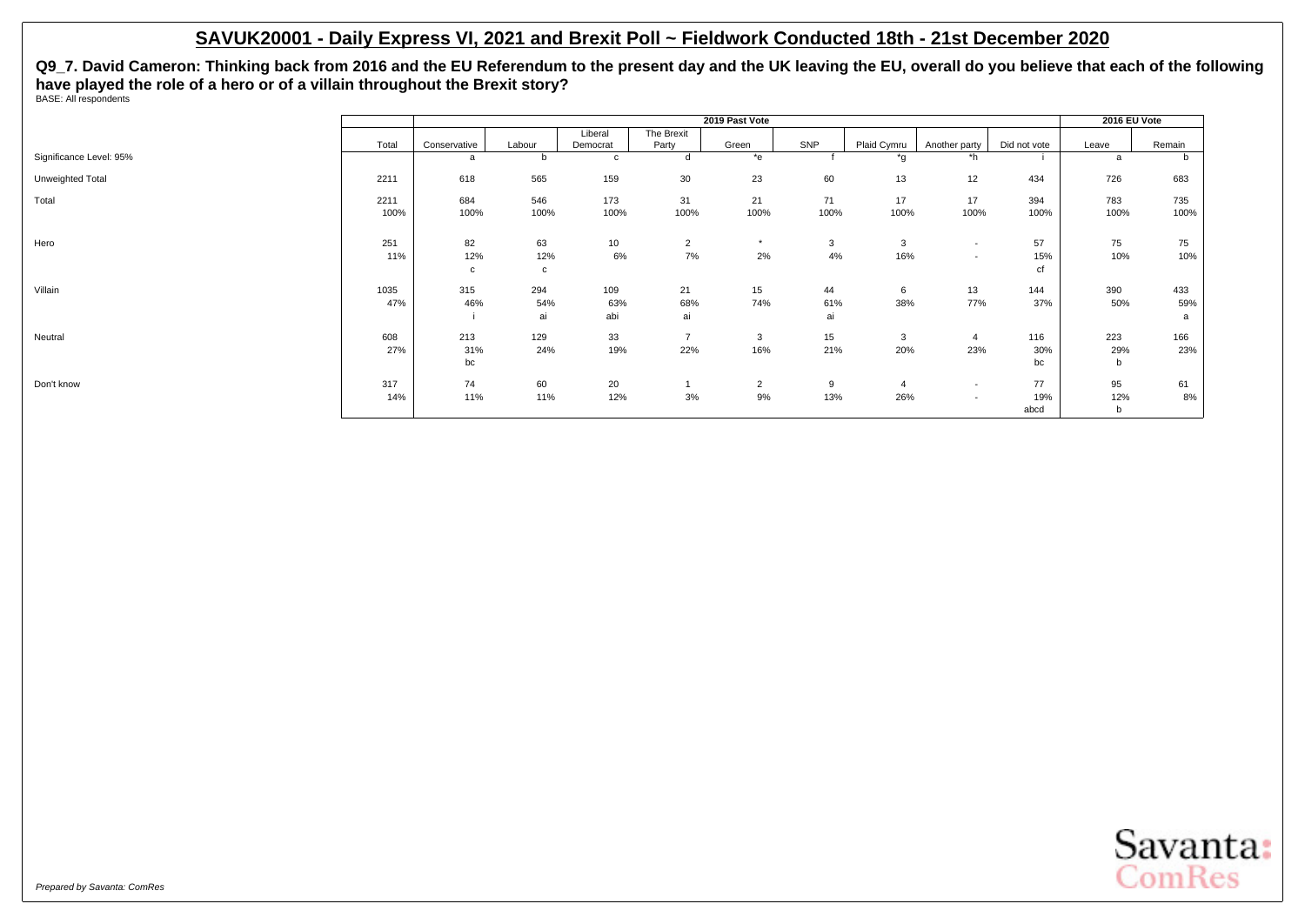**Q9\_8. Dominic Cummings: Thinking back from 2016 and the EU Referendum to the present day and the UK leaving the EU, overall do you believe that each of the following have played the role of a hero or of a villain throughout the Brexit story?** BASE: All respondents

|                         |       | Gender |        |           |       |             |       | Age   |       |            |            |                 |
|-------------------------|-------|--------|--------|-----------|-------|-------------|-------|-------|-------|------------|------------|-----------------|
|                         | Total | Male   | Female | $18 - 24$ | 25-34 | 35-44       | 45-54 | 55-64 | $65+$ | NET: 18-34 | NET: 35-54 | <b>NET: 55+</b> |
| Significance Level: 95% |       | a      | b      | a         |       | $\mathbf c$ | d     | e     |       |            | h          |                 |
| Unweighted Total        | 2211  | 1094   | 1117   | 381       | 429   | 353         | 300   | 336   | 412   | 810        | 653        | 748             |
| Total                   | 2211  | 1079   | 1132   | 245       | 383   | 354         | 391   | 327   | 511   | 628        | 745        | 838             |
|                         | 100%  | 100%   | 100%   | 100%      | 100%  | 100%        | 100%  | 100%  | 100%  | 100%       | 100%       | 100%            |
| Hero                    | 209   | 147    | 62     | 27        | 42    | 24          | 31    | 22    | 63    | 69         | 55         | 85              |
|                         | 9%    | 14%    | 5%     | 11%       | 11%   | 7%          | 8%    | 7%    | 12%   | 11%        | 7%         | 10%             |
|                         |       | b      |        | ch        | ch    |             |       |       | ceh   | ceh        |            |                 |
| Villain                 | 1168  | 580    | 588    | 100       | 167   | 175         | 230   | 187   | 308   | 267        | 405        | 496             |
|                         | 53%   | 54%    | 52%    | 41%       | 44%   | 49%         | 59%   | 57%   | 60%   | 43%        | 54%        | 59%             |
|                         |       |        |        |           |       | ag          | abcg  | abcg  | abcg  |            | abg        | abcg            |
| Neutral                 | 461   | 236    | 225    | 52        | 81    | 87          | 80    | 65    | 96    | 132        | 167        | 161             |
|                         | 21%   | 22%    | 20%    | 21%       | 21%   | 25%         | 21%   | 20%   | 19%   | 21%        | 22%        | 19%             |
|                         |       |        |        |           |       |             |       |       |       |            |            |                 |
| Don't know              | 374   | 117    | 257    | 67        | 93    | 68          | 50    | 52    | 44    | 160        | 118        | 96              |
|                         | 17%   | 11%    | 23%    | 27%       | 24%   | 19%         | 13%   | 16%   | 9%    | 25%        | 16%        | 11%             |
|                         |       |        | a      | cdefhi    | defhi | dfi         |       |       |       | cdefhi     | fi         |                 |

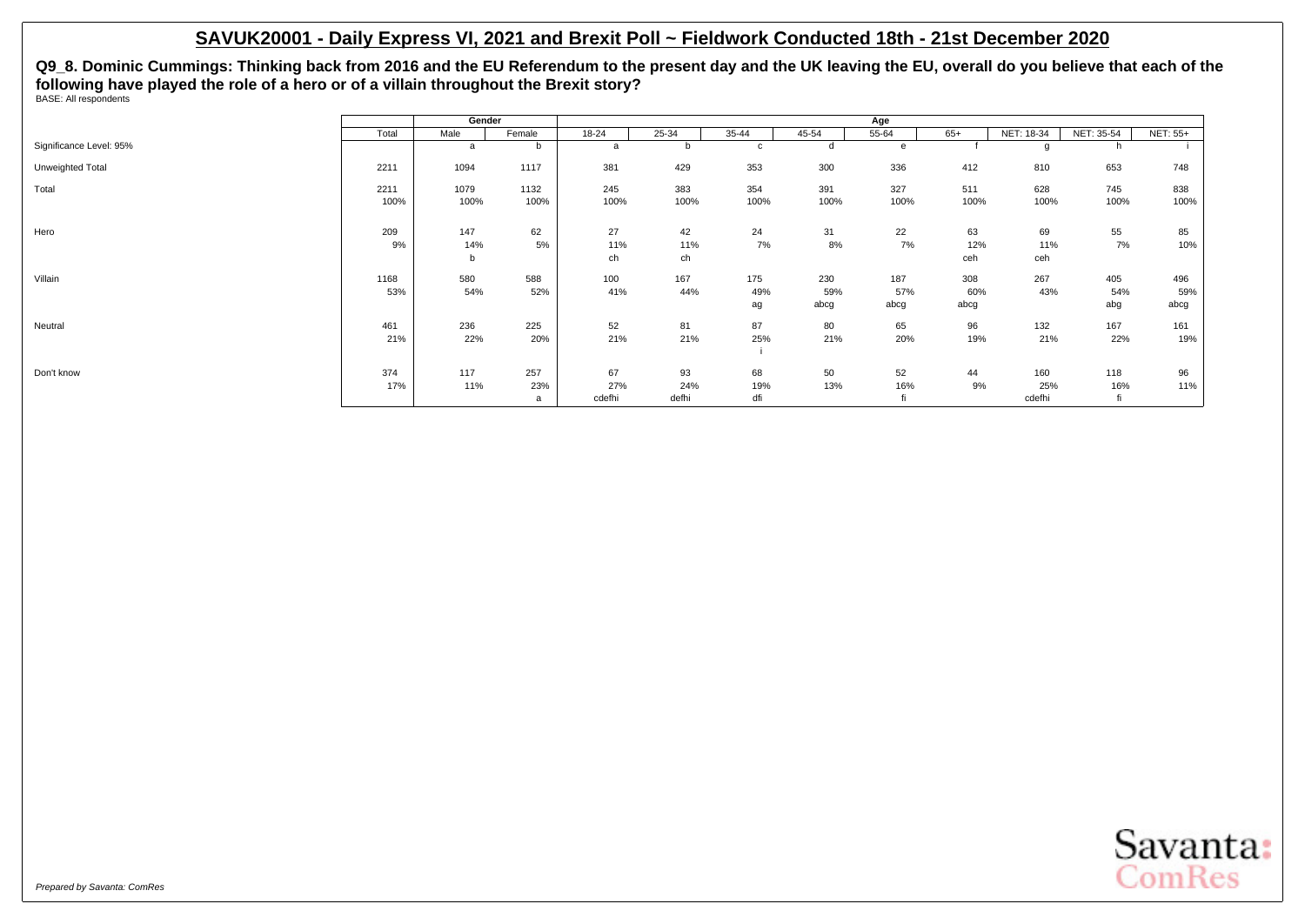**Q9\_8. Dominic Cummings: Thinking back from 2016 and the EU Referendum to the present day and the UK leaving the EU, overall do you believe that each of the following have played the role of a hero or of a villain throughout the Brexit story?** BASE: All respondents

|                         |              |                     |                  |                    |                  |                                |             | Regions          |                  |             |                      |                   |                |                 | Social grade |                   |
|-------------------------|--------------|---------------------|------------------|--------------------|------------------|--------------------------------|-------------|------------------|------------------|-------------|----------------------|-------------------|----------------|-----------------|--------------|-------------------|
|                         | Total        | Northern<br>Ireland | Scotland         | North-West         | North-East       | Yorkshire<br>and the<br>Humber | Wales       | West<br>Midlands | East<br>Midlands | South-West  | South-East           | Eastern           | London         | NET:<br>England | ABC1         | C <sub>2</sub> DE |
| Significance Level: 95% |              | a                   | b                |                    |                  | e                              |             |                  | h                |             |                      |                   |                | m               | a            | b                 |
| Unweighted Total        | 2211         | 33                  | 168              | 267                | 118              | 202                            | 87          | 207              | 181              | 194         | 301                  | 139               | 314            | 1923            | 1119         | 1092              |
| Total                   | 2211<br>100% | 66<br>100%          | 187<br>100%      | 247<br>100%        | 90<br>100%       | 180<br>100%                    | 107<br>100% | 191<br>100%      | 157<br>100%      | 191<br>100% | 300<br>100%          | 206<br>100%       | 290<br>100%    | 1851<br>100%    | 1225<br>100% | 986<br>100%       |
| Hero                    | 209<br>9%    | 6<br>10%            | 19<br>10%        | 18<br>7%           | 6<br>7%          | 18<br>10%                      | 6<br>6%     | 20<br>10%        | 20<br>13%<br>сj  | 21<br>11%   | 23<br>8%             | 22<br>10%         | 30<br>10%      | 177<br>10%      | 129<br>10%   | 80<br>8%          |
| Villain                 | 1168<br>53%  | 36<br>54%           | 105<br>56%<br>gh | 142<br>58%<br>ghil | 52<br>58%<br>ghi | 91<br>50%                      | 58<br>54%   | 87<br>45%        | 70<br>45%        | 88<br>46%   | 183<br>61%<br>eghilm | 118<br>57%<br>ghi | 139<br>48%     | 969<br>52%      | 637<br>52%   | 530<br>54%        |
| Neutral                 | 461<br>21%   | 19<br>29%           | 34<br>18%        | 43<br>17%          | 18<br>20%        | 40<br>22%                      | 17<br>16%   | 46<br>24%        | 32<br>20%        | 46<br>24%   | 57<br>19%            | 38<br>19%         | 71<br>25%<br>c | 391<br>21%      | 256<br>21%   | 205<br>21%        |
| Don't know              | 374<br>17%   | 5<br>8%             | 29<br>16%        | 44<br>18%          | 14<br>15%        | 31<br>17%                      | 26<br>24%   | 38<br>20%        | 35<br>22%<br>jk  | 37<br>19%   | 38<br>13%            | 28<br>13%         | 50<br>17%      | 314<br>17%      | 203<br>17%   | 171<br>17%        |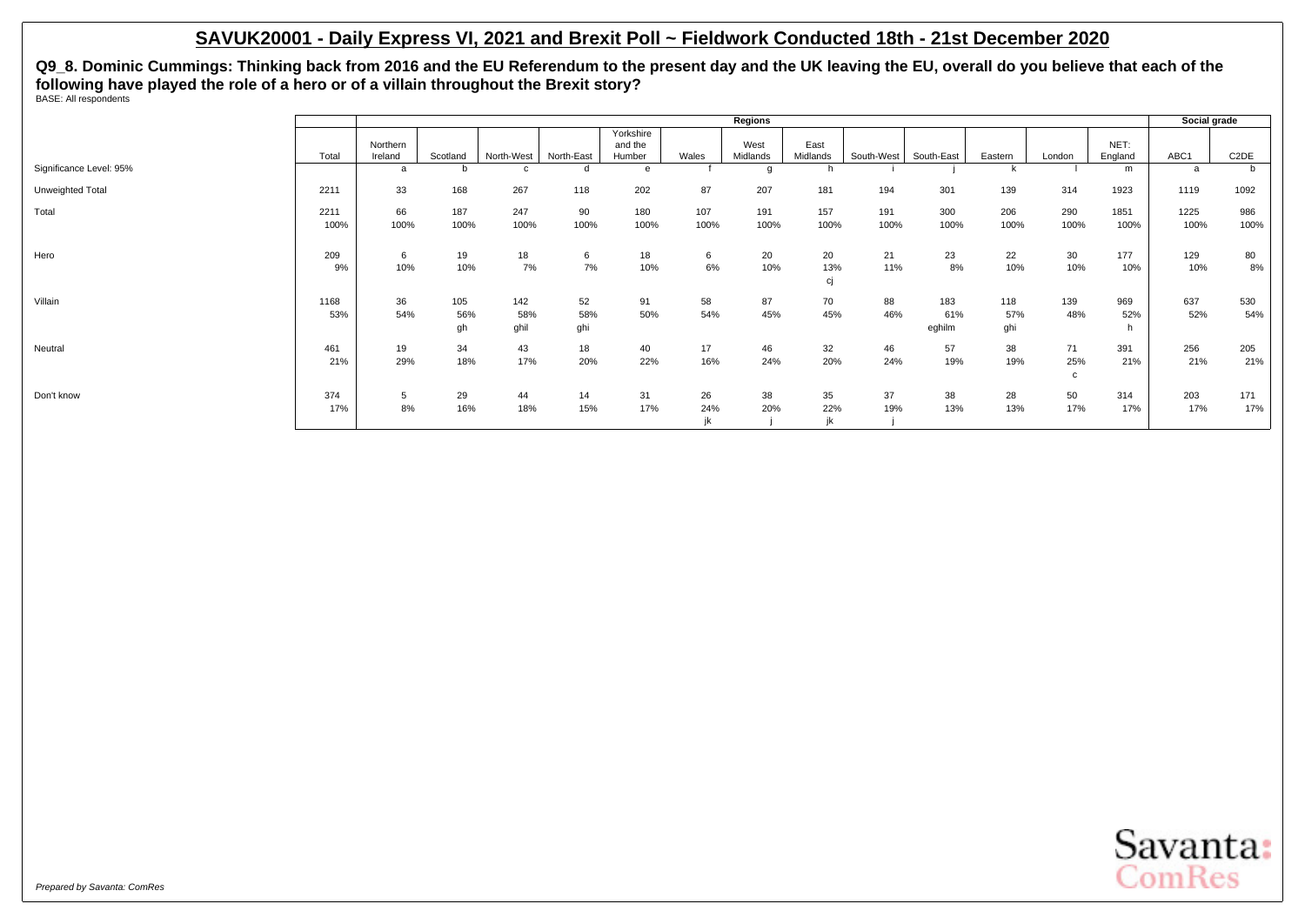**Q9\_8. Dominic Cummings: Thinking back from 2016 and the EU Referendum to the present day and the UK leaving the EU, overall do you believe that each of the following have played the role of a hero or of a villain throughout the Brexit story?** BASE: All respondents

|                         |       |              |        |          |                 | 2019 Past Vote           |      |             |                          |              | 2016 EU Vote |        |
|-------------------------|-------|--------------|--------|----------|-----------------|--------------------------|------|-------------|--------------------------|--------------|--------------|--------|
|                         |       |              |        | Liberal  | The Brexit      |                          |      |             |                          |              |              |        |
|                         | Total | Conservative | Labour | Democrat | Party           | Green                    | SNP  | Plaid Cymru | Another party            | Did not vote | Leave        | Remain |
| Significance Level: 95% |       | a            |        | C        |                 | $*$ e                    |      | *g          | *h                       |              | a            | b      |
| Unweighted Total        | 2211  | 618          | 565    | 159      | 30 <sup>°</sup> | 23                       | 60   | 13          | 12                       | 434          | 726          | 683    |
| Total                   | 2211  | 684          | 546    | 173      | 31              | 21                       | 71   | 17          | 17                       | 394          | 783          | 735    |
|                         | 100%  | 100%         | 100%   | 100%     | 100%            | 100%                     | 100% | 100%        | 100%                     | 100%         | 100%         | 100%   |
| Hero                    | 209   | 108          | 31     | 11       | $\overline{ }$  | $\star$                  | 5    | $\star$     | $\sim$                   | 29           | 119          | 35     |
|                         | 9%    | 16%          | 6%     | 7%       | 23%             | 2%                       | 7%   | 1%          | $\overline{\phantom{a}}$ | 7%           | 15%          | 5%     |
|                         |       | bci          |        |          | bcfi            |                          |      |             |                          |              | b            |        |
| Villain                 | 1168  | 314          | 364    | 134      | 17              | 18                       | 53   | 9           | 14                       | 165          | 376          | 530    |
|                         | 53%   | 46%          | 67%    | 77%      | 57%             | 88%                      | 74%  | 52%         | 82%                      | 42%          | 48%          | 72%    |
|                         |       |              | ai     | abdi     |                 |                          | ai   |             |                          |              |              | a      |
| Neutral                 | 461   | 177          | 85     | 14       | 3               | $\overline{\phantom{a}}$ | 6    | $\star$     | 3                        | 102          | 184          | 99     |
|                         | 21%   | 26%          | 16%    | 8%       | 9%              | $\overline{\phantom{a}}$ | 9%   | 2%          | 18%                      | 26%          | 24%          | 13%    |
|                         |       | bcdf         | C      |          |                 |                          |      |             |                          | bcdf         | b            |        |
| Don't know              | 374   | 85           | 67     | 14       |                 | $\overline{2}$           | 8    | 8           | $\overline{\phantom{a}}$ | 98           | 103          | 71     |
|                         | 17%   | 12%          | 12%    | 8%       | 12%             | 10%                      | 11%  | 44%         | $\overline{\phantom{a}}$ | 25%          | 13%          | 10%    |
|                         |       |              |        |          |                 |                          |      |             |                          | abcf         | b            |        |

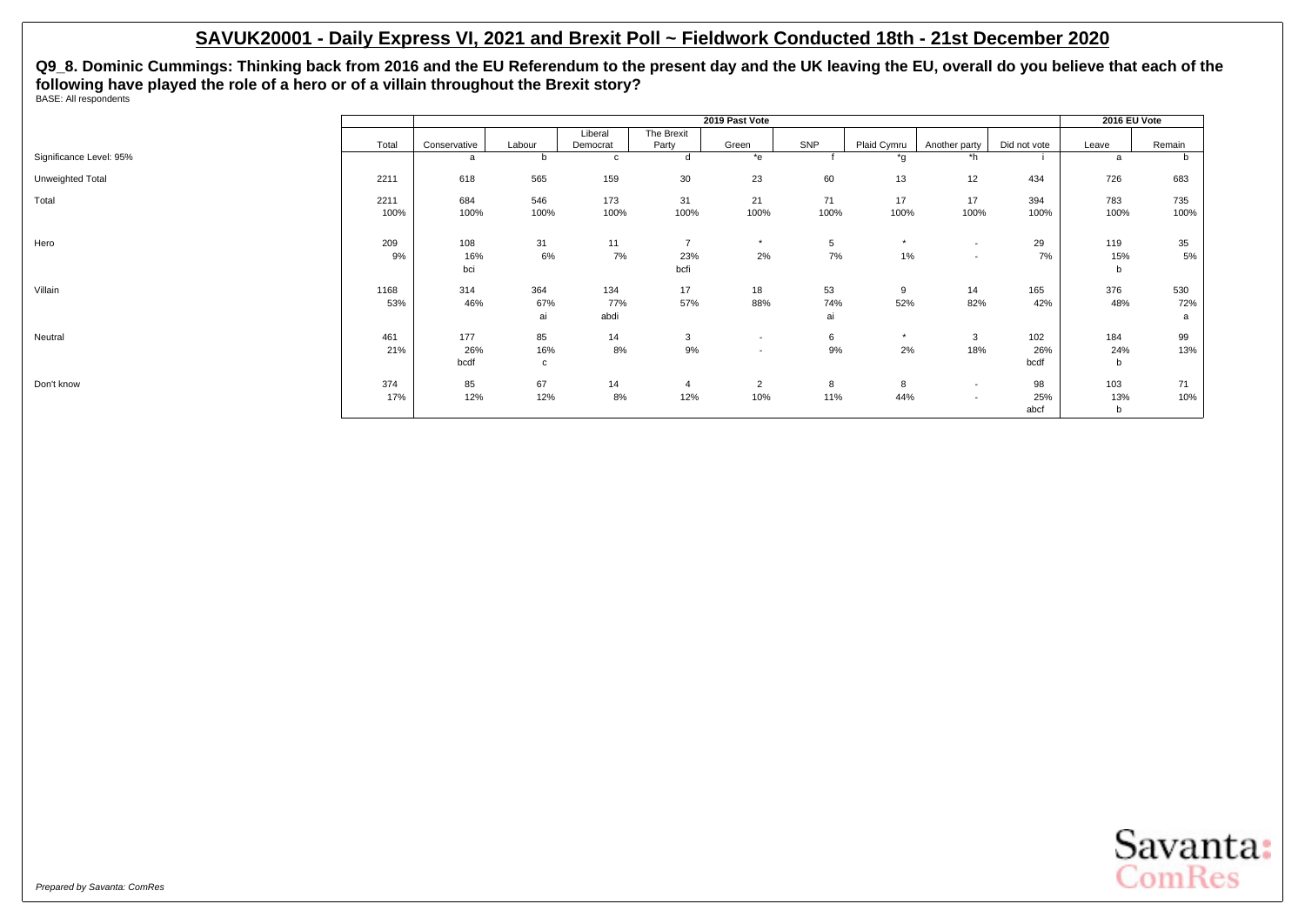**Q9\_9. Michel Barnier: Thinking back from 2016 and the EU Referendum to the present day and the UK leaving the EU, overall do you believe that each of the following have played the role of a hero or of a villain throughout the Brexit story?** BASE: All respondents

|                         |       | Gender |        |           |       |       |       | Age   |         |            |            |                 |
|-------------------------|-------|--------|--------|-----------|-------|-------|-------|-------|---------|------------|------------|-----------------|
|                         | Total | Male   | Female | $18 - 24$ | 25-34 | 35-44 | 45-54 | 55-64 | $65+$   | NET: 18-34 | NET: 35-54 | <b>NET: 55+</b> |
| Significance Level: 95% |       | a      | b      | a         |       | C     | d     | e     |         | q          |            |                 |
| Unweighted Total        | 2211  | 1094   | 1117   | 381       | 429   | 353   | 300   | 336   | 412     | 810        | 653        | 748             |
| Total                   | 2211  | 1079   | 1132   | 245       | 383   | 354   | 391   | 327   | 511     | 628        | 745        | 838             |
|                         | 100%  | 100%   | 100%   | 100%      | 100%  | 100%  | 100%  | 100%  | 100%    | 100%       | 100%       | 100%            |
| Hero                    | 225   | 135    | 90     | 34        | 43    | 39    | 44    | 19    | 45      | 77         | 83         | 64              |
|                         | 10%   | 13%    | 8%     | 14%       | 11%   | 11%   | 11%   | 6%    | 9%      | 12%        | 11%        | 8%              |
|                         |       | b      |        | efi       | ei    | e     | e     |       |         | ei         | ei         |                 |
| Villain                 | 649   | 423    | 226    | 48        | 87    | 81    | 114   | 97    | 222     | 135        | 195        | 319             |
|                         | 29%   | 39%    | 20%    | 19%       | 23%   | 23%   | 29%   | 30%   | 43%     | 22%        | 26%        | 38%             |
|                         |       | b      |        |           |       |       | ag    | abcg  | abcdegh |            | ag         | abcdegh         |
| Neutral                 | 653   | 326    | 327    | 64        | 111   | 106   | 105   | 110   | 157     | 175        | 211        | 267             |
|                         | 30%   | 30%    | 29%    | 26%       | 29%   | 30%   | 27%   | 33%   | 31%     | 28%        | 28%        | 32%             |
|                         |       |        |        |           |       |       |       | a     |         |            |            | a               |
| Don't know              | 685   | 195    | 490    | 99        | 141   | 128   | 128   | 102   | 86      | 240        | 257        | 188             |
|                         | 31%   | 18%    | 43%    | 40%       | 37%   | 36%   | 33%   | 31%   | 17%     | 38%        | 34%        | 22%             |
|                         |       |        | a      | defi      | fi    |       | fi    |       |         | efi        | fi         |                 |

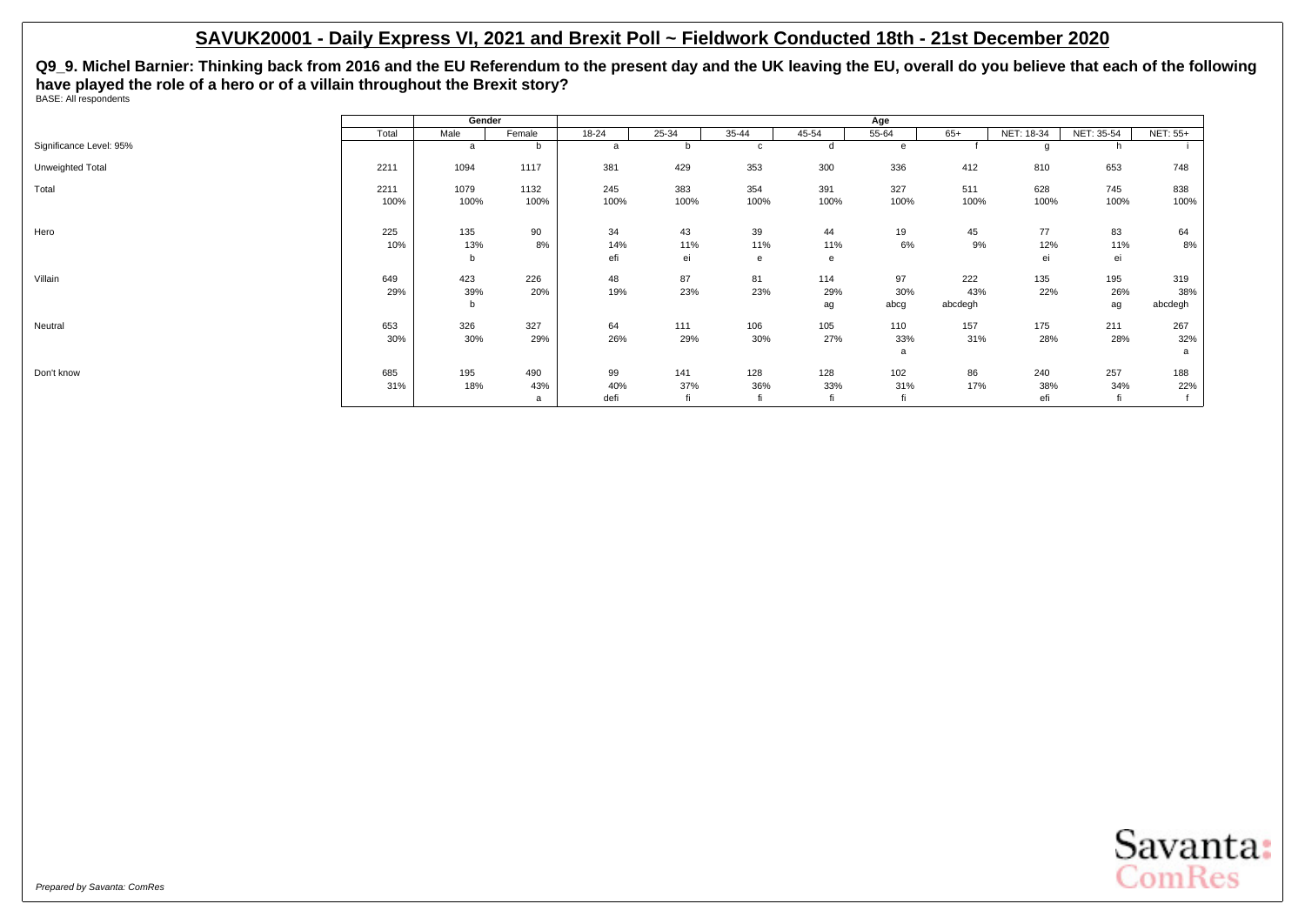**Q9\_9. Michel Barnier: Thinking back from 2016 and the EU Referendum to the present day and the UK leaving the EU, overall do you believe that each of the following have played the role of a hero or of a villain throughout the Brexit story?** BASE: All respondents

|                         |       |                     |          |            |            |                   |       | Regions          |                  |            |              |         |        |                 | Social grade |                   |
|-------------------------|-------|---------------------|----------|------------|------------|-------------------|-------|------------------|------------------|------------|--------------|---------|--------|-----------------|--------------|-------------------|
|                         |       |                     |          |            |            | Yorkshire         |       |                  |                  |            |              |         |        |                 |              |                   |
|                         | Total | Northern<br>Ireland | Scotland | North-West | North-East | and the<br>Humber | Wales | West<br>Midlands | East<br>Midlands | South-West | South-East   | Eastern | London | NET:<br>England | ABC1         | C <sub>2</sub> DE |
| Significance Level: 95% |       | a                   | b        |            |            | e                 |       | g                |                  |            |              |         |        | m               | a            | b                 |
| Unweighted Total        | 2211  | 33                  | 168      | 267        | 118        | 202               | 87    | 207              | 181              | 194        | 301          | 139     | 314    | 1923            | 1119         | 1092              |
| Total                   | 2211  | 66                  | 187      | 247        | 90         | 180               | 107   | 191              | 157              | 191        | 300          | 206     | 290    | 1851            | 1225         | 986               |
|                         | 100%  | 100%                | 100%     | 100%       | 100%       | 100%              | 100%  | 100%             | 100%             | 100%       | 100%         | 100%    | 100%   | 100%            | 100%         | 100%              |
| Hero                    | 225   | 8                   | 24       | 20         |            | 18                | 13    | 21               | 9                | 14         | 32           | 18      | 43     | 180             | 155          | 70                |
|                         | 10%   | 12%                 | 13%      | 8%         | 4%         | 10%               | 12%   | 11%              | 6%               | 7%         | 11%          | 9%      | 15%    | 10%             | 13%          | 7%                |
|                         |       |                     | dh       |            |            |                   |       | d                |                  |            | d            |         | cdhim  |                 | b            |                   |
| Villain                 | 649   | 23                  | 57       | 65         | 32         | 47                | 23    | 55               | 47               | 61         | 81           | 77      | 82     | 547             | 350          | 299               |
|                         | 29%   | 34%                 | 31%      | 26%        | 36%        | 26%               | 21%   | 29%              | 30%              | 32%        | 27%          | 37%     | 28%    | 30%             | 29%          | 30%               |
|                         |       |                     |          |            |            |                   |       |                  |                  |            |              | cefj    |        |                 |              |                   |
| Neutral                 | 653   | 25                  | 45       | 78         | 27         | 52                | 39    | 63               | 49               | 53         | 89           | 51      | 82     | 544             | 353          | 300               |
|                         | 30%   | 38%                 | 24%      | 32%        | 30%        | 29%               | 36%   | 33%              | 31%              | 28%        | 30%          | 25%     | 28%    | 29%             | 29%          | 30%               |
|                         |       |                     |          |            |            |                   |       |                  |                  |            |              |         |        |                 |              |                   |
| Don't know              | 685   | 10                  | 61       | 83         | 27         | 63                | 33    | 52               | 51               | 63         | 98           | 61      | 82     | 580             | 367          | 317               |
|                         | 31%   | 16%                 | 33%      | 34%        | 30%        | 35%               | 31%   | 27%              | 32%              | 33%        | 33%          | 30%     | 28%    | 31%             | 30%          | 32%               |
|                         |       |                     |          | a          |            | a                 |       |                  |                  | a          | $\mathbf{a}$ |         |        |                 |              |                   |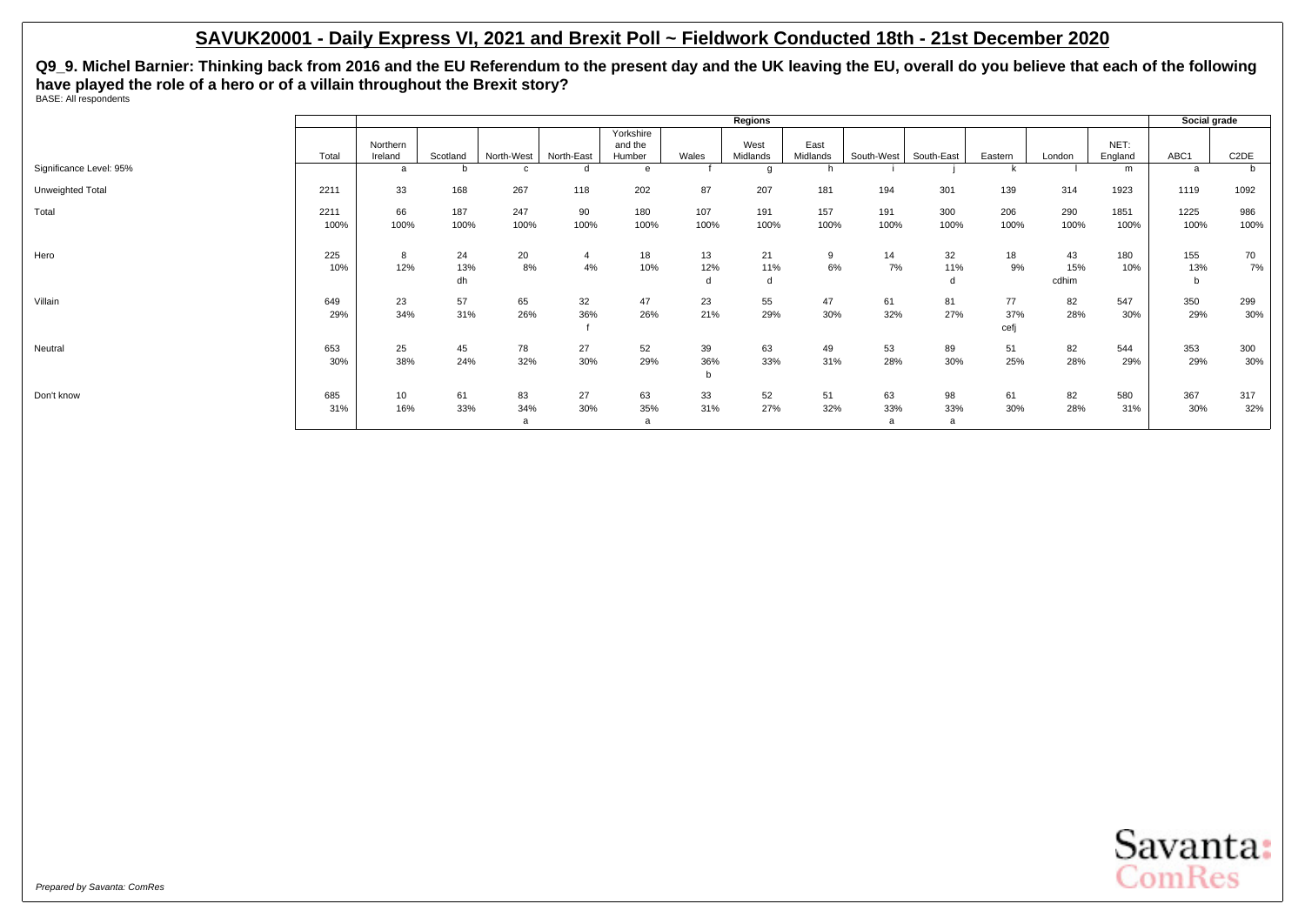**Q9\_9. Michel Barnier: Thinking back from 2016 and the EU Referendum to the present day and the UK leaving the EU, overall do you believe that each of the following have played the role of a hero or of a villain throughout the Brexit story?** BASE: All respondents

|                         |       |              |        |                 |                  | 2019 Past Vote |             |                |                |              | 2016 EU Vote |              |
|-------------------------|-------|--------------|--------|-----------------|------------------|----------------|-------------|----------------|----------------|--------------|--------------|--------------|
|                         |       |              |        | Liberal         | The Brexit       |                |             |                |                |              |              |              |
|                         | Total | Conservative | Labour | Democrat        | Party            | Green          | SNP         | Plaid Cymru    | Another party  | Did not vote | Leave        | Remain       |
| Significance Level: 95% |       | a            | b      | c               | d                | *e             |             | *a             | *h             |              | a            | <sub>n</sub> |
| Unweighted Total        | 2211  | 618          | 565    | 159             | 30               | 23             | 60          | 13             | 12             | 434          | 726          | 683          |
| Total                   | 2211  | 684          | 546    | 173             | 31               | 21             | 71          | 17             | 17             | 394          | 783          | 735          |
|                         | 100%  | 100%         | 100%   | 100%            | 100%             | 100%           | 100%        | 100%           | 100%           | 100%         | 100%         | 100%         |
| Hero                    | 225   | 31           | 83     | 32              |                  | 3              | 14          |                | $\overline{4}$ | 36           | 34           | 125          |
|                         | 10%   | 4%           | 15%    | 19%             | 1%               | 16%            | 19%         | 5%             | 20%            | 9%           | 4%           | 17%          |
|                         |       |              | adi    | adi             |                  |                | adi         |                |                | a            |              | a            |
| Villain                 | 649   | 317          | 114    | 30 <sup>°</sup> | 18               | 6              | 21          | $\overline{2}$ | 3              | 91           | 357          | 172          |
|                         | 29%   | 46%          | 21%    | 17%             | 60%              | 28%            | 29%         | 14%            | 17%            | 23%          | 46%          | 23%          |
|                         |       | bcfi         |        |                 | bcfi             |                | $\mathbf c$ |                |                |              | b            |              |
| Neutral                 | 653   | 190          | 173    | 71              | $\overline{2}$   | $\overline{4}$ | 14          | 6              | 9              | 121          | 191          | 249          |
|                         | 30%   | 28%          | 32%    | 41%             | 8%               | 20%            | 20%         | 37%            | 49%            | 31%          | 24%          | 34%          |
|                         |       | d            | d      | abdfi           |                  |                |             |                |                | d            |              | a            |
| Don't know              | 685   | 146          | 176    | 40              | 10 <sup>10</sup> | $\overline{7}$ | 22          | $\overline{7}$ | $\overline{2}$ | 146          | 201          | 189          |
|                         | 31%   | 21%          | 32%    | 23%             | 31%              | 36%            | 31%         | 44%            | 14%            | 37%          | 26%          | 26%          |
|                         |       |              | ac     |                 |                  |                |             |                |                | ac           |              |              |

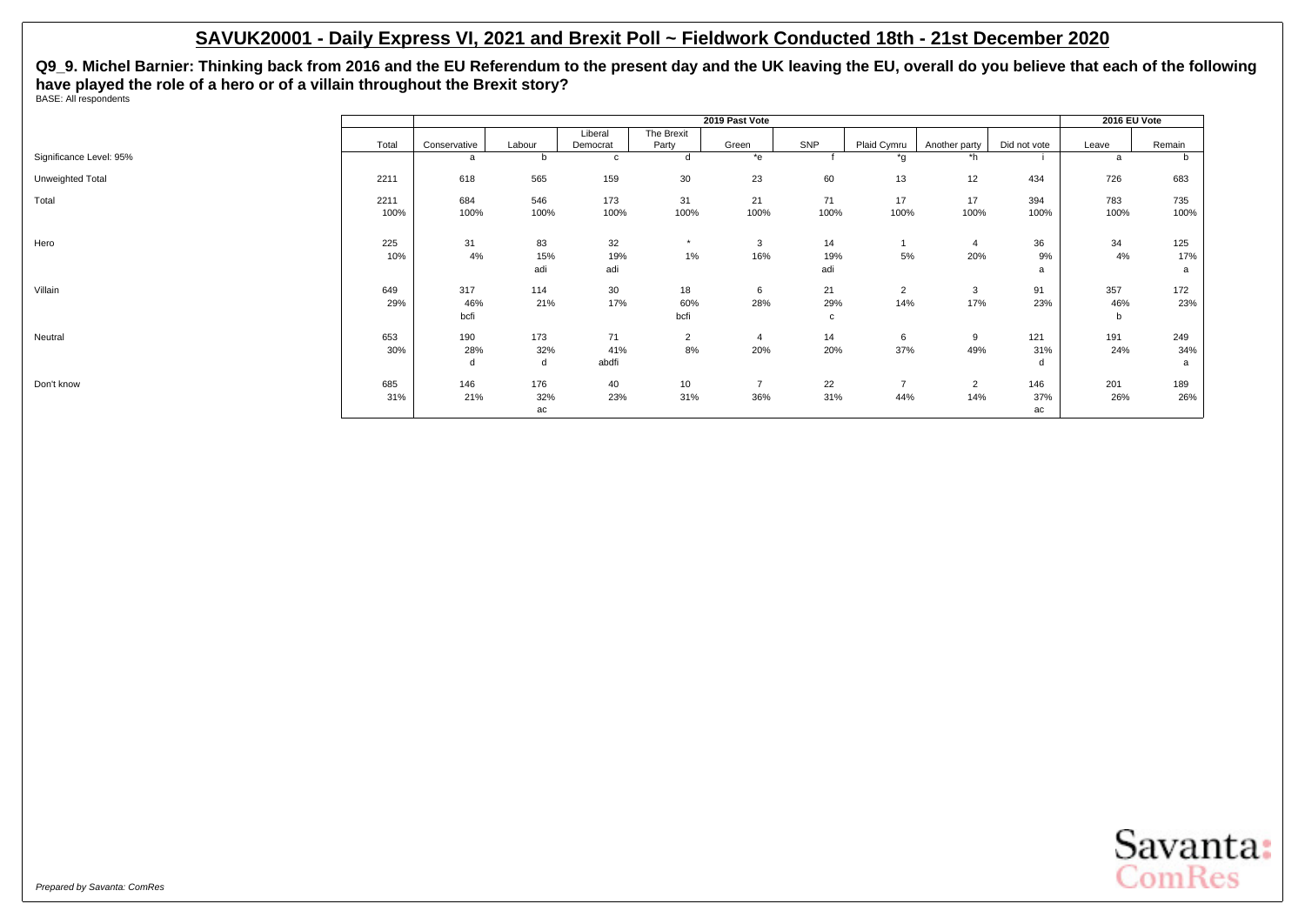**Q9\_10. Jean-Claude Juncker: Thinking back from 2016 and the EU Referendum to the present day and the UK leaving the EU, overall do you believe that each of the following have played the role of a hero or of a villain throughout the Brexit story?** BASE: All respondents

|                         |       | Gender |        |           |              |           |           | Age       |         |            |            |                 |
|-------------------------|-------|--------|--------|-----------|--------------|-----------|-----------|-----------|---------|------------|------------|-----------------|
|                         | Total | Male   | Female | $18 - 24$ | $25 - 34$    | $35 - 44$ | $45 - 54$ | $55 - 64$ | $65+$   | NET: 18-34 | NET: 35-54 | <b>NET: 55+</b> |
| Significance Level: 95% |       | a      | b      | a         | <sub>n</sub> | c         | d         | e         |         |            | h          |                 |
| Unweighted Total        | 2211  | 1094   | 1117   | 381       | 429          | 353       | 300       | 336       | 412     | 810        | 653        | 748             |
| Total                   | 2211  | 1079   | 1132   | 245       | 383          | 354       | 391       | 327       | 511     | 628        | 745        | 838             |
|                         | 100%  | 100%   | 100%   | 100%      | 100%         | 100%      | 100%      | 100%      | 100%    | 100%       | 100%       | 100%            |
| Hero                    | 186   | 113    | 73     | 28        | 46           | 38        | 32        | 14        | 27      | 74         | 70         | 41              |
|                         | 8%    | 10%    | 6%     | 11%       | 12%          | 11%       | 8%        | 4%        | 5%      | 12%        | 9%         | 5%              |
|                         |       | b      |        | efi       | efi          | efi       |           |           |         | efi        | efi        |                 |
| Villain                 | 712   | 445    | 267    | 55        | 91           | 89        | 125       | 113       | 238     | 146        | 214        | 351             |
|                         | 32%   | 41%    | 24%    | 22%       | 24%          | 25%       | 32%       | 35%       | 47%     | 23%        | 29%        | 42%             |
|                         |       | b      |        |           |              |           | abcg      | abcg      | abcdegh |            | ag         | abcdegh         |
| Neutral                 | 653   | 348    | 305    | 62        | 101          | 100       | 119       | 113       | 158     | 163        | 219        | 271             |
|                         | 30%   | 32%    | 27%    | 25%       | 26%          | 28%       | 30%       | 34%       | 31%     | 26%        | 29%        | 32%             |
|                         |       | b      |        |           |              |           |           | abg       |         |            |            | abg             |
| Don't know              | 661   | 174    | 487    | 100       | 144          | 127       | 115       | 87        | 88      | 245        | 242        | 175             |
|                         | 30%   | 16%    | 43%    | 41%       | 38%          | 36%       | 29%       | 27%       | 17%     | 39%        | 32%        | 21%             |
|                         |       |        | a      | defhi     | defi         | efi       |           |           |         | defhi      | fi         |                 |

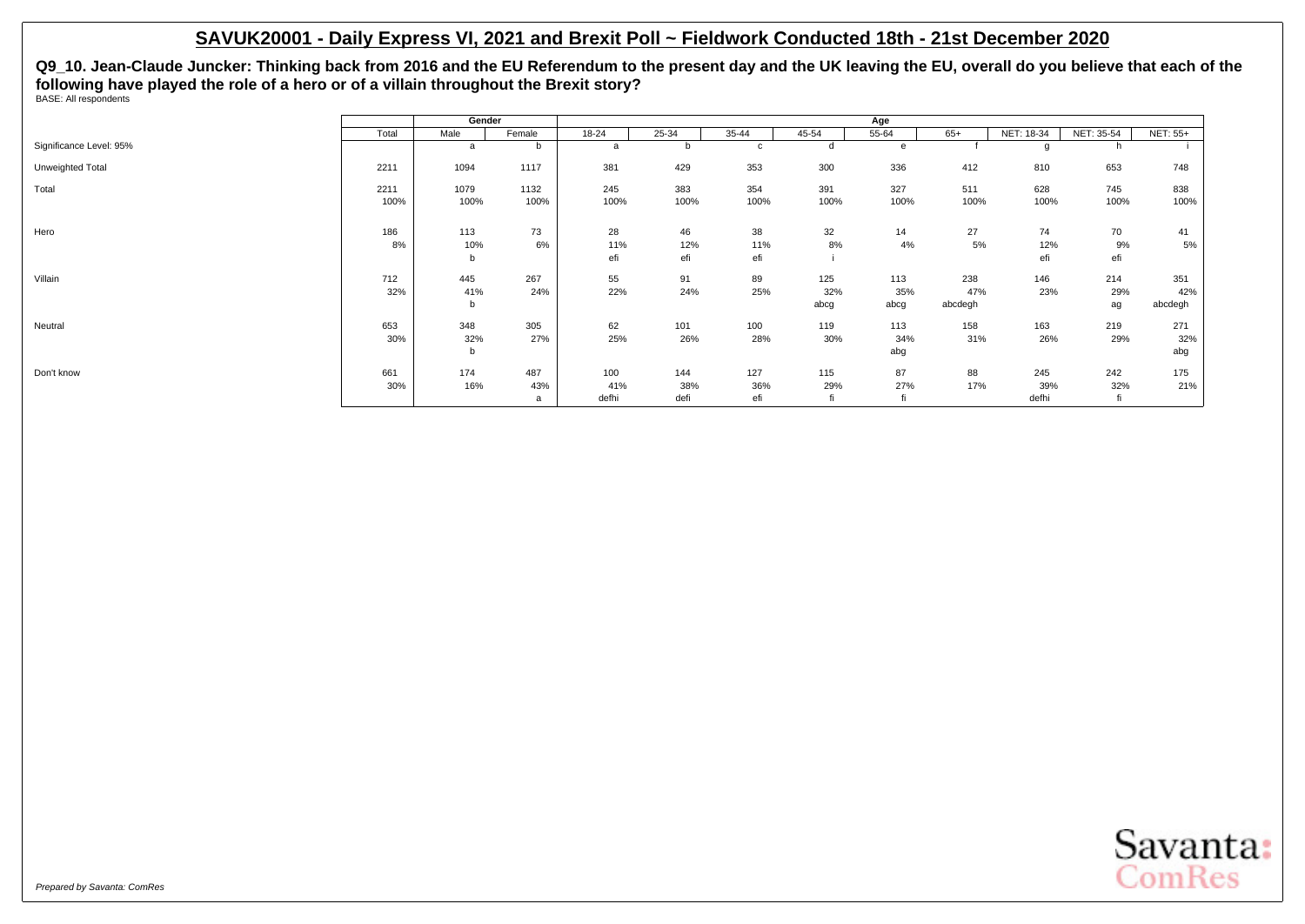**Q9\_10. Jean-Claude Juncker: Thinking back from 2016 and the EU Referendum to the present day and the UK leaving the EU, overall do you believe that each of the following have played the role of a hero or of a villain throughout the Brexit story?** BASE: All respondents

|                         |       |                     |          |            |            |                                |       | Regions          |                  |            |            |         |        |                 | Social grade |                   |
|-------------------------|-------|---------------------|----------|------------|------------|--------------------------------|-------|------------------|------------------|------------|------------|---------|--------|-----------------|--------------|-------------------|
|                         | Total | Northern<br>Ireland | Scotland | North-West | North-East | Yorkshire<br>and the<br>Humber | Wales | West<br>Midlands | East<br>Midlands | South-West | South-East |         | London | NET:<br>England | ABC1         | C <sub>2</sub> DE |
|                         |       |                     |          |            |            |                                |       |                  |                  |            |            | Eastern |        |                 |              |                   |
| Significance Level: 95% |       | a                   | b        |            |            | e                              |       | a                |                  |            |            |         |        | m               | a            |                   |
| Unweighted Total        | 2211  | 33                  | 168      | 267        | 118        | 202                            | 87    | 207              | 181              | 194        | 301        | 139     | 314    | 1923            | 1119         | 1092              |
| Total                   | 2211  | 66                  | 187      | 247        | 90         | 180                            | 107   | 191              | 157              | 191        | 300        | 206     | 290    | 1851            | 1225         | 986               |
|                         | 100%  | 100%                | 100%     | 100%       | 100%       | 100%                           | 100%  | 100%             | 100%             | 100%       | 100%       | 100%    | 100%   | 100%            | 100%         | 100%              |
|                         |       |                     |          |            |            |                                |       |                  |                  |            |            |         |        |                 |              |                   |
| Hero                    | 186   | 8                   | 22       | 15         | 5          | 16                             | 13    | 15               | 12               | 5          | 22         | 15      | 37     | 143             | 120          | 66                |
|                         | 8%    | 12%                 | 12%      | 6%         | 5%         | 9%                             | 12%   | 8%               | 7%               | 3%         | 7%         | 7%      | 13%    | 8%              | 10%          | 7%                |
|                         |       |                     |          |            |            |                                |       |                  |                  |            |            |         | cdijm  |                 | b            |                   |
|                         |       |                     |          |            |            |                                |       |                  |                  |            |            |         |        |                 |              |                   |
| Villain                 | 712   | 31                  | 56       | 64         | 33         | 62                             | 27    | 50               | 53               | 68         | 94         | 84      | 89     | 597             | 370          | 342               |
|                         | 32%   | 47%                 | 30%      | 26%        | 36%        | 34%                            | 26%   | 26%              | 34%              | 36%        | 31%        | 41%     | 31%    | 32%             | 30%          | 35%               |
|                         |       | cfg                 |          |            | c          | C                              |       |                  |                  | cg         |            | bcfglm  |        | C.              |              | a                 |
| Neutral                 | 653   | 16                  | 59       | 78         | 26         | 42                             | 41    | 64               | 39               | 58         | 94         | 54      | 82     | 537             | 360          | 293               |
|                         | 30%   | 25%                 | 32%      | 31%        | 29%        | 23%                            | 38%   | 33%              | 25%              | 30%        | 31%        | 26%     | 28%    | 29%             | 29%          | 30%               |
|                         |       |                     |          |            |            |                                |       |                  |                  |            |            |         |        |                 |              |                   |
|                         |       |                     |          | e          |            |                                | eh    | e                |                  |            | e          |         |        |                 |              |                   |
| Don't know              | 661   | 10                  | 50       | 90         | 26         | 60                             | 26    | 61               | 53               | 60         | 91         | 53      | 81     | 574             | 375          | 286               |
|                         | 30%   | 16%                 | 27%      | 37%        | 29%        | 33%                            | 24%   | 32%              | 34%              | 31%        | 30%        | 26%     | 28%    | 31%             | 31%          | 29%               |
|                         |       |                     |          | abfkl      |            | a                              |       |                  | a                |            |            |         |        |                 |              |                   |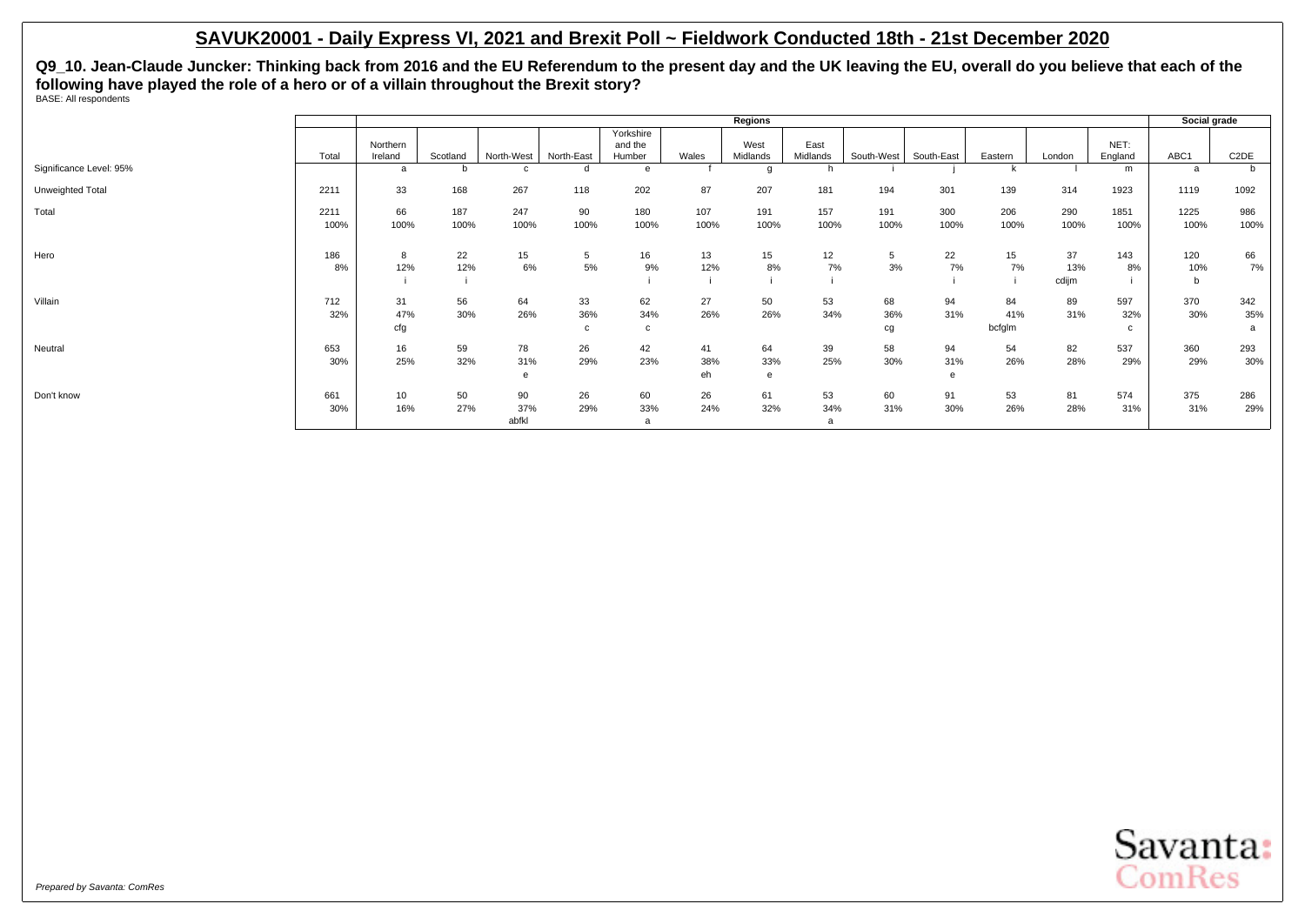**Q9\_10. Jean-Claude Juncker: Thinking back from 2016 and the EU Referendum to the present day and the UK leaving the EU, overall do you believe that each of the following have played the role of a hero or of a villain throughout the Brexit story?** BASE: All respondents

|                         |       |              |        |          |                          | 2019 Past Vote |      |                  |                |              | 2016 EU Vote |        |
|-------------------------|-------|--------------|--------|----------|--------------------------|----------------|------|------------------|----------------|--------------|--------------|--------|
|                         |       |              |        | Liberal  | The Brexit               |                |      |                  |                |              |              |        |
|                         | Total | Conservative | Labour | Democrat | Party                    | Green          | SNP  | Plaid Cymru      | Another party  | Did not vote | Leave        | Remain |
| Significance Level: 95% |       | a            | b      | c        | d                        | *e             |      | $*_{\mathsf{q}}$ | *h             |              | a            | b      |
| Unweighted Total        | 2211  | 618          | 565    | 159      | 30                       | 23             | 60   | 13               | 12             | 434          | 726          | 683    |
| Total                   | 2211  | 684          | 546    | 173      | 31                       | 21             | 71   | 17               | 17             | 394          | 783          | 735    |
|                         | 100%  | 100%         | 100%   | 100%     | 100%                     | 100%           | 100% | 100%             | 100%           | 100%         | 100%         | 100%   |
| Hero                    | 186   | 22           | 67     | 30       | $\overline{\phantom{a}}$ | 3              | 11   |                  | $\overline{4}$ | 31           | 34           | 102    |
|                         | 8%    | 3%           | 12%    | 17%      | $\sim$                   | 14%            | 15%  | 5%               | 20%            | 8%           | 4%           | 14%    |
|                         |       |              | adi    | adi      |                          |                | ad   |                  |                |              |              | a      |
| Villain                 | 712   | 344          | 121    | 34       | 21                       | $\overline{7}$ | 23   | $\overline{2}$   | 6              | 104          | 393          | 163    |
|                         | 32%   | 50%          | 22%    | 20%      | 69%                      | 32%            | 32%  | 12%              | 36%            | 26%          | 50%          | 22%    |
|                         |       | bcfi         |        |          | abcfi                    |                |      |                  |                |              | b            |        |
| Neutral                 | 653   | 168          | 189    | 72       | 5                        | $\overline{4}$ | 19   | $\overline{7}$   | $\overline{4}$ | 114          | 170          | 288    |
|                         | 30%   | 25%          | 35%    | 41%      | 15%                      | 18%            | 26%  | 43%              | 21%            | 29%          | 22%          | 39%    |
|                         |       |              | ad     | adfi     |                          |                |      |                  |                |              |              | a      |
| Don't know              | 661   | 150          | 169    | 37       | 5                        | $\overline{7}$ | 19   | $\overline{7}$   | $\overline{4}$ | 144          | 185          | 183    |
|                         | 30%   | 22%          | 31%    | 22%      | 16%                      | 36%            | 26%  | 41%              | 23%            | 37%          | 24%          | 25%    |
|                         |       |              | ac     |          |                          |                |      |                  |                | acd          |              |        |

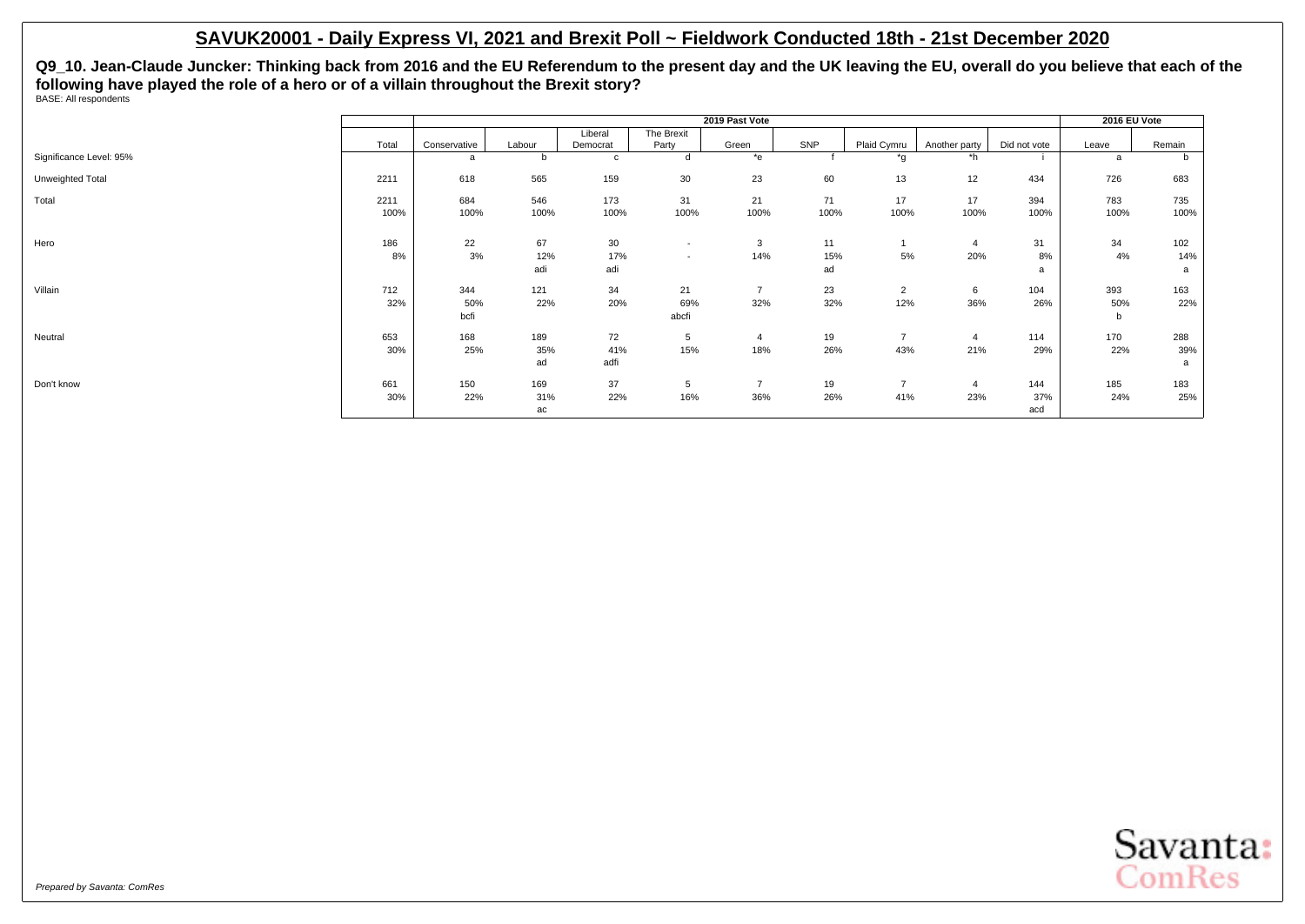**Q9\_11. Ursula von der Leyen: Thinking back from 2016 and the EU Referendum to the present day and the UK leaving the EU, overall do you believe that each of the following have played the role of a hero or of a villain throughout the Brexit story?** BASE: All respondents

|                         |       | Gender |        |           |              |           |           | Age       |       |            |            |                 |
|-------------------------|-------|--------|--------|-----------|--------------|-----------|-----------|-----------|-------|------------|------------|-----------------|
|                         | Total | Male   | Female | $18 - 24$ | $25 - 34$    | $35 - 44$ | $45 - 54$ | $55 - 64$ | $65+$ | NET: 18-34 | NET: 35-54 | <b>NET: 55+</b> |
| Significance Level: 95% |       | a      | b      | a         | <sub>n</sub> | c         | d         | e         |       |            | h          |                 |
| Unweighted Total        | 2211  | 1094   | 1117   | 381       | 429          | 353       | 300       | 336       | 412   | 810        | 653        | 748             |
| Total                   | 2211  | 1079   | 1132   | 245       | 383          | 354       | 391       | 327       | 511   | 628        | 745        | 838             |
|                         | 100%  | 100%   | 100%   | 100%      | 100%         | 100%      | 100%      | 100%      | 100%  | 100%       | 100%       | 100%            |
| Hero                    | 252   | 156    | 96     | 25        | 42           | 50        | 35        | 31        | 69    | 67         | 85         | 100             |
|                         | 11%   | 14%    | 8%     | 10%       | 11%          | 14%       | 9%        | 10%       | 13%   | 11%        | 11%        | 12%             |
|                         |       | b      |        |           |              | d         |           |           |       |            |            |                 |
| Villain                 | 470   | 296    | 174    | 57        | 84           | 81        | 64        | 68        | 116   | 141        | 145        | 184             |
|                         | 21%   | 27%    | 15%    | 23%       | 22%          | 23%       | 16%       | 21%       | 23%   | 22%        | 19%        | 22%             |
|                         |       | b      |        | d         |              | d         |           |           | d     | d          |            | d               |
| Neutral                 | 728   | 399    | 329    | 65        | 107          | 94        | 148       | 124       | 191   | 171        | 242        | 315             |
|                         | 33%   | 37%    | 29%    | 26%       | 28%          | 27%       | 38%       | 38%       | 37%   | 27%        | 32%        | 38%             |
|                         |       | b      |        |           |              |           | abcg      | abcg      | abcg  |            | ag         | abcgh           |
| Don't know              | 761   | 228    | 533    | 99        | 150          | 129       | 144       | 104       | 136   | 249        | 273        | 240             |
|                         | 34%   | 21%    | 47%    | 40%       | 39%          | 36%       | 37%       | 32%       | 27%   | 40%        | 37%        | 29%             |
|                         |       |        | a      | efi       | efi          | fi        |           |           |       | efi        | tı         |                 |

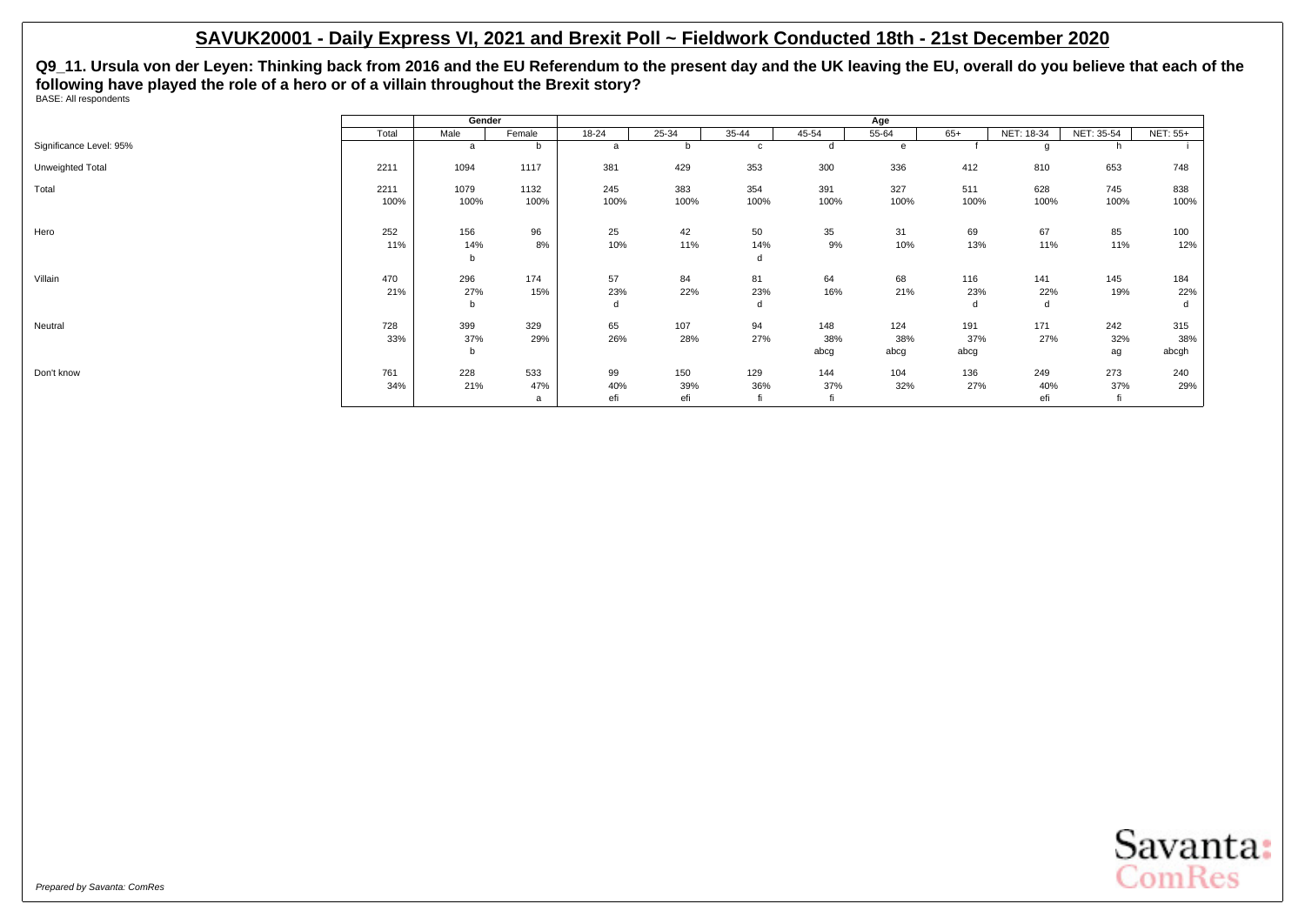**Q9\_11. Ursula von der Leyen: Thinking back from 2016 and the EU Referendum to the present day and the UK leaving the EU, overall do you believe that each of the following have played the role of a hero or of a villain throughout the Brexit story?** BASE: All respondents

|                         |              |                     |                 |                    |                 |                                |                 | Regions          |                  |             |             |                 |                 |                  | Social grade    |                   |
|-------------------------|--------------|---------------------|-----------------|--------------------|-----------------|--------------------------------|-----------------|------------------|------------------|-------------|-------------|-----------------|-----------------|------------------|-----------------|-------------------|
|                         | Total        | Northern<br>Ireland | Scotland        | North-West         | North-East      | Yorkshire<br>and the<br>Humber | Wales           | West<br>Midlands | East<br>Midlands | South-West  | South-East  | Eastern         | London          | NET:<br>England  | ABC1            | C <sub>2</sub> DE |
| Significance Level: 95% |              | <sub>a</sub>        | <b>b</b>        |                    | d               | $\theta$                       |                 | g                | h                |             |             |                 |                 | m                | a               |                   |
| Unweighted Total        | 2211         | 33                  | 168             | 267                | 118             | 202                            | 87              | 207              | 181              | 194         | 301         | 139             | 314             | 1923             | 1119            | 1092              |
| Total                   | 2211<br>100% | 66<br>100%          | 187<br>100%     | 247<br>100%        | 90<br>100%      | 180<br>100%                    | 107<br>100%     | 191<br>100%      | 157<br>100%      | 191<br>100% | 300<br>100% | 206<br>100%     | 290<br>100%     | 1851<br>100%     | 1225<br>100%    | 986<br>100%       |
| Hero                    | 252<br>11%   | 10<br>15%           | 28<br>15%<br>cd | 20<br>8%           | 6<br>6%         | 17<br>9%                       | 18<br>17%<br>cd | 20<br>10%        | 14<br>9%         | 25<br>13%   | 37<br>12%   | 18<br>9%        | 39<br>14%<br>cd | 196<br>11%       | 165<br>13%<br>b | 87<br>9%          |
| Villain                 | 470<br>21%   | 22<br>33%<br>cfi    | 42<br>23%<br>cf | 35<br>14%          | 22<br>25%<br>cf | 43<br>24%<br>cf                | 13<br>12%       | 48<br>25%<br>cf  | 36<br>23%<br>cf  | 34<br>18%   | 59<br>20%   | 49<br>24%<br>cf | 66<br>23%<br>cf | 392<br>21%<br>cf | 262<br>21%      | 207<br>21%        |
| Neutral                 | 728<br>33%   | 21<br>32%           | 55<br>30%       | 90<br>37%          | 33<br>37%       | 50<br>28%                      | 36<br>33%       | 62<br>33%        | 48<br>31%        | 66<br>35%   | 104<br>35%  | 63<br>30%       | 99<br>34%       | 616<br>33%       | 383<br>31%      | 345<br>35%        |
| Don't know              | 761<br>34%   | 13<br>19%           | 61<br>33%       | 101<br>41%<br>aglm | 29<br>32%       | 71<br>39%<br>al                | 40<br>38%       | 61<br>32%        | 58<br>37%        | 66<br>35%   | 100<br>33%  | 76<br>37%       | 85<br>30%       | 647<br>35%       | 415<br>34%      | 346<br>35%        |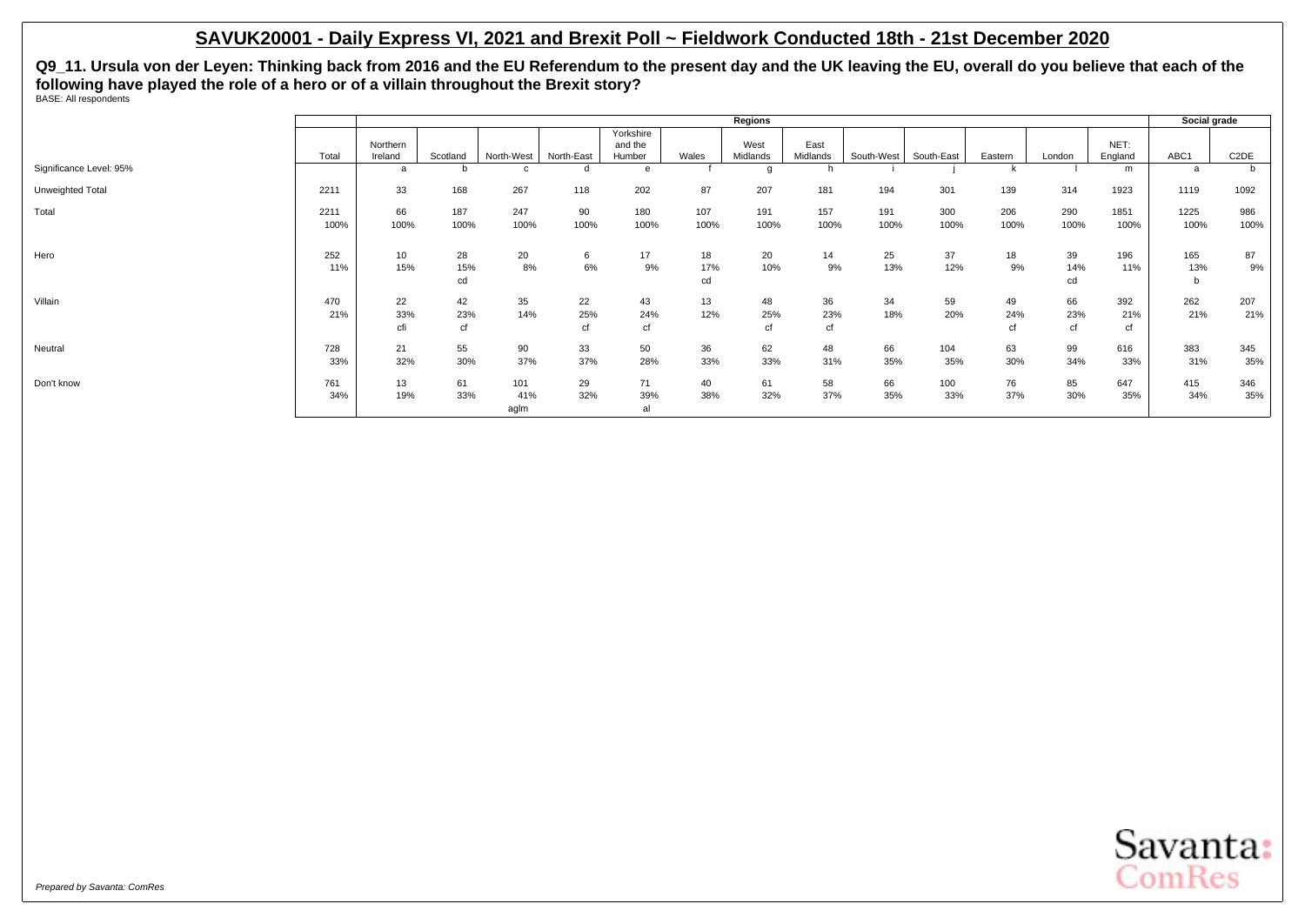**Q9\_11. Ursula von der Leyen: Thinking back from 2016 and the EU Referendum to the present day and the UK leaving the EU, overall do you believe that each of the following have played the role of a hero or of a villain throughout the Brexit story?** BASE: All respondents

|                         |       |              |        |          |                          | 2019 Past Vote |      |                |                |              | 2016 EU Vote |        |
|-------------------------|-------|--------------|--------|----------|--------------------------|----------------|------|----------------|----------------|--------------|--------------|--------|
|                         |       |              |        | Liberal  | The Brexit               |                |      |                |                |              |              |        |
|                         | Total | Conservative | Labour | Democrat | Party                    | Green          | SNP  | Plaid Cymru    | Another party  | Did not vote | Leave        | Remain |
| Significance Level: 95% |       | a            |        | c        |                          | *e             |      | *g             | *h             |              | a            | b      |
| Unweighted Total        | 2211  | 618          | 565    | 159      | 30                       | 23             | 60   | 13             | 12             | 434          | 726          | 683    |
| Total                   | 2211  | 684          | 546    | 173      | 31                       | 21             | 71   | 17             | 17             | 394          | 783          | 735    |
|                         | 100%  | 100%         | 100%   | 100%     | 100%                     | 100%           | 100% | 100%           | 100%           | 100%         | 100%         | 100%   |
| Hero                    | 252   | 47           | 90     | 41       | $\overline{\phantom{0}}$ | 3              | 13   | $\overline{2}$ | $\overline{4}$ | 37           | 42           | 147    |
|                         | 11%   | 7%           | 17%    | 23%      | $\overline{\phantom{a}}$ | 14%            | 19%  | 11%            | 20%            | 9%           | 5%           | 20%    |
|                         |       |              | adi    | abdi     |                          |                | adi  |                |                |              |              | a      |
| Villain                 | 470   | 194          | 84     | 20       | 16                       | 6              | 14   | $\overline{2}$ | 3              | 82           | 231          | 104    |
|                         | 21%   | 28%          | 15%    | 11%      | 53%                      | 29%            | 20%  | 14%            | 18%            | 21%          | 30%          | 14%    |
|                         |       | bci          |        |          | abcfi                    |                |      |                |                | bc           | b            |        |
| Neutral                 | 728   | 247          | 182    | 67       | 5                        | 3              | 23   | $\overline{2}$ | $\overline{7}$ | 127          | 273          | 259    |
|                         | 33%   | 36%          | 33%    | 39%      | 15%                      | 16%            | 32%  | 14%            | 38%            | 32%          | 35%          | 35%    |
|                         |       | d            | d      | d        |                          |                |      |                |                | d            |              |        |
| Don't know              | 761   | 196          | 189    | 46       | 10                       | 9              | 21   | 10             | $\overline{4}$ | 148          | 237          | 225    |
|                         | 34%   | 29%          | 35%    | 27%      | 32%                      | 41%            | 29%  | 62%            | 23%            | 38%          | 30%          | 31%    |
|                         |       |              | a      |          |                          |                |      |                |                | ac           |              |        |

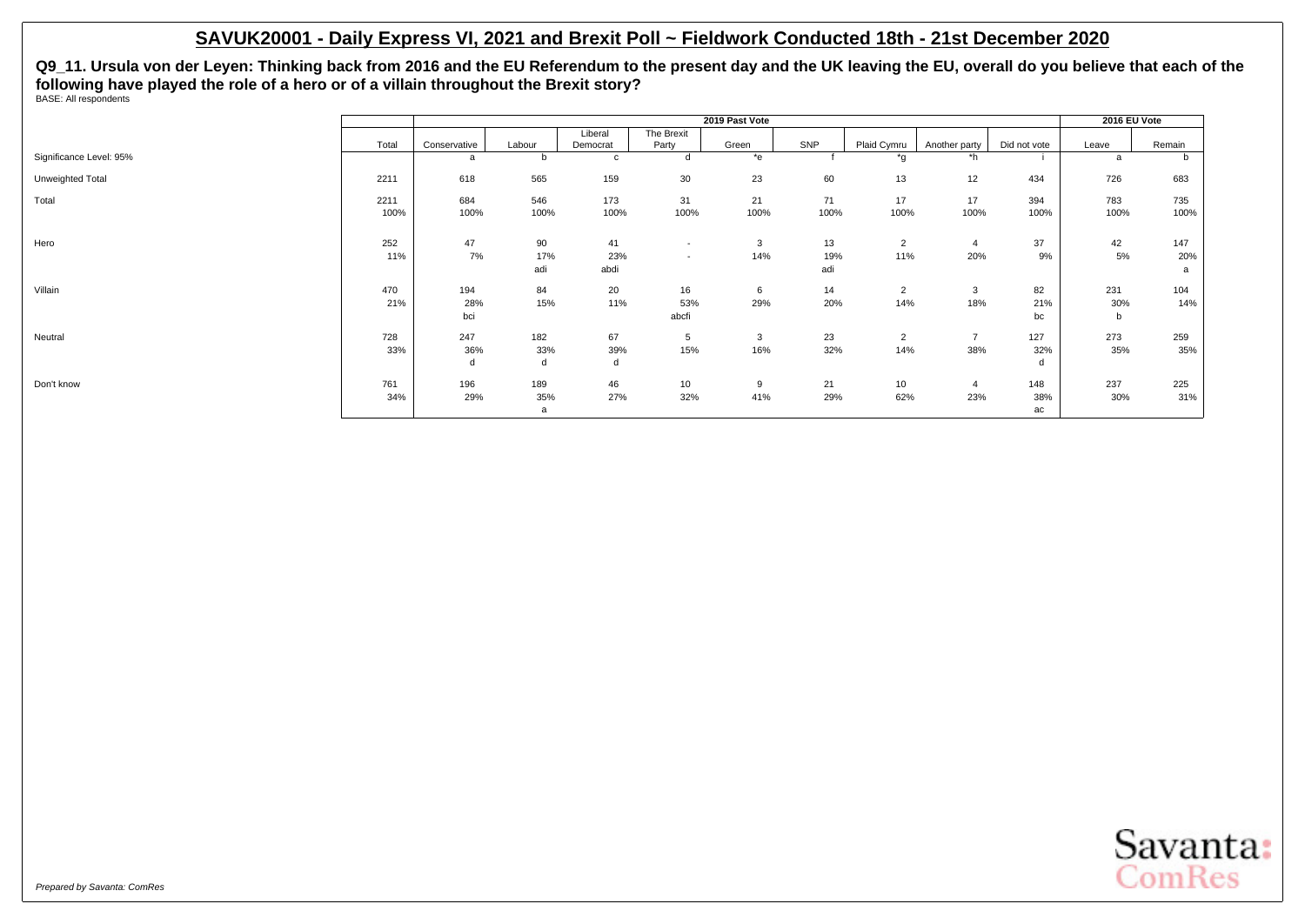**Q9\_12. John Bercow: Thinking back from 2016 and the EU Referendum to the present day and the UK leaving the EU, overall do you believe that each of the following have played the role of a hero or of a villain throughout the Brexit story?** BASE: All respondents

|                         |       | Gender |        |       |       |              |       | Age   |         |            |            |                 |
|-------------------------|-------|--------|--------|-------|-------|--------------|-------|-------|---------|------------|------------|-----------------|
|                         | Total | Male   | Female | 18-24 | 25-34 | 35-44        | 45-54 | 55-64 | $65+$   | NET: 18-34 | NET: 35-54 | <b>NET: 55+</b> |
| Significance Level: 95% |       | a      |        | a     |       | $\mathbf{C}$ |       | e     |         |            | h          |                 |
| Unweighted Total        | 2211  | 1094   | 1117   | 381   | 429   | 353          | 300   | 336   | 412     | 810        | 653        | 748             |
| Total                   | 2211  | 1079   | 1132   | 245   | 383   | 354          | 391   | 327   | 511     | 628        | 745        | 838             |
|                         | 100%  | 100%   | 100%   | 100%  | 100%  | 100%         | 100%  | 100%  | 100%    | 100%       | 100%       | 100%            |
| Hero                    | 275   | 170    | 105    | 33    | 54    | 48           | 62    | 37    | 41      | 87         | 110        | 79              |
|                         | 12%   | 16%    | 9%     | 13%   | 14%   | 13%          | 16%   | 11%   | 8%      | 14%        | 15%        | 9%              |
|                         |       | b      |        | fi    | fi    | fi           |       |       |         |            | fi         |                 |
| Villain                 | 662   | 397    | 265    | 46    | 87    | 89           | 107   | 105   | 229     | 132        | 196        | 334             |
|                         | 30%   | 37%    | 23%    | 19%   | 23%   | 25%          | 27%   | 32%   | 45%     | 21%        | 26%        | 40%             |
|                         |       | b      |        |       |       | a            | ag    | abg   | abcdegh |            | ag         | abcdegh         |
| Neutral                 | 633   | 318    | 316    | 72    | 107   | 93           | 113   | 94    | 153     | 180        | 206        | 247             |
|                         | 29%   | 29%    | 28%    | 29%   | 28%   | 26%          | 29%   | 29%   | 30%     | 29%        | 28%        | 30%             |
| Don't know              | 641   | 194    | 447    | 95    | 135   | 124          | 109   | 91    | 87      | 229        | 233        | 178             |
|                         | 29%   | 18%    | 39%    | 39%   | 35%   | 35%          | 28%   | 28%   | 17%     | 36%        | 31%        | 21%             |
|                         |       |        | a      | defhi | defi  | efi          |       |       |         | defhi      |            |                 |

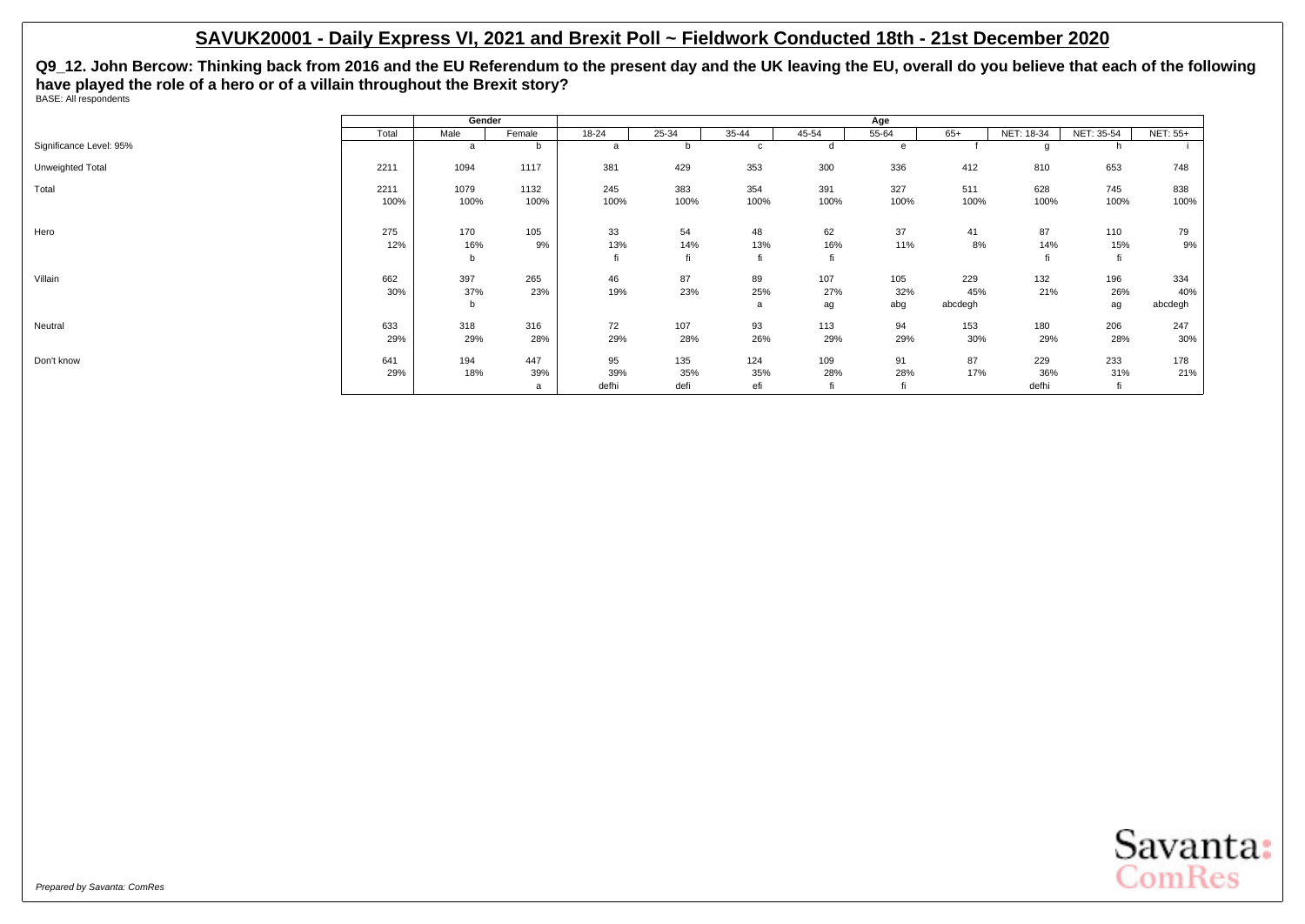**Q9\_12. John Bercow: Thinking back from 2016 and the EU Referendum to the present day and the UK leaving the EU, overall do you believe that each of the following have played the role of a hero or of a villain throughout the Brexit story?** BASE: All respondents

|                         |              |                     |                 |                 |                 |                                |                 | Regions          |                  |                 |                 |                  |                 |                  | Social grade |                   |
|-------------------------|--------------|---------------------|-----------------|-----------------|-----------------|--------------------------------|-----------------|------------------|------------------|-----------------|-----------------|------------------|-----------------|------------------|--------------|-------------------|
|                         | Total        | Northern<br>Ireland | Scotland        | North-West      | North-East      | Yorkshire<br>and the<br>Humber | Wales           | West<br>Midlands | East<br>Midlands | South-West      | South-East      | Eastern          | London          | NET:<br>England  | ABC1         | C <sub>2</sub> DE |
| Significance Level: 95% |              | a                   |                 |                 |                 | e                              |                 |                  | h.               |                 |                 |                  |                 | m                | a            |                   |
| Unweighted Total        | 2211         | 33                  | 168             | 267             | 118             | 202                            | 87              | 207              | 181              | 194             | 301             | 139              | 314             | 1923             | 1119         | 1092              |
| Total                   | 2211<br>100% | 66<br>100%          | 187<br>100%     | 247<br>100%     | 90<br>100%      | 180<br>100%                    | 107<br>100%     | 191<br>100%      | 157<br>100%      | 191<br>100%     | 300<br>100%     | 206<br>100%      | 290<br>100%     | 1851<br>100%     | 1225<br>100% | 986<br>100%       |
| Hero                    | 275<br>12%   | 10<br>16%           | 28<br>15%       | 23<br>9%        | 12<br>13%       | 21<br>12%                      | 15<br>14%       | 27<br>14%        | 21<br>13%        | 13<br>7%        | 30<br>10%       | 34<br>17%<br>cij | 40<br>14%       | 221<br>12%       | 166<br>14%   | 109<br>11%        |
| Villain                 | 662<br>30%   | 23<br>35%           | 55<br>30%       | 67<br>27%       | 26<br>29%       | 65<br>36%<br>cjl               | 28<br>26%       | 56<br>29%        | 47<br>30%        | 63<br>33%       | 81<br>27%       | 72<br>35%        | 78<br>27%       | 556<br>30%       | 357<br>29%   | 305<br>31%        |
| Neutral                 | 633<br>29%   | 21<br>31%           | 56<br>30%<br>ek | 80<br>32%<br>ek | 28<br>31%<br>ek | 34<br>19%                      | 34<br>32%<br>ek | 57<br>30%<br>ek  | 41<br>26%        | 64<br>33%<br>ek | 93<br>31%<br>ek | 40<br>19%        | 86<br>30%<br>ek | 523<br>28%<br>ek | 354<br>29%   | 279<br>28%        |
| Don't know              | 641<br>29%   | 12<br>18%           | 48<br>26%       | 77<br>31%       | 24<br>27%       | 60<br>33%                      | 30<br>28%       | 50<br>26%        | 48<br>30%        | 51<br>27%       | 96<br>32%       | 60<br>29%        | 86<br>30%       | 551<br>30%       | 348<br>28%   | 293<br>30%        |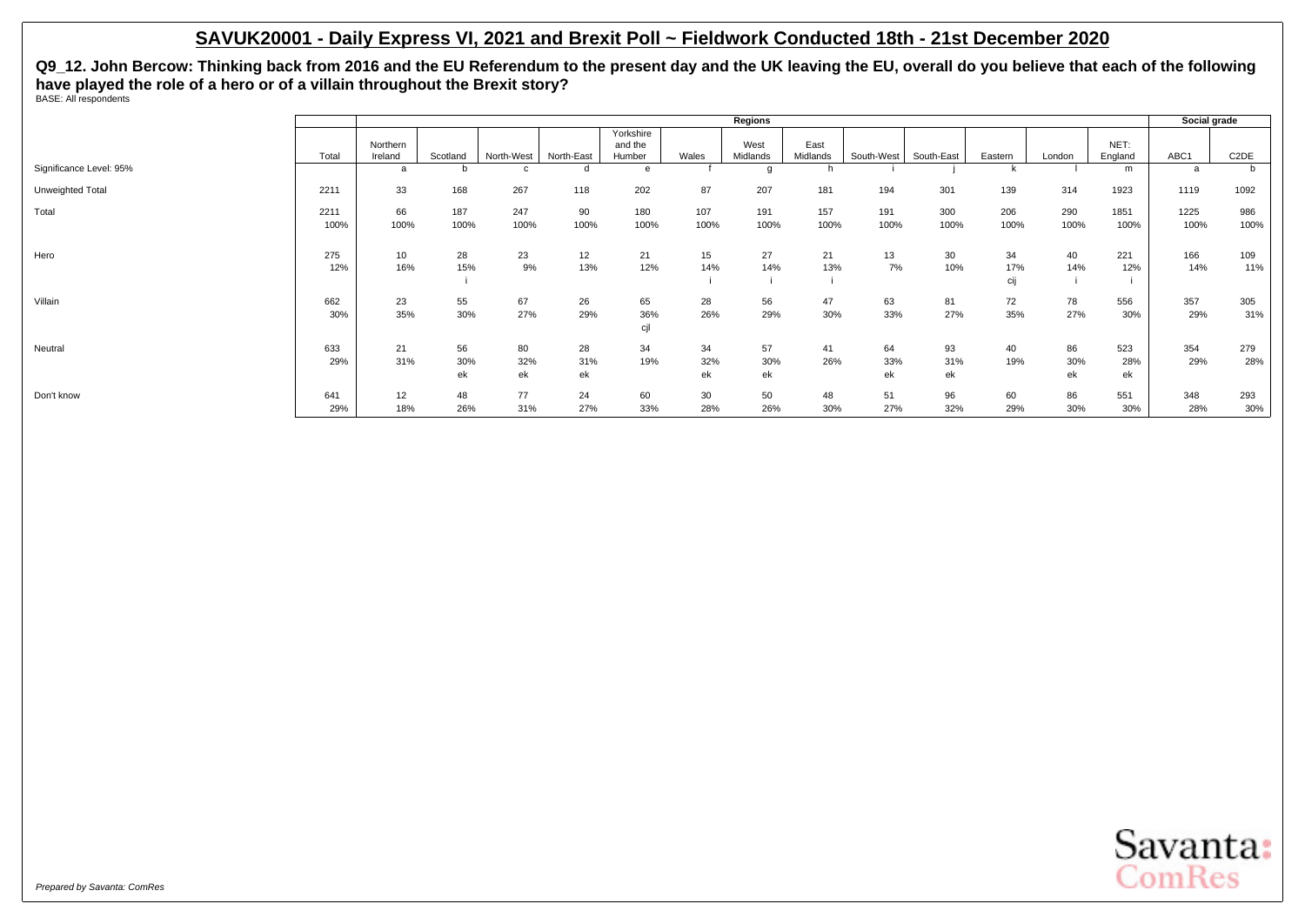**Q9\_12. John Bercow: Thinking back from 2016 and the EU Referendum to the present day and the UK leaving the EU, overall do you believe that each of the following have played the role of a hero or of a villain throughout the Brexit story?** BASE: All respondents

|                         |       |              |              |              |            | 2019 Past Vote |      |                         |                |              | 2016 EU Vote |        |
|-------------------------|-------|--------------|--------------|--------------|------------|----------------|------|-------------------------|----------------|--------------|--------------|--------|
|                         |       |              |              | Liberal      | The Brexit |                |      |                         |                |              |              |        |
|                         | Total | Conservative | Labour       | Democrat     | Party      | Green          | SNP  | Plaid Cymru             | Another party  | Did not vote | Leave        | Remain |
| Significance Level: 95% |       | a            | <sub>b</sub> | $\mathbf{c}$ | d          | $*_{e}$        |      | *a                      | *h             |              |              |        |
| Unweighted Total        | 2211  | 618          | 565          | 159          | 30         | 23             | 60   | 13                      | 12             | 434          | 726          | 683    |
| Total                   | 2211  | 684          | 546          | 173          | 31         | 21             | 71   | 17                      | 17             | 394          | 783          | 735    |
|                         | 100%  | 100%         | 100%         | 100%         | 100%       | 100%           | 100% | 100%                    | 100%           | 100%         | 100%         | 100%   |
| Hero                    | 275   | 37           | 115          | 43           |            | 6              | 17   | $\overline{2}$          | 6              | 31           | 51           | 157    |
|                         | 12%   | 5%           | 21%          | 25%          | 3%         | 29%            | 23%  | 11%                     | 33%            | 8%           | 7%           | 21%    |
|                         |       |              | adi          | adi          |            |                | adi  |                         |                |              |              | a      |
| Villain                 | 662   | 347          | 89           | 31           | 15         | 3              | 14   | $\overline{\mathbf{4}}$ | 6              | 103          | 371          | 148    |
|                         | 30%   | 51%          | 16%          | 18%          | 50%        | 16%            | 20%  | 21%                     | 33%            | 26%          | 47%          | 20%    |
|                         |       | bcfi         |              |              | bcfi       |                |      |                         |                | bc           | b            |        |
| Neutral                 | 633   | 173          | 179          | 56           | 8          | 4              | 19   | -4                      | $\overline{4}$ | 120          | 185          | 258    |
|                         | 29%   | 25%          | 33%          | 32%          | 26%        | 18%            | 27%  | 22%                     | 25%            | 30%          | 24%          | 35%    |
|                         |       |              | a            |              |            |                |      |                         |                |              |              | a      |
| Don't know              | 641   | 128          | 163          | 42           | 6          | 8              | 21   | 8                       | $\overline{2}$ | 141          | 176          | 173    |
|                         | 29%   | 19%          | 30%          | 25%          | 21%        | 37%            | 30%  | 46%                     | 9%             | 36%          | 22%          | 23%    |
|                         |       |              | a            |              |            |                | a    |                         |                | ac           |              |        |

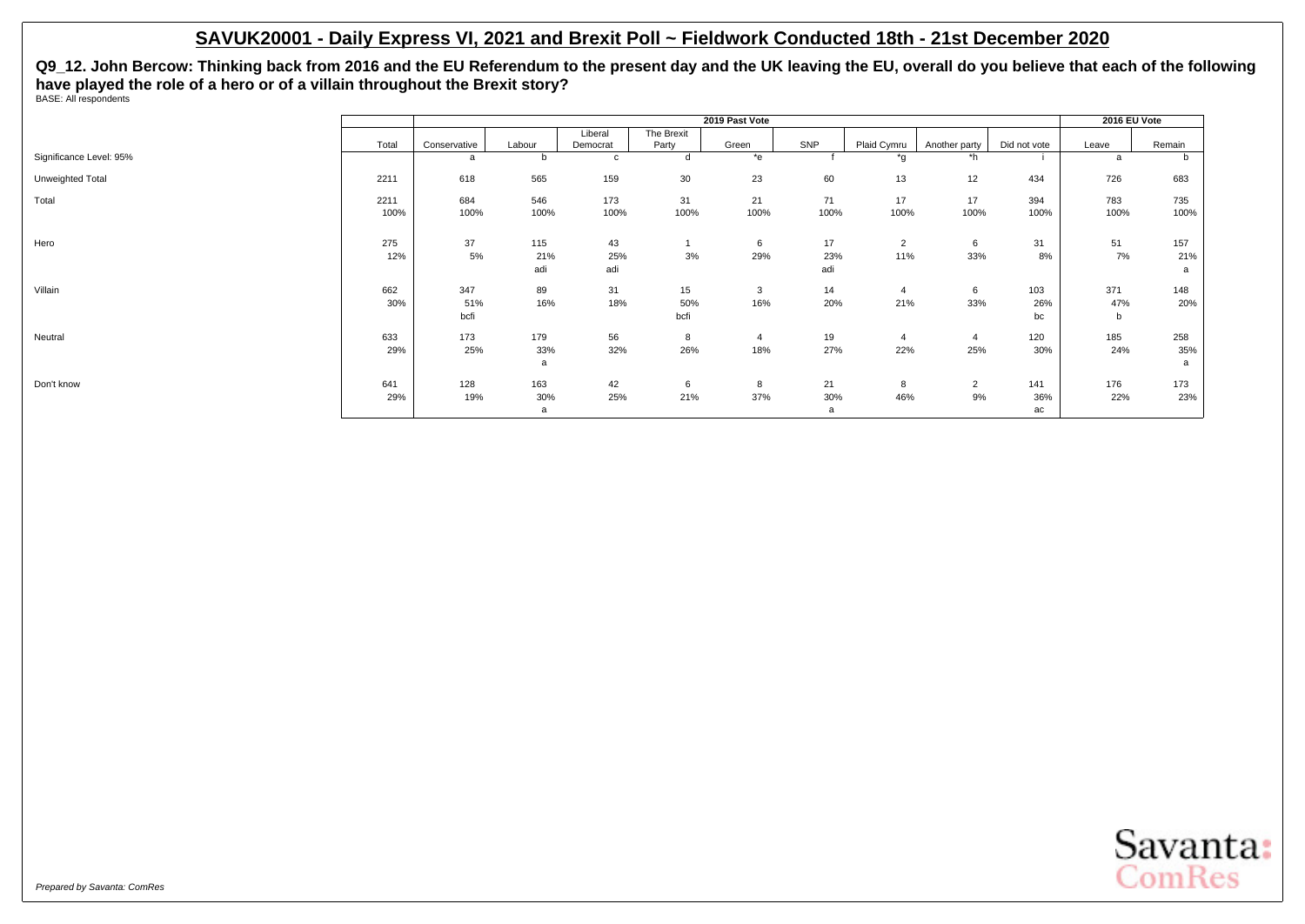**Q9\_13. Jo Swinson: Thinking back from 2016 and the EU Referendum to the present day and the UK leaving the EU, overall do you believe that each of the following have played the role of a hero or of a villain throughout the Brexit story?** BASE: All respondents

|                         |       | Gender |        |           |           |           |           | Age       |        |            |            |                 |
|-------------------------|-------|--------|--------|-----------|-----------|-----------|-----------|-----------|--------|------------|------------|-----------------|
|                         | Total | Male   | Female | $18 - 24$ | $25 - 34$ | $35 - 44$ | $45 - 54$ | $55 - 64$ | $65+$  | NET: 18-34 | NET: 35-54 | <b>NET: 55+</b> |
| Significance Level: 95% |       | a      | b      | a         |           | c         | d         | e         |        |            | h          |                 |
| Unweighted Total        | 2211  | 1094   | 1117   | 381       | 429       | 353       | 300       | 336       | 412    | 810        | 653        | 748             |
| Total                   | 2211  | 1079   | 1132   | 245       | 383       | 354       | 391       | 327       | 511    | 628        | 745        | 838             |
|                         | 100%  | 100%   | 100%   | 100%      | 100%      | 100%      | 100%      | 100%      | 100%   | 100%       | 100%       | 100%            |
| Hero                    | 190   | 117    | 73     | 25        | 43        | 28        | 31        | 22        | 40     | 68         | 60         | 62              |
|                         | 9%    | 11%    | 6%     | 10%       | 11%       | 8%        | 8%        | 7%        | 8%     | 11%        | 8%         | 7%              |
|                         |       | b      |        |           | ei        |           |           |           |        | ei         |            |                 |
| Villain                 | 499   | 326    | 173    | 57        | 82        | 93        | 87        | 76        | 104    | 139        | 180        | 180             |
|                         | 23%   | 30%    | 15%    | 23%       | 21%       | 26%       | 22%       | 23%       | 20%    | 22%        | 24%        | 21%             |
|                         |       | b      |        |           |           |           |           |           |        |            |            |                 |
| Neutral                 | 770   | 393    | 377    | 61        | 109       | 113       | 130       | 126       | 231    | 170        | 242        | 357             |
|                         | 35%   | 36%    | 33%    | 25%       | 29%       | 32%       | 33%       | 39%       | 45%    | 27%        | 33%        | 43%             |
|                         |       |        |        |           |           | a         | a         | abg       | abcdgh |            | ag         | abcdgh          |
| Don't know              | 753   | 244    | 510    | 102       | 149       | 120       | 143       | 102       | 137    | 251        | 263        | 239             |
|                         | 34%   | 23%    | 45%    | 42%       | 39%       | 34%       | 37%       | 31%       | 27%    | 40%        | 35%        | 29%             |
|                         |       |        | a      | cefhi     | efi       |           |           |           |        | efi        | fi         |                 |

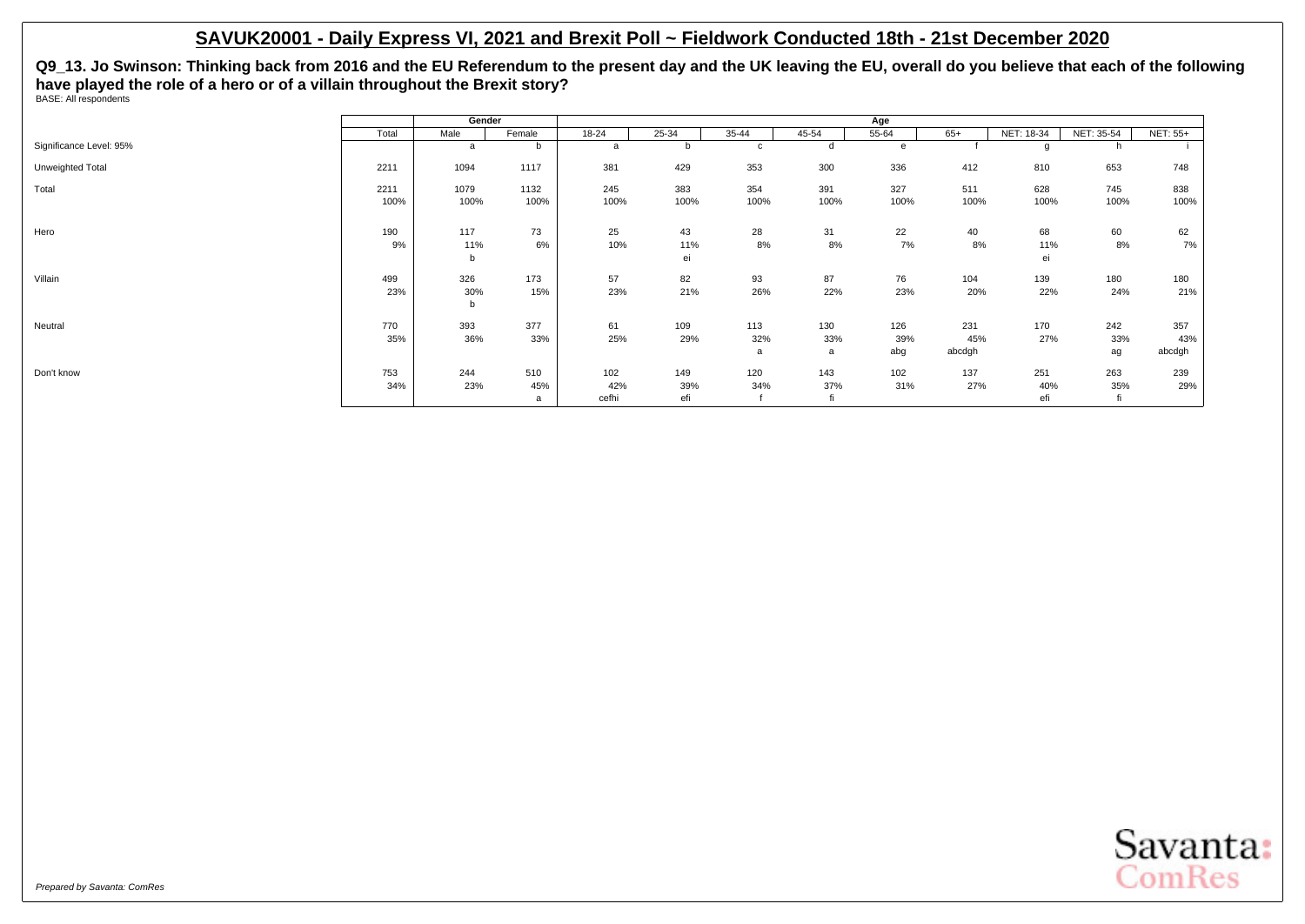**Q9\_13. Jo Swinson: Thinking back from 2016 and the EU Referendum to the present day and the UK leaving the EU, overall do you believe that each of the following have played the role of a hero or of a villain throughout the Brexit story?** BASE: All respondents

|                         |       |                     |          |                  |            |                   |        | Regions          |                  |            |            |         |        |                 | Social grade |                   |
|-------------------------|-------|---------------------|----------|------------------|------------|-------------------|--------|------------------|------------------|------------|------------|---------|--------|-----------------|--------------|-------------------|
|                         |       |                     |          |                  |            | Yorkshire         |        |                  |                  |            |            |         |        |                 |              |                   |
|                         | Total | Northern<br>Ireland | Scotland | North-West       | North-East | and the<br>Humber | Wales  | West<br>Midlands | East<br>Midlands | South-West | South-East | Eastern | London | NET:<br>England | ABC1         | C <sub>2</sub> DE |
| Significance Level: 95% |       | a                   | b        |                  | d          |                   |        |                  | h.               |            |            |         |        | m               | a            | b                 |
| Unweighted Total        | 2211  | 33                  | 168      | 267              | 118        | 202               | 87     | 207              | 181              | 194        | 301        | 139     | 314    | 1923            | 1119         | 1092              |
| Total                   | 2211  | 66                  | 187      | 247              | 90         | 180               | 107    | 191              | 157              | 191        | 300        | 206     | 290    | 1851            | 1225         | 986               |
|                         | 100%  | 100%                | 100%     | 100%             | 100%       | 100%              | 100%   | 100%             | 100%             | 100%       | 100%       | 100%    | 100%   | 100%            | 100%         | 100%              |
| Hero                    | 190   | 5                   | 15       | 10 <sup>10</sup> | 6          | 21                | 11     | 11               | 15               | 15         | 28         | 18      | 33     | 158             | 124          | 66                |
|                         | 9%    | 8%                  | 8%       | 4%               | 7%         | 12%               | 11%    | 6%               | 10%              | 8%         | 9%         | 9%      | 11%    | 9%              | 10%          | 7%                |
|                         |       |                     |          |                  |            | cg                | c      |                  | c                |            | c          | c       | cg     | c               | $\mathbf b$  |                   |
| Villain                 | 499   | 19                  | 55       | 47               | 19         | 45                | 11     | 45               | 39               | 40         | 51         | 54      | 75     | 414             | 260          | 238               |
|                         | 23%   | 28%                 | 30%      | 19%              | 21%        | 25%               | 10%    | 23%              | 25%              | 21%        | 17%        | 26%     | 26%    | 22%             | 21%          | 24%               |
|                         |       |                     | cfjm     |                  |            |                   |        |                  | fi               |            |            |         | cfj    |                 |              |                   |
| Neutral                 | 770   | 26                  | 58       | 88               | 41         | 56                | 49     | 69               | 51               | 68         | 113        | 60      | 91     | 637             | 439          | 331               |
|                         | 35%   | 39%                 | 31%      | 36%              | 45%        | 31%               | 46%    | 36%              | 33%              | 36%        | 38%        | 29%     | 31%    | 34%             | 36%          | 34%               |
|                         |       |                     |          |                  | behklm     |                   | behklm |                  |                  |            |            |         |        |                 |              |                   |
| Don't know              | 753   | 17                  | 58       | 102              | 24         | 58                | 36     | 66               | 51               | 68         | 108        | 74      | 91     | 643             | 402          | 351               |
|                         | 34%   | 25%                 | 31%      | 41%              | 27%        | 32%               | 33%    | 35%              | 33%              | 36%        | 36%        | 36%     | 31%    | 35%             | 33%          | 36%               |
|                         |       |                     |          | bdelm            |            |                   |        |                  |                  |            |            |         |        |                 |              |                   |

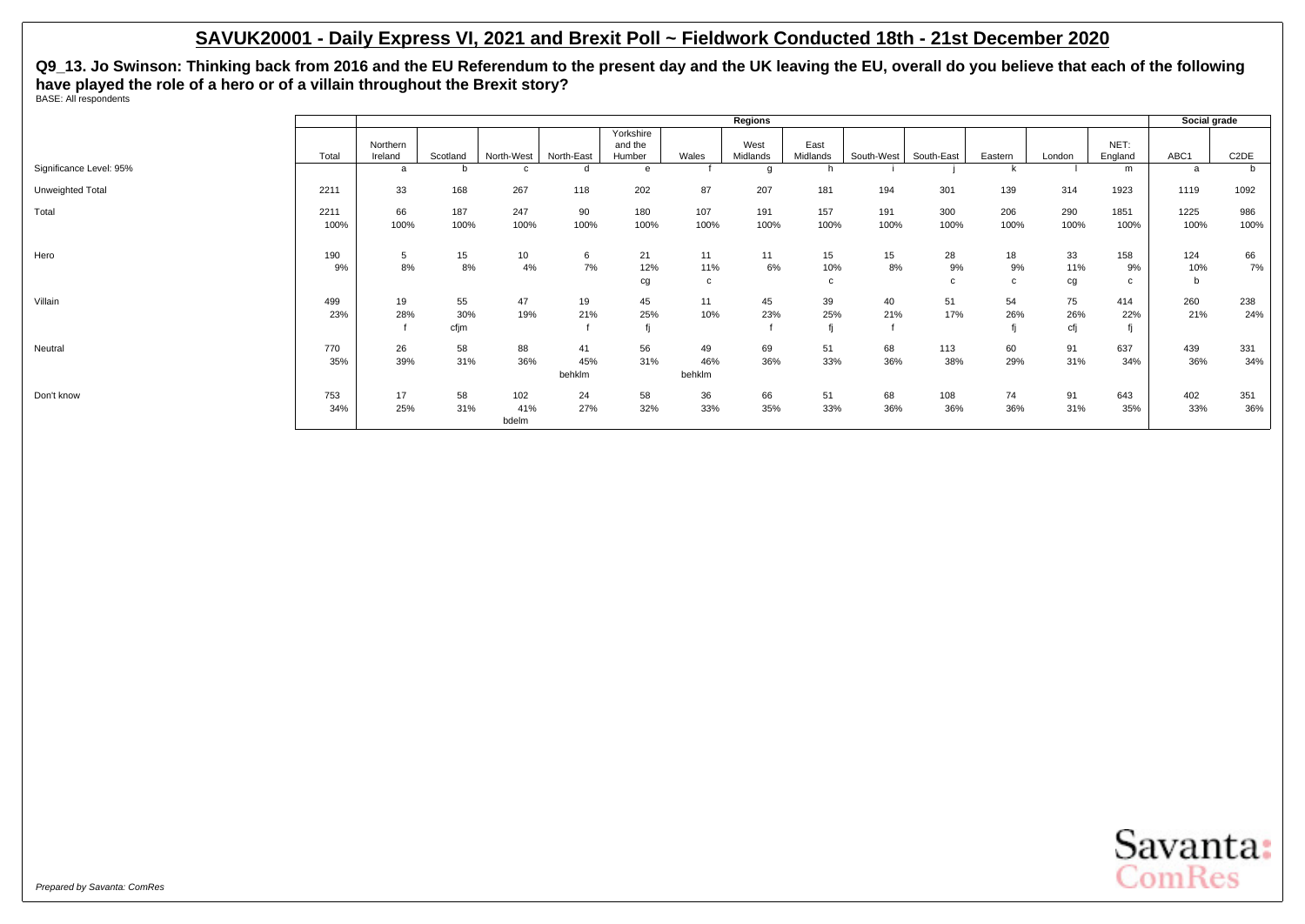**Q9\_13. Jo Swinson: Thinking back from 2016 and the EU Referendum to the present day and the UK leaving the EU, overall do you believe that each of the following have played the role of a hero or of a villain throughout the Brexit story?** BASE: All respondents

|                         |       |              |        |             |                | 2019 Past Vote |            |                          |               |              | 2016 EU Vote |        |
|-------------------------|-------|--------------|--------|-------------|----------------|----------------|------------|--------------------------|---------------|--------------|--------------|--------|
|                         |       |              |        | Liberal     | The Brexit     |                |            |                          |               |              |              |        |
|                         | Total | Conservative | Labour | Democrat    | Party          | Green          | <b>SNP</b> | Plaid Cymru              | Another party | Did not vote | Leave        | Remain |
| Significance Level: 95% |       | a            | b      | $\mathbf c$ | d              | *e             |            | *q                       | $*h$          |              | <sub>a</sub> |        |
| Unweighted Total        | 2211  | 618          | 565    | 159         | 30             | 23             | 60         | 13                       | 12            | 434          | 726          | 683    |
| Total                   | 2211  | 684          | 546    | 173         | 31             | 21             | 71         | 17                       | 17            | 394          | 783          | 735    |
|                         | 100%  | 100%         | 100%   | 100%        | 100%           | 100%           | 100%       | 100%                     | 100%          | 100%         | 100%         | 100%   |
| Hero                    | 190   | 31           | 55     | 46          | $\overline{2}$ | $\star$        | 5          | $\overline{\phantom{a}}$ |               | 26           | 29           | 107    |
|                         | 9%    | 5%           | 10%    | 27%         | $6\%$          | $1\%$          | 8%         | $\overline{\phantom{a}}$ | 8%            | 7%           | 4%           | 15%    |
|                         |       |              | a      | abdfi       |                |                |            |                          |               |              |              | a      |
| Villain                 | 499   | 211          | 100    | 19          | 13             | 5              | 26         | $\star$                  | 5             | 83           | 241          | 130    |
|                         | 23%   | 31%          | 18%    | 11%         | 41%            | 22%            | 37%        | 1%                       | 28%           | 21%          | 31%          | 18%    |
|                         |       | bci          | C      |             | bci            |                | bci        |                          |               | $\mathbf{C}$ | b            |        |
| Neutral                 | 770   | 241          | 203    | 73          | 8              | 9              | 16         | 11                       | 8             | 132          | 267          | 296    |
|                         | 35%   | 35%          | 37%    | 42%         | 26%            | 44%            | 23%        | 62%                      | 45%           | 33%          | 34%          | 40%    |
|                         |       |              |        | fi          |                |                |            |                          |               |              |              | a      |
| Don't know              | 753   | 200          | 188    | 35          | 8              | $\overline{7}$ | 24         | 6                        | 3             | 154          | 246          | 203    |
|                         | 34%   | 29%          | 34%    | 20%         | 27%            | 33%            | 33%        | 36%                      | 19%           | 39%          | 31%          | 28%    |
|                         |       | c            | c      |             |                |                | c          |                          |               | ac           |              |        |

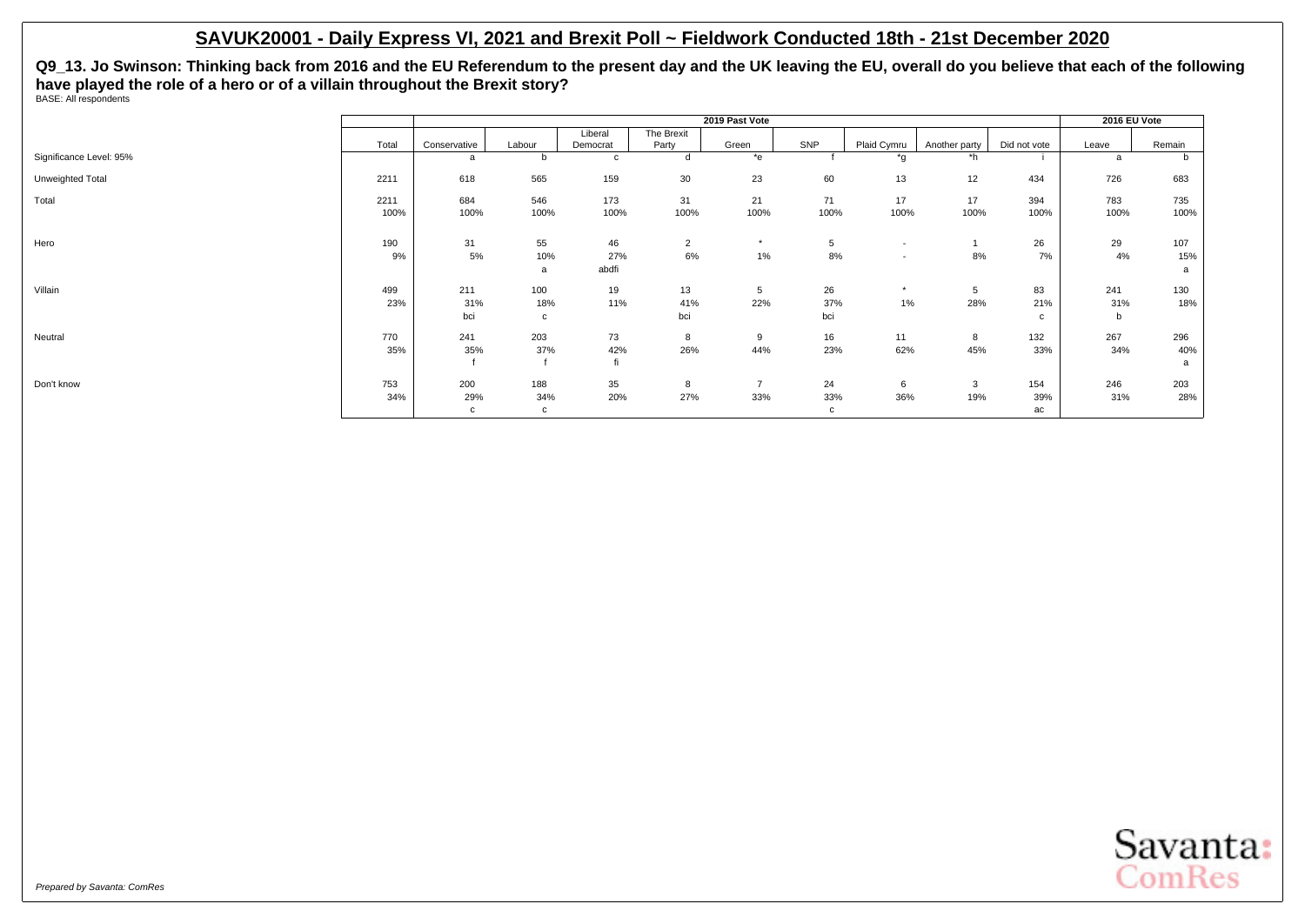**Q9\_14. Donald Tusk: Thinking back from 2016 and the EU Referendum to the present day and the UK leaving the EU, overall do you believe that each of the following have played the role of a hero or of a villain throughout the Brexit story?** BASE: All respondents

|                         |              | Gender          |                 |                 |                  |             |                  | Age                |                      |                   |                   |                     |
|-------------------------|--------------|-----------------|-----------------|-----------------|------------------|-------------|------------------|--------------------|----------------------|-------------------|-------------------|---------------------|
|                         | Total        | Male            | Female          | 18-24           | 25-34            | 35-44       | 45-54            | 55-64              | $65+$                | NET: 18-34        | NET: 35-54        | <b>NET: 55+</b>     |
| Significance Level: 95% |              | a               | b               | a               |                  | C           | d                | e                  |                      | g                 |                   |                     |
| Unweighted Total        | 2211         | 1094            | 1117            | 381             | 429              | 353         | 300              | 336                | 412                  | 810               | 653               | 748                 |
| Total                   | 2211<br>100% | 1079<br>100%    | 1132<br>100%    | 245<br>100%     | 383<br>100%      | 354<br>100% | 391<br>100%      | 327<br>100%        | 511<br>100%          | 628<br>100%       | 745<br>100%       | 838<br>100%         |
| Hero                    | 187<br>8%    | 125<br>12%<br>b | 62<br>5%        | 26<br>11%<br>ei | 40<br>11%<br>ei  | 33<br>9%    | 28<br>7%         | 21<br>6%           | 38<br>8%             | 67<br>11%<br>ei   | 61<br>8%          | 60<br>7%            |
| Villain                 | 614<br>28%   | 380<br>35%<br>b | 234<br>21%      | 60<br>25%       | 89<br>23%        | 100<br>28%  | 100<br>25%       | 90<br>27%          | 176<br>35%<br>abdegh | 149<br>24%        | 199<br>27%        | 266<br>32%<br>abdgh |
| Neutral                 | 652<br>29%   | 337<br>31%      | 315<br>28%      | 66<br>27%       | 112<br>29%       | 89<br>25%   | 116<br>30%       | 115<br>35%<br>acgh | 154<br>30%           | 178<br>28%        | 205<br>28%        | 269<br>32%<br>c     |
| Don't know              | 758<br>34%   | 237<br>22%      | 521<br>46%<br>a | 93<br>38%       | 141<br>37%<br>fi | 132<br>37%  | 148<br>38%<br>fi | 101<br>31%         | 142<br>28%           | 234<br>37%<br>efi | 280<br>38%<br>efi | 244<br>29%          |

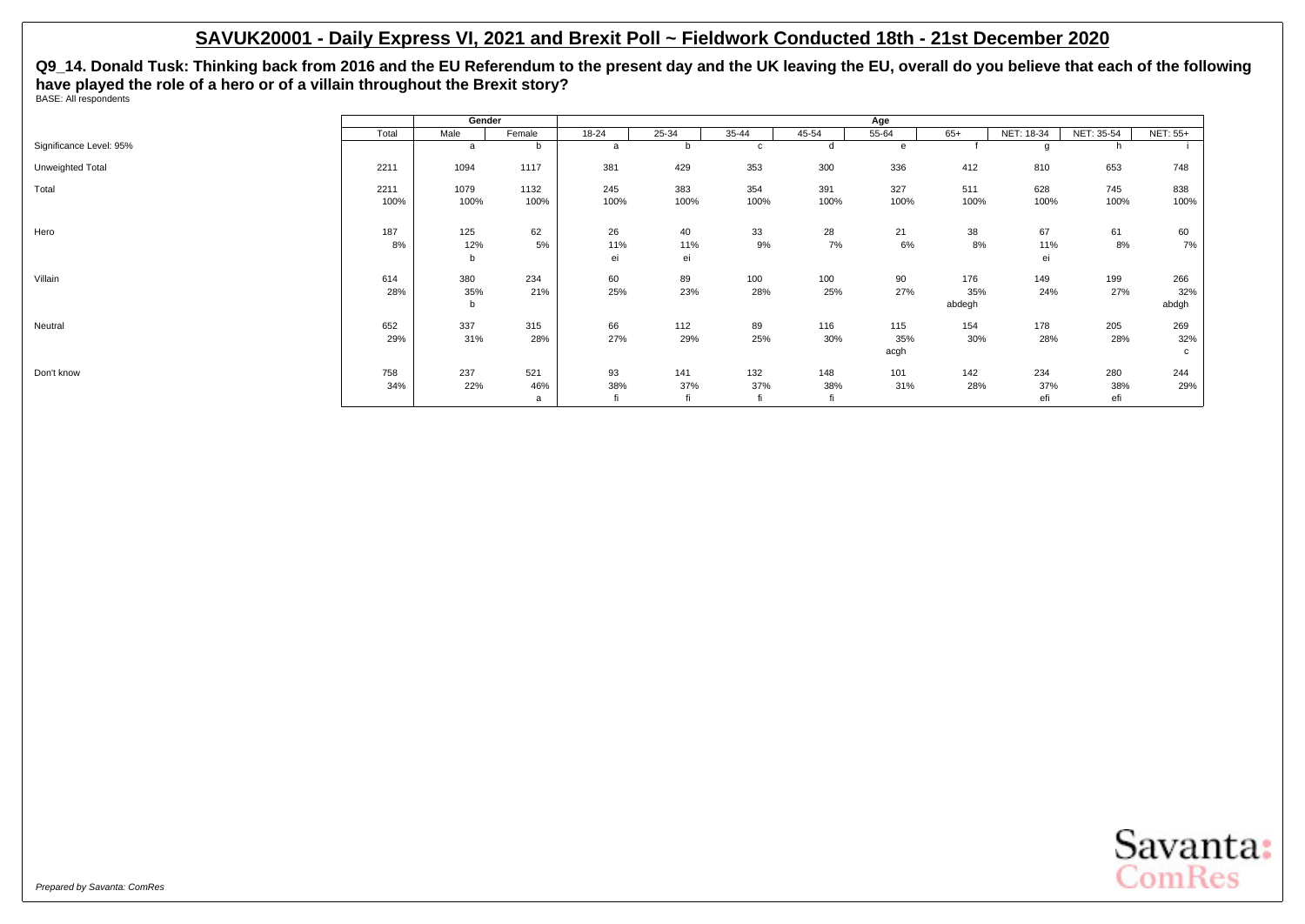**Q9\_14. Donald Tusk: Thinking back from 2016 and the EU Referendum to the present day and the UK leaving the EU, overall do you believe that each of the following have played the role of a hero or of a villain throughout the Brexit story?** BASE: All respondents

|                         |       |                     |             |              |                |                                |       | Regions          |                  |            |            |          |          |                 | Social grade |                   |
|-------------------------|-------|---------------------|-------------|--------------|----------------|--------------------------------|-------|------------------|------------------|------------|------------|----------|----------|-----------------|--------------|-------------------|
|                         | Total | Northern<br>Ireland | Scotland    | North-West   | North-East     | Yorkshire<br>and the<br>Humber | Wales | West<br>Midlands | East<br>Midlands | South-West | South-East | Eastern  | London   | NET:<br>England | ABC1         | C <sub>2</sub> DE |
| Significance Level: 95% |       | $\mathbf{a}$        | b           | $\mathbf{c}$ | d              | e                              |       | q                | h                |            |            |          |          | m               | a            |                   |
|                         |       |                     |             |              |                |                                |       |                  |                  |            |            |          |          |                 |              |                   |
| Unweighted Total        | 2211  | 33                  | 168         | 267          | 118            | 202                            | 87    | 207              | 181              | 194        | 301        | 139      | 314      | 1923            | 1119         | 1092              |
| Total                   | 2211  | 66                  | 187         | 247          | 90             | 180                            | 107   | 191              | 157              | 191        | 300        | 206      | 290      | 1851            | 1225         | 986               |
|                         | 100%  | 100%                | 100%        | 100%         | 100%           | 100%                           | 100%  | 100%             | 100%             | 100%       | 100%       | 100%     | 100%     | 100%            | 100%         | 100%              |
| Hero                    | 187   | 12                  | 19          | 18           | $\overline{2}$ | 17                             | 12    | 15               | 10 <sup>1</sup>  | 11         | 20         | 13       | 38       | 144             | 121          | 66                |
|                         | 8%    | 18%                 | 10%         | 7%           | 3%             | 9%                             | 12%   | 8%               | 7%               | 6%         | 7%         | 6%       | 13%      | 8%              | 10%          | 7%                |
|                         |       | cdghijkm            | d           |              |                |                                | d     |                  |                  |            |            |          | cdghijkm | d               | b            |                   |
| Villain                 | 614   | 15                  | 55          | 55           | 27             | 43                             | 27    | 52               | 43               | 57         | 78         | 81       | 83       | 519             | 341          | 273               |
|                         | 28%   | 22%                 | 29%         | 22%          | 30%            | 24%                            | 25%   | 27%              | 27%              | 30%        | 26%        | 39%      | 29%      | 28%             | 28%          | 28%               |
|                         |       |                     |             |              |                |                                |       |                  |                  |            |            | cefghjlm |          |                 |              |                   |
| Neutral                 | 652   | 23                  | 61          | 87           | 28             | 53                             | 35    | 57               | 48               | 57         | 87         | 33       | 82       | 533             | 349          | 303               |
|                         | 29%   | 34%                 | 33%         | 35%          | 31%            | 29%                            | 33%   | 30%              | 31%              | 30%        | 29%        | 16%      | 28%      | 29%             | 29%          | 31%               |
|                         |       | k                   | $\mathsf k$ | km           |                | k                              | k     | k                | k                | k          | k          |          |          | k               |              |                   |
| Don't know              | 758   | 17                  | 52          | 87           | 33             | 67                             | 33    | 67               | 55               | 66         | 116        | 79       | 86       | 655             | 413          | 345               |
|                         | 34%   | 25%                 | 28%         | 35%          | 36%            | 37%                            | 31%   | 35%              | 35%              | 34%        | 39%        | 38%      | 30%      | 35%             | 34%          | 35%               |
|                         |       |                     |             |              |                |                                |       |                  |                  |            | b1         |          |          |                 |              |                   |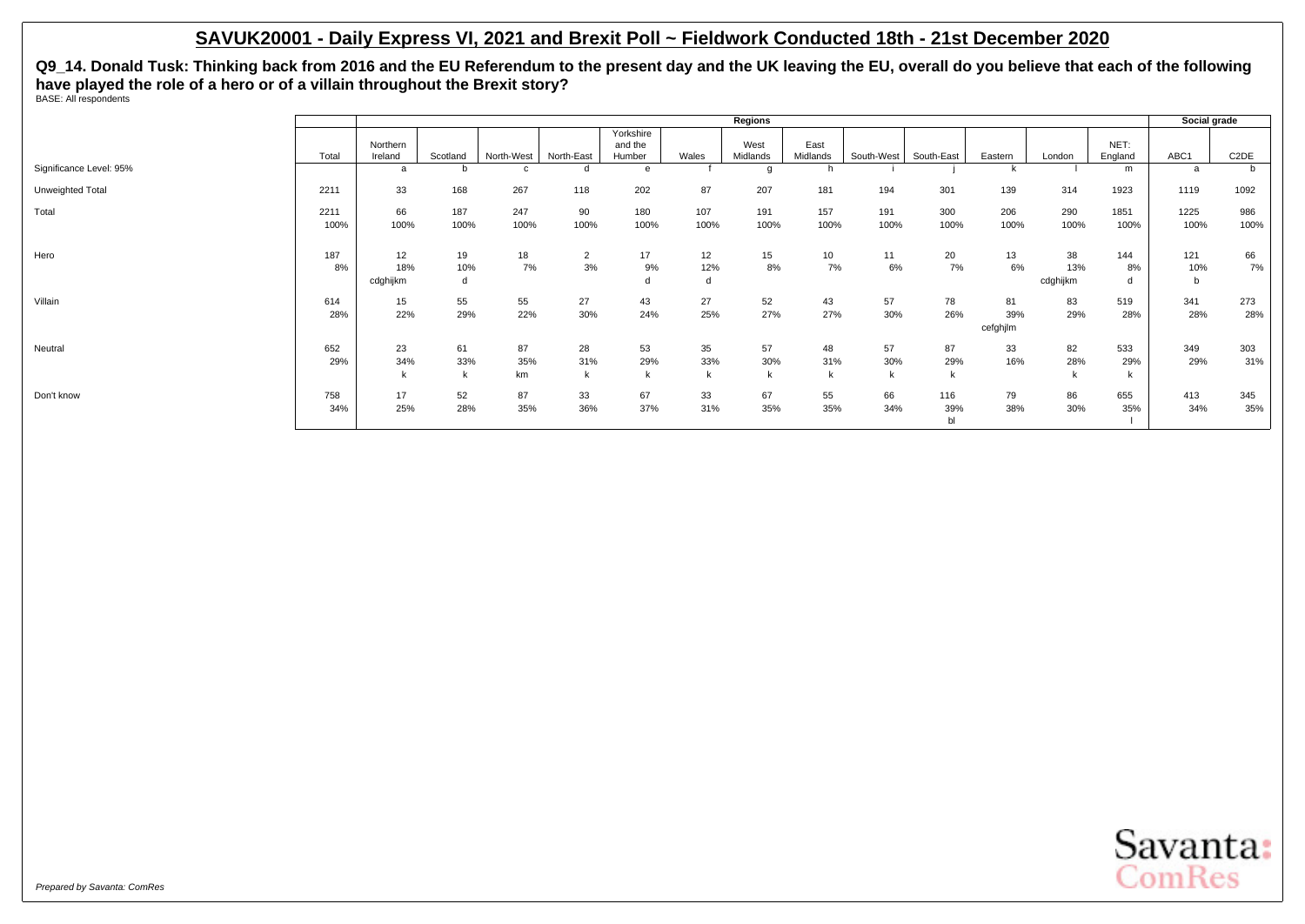**Q9\_14. Donald Tusk: Thinking back from 2016 and the EU Referendum to the present day and the UK leaving the EU, overall do you believe that each of the following have played the role of a hero or of a villain throughout the Brexit story?** BASE: All respondents

|                         |       |              |        |          |            | 2019 Past Vote |      |             |                |              | 2016 EU Vote |        |
|-------------------------|-------|--------------|--------|----------|------------|----------------|------|-------------|----------------|--------------|--------------|--------|
|                         |       |              |        | Liberal  | The Brexit |                |      |             |                |              |              |        |
|                         | Total | Conservative | Labour | Democrat | Party      | Green          | SNP  | Plaid Cymru | Another party  | Did not vote | Leave        | Remain |
| Significance Level: 95% |       | a            | b      | c        | d          | *e             |      | *a          | *h             |              | a            | D      |
| Unweighted Total        | 2211  | 618          | 565    | 159      | 30         | 23             | 60   | 13          | 12             | 434          | 726          | 683    |
| Total                   | 2211  | 684          | 546    | 173      | 31         | 21             | 71   | 17          | 17             | 394          | 783          | 735    |
|                         | 100%  | 100%         | 100%   | 100%     | 100%       | 100%           | 100% | 100%        | 100%           | 100%         | 100%         | 100%   |
| Hero                    | 187   | 28           | 67     | 26       | 4          |                | 10   |             | $\overline{4}$ | 30           | 36           | 97     |
|                         | 8%    | 4%           | 12%    | 15%      | 12%        | 6%             | 14%  | 5%          | 20%            | 7%           | 5%           | 13%    |
|                         |       |              | ai     | ai       | a          |                | a    |             |                | a            |              | a      |
| Villain                 | 614   | 281          | 100    | 35       | 13         | 6              | 25   | 6           |                | 101          | 305          | 160    |
|                         | 28%   | 41%          | 18%    | 20%      | 44%        | 28%            | 35%  | 34%         | 7%             | 26%          | 39%          | 22%    |
|                         |       | bci          |        |          | bci        |                | bc   |             |                | b            | b            |        |
| Neutral                 | 652   | 183          | 188    | 61       | 5          | 5              | 19   | 5           | 8              | 109          | 190          | 263    |
|                         | 29%   | 27%          | 34%    | 35%      | 17%        | 25%            | 27%  | 30%         | 47%            | 28%          | 24%          | 36%    |
|                         |       |              | ai     | a        |            |                |      |             |                |              |              | a      |
| Don't know              | 758   | 192          | 191    | 51       | 8          | 9              | 17   | 5           | 4              | 155          | 252          | 216    |
|                         | 34%   | 28%          | 35%    | 30%      | 27%        | 42%            | 24%  | 31%         | 25%            | 39%          | 32%          | 29%    |
|                         |       |              | a      |          |            |                |      |             |                | acf          |              |        |

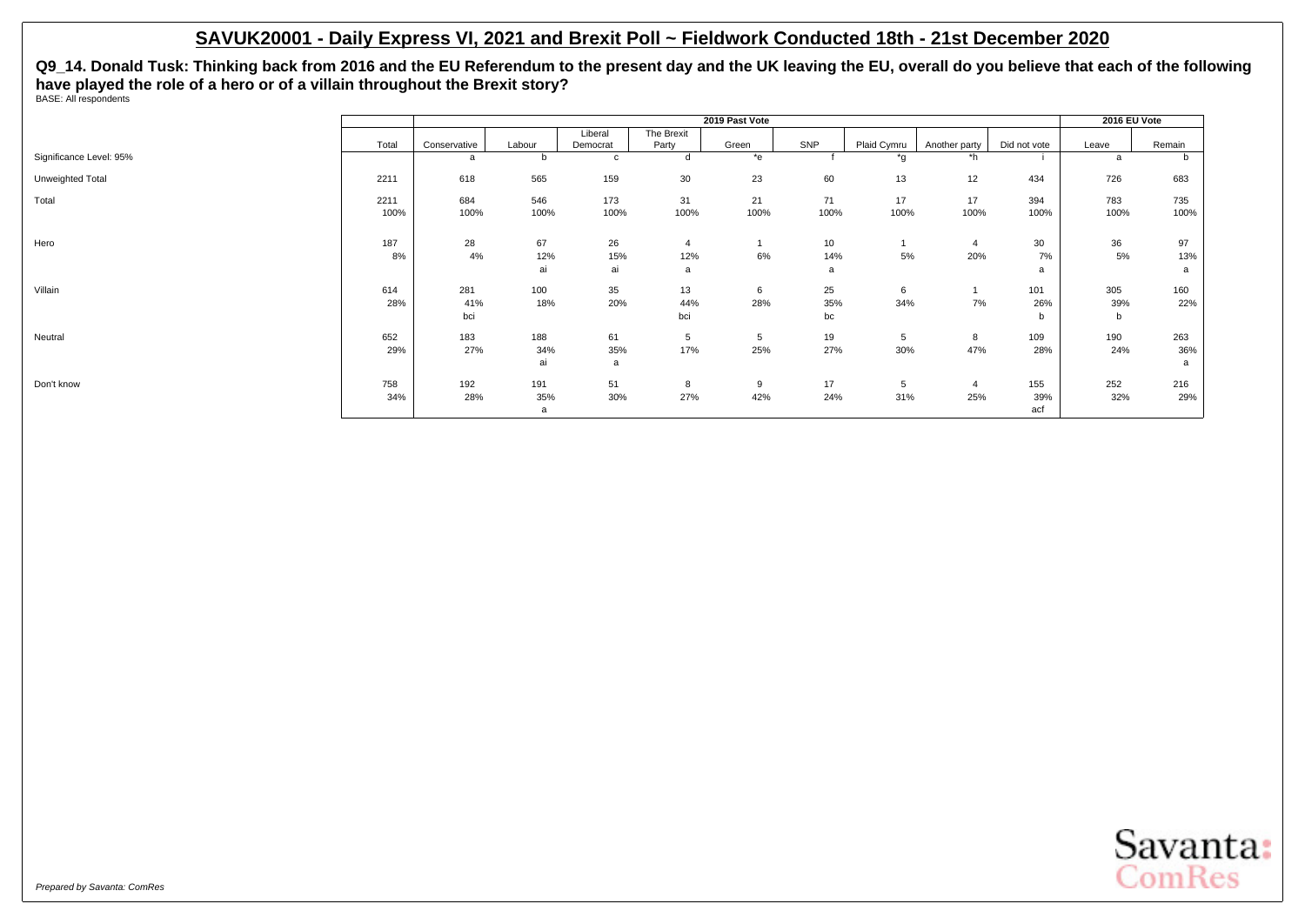**Q9\_15. Jacob Rees-Mogg: Thinking back from 2016 and the EU Referendum to the present day and the UK leaving the EU, overall do you believe that each of the following have played the role of a hero or of a villain throughout the Brexit story?** BASE: All respondents

|                         |       | Gender |              |           |           |             |           | Age       |         |            |            |                 |
|-------------------------|-------|--------|--------------|-----------|-----------|-------------|-----------|-----------|---------|------------|------------|-----------------|
|                         | Total | Male   | Female       | $18 - 24$ | $25 - 34$ | $35 - 44$   | $45 - 54$ | $55 - 64$ | $65+$   | NET: 18-34 | NET: 35-54 | <b>NET: 55+</b> |
| Significance Level: 95% |       | a      | <sub>n</sub> | a         | b         | $\mathbf c$ | d         | e         |         | o          | h          |                 |
| Unweighted Total        | 2211  | 1094   | 1117         | 381       | 429       | 353         | 300       | 336       | 412     | 810        | 653        | 748             |
| Total                   | 2211  | 1079   | 1132         | 245       | 383       | 354         | 391       | 327       | 511     | 628        | 745        | 838             |
|                         | 100%  | 100%   | 100%         | 100%      | 100%      | 100%        | 100%      | 100%      | 100%    | 100%       | 100%       | 100%            |
| Hero                    | 286   | 206    |              | 28        |           | 26          | 43        | 32        |         |            |            | 136             |
|                         |       |        | 80           |           | 52        |             |           |           | 104     | 80         | 70         |                 |
|                         | 13%   | 19%    | 7%           | 11%       | 14%       | 7%          | 11%       | 10%       | 20%     | 13%        | 9%         | 16%             |
|                         |       | b      |              |           | ch        |             |           |           | abcdegh | ch         |            | acdegh          |
| Villain                 | 815   | 441    | 375          | 73        | 126       | 142         | 151       | 135       | 188     | 199        | 294        | 323             |
|                         | 37%   | 41%    | 33%          | 30%       | 33%       | 40%         | 39%       | 41%       | 37%     | 32%        | 39%        | 39%             |
|                         |       | b      |              |           |           | abg         | ag        | abg       | a       |            | abg        | ag              |
| Neutral                 | 544   | 270    | 275          | 53        | 88        | 84          | 99        | 92        | 129     | 141        | 183        | 220             |
|                         | 25%   | 25%    | 24%          | 21%       | 23%       | 24%         | 25%       | 28%       | 25%     | 22%        | 25%        | 26%             |
|                         |       |        |              |           |           |             |           | ag        |         |            |            |                 |
| Don't know              | 566   | 163    | 403          | 92        | 117       | 101         | 98        | 68        | 90      | 209        | 199        | 158             |
|                         | 26%   | 15%    | 36%          | 38%       | 31%       | 29%         | 25%       | 21%       | 18%     | 33%        | 27%        | 19%             |
|                         |       |        | a            | bcdefhi   | efi       | efi         | fi        |           |         | defhi      | efi        |                 |

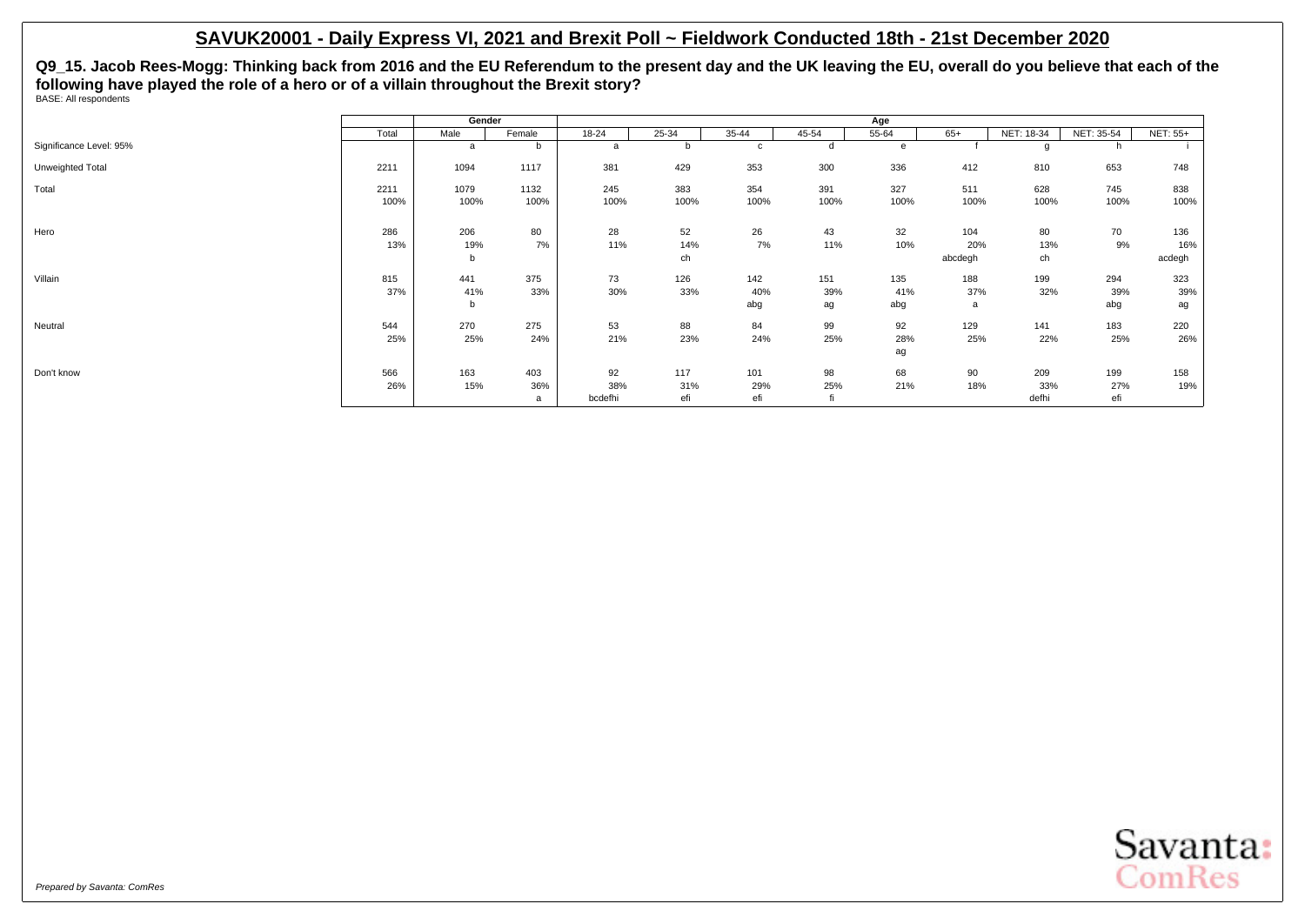**Q9\_15. Jacob Rees-Mogg: Thinking back from 2016 and the EU Referendum to the present day and the UK leaving the EU, overall do you believe that each of the following have played the role of a hero or of a villain throughout the Brexit story?** BASE: All respondents

|                         |              |                     |                        |              |            |                                |             | Regions          |                  |                 |                 |                    |             |                 | Social grade    |                   |
|-------------------------|--------------|---------------------|------------------------|--------------|------------|--------------------------------|-------------|------------------|------------------|-----------------|-----------------|--------------------|-------------|-----------------|-----------------|-------------------|
|                         | Total        | Northern<br>Ireland | Scotland               | North-West   | North-East | Yorkshire<br>and the<br>Humber | Wales       | West<br>Midlands | East<br>Midlands | South-West      | South-East      | Eastern            | London      | NET:<br>England | ABC1            | C <sub>2</sub> DE |
| Significance Level: 95% |              | a                   |                        | $\mathsf{C}$ |            | e                              |             |                  |                  |                 |                 |                    |             | m               | a               | b.                |
| Unweighted Total        | 2211         | 33                  | 168                    | 267          | 118        | 202                            | 87          | 207              | 181              | 194             | 301             | 139                | 314         | 1923            | 1119            | 1092              |
| Total                   | 2211<br>100% | 66<br>100%          | 187<br>100%            | 247<br>100%  | 90<br>100% | 180<br>100%                    | 107<br>100% | 191<br>100%      | 157<br>100%      | 191<br>100%     | 300<br>100%     | 206<br>100%        | 290<br>100% | 1851<br>100%    | 1225<br>100%    | 986<br>100%       |
| Hero                    | 286<br>13%   | 13<br>20%           | 20<br>11%              | 23<br>9%     | 13<br>15%  | 27<br>15%                      | 6<br>6%     | 20<br>10%        | 27<br>17%<br>cf  | 29<br>15%       | 45<br>15%<br>cf | 22<br>11%          | 42<br>14%   | 246<br>13%      | 173<br>14%      | 113<br>11%        |
| Villain                 | 815<br>37%   | 28<br>42%           | 89<br>48%<br>cdeghijlm | 85<br>34%    | 32<br>35%  | 57<br>32%                      | 42<br>40%   | 67<br>35%        | 41<br>26%        | 71<br>37%<br>n. | 107<br>36%      | 93<br>45%<br>cehlm | 103<br>36%  | 656<br>35%      | 487<br>40%<br>b | 329<br>33%        |
| Neutral                 | 544<br>25%   | 12<br>19%           | 38<br>20%              | 67<br>27%    | 19<br>21%  | 46<br>26%                      | 31<br>29%   | 59<br>31%<br>bk  | 39<br>25%        | 47<br>25%       | 76<br>25%       | 35<br>17%          | 75<br>26%   | 463<br>25%      | 276<br>23%      | 268<br>27%<br>a   |
| Don't know              | 566<br>26%   | 12<br>19%           | 40<br>22%              | 72<br>29%    | 26<br>29%  | 50<br>28%                      | 27<br>26%   | 45<br>24%        | 50<br>32%<br>b   | 44<br>23%       | 73<br>24%       | 56<br>27%          | 69<br>24%   | 486<br>26%      | 289<br>24%      | 276<br>28%<br>a   |